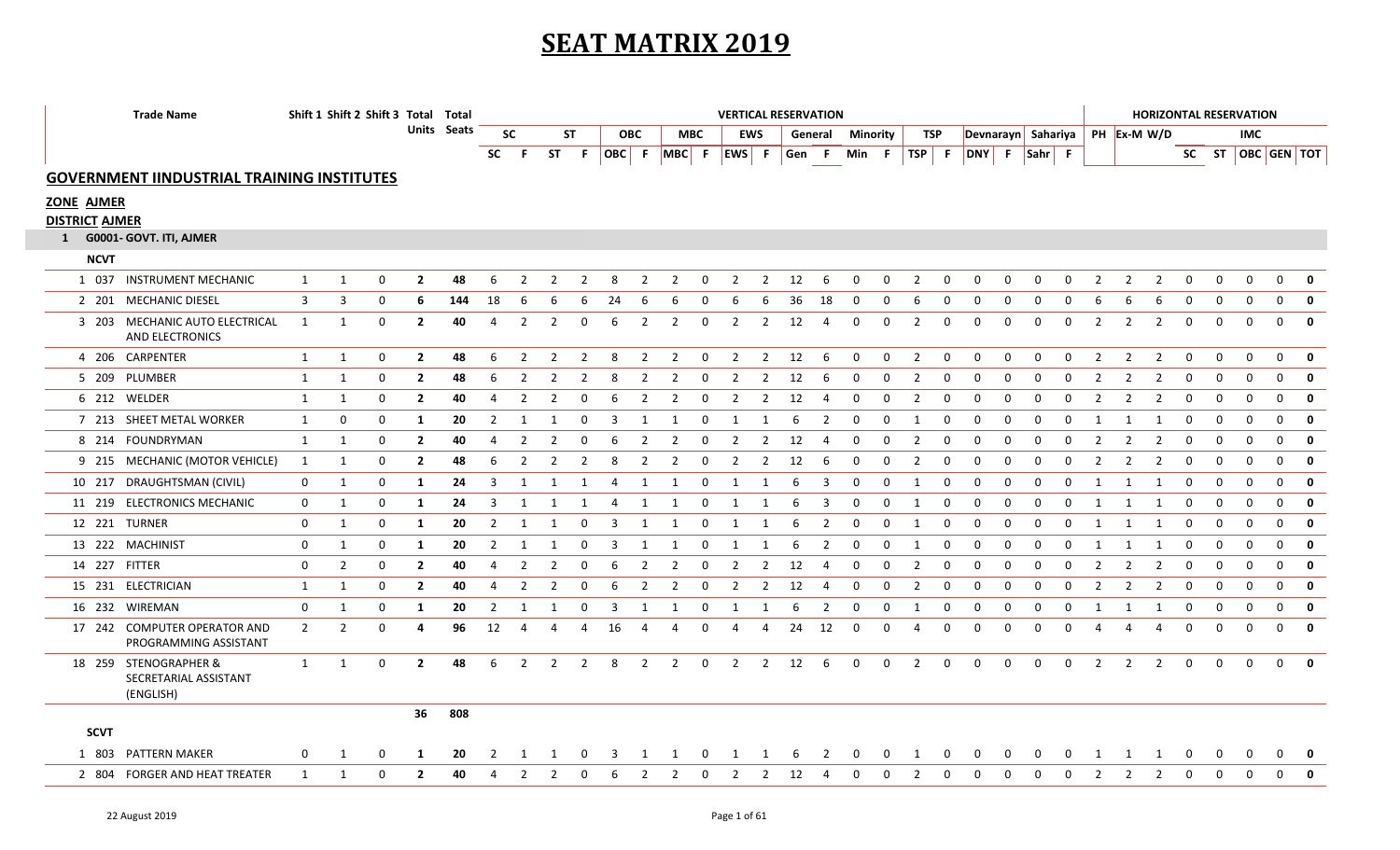|             | <b>Trade Name</b>                                                                    |              | Shift 1 Shift 2 Shift 3 Total Total |              |                |                    |                |                |                |                |                |                |                |                | <b>VERTICAL RESERVATION</b> |                |                |                |                |                |                |                |                |                |                                |                |                |                |                        |                         |                | <b>HORIZONTAL RESERVATION</b> |                |              |
|-------------|--------------------------------------------------------------------------------------|--------------|-------------------------------------|--------------|----------------|--------------------|----------------|----------------|----------------|----------------|----------------|----------------|----------------|----------------|-----------------------------|----------------|----------------|----------------|----------------|----------------|----------------|----------------|----------------|----------------|--------------------------------|----------------|----------------|----------------|------------------------|-------------------------|----------------|-------------------------------|----------------|--------------|
|             |                                                                                      |              |                                     |              |                | <b>Units</b> Seats |                | <b>SC</b>      | <b>ST</b>      |                | <b>OBC</b>     |                |                | <b>MBC</b>     |                             | <b>EWS</b>     |                | General        | Minority       |                | <b>TSP</b>     |                |                |                | Devnarayn Sahariya PH Ex-M W/D |                |                |                |                        |                         |                | <b>IMC</b>                    |                |              |
|             |                                                                                      |              |                                     |              |                |                    | <b>SC</b>      | -F             | <b>ST</b>      | - F            | OBC            | F              | MBC F          |                | EWS F                       |                | Gen F          |                | Min            | F.             | TSP            | $\mathsf{F}$   | DNY            | F              | Sahr F                         |                |                |                |                        |                         | SC ST          | OBC GEN TOT                   |                |              |
| 3 807       | LETTER PRESS MACHINE<br>MINDER                                                       | $\mathbf{1}$ | 1                                   | 0            | $\mathbf{2}$   | 40                 | 4              | $\overline{2}$ | $\overline{2}$ | $\mathbf 0$    | 6              | $\overline{2}$ | $\overline{2}$ | $\mathbf 0$    | $\overline{2}$              | 2              | 12             | 4              | $\mathbf{0}$   | $\Omega$       | $\overline{2}$ | $\mathbf 0$    | $\mathbf 0$    | $\Omega$       | $\mathbf 0$                    | $\mathbf 0$    | $\overline{2}$ | $\overline{2}$ | $\overline{2}$         | $\mathbf 0$             | $\mathbf 0$    | $\mathbf 0$                   |                | $0$ 0        |
|             | 4 811 OFFSET MACHINE OPERATOR<br><b>CUM BOOK BINDER</b>                              | 1            | 1                                   | 0            | $\mathbf{2}$   | 40                 | 4              | $\overline{2}$ | 2              | 0              | 6              | 2              | $\overline{2}$ | 0              | $\overline{2}$              | $\overline{2}$ | 12             | $\overline{4}$ | $\mathbf 0$    | 0              | $\overline{2}$ | $\mathbf 0$    | $\mathbf 0$    | $\mathbf 0$    | $\mathbf 0$                    | $\mathbf 0$    | 2              | $\overline{2}$ | $\overline{2}$         | $\mathbf{0}$            | $\mathbf 0$    | $\Omega$                      | $\overline{0}$ | 0            |
|             |                                                                                      |              |                                     |              | $\overline{7}$ | 140                |                |                |                |                |                |                |                |                |                             |                |                |                |                |                |                |                |                |                |                                |                |                |                |                        |                         |                |                               |                |              |
|             |                                                                                      |              | Inst. Total:                        |              | 43             | 948                |                |                |                |                |                |                |                |                |                             |                |                |                |                |                |                |                |                |                |                                |                |                |                |                        |                         |                |                               |                |              |
|             | 2 G0002- GOVT. ITI, BEAWAR (AJMER)                                                   |              |                                     |              |                |                    |                |                |                |                |                |                |                |                |                             |                |                |                |                |                |                |                |                |                |                                |                |                |                |                        |                         |                |                               |                |              |
| <b>NCVT</b> |                                                                                      |              |                                     |              |                |                    |                |                |                |                |                |                |                |                |                             |                |                |                |                |                |                |                |                |                |                                |                |                |                |                        |                         |                |                               |                |              |
|             | 1 201 MECHANIC DIESEL                                                                | 1            | 1                                   | $\mathbf 0$  | $\mathbf{2}$   | 48                 | 6              | 2              | 2              | 2              | 8              | 2              | 2              | 0              | 2                           | $\overline{2}$ | 12             | -6             | $\mathbf 0$    | 0              | $\overline{2}$ | $\mathbf 0$    | $\mathbf 0$    | $\mathbf 0$    | 0                              | 0              | 2              | $\overline{2}$ | 2                      | $\overline{2}$          | 2              | $\overline{2}$                | 4              | - 10         |
|             | 2 219 ELECTRONICS MECHANIC                                                           | 0            | 1                                   | 0            | 1              | 24                 | 3              | -1             | -1             | -1             | 4              | 1              | 1              | 0              | -1                          |                | -6             | 3              | $\Omega$       | $\mathbf{0}$   | 1              | $\Omega$       | $\mathbf{0}$   | 0              | 0                              | $\Omega$       | 1              | -1             | 1                      | 1                       | -1             |                               |                | $2 \quad 5$  |
| 3 227       | FITTER                                                                               | 1            | 1                                   | 0            | $\mathbf{2}$   | 40                 | 4              | 2              | 2              | 0              | 6              | $\overline{2}$ | $\overline{2}$ | 0              | 2                           | 2              | 12             | 4              | 0              | 0              | $\overline{2}$ | 0              | $\mathbf 0$    | 0              | 0                              | $\Omega$       | 2              | $\overline{2}$ | 2                      | 2                       | -2             | 2                             |                | $2 \times 8$ |
|             | 4 231 ELECTRICIAN                                                                    | 1            | 1                                   | 0            | $\mathbf{2}$   | 40                 | 4              | 2              | 2              | 0              | 6              | $\overline{2}$ | $\overline{2}$ | 0              | 2                           | $\overline{2}$ | 12             | -4             | 0              | 0              | $\overline{2}$ | 0              | $\mathbf 0$    | 0              | 0                              | 0              | 2              | 2              | $\overline{2}$         | 2                       | 2              | 2                             | $2^{\circ}$    | - 8          |
|             | 5 242 COMPUTER OPERATOR AND<br>PROGRAMMING ASSISTANT                                 | 1            | 1                                   | $\mathbf{0}$ | $\mathbf{2}$   | 48                 | 6              | $\mathcal{P}$  | 2              | 2              | 8              | 2              | $\overline{2}$ | 0              | 2                           | 2              | 12             | 6              | $\Omega$       | $\Omega$       | $\overline{2}$ | $\Omega$       | 0              | $\Omega$       | 0                              | 0              | $\overline{2}$ | 2              | $\overline{2}$         | 2                       | 2              | 2                             | 4              | 10           |
|             |                                                                                      |              |                                     |              | 9              | 200                |                |                |                |                |                |                |                |                |                             |                |                |                |                |                |                |                |                |                |                                |                |                |                |                        |                         |                |                               |                |              |
|             |                                                                                      |              | Inst. Total:                        |              | 9              | 200                |                |                |                |                |                |                |                |                |                             |                |                |                |                |                |                |                |                |                |                                |                |                |                |                        |                         |                |                               |                |              |
|             | 3 G0006- GOVT. ITI, KEKRI (AJMER)                                                    |              |                                     |              |                |                    |                |                |                |                |                |                |                |                |                             |                |                |                |                |                |                |                |                |                |                                |                |                |                |                        |                         |                |                               |                |              |
| <b>NCVT</b> |                                                                                      |              |                                     |              |                |                    |                |                |                |                |                |                |                |                |                             |                |                |                |                |                |                |                |                |                |                                |                |                |                |                        |                         |                |                               |                |              |
|             | 1 212 WELDER                                                                         | $\mathbf{1}$ | 1                                   | 0            | $\mathbf{2}$   | 40                 | 4              | 2              | 2              | 0              | 6              | 2              | 2              | 0              | 2                           | $\overline{2}$ | 12             | -4             | $\mathbf 0$    | 0              | $\overline{2}$ | 0              | $\mathbf 0$    | $\mathbf{0}$   | 0                              | 0              | 2              | $\overline{2}$ | $\overline{2}$         | $\overline{2}$          | 2              | $\overline{2}$                | $2 \times 8$   |              |
|             | 2 227 FITTER                                                                         | $\mathbf 0$  | 1                                   | $\mathbf 0$  | 1              | 20                 | $\overline{2}$ | -1             | 1              | $\mathbf{0}$   | 3              | 1              | 1              | 0              | 1                           | 1              | 6              | $\overline{2}$ | $\mathbf 0$    | $\mathbf{0}$   | 1              | $\mathbf{0}$   | $\mathbf 0$    | $\mathbf{0}$   | 0                              | 0              | 1              | 1              | 1                      | $\overline{1}$          | 1              | 1                             | 1 4            |              |
|             |                                                                                      |              |                                     |              | 3              | 60                 |                |                |                |                |                |                |                |                |                             |                |                |                |                |                |                |                |                |                |                                |                |                |                |                        |                         |                |                               |                |              |
|             |                                                                                      |              | Inst. Total:                        |              | 3              | 60                 |                |                |                |                |                |                |                |                |                             |                |                |                |                |                |                |                |                |                |                                |                |                |                |                        |                         |                |                               |                |              |
| 4           | G0008- GOVT. WOMEN ITI, AJMER                                                        |              |                                     |              |                |                    |                |                |                |                |                |                |                |                |                             |                |                |                |                |                |                |                |                |                |                                |                |                |                |                        |                         |                |                               |                |              |
| <b>NCVT</b> |                                                                                      |              |                                     |              |                |                    |                |                |                |                |                |                |                |                |                             |                |                |                |                |                |                |                |                |                |                                |                |                |                |                        |                         |                |                               |                |              |
|             | 1 208 INTERIOR DECORATION AND<br>DESIGNING                                           | 1            | 1                                   | 0            | $\mathbf{2}$   | 48                 | $\mathbf 0$    | 8              | $\mathbf 0$    | 4              | 0              | 10             | $\mathbf{0}$   | 2              | 0                           | 4              | $\mathbf 0$    | 18             | $\mathbf 0$    | $\mathbf{0}$   | $\mathbf 0$    | $\overline{2}$ | $\mathbf 0$    | $\mathbf{0}$   | $\mathbf 0$                    | $\mathbf 0$    | $\overline{2}$ |                | $2 \overline{24}$      | $\overline{\mathbf{2}}$ | $\overline{2}$ | $\overline{2}$                |                | 4 10         |
|             | 2 219 ELECTRONICS MECHANIC                                                           | 0            | 1                                   | 0            | 1              | 24                 | 0              | 4              | 0              | $\overline{2}$ | $\mathbf 0$    | 5              | 0              | 1              | 0                           | $\overline{2}$ | 0              | 9              | $\mathbf 0$    | 0              | $\mathbf 0$    | 1              | $\mathbf 0$    | $\mathbf 0$    | $\mathbf 0$                    | $\mathbf 0$    | 1              | 1              | 12                     | 1                       | 1              | 1                             |                | $2 \quad 5$  |
|             | 3 220 INFORMATION<br><b>COMMUNICATION</b><br>TECHNOLOGY SYSTEM<br><b>MAINTENANCE</b> | 1            | 1                                   | $\mathbf 0$  | $\mathbf{2}$   | 48                 | 0              |                | 0              | 4              | 0              | 10             | 0              |                | $\Omega$                    |                | $\Omega$       | 18             |                | 0              | $\Omega$       | 2              | 0              | 0              | 0                              | 0              | 2              | $\overline{2}$ | 24                     | $\overline{2}$          | 2              | 2                             | 4              | - 10         |
|             | 4 239 BASIC COSMETOLOGY                                                              | 1            | 1                                   | 0            | $\overline{2}$ | 48                 | $\mathbf{0}$   | 8              | $\mathbf 0$    | 4              | 0              | 10             | $\overline{0}$ | $\overline{2}$ | $\mathbf 0$                 | 4              | $\mathbf 0$    | 18             | $\mathbf 0$    | $\mathbf 0$    | $\mathbf 0$    | $\overline{2}$ | $\mathbf 0$    | $\mathbf{0}$   | $\mathbf 0$                    | $\mathbf 0$    | 2              | $\overline{2}$ | 24 2                   |                         | $\overline{2}$ | $\overline{2}$                |                | 4 10         |
|             | 5 242 COMPUTER OPERATOR AND<br>PROGRAMMING ASSISTANT                                 | 1            | 1                                   | $\mathbf 0$  | $\mathbf{2}$   | 48                 | $\mathbf{0}$   | 8              | $\mathbf 0$    | 4              | 0              | 10             | $\mathbf 0$    | $\overline{2}$ | 0                           | 4              | 0              | 18             | $\mathbf 0$    | $\mathbf{0}$   | $\mathbf 0$    | $\overline{2}$ | $\mathbf 0$    | $\mathbf 0$    | $\mathbf 0$                    | $\mathbf 0$    | $\overline{2}$ | $\overline{2}$ | $24$ 2                 |                         | $\overline{2}$ | $\overline{2}$                |                | 4 10         |
|             | 6 246 FASHION DESIGN &<br><b>TECHNOLOGY</b>                                          | 1            | $\overline{1}$                      | $\mathbf{0}$ | $\mathbf{2}$   | 40                 | $\mathbf 0$    | 6              | $\mathbf{0}$   | $\overline{2}$ | $\overline{0}$ | 8              | $\overline{0}$ | $\overline{2}$ | $\overline{0}$              | $\overline{4}$ | $\overline{0}$ | 16             | $\overline{0}$ | $\overline{0}$ | $\overline{0}$ | $\overline{2}$ | $\overline{0}$ | $\overline{0}$ | $\overline{0}$                 | $\overline{0}$ | $\overline{2}$ |                |                        |                         |                | 2 20 2 2 2                    | $2 \times 8$   |              |
|             | 7 247 SEWING TECHNOLOGY                                                              | $\mathbf{1}$ | 1                                   | 0            | $\mathbf{2}$   | 40                 | $\mathbf{0}$   | 6              | 0              | 2              | $\Omega$       | 8              | $\mathbf 0$    | 2              | $\mathbf{0}$                | 4              | $\mathbf 0$    | 16             | $\overline{0}$ | $\overline{0}$ | $\mathbf 0$    | $\overline{2}$ | $\mathbf 0$    | $\mathbf 0$    | $\mathbf 0$                    | $\mathbf 0$    | $\overline{2}$ |                | $2 \qquad 20 \qquad 2$ |                         |                | 2 2                           | 2 8            |              |

Γ

Γ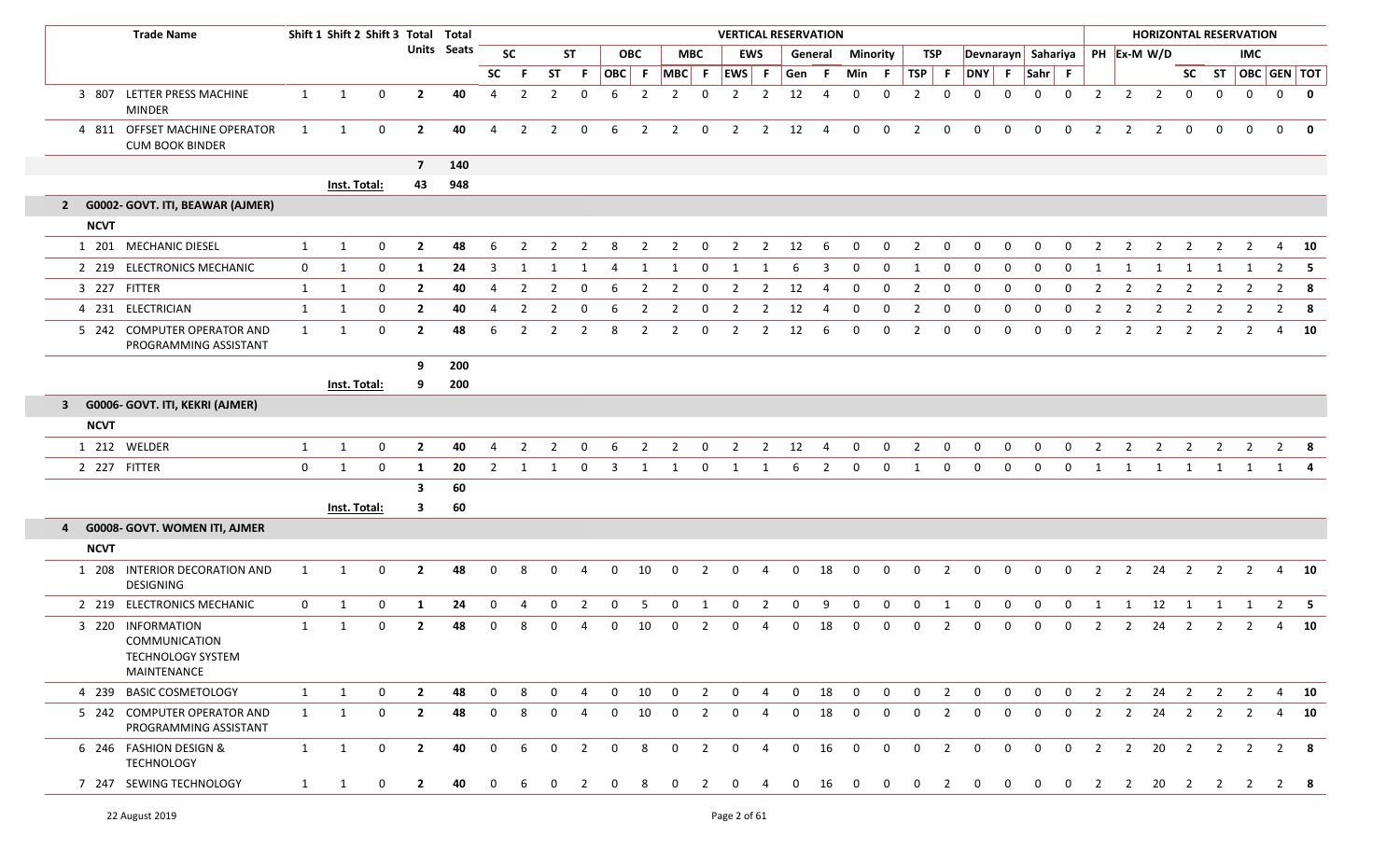|             | <b>Trade Name</b>                                     |              | Shift 1 Shift 2 Shift 3 Total Total |             |                |             |                |                |                |                |                         |                |                |                |                                           |                | <b>VERTICAL RESERVATION</b> |                |                |                |                         |                |                    |             |             |              |                |                |                     |                |                | <b>HORIZONTAL RESERVATION</b> |                   |              |
|-------------|-------------------------------------------------------|--------------|-------------------------------------|-------------|----------------|-------------|----------------|----------------|----------------|----------------|-------------------------|----------------|----------------|----------------|-------------------------------------------|----------------|-----------------------------|----------------|----------------|----------------|-------------------------|----------------|--------------------|-------------|-------------|--------------|----------------|----------------|---------------------|----------------|----------------|-------------------------------|-------------------|--------------|
|             |                                                       |              |                                     |             |                | Units Seats |                | <b>SC</b>      |                | <b>ST</b>      |                         | <b>OBC</b>     |                | <b>MBC</b>     |                                           | <b>EWS</b>     |                             | General        |                | Minority       |                         | TSP            | Devnarayn Sahariya |             |             |              |                |                | PH Ex-M W/D         |                |                | IMC                           |                   |              |
|             |                                                       |              |                                     |             |                |             | <b>SC</b>      | - F            | <b>ST</b>      | F              |                         |                |                |                | OBC F MBC F EWS F                         |                | Gen F                       |                | Min F          |                | $TSP$ F                 |                | DNY F Sahr F       |             |             |              |                |                |                     |                |                |                               | SC ST OBC GEN TOT |              |
|             |                                                       |              |                                     |             | 13             | 296         |                |                |                |                |                         |                |                |                |                                           |                |                             |                |                |                |                         |                |                    |             |             |              |                |                |                     |                |                |                               |                   |              |
|             |                                                       |              | Inst. Total:                        |             | 13             | 296         |                |                |                |                |                         |                |                |                |                                           |                |                             |                |                |                |                         |                |                    |             |             |              |                |                |                     |                |                |                               |                   |              |
|             | 5 G0109- GOVT. ITI, KISHANGARH (AJMER)                |              |                                     |             |                |             |                |                |                |                |                         |                |                |                |                                           |                |                             |                |                |                |                         |                |                    |             |             |              |                |                |                     |                |                |                               |                   |              |
| <b>NCVT</b> |                                                       |              |                                     |             |                |             |                |                |                |                |                         |                |                |                |                                           |                |                             |                |                |                |                         |                |                    |             |             |              |                |                |                     |                |                |                               |                   |              |
|             | 1 028 STONE PROCESSING<br><b>MACHINE OPERATOR</b>     | 1            | 1                                   | $\mathbf 0$ | $\mathbf{2}$   | 48          | 6              | $\overline{2}$ | $\overline{2}$ | $\overline{2}$ | 8                       | $\overline{2}$ | $\overline{2}$ | $\mathbf 0$    | $\overline{2}$                            | $\overline{2}$ | 12                          | 6              | $\Omega$       | $\mathbf 0$    | $\overline{2}$          | $\mathbf 0$    | $\Omega$           | $\mathbf 0$ | $\mathbf 0$ | $\mathbf 0$  | $\overline{2}$ | $\overline{2}$ | 2                   | $\overline{2}$ | $\overline{2}$ | $\overline{2}$                |                   | 4 10         |
|             | 2 201 MECHANIC DIESEL                                 | 1            | 1                                   | $\mathbf 0$ | $\overline{2}$ | 48          | 6              | $\overline{2}$ | $\overline{2}$ | $\overline{2}$ | 8                       | $\overline{2}$ | $\overline{2}$ | $\mathbf 0$    | $\overline{2}$                            |                | $2 \qquad 12$               | 6              | $\mathbf 0$    | $\mathbf 0$    | $\overline{2}$          | $\mathbf 0$    | $\overline{0}$     | $\mathbf 0$ | $\mathbf 0$ | $\mathbf 0$  | $\overline{2}$ | $\overline{2}$ | $\overline{2}$      | $\overline{2}$ | $\overline{2}$ | $\overline{2}$                |                   | 4 10         |
|             | 3 212 WELDER                                          | 1            | 1                                   | $\mathbf 0$ | $\overline{2}$ | 40          | 4              | 2              | 2              | $\Omega$       | 6                       | 2              | $\overline{2}$ | $\mathbf{0}$   | 2                                         | 2              | 12                          | -4             | $\overline{0}$ | $\Omega$       | $\overline{2}$          | $\mathbf{0}$   | $\overline{0}$     | $\Omega$    | $\Omega$    | $\Omega$     | $\overline{2}$ | 2              | $\overline{2}$      | $\overline{2}$ | $\overline{2}$ | 2                             | $\overline{2}$    | - 8          |
|             | 4 219 ELECTRONICS MECHANIC                            | 1            | $\mathbf 0$                         | $\mathbf 0$ | 1              | 24          | 3              |                | 1              | 1              | 4                       | 1              | 1              | $\mathbf{0}$   | 1                                         |                | 6                           | -3             | $\overline{0}$ | $\mathbf 0$    | 1                       | $\mathbf 0$    | 0                  | 0           | $\Omega$    | $\Omega$     | 1              | 1              | $\mathbf{1}$        | 1              | 1              | 1                             |                   | $2 \quad 5$  |
|             | 5 227 FITTER                                          | $\mathbf 0$  | 1                                   | $\mathbf 0$ | 1              | 20          | $\overline{2}$ | 1              | 1              | $\mathbf 0$    | $\overline{3}$          | 1              | 1              | $\mathbf 0$    | 1                                         | 1              | 6                           | $\overline{2}$ | $\mathbf 0$    | $\mathbf 0$    | 1                       | $\mathbf 0$    | $\overline{0}$     | $\mathbf 0$ | $\mathbf 0$ | $\mathbf 0$  | 1              | 1              | $\mathbf{1}$        | $\mathbf{1}$   | $\mathbf{1}$   | 1                             |                   | $1 \quad 4$  |
|             | 6 231 ELECTRICIAN                                     | $\mathbf 0$  | 1                                   | $\mathbf 0$ | 1              | 20          | $\overline{2}$ | 1              | $\overline{1}$ | $\mathbf 0$    | $\overline{\mathbf{3}}$ | 1              | $\overline{1}$ | $\mathbf 0$    | $\overline{1}$                            | 1              | 6                           | $\overline{2}$ | $\mathbf 0$    | $\mathbf 0$    | 1                       | $\mathbf 0$    | $\mathbf 0$        | $\mathbf 0$ | $\mathbf 0$ | $\mathbf 0$  | 1              | 1              | $1 \quad 1 \quad 1$ |                |                | 1                             |                   | 1 4          |
|             | 7 242 COMPUTER OPERATOR AND<br>PROGRAMMING ASSISTANT  | $\mathbf{1}$ | 1                                   | $\mathbf 0$ | $\overline{2}$ | 48          | -6             | 2              | 2              | 2              | 8                       | 2              | $\overline{2}$ | $\mathbf{0}$   | $\overline{2}$                            | 2              | 12                          | 6              | $\overline{0}$ | $\Omega$       | $\overline{2}$          | $\Omega$       | $\Omega$           | $\Omega$    | $\Omega$    | $\Omega$     | $\overline{2}$ | 2              | $\overline{2}$      | 2              | 2              | 2                             | 4                 | 10           |
|             |                                                       |              |                                     |             | 11             | 248         |                |                |                |                |                         |                |                |                |                                           |                |                             |                |                |                |                         |                |                    |             |             |              |                |                |                     |                |                |                               |                   |              |
|             |                                                       |              | <b>Inst. Total:</b>                 |             | 11             | 248         |                |                |                |                |                         |                |                |                |                                           |                |                             |                |                |                |                         |                |                    |             |             |              |                |                |                     |                |                |                               |                   |              |
|             | 6 G0149- GOVT. ITI, JAIL AJMER                        |              |                                     |             |                |             |                |                |                |                |                         |                |                |                |                                           |                |                             |                |                |                |                         |                |                    |             |             |              |                |                |                     |                |                |                               |                   |              |
| <b>NCVT</b> |                                                       |              |                                     |             |                |             |                |                |                |                |                         |                |                |                |                                           |                |                             |                |                |                |                         |                |                    |             |             |              |                |                |                     |                |                |                               |                   |              |
|             | 1 242 COMPUTER OPERATOR AND<br>PROGRAMMING ASSISTANT  | 1            | $\mathbf{0}$                        | $\mathbf 0$ | 1              | 24          | 3              |                | 1              | 1              | 4                       | 1              | 1              | $\mathbf 0$    | 1                                         | 1              | 6                           | $\overline{3}$ | $\mathbf{0}$   | $\mathbf 0$    | 1                       | $\overline{0}$ | $\Omega$           | $\Omega$    | $\Omega$    | $\Omega$     | 1              | -1             | -1                  | $\mathbf{0}$   | $\Omega$       | $\Omega$                      | $\Omega$          | $\mathbf{0}$ |
|             |                                                       |              |                                     |             | 1              | 24          |                |                |                |                |                         |                |                |                |                                           |                |                             |                |                |                |                         |                |                    |             |             |              |                |                |                     |                |                |                               |                   |              |
|             |                                                       |              | Inst. Total:                        |             | 1              | 24          |                |                |                |                |                         |                |                |                |                                           |                |                             |                |                |                |                         |                |                    |             |             |              |                |                |                     |                |                |                               |                   |              |
|             | 7 G0152- GOVT. ITI, MASOODA (AJMER)                   |              |                                     |             |                |             |                |                |                |                |                         |                |                |                |                                           |                |                             |                |                |                |                         |                |                    |             |             |              |                |                |                     |                |                |                               |                   |              |
| <b>NCVT</b> |                                                       |              |                                     |             |                |             |                |                |                |                |                         |                |                |                |                                           |                |                             |                |                |                |                         |                |                    |             |             |              |                |                |                     |                |                |                               |                   |              |
|             | 1 227 FITTER                                          | 1            | $\mathbf 0$                         | $\mathbf 0$ | 1              | 20          | 2              |                | 1              | $\Omega$       | -3                      |                | 1              | $\Omega$       | -1                                        |                | 6                           | $\overline{2}$ | 0              | $\mathbf 0$    | 1                       | 0              | $\Omega$           | $\Omega$    | $\Omega$    | $\Omega$     |                |                | -1                  | $\mathbf 0$    | $\Omega$       | $\Omega$                      | $\mathbf{0}$      | 0            |
|             | 2 231 ELECTRICIAN                                     | $\mathbf 0$  | 1                                   | $\mathbf 0$ | 1              | 20          | $\overline{2}$ | 1              | $\overline{1}$ | $\overline{0}$ | $\overline{3}$          | 1              | $\overline{1}$ | $\mathbf{0}$   | 1                                         | 1              | 6                           | $\overline{2}$ | $\mathbf 0$    | $\mathbf 0$    | $\overline{1}$          | $\mathbf{0}$   | $\mathbf 0$        | $\mathbf 0$ | $\mathbf 0$ | $\mathbf 0$  | 1              | 1              | 1                   | $\mathbf 0$    | $\mathbf{0}$   | $\mathbf{0}$                  |                   | $0$ 0        |
|             |                                                       |              |                                     |             | $\mathbf{2}$   | 40          |                |                |                |                |                         |                |                |                |                                           |                |                             |                |                |                |                         |                |                    |             |             |              |                |                |                     |                |                |                               |                   |              |
| <b>SCVT</b> |                                                       |              |                                     |             |                |             |                |                |                |                |                         |                |                |                |                                           |                |                             |                |                |                |                         |                |                    |             |             |              |                |                |                     |                |                |                               |                   |              |
| 1 242       | <b>COMPUTER OPERATOR AND</b><br>PROGRAMMING ASSISTANT | 1            | $\mathbf{0}$                        | 0           | 1              | 24          | 3              | 1              | $\overline{1}$ | $\mathbf{1}$   | 4                       | 1              | $\overline{1}$ | $\overline{0}$ | $\overline{1}$                            | 1              | 6                           | $\overline{3}$ | $\mathbf 0$    | $\mathbf 0$    | 1                       | $\mathbf 0$    | $\mathbf 0$        | $\mathbf 0$ | $\mathbf 0$ | $\mathbf 0$  | 1              | 1              | 1                   | $\mathbf 0$    | $\mathbf{0}$   | $\mathbf 0$                   | $\mathbf{0}$      | 0            |
|             |                                                       |              |                                     |             | $\mathbf{1}$   | 24          |                |                |                |                |                         |                |                |                |                                           |                |                             |                |                |                |                         |                |                    |             |             |              |                |                |                     |                |                |                               |                   |              |
|             |                                                       |              | Inst. Total:                        |             | $\mathbf{3}$   | 64          |                |                |                |                |                         |                |                |                |                                           |                |                             |                |                |                |                         |                |                    |             |             |              |                |                |                     |                |                |                               |                   |              |
|             | 8 G0154- GOVT. ITI, TANTOTI (AJMER)                   |              |                                     |             |                |             |                |                |                |                |                         |                |                |                |                                           |                |                             |                |                |                |                         |                |                    |             |             |              |                |                |                     |                |                |                               |                   |              |
| <b>SCVT</b> |                                                       |              |                                     |             |                |             |                |                |                |                |                         |                |                |                |                                           |                |                             |                |                |                |                         |                |                    |             |             |              |                |                |                     |                |                |                               |                   |              |
|             | 1 227 FITTER                                          | $\mathbf{1}$ | $\mathbf 0$                         | $\mathbf 0$ | 1              | 20          | $\overline{2}$ | $\mathbf{1}$   | $\overline{1}$ | $\mathbf{0}$   | $\overline{\mathbf{3}}$ | $\mathbf{1}$   | $\overline{1}$ |                | $\begin{matrix} 0 && 1 && 1 \end{matrix}$ |                | 6                           | $\overline{2}$ | $\mathbf 0$    | $\overline{0}$ | $\overline{\mathbf{1}}$ | $\overline{0}$ | $\mathbf 0$        | $\mathbf 0$ | $\mathbf 0$ | $\mathbf{0}$ | 1              | $\mathbf{1}$   | $\overline{1}$      | $\mathbf{0}$   | $\overline{0}$ | $\mathbf{0}$                  |                   | $0$ 0        |
|             | 2 231 ELECTRICIAN                                     | $\mathbf 0$  | $\mathbf{1}$                        | $\mathbf 0$ | 1              | 20          | $\overline{2}$ | $\mathbf{1}$   | $\overline{1}$ | $\overline{0}$ | $\overline{\mathbf{3}}$ | $\mathbf{1}$   | $\overline{1}$ | $\mathbf 0$    | $\overline{1}$                            | 1              | 6                           | $\overline{2}$ | $\mathbf 0$    | $\mathbf{0}$   | 1                       | $\mathbf{0}$   | $\mathbf 0$        | $\mathbf 0$ | $\mathbf 0$ | $\mathbf 0$  | 1              | $\mathbf{1}$   | 1                   | $\mathbf{0}$   | $\mathbf{0}$   | $\mathbf 0$                   | $\overline{0}$    | $\mathbf 0$  |
|             |                                                       |              |                                     |             | $\mathbf{2}$   | 40          |                |                |                |                |                         |                |                |                |                                           |                |                             |                |                |                |                         |                |                    |             |             |              |                |                |                     |                |                |                               |                   |              |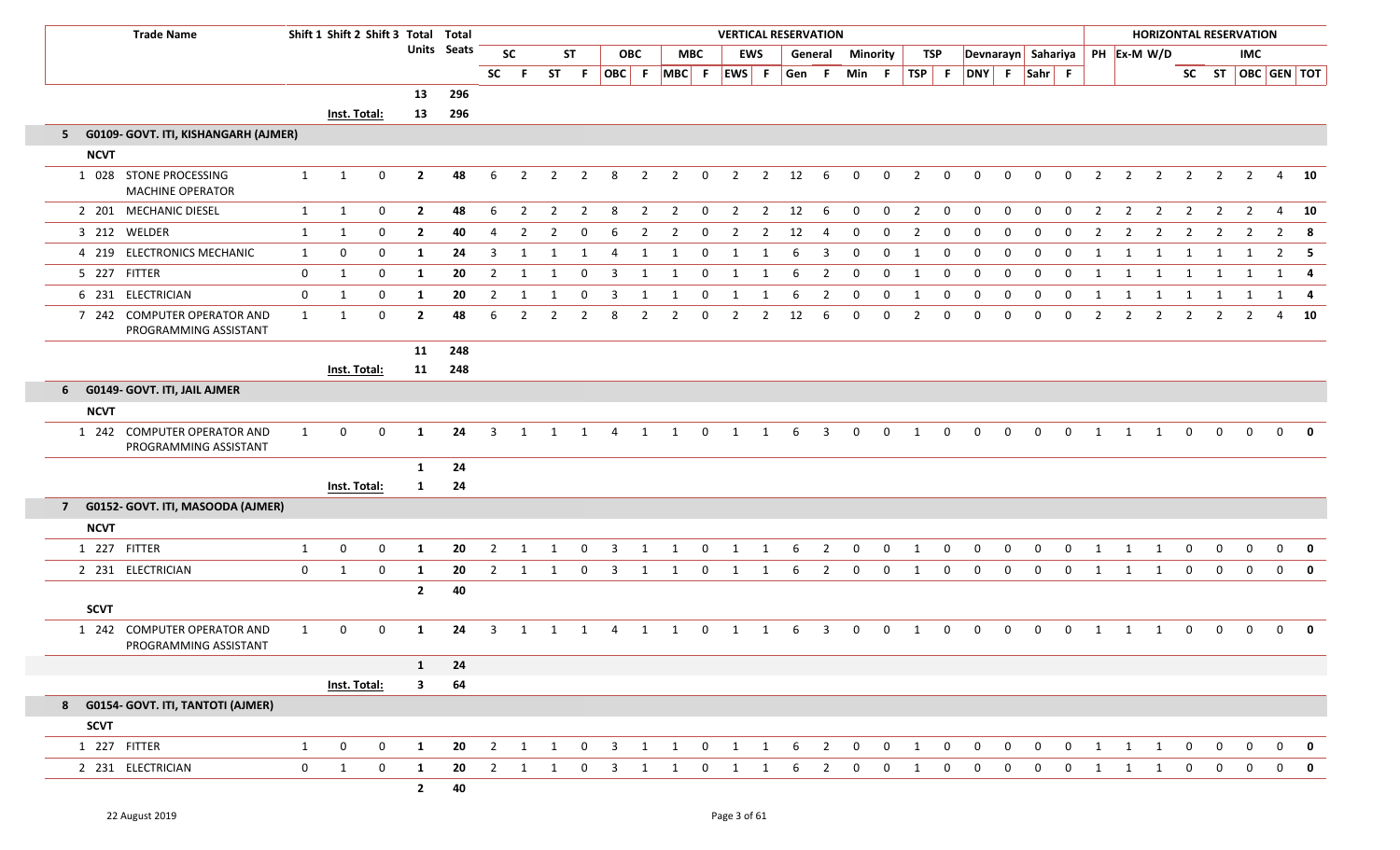| <b>Trade Name</b>                                                      |                | Shift 1 Shift 2 Shift 3 Total Total |              |                |             |                |                |                |                |                         |                |                |              | <b>VERTICAL RESERVATION</b> |                |                 |                         |              |                 |                |                         |                |              |                |                |                |                | <b>HORIZONTAL RESERVATION</b>    |                |                   |                |                |              |
|------------------------------------------------------------------------|----------------|-------------------------------------|--------------|----------------|-------------|----------------|----------------|----------------|----------------|-------------------------|----------------|----------------|--------------|-----------------------------|----------------|-----------------|-------------------------|--------------|-----------------|----------------|-------------------------|----------------|--------------|----------------|----------------|----------------|----------------|----------------------------------|----------------|-------------------|----------------|----------------|--------------|
|                                                                        |                |                                     |              |                | Units Seats |                | <b>SC</b>      |                | <b>ST</b>      |                         | <b>OBC</b>     |                | <b>MBC</b>   |                             | <b>EWS</b>     |                 | General                 |              | <b>Minority</b> |                | TSP                     |                |              |                |                |                |                | Devnarayn Sahariya   PH Ex-M W/D |                |                   | <b>IMC</b>     |                |              |
|                                                                        |                |                                     |              |                |             | <b>SC</b>      | - F            |                | ST F           |                         |                | OBC F MBC F    |              | EWS F                       |                | Gen F           |                         | Min F        |                 | $TSP$ F        |                         | DNY F Sahr F   |              |                |                |                |                |                                  |                | SC ST OBC GEN TOT |                |                |              |
|                                                                        |                | Inst. Total:                        |              | $\mathbf{2}$   | 40          |                |                |                |                |                         |                |                |              |                             |                |                 |                         |              |                 |                |                         |                |              |                |                |                |                |                                  |                |                   |                |                |              |
| <b>DISTRICT BHILWARA</b>                                               |                |                                     |              |                |             |                |                |                |                |                         |                |                |              |                             |                |                 |                         |              |                 |                |                         |                |              |                |                |                |                |                                  |                |                   |                |                |              |
| 9 G0003- GOVT. ITI, BHILWARA                                           |                |                                     |              |                |             |                |                |                |                |                         |                |                |              |                             |                |                 |                         |              |                 |                |                         |                |              |                |                |                |                |                                  |                |                   |                |                |              |
| <b>NCVT</b>                                                            |                |                                     |              |                |             |                |                |                |                |                         |                |                |              |                             |                |                 |                         |              |                 |                |                         |                |              |                |                |                |                |                                  |                |                   |                |                |              |
| 1 201 MECHANIC DIESEL                                                  | $\mathbf{1}$   | 1                                   | 0            | $\overline{2}$ | 48          | 6              | $\mathcal{P}$  | 2              | $\mathcal{P}$  | 8                       | $\overline{2}$ | $\overline{2}$ | $\Omega$     | 2                           | $\overline{2}$ | 12              | 6                       | $\Omega$     | $\Omega$        | 2              | $\mathbf 0$             | $\Omega$       | $\Omega$     | $\Omega$       | $\Omega$       | $\overline{2}$ | $\overline{2}$ | $\overline{2}$                   | 2              |                   |                | $\overline{4}$ | 10           |
| 2 202 MECHANIC (TRACTOR)                                               | $\mathbf{1}$   | $\mathbf{1}$                        | 0            | $\overline{2}$ | 40          | 4              | $\overline{2}$ | 2              | 0              | 6                       | 2              | $\overline{2}$ | 0            | $\overline{2}$              | $\overline{2}$ | 12              | 4                       | 0            | 0               | $\overline{2}$ | $\mathbf 0$             | $\mathbf 0$    | $\mathbf{0}$ | $\mathbf{0}$   | $\mathbf{0}$   | $\overline{2}$ | 2              | $\overline{2}$                   | $\overline{2}$ | $\overline{2}$    | 2              | 2              | 8            |
| 3 209 PLUMBER                                                          | $\mathbf{1}$   | $\mathbf{1}$                        | 0            | $\overline{2}$ | 48          | 6              | 2              | 2              | $\overline{2}$ | 8                       | 2              | $\overline{2}$ | 0            | 2                           | $\overline{2}$ | 12              | 6                       | $\Omega$     | $\mathbf 0$     | $\overline{2}$ | $\mathbf 0$             | $\mathbf 0$    | $\Omega$     | $\Omega$       | $\Omega$       | $\overline{2}$ | $\overline{2}$ | $\overline{2}$                   | $\overline{2}$ | 2                 | 2              | 4              | 10           |
| 4 212 WELDER                                                           | 1              | 1                                   | 0            | $\overline{2}$ | 40          | 4              | 2              | 2              | $\Omega$       | 6                       | 2              | $\overline{2}$ | $\Omega$     | $\overline{2}$              | $\overline{2}$ | 12              | 4                       | 0            | $\mathbf 0$     | $\overline{2}$ | $\mathbf 0$             | $\mathbf 0$    | 0            | $\Omega$       | $\Omega$       | $\overline{2}$ | $\overline{2}$ | $\overline{2}$                   | $\overline{2}$ | $\overline{2}$    | $\overline{2}$ | $\overline{2}$ | 8            |
| 5 221 TURNER                                                           | $\mathbf{0}$   | $\mathbf{1}$                        | $\mathbf 0$  | 1              | 20          | $\overline{2}$ |                |                | 0              | 3                       | -1             |                | 0            |                             |                | 6               | 2                       | 0            | 0               | 1              | $\mathbf 0$             | $\mathbf 0$    | 0            | $\Omega$       | $\Omega$       |                |                |                                  |                |                   |                | 1              | 4            |
| 6 227 FITTER                                                           | $\mathbf 0$    | $\mathbf{1}$                        | $\mathbf 0$  | 1              | 20          | $\overline{2}$ | 1              | 1              | $\mathbf 0$    | 3                       | 1              | 1              | $\mathbf 0$  | 1                           | 1              | 6               | $\overline{2}$          | $\mathbf 0$  | 0               | 1              | $\mathbf 0$             | $\mathbf 0$    | $\mathbf 0$  | $\mathbf 0$    | $\mathbf{0}$   | 1              | 1              | 1                                | 1              | 1                 | 1              |                | $1 \quad 4$  |
| 7 231 ELECTRICIAN                                                      | $\mathbf 0$    | 1                                   | $\mathbf 0$  | 1              | 20          | $\overline{2}$ |                |                | $\Omega$       | 3                       |                |                | $\Omega$     |                             |                |                 | $\overline{2}$          | $\Omega$     | $\mathbf 0$     | $\overline{1}$ | $\mathbf 0$             | $\mathbf{0}$   | $\Omega$     | $\Omega$       |                |                |                |                                  |                |                   |                | 1              |              |
| 8 232 WIREMAN                                                          | $\mathbf 0$    | 1                                   | $\mathbf 0$  | 1              | 20          | $\overline{2}$ | $\mathbf{1}$   |                | $\Omega$       | 3                       | 1              |                | $\Omega$     | 1                           |                |                 | $\overline{2}$          | $\Omega$     | 0               | 1              | 0                       | $\mathbf 0$    | 0            | 0              | $\Omega$       | $\mathbf{1}$   | 1              | 1                                | 1              | 1                 | 1              |                | $1 \quad 4$  |
| 9 247 SEWING TECHNOLOGY                                                | $\mathbf{1}$   | 1                                   | $\mathbf 0$  | $\mathbf{2}$   | 40          | $\Delta$       | $\overline{2}$ | 2              | $\Omega$       | 6                       | 2              | $\overline{2}$ | $\mathbf 0$  | $\overline{2}$              | $\overline{2}$ | 12              | 4                       | 0            | $\mathbf 0$     | $\overline{2}$ | $\mathbf 0$             | $\mathbf{0}$   | 0            | 0              | $\mathbf 0$    | $\overline{2}$ | 2              | $\overline{2}$                   | $\overline{2}$ | $\overline{2}$    | $\overline{2}$ | 2              |              |
|                                                                        |                |                                     |              | 14             | 296         |                |                |                |                |                         |                |                |              |                             |                |                 |                         |              |                 |                |                         |                |              |                |                |                |                |                                  |                |                   |                |                |              |
|                                                                        |                | Inst. Total:                        |              | 14             | 296         |                |                |                |                |                         |                |                |              |                             |                |                 |                         |              |                 |                |                         |                |              |                |                |                |                |                                  |                |                   |                |                |              |
| 10 G0004- GOVT. ITI, GANGAPUR (BHILWARA)                               |                |                                     |              |                |             |                |                |                |                |                         |                |                |              |                             |                |                 |                         |              |                 |                |                         |                |              |                |                |                |                |                                  |                |                   |                |                |              |
| <b>NCVT</b>                                                            |                |                                     |              |                |             |                |                |                |                |                         |                |                |              |                             |                |                 |                         |              |                 |                |                         |                |              |                |                |                |                |                                  |                |                   |                |                |              |
| 1 220 INFORMATION<br>COMMUNICATION<br>TECHNOLOGY SYSTEM<br>MAINTENANCE | $\overline{0}$ | 1                                   | $\mathbf 0$  | 1              | 24          | $\overline{3}$ | $\mathbf{1}$   | 1              | 1              | $\overline{4}$          | 1              | 1              | $\mathbf 0$  | $\mathbf{1}$                | 1              | 6               | $\overline{\mathbf{3}}$ | $\mathbf{0}$ | $\mathbf{0}$    | 1              | $\mathbf 0$             | $\mathbf{0}$   | $\mathbf{0}$ | $\overline{0}$ | $\overline{0}$ | 1              | 1              | $\overline{1}$                   | $\overline{1}$ |                   | 1 1            |                | $2 \quad 5$  |
| 2 227 FITTER                                                           | $\mathbf{0}$   | $\mathbf{1}$                        | 0            | 1              | 20          | $\overline{2}$ | 1              | 1              | $\mathbf 0$    | 3                       | 1              | 1              | $\mathbf{0}$ | 1                           | 1              | 6               | $\overline{2}$          | $\mathbf 0$  | $\mathbf 0$     | 1              | $\mathbf 0$             | $\mathbf 0$    | $\mathbf{0}$ | $\overline{0}$ | $\overline{0}$ | 1              | 1              | 1                                | 1              | 1                 | 1              |                | $1 \quad 4$  |
| 3 247 SEWING TECHNOLOGY                                                | 1              | 1                                   | $\mathbf{0}$ | $\overline{2}$ | 40          | 4              | $\overline{2}$ | 2              | $\Omega$       | 6                       | 2              | $\overline{2}$ | $\mathbf 0$  | $\overline{2}$              | $\overline{2}$ | 12              | -4                      | $\mathbf{0}$ | $\mathbf{0}$    | $\overline{2}$ | $\mathbf{0}$            | $\overline{0}$ | $\mathbf{0}$ | $\mathbf{0}$   | $\mathbf{0}$   | 2              | 2              | $\overline{2}$                   | $\overline{2}$ | 2                 | $\mathbf{2}$   |                | $2 \times 8$ |
|                                                                        |                |                                     |              | Δ              | 84          |                |                |                |                |                         |                |                |              |                             |                |                 |                         |              |                 |                |                         |                |              |                |                |                |                |                                  |                |                   |                |                |              |
|                                                                        |                | Inst. Total:                        |              | 4              | 84          |                |                |                |                |                         |                |                |              |                             |                |                 |                         |              |                 |                |                         |                |              |                |                |                |                |                                  |                |                   |                |                |              |
| 11 G0005- GOVT. ITI, GULABPURA (BHILWARA)                              |                |                                     |              |                |             |                |                |                |                |                         |                |                |              |                             |                |                 |                         |              |                 |                |                         |                |              |                |                |                |                |                                  |                |                   |                |                |              |
| <b>NCVT</b>                                                            |                |                                     |              |                |             |                |                |                |                |                         |                |                |              |                             |                |                 |                         |              |                 |                |                         |                |              |                |                |                |                |                                  |                |                   |                |                |              |
| 1 201 MECHANIC DIESEL                                                  | 1              | 1                                   | 0            | $\mathbf{2}$   | 48          | 6              | 2              | $\overline{2}$ | -2             | 8                       | 2              | $\overline{2}$ | $\mathbf{0}$ | 2                           | $\overline{2}$ | 12              | 6                       | $\mathbf 0$  | 0               | $\overline{2}$ | $\mathbf{0}$            | $\mathbf{0}$   | $\mathbf{0}$ | $\mathbf{0}$   | $\mathbf{0}$   | $\overline{2}$ | $\overline{2}$ | 2                                | $\overline{2}$ | $\overline{2}$    | $\mathbf{2}$   | 4              | 10           |
| 2 227 FITTER                                                           | 1              | 0                                   | 0            | 1              | 20          | $\overline{2}$ | $\overline{1}$ | $\overline{1}$ | $\overline{0}$ | $\overline{\mathbf{3}}$ |                | $1 \quad 1$    |              | $0\qquad 1$                 | $\overline{1}$ | $6\overline{6}$ | $\overline{2}$          | $\mathbf{0}$ | $\overline{0}$  | $\overline{1}$ | $\overline{\mathbf{0}}$ | $\overline{0}$ | $\mathbf 0$  | $\overline{0}$ |                |                |                | 0 1 1 1 1 1 1 1 4                |                |                   |                |                |              |
| 3 232 WIREMAN                                                          | $\mathbf{1}$   | $\mathbf 0$                         | $\mathbf 0$  | 1              | 20          | $\overline{2}$ | 1              | 1              | $\mathbf 0$    | $\overline{\mathbf{3}}$ | 1              | 1              | $\mathbf{0}$ | 1                           | 1              | 6               | $\overline{2}$          | 0            | 0               | 1              | $\mathbf 0$             | $\mathbf 0$    | $\mathbf{0}$ | $\mathbf{0}$   | $\mathbf{0}$   | 1              |                | 1                                | 1              | 1                 | 1              |                |              |
| 4 242 COMPUTER OPERATOR AND<br>PROGRAMMING ASSISTANT                   | $\mathbf{1}$   | $\mathbf{1}$                        | $\mathbf{0}$ | $\mathbf{2}$   | 48          |                |                | 6 2 2 2        |                | 8                       | $\overline{2}$ | $\overline{2}$ | $\mathbf{0}$ |                             |                | 2 2 12 6        |                         | $\mathbf 0$  | 0               | $\overline{2}$ | $\overline{0}$          | $\overline{0}$ | $\mathbf 0$  | $\mathbf{0}$   | $\overline{0}$ | $\overline{2}$ |                | 2 2 2 2 2                        |                |                   |                |                | 4 10         |
|                                                                        |                |                                     |              | $6 -$          | 136         |                |                |                |                |                         |                |                |              |                             |                |                 |                         |              |                 |                |                         |                |              |                |                |                |                |                                  |                |                   |                |                |              |
|                                                                        |                | Inst. Total:                        |              |                | 6 136       |                |                |                |                |                         |                |                |              |                             |                |                 |                         |              |                 |                |                         |                |              |                |                |                |                |                                  |                |                   |                |                |              |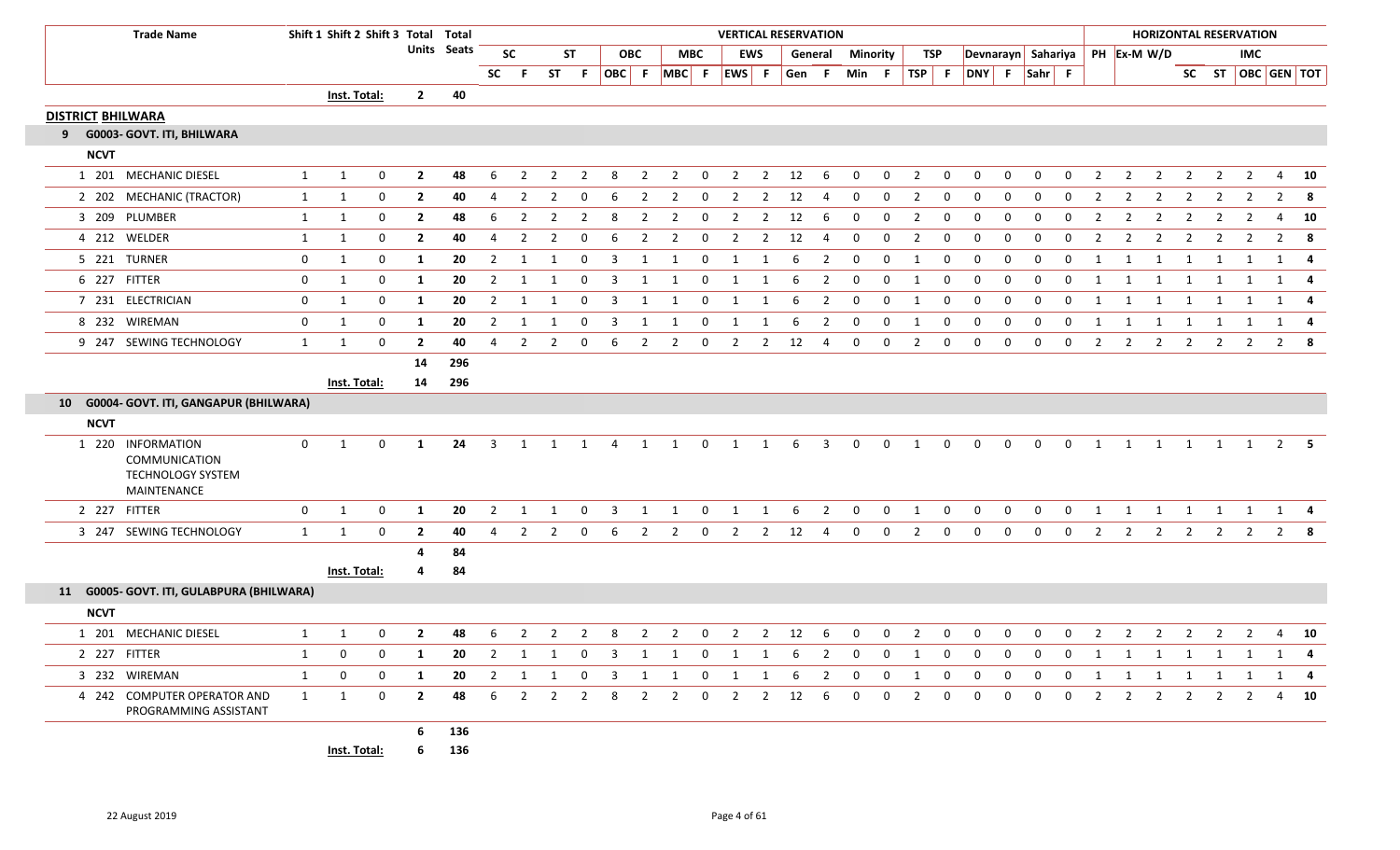| <b>Trade Name</b>                                        |              | Shift 1 Shift 2 Shift 3 Total Total |              |                |             |                |                |                     |                |              |                |                           |                | <b>VERTICAL RESERVATION</b> |                |                |                |              |                |                |                |                    |                |              |                |                |                                |                |                | <b>HORIZONTAL RESERVATION</b> |                |                |                   |
|----------------------------------------------------------|--------------|-------------------------------------|--------------|----------------|-------------|----------------|----------------|---------------------|----------------|--------------|----------------|---------------------------|----------------|-----------------------------|----------------|----------------|----------------|--------------|----------------|----------------|----------------|--------------------|----------------|--------------|----------------|----------------|--------------------------------|----------------|----------------|-------------------------------|----------------|----------------|-------------------|
|                                                          |              |                                     |              |                | Units Seats |                | <b>SC</b>      |                     | <b>ST</b>      |              | <b>OBC</b>     |                           | MBC            |                             | EWS            |                | General        | Minority     |                | TSP            |                |                    |                |              |                |                | Devnarayn Sahariya PH Ex-M W/D |                |                |                               | <b>IMC</b>     |                |                   |
|                                                          |              |                                     |              |                |             | <b>SC</b>      | F.             |                     | ST F           |              |                | OBC F MBC F EWS F         |                |                             |                | Gen F          |                | Min F        |                |                |                | TSP F DNY F Sahr F |                |              |                |                |                                |                |                |                               |                |                | SC ST OBC GEN TOT |
| 12 G0009- GOVT. WOMEN ITI, BHILWARA                      |              |                                     |              |                |             |                |                |                     |                |              |                |                           |                |                             |                |                |                |              |                |                |                |                    |                |              |                |                |                                |                |                |                               |                |                |                   |
| <b>NCVT</b>                                              |              |                                     |              |                |             |                |                |                     |                |              |                |                           |                |                             |                |                |                |              |                |                |                |                    |                |              |                |                |                                |                |                |                               |                |                |                   |
| 1 219 ELECTRONICS MECHANIC                               | $\mathbf{1}$ | 1                                   | 0            | $\overline{2}$ | 48          | $\mathbf 0$    | 8              | 0                   | $\overline{4}$ | $\mathbf 0$  | 10             | $\overline{0}$            | $\overline{2}$ | $\overline{0}$              | $\overline{4}$ | $\overline{0}$ | 18             | $\mathbf 0$  | $\mathbf 0$    | $\overline{0}$ | $\overline{2}$ | $\mathbf 0$        | $\mathbf 0$    | $\mathbf 0$  | $\mathbf 0$    | $\overline{2}$ | $\overline{2}$                 | 24             | $\overline{2}$ | $\overline{2}$                | $\overline{2}$ |                | 4 10              |
| 2 247 SEWING TECHNOLOGY                                  | $\mathbf{1}$ | $\mathbf{1}$                        | 0            | $\overline{2}$ | 40          | 0              | 6              | 0                   | $\overline{2}$ | 0            | 8              | 0                         | $\overline{2}$ | 0                           | 4              | 0              | 16             | 0            | 0              | 0              | $\overline{2}$ | 0                  | 0              | 0            | 0              | -2             | $\overline{2}$                 | 20             | $\overline{2}$ | -2                            | 2              | $\overline{2}$ | -8                |
| 3 260 STENOGRAPHER &<br>SECRETARIAL ASSISTANT<br>(HINDI) | 1            | 0                                   | 0            | $\mathbf{1}$   | 24          | $\mathbf 0$    | $\overline{4}$ | 0                   | $\overline{2}$ | $\mathbf{0}$ | 5              | $\mathbf 0$               | 1              | $\mathbf 0$                 | $\overline{2}$ | $\mathbf 0$    | 9              | $\mathbf 0$  | 0              | $\mathbf 0$    | 1              | 0                  | 0              | $\mathbf 0$  | $\mathbf 0$    | 1              | 1                              | 12             | $\overline{1}$ | 1                             | 1              |                | $2 \quad 5$       |
| <b>SCVT</b>                                              |              |                                     |              | 5 <sub>1</sub> | 112         |                |                |                     |                |              |                |                           |                |                             |                |                |                |              |                |                |                |                    |                |              |                |                |                                |                |                |                               |                |                |                   |
| 1 260 STENOGRAPHER &<br>SECRETARIAL ASSISTANT<br>(HINDI) | $\mathbf 0$  | 1                                   | $\mathbf 0$  | 1              | 24          | $\Omega$       | Δ              | 0                   | 2              | $\mathbf 0$  | -5             | 0                         | $\overline{1}$ | $\mathbf 0$                 | 2              | $\Omega$       | 9              | $\Omega$     | $\mathbf 0$    | $\mathbf{0}$   | 1              | $\Omega$           | $\mathbf 0$    | $\mathbf 0$  | $\overline{0}$ |                | 1 1 12 1 1 1 2 5               |                |                |                               |                |                |                   |
|                                                          |              |                                     |              | $\mathbf{1}$   | 24          |                |                |                     |                |              |                |                           |                |                             |                |                |                |              |                |                |                |                    |                |              |                |                |                                |                |                |                               |                |                |                   |
|                                                          |              | Inst. Total:                        |              | 6              | 136         |                |                |                     |                |              |                |                           |                |                             |                |                |                |              |                |                |                |                    |                |              |                |                |                                |                |                |                               |                |                |                   |
| 13 G0010- GOVT. ITI, MANDALGARH (BHILWARA)               |              |                                     |              |                |             |                |                |                     |                |              |                |                           |                |                             |                |                |                |              |                |                |                |                    |                |              |                |                |                                |                |                |                               |                |                |                   |
| <b>NCVT</b>                                              |              |                                     |              |                |             |                |                |                     |                |              |                |                           |                |                             |                |                |                |              |                |                |                |                    |                |              |                |                |                                |                |                |                               |                |                |                   |
| 1 212 WELDER                                             | 1            |                                     |              |                |             |                |                |                     |                |              |                |                           |                |                             |                |                |                |              |                |                |                |                    |                |              |                |                |                                |                |                |                               |                |                |                   |
| 2 218 MECHANIC (REFRIGERATION<br>AND AIR-CONDITIONER)    | 1            | $\Omega$                            | $\Omega$     | 1              | 24          | 3              | 1              | 1                   | -1             | 4            | -1             | 1                         | -0             | 1                           | 1              | 6              | 3              | 0            | 0              | 1              | 0              | 0                  | 0              | 0            | 0              | -1             | 1                              | 1              | $\overline{1}$ | $\overline{1}$                | $\overline{1}$ |                | 2 5               |
| 3 227 FITTER                                             | $\mathbf{1}$ | $\boldsymbol{0}$                    | 0            | $\mathbf{1}$   | 20          | $\overline{2}$ | -1             |                     | 0              | 3            |                | 1                         | 0              | 1                           | 1              | 6              | $\overline{2}$ | 0            | 0              | 1              | $\mathbf 0$    | $\mathbf 0$        | $\mathbf 0$    | $\mathbf 0$  | 0              |                |                                |                |                |                               |                | 1              |                   |
| 4 231 ELECTRICIAN                                        | $\mathbf 0$  | $\overline{2}$                      | 0            | $\overline{2}$ | 40          | $\overline{4}$ | $\overline{2}$ | $\overline{2}$      | $\mathbf 0$    | 6            | $\overline{2}$ | $\overline{2}$            | $\mathbf 0$    | $\overline{2}$              | $\overline{2}$ | 12             | $\overline{4}$ | $\mathbf 0$  | $\mathbf 0$    | $\overline{2}$ | $\mathbf 0$    | $\mathbf 0$        | $\mathbf 0$    | $\mathbf 0$  | $\mathbf 0$    | $\overline{2}$ | $\overline{2}$                 | $\overline{2}$ | $\overline{2}$ | $\overline{2}$                | $\overline{2}$ |                | $2 \times 8$      |
| 5 232 WIREMAN                                            | $\mathbf{1}$ | $\mathbf 0$                         | $\mathbf{0}$ | 1              | 20          | 2              | -1             |                     | 0              | 3            | 1              | 1                         | 0              | 1                           | 1              | 6              | $\overline{2}$ | 0            | 0              | 1              | 0              | 0                  | 0              | $\mathbf{0}$ | 0              | 1              | 1                              | 1              | 1              | 1                             | 1              | 1              |                   |
|                                                          |              |                                     |              | $\overline{7}$ | 144         |                |                |                     |                |              |                |                           |                |                             |                |                |                |              |                |                |                |                    |                |              |                |                |                                |                |                |                               |                |                |                   |
|                                                          |              | <b>Inst. Total:</b>                 |              | $\overline{7}$ | 144         |                |                |                     |                |              |                |                           |                |                             |                |                |                |              |                |                |                |                    |                |              |                |                |                                |                |                |                               |                |                |                   |
| 14 G0013- GOVT. ITI, SHAHPURA (BHILWARA)                 |              |                                     |              |                |             |                |                |                     |                |              |                |                           |                |                             |                |                |                |              |                |                |                |                    |                |              |                |                |                                |                |                |                               |                |                |                   |
| <b>NCVT</b>                                              |              |                                     |              |                |             |                |                |                     |                |              |                |                           |                |                             |                |                |                |              |                |                |                |                    |                |              |                |                |                                |                |                |                               |                |                |                   |
| 1 212 WELDER                                             | 1            | 1                                   | $\mathbf 0$  | $\mathbf{2}$   | 40          | 4              | $\overline{2}$ | 2                   | 0              | -6           | 2              | $\overline{2}$            | $\mathbf 0$    | $\overline{2}$              | 2              | 12             | -4             | 0            | $\mathbf 0$    | 2              | 0              | 0                  | 0              | 0            | 0              |                | 2                              | 2              | 2              | 2                             |                |                | 2 8               |
| 2 219 ELECTRONICS MECHANIC                               | $\mathbf{0}$ | 1                                   | 0            | $\mathbf{1}$   | 24          | 3              | 1              | 1                   | 1              | 4            | 1              | 1                         | $\mathbf 0$    | 1                           | 1              | 6              | 3              | $\mathbf 0$  | $\mathbf 0$    | 1              | 0              | 0                  | 0              | $\mathbf{0}$ | 0              | 1              | 1                              | 1              | 1              | 1                             | 1              |                | 2 <b>5</b>        |
| 3 227 FITTER                                             | $\mathbf{0}$ | $\mathbf{1}$                        | 0            | 1              | 20          |                |                | $2 \quad 1 \quad 1$ |                | $0 \quad 3$  | 1              | 1                         | $\mathbf{0}$   | $\overline{1}$              | $\mathbf{1}$   | 6              | $\overline{2}$ | $\mathbf{0}$ | 0              | 1              | 0              | 0                  | 0              | $\mathbf 0$  | $\mathbf{0}$   |                | 1 1 1 1 1 1 1                  |                |                |                               |                |                | 4                 |
| 4 231 ELECTRICIAN                                        | $\mathbf{0}$ | $\mathbf{1}$                        | $\mathbf 0$  | $\mathbf{1}$   | 20          |                |                |                     |                |              |                | 2 1 1 0 3 1 1 0 1 1 6 2 0 |                |                             |                |                |                |              | $\overline{0}$ | $\mathbf{1}$   | $\overline{0}$ | $\overline{0}$     | $\overline{0}$ |              | $0\qquad 0$    |                | 1 1 1 1 1 1 1 4                |                |                |                               |                |                |                   |
|                                                          |              |                                     |              | 5              | 104         |                |                |                     |                |              |                |                           |                |                             |                |                |                |              |                |                |                |                    |                |              |                |                |                                |                |                |                               |                |                |                   |
|                                                          |              | Inst. Total:                        |              | 5              | 104         |                |                |                     |                |              |                |                           |                |                             |                |                |                |              |                |                |                |                    |                |              |                |                |                                |                |                |                               |                |                |                   |
| 15 G0110- GOVT. ITI, UNCHA (BHILWARA)                    |              |                                     |              |                |             |                |                |                     |                |              |                |                           |                |                             |                |                |                |              |                |                |                |                    |                |              |                |                |                                |                |                |                               |                |                |                   |
| <b>NCVT</b>                                              |              |                                     |              |                |             |                |                |                     |                |              |                |                           |                |                             |                |                |                |              |                |                |                |                    |                |              |                |                |                                |                |                |                               |                |                |                   |
| 1 201 MECHANIC DIESEL                                    | $\mathbf{1}$ | 1                                   | $\mathbf 0$  | $\mathbf{2}$   | 48          | 6              |                |                     |                |              | 2              | $\mathcal{L}$             | $\Omega$       | 2                           | 2              | 12             | -6             | $\Omega$     | 0              |                | 0              |                    |                |              |                |                |                                |                |                |                               |                |                | 10                |
| 2 212 WELDER                                             | $\mathbf{1}$ | 1                                   | 0            | $\mathbf{2}$   | 40          | 4              | 2              | 2                   |                |              |                |                           | 0              | 2                           | 2              | 12             |                |              |                |                |                |                    |                |              | 0              |                | 2                              | $\overline{2}$ | $\overline{2}$ | $\overline{2}$                | <sup>2</sup>   |                | - 8               |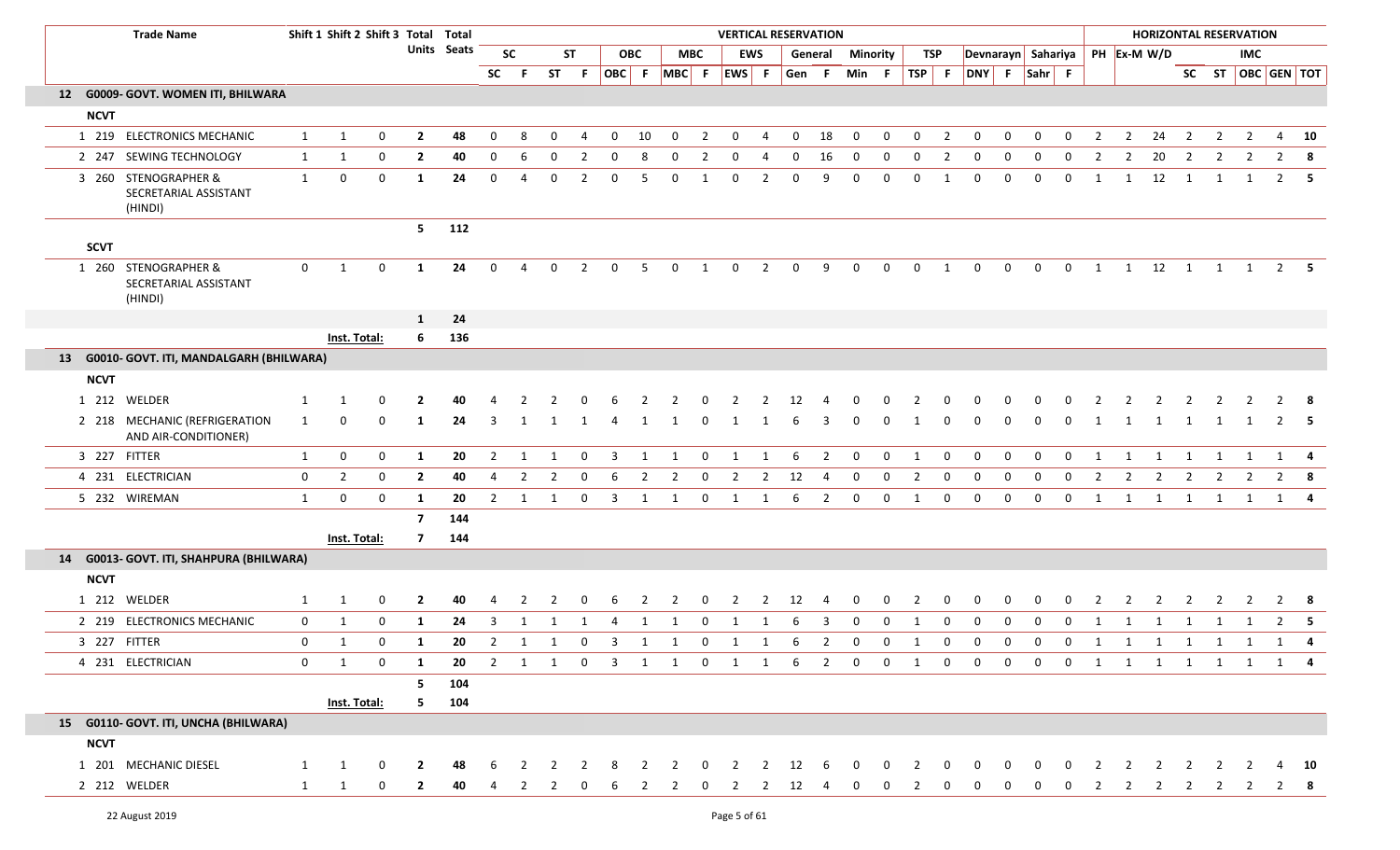| <b>Trade Name</b>                                     |              | Shift 1 Shift 2 Shift 3 Total Total |             |                |             |                |                |                |                |                         |                |                |                | <b>VERTICAL RESERVATION</b> |                |     |                |              |                 |                |                  |              |              |              |                |                |                | <b>HORIZONTAL RESERVATION</b>    |                         |                |                |   |                   |
|-------------------------------------------------------|--------------|-------------------------------------|-------------|----------------|-------------|----------------|----------------|----------------|----------------|-------------------------|----------------|----------------|----------------|-----------------------------|----------------|-----|----------------|--------------|-----------------|----------------|------------------|--------------|--------------|--------------|----------------|----------------|----------------|----------------------------------|-------------------------|----------------|----------------|---|-------------------|
|                                                       |              |                                     |             |                | Units Seats |                | <b>SC</b>      |                | <b>ST</b>      |                         | <b>OBC</b>     |                | <b>MBC</b>     |                             | <b>EWS</b>     |     | General        |              | <b>Minority</b> |                | TSP              |              |              |              |                |                |                | Devnarayn Sahariya   PH Ex-M W/D |                         |                | <b>IMC</b>     |   |                   |
|                                                       |              |                                     |             |                |             | <b>SC</b>      | -F.            | ST             | -F             |                         | OBC F          | $MBC$ F        |                | EWS F                       |                | Gen | -F             | Min F        |                 | TSP F          |                  | DNY F Sahr F |              |              |                |                |                |                                  |                         |                |                |   | SC ST OBC GEN TOT |
| 3 218 MECHANIC (REFRIGERATION<br>AND AIR-CONDITIONER) | $\mathbf 0$  | 1                                   | 0           | 1              | 24          | 3              | -1             | $\mathbf{1}$   | 1              | 4                       | $\overline{1}$ | $\overline{1}$ | $\Omega$       | 1                           | 1              | 6   | 3              | $\Omega$     | $\Omega$        | $\mathbf{1}$   | $\mathbf{0}$     | $\Omega$     | $\Omega$     | $\mathbf{0}$ | $\mathbf 0$    | 1              |                | 1 1                              | 1                       | $\mathbf{1}$   | 1              |   | $2 \quad 5$       |
| 4 227 FITTER                                          | $\mathbf 0$  | 1                                   | 0           | $\mathbf{1}$   | 20          | $\overline{2}$ | 1              | 1              | $\mathbf 0$    | $\overline{3}$          | 1              | 1              | $\mathbf 0$    | $\mathbf{1}$                | 1              | 6   | $\overline{2}$ | $\mathbf 0$  | $\mathbf 0$     | 1              | $\mathbf 0$      | $\mathbf 0$  | $\mathbf 0$  | $\mathbf 0$  | $\mathbf 0$    | 1              | 1              | 1                                | 1                       | 1              | 1              |   | $1 \quad 4$       |
| 5 231 ELECTRICIAN                                     | 0            | 1                                   | 0           | 1              | 20          | 2              |                |                | 0              | -3                      |                |                | 0              | -1                          | -1             |     | 2              |              |                 |                | 0                | 0            | 0            | 0            | 0              |                |                | 1                                | 1                       |                |                | 1 |                   |
| 6 242 COMPUTER OPERATOR AND<br>PROGRAMMING ASSISTANT  | $\mathbf{1}$ | 1                                   | $\mathbf 0$ | $\overline{2}$ | 48          | 6              | $\overline{2}$ | $\overline{2}$ | $\overline{2}$ | 8                       | $\overline{2}$ | $\overline{2}$ | 0              | $\overline{2}$              | $\overline{2}$ | 12  | -6             | $\Omega$     | 0               | 2              | 0                | $\mathbf{0}$ | $\mathbf 0$  | 0            | 0              | $\overline{2}$ | 2              | $\overline{2}$                   | $\overline{2}$          | $\overline{2}$ | 2              | 4 | 10                |
|                                                       |              |                                     |             | 9              | 200         |                |                |                |                |                         |                |                |                |                             |                |     |                |              |                 |                |                  |              |              |              |                |                |                |                                  |                         |                |                |   |                   |
|                                                       |              | Inst. Total:                        |             | 9              | 200         |                |                |                |                |                         |                |                |                |                             |                |     |                |              |                 |                |                  |              |              |              |                |                |                |                                  |                         |                |                |   |                   |
| <b>DISTRICT NAGAUR</b>                                |              |                                     |             |                |             |                |                |                |                |                         |                |                |                |                             |                |     |                |              |                 |                |                  |              |              |              |                |                |                |                                  |                         |                |                |   |                   |
| 16 G0007- GOVT. ITI, KUCHAMANCITY (NAGAUR)            |              |                                     |             |                |             |                |                |                |                |                         |                |                |                |                             |                |     |                |              |                 |                |                  |              |              |              |                |                |                |                                  |                         |                |                |   |                   |
| <b>NCVT</b>                                           |              |                                     |             |                |             |                |                |                |                |                         |                |                |                |                             |                |     |                |              |                 |                |                  |              |              |              |                |                |                |                                  |                         |                |                |   |                   |
| 1 201 MECHANIC DIESEL                                 | 1            | 1                                   | $\mathbf 0$ | $\overline{2}$ | 48          | 6              | 2              | - 2            | -2             | 8                       | 2              | $\overline{2}$ | $\Omega$       | 2                           | 2              | 12  | -6             | $\Omega$     | $\Omega$        | 2              | $\Omega$         | $\Omega$     | $\Omega$     | $\Omega$     | $\Omega$       | $\mathcal{P}$  | $\mathcal{P}$  | -2                               | 2                       | - 2            | 2              | 4 | 10                |
| 2 219 ELECTRONICS MECHANIC                            | $\mathbf{0}$ | 1                                   | 0           | 1              | 24          | 3              | 1              | 1              | -1             | 4                       | 1              | 1              | 0              | 1                           | 1              | 6   | 3              | $\mathbf 0$  | $\mathbf 0$     | 1              | 0                | $\mathbf{0}$ | 0            | 0            | $\mathbf 0$    | -1             | -1             | 1                                | 1                       | -1             |                | 2 | 5                 |
| 3 242 COMPUTER OPERATOR AND<br>PROGRAMMING ASSISTANT  | $\mathbf{1}$ | 1                                   | 0           | $\mathbf{2}$   | 48          | 6              |                |                | 2              | 8                       | 2              | 2              | $\Omega$       | 2                           | -2             | 12  | 6              | <sup>0</sup> | $\Omega$        | $\mathcal{L}$  | 0                | $\Omega$     | $\Omega$     | $\Omega$     | $\Omega$       | 2              | 2              | -2                               | 2                       | -2             | 2              | 4 | 10                |
|                                                       |              |                                     |             | 5.             | 120         |                |                |                |                |                         |                |                |                |                             |                |     |                |              |                 |                |                  |              |              |              |                |                |                |                                  |                         |                |                |   |                   |
|                                                       |              | Inst. Total:                        |             | 5.             | 120         |                |                |                |                |                         |                |                |                |                             |                |     |                |              |                 |                |                  |              |              |              |                |                |                |                                  |                         |                |                |   |                   |
| 17 G0011- GOVT. ITI, MERTACITY (NAGAUR)               |              |                                     |             |                |             |                |                |                |                |                         |                |                |                |                             |                |     |                |              |                 |                |                  |              |              |              |                |                |                |                                  |                         |                |                |   |                   |
| <b>NCVT</b>                                           |              |                                     |             |                |             |                |                |                |                |                         |                |                |                |                             |                |     |                |              |                 |                |                  |              |              |              |                |                |                |                                  |                         |                |                |   |                   |
| 1 212 WELDER                                          | $\mathbf{1}$ | 1                                   | $\mathbf 0$ | $\overline{2}$ | 40          | 4              | 2              | 2              |                | 6                       | 2              | 2              | 0              | 2                           | $\overline{2}$ | 12  | 4              | $\Omega$     | $\Omega$        | 2              | 0                | $\Omega$     | $\Omega$     | $\Omega$     | $\Omega$       | $\mathcal{P}$  | $\mathcal{P}$  | 2                                | 2                       | 2              | 2              |   | $2 \times 8$      |
| 2 227 FITTER                                          | $\mathbf 0$  | 1                                   | $\mathbf 0$ | 1              | 20          | 2              | 1              | 1              | $\mathbf{0}$   | $\overline{\mathbf{3}}$ | 1              | 1              | $\overline{0}$ | 1                           | 1              | 6   | 2              | $\mathbf{0}$ | $\mathbf 0$     | 1              | $\mathbf{0}$     | $\mathbf{0}$ | $\mathbf{0}$ | $\mathbf{0}$ | $\mathbf{0}$   | 1              | 1              | 1                                |                         | 1 1 1          |                |   | $1 \quad 4$       |
|                                                       |              |                                     |             | $\mathbf{3}$   | 60          |                |                |                |                |                         |                |                |                |                             |                |     |                |              |                 |                |                  |              |              |              |                |                |                |                                  |                         |                |                |   |                   |
| <b>SCVT</b>                                           |              |                                     |             |                |             |                |                |                |                |                         |                |                |                |                             |                |     |                |              |                 |                |                  |              |              |              |                |                |                |                                  |                         |                |                |   |                   |
| 1 218 MECHANIC (REFRIGERATION<br>AND AIR-CONDITIONER) | $\mathbf{1}$ | 1                                   | 0           | $\overline{2}$ | 48          | 6              | $\overline{2}$ | $\overline{2}$ | $\overline{2}$ | 8                       | $\overline{2}$ | $\overline{2}$ | $\mathbf 0$    | $\overline{2}$              | $\overline{2}$ | 12  | 6              | $\mathbf 0$  | $\mathbf 0$     | $\overline{2}$ | $\mathbf{0}$     | $\mathbf 0$  | 0            | $\mathbf 0$  | $\mathbf{0}$   | $\overline{2}$ | $\overline{2}$ | $\overline{2}$                   | $\overline{2}$          | $\overline{2}$ | $\overline{2}$ |   | 4 10              |
| 2 231 ELECTRICIAN                                     | 1            | 1                                   | $\mathbf 0$ | $\overline{2}$ | 40          | $\overline{4}$ | $\overline{2}$ | 2              | $\overline{0}$ | -6                      | $\overline{2}$ | $\overline{2}$ | $\mathbf 0$    | $\overline{2}$              | $\overline{2}$ | 12  | $\overline{4}$ | $\mathbf{0}$ | $\overline{0}$  | $2^{\circ}$    | $\overline{0}$   | $\mathbf{0}$ | $\mathbf 0$  | $\mathbf 0$  | $\overline{0}$ | $\overline{2}$ | $\overline{2}$ | $\overline{2}$                   | $\overline{2}$          | $\overline{2}$ | $\overline{2}$ |   | $2 \quad 8$       |
|                                                       |              |                                     |             | 4              | 88          |                |                |                |                |                         |                |                |                |                             |                |     |                |              |                 |                |                  |              |              |              |                |                |                |                                  |                         |                |                |   |                   |
|                                                       |              | Inst. Total:                        |             | $\overline{7}$ | 148         |                |                |                |                |                         |                |                |                |                             |                |     |                |              |                 |                |                  |              |              |              |                |                |                |                                  |                         |                |                |   |                   |
| 18 G0012- GOVT. ITI, NAGAUR                           |              |                                     |             |                |             |                |                |                |                |                         |                |                |                |                             |                |     |                |              |                 |                |                  |              |              |              |                |                |                |                                  |                         |                |                |   |                   |
| <b>NCVT</b>                                           |              |                                     |             |                |             |                |                |                |                |                         |                |                |                |                             |                |     |                |              |                 |                |                  |              |              |              |                |                |                |                                  |                         |                |                |   |                   |
| 1 206 CARPENTER                                       | $\mathbf{1}$ | $\mathbf{1}$                        | 0           | $\overline{2}$ | 48          | 6              | $\overline{2}$ | $\overline{2}$ | $\overline{2}$ | 8 <sup>8</sup>          | $\overline{2}$ |                | $2 \t 0$       | $\overline{\mathbf{2}}$     | $\overline{2}$ | 12  | 6              | $\mathbf{0}$ | $\overline{0}$  | $\overline{2}$ | $\overline{0}$   | $\mathbf 0$  | $\mathbf 0$  | $\mathbf 0$  | $\mathbf{0}$   | $\overline{2}$ | $\overline{2}$ |                                  | $2 \quad 2$             | $\overline{2}$ | $\overline{2}$ |   | 4 10              |
| 2 209 PLUMBER                                         | 1            | 1                                   | $\mathbf 0$ | $\overline{2}$ | 48          | 6              | $\overline{2}$ | $\overline{2}$ | $\overline{2}$ | 8                       | $\overline{2}$ | $\overline{2}$ | $\mathbf 0$    | $\overline{2}$              | $\overline{2}$ | 12  | 6              | $\mathbf 0$  | $\mathbf 0$     | $\overline{2}$ | 0                | 0            | 0            | $\mathbf 0$  | $\mathbf 0$    | $\overline{2}$ | $\overline{2}$ |                                  | $2 \quad 2$             | $\overline{2}$ | $\overline{2}$ |   | 4 10              |
| 3 212 WELDER                                          | 1            | 1                                   | 0           | $\overline{2}$ | 40          | 4              | $\overline{2}$ | $\overline{2}$ | $\mathbf{0}$   | -6                      | $\overline{2}$ | $\overline{2}$ | $\mathbf{0}$   | $\overline{2}$              | $\overline{2}$ | 12  | 4              | $\mathbf 0$  | $\mathbf 0$     | $\overline{2}$ | 0                | $\mathbf{0}$ | 0            | 0            | 0              | 2              | $\overline{2}$ | $\overline{2}$                   | $\overline{\mathbf{2}}$ | $\overline{2}$ | $\overline{2}$ |   | $2 \times 8$      |
| 4 215 MECHANIC (MOTOR VEHICLE)                        | $\mathbf{1}$ | 1                                   | 0           | $\overline{2}$ | 48          | 6              | $\overline{2}$ | $\overline{2}$ | $\overline{2}$ | 8                       | $\overline{2}$ | $\overline{2}$ | 0              | $\overline{2}$              | $\overline{2}$ | 12  | 6              | 0            | 0               | $\overline{2}$ | 0                | 0            | 0            | 0            | 0              | 2              | 2              | $\overline{2}$                   | $\overline{2}$          | $\overline{2}$ | $\overline{2}$ |   | 4 10              |
| 5 221 TURNER                                          | $\mathbf{1}$ | $\boldsymbol{0}$                    | 0           | 1              | 20          | $\overline{2}$ | 1              | 1              | $\mathbf{0}$   | $\overline{\mathbf{3}}$ | 1              | 1              | $\mathbf{0}$   | 1                           | 1              | 6   | $\overline{2}$ | $\bf{0}$     | 0               | 1              | 0                | 0            | 0            | 0            | 0              | -1             | 1              | 1                                | $\mathbf{1}$            | 1              |                | 1 | 4                 |
| 6 227 FITTER                                          | $\mathbf{0}$ | 1                                   | 0           | $\mathbf{1}$   | 20          | $\overline{2}$ | $\overline{1}$ | 1              | $\overline{0}$ | $\overline{\mathbf{3}}$ | 1              | $\mathbf{1}$   | $\mathbf 0$    | $\overline{\mathbf{1}}$     | $\mathbf{1}$   | 6   | $\overline{2}$ | $\mathbf 0$  | 0               | 1              | $\boldsymbol{0}$ | 0            | 0            | $\mathbf 0$  | $\mathbf{0}$   | 1              | $\mathbf{1}$   |                                  |                         | 1 1 1 1        |                |   | $1 \quad 4$       |
|                                                       |              |                                     |             |                |             |                |                |                |                |                         |                |                |                |                             |                |     |                |              |                 |                |                  |              |              |              |                |                |                |                                  |                         |                |                |   |                   |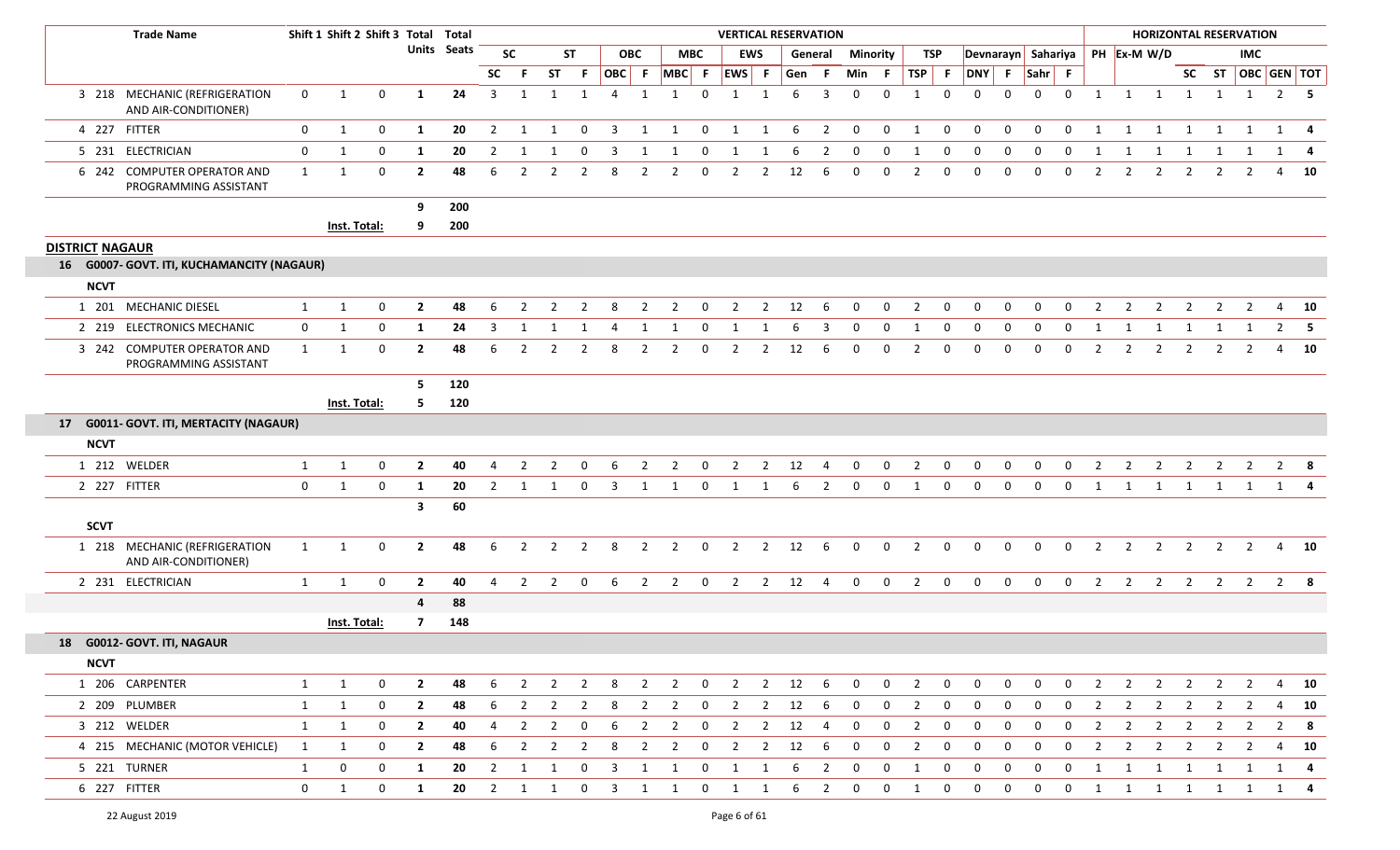|                      | <b>Trade Name</b>                                         |              | Shift 1 Shift 2 Shift 3 Total Total |                  |                         |                    |                         |                |                |                         |                         |                 |                |                | <b>VERTICAL RESERVATION</b> |                |             |                         |              |             |                |                |              |              |                    |              |              |                | <b>HORIZONTAL RESERVATION</b> |                |                         |                   |              |              |
|----------------------|-----------------------------------------------------------|--------------|-------------------------------------|------------------|-------------------------|--------------------|-------------------------|----------------|----------------|-------------------------|-------------------------|-----------------|----------------|----------------|-----------------------------|----------------|-------------|-------------------------|--------------|-------------|----------------|----------------|--------------|--------------|--------------------|--------------|--------------|----------------|-------------------------------|----------------|-------------------------|-------------------|--------------|--------------|
|                      |                                                           |              |                                     |                  |                         | <b>Units</b> Seats |                         | <b>SC</b>      |                | <b>ST</b>               |                         | <b>OBC</b>      |                | <b>MBC</b>     |                             | <b>EWS</b>     |             | General                 | Minority     |             | TSP            |                |              |              | Devnarayn Sahariya |              |              |                | PH Ex-M W/D                   |                |                         | IMC               |              |              |
|                      |                                                           |              |                                     |                  |                         |                    | SC                      | -F.            | <b>ST</b>      | -F                      |                         | OBC F           | $MBC$ F        |                | EWS F                       |                | Gen F       |                         | Min F        |             | $TSP$ F        |                | DNY F Sahr F |              |                    |              |              |                |                               |                |                         | SC ST OBC GEN TOT |              |              |
|                      | 7 231 ELECTRICIAN                                         | $\mathbf 0$  | $\mathbf{1}$                        | 0                | 1                       | 20                 | $\overline{2}$          | 1              | 1              | $\mathbf 0$             | $\overline{3}$          | 1               | 1              | $\mathbf 0$    | 1                           | 1              | 6           | $\overline{2}$          | $\mathbf 0$  | $\mathbf 0$ | 1              | $\mathbf 0$    | $\mathbf 0$  | 0            | $\mathbf{0}$       | $\mathbf 0$  | 1            |                | $1 \quad 1 \quad 1$           |                | $\overline{\mathbf{1}}$ | 1                 |              | 1 4          |
|                      | 8 232 WIREMAN                                             | 0            | 1                                   | $\mathbf 0$      | 1                       | 20                 | 2                       | -1             | 1              | 0                       | -3                      | 1               | -1             | 0              | 1                           | 1              | 6           | $\overline{2}$          | $\mathbf{0}$ | $\mathbf 0$ | 1              | $\mathbf 0$    | $\mathbf{0}$ | 0            | $\mathbf{0}$       | $\Omega$     | 1            | 1              | 1                             | 1              | 1                       | 1                 | 1            | -4           |
|                      | 9 242 COMPUTER OPERATOR AND<br>PROGRAMMING ASSISTANT      | $\mathbf{1}$ | 0                                   | $\mathbf 0$      | 1                       | 24                 | 3                       | 1              | 1              | 1                       | 4                       | 1               | 1              | $\overline{0}$ | 1                           | 1              | 6           | $\overline{3}$          | $\mathbf{0}$ | $\Omega$    | 1              | $\mathbf 0$    | $\mathbf{0}$ | $\mathbf{0}$ | $\Omega$           | 0            | 1            | 1              |                               | 1 1            | 1                       | 1                 |              | $2 \quad 5$  |
|                      | 10 242 COMPUTER OPERATOR AND<br>PROGRAMMING ASSISTANT     | $\mathbf 0$  | 1                                   | $\mathbf 0$      | 1                       | 24                 | $\mathbf 0$             | $\overline{4}$ | $\mathbf 0$    | $\overline{2}$          | $\overline{0}$          | $5\phantom{.0}$ | $\mathbf 0$    | $\overline{1}$ | $\overline{0}$              | $\overline{2}$ | $\mathbf 0$ | 9                       | $\mathbf 0$  | $\mathbf 0$ | $\overline{0}$ | $\overline{1}$ | $\mathbf 0$  | $\mathbf{0}$ | $\mathbf 0$        | $\mathbf{0}$ | $\mathbf{1}$ |                | $1 \quad 12 \quad 1$          |                | $\overline{1}$          | $\overline{1}$    |              | $2 \quad 5$  |
|                      | 11 260 STENOGRAPHER &<br>SECRETARIAL ASSISTANT<br>(HINDI) | $\mathbf{1}$ | $\mathbf{1}$                        | $\mathbf 0$      | $\overline{2}$          | 48                 | 6                       | $\overline{2}$ | 2              | $\overline{2}$          | 8                       | $\overline{2}$  | 2              | $\overline{0}$ | $\overline{2}$              | $\overline{2}$ | 12          | 6                       | $\Omega$     | $\Omega$    | $\overline{2}$ | $\mathbf 0$    | $\Omega$     | $\Omega$     | $\Omega$           | $\Omega$     | 2            | $\overline{2}$ | $\overline{2}$                | 2              | 2                       | 2                 |              | 4 10         |
|                      |                                                           |              |                                     |                  | 16                      | 360                |                         |                |                |                         |                         |                 |                |                |                             |                |             |                         |              |             |                |                |              |              |                    |              |              |                |                               |                |                         |                   |              |              |
|                      |                                                           |              | Inst. Total:                        |                  | 16                      | 360                |                         |                |                |                         |                         |                 |                |                |                             |                |             |                         |              |             |                |                |              |              |                    |              |              |                |                               |                |                         |                   |              |              |
|                      | 19 G0143- GOVT. ITI, NAWAN (NAGAUR)                       |              |                                     |                  |                         |                    |                         |                |                |                         |                         |                 |                |                |                             |                |             |                         |              |             |                |                |              |              |                    |              |              |                |                               |                |                         |                   |              |              |
| <b>NCVT</b>          |                                                           |              |                                     |                  |                         |                    |                         |                |                |                         |                         |                 |                |                |                             |                |             |                         |              |             |                |                |              |              |                    |              |              |                |                               |                |                         |                   |              |              |
|                      | 1 218 MECHANIC (REFRIGERATION<br>AND AIR-CONDITIONER)     | $\mathbf 0$  | 1                                   | $\mathbf 0$      | 1                       | 24                 | $\overline{\mathbf{3}}$ | 1              | 1              | $\overline{\mathbf{1}}$ | $\overline{4}$          | $\mathbf{1}$    | $\mathbf{1}$   | $\mathbf 0$    | $\overline{1}$              | $\mathbf{1}$   | 6           | $\overline{\mathbf{3}}$ | $\mathbf{0}$ | $\mathbf 0$ | 1              | $\mathbf{0}$   | $\mathbf 0$  | $\mathbf 0$  | $\mathbf 0$        | $\mathbf 0$  | 1            | 1              | $\mathbf{1}$                  | $\mathbf 0$    | $\mathbf 0$             | $\mathbf{0}$      |              | $0 \quad 0$  |
|                      | 2 227 FITTER                                              | 0            | 1                                   | $\mathbf 0$      | -1                      | 20                 | 2                       | $\overline{1}$ |                | $\Omega$                | ્વ                      | -1              |                | $\Omega$       |                             | -1             | 6           | $\overline{2}$          | 0            | $\Omega$    |                | $\Omega$       |              |              |                    | $\Omega$     |              |                | - 1                           | $\mathbf 0$    | $\mathbf 0$             | $\Omega$          | $\mathbf{0}$ | $\mathbf 0$  |
|                      | 3 231 ELECTRICIAN                                         | 0            | 1                                   | $\boldsymbol{0}$ | 1                       | 20                 | $\overline{2}$          | -1             | 1              | $\mathbf 0$             | $\overline{\mathbf{3}}$ | 1               | 1              | $\mathbf 0$    | 1                           | 1              | 6           | $\overline{2}$          | $\mathbf{0}$ | $\Omega$    |                | $\mathbf 0$    | 0            | 0            | $\Omega$           | 0            | 1            | 1              | -1                            | $\mathbf 0$    | $\mathbf 0$             | $\mathbf{0}$      |              | $0 \quad 0$  |
|                      | 4 232 WIREMAN                                             | 1            | 1                                   | $\mathbf 0$      | $\overline{2}$          | 40                 | 4                       | 2              | 2              | $\mathbf{0}$            | -6                      | $\overline{2}$  | $\overline{2}$ | $\mathbf 0$    | $\overline{2}$              | $\overline{2}$ | 12          | 4                       | $\Omega$     | $\Omega$    | $\overline{2}$ | $\Omega$       | $\Omega$     | $\Omega$     | $\Omega$           | $\Omega$     | 2            | 2              | $\overline{2}$                | $\mathbf 0$    | $\mathbf{0}$            | $\mathbf 0$       | $\mathbf{0}$ | $\mathbf{0}$ |
|                      |                                                           |              |                                     |                  | 5                       | 104                |                         |                |                |                         |                         |                 |                |                |                             |                |             |                         |              |             |                |                |              |              |                    |              |              |                |                               |                |                         |                   |              |              |
|                      |                                                           |              | Inst. Total:                        |                  | 5.                      | 104                |                         |                |                |                         |                         |                 |                |                |                             |                |             |                         |              |             |                |                |              |              |                    |              |              |                |                               |                |                         |                   |              |              |
| <b>DISTRICT TONK</b> |                                                           |              |                                     |                  |                         |                    |                         |                |                |                         |                         |                 |                |                |                             |                |             |                         |              |             |                |                |              |              |                    |              |              |                |                               |                |                         |                   |              |              |
|                      | 20 G0014- GOVT. ITI, TODARAISINGH (TONK)                  |              |                                     |                  |                         |                    |                         |                |                |                         |                         |                 |                |                |                             |                |             |                         |              |             |                |                |              |              |                    |              |              |                |                               |                |                         |                   |              |              |
| <b>NCVT</b>          |                                                           |              |                                     |                  |                         |                    |                         |                |                |                         |                         |                 |                |                |                             |                |             |                         |              |             |                |                |              |              |                    |              |              |                |                               |                |                         |                   |              |              |
|                      | 1 206 CARPENTER                                           | 1            | -1                                  | $\Omega$         | $\mathbf{2}$            | 48                 | 6                       |                |                |                         |                         |                 |                |                |                             |                | 12          |                         |              |             |                |                |              |              |                    |              |              |                |                               |                |                         |                   |              | 4 10         |
|                      | 2 231 ELECTRICIAN                                         | 0            | -1                                  | 0                | 1                       | 20                 | 2                       | -1             |                | $\mathbf{0}$            | - 3                     | 1               | 1              | 0              | 1                           | 1              | 6           | 2                       | 0            | $\Omega$    |                | 0              | $\mathbf 0$  | $\mathbf 0$  | $\Omega$           | 0            | 1            | 1              | 1                             | $\mathbf{1}$   | $\overline{1}$          | $\mathbf{1}$      |              | 1 4          |
|                      |                                                           |              |                                     |                  | $\overline{\mathbf{3}}$ | 68                 |                         |                |                |                         |                         |                 |                |                |                             |                |             |                         |              |             |                |                |              |              |                    |              |              |                |                               |                |                         |                   |              |              |
|                      |                                                           |              | Inst. Total:                        |                  | 3                       | 68                 |                         |                |                |                         |                         |                 |                |                |                             |                |             |                         |              |             |                |                |              |              |                    |              |              |                |                               |                |                         |                   |              |              |
|                      | 21 G0015- GOVT. ITI, TONK                                 |              |                                     |                  |                         |                    |                         |                |                |                         |                         |                 |                |                |                             |                |             |                         |              |             |                |                |              |              |                    |              |              |                |                               |                |                         |                   |              |              |
| <b>NCVT</b>          |                                                           |              |                                     |                  |                         |                    |                         |                |                |                         |                         |                 |                |                |                             |                |             |                         |              |             |                |                |              |              |                    |              |              |                |                               |                |                         |                   |              |              |
|                      | 1 201 MECHANIC DIESEL                                     | $\mathbf{1}$ | 1                                   | 0                | 2                       | 48                 | 6                       | 2              | 2              | 2                       | 8                       | 2               | 2              | 0              | 2                           | $\overline{2}$ | 12          | 6                       |              |             |                |                |              | 0            |                    | 0            |              | 2              | 2                             | 2              |                         | 2                 | 4            | 10           |
|                      | 2 202 MECHANIC (TRACTOR)                                  | 1            | $\mathbf{1}$                        | $\mathbf 0$      | $\mathbf{2}$            | 40                 | 0                       | 0              |                |                         | 0                       | $\Omega$        | 0              | 0              | 0                           | 0              | 0           | $\mathbf 0$             | 28           | 12          |                | $\Omega$       | $\Omega$     | 0            |                    | 0            |              | 2              |                               | 0              | 0                       | 0                 | 0            | $\mathbf{0}$ |
|                      | 3 209 PLUMBER                                             | 1            |                                     | 0                | 2                       | 48                 |                         |                |                |                         | 8                       |                 | 2              | 0              | $\overline{2}$              | 2              | 12          | -6                      | $\Omega$     |             |                | 0              |              |              |                    | $\Omega$     |              |                |                               | 2              |                         |                   |              | 10           |
|                      | 4 212 WELDER                                              | 1            | 1                                   | 0                | 2                       | 40                 |                         |                |                |                         |                         |                 |                | -0             | 2                           | 2              | 12          | 4                       | 0            |             |                |                |              | 0            |                    | 0            |              |                |                               |                |                         |                   |              | $2 \quad 8$  |
|                      | 5 227 FITTER                                              | 0            | 1                                   | 0                | $\mathbf{1}$            | 20                 | 2                       |                |                |                         |                         |                 |                | 0              | <sup>1</sup>                |                |             | -2                      | 0            | 0           |                |                |              | 0            |                    | 0            |              | 1              | 1                             | 1              | 1                       | 1                 |              | 1 4          |
|                      | 6 242 COMPUTER OPERATOR AND<br>PROGRAMMING ASSISTANT      | $\mathbf{1}$ | $\mathbf{1}$                        | $\mathbf 0$      | $\mathbf{2}$            | 48                 | 6                       | $\overline{2}$ | $\overline{2}$ | $\overline{2}$          | 8                       | $\overline{2}$  | $\overline{2}$ | $\mathbf 0$    | $\overline{2}$              | $\overline{2}$ | 12          | 6                       | $\mathbf{0}$ | 0           | $\overline{2}$ | 0              | 0            | 0            | 0                  | 0            | $2^{\circ}$  | $\overline{2}$ | $\overline{2}$                | $\overline{2}$ | $\overline{2}$          | $\overline{2}$    |              | 4 10         |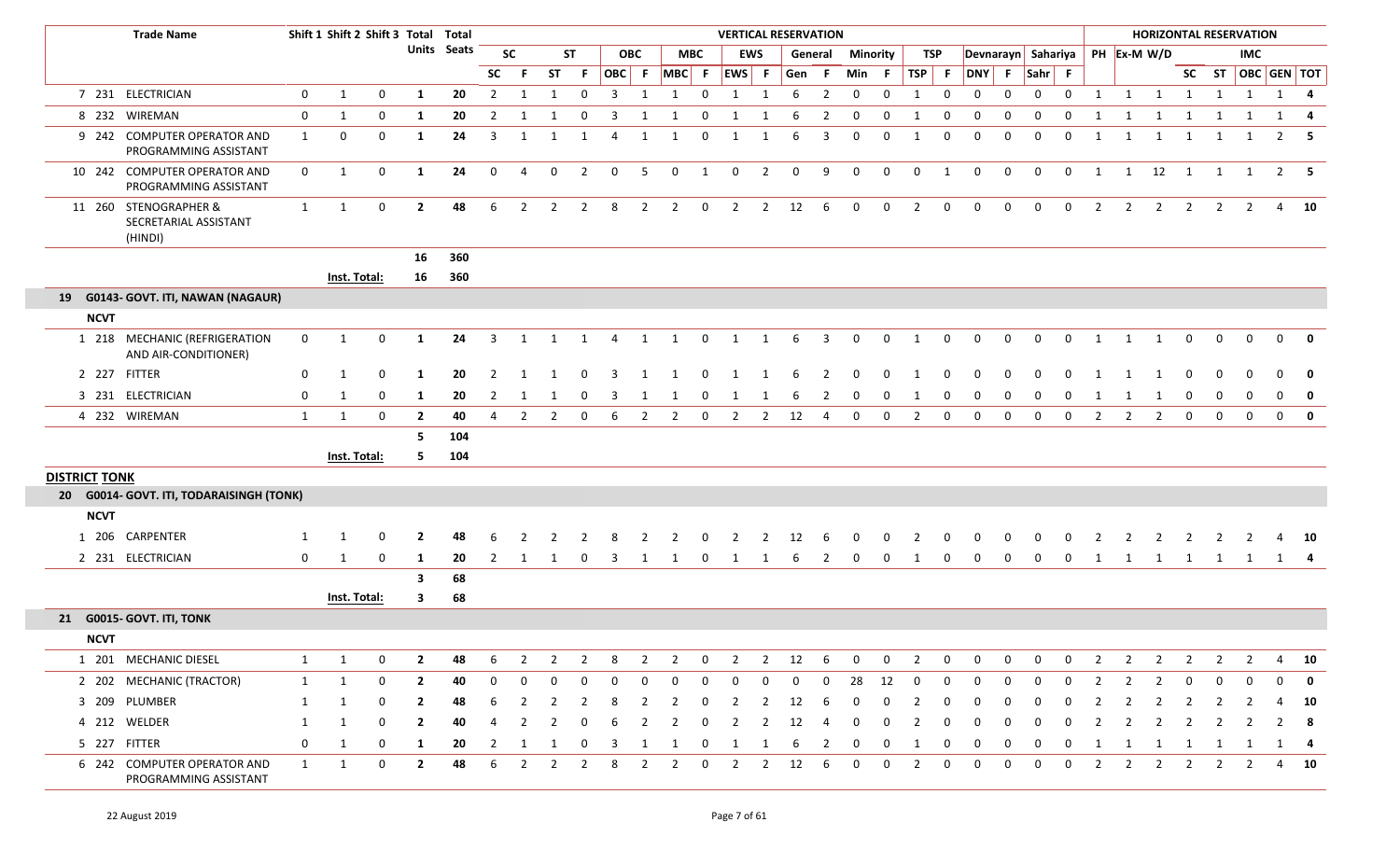|                                                    | <b>Trade Name</b>                                         |              | Shift 1 Shift 2 Shift 3 Total Total |              |                |             |                |                |                |                |                |                |                |                | <b>VERTICAL RESERVATION</b> |                |             |                |             |              |                |                |              |              |                                  |              |                |                |                      |                | <b>HORIZONTAL RESERVATION</b> |                |                |                         |
|----------------------------------------------------|-----------------------------------------------------------|--------------|-------------------------------------|--------------|----------------|-------------|----------------|----------------|----------------|----------------|----------------|----------------|----------------|----------------|-----------------------------|----------------|-------------|----------------|-------------|--------------|----------------|----------------|--------------|--------------|----------------------------------|--------------|----------------|----------------|----------------------|----------------|-------------------------------|----------------|----------------|-------------------------|
|                                                    |                                                           |              |                                     |              |                | Units Seats |                | <b>SC</b>      |                | <b>ST</b>      |                | <b>OBC</b>     |                | <b>MBC</b>     |                             | <b>EWS</b>     |             | General        |             | Minority     |                | TSP            |              |              | Devnarayn Sahariya   PH Ex-M W/D |              |                |                |                      |                |                               | IMC            |                |                         |
|                                                    |                                                           |              |                                     |              |                |             | <b>SC</b>      | F              | ST             | F.             |                |                | OBC F MBC F    |                | EWS F                       |                | Gen         | - F            | Min         | - F          | <b>TSP</b>     | - F            | DNY F        |              | $Sahr$ F                         |              |                |                |                      |                |                               |                |                | SC ST   OBC   GEN   TOT |
|                                                    | 7 247 SEWING TECHNOLOGY                                   | 1            | 1                                   | $\mathbf 0$  | $\overline{2}$ | 40          | $\mathbf{0}$   | 6              | $\mathbf{0}$   | $\overline{2}$ | $\mathbf 0$    | 8              | $\mathbf 0$    | $\overline{2}$ | 0                           | 4              | $\mathbf 0$ | 16             | 0           | $\mathbf 0$  | $\mathbf 0$    | $\overline{2}$ | 0            | $\mathbf 0$  | $\mathbf 0$                      | $\mathbf{0}$ | $\overline{2}$ |                | 2 20 2               |                | $\overline{2}$                | $\overline{2}$ |                | $2 \times 8$            |
|                                                    |                                                           |              |                                     |              | 13             | 284         |                |                |                |                |                |                |                |                |                             |                |             |                |             |              |                |                |              |              |                                  |              |                |                |                      |                |                               |                |                |                         |
|                                                    |                                                           |              | Inst. Total:                        |              | 13             | 284         |                |                |                |                |                |                |                |                |                             |                |             |                |             |              |                |                |              |              |                                  |              |                |                |                      |                |                               |                |                |                         |
| <b>ZONE BHARATPUR</b><br><b>DISTRICT BHARATPUR</b> |                                                           |              |                                     |              |                |             |                |                |                |                |                |                |                |                |                             |                |             |                |             |              |                |                |              |              |                                  |              |                |                |                      |                |                               |                |                |                         |
|                                                    | 22 G0027- GOVT. ITI, BAYANA (BHARATPUR)                   |              |                                     |              |                |             |                |                |                |                |                |                |                |                |                             |                |             |                |             |              |                |                |              |              |                                  |              |                |                |                      |                |                               |                |                |                         |
| <b>NCVT</b>                                        |                                                           |              |                                     |              |                |             |                |                |                |                |                |                |                |                |                             |                |             |                |             |              |                |                |              |              |                                  |              |                |                |                      |                |                               |                |                |                         |
|                                                    | 1 227 FITTER                                              | 1            | 0                                   | $\mathbf 0$  | 1              | 20          | $\overline{2}$ | 1              | 1              | 0              | $\overline{3}$ | 1              | 1              | $\overline{0}$ | 1                           | 1              | 6           | $\overline{2}$ | 0           | $\mathbf{0}$ | $\mathbf{1}$   | $\mathbf 0$    | 0            | $\mathbf{0}$ | $\mathbf 0$                      | $\mathbf{0}$ | 1              | $\mathbf{1}$   | 1                    | 1              | 1                             | 1              |                | $1 \quad 4$             |
|                                                    | 2 231 ELECTRICIAN                                         | $\mathbf{1}$ | 0                                   | $\mathbf 0$  | 1              | 20          | $\overline{2}$ | 1              |                | 0              | 3              | 1              | 1              | $\mathbf 0$    | 1                           | 1              | 6           | $\overline{2}$ | 0           | 0            | 1              | $\mathbf 0$    | 0            | $\mathbf 0$  | $\mathbf 0$                      | 0            | 1              | 1              | 1                    | 1              | 1                             | 1              | 1              |                         |
|                                                    |                                                           |              |                                     |              | $\overline{2}$ | 40          |                |                |                |                |                |                |                |                |                             |                |             |                |             |              |                |                |              |              |                                  |              |                |                |                      |                |                               |                |                |                         |
|                                                    |                                                           |              | Inst. Total:                        |              | $\mathbf{2}$   | 40          |                |                |                |                |                |                |                |                |                             |                |             |                |             |              |                |                |              |              |                                  |              |                |                |                      |                |                               |                |                |                         |
|                                                    | 23 G0028- GOVT. ITI, BHARATPUR                            |              |                                     |              |                |             |                |                |                |                |                |                |                |                |                             |                |             |                |             |              |                |                |              |              |                                  |              |                |                |                      |                |                               |                |                |                         |
| <b>NCVT</b>                                        |                                                           |              |                                     |              |                |             |                |                |                |                |                |                |                |                |                             |                |             |                |             |              |                |                |              |              |                                  |              |                |                |                      |                |                               |                |                |                         |
|                                                    | 1 202 MECHANIC (TRACTOR)                                  | 1            | 1                                   | $\mathbf 0$  | $\mathbf{2}$   | 40          | 4              | 2              | 2              | 0              | 6              | $\overline{2}$ | $\overline{2}$ | $\mathbf 0$    | $\overline{2}$              | $\overline{2}$ | 12          | -4             | 0           | $\mathbf{0}$ | $\overline{2}$ | 0              | 0            | 0            | 0                                | 0            | -2             | $\overline{2}$ | $\overline{2}$       | $\mathbf 0$    | 0                             | 0              | 0              | 0                       |
|                                                    | 2 209 PLUMBER                                             | 1            | 1                                   | $\mathbf 0$  | $\overline{2}$ | 48          | 6              | 2              | 2              | 2              | 8              | 2              | 2              | 0              | 2                           | $\overline{2}$ | 12          | -6             | 0           | $\mathbf 0$  | $\overline{2}$ | 0              | $\mathbf 0$  | 0            | 0                                | 0            | -2             | 2              | 2                    | $\mathbf 0$    | $\mathbf 0$                   | 0              | $\mathbf{0}$   | $\mathbf 0$             |
|                                                    | 3 212 WELDER                                              | 1            | 1                                   | 0            | $\mathbf{2}$   | 40          | 4              | 2              | 2              | - 0            | 6              | 2              | 2              | -0             | 2                           | 2              | 12          | -4             | 0           | 0            | $\overline{2}$ | $\Omega$       | 0            | 0            | $\Omega$                         | 0            |                | 2              | 2                    | 0              | 0                             | $\Omega$       | $\mathbf{0}$   | $\mathbf 0$             |
|                                                    | 4 215 MECHANIC (MOTOR VEHICLE)                            | $\mathbf 0$  | 1                                   | 0            | 1              | 24          | 3              | -1             | 1              | 1              | -4             | 1              | 1              | $\mathbf{0}$   | 1                           | -1             | 6           | 3              | 0           | 0            | 1              | 0              | $\mathbf{0}$ | 0            | 0                                | 0            | -1             |                | -1                   | $\mathbf{0}$   | $\mathbf 0$                   | 0              | $\mathbf{0}$   | $\mathbf 0$             |
|                                                    | 5 221 TURNER                                              | $\mathbf 0$  | 1                                   | 0            | 1              | 20          | $\mathbf{2}$   | 1              | 1              | 0              | 3              | 1              | 1              | $\mathbf 0$    | 1                           | 1              | 6           | $\overline{2}$ | 0           | $\mathbf{0}$ | 1              | 0              | $\Omega$     | 0            | 0                                | 0            | -1             | 1              | 1                    | $\mathbf 0$    | $\mathbf 0$                   | 0              | $\mathbf{0}$   | $\mathbf 0$             |
|                                                    | 6 227 FITTER                                              | 1            | 1                                   | $\mathbf 0$  | $\overline{2}$ | 40          | 4              | 2              | 2              | 0              | 6              | 2              | 2              | $\mathbf{0}$   | 2                           | $\overline{2}$ | 12          | 4              | 0           | 0            | $\overline{2}$ | 0              | $\mathbf 0$  | 0            | 0                                | 0            | -2             | 2              | 2                    | $\mathbf 0$    | $\mathbf 0$                   | 0              | $\mathbf{0}$   | $\mathbf 0$             |
|                                                    | 7 231 ELECTRICIAN                                         | 1            | 1                                   | 0            | $\mathbf{2}$   | 40          | 4              | $\overline{2}$ | 2              | 0              | 6              | $\overline{2}$ | $\overline{2}$ | 0              | 2                           | 2              | 12          | 4              | 0           | $\mathbf{0}$ | $\overline{2}$ | 0              | 0            | 0            | 0                                | $\Omega$     | -2             | $\overline{2}$ | 2                    | $\mathbf 0$    | 0                             | 0              | $\mathbf{0}$   | 0                       |
|                                                    | 8 232 WIREMAN                                             | $\mathbf 0$  | 1                                   | 0            | 1              | 20          | $\mathbf{2}$   | 1              | 1              | 0              | 3              | 1              | 1              | 0              | 1                           | 1              | 6           | $\overline{2}$ | 0           | 0            | 1              | 0              | 0            | 0            | 0                                | 0            | -1             | -1             | -1                   | $\mathbf 0$    | $\mathbf 0$                   | 0              | $\mathbf{0}$   | $\mathbf{0}$            |
|                                                    | 9 247 SEWING TECHNOLOGY                                   | $\mathbf{1}$ | 1                                   | 0            | $\mathbf{2}$   | 40          | 4              | $\overline{2}$ | $\overline{2}$ | 0              | 6              | $\overline{2}$ | $\overline{2}$ | $\mathbf 0$    | $\overline{2}$              | $\overline{2}$ | 12          | -4             | 0           | $\mathbf{0}$ | 2              | 0              | $\mathbf 0$  | 0            | 0                                | 0            | 2              | $\overline{2}$ | 2                    | $\mathbf 0$    | $\mathbf 0$                   | 0              | $\mathbf{0}$   | $\mathbf 0$             |
|                                                    | 10 260 STENOGRAPHER &<br>SECRETARIAL ASSISTANT<br>(HINDI) | $\mathbf{1}$ | 0                                   | $\mathbf{0}$ | 1              | 24          | 3              | 1              | 1              | 1              |                | -1             | 1              | 0              | -1                          | -1             | 6           | 3              | 0           | $\mathbf{0}$ | 1              | 0              | 0            | 0            | 0                                | 0            | 1              |                | -1                   | $\mathbf 0$    | $\mathbf 0$                   | 0              | $\mathbf{0}$   | 0                       |
|                                                    | 11 260 STENOGRAPHER &<br>SECRETARIAL ASSISTANT<br>(HINDI) | 0            | 1                                   | $\mathbf{0}$ | 1              | 24          | $\mathbf{0}$   | 4              | $\overline{0}$ | $\overline{2}$ | $\mathbf 0$    | - 5            | $\mathbf 0$    | 1              | $\mathbf 0$                 | $\overline{2}$ | $\mathbf 0$ | 9              | $\mathbf 0$ | $\mathbf{0}$ | $\mathbf 0$    | 1              | 0            | $\mathbf{0}$ | $\mathbf 0$                      | $\mathbf 0$  | 1              |                | $1 \quad 12 \quad 0$ |                | $\overline{0}$                | $\mathbf{0}$   | $\overline{0}$ | 0                       |
|                                                    |                                                           |              |                                     |              |                | 17 360      |                |                |                |                |                |                |                |                |                             |                |             |                |             |              |                |                |              |              |                                  |              |                |                |                      |                |                               |                |                |                         |
|                                                    |                                                           |              | Inst. Total:                        |              | 17             | 360         |                |                |                |                |                |                |                |                |                             |                |             |                |             |              |                |                |              |              |                                  |              |                |                |                      |                |                               |                |                |                         |
|                                                    | 24 G0038- GOVT. ITI, KAMAN (BHARATPUR)                    |              |                                     |              |                |             |                |                |                |                |                |                |                |                |                             |                |             |                |             |              |                |                |              |              |                                  |              |                |                |                      |                |                               |                |                |                         |
| <b>NCVT</b>                                        |                                                           |              |                                     |              |                |             |                |                |                |                |                |                |                |                |                             |                |             |                |             |              |                |                |              |              |                                  |              |                |                |                      |                |                               |                |                |                         |
|                                                    | 1 201 MECHANIC DIESEL                                     | $\mathbf{1}$ | 1                                   | $\mathbf{0}$ | $\overline{2}$ | 48          | 6              | 2              | $\overline{2}$ | $\overline{2}$ | 8              | $\overline{2}$ | $\overline{2}$ | $\mathbf{0}$   | $\overline{2}$              | $\overline{2}$ | 12          | - 6            | $\mathbf 0$ | $\mathbf{0}$ | $\overline{2}$ | $\mathbf{0}$   | 0            | $\mathbf{0}$ | $\mathbf 0$                      | $\mathbf{0}$ | $\overline{2}$ | $\overline{2}$ | $\overline{2}$       | $\overline{2}$ | $\overline{2}$                | $\overline{2}$ |                | 4 10                    |
|                                                    | 2 212 WELDER                                              | 1            | 1                                   | $\mathbf 0$  | $\overline{2}$ | 40          |                | 2              | $\overline{2}$ | 0              | 6              | $\overline{2}$ | 2              | 0              | 2                           | 2              | 12          | -4             | 0           | 0            | $\overline{2}$ | 0              | $\Omega$     | 0            | 0                                | 0            | 2              | $\overline{2}$ | 2                    | 2              |                               |                |                | -8                      |
|                                                    | 3 218 MECHANIC (REFRIGERATION<br>AND AIR-CONDITIONER)     | 1            | 0                                   | $\mathbf 0$  | 1              | 24          | 3              | $\mathbf{1}$   | 1              | 1              | 4              | 1              | 1              | 0              | $\mathbf{1}$                | 1              | 6           | 3              | 0           | $\mathbf{0}$ | 1              | 0              | 0            | 0            | $\mathbf{0}$                     | $\mathbf 0$  | 1              | 1              | $\overline{1}$       | $\overline{1}$ | $\mathbf{1}$                  | <sup>1</sup>   |                | $2 \quad 5$             |

I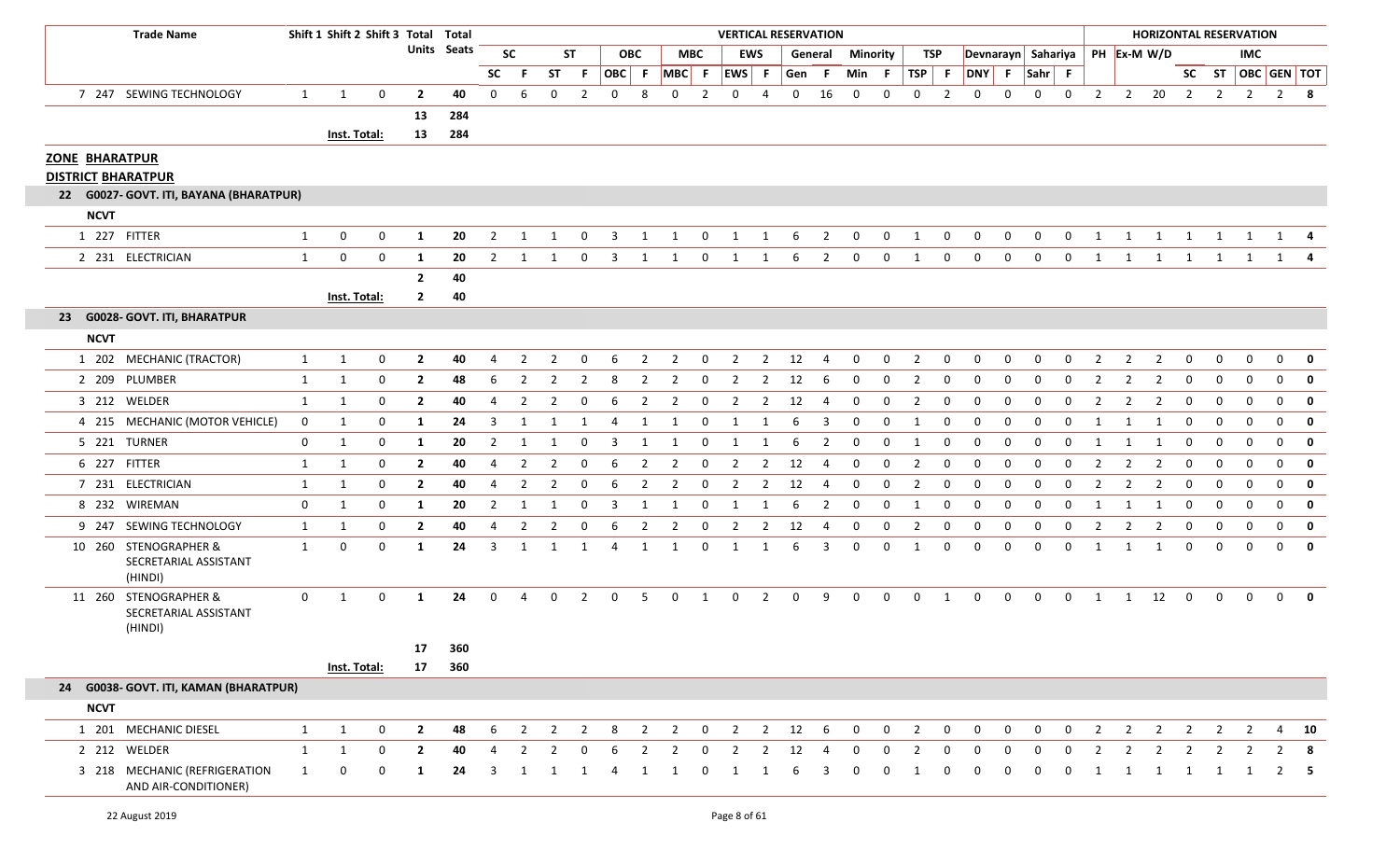|                          | <b>Trade Name</b>                                    |              | Shift 1 Shift 2 Shift 3 Total Total |              |                    |     |                |                |                |                         |             |                |                |                | <b>VERTICAL RESERVATION</b> |                |          |                         |                |                |                |              |              |                |                    |              |                |                | <b>HORIZONTAL RESERVATION</b> |                |                |                |                   |             |
|--------------------------|------------------------------------------------------|--------------|-------------------------------------|--------------|--------------------|-----|----------------|----------------|----------------|-------------------------|-------------|----------------|----------------|----------------|-----------------------------|----------------|----------|-------------------------|----------------|----------------|----------------|--------------|--------------|----------------|--------------------|--------------|----------------|----------------|-------------------------------|----------------|----------------|----------------|-------------------|-------------|
|                          |                                                      |              |                                     |              | <b>Units Seats</b> |     |                | <b>SC</b>      | ST             |                         |             | <b>OBC</b>     |                | <b>MBC</b>     |                             | EWS            |          | General                 | Minority       |                | TSP            |              |              |                | Devnarayn Sahariya |              |                |                | PH Ex-M W/D                   |                |                | <b>IMC</b>     |                   |             |
|                          |                                                      |              |                                     |              |                    |     | <b>SC</b>      | F.             | ST             | $\mathsf{F}$            | OBC F       |                | $MBC$ F        |                | EWS F                       |                | Gen      | - F                     | Min            | - F            | TSP            | F            | <b>DNY</b>   | - F            | Sahr F             |              |                |                |                               |                |                |                | SC ST OBC GEN TOT |             |
|                          | 4 219 ELECTRONICS MECHANIC                           | $\mathbf{1}$ | $\mathbf{1}$                        | $\mathbf{0}$ | $\overline{2}$     | 48  | 6              | $\overline{2}$ |                | 2                       | 8           | $\overline{2}$ | $\overline{2}$ | $\mathbf 0$    | $\overline{2}$              | $\overline{2}$ | 12       | 6                       | $\mathbf 0$    | 0              | $\overline{2}$ | 0            | $\Omega$     | $\Omega$       | 0                  | $\mathbf{0}$ | $\overline{2}$ | $\overline{2}$ | $\overline{2}$                | 2              | 2              | $\overline{2}$ | 4                 | 10          |
|                          | 5 227 FITTER                                         | 0            | $\mathbf{1}$                        | 0            | 1                  | 20  | $\overline{2}$ | 1              | 1              | $\mathbf 0$             | 3           | 1              | 1              | $\mathbf 0$    | 1                           | 1              | 6        | $\overline{2}$          | $\mathbf 0$    | $\mathbf 0$    | 1              | $\mathbf 0$  | $\mathbf 0$  | $\mathbf 0$    | $\mathbf 0$        | 0            | 1              | 1              | 1                             | 1              | 1              | 1              | 1                 | -4          |
|                          | 6 232 WIREMAN                                        | 1            | $\mathbf{0}$                        | 0            | $\mathbf{1}$       | 20  | $\overline{2}$ |                |                | 0                       |             |                | 1              | 0              |                             |                | 6        | $\overline{2}$          | $\mathbf 0$    | 0              |                | 0            | $\Omega$     | $\Omega$       | 0                  |              |                |                |                               |                |                |                | 1                 | -4          |
|                          | 7 242 COMPUTER OPERATOR AND<br>PROGRAMMING ASSISTANT | $\mathbf{1}$ | $\overline{1}$                      | 0            | $\overline{2}$     | 48  | 6              | $\overline{2}$ |                | $\overline{2}$          | 8           | $\overline{2}$ | $\overline{2}$ | 0              | $\overline{2}$              | $\overline{2}$ | 12       | 6                       | $\Omega$       | $\mathbf 0$    | 2              | $\mathbf 0$  | $\Omega$     | $\Omega$       | $\mathbf{0}$       | 0            | $\overline{2}$ | $\overline{2}$ | $\overline{2}$                | $\overline{2}$ | $\overline{2}$ | 2              | 4                 | 10          |
|                          |                                                      |              |                                     |              | 11                 | 248 |                |                |                |                         |             |                |                |                |                             |                |          |                         |                |                |                |              |              |                |                    |              |                |                |                               |                |                |                |                   |             |
|                          |                                                      |              | Inst. Total:                        |              | 11                 | 248 |                |                |                |                         |             |                |                |                |                             |                |          |                         |                |                |                |              |              |                |                    |              |                |                |                               |                |                |                |                   |             |
|                          | 25 G0151- GOVT. ITI, PAHARI (BHARATPUR)              |              |                                     |              |                    |     |                |                |                |                         |             |                |                |                |                             |                |          |                         |                |                |                |              |              |                |                    |              |                |                |                               |                |                |                |                   |             |
| <b>NCVT</b>              |                                                      |              |                                     |              |                    |     |                |                |                |                         |             |                |                |                |                             |                |          |                         |                |                |                |              |              |                |                    |              |                |                |                               |                |                |                |                   |             |
|                          | 1 212 WELDER                                         | $\mathbf{1}$ | $\mathbf{1}$                        | $\mathbf 0$  | $\overline{2}$     | 40  | 4              | $\overline{2}$ | 2              | $\mathbf 0$             | 6           | $\overline{2}$ | $\overline{2}$ | $\mathbf 0$    | $\overline{2}$              | $\overline{2}$ | 12       | 4                       | $\mathbf 0$    | $\mathbf 0$    | $\overline{2}$ | $\mathbf 0$  | $\mathbf 0$  | $\mathbf 0$    | $\mathbf 0$        | $\mathbf 0$  | $\overline{2}$ | $\overline{2}$ | $\overline{2}$                | 0              | 0              | $\mathbf 0$    | $\mathbf 0$       | $\mathbf 0$ |
|                          | 2 227 FITTER                                         | 0            | $\mathbf{1}$                        | 0            | $\mathbf{1}$       | 20  | $\overline{2}$ |                |                | 0                       | 3           | 1              | $\mathbf{1}$   | 0              |                             |                | 6        | $\overline{2}$          | $\mathbf 0$    | 0              | 1              | 0            | $\Omega$     | $\Omega$       | $\Omega$           | 0            | 1              | $\mathbf{1}$   | -1                            | $\Omega$       | $\Omega$       | 0              | $\mathbf 0$       | $\mathbf 0$ |
|                          | 3 231 ELECTRICIAN                                    | $\mathbf 0$  | 1                                   | $\mathbf 0$  | $\mathbf{1}$       | 20  | $\overline{2}$ | 1              | 1              | $\mathbf 0$             | 3           | 1              | 1              | $\mathbf 0$    | 1                           | 1              | 6        | $\overline{2}$          | $\mathbf 0$    | $\mathbf 0$    | 1              | $\mathbf 0$  | $\mathbf 0$  | $\mathbf 0$    | $\mathbf 0$        | 0            | 1              | 1              | 1                             | $\mathbf 0$    | 0              | $\mathbf 0$    | $\mathbf 0$       | $\mathbf 0$ |
|                          | 4 242 COMPUTER OPERATOR AND<br>PROGRAMMING ASSISTANT | $\mathbf{1}$ | $\mathbf{1}$                        | 0            | $\overline{2}$     | 48  | 6              | $\overline{2}$ | 2              | 2                       | 8           | $\overline{2}$ | 2              | 0              | $\overline{2}$              | 2              | 12       | 6                       | $\Omega$       | $\Omega$       | $\overline{2}$ | $\Omega$     | $\Omega$     | $\Omega$       | $\Omega$           |              |                |                | 2                             | $\Omega$       | $\Omega$       | $\mathbf{0}$   | $\mathbf{0}$      | $\mathbf 0$ |
|                          |                                                      |              |                                     |              | -6                 | 128 |                |                |                |                         |             |                |                |                |                             |                |          |                         |                |                |                |              |              |                |                    |              |                |                |                               |                |                |                |                   |             |
|                          |                                                      |              | Inst. Total:                        |              | 6                  | 128 |                |                |                |                         |             |                |                |                |                             |                |          |                         |                |                |                |              |              |                |                    |              |                |                |                               |                |                |                |                   |             |
|                          | 26 G0172- GOVT. ITI, NAGAR (BHARATPUR)               |              |                                     |              |                    |     |                |                |                |                         |             |                |                |                |                             |                |          |                         |                |                |                |              |              |                |                    |              |                |                |                               |                |                |                |                   |             |
| <b>SCVT</b>              |                                                      |              |                                     |              |                    |     |                |                |                |                         |             |                |                |                |                             |                |          |                         |                |                |                |              |              |                |                    |              |                |                |                               |                |                |                |                   |             |
|                          | 1 212 WELDER                                         | $\mathbf{1}$ | $\mathbf{0}$                        | 0            | 1                  | 20  | 2              | 1              | 1              | 0                       | 3           | 1              | 1              | $\mathbf{0}$   | 1                           | 1              | 6        | $\overline{2}$          | $\mathbf 0$    | $\mathbf 0$    | 1              | 0            | 0            | $\mathbf{0}$   | 0                  | 0            | 1              | 1              | 1                             | 0              | $\mathbf{0}$   | $\mathbf 0$    | $\mathbf 0$       | 0           |
|                          |                                                      |              |                                     |              | 1                  | 20  |                |                |                |                         |             |                |                |                |                             |                |          |                         |                |                |                |              |              |                |                    |              |                |                |                               |                |                |                |                   |             |
|                          |                                                      |              | Inst. Total:                        |              | 1                  | 20  |                |                |                |                         |             |                |                |                |                             |                |          |                         |                |                |                |              |              |                |                    |              |                |                |                               |                |                |                |                   |             |
| 27                       | <b>G0227- GOVT. ITI, JAIL BHARATPUR</b>              |              |                                     |              |                    |     |                |                |                |                         |             |                |                |                |                             |                |          |                         |                |                |                |              |              |                |                    |              |                |                |                               |                |                |                |                   |             |
| <b>SCVT</b>              |                                                      |              |                                     |              |                    |     |                |                |                |                         |             |                |                |                |                             |                |          |                         |                |                |                |              |              |                |                    |              |                |                |                               |                |                |                |                   |             |
|                          | 1 209 PLUMBER                                        | $\mathbf{1}$ | $\mathbf{0}$                        | $\mathbf 0$  | 1                  | 24  | $\overline{3}$ | 1              | 1 1            |                         | 4           |                | 1 1            | $\overline{0}$ | 1                           | 1              | 6        | $\overline{\mathbf{3}}$ | $\mathbf 0$    | $\overline{0}$ | $\overline{1}$ | $\mathbf 0$  | $\mathbf{0}$ | $\overline{0}$ | $\overline{0}$     | $\mathbf{0}$ |                | 1 1            | $\overline{1}$                | $\overline{0}$ | $\mathbf{0}$   | $\overline{0}$ | $\overline{0}$    | 0           |
|                          |                                                      |              |                                     |              | 1                  | 24  |                |                |                |                         |             |                |                |                |                             |                |          |                         |                |                |                |              |              |                |                    |              |                |                |                               |                |                |                |                   |             |
|                          |                                                      |              | <b>Inst. Total:</b>                 |              | 1                  | 24  |                |                |                |                         |             |                |                |                |                             |                |          |                         |                |                |                |              |              |                |                    |              |                |                |                               |                |                |                |                   |             |
| <b>DISTRICT DHAULPUR</b> |                                                      |              |                                     |              |                    |     |                |                |                |                         |             |                |                |                |                             |                |          |                         |                |                |                |              |              |                |                    |              |                |                |                               |                |                |                |                   |             |
|                          | 28 G0033- GOVT. ITI, DHAULPUR                        |              |                                     |              |                    |     |                |                |                |                         |             |                |                |                |                             |                |          |                         |                |                |                |              |              |                |                    |              |                |                |                               |                |                |                |                   |             |
| <b>NCVT</b>              |                                                      |              |                                     |              |                    |     |                |                |                |                         |             |                |                |                |                             |                |          |                         |                |                |                |              |              |                |                    |              |                |                |                               |                |                |                |                   |             |
|                          | 1 207 SURVEYOR                                       | 1            | 1                                   | $\mathbf 0$  | $\overline{2}$     | 48  | 6              | $\overline{2}$ | $\overline{2}$ | $\overline{2}$          | 8           | $\overline{2}$ | $\overline{2}$ | $\overline{0}$ | $\overline{2}$              | $\overline{2}$ | 12       | $6\overline{6}$         | $\overline{0}$ | $\mathbf{0}$   | 2              | $\mathbf 0$  | $\mathbf 0$  | $\mathbf{0}$   | 0                  | $\mathbf 0$  | $\overline{2}$ | $\overline{2}$ | $\overline{2}$                | $\overline{2}$ | 2              | $\overline{2}$ | 4                 | 10          |
|                          | 2 209 PLUMBER                                        | 1            | $\mathbf{1}$                        | $\mathbf{0}$ | $\overline{2}$     | 48  | -6             | $\overline{2}$ | $\mathbf{2}$   | 2                       | 8           | 2              | $\mathbf{2}$   | $\overline{0}$ | $\overline{2}$              | $\overline{2}$ | 12       | -6                      | 0              | 0              | 2              | 0            | 0            | 0              | 0                  | 0            | 2              | 2              | $\overline{2}$                | $\overline{2}$ | $\overline{2}$ | 2              | 4                 | 10          |
|                          | 3 212 WELDER                                         | $\mathbf{1}$ | 1                                   | 0            | $\overline{2}$     | 40  | 4              | 2              | $\overline{2}$ | 0                       | 6           | $\overline{2}$ | $\overline{2}$ | $\mathbf 0$    | $\overline{2}$              | $\overline{2}$ | 12       | 4                       | $\mathbf 0$    | 0              | $\overline{2}$ | $\mathbf 0$  | $\mathbf 0$  | 0              | 0                  | $\mathbf{0}$ | $\overline{2}$ | $\overline{2}$ | $\overline{2}$                | $\overline{2}$ | $\overline{2}$ | $\overline{2}$ | $\overline{2}$    | - 8         |
|                          | 4 219 ELECTRONICS MECHANIC                           | $\mathbf{0}$ | 1                                   | $\mathbf 0$  | -1                 | 24  | $\mathbf{0}$   | 4              | 0              | $\overline{2}$          | $\mathbf 0$ | 5              | $\mathbf 0$    | 1              | $\mathbf 0$                 | $\overline{2}$ | $\bf{0}$ | -9                      | 0              | 0              | $\mathbf 0$    | 1            | $\mathbf 0$  | 0              | 0                  | $\mathbf{0}$ | 1              |                | 1 12                          | $\overline{1}$ | 1              | 1              | $\overline{2}$    | - 5         |
|                          | 5 231 ELECTRICIAN                                    | 1            | 1                                   | 0            | $\overline{2}$     | 40  | 4              | 2              | $\overline{2}$ | $\mathbf 0$             | 6           | $\overline{2}$ | $\overline{2}$ | $\mathbf{0}$   | $\overline{2}$              | $\overline{2}$ | 12       | 4                       | $\mathbf 0$    | 0              | $\overline{2}$ | $\mathbf 0$  | 0            | 0              | 0                  | $\mathbf 0$  | $\overline{2}$ | $\overline{2}$ | $\overline{2}$                | $\overline{2}$ | $\overline{2}$ | $\overline{2}$ | $\overline{2}$    | - 8         |
|                          | 6 241 ARCHITECTURAL<br>DRAUGHTSMAN                   | $\mathbf{1}$ | $\mathbf{1}$                        | 0            | $\overline{2}$     | 48  | 6              | 2              | $\overline{2}$ | $\overline{\mathbf{2}}$ | 8           | $\overline{2}$ | $\overline{2}$ | $\mathbf 0$    | $\overline{2}$              | $\overline{2}$ | 12       | - 6                     | -0             | $\mathbf{0}$   | $\overline{2}$ | $\mathbf{0}$ | $\Omega$     | $\Omega$       | $\mathbf 0$        | $\mathbf{0}$ | $\overline{2}$ | $\overline{2}$ | $\overline{2}$                | $\overline{2}$ | $\overline{2}$ | $\overline{2}$ |                   | 4 10        |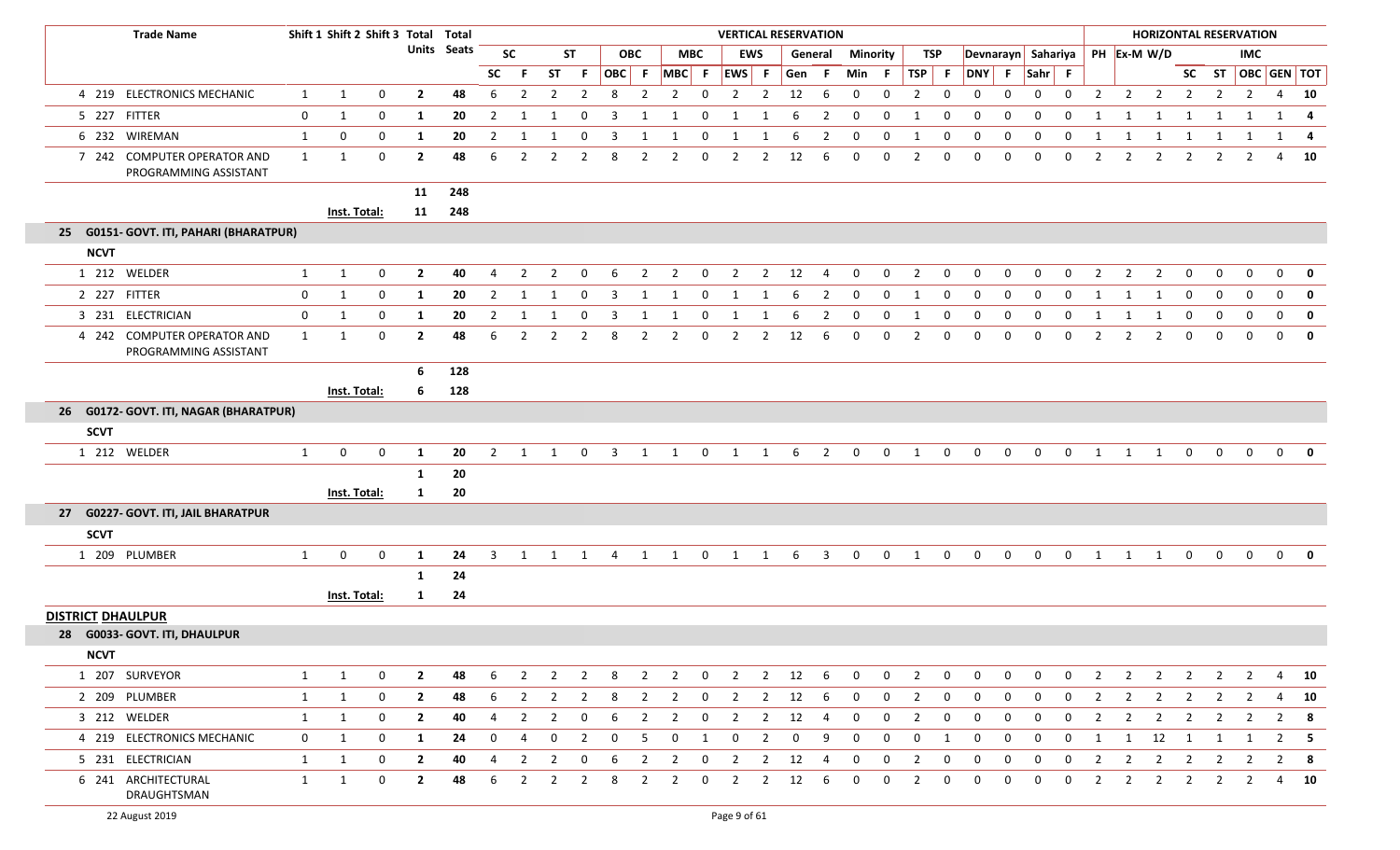|                         | <b>Trade Name</b>                                    |              | Shift 1 Shift 2 Shift 3 Total Total |                |                         |                    |                |                |                |                |                |                |                |                |                   |                | <b>VERTICAL RESERVATION</b> |                |             |              |                |              |                                                                |              |             |              |                |                |                                  |                |                         | <b>HORIZONTAL RESERVATION</b> |                |                   |
|-------------------------|------------------------------------------------------|--------------|-------------------------------------|----------------|-------------------------|--------------------|----------------|----------------|----------------|----------------|----------------|----------------|----------------|----------------|-------------------|----------------|-----------------------------|----------------|-------------|--------------|----------------|--------------|----------------------------------------------------------------|--------------|-------------|--------------|----------------|----------------|----------------------------------|----------------|-------------------------|-------------------------------|----------------|-------------------|
|                         |                                                      |              |                                     |                |                         | <b>Units Seats</b> |                | <b>SC</b>      |                | <b>ST</b>      |                | <b>OBC</b>     |                | MBC            |                   | <b>EWS</b>     |                             | General        | Minority    |              | TSP            |              |                                                                |              |             |              |                |                | Devnarayn Sahariya   PH Ex-M W/D |                |                         | <b>IMC</b>                    |                |                   |
|                         |                                                      |              |                                     |                |                         |                    |                | SC F           | <b>ST</b>      | - F            |                |                |                |                | OBC F MBC F EWS F |                | Gen F                       |                | Min F       |              | $TSP$ F        |              | DNY F Sahr F                                                   |              |             |              |                |                |                                  |                |                         |                               |                | SC ST OBC GEN TOT |
|                         |                                                      |              |                                     |                | 11                      | 248                |                |                |                |                |                |                |                |                |                   |                |                             |                |             |              |                |              |                                                                |              |             |              |                |                |                                  |                |                         |                               |                |                   |
|                         |                                                      |              | Inst. Total:                        |                | 11                      | 248                |                |                |                |                |                |                |                |                |                   |                |                             |                |             |              |                |              |                                                                |              |             |              |                |                |                                  |                |                         |                               |                |                   |
| -29                     | G0044- GOVT. ITI, RAJAKHERA (DHAULPUR)               |              |                                     |                |                         |                    |                |                |                |                |                |                |                |                |                   |                |                             |                |             |              |                |              |                                                                |              |             |              |                |                |                                  |                |                         |                               |                |                   |
| <b>NCVT</b>             |                                                      |              |                                     |                |                         |                    |                |                |                |                |                |                |                |                |                   |                |                             |                |             |              |                |              |                                                                |              |             |              |                |                |                                  |                |                         |                               |                |                   |
|                         | 1 231 ELECTRICIAN                                    | 0            | 1                                   | 0              | 1                       | 20                 | $\overline{2}$ | - 1            | -1             | 0              | 3              | -1             | 1              | 0              | 1                 | 1              | 6                           | 2              | $\mathbf 0$ | 0            | 1              | 0            | 0                                                              | 0            | 0           | $\Omega$     | -1             |                | -1                               | 0              | 0                       | 0                             | 0              | 0                 |
|                         | 2 232 WIREMAN                                        | 0            | 1                                   | $\mathbf 0$    | 1                       | 20                 | $\overline{2}$ | - 1            | 1              | $\mathbf 0$    | 3              | 1              | 1              | $\mathbf 0$    | 1                 | 1              | 6                           | $\overline{2}$ | $\mathbf 0$ | $\mathbf 0$  | 1              | $\mathbf 0$  | $\mathbf 0$                                                    | $\mathbf 0$  | $\mathbf 0$ | $\mathbf 0$  | 1              | -1             | 1                                | $\mathbf 0$    | $\mathbf 0$             | $\mathbf 0$                   | $\overline{0}$ | $\mathbf 0$       |
|                         |                                                      |              |                                     |                | $\mathbf{2}$            | 40                 |                |                |                |                |                |                |                |                |                   |                |                             |                |             |              |                |              |                                                                |              |             |              |                |                |                                  |                |                         |                               |                |                   |
|                         |                                                      |              | Inst. Total:                        |                | $\mathbf{2}$            | 40                 |                |                |                |                |                |                |                |                |                   |                |                             |                |             |              |                |              |                                                                |              |             |              |                |                |                                  |                |                         |                               |                |                   |
| 30                      | G0128- GOVT. ITI, BARI (DHAULPUR)                    |              |                                     |                |                         |                    |                |                |                |                |                |                |                |                |                   |                |                             |                |             |              |                |              |                                                                |              |             |              |                |                |                                  |                |                         |                               |                |                   |
| <b>NCVT</b>             |                                                      |              |                                     |                |                         |                    |                |                |                |                |                |                |                |                |                   |                |                             |                |             |              |                |              |                                                                |              |             |              |                |                |                                  |                |                         |                               |                |                   |
|                         | 1 201 MECHANIC DIESEL                                | 1            | 1                                   | 0              | $\overline{2}$          | 48                 | 6              | 2              | 2              | 2              | 8              | 2              | 2              | 0              | 2                 | 2              | 12                          | -6             | $\Omega$    | 0            | $\overline{2}$ | 0            | $\mathbf 0$                                                    | $\mathbf{0}$ | 0           | 0            | 2              | 2              | 2                                | 2              | 2                       | 2                             | 4              | - 10              |
|                         | 2 219 ELECTRONICS MECHANIC                           | 0            | 1                                   | $\mathbf{0}$   | 1                       | 24                 | 3              | - 1            | 1              | -1             | 4              | 1              | -1             | $\mathbf 0$    | 1                 |                | 6                           | 3              | $\Omega$    | $\mathbf{0}$ | 1              | $\Omega$     | $\mathbf{0}$                                                   | $\mathbf{0}$ | 0           | $\Omega$     | 1              | -1             | 1                                | 1              | -1                      |                               |                | $2 \quad 5$       |
|                         | 3 227 FITTER                                         | 0            | 1                                   | 0              | 1                       | 20                 | 2              | -1             | 1              | 0              | 3              | 1              | 1              | 0              | 1                 |                | 6                           | $\overline{2}$ | 0           | 0            | 1              | 0            | $\mathbf 0$                                                    | $\mathbf 0$  | $\mathbf 0$ | 0            | -1             | -1             | 1                                | 1              | -1                      |                               | 1              |                   |
|                         | 4 231 ELECTRICIAN                                    | $\mathbf 0$  | 1                                   | $\mathbf 0$    | 1                       | 20                 | $\overline{2}$ | $\overline{1}$ | 1              | $\mathbf 0$    | $\overline{3}$ | 1              | 1              | $\overline{0}$ | 1                 | 1              | 6                           | $\overline{2}$ | $\mathbf 0$ | $\mathbf{0}$ | $\overline{1}$ | $\mathbf 0$  | $\mathbf 0$                                                    | $\mathbf 0$  | $\mathbf 0$ | $\mathbf 0$  | 1              | 1              | $\overline{1}$                   | $\overline{1}$ | 1                       | 1                             |                | 1 4               |
|                         |                                                      |              |                                     |                | 5                       | 112                |                |                |                |                |                |                |                |                |                   |                |                             |                |             |              |                |              |                                                                |              |             |              |                |                |                                  |                |                         |                               |                |                   |
|                         |                                                      |              | Inst. Total:                        |                | 5.                      | 112                |                |                |                |                |                |                |                |                |                   |                |                             |                |             |              |                |              |                                                                |              |             |              |                |                |                                  |                |                         |                               |                |                   |
|                         | 31 G0134- GOVT. ITI, SAIPAU (DHAULPUR)               |              |                                     |                |                         |                    |                |                |                |                |                |                |                |                |                   |                |                             |                |             |              |                |              |                                                                |              |             |              |                |                |                                  |                |                         |                               |                |                   |
| <b>NCVT</b>             |                                                      |              |                                     |                |                         |                    |                |                |                |                |                |                |                |                |                   |                |                             |                |             |              |                |              |                                                                |              |             |              |                |                |                                  |                |                         |                               |                |                   |
|                         | 1 212 WELDER                                         | 1            | 1                                   | 0              | $\overline{2}$          | 40                 | 0              | 0              | 0              | 0              | 0              | 0              | 0              | 0              | 0                 | 0              | $\mathbf{0}$                | 0              | $\mathbf 0$ | 0            | $\mathbf 0$    | $\mathbf{0}$ | 28                                                             | 12           | $\mathbf 0$ | $\mathbf 0$  | $\overline{2}$ | $\overline{2}$ | $\overline{2}$                   | $\mathbf{0}$   | 0                       | 0                             | $\overline{0}$ | $\mathbf 0$       |
|                         | 2 219 ELECTRONICS MECHANIC                           | 1            | $\mathbf 0$                         | 0              | 1                       | 24                 | 0              | 0              | 0              | 0              | 0              | $\Omega$       | $\mathbf{0}$   | 0              | 0                 |                | $\Omega$                    |                | $\Omega$    | $\Omega$     | $\Omega$       | $\Omega$     | 17                                                             |              | 0           | 0            | 1              | -1             | 1                                | 0              | $\overline{0}$          | $\mathbf 0$                   | $\mathbf{0}$   | $\mathbf 0$       |
|                         | 3 227 FITTER                                         | 1            | 0                                   | 0              | 1                       | 20                 | 0              | 0              | 0              | $\mathbf 0$    | $\mathbf 0$    | 0              | 0              | 0              | 0                 | $\Omega$       | $\Omega$                    | $\mathbf 0$    | $\mathbf 0$ | 0            | $\mathbf 0$    | $\mathbf 0$  | 14                                                             | 6            | $\mathbf 0$ | $\mathbf 0$  | 1              | 1              | 1                                | $\mathbf 0$    | $\mathbf 0$             | $\mathbf 0$                   | $\mathbf{0}$   | $\mathbf 0$       |
|                         | 4 231 ELECTRICIAN                                    | $\mathbf{1}$ | 0                                   | 0              | 1                       | 20                 | 0              | 0              | 0              | 0              | 0              | 0              | $\mathbf 0$    | 0              | 0                 | $\Omega$       | 0                           | $\Omega$       | $\Omega$    | 0            | $\mathbf 0$    | 0            | 14                                                             | 6            | $\mathbf 0$ | 0            | 1              | 1              | 1                                | $\mathbf 0$    | $\mathbf 0$             | $\mathbf 0$                   | $\overline{0}$ | $\mathbf 0$       |
|                         |                                                      |              |                                     |                | 5                       | 104                |                |                |                |                |                |                |                |                |                   |                |                             |                |             |              |                |              |                                                                |              |             |              |                |                |                                  |                |                         |                               |                |                   |
|                         |                                                      |              | <b>Inst. Total:</b>                 |                | 5.                      | 104                |                |                |                |                |                |                |                |                |                   |                |                             |                |             |              |                |              |                                                                |              |             |              |                |                |                                  |                |                         |                               |                |                   |
| <b>DISTRICT KARAULI</b> |                                                      |              |                                     |                |                         |                    |                |                |                |                |                |                |                |                |                   |                |                             |                |             |              |                |              |                                                                |              |             |              |                |                |                                  |                |                         |                               |                |                   |
|                         | 32 G0079- GOVT. ITI, KARAULI                         |              |                                     |                |                         |                    |                |                |                |                |                |                |                |                |                   |                |                             |                |             |              |                |              |                                                                |              |             |              |                |                |                                  |                |                         |                               |                |                   |
| <b>NCVT</b>             |                                                      |              |                                     |                |                         |                    |                |                |                |                |                |                |                |                |                   |                |                             |                |             |              |                |              |                                                                |              |             |              |                |                |                                  |                |                         |                               |                |                   |
|                         | 1 209 PLUMBER                                        |              | 1 1                                 | $\overline{0}$ | $\overline{\mathbf{z}}$ |                    |                |                |                |                |                |                |                |                |                   |                |                             |                |             |              |                |              | 48 6 2 2 2 8 2 2 0 2 2 12 6 0 0 2 0 0 0 0 0 0 2 2 2 2 2 2 4 10 |              |             |              |                |                |                                  |                |                         |                               |                |                   |
|                         | 2 212 WELDER                                         | 1            | 1                                   | 0              | $\mathbf{2}$            | 40                 | 4              | 2              | 2              | 0              | 6              | $\mathbf{2}$   | $\overline{2}$ | $\mathbf{0}$   | $\overline{2}$    |                | $2 \t12$                    | - 4            | 0           | $\mathbf{0}$ | $\overline{2}$ | $\mathbf 0$  | 0                                                              | 0            | 0           | 0            | 2              | $\overline{2}$ | $\overline{2}$                   | $\overline{2}$ | 2                       | 2                             |                | $2 \times 8$      |
|                         | 3 219 ELECTRONICS MECHANIC                           | 1            | $\bf{0}$                            | 0              | 1                       | 24                 | 3              | 1              | 1              | 1              | 4              | 1              | 1              | $\overline{0}$ | $\overline{1}$    | $\mathbf{1}$   | 6                           | 3              | $\mathbf 0$ | $\mathbf 0$  | 1              | $\mathbf 0$  | $\mathbf 0$                                                    | $\mathbf 0$  | $\mathbf 0$ | $\mathbf{0}$ | -1             | 1              | 1                                | $\overline{1}$ | $\overline{\mathbf{1}}$ | 1                             |                | $2 \quad 5$       |
|                         | 4 219 ELECTRONICS MECHANIC                           | $\mathbf 0$  | 1                                   | 0              | 1                       | 24                 | 0              | 4              | 0              | 2              | 0              | -5             | 0              | 1              | 0                 | $\overline{2}$ | $\mathbf 0$                 | -9             | $\Omega$    | 0            | 0              | 1            | $\mathbf 0$                                                    | 0            | 0           | 0            | 1              |                | $1 \qquad 12 \qquad 1$           |                | 1                       | 1                             |                | $2 \quad 5$       |
|                         | 5 227 FITTER                                         | $\mathbf{1}$ | 0                                   | 0              | 1                       | 20                 | $\overline{2}$ | 1              | 1              | $\mathbf 0$    | 3              | 1              | 1              | $\mathbf{0}$   | 1                 | 1              | 6                           | $\overline{2}$ | $\mathbf 0$ | $\mathbf 0$  | 1              | $\mathbf 0$  | 0                                                              | 0            | 0           | 0            | 1              | $\mathbf{1}$   | 1                                | $\overline{1}$ | $\overline{\mathbf{1}}$ | 1                             |                | 1 4               |
|                         | 6 231 ELECTRICIAN                                    | 1            | 1                                   | 0              | $\mathbf{2}$            | 40                 | 4              | 2              | 2              | 0              | 6              | $\mathbf{2}$   | $\overline{2}$ | 0              | $\overline{2}$    | $\overline{2}$ | 12                          | -4             | $\mathbf 0$ | $\mathbf 0$  | $\overline{2}$ | $\mathbf{0}$ | $\mathbf 0$                                                    | 0            | 0           | 0            | $\overline{2}$ | $\overline{2}$ | $\overline{2}$                   | $\overline{2}$ | $\overline{2}$          | 2                             | 2              | -8                |
|                         | 7 242 COMPUTER OPERATOR AND<br>PROGRAMMING ASSISTANT | 1            | 1                                   | 0              | $\mathbf{2}$            | 48                 | 6              | $\overline{2}$ | $\overline{2}$ | $\overline{2}$ | 8              | $\overline{2}$ | $\overline{2}$ | $\mathbf 0$    | $\overline{2}$    | $\overline{2}$ | 12                          | -6             | 0           | $\mathbf 0$  | $\overline{2}$ | $\mathbf 0$  | $\mathbf 0$                                                    | $\mathbf 0$  | $\mathbf 0$ | $\mathbf 0$  | $\overline{2}$ | $\overline{2}$ | $\overline{2}$                   | $\overline{2}$ | $\overline{2}$          | $\overline{2}$                |                | 4 10              |

п

T.

Г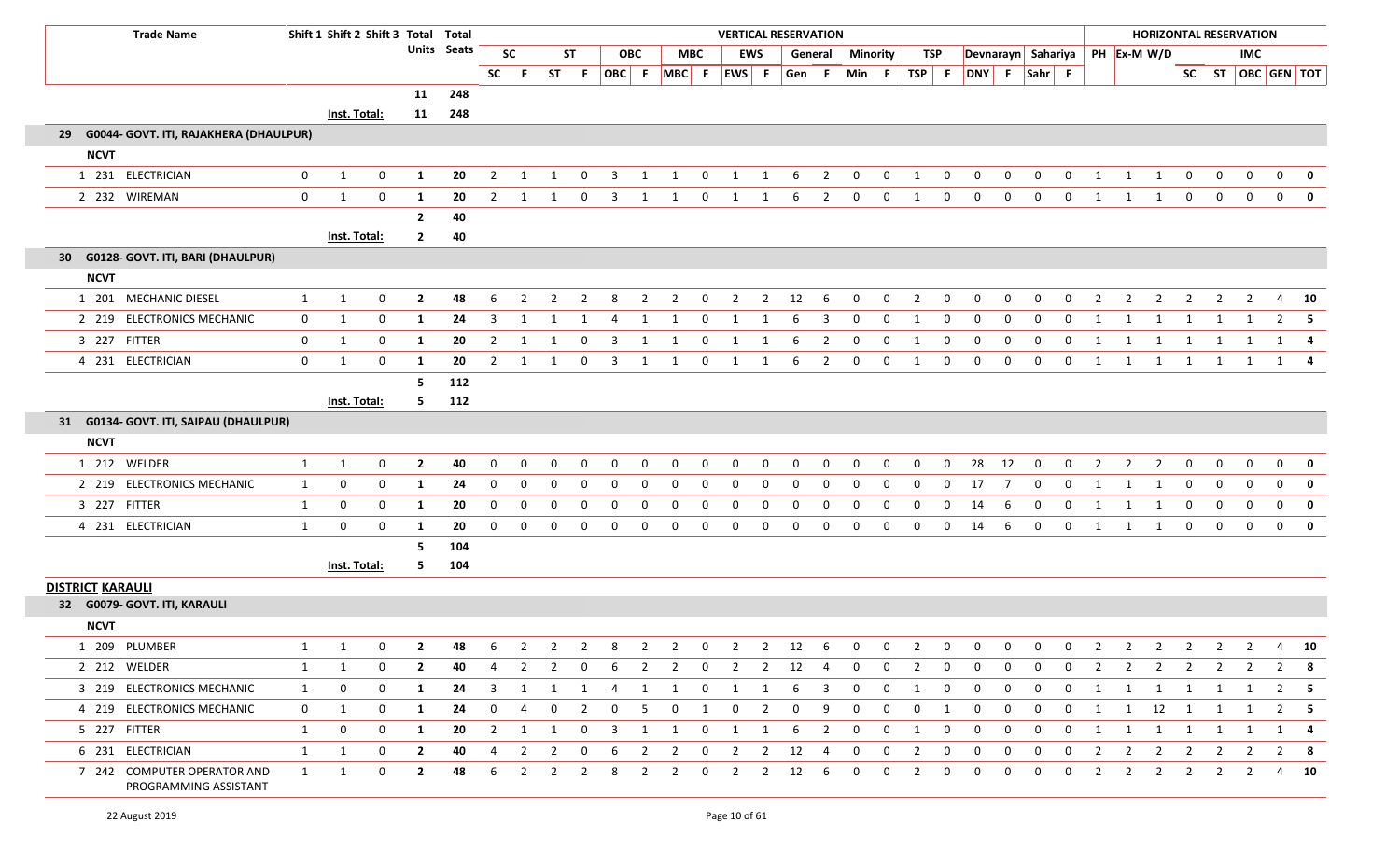|             | <b>Trade Name</b>                                        | Shift 1 Shift 2 Shift 3 Total Total |              |             |                |                    |                |                |                |                |             |                |                |             | <b>VERTICAL RESERVATION</b> |                |                   |             |              |                |                |             |                                     |                |                |             |                |                |                | <b>HORIZONTAL RESERVATION</b> |                |                    |                |             |
|-------------|----------------------------------------------------------|-------------------------------------|--------------|-------------|----------------|--------------------|----------------|----------------|----------------|----------------|-------------|----------------|----------------|-------------|-----------------------------|----------------|-------------------|-------------|--------------|----------------|----------------|-------------|-------------------------------------|----------------|----------------|-------------|----------------|----------------|----------------|-------------------------------|----------------|--------------------|----------------|-------------|
|             |                                                          |                                     |              |             |                | <b>Units</b> Seats | <b>SC</b>      |                |                | <b>ST</b>      |             | <b>OBC</b>     | <b>MBC</b>     |             |                             | <b>EWS</b>     | General           |             | Minority     |                | TSP            |             | Devnarayn Sahariya                  |                |                |             |                | PH Ex-M W/D    |                |                               |                | <b>IMC</b>         |                |             |
|             |                                                          |                                     |              |             |                |                    | <b>SC</b>      | -F             | <b>ST</b>      | F.             | OBC F       |                | MBC F          |             | EWS F                       |                | Gen F             |             | Min F        |                | TSP F          |             | DNY                                 |                | F Sahr F       |             |                |                |                |                               |                | SC ST OBC GEN TOT  |                |             |
|             | 8 247 SEWING TECHNOLOGY                                  | $\mathbf{1}$                        | 1            | $\mathbf 0$ | $\overline{2}$ | 40                 | 4              | $\overline{2}$ | $\overline{2}$ | $\mathbf 0$    | 6           | $\overline{2}$ | $\overline{2}$ | $\mathbf 0$ | $\overline{2}$              | $\overline{2}$ | 12                | 4           | 0            | 0              | $\overline{2}$ | 0           | $\mathbf 0$                         | 0              | $\mathbf 0$    | 0           | $\overline{2}$ | $\overline{2}$ | $\overline{2}$ | $\overline{2}$                | $\overline{2}$ | $\overline{2}$     | $\overline{2}$ | 8           |
|             |                                                          |                                     |              |             | 13             | 284                |                |                |                |                |             |                |                |             |                             |                |                   |             |              |                |                |             |                                     |                |                |             |                |                |                |                               |                |                    |                |             |
|             |                                                          |                                     | Inst. Total: |             | 13             | 284                |                |                |                |                |             |                |                |             |                             |                |                   |             |              |                |                |             |                                     |                |                |             |                |                |                |                               |                |                    |                |             |
|             | 33 G0132- GOVT. ITI, SAPOTRA (KARAULI)                   |                                     |              |             |                |                    |                |                |                |                |             |                |                |             |                             |                |                   |             |              |                |                |             |                                     |                |                |             |                |                |                |                               |                |                    |                |             |
| <b>NCVT</b> |                                                          |                                     |              |             |                |                    |                |                |                |                |             |                |                |             |                             |                |                   |             |              |                |                |             |                                     |                |                |             |                |                |                |                               |                |                    |                |             |
|             | 1 212 WELDER                                             | $\mathbf{1}$                        | 1            | $\mathbf 0$ | $\overline{2}$ | 40                 | $\Omega$       | $\Omega$       | $\Omega$       | $\Omega$       | $\Omega$    | 0              | $\Omega$       | 0           | $\Omega$                    | $\Omega$       | $\Omega$          | $\Omega$    | $\Omega$     | $\Omega$       | $\Omega$       | $\Omega$    | 28                                  | 12             | $\overline{0}$ | $\Omega$    | 2              | 2              | $\overline{2}$ | $\mathbf 0$                   | $\Omega$       | $\Omega$           | $\Omega$       | 0           |
|             | 2 219 ELECTRONICS MECHANIC                               | 0                                   | 1            | 0           | 1              | 24                 | 0              | 0              | 0              | $\Omega$       | $\Omega$    | 0              | 0              | 0           | 0                           | 0              | $\Omega$          | 0           | $\Omega$     | 0              | $\Omega$       | 0           | 17                                  | 7              | $\Omega$       | $\Omega$    | -1             | 1              | 1              | $\Omega$                      | $\Omega$       | $\mathbf 0$        | $\Omega$       | 0           |
|             | 3 227 FITTER                                             | $\mathbf 0$                         | 1            | 0           | 1              | 20                 | 0              | 0              | 0              | 0              | 0           | 0              | 0              | 0           | $\Omega$                    | 0              | $\mathbf{0}$      | 0           | 0            | 0              | 0              | 0           | 14                                  | 6              | 0              | 0           | -1             | 1              | -1             | $\mathbf 0$                   | $\mathbf 0$    | $\mathbf 0$        | $\mathbf{0}$   | 0           |
|             | 4 231 ELECTRICIAN                                        | $\mathbf 0$                         | 1            | $\mathbf 0$ | 1              | 20                 | $\mathbf{0}$   | $\mathbf 0$    | 0              | $\mathbf 0$    | $\mathbf 0$ | $\mathbf 0$    | $\mathbf 0$    | 0           | $\mathbf{0}$                | 0              | 0                 | $\mathbf 0$ | $\mathbf 0$  | $\mathbf 0$    | $\mathbf 0$    | $\mathbf 0$ | 14                                  | 6              | $\mathbf 0$    | $\mathbf 0$ | 1              | $\overline{1}$ | 1              | $\mathbf{0}$                  | $\mathbf 0$    | $\mathbf 0$        | $\mathbf 0$    | 0           |
|             |                                                          |                                     |              |             | 5              | 104                |                |                |                |                |             |                |                |             |                             |                |                   |             |              |                |                |             |                                     |                |                |             |                |                |                |                               |                |                    |                |             |
|             |                                                          |                                     | Inst. Total: |             | 5.             | 104                |                |                |                |                |             |                |                |             |                             |                |                   |             |              |                |                |             |                                     |                |                |             |                |                |                |                               |                |                    |                |             |
|             | 34 G0133- GOVT. ITI, NADAUTI (KARAULI)                   |                                     |              |             |                |                    |                |                |                |                |             |                |                |             |                             |                |                   |             |              |                |                |             |                                     |                |                |             |                |                |                |                               |                |                    |                |             |
| <b>NCVT</b> |                                                          |                                     |              |             |                |                    |                |                |                |                |             |                |                |             |                             |                |                   |             |              |                |                |             |                                     |                |                |             |                |                |                |                               |                |                    |                |             |
|             | 1 212 WELDER                                             | $\mathbf{1}$                        | $\mathbf{1}$ | $\mathbf 0$ | $\overline{2}$ | 40                 | 0              | 0              | $\mathbf 0$    | 0              | $\mathbf 0$ | 0              | 0              | 0           | 0                           | 0              | 0                 | 0           | $\mathbf 0$  | 0              | $\mathbf 0$    | 0           | 28                                  | 12             | $\mathbf 0$    | 0           | $\overline{2}$ | $\overline{2}$ | $\overline{2}$ | 0                             | 0              | $\mathbf 0$        | 0              | $\mathbf 0$ |
|             | 2 218 MECHANIC (REFRIGERATION<br>AND AIR-CONDITIONER)    | $\mathbf 0$                         | 1            | $\mathbf 0$ | 1              | 24                 | 0              | 0              | $\mathbf{0}$   | 0              | 0           | 0              | $\mathbf 0$    | 0           | $\Omega$                    | 0              | 0                 | 0           | 0            | $\mathbf 0$    | $\mathbf{0}$   | 0           | 17                                  | $\overline{7}$ | $\mathbf 0$    | 0           | -1             | 1              | 1              | $\mathbf 0$                   | $\mathbf 0$    | $\mathbf 0$        | $\Omega$       | $\mathbf 0$ |
|             | 3 227 FITTER                                             | $\mathbf{0}$                        | 1            | $\mathbf 0$ | 1              | 20                 | $\mathbf{0}$   | $\mathbf 0$    | $\mathbf 0$    | $\mathbf{0}$   | 0           | $\mathbf 0$    | $\mathbf 0$    | 0           | 0                           | 0              | $\mathbf 0$       | 0           | $\mathbf 0$  | $\mathbf 0$    | $\mathbf 0$    | $\mathbf 0$ | 14                                  | 6              | $\overline{0}$ | $\mathbf 0$ | 1              | 1              | 1              | 0                             | 0              | $\mathbf 0$        | $\mathbf 0$    | 0           |
|             | 4 231 ELECTRICIAN                                        | $\mathbf 0$                         | 1            | $\mathbf 0$ | 1              | 20                 | $\Omega$       | $\Omega$       | $\mathbf 0$    | $\mathbf 0$    | $\mathbf 0$ | $\mathbf 0$    | $\mathbf 0$    | 0           | 0                           | $\mathbf 0$    | $\mathbf 0$       | $\mathbf 0$ | $\mathbf 0$  | $\mathbf 0$    | $\mathbf 0$    | $\mathbf 0$ | 14                                  | 6              | $\Omega$       | $\mathbf 0$ | 1              | 1              | 1              | $\mathbf{0}$                  | $\mathbf 0$    | $\mathbf 0$        | $\mathbf{0}$   | $\mathbf 0$ |
|             |                                                          |                                     |              |             | 5              | 104                |                |                |                |                |             |                |                |             |                             |                |                   |             |              |                |                |             |                                     |                |                |             |                |                |                |                               |                |                    |                |             |
|             |                                                          |                                     | Inst. Total: |             | 5.             | 104                |                |                |                |                |             |                |                |             |                             |                |                   |             |              |                |                |             |                                     |                |                |             |                |                |                |                               |                |                    |                |             |
|             | <b>DISTRICT SAWAI MADHOPUR</b>                           |                                     |              |             |                |                    |                |                |                |                |             |                |                |             |                             |                |                   |             |              |                |                |             |                                     |                |                |             |                |                |                |                               |                |                    |                |             |
|             | 35 G0086- GOVT. ITI, SAWAI MADHOPUR                      |                                     |              |             |                |                    |                |                |                |                |             |                |                |             |                             |                |                   |             |              |                |                |             |                                     |                |                |             |                |                |                |                               |                |                    |                |             |
| <b>NCVT</b> |                                                          |                                     |              |             |                |                    |                |                |                |                |             |                |                |             |                             |                |                   |             |              |                |                |             |                                     |                |                |             |                |                |                |                               |                |                    |                |             |
|             | 1 201 MECHANIC DIESEL                                    | $\mathbf{1}$                        | 1            | $\mathbf 0$ | $\overline{2}$ | 48                 | 6              | $\overline{2}$ | 2              | $\overline{2}$ | 8           | $\overline{2}$ | $\overline{2}$ | $\mathbf 0$ | $\overline{2}$              | $\overline{2}$ | 12                | 6           | $\mathbf 0$  | $\overline{0}$ | $\overline{2}$ | $\mathbf 0$ | $\mathbf 0$                         | $\mathbf 0$    | $\mathbf 0$    | $\mathbf 0$ | $\overline{2}$ | $\overline{2}$ | $\overline{2}$ | $\overline{2}$                | 2              | $\overline{2}$     | 4              | 10          |
|             | 2 209 PLUMBER                                            | $\mathbf{1}$                        | 1            | $\Omega$    | $\overline{2}$ | 48                 | 6              | 2              | 2              | 2              | 8           | 2              | 2              | 0           | 2                           | 2              | 12                | -6          | $\Omega$     | 0              | 2              | 0           | $\Omega$                            | $\Omega$       | $\Omega$       | 0           | 2              | 2              | 2              | 2                             | $\mathcal{L}$  | 2                  | 4              | 10          |
|             | 3 218 MECHANIC (REFRIGERATION<br>AND AIR-CONDITIONER)    | $\mathbf{1}$                        | 1            | 0           | $\mathbf{2}$   | 48                 | 6              | $\overline{2}$ | $\overline{2}$ | $\overline{2}$ | 8           | $\overline{2}$ | $\overline{2}$ | 0           | $\overline{2}$              | $\overline{2}$ | 12                | 6           | 0            | $\mathbf 0$    | $\overline{2}$ | 0           | 0                                   | 0              | 0              | 0           | $\overline{2}$ | $\overline{2}$ | $\overline{2}$ | $\overline{2}$                | $\overline{2}$ | $\overline{2}$     | 4              | 10          |
|             | 4 231 ELECTRICIAN                                        | $\mathbf{1}$                        | 1            | $\mathbf 0$ | $\mathbf{2}$   | 40                 | 4              | $\overline{2}$ | $\overline{2}$ | 0              | 6           | $\overline{2}$ | $\overline{2}$ | 0           | $\overline{2}$              | $\overline{2}$ | 12                | 4           | $\mathbf 0$  | $\mathbf 0$    | 2              | 0           | $\mathbf 0$                         | 0              | $\mathbf 0$    | 0           | $\overline{2}$ | 2              | $\overline{2}$ | $\overline{2}$                | $\overline{2}$ | 2                  | $\overline{2}$ | 8           |
|             | 5 255 HOUSE KEEPER                                       | 1                                   | $\mathbf{1}$ |             |                | 48                 | 6              | 2              |                | 2              | 8           | $\overline{2}$ | 2              | 0           | 2                           | $\overline{2}$ | 12                | 6           | 0            | 0              |                | 0           |                                     | $\Omega$       | $\Omega$       | $\Omega$    |                | 2              |                | 2                             |                | 2                  |                | 10          |
|             | 6 260 STENOGRAPHER &<br>SECRETARIAL ASSISTANT<br>(HINDI) | 1                                   | $\mathbf 0$  | $\Omega$    | 1              | 24                 | $\overline{3}$ | 1              | 1              | 1              | 4           | 1              | 1              | $\mathbf 0$ | 1                           | 1              | 6                 | 3           | $\mathbf{0}$ | $\mathbf 0$    | 1              | 0           | $\Omega$                            | $\mathbf 0$    | $\Omega$       | $\mathbf 0$ | 1              | 1              | 1              | 1                             | 1              | 1                  |                | $2 \quad 5$ |
|             | 7 260 STENOGRAPHER &<br>SECRETARIAL ASSISTANT<br>(HINDI) | $\overline{0}$                      | 1            | $\Omega$    | 1              | 24                 |                | $0\quad 4$     |                |                |             |                |                |             |                             |                | 0 2 0 5 0 1 0 2 0 |             | 9 0 0        |                |                |             | $0 \quad 1 \quad 0 \quad 0 \quad 0$ |                |                |             |                |                |                |                               |                | 0 1 1 12 1 1 1 2 5 |                |             |

E

E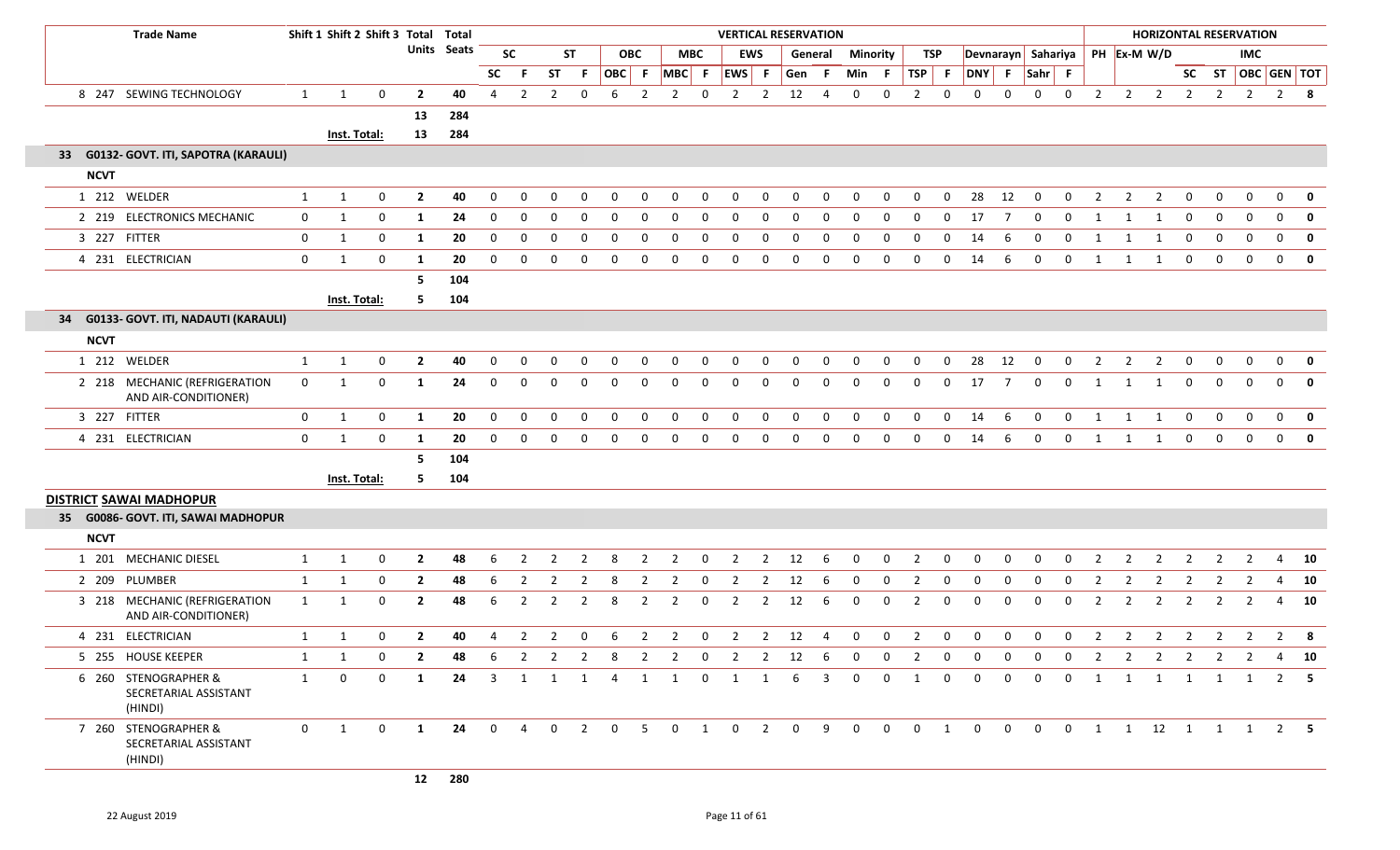| <b>Trade Name</b>                                       |                | Shift 1 Shift 2 Shift 3 Total Total |             |                |             |                |                         |                |                         |                         |                         |                |                         | <b>VERTICAL RESERVATION</b> |                |              |                         |                 |                         |                |                         |                                  |                |                |                |                |                |                |                |                | <b>HORIZONTAL RESERVATION</b> |                |                         |
|---------------------------------------------------------|----------------|-------------------------------------|-------------|----------------|-------------|----------------|-------------------------|----------------|-------------------------|-------------------------|-------------------------|----------------|-------------------------|-----------------------------|----------------|--------------|-------------------------|-----------------|-------------------------|----------------|-------------------------|----------------------------------|----------------|----------------|----------------|----------------|----------------|----------------|----------------|----------------|-------------------------------|----------------|-------------------------|
|                                                         |                |                                     |             |                | Units Seats |                | <b>SC</b>               |                | <b>ST</b>               |                         | <b>OBC</b>              |                | <b>MBC</b>              |                             | EWS            |              | General                 | <b>Minority</b> |                         | TSP            |                         | Devnarayn Sahariya   PH Ex-M W/D |                |                |                |                |                |                |                |                | <b>IMC</b>                    |                |                         |
|                                                         |                |                                     |             |                |             | <b>SC</b>      |                         |                | ST F                    |                         |                         |                |                         | OBC F MBC F EWS F           |                | Gen          | -F.                     | Min F           |                         | $TSP$ F        |                         | DNY F Sahr F                     |                |                |                |                |                |                |                |                |                               |                | SC ST OBC GEN TOT       |
|                                                         |                | Inst. Total:                        |             | 12             | 280         |                |                         |                |                         |                         |                         |                |                         |                             |                |              |                         |                 |                         |                |                         |                                  |                |                |                |                |                |                |                |                |                               |                |                         |
| 36 G0130- GOVT. ITI, KHANDAR (SAWAI MADHOPUR)           |                |                                     |             |                |             |                |                         |                |                         |                         |                         |                |                         |                             |                |              |                         |                 |                         |                |                         |                                  |                |                |                |                |                |                |                |                |                               |                |                         |
| <b>NCVT</b>                                             |                |                                     |             |                |             |                |                         |                |                         |                         |                         |                |                         |                             |                |              |                         |                 |                         |                |                         |                                  |                |                |                |                |                |                |                |                |                               |                |                         |
| 1 201 MECHANIC DIESEL                                   | $\mathbf{1}$   | $\mathbf{1}$                        | 0           | $\overline{2}$ | 48          | 0              | $\Omega$                | $\Omega$       | $\Omega$                | 0                       | $\Omega$                | $\Omega$       | $\mathbf 0$             | $\mathbf 0$                 | $\mathbf 0$    | $\Omega$     | $\Omega$                | $\Omega$        | $\Omega$                | $\Omega$       | $\mathbf{0}$            | 34                               | 14             | 0              | 0              | 2              | 2              | $\overline{2}$ | $\mathbf 0$    | 0              | $\mathbf 0$                   | $\mathbf 0$    | $\mathbf 0$             |
| 2 212 WELDER                                            | 1              | $\mathbf{1}$                        | 0           | $\overline{2}$ | 40          | $\mathbf 0$    | 0                       | $\Omega$       | 0                       | $\mathbf 0$             | 0                       | 0              | $\mathbf 0$             | 0                           | $\mathbf 0$    | $\mathbf{0}$ | $\mathbf 0$             | $\mathbf{0}$    | 0                       | 0              | $\mathbf 0$             | 28                               | 12             | 0              | 0              | 2              | 2              | $\overline{2}$ | 0              | $\mathbf 0$    | $\mathbf 0$                   | $\mathbf 0$    | $\mathbf{0}$            |
| 3 227 FITTER                                            | $\mathbf{0}$   | $\mathbf{1}$                        | 0           | 1              | 20          | 0              | 0                       | 0              |                         | 0                       | $\Omega$                | $\Omega$       | 0                       | 0                           | 0              | $\Omega$     | $\Omega$                | $\Omega$        | $\Omega$                | 0              | 0                       | 14                               | 6              | 0              | 0              |                |                |                | 0              | 0              | 0                             | $\mathbf 0$    | $\mathbf 0$             |
| 4 231 ELECTRICIAN                                       | $\mathbf{0}$   | $\mathbf{1}$                        | $\mathbf 0$ | 1              | 20          | $\mathbf{0}$   | 0                       | 0              | $\mathbf 0$             | 0                       | $\mathbf 0$             | $\mathbf 0$    | $\mathbf 0$             | $\mathbf 0$                 | $\mathbf 0$    | $\mathbf 0$  | $\mathbf 0$             | $\mathbf 0$     | $\mathbf 0$             | $\mathbf 0$    | $\mathbf 0$             | 14                               | 6              | $\mathbf 0$    | $\mathbf 0$    | $\mathbf{1}$   | 1              | 1              | 0              | $\mathbf 0$    | $\mathbf 0$                   | $\mathbf{0}$   | $\mathbf{0}$            |
|                                                         |                |                                     |             | 6              | 128         |                |                         |                |                         |                         |                         |                |                         |                             |                |              |                         |                 |                         |                |                         |                                  |                |                |                |                |                |                |                |                |                               |                |                         |
|                                                         |                | Inst. Total:                        |             | 6              | 128         |                |                         |                |                         |                         |                         |                |                         |                             |                |              |                         |                 |                         |                |                         |                                  |                |                |                |                |                |                |                |                |                               |                |                         |
| 37 G0145- GOVT. ITI, CHAUTH KA BARWARA (SAWAI MADHOPUR) |                |                                     |             |                |             |                |                         |                |                         |                         |                         |                |                         |                             |                |              |                         |                 |                         |                |                         |                                  |                |                |                |                |                |                |                |                |                               |                |                         |
| <b>NCVT</b>                                             |                |                                     |             |                |             |                |                         |                |                         |                         |                         |                |                         |                             |                |              |                         |                 |                         |                |                         |                                  |                |                |                |                |                |                |                |                |                               |                |                         |
| 1 227 FITTER                                            | $\mathbf{1}$   | $\mathbf 0$                         | 0           | 1              | 20          | 2              | -1                      | 1              | 0                       | -3                      | 1                       | 1              | 0                       | 1                           | 1              | 6            | $\overline{2}$          | $\mathbf 0$     | 0                       | 1              | 0                       | $\mathbf{0}$                     | 0              | $\mathbf{0}$   | 0              | -1             | -1             | 1              | $\mathbf{0}$   | $\mathbf 0$    | 0                             | $\mathbf{0}$   | $\mathbf 0$             |
| 2 231 ELECTRICIAN                                       | $\mathbf{1}$   | 1                                   | $\mathbf 0$ | $\overline{2}$ | 40          | $\overline{4}$ | $\overline{2}$          | $\overline{2}$ |                         | $0\qquad 6$             | $\overline{2}$          | $\overline{2}$ | $\mathbf 0$             | $\overline{2}$              | $\overline{2}$ | 12           | $\overline{4}$          | $\overline{0}$  | $\mathbf 0$             | $\overline{2}$ | $\mathbf 0$             | $\mathbf 0$                      | $\mathbf 0$    | $\mathbf 0$    | $\overline{0}$ | $\overline{2}$ | $\overline{2}$ | $\overline{2}$ | $\mathbf{0}$   | $\mathbf{0}$   | $\mathbf 0$                   | $\overline{0}$ | $\mathbf 0$             |
|                                                         |                |                                     |             | $\mathbf{3}$   | 60          |                |                         |                |                         |                         |                         |                |                         |                             |                |              |                         |                 |                         |                |                         |                                  |                |                |                |                |                |                |                |                |                               |                |                         |
| <b>SCVT</b>                                             |                |                                     |             |                |             |                |                         |                |                         |                         |                         |                |                         |                             |                |              |                         |                 |                         |                |                         |                                  |                |                |                |                |                |                |                |                |                               |                |                         |
| 1 201 MECHANIC DIESEL                                   | $\mathbf{1}$   | $\mathbf{0}$                        | 0           | $\mathbf{1}$   | 24          | $\overline{3}$ | 1                       | 1              | 1                       | $\overline{4}$          | 1                       | 1              | $\mathbf 0$             | $\mathbf{1}$                | 1              | 6            | $\overline{\mathbf{3}}$ | $\mathbf 0$     | $\mathbf 0$             | $\mathbf{1}$   | $\mathbf 0$             | $\mathbf 0$                      | $\mathbf 0$    | $\mathbf 0$    | $\mathbf 0$    | 1              | 1              | 1              | $\mathbf{0}$   | $\mathbf 0$    | $\mathbf 0$                   | $\overline{0}$ | $\overline{\mathbf{0}}$ |
| 2 212 WELDER                                            | $\mathbf{1}$   | 0                                   | 0           | 1              | 20          | 2              |                         |                | $\Omega$                | -3                      |                         |                | 0                       | 1                           | 1              | 6            | $\overline{2}$          | 0               | 0                       | 1              | $\mathbf 0$             | 0                                | $\mathbf 0$    | 0              | 0              | -1             | 1              | -1             | 0              | 0              | $\mathbf{0}$                  | $\mathbf 0$    | $\mathbf 0$             |
|                                                         |                |                                     |             | $\overline{2}$ | 44          |                |                         |                |                         |                         |                         |                |                         |                             |                |              |                         |                 |                         |                |                         |                                  |                |                |                |                |                |                |                |                |                               |                |                         |
|                                                         |                | Inst. Total:                        |             | 5              | 104         |                |                         |                |                         |                         |                         |                |                         |                             |                |              |                         |                 |                         |                |                         |                                  |                |                |                |                |                |                |                |                |                               |                |                         |
| 38 G0211- GOVT. ITI, GANGAPUR (SAWAI MADHOPUR)          |                |                                     |             |                |             |                |                         |                |                         |                         |                         |                |                         |                             |                |              |                         |                 |                         |                |                         |                                  |                |                |                |                |                |                |                |                |                               |                |                         |
| <b>SCVT</b>                                             |                |                                     |             |                |             |                |                         |                |                         |                         |                         |                |                         |                             |                |              |                         |                 |                         |                |                         |                                  |                |                |                |                |                |                |                |                |                               |                |                         |
| 1 212 WELDER                                            | $\mathbf{1}$   | $\mathbf 0$                         | 0           | 1              | 20          | $\overline{2}$ | 1                       | $\mathbf{1}$   | $\overline{0}$          | $\overline{\mathbf{3}}$ | $\overline{1}$          | 1              | $\overline{0}$          | $\overline{1}$              | $\mathbf{1}$   |              | $6\qquad2$              | $\overline{0}$  | $\mathbf 0$             | 1              | $\mathbf{0}$            | $\mathbf 0$                      | $\mathbf 0$    | $\overline{0}$ | $\overline{0}$ | 1              | 1              | 1              | $\mathbf 0$    | $\mathbf{0}$   | $\mathbf 0$                   |                | $0$ 0                   |
|                                                         |                |                                     |             | 1              | 20          |                |                         |                |                         |                         |                         |                |                         |                             |                |              |                         |                 |                         |                |                         |                                  |                |                |                |                |                |                |                |                |                               |                |                         |
|                                                         |                | <b>Inst. Total:</b>                 |             | $\mathbf{1}$   | 20          |                |                         |                |                         |                         |                         |                |                         |                             |                |              |                         |                 |                         |                |                         |                                  |                |                |                |                |                |                |                |                |                               |                |                         |
| <b>ZONE BIKANER</b><br><b>DISTRICT BIKANER</b>          |                |                                     |             |                |             |                |                         |                |                         |                         |                         |                |                         |                             |                |              |                         |                 |                         |                |                         |                                  |                |                |                |                |                |                |                |                |                               |                |                         |
| 39 G0017- GOVT. ITI, BIKANER                            |                |                                     |             |                |             |                |                         |                |                         |                         |                         |                |                         |                             |                |              |                         |                 |                         |                |                         |                                  |                |                |                |                |                |                |                |                |                               |                |                         |
| <b>NCVT</b>                                             |                |                                     |             |                |             |                |                         |                |                         |                         |                         |                |                         |                             |                |              |                         |                 |                         |                |                         |                                  |                |                |                |                |                |                |                |                |                               |                |                         |
| 1 206 CARPENTER                                         | 1              | 1                                   | 0           | $\mathbf{2}$   | 48          | 6              | 2                       |                |                         |                         |                         |                |                         | 2 2 8 2 2 0 2 2 12 6        |                |              |                         | $\overline{0}$  | $\overline{\mathbf{0}}$ | 2              | - 0                     | $\mathbf{0}$                     | $\mathbf{0}$   | $\mathbf{0}$   | $\mathbf 0$    | 2              | 2              | 2              | $\mathbf{0}$   | 0              | 0                             | $\mathbf{0}$   | 0                       |
| 2 209 PLUMBER                                           | 1              | 1                                   | $\mathbf 0$ | $\overline{2}$ | 48          | 6              | $\overline{\mathbf{2}}$ | 2              |                         | 2 8                     | $\overline{2}$          |                | 2 0                     | $\overline{2}$              | $\overline{2}$ | 12 6         |                         | $\overline{0}$  | $\overline{\mathbf{0}}$ | $\overline{2}$ | $\overline{\mathbf{0}}$ | $\overline{0}$                   | $\overline{0}$ | $\mathbf{0}$   | $\mathbf{0}$   | -2             | 2              | $\overline{2}$ | $\mathbf{0}$   | $\overline{0}$ | $\mathbf{0}$                  | $\mathbf{0}$   | 0                       |
| 3 212 WELDER                                            | 1              | 1                                   | 0           | $\mathbf{2}$   | 40          | 4              | 2                       | 2              |                         | $0\quad 6$              | $\overline{\mathbf{2}}$ | $\overline{2}$ | $\overline{\mathbf{0}}$ | 2 2 12                      |                |              | $\overline{4}$          | $\mathbf 0$     | 0                       | 2              | $\mathbf 0$             | 0                                | 0              | 0              | $\mathbf 0$    | 2              | 2              | 2              | $\mathbf 0$    | $\mathbf{0}$   | 0                             | $\overline{0}$ | 0                       |
| 4 215 MECHANIC (MOTOR VEHICLE)                          | 1              | 1                                   | 0           | $\overline{2}$ | 48          | 6              | $\overline{2}$          | 2              | $\overline{\mathbf{c}}$ | 8 <sup>8</sup>          | $\overline{\mathbf{2}}$ | $\overline{2}$ | $\overline{\mathbf{0}}$ | $\overline{\mathbf{2}}$     | $\overline{2}$ | 12           | 6                       | $\mathbf{0}$    | $\overline{0}$          | $\overline{2}$ | $\mathbf 0$             | $\mathbf 0$                      | 0              | $\mathbf{0}$   | $\mathbf 0$    | 2              | -2             | $\overline{2}$ | $\overline{0}$ | $\mathbf 0$    | 0                             | $\overline{0}$ | $\overline{\mathbf{0}}$ |
| 5 217 DRAUGHTSMAN (CIVIL)                               | $\overline{0}$ | 1                                   | 0           | $\mathbf{1}$   | 24          |                |                         |                |                         | 3 1 1 1 4 1 1           |                         |                | $\overline{0}$          | $\overline{1}$              | 1              |              | 6 3                     | $\mathbf{0}$    | $\mathbf 0$             | 1              | 0                       | $\mathbf{0}$                     | 0              | $\mathbf{0}$   | $\mathbf 0$    | 1              | 1              | 1              | $\mathbf{0}$   | $\mathbf 0$    | $\mathbf{0}$                  | $\mathbf{0}$   | 0                       |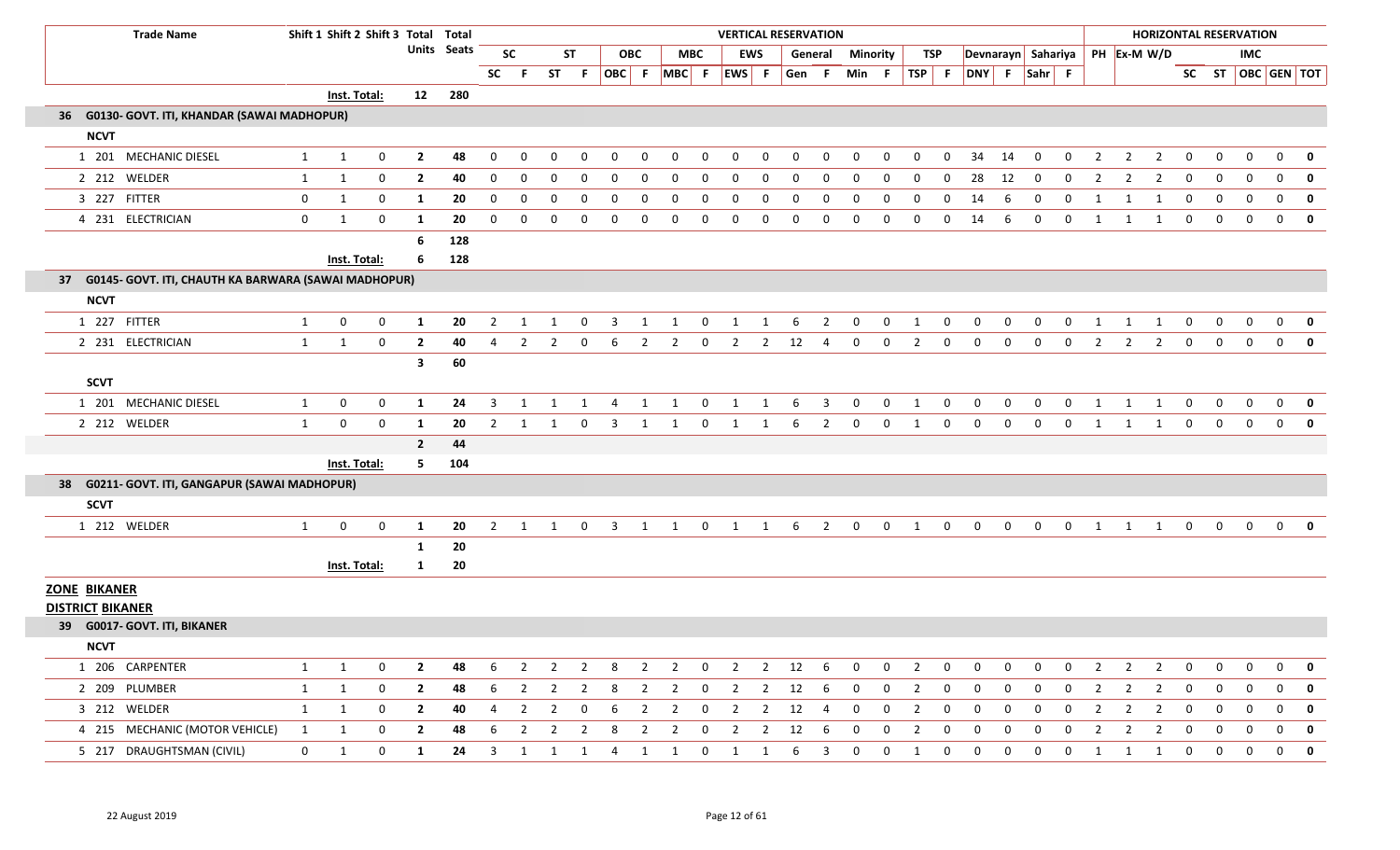|             | <b>Trade Name</b>                                                      |                |                | Shift 1 Shift 2 Shift 3 Total Total |                |             |                |                |                |                |                |                |                |                | <b>VERTICAL RESERVATION</b> |                |              |                |              |                 |              |                |                                |              |              |              |                |                | <b>HORIZONTAL RESERVATION</b> |                         |                |                |                |                         |
|-------------|------------------------------------------------------------------------|----------------|----------------|-------------------------------------|----------------|-------------|----------------|----------------|----------------|----------------|----------------|----------------|----------------|----------------|-----------------------------|----------------|--------------|----------------|--------------|-----------------|--------------|----------------|--------------------------------|--------------|--------------|--------------|----------------|----------------|-------------------------------|-------------------------|----------------|----------------|----------------|-------------------------|
|             |                                                                        |                |                |                                     |                | Units Seats |                | <b>SC</b>      |                | <b>ST</b>      |                | <b>OBC</b>     |                | <b>MBC</b>     |                             | <b>EWS</b>     |              | General        |              | <b>Minority</b> |              | TSP            | Devnarayn Sahariya PH Ex-M W/D |              |              |              |                |                |                               |                         |                | <b>IMC</b>     |                |                         |
|             |                                                                        |                |                |                                     |                |             | <b>SC</b>      | -F.            | <b>ST</b>      | -F.            |                | OBC F          | $MBC$ F        |                | $ EWS $ F                   |                | Gen          | -F.            | Min F        |                 | $TSP$ F      |                | DNY F Sahr F                   |              |              |              |                |                |                               |                         |                |                |                | SC ST OBC GEN TOT       |
|             | 6 220 INFORMATION<br>COMMUNICATION<br>TECHNOLOGY SYSTEM<br>MAINTENANCE | 1              | $\mathbf 0$    | $\mathbf 0$                         | -1             | 24          | $\overline{3}$ | 1              | 1              | 1              | $\overline{4}$ | 1              | 1              | $\mathbf 0$    | 1                           | 1              | 6            | $\overline{3}$ | $\mathbf{0}$ | $\mathbf 0$     | $\mathbf{1}$ | $\mathbf 0$    | $\mathbf 0$                    | $\mathbf 0$  | $\mathbf 0$  | $\mathbf 0$  | 1              | 1              | $\mathbf{1}$                  | $\mathbf{0}$            | $\mathbf 0$    | $\mathbf{0}$   | $\mathbf 0$    | $\overline{\mathbf{0}}$ |
|             | 7 221 TURNER                                                           | $\mathbf{0}$   | $\mathbf{1}$   | 0                                   | 1              | 20          | 2              | 1              | 1              | $\mathbf{0}$   | $\overline{3}$ | 1              | 1              | $\mathbf 0$    | $\mathbf{1}$                | 1              | 6            | 2              | $\mathbf{0}$ | $\mathbf 0$     | 1            | $\mathbf 0$    | $\mathbf{0}$                   | 0            | $\mathbf{0}$ | $\mathbf 0$  | 1              | 1              | 1                             | $\mathbf 0$             | $\mathbf 0$    | 0              | $\mathbf 0$    | 0                       |
|             | 8 227 FITTER                                                           | 1              | $\mathbf{1}$   | 0                                   | $\mathbf{2}$   | 40          | 4              | $\mathcal{L}$  | 2              |                | -6             | -2             | 2              | 0              | 2                           | 2              | 12           |                | 0            | 0               | 2            | 0              | $\Omega$                       | $\Omega$     | $\Omega$     | $\Omega$     |                |                | 2                             | $\Omega$                | - 0            | $\Omega$       | $\Omega$       | 0                       |
|             | 9 231 ELECTRICIAN                                                      | $\overline{2}$ | $\overline{2}$ | $\Omega$                            |                | 80          | 8              |                |                |                | 12             |                |                |                |                             |                | 24           |                |              |                 |              | $\Omega$       |                                | $\Omega$     |              |              |                |                |                               |                         |                |                | $\Omega$       | $\mathbf 0$             |
|             | 10 232 WIREMAN                                                         | 1              | $\mathbf 0$    | $\Omega$                            | 1              | 20          | 2              |                |                |                | 3              |                |                | - 0            |                             |                |              |                | <sup>0</sup> |                 |              | $\Omega$       |                                | <sup>0</sup> |              | <sup>0</sup> |                |                |                               |                         |                |                | U              | $\mathbf 0$             |
|             | 11 242 COMPUTER OPERATOR AND<br>PROGRAMMING ASSISTANT                  | $\mathbf{1}$   | -1             | $\mathbf 0$                         | $\mathbf{2}$   | 48          | 6              | 2              |                | -2             | 8              | $\overline{2}$ | 2              | $\Omega$       | 2                           | 2              | 12           | -6             | 0            | $\Omega$        |              | 0              |                                | $\Omega$     |              | $\Omega$     |                |                | $\overline{2}$                | 0                       | $\mathbf 0$    | 0              | $\overline{0}$ | $\mathbf 0$             |
|             | 12 260 STENOGRAPHER &<br>SECRETARIAL ASSISTANT<br>(HINDI)              | $\mathbf{1}$   | 1              | 0                                   | $\overline{2}$ | 48          | 6              | $\overline{2}$ | $\overline{2}$ | $\overline{2}$ | 8              | $\overline{2}$ | $\overline{2}$ | $\mathbf 0$    | $\overline{2}$              | $\overline{2}$ | 12           | 6              | $\mathbf{0}$ | 0               | 2            | $\mathbf 0$    | $\mathbf{0}$                   | $\mathbf 0$  | $\mathbf 0$  | $\mathbf 0$  | $\overline{2}$ | $\overline{2}$ | $\overline{2}$                | $\mathbf 0$             | $\mathbf{0}$   | $\mathbf{0}$   | $\mathbf{0}$   | 0                       |
| <b>SCVT</b> |                                                                        |                |                |                                     | 22             | 488         |                |                |                |                |                |                |                |                |                             |                |              |                |              |                 |              |                |                                |              |              |              |                |                |                               |                         |                |                |                |                         |
|             | 1 811 OFFSET MACHINE OPERATOR<br><b>CUM BOOK BINDER</b>                | 1              | -1             | $\mathbf 0$                         | $\overline{2}$ | 40          | 4              | $\mathcal{P}$  | $\mathcal{P}$  | $\Omega$       | -6             | $\overline{2}$ | $\overline{2}$ | $\mathbf 0$    | $\overline{2}$              | $\overline{2}$ | 12           | 4              | $\mathbf{0}$ | $\mathbf 0$     | 2            | $\mathbf 0$    | $\mathbf{0}$                   | 0            | $\mathbf{0}$ | $\mathbf 0$  | 2              | $\overline{2}$ | $\overline{2}$                | $\mathbf{0}$            | $\mathbf{0}$   | $\Omega$       | $\overline{0}$ |                         |
|             |                                                                        |                |                |                                     | $\overline{2}$ | 40          |                |                |                |                |                |                |                |                |                             |                |              |                |              |                 |              |                |                                |              |              |              |                |                |                               |                         |                |                |                |                         |
|             |                                                                        |                | Inst. Total:   |                                     | 24             | 528         |                |                |                |                |                |                |                |                |                             |                |              |                |              |                 |              |                |                                |              |              |              |                |                |                               |                         |                |                |                |                         |
|             | 40 G0020- GOVT. WOMEN ITI, BIKANER                                     |                |                |                                     |                |             |                |                |                |                |                |                |                |                |                             |                |              |                |              |                 |              |                |                                |              |              |              |                |                |                               |                         |                |                |                |                         |
| <b>NCVT</b> |                                                                        |                |                |                                     |                |             |                |                |                |                |                |                |                |                |                             |                |              |                |              |                 |              |                |                                |              |              |              |                |                |                               |                         |                |                |                |                         |
|             | 1 242 COMPUTER OPERATOR AND<br>PROGRAMMING ASSISTANT                   | $\mathbf{1}$   | 1              | $\mathbf 0$                         | $\overline{2}$ | 48          | $\mathbf 0$    | 8              | $\Omega$       | 4              | $\mathbf 0$    | 10             | $\mathbf 0$    | $\overline{2}$ | $\mathbf 0$                 | $\overline{4}$ | $\mathbf{0}$ | 18             | $\mathbf{0}$ | $\mathbf 0$     | $\mathbf 0$  | $\overline{2}$ | $\mathbf 0$                    | 0            | $\mathbf 0$  | $\mathbf 0$  | $\overline{2}$ | $\overline{2}$ | 24                            | $\overline{\mathbf{2}}$ | $\overline{2}$ | $\overline{2}$ |                | 4 10                    |
|             | 2 245 FRUIT AND VEGETABLE<br>PROCESSOR                                 | $\mathbf{1}$   | 1              | $\mathbf 0$                         | $\overline{2}$ | 48          | 0              | 8              | $\Omega$       | -4             | $\mathbf 0$    | 10             | $\mathbf 0$    | $\overline{2}$ | $\mathbf 0$                 | $\overline{4}$ | $\mathbf{0}$ | 18             | $\mathbf 0$  | 0               | $\mathbf{0}$ | $\overline{2}$ | 0                              | 0            | $\mathbf 0$  | $\mathbf 0$  | $\overline{2}$ | $\overline{2}$ | 24                            | $\overline{2}$          | $\overline{2}$ | 2              | 4              | 10                      |
|             | 3 247 SEWING TECHNOLOGY                                                | 1              | $\mathbf{1}$   | $\mathbf{0}$                        | $\overline{2}$ | 40          | $\mathbf 0$    | 6              | $\Omega$       | $\mathcal{I}$  | 0              | -8             | $\Omega$       | $\overline{2}$ | $\mathbf 0$                 | 4              | $\Omega$     | 16             | $\mathbf 0$  | $\Omega$        | $\Omega$     | $\overline{2}$ | $\mathbf 0$                    | $\Omega$     | $\Omega$     | $\Omega$     |                | $\overline{2}$ | 20                            | $\overline{2}$          | $\overline{2}$ |                | $\overline{2}$ | 8                       |
|             | 4 249 SURFACE ORNAMENTATION<br>TECHNIQUES (EMBROIDERY)                 | $\mathbf{1}$   | 1              | 0                                   | $\mathbf{2}$   | 40          | $\mathbf{0}$   | 6              | $\mathbf{0}$   | $\overline{2}$ | $\mathbf 0$    | 8              | $\mathbf 0$    | $\overline{2}$ | $\mathbf 0$                 | -4             | $\Omega$     | 16             | $\mathbf{0}$ | $\mathbf 0$     | $\mathbf{0}$ | 2              | 0                              | 0            | 0            | $\mathbf{0}$ | $\overline{2}$ | $\overline{2}$ | 20                            | $\overline{\mathbf{2}}$ | $\overline{2}$ | 2              |                | $2 \times 8$            |
|             | 5 260 STENOGRAPHER &<br>SECRETARIAL ASSISTANT<br>(HINDI)               | $\mathbf{1}$   | $\mathbf{1}$   | $\mathbf 0$                         | $\mathbf{2}$   | 48          | 0              | 8              | $\Omega$       | $\overline{4}$ | $\mathbf{0}$   | 10             | $\mathbf 0$    | $\overline{2}$ | $\mathbf 0$                 | 4              | $\mathbf{0}$ | 18             | $\mathbf{0}$ | $\mathbf{0}$    | $\mathbf{0}$ | 2              | $\mathbf{0}$                   | $\mathbf 0$  | $\mathbf 0$  | $\mathbf 0$  | 2              | $\overline{2}$ | 24                            | $\overline{2}$          | 2              | 2              | $\overline{4}$ | 10                      |
|             |                                                                        |                |                |                                     | 10             | 224         |                |                |                |                |                |                |                |                |                             |                |              |                |              |                 |              |                |                                |              |              |              |                |                |                               |                         |                |                |                |                         |
|             |                                                                        |                | Inst. Total:   |                                     | 10             | 224         |                |                |                |                |                |                |                |                |                             |                |              |                |              |                 |              |                |                                |              |              |              |                |                |                               |                         |                |                |                |                         |
|             | 41 G0108- GOVT. ITI, JAIL BIKANER                                      |                |                |                                     |                |             |                |                |                |                |                |                |                |                |                             |                |              |                |              |                 |              |                |                                |              |              |              |                |                |                               |                         |                |                |                |                         |
| <b>NCVT</b> |                                                                        |                |                |                                     |                |             |                |                |                |                |                |                |                |                |                             |                |              |                |              |                 |              |                |                                |              |              |              |                |                |                               |                         |                |                |                |                         |
|             | 1 201 MECHANIC DIESEL                                                  | 1              | 0              | 0                                   | 1              | 24          | 3              | 1              | 1              | 1              | 4              | 1              | 1              | $\mathbf 0$    | 1                           | 1              | 6            | 3              | $\mathbf{0}$ | $\mathbf{0}$    | 1            | 0              | $\mathbf{0}$                   | 0            | 0            | 0            | 1              | 1              | 1                             | $\mathbf{0}$            | $\bf{0}$       | $\mathbf{0}$   | $\Omega$       | $\mathbf{0}$            |
|             | 2 242 COMPUTER OPERATOR AND<br>PROGRAMMING ASSISTANT                   | $\mathbf{1}$   | 0              | 0                                   | 1              | 24          | 3              |                |                |                |                |                |                | $\Omega$       |                             |                |              | 3              |              |                 |              | $\mathbf{0}$   | $\Omega$                       | $\Omega$     | $\Omega$     | 0            |                |                |                               |                         |                |                |                |                         |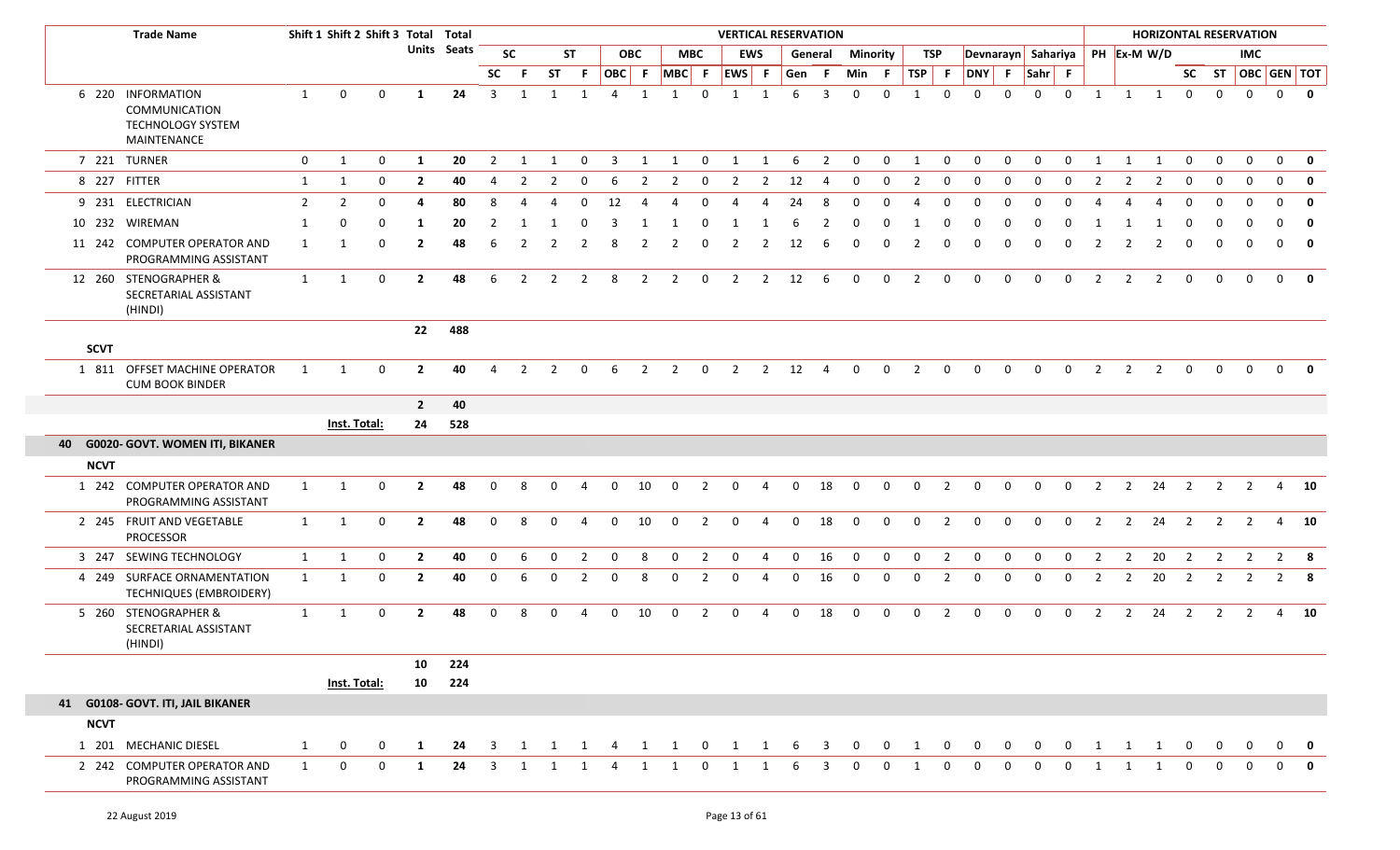| <b>Trade Name</b>                                                      |              | Shift 1 Shift 2 Shift 3 Total Total |                |                         |             |                |                |                |                |                         |                |                |                | <b>VERTICAL RESERVATION</b> |                |          |                          |                         |             |                         |              |                    |                |              |                         |                |                | <b>HORIZONTAL RESERVATION</b> |                |                   |              |              |                         |
|------------------------------------------------------------------------|--------------|-------------------------------------|----------------|-------------------------|-------------|----------------|----------------|----------------|----------------|-------------------------|----------------|----------------|----------------|-----------------------------|----------------|----------|--------------------------|-------------------------|-------------|-------------------------|--------------|--------------------|----------------|--------------|-------------------------|----------------|----------------|-------------------------------|----------------|-------------------|--------------|--------------|-------------------------|
|                                                                        |              |                                     |                |                         | Units Seats |                | <b>SC</b>      |                | <b>ST</b>      |                         | <b>OBC</b>     |                | <b>MBC</b>     |                             | <b>EWS</b>     |          |                          | <b>General Minority</b> |             |                         | TSP          | Devnarayn Sahariya |                |              |                         |                |                | PH Ex-M W/D                   |                |                   | <b>IMC</b>   |              |                         |
|                                                                        |              |                                     |                |                         |             | <b>SC</b>      | - F            | <b>ST</b>      | -F.            |                         |                | OBC F MBC F    |                | EWS F                       |                | Gen F    |                          | Min F                   |             |                         |              | TSP F DNY F Sahr F |                |              |                         |                |                |                               |                | SC ST OBC GEN TOT |              |              |                         |
|                                                                        |              |                                     |                | $\overline{2}$          | 48          |                |                |                |                |                         |                |                |                |                             |                |          |                          |                         |             |                         |              |                    |                |              |                         |                |                |                               |                |                   |              |              |                         |
| <b>SCVT</b>                                                            |              |                                     |                |                         |             |                |                |                |                |                         |                |                |                |                             |                |          |                          |                         |             |                         |              |                    |                |              |                         |                |                |                               |                |                   |              |              |                         |
| 1 231 ELECTRICIAN                                                      | $\mathbf{1}$ | 0                                   | $\mathbf 0$    | -1                      | 20          | $\overline{2}$ |                |                | $\Omega$       | 3                       | 1              |                | $\mathbf{0}$   | 1                           | 1              | 6        | 2                        | $\mathbf 0$             | $\mathbf 0$ | $\overline{\mathbf{1}}$ | $\mathbf{0}$ | $\mathbf 0$        | $\mathbf 0$    | $\Omega$     | $\mathbf{0}$            | 1              | 1              | 1                             | $\mathbf 0$    | $\mathbf 0$       | $\Omega$     | $\mathbf{0}$ | 0                       |
|                                                                        |              |                                     |                | 1                       | 20          |                |                |                |                |                         |                |                |                |                             |                |          |                          |                         |             |                         |              |                    |                |              |                         |                |                |                               |                |                   |              |              |                         |
|                                                                        |              | Inst. Total:                        |                | $\overline{\mathbf{3}}$ | 68          |                |                |                |                |                         |                |                |                |                             |                |          |                          |                         |             |                         |              |                    |                |              |                         |                |                |                               |                |                   |              |              |                         |
| 42 G0111- GOVT. ITI, NOKHA (BIKANER)                                   |              |                                     |                |                         |             |                |                |                |                |                         |                |                |                |                             |                |          |                          |                         |             |                         |              |                    |                |              |                         |                |                |                               |                |                   |              |              |                         |
| <b>NCVT</b>                                                            |              |                                     |                |                         |             |                |                |                |                |                         |                |                |                |                             |                |          |                          |                         |             |                         |              |                    |                |              |                         |                |                |                               |                |                   |              |              |                         |
| 1 212 WELDER                                                           | $\mathbf{1}$ | $\mathbf{1}$                        | $\mathbf 0$    | $\mathbf{2}$            | 40          | 4              | 2              | 2              | $\Omega$       | 6                       | 2              | $\overline{2}$ | $\mathbf 0$    | $\overline{2}$              | $\overline{2}$ | 12       | 4                        | 0                       | 0           | $\overline{2}$          | 0            | 0                  | $\Omega$       | $\Omega$     | $\mathbf{0}$            | 2              | 2              | 2                             | 2              | 2                 | $\mathbf{2}$ |              | $2 \times 8$            |
| 2 227 FITTER                                                           | $\mathbf 0$  | $\mathbf{1}$                        | $\mathbf 0$    | 1                       | 20          | $\overline{2}$ | -1             |                | $\Omega$       | 3                       | -1             | 1              | $\Omega$       | 1                           | -1             |          | 2                        | 0                       | 0           | 1                       | $\mathbf 0$  | 0                  | 0              | $\Omega$     | 0                       | 1              | 1              | -1                            | 1              | 1                 |              |              | $1 \quad 4$             |
| 3 231 ELECTRICIAN                                                      | $\mathbf 0$  | 1                                   | 0              | 1                       | 20          | $\overline{2}$ | -1             |                | 0              | 3                       | 1              | 1              | $\mathbf{0}$   | 1                           | 1              | 6        | $\overline{2}$           | 0                       | 0           | 1                       | 0            | $\mathbf 0$        | 0              | $\Omega$     | 0                       | 1              | -1             | 1                             | 1              |                   |              |              | 1 4                     |
| 4 232 WIREMAN                                                          | 0            | $\mathbf{1}$                        | 0              | 1                       | 20          | $\overline{2}$ | 1              | -1             | 0              | 3                       | 1              | 1              | $\mathbf{0}$   | 1                           | 1              | 6        | $\overline{2}$           | $\mathbf 0$             | 0           | 1                       | 0            | 0                  | $\mathbf{0}$   | 0            | 0                       | 1              | 1              | 1                             | 1              | 1                 | 1            |              | 1 4                     |
| 5 242 COMPUTER OPERATOR AND<br>PROGRAMMING ASSISTANT                   | 1            | 1                                   | 0              | $\mathbf{2}$            | 48          | 6              | 2              | 2              | $\mathcal{P}$  | 8                       | 2              | 2              | $\Omega$       | 2                           | 2              | 12       | 6                        | 0                       | 0           | 2                       | 0            | $\Omega$           | $\Omega$       | $\Omega$     | $\Omega$                | 2              | 2              | 2                             | $\overline{2}$ | 2                 | $\mathbf{2}$ |              | 4 10                    |
|                                                                        |              |                                     |                | $\overline{7}$          | 148         |                |                |                |                |                         |                |                |                |                             |                |          |                          |                         |             |                         |              |                    |                |              |                         |                |                |                               |                |                   |              |              |                         |
|                                                                        |              | Inst. Total:                        |                | $\overline{7}$          | 148         |                |                |                |                |                         |                |                |                |                             |                |          |                          |                         |             |                         |              |                    |                |              |                         |                |                |                               |                |                   |              |              |                         |
| 43 G0141- GOVT. ITI, KHAJUWALA (BIKANER)                               |              |                                     |                |                         |             |                |                |                |                |                         |                |                |                |                             |                |          |                          |                         |             |                         |              |                    |                |              |                         |                |                |                               |                |                   |              |              |                         |
| <b>NCVT</b>                                                            |              |                                     |                |                         |             |                |                |                |                |                         |                |                |                |                             |                |          |                          |                         |             |                         |              |                    |                |              |                         |                |                |                               |                |                   |              |              |                         |
| 1 227 FITTER                                                           | $\mathbf 0$  | 1                                   | 0              | 1                       | 20          | $\overline{2}$ | -1             | -1             | $\Omega$       | 3                       | 1              | 1              | $\mathbf 0$    | 1                           | 1              | 6        | 2                        | 0                       | 0           | -1                      | 0            | 0                  | 0              | $\Omega$     | $\Omega$                |                |                | 1                             | $\mathbf 0$    | - 0               | $\Omega$     | $\mathbf 0$  | $\mathbf{0}$            |
| 2 231 ELECTRICIAN                                                      | 0            | $\mathbf{1}$                        | 0              | 1                       | 20          | $\overline{2}$ | 1              | -1             | 0              | 3                       | 1              | 1              | $\mathbf 0$    | 1                           | 1              | 6        | 2                        | 0                       | 0           | 1                       | 0            | 0                  | $\mathbf{0}$   | $\Omega$     | 0                       | 1              | 1              | 1                             | $\mathbf{0}$   | $\mathbf 0$       | $\mathbf{0}$ | $\mathbf 0$  | $\mathbf{0}$            |
| 3 232 WIREMAN                                                          | 1            | 0                                   | 0              | 1                       | 20          | $\overline{2}$ | 1              | 1              | 0              | $\overline{3}$          | 1              | 1              | $\mathbf 0$    | $\mathbf{1}$                | 1              | -6       | $\overline{2}$           | $\mathbf 0$             | 0           | 1                       | $\mathbf 0$  | $\mathbf 0$        | $\mathbf{0}$   | 0            | $\mathbf 0$             | 1              | 1              | 1                             | $\mathbf{0}$   | $\mathbf 0$       | $\mathbf 0$  | $\mathbf 0$  | 0                       |
|                                                                        |              |                                     |                | $\overline{\mathbf{3}}$ | 60          |                |                |                |                |                         |                |                |                |                             |                |          |                          |                         |             |                         |              |                    |                |              |                         |                |                |                               |                |                   |              |              |                         |
| <b>SCVT</b>                                                            |              |                                     |                |                         |             |                |                |                |                |                         |                |                |                |                             |                |          |                          |                         |             |                         |              |                    |                |              |                         |                |                |                               |                |                   |              |              |                         |
| 1 215 MECHANIC (MOTOR VEHICLE)                                         | 1            | $\mathbf 0$                         | $\mathbf 0$    | 1                       | 24          | 3              |                |                |                | 1 1 1 4 1 1             |                |                |                | $0\qquad 1\qquad 1\qquad 6$ |                |          | $\overline{\mathbf{3}}$  | $\mathbf 0$             | $\mathbf 0$ | $\overline{1}$          | $\mathbf{0}$ | $\mathbf 0$        |                | $0\qquad 0$  | $\overline{\mathbf{0}}$ |                |                | $1 \quad 1 \quad 1$           | $\overline{0}$ | $\mathbf 0$       | $\mathbf 0$  |              | $0$ 0                   |
|                                                                        |              |                                     |                | $\mathbf{1}$            | 24          |                |                |                |                |                         |                |                |                |                             |                |          |                          |                         |             |                         |              |                    |                |              |                         |                |                |                               |                |                   |              |              |                         |
|                                                                        |              | Inst. Total:                        |                | 4                       | 84          |                |                |                |                |                         |                |                |                |                             |                |          |                          |                         |             |                         |              |                    |                |              |                         |                |                |                               |                |                   |              |              |                         |
| G0142- GOVT. ITI, CHHATTARGARH (BIKANER)<br>44                         |              |                                     |                |                         |             |                |                |                |                |                         |                |                |                |                             |                |          |                          |                         |             |                         |              |                    |                |              |                         |                |                |                               |                |                   |              |              |                         |
| <b>NCVT</b>                                                            |              |                                     |                |                         |             |                |                |                |                |                         |                |                |                |                             |                |          |                          |                         |             |                         |              |                    |                |              |                         |                |                |                               |                |                   |              |              |                         |
| 1 201 MECHANIC DIESEL                                                  | $\mathbf{1}$ | 1                                   | $\mathbf 0$    | $\mathbf{2}$            | 48          | 6              | 2              | $\overline{2}$ | $\overline{2}$ | 8                       | 2              | $\overline{2}$ | 0              | $\overline{2}$              | $\overline{2}$ | 12       | 6                        | 0                       | 0           | $\overline{2}$          | 0            | 0                  | 0              | 0            | $\mathbf{0}$            | $\overline{2}$ | $\overline{2}$ | $\overline{2}$                | $\mathbf{0}$   | 0                 | $\mathbf{0}$ | 0            | $\mathbf 0$             |
| 2 218 MECHANIC (REFRIGERATION<br>AND AIR-CONDITIONER)                  | 1            | 1                                   | 0              | $\mathbf{2}$            | 48          | 6              | $\overline{2}$ | $\overline{2}$ | $\overline{2}$ | 8                       | $\overline{2}$ | $\overline{2}$ | $\overline{0}$ |                             |                | 2 2 12 6 |                          | $\mathbf{0}$            | $\mathbf 0$ | $2^{\circ}$             | $\mathbf{0}$ | $\mathbf{0}$       | $\overline{0}$ | $\mathbf{0}$ | $\mathbf 0$             | $\overline{2}$ | 2              | 2                             | $\mathbf 0$    | $\Omega$          | $\Omega$     | $\mathbf{0}$ | $\overline{\mathbf{0}}$ |
| 3 220 INFORMATION<br>COMMUNICATION<br>TECHNOLOGY SYSTEM<br>MAINTENANCE | 1            | $\mathbf{1}$                        | $\overline{0}$ | $\overline{2}$          | 48          |                |                |                |                |                         |                |                |                | 6 2 2 2 8 2 2 0 2 2 12 6    |                |          |                          | $\overline{0}$          |             | $0\quad 2\quad 0$       |              | $\overline{0}$     |                |              | $0\qquad 0\qquad 0$     | $\overline{2}$ |                | $2 \quad 2 \quad 0$           |                | $\mathbf{0}$      | $\mathbf{0}$ |              | $0$ 0                   |
| 4 227 FITTER                                                           | 1            | 0                                   | 0              | 1                       | 20          |                | 2 1 1          |                | $\mathbf 0$    | $\overline{\mathbf{3}}$ | 1              | 1              | $\mathbf 0$    |                             | 1 1 6          |          | $\overline{\phantom{a}}$ | $\mathbf{0}$            | $\mathbf 0$ | 1                       | $\mathbf 0$  | $\mathbf 0$        | $\overline{0}$ | $\mathbf{0}$ | $\mathbf 0$             | 1              | 1              | $\overline{1}$                | $\overline{0}$ | $\Omega$          |              | $\Omega$     | 0                       |
| 5 231 ELECTRICIAN                                                      | $\mathbf{1}$ | 0                                   | 0              | 1                       | 20          | $\overline{2}$ | 1              | 1              | 0              | 3                       | -1             |                | 0              |                             | 1              | 6        | 2                        | $\Omega$                | $\Omega$    | -1                      | 0            | 0                  | 0              | 0            | $\Omega$                | 1              | 1              | 1                             | $\mathbf 0$    |                   |              | 0            | $\overline{\mathbf{0}}$ |
|                                                                        |              |                                     |                |                         |             |                |                |                |                |                         |                |                |                |                             |                |          |                          |                         |             |                         |              |                    |                |              |                         |                |                |                               |                |                   |              |              |                         |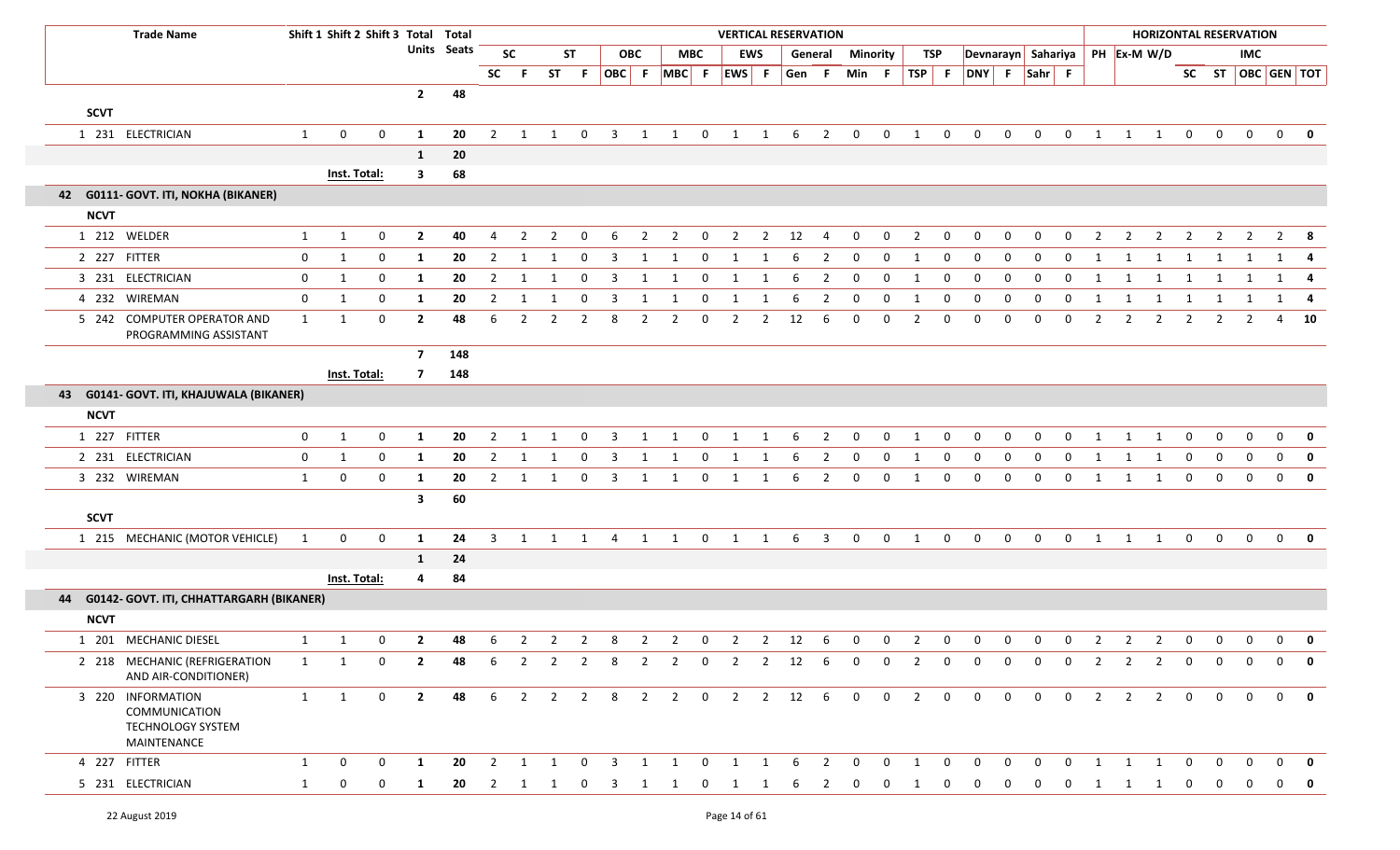|                       | <b>Trade Name</b>                                                 |              | Shift 1 Shift 2 Shift 3 Total Total |              |                |             |                |                         |                |                |                         |                     |                |              |                |                | <b>VERTICAL RESERVATION</b> |                |                 |                |                |             |                     |             |             |                |                |                | <b>HORIZONTAL RESERVATION</b> |                |                |                                |                |             |
|-----------------------|-------------------------------------------------------------------|--------------|-------------------------------------|--------------|----------------|-------------|----------------|-------------------------|----------------|----------------|-------------------------|---------------------|----------------|--------------|----------------|----------------|-----------------------------|----------------|-----------------|----------------|----------------|-------------|---------------------|-------------|-------------|----------------|----------------|----------------|-------------------------------|----------------|----------------|--------------------------------|----------------|-------------|
|                       |                                                                   |              |                                     |              |                | Units Seats |                | <b>SC</b>               |                | <b>ST</b>      |                         | <b>OBC</b>          | <b>MBC</b>     |              |                | EWS            | General                     |                | <b>Minority</b> |                | <b>TSP</b>     |             | Devnarayn Sahariya  |             |             |                |                | PH Ex-M W/D    |                               |                |                | <b>IMC</b>                     |                |             |
|                       |                                                                   |              |                                     |              |                |             | <b>SC</b>      | - F                     | <b>ST</b>      | -F.            | OBC F                   |                     | $MBC$ F        |              | EWS F          |                | Gen                         | - F            | Min F           |                | $TSP$ F        |             | DNY F               |             | $Sahr$ F    |                |                |                |                               |                |                | SC ST $\overline{OBC}$ GEN TOT |                |             |
| 6 239                 | <b>BASIC COSMETOLOGY</b>                                          | $\mathbf{1}$ | $\mathbf{1}$                        | $\mathbf{0}$ | $\overline{2}$ | 48          | 6              | $\overline{2}$          | $\overline{2}$ | $\overline{2}$ | 8                       | $\overline{2}$      | $\overline{2}$ | $\mathbf 0$  | $\overline{2}$ | $\overline{2}$ | 12                          | 6              | $\mathbf{0}$    | $\mathbf{0}$   | $\overline{2}$ | 0           | $\mathbf 0$         | $\mathbf 0$ | $\mathbf 0$ | $\mathbf 0$    | $\overline{2}$ | $\overline{2}$ | $\overline{2}$                | $\mathbf 0$    | $\mathbf 0$    | $\overline{0}$                 | $\mathbf 0$    | $\mathbf 0$ |
|                       | 7 242 COMPUTER OPERATOR AND<br>PROGRAMMING ASSISTANT              | $\mathbf{1}$ | 1                                   | 0            | $\mathbf{2}$   | 48          | 6              | 2                       | 2              |                | 8                       | 2                   |                | 0            | 2              | 2              | 12                          | 6              | 0               | 0              | $\overline{2}$ | $\Omega$    | $\Omega$            | $\Omega$    | $\Omega$    | $\Omega$       | $\overline{2}$ | $\overline{2}$ | $\overline{2}$                | $\mathbf 0$    | 0              | 0                              | $\mathbf 0$    | $\mathbf 0$ |
|                       |                                                                   |              |                                     |              | 12             | 280         |                |                         |                |                |                         |                     |                |              |                |                |                             |                |                 |                |                |             |                     |             |             |                |                |                |                               |                |                |                                |                |             |
|                       |                                                                   |              | Inst. Total:                        |              | 12             | 280         |                |                         |                |                |                         |                     |                |              |                |                |                             |                |                 |                |                |             |                     |             |             |                |                |                |                               |                |                |                                |                |             |
|                       | 45 G0180- GOVT. ITI, LUNKARANSAR (BIKANER)                        |              |                                     |              |                |             |                |                         |                |                |                         |                     |                |              |                |                |                             |                |                 |                |                |             |                     |             |             |                |                |                |                               |                |                |                                |                |             |
| <b>SCVT</b>           |                                                                   |              |                                     |              |                |             |                |                         |                |                |                         |                     |                |              |                |                |                             |                |                 |                |                |             |                     |             |             |                |                |                |                               |                |                |                                |                |             |
|                       | 1 212 WELDER                                                      | 1            | 0                                   | $\mathbf{0}$ | 1              | 20          | $\overline{2}$ | -1                      |                | $\Omega$       | 3                       |                     | -1             | 0            |                |                | -6                          | 2              | 0               | $\mathbf 0$    | 1              | $\Omega$    | $\Omega$            | $\Omega$    | $\Omega$    | $\Omega$       | $\mathbf 1$    |                | 1                             | $\mathbf 0$    | $\mathbf 0$    | 0                              | $\mathbf 0$    | $\mathbf 0$ |
|                       | 2 231 ELECTRICIAN                                                 | $\mathbf{1}$ | 0                                   | 0            | 1              | 20          | 2              | 1                       |                | 0              | 3                       | 1                   |                | 0            |                |                | 6                           | 2              | 0               | 0              | $\mathbf{1}$   | 0           | 0                   | $\Omega$    | 0           | 0              | 1              | 1              | 1                             | 0              | 0              | $\mathbf{0}$                   | $\mathbf 0$    | $\mathbf 0$ |
|                       | 3 242 COMPUTER OPERATOR AND<br>PROGRAMMING ASSISTANT              | $\mathbf{1}$ | 0                                   | $\mathbf{0}$ | 1              | 24          | 3              | -1                      |                |                | $\overline{4}$          | 1                   | 1              | 0            | 1              | -1             | -6                          | 3              | $\mathbf 0$     | 0              | 1              | $\Omega$    | $\mathbf 0$         | $\Omega$    | $\mathbf 0$ | 0              | 1              | 1              | 1                             | 0              | $\mathbf 0$    | 0                              | $\mathbf 0$    | $\mathbf 0$ |
|                       |                                                                   |              |                                     |              | 3              | 64          |                |                         |                |                |                         |                     |                |              |                |                |                             |                |                 |                |                |             |                     |             |             |                |                |                |                               |                |                |                                |                |             |
|                       |                                                                   |              | Inst. Total:                        |              | 3              | 64          |                |                         |                |                |                         |                     |                |              |                |                |                             |                |                 |                |                |             |                     |             |             |                |                |                |                               |                |                |                                |                |             |
| 46                    | G0182- GOVT. ITI, SRIDUNGARGARH (BIKANER) CAMP GOVT. ITI, BIKANER |              |                                     |              |                |             |                |                         |                |                |                         |                     |                |              |                |                |                             |                |                 |                |                |             |                     |             |             |                |                |                |                               |                |                |                                |                |             |
| <b>SCVT</b>           |                                                                   |              |                                     |              |                |             |                |                         |                |                |                         |                     |                |              |                |                |                             |                |                 |                |                |             |                     |             |             |                |                |                |                               |                |                |                                |                |             |
|                       | 1 231 ELECTRICIAN                                                 | $\mathbf{1}$ | 0                                   | 0            | 1              | 20          | 2              | -1                      | 1              | $\mathbf{0}$   | $\overline{\mathbf{3}}$ | 1                   | 1              | $\mathbf{0}$ | 1              | 1              | 6                           | $\overline{2}$ | $\mathbf{0}$    | $\mathbf{0}$   | 1              | $\mathbf 0$ | $\mathbf 0$         | $\mathbf 0$ | $\mathbf 0$ | $\mathbf 0$    | 1              | 1              | 1                             | $\mathbf 0$    | $\mathbf 0$    | $\mathbf 0$                    | $\mathbf 0$    | $\mathbf 0$ |
|                       |                                                                   |              |                                     |              | 1              | 20          |                |                         |                |                |                         |                     |                |              |                |                |                             |                |                 |                |                |             |                     |             |             |                |                |                |                               |                |                |                                |                |             |
|                       |                                                                   |              | Inst. Total:                        |              | 1              | 20          |                |                         |                |                |                         |                     |                |              |                |                |                             |                |                 |                |                |             |                     |             |             |                |                |                |                               |                |                |                                |                |             |
| <b>DISTRICT CHURU</b> |                                                                   |              |                                     |              |                |             |                |                         |                |                |                         |                     |                |              |                |                |                             |                |                 |                |                |             |                     |             |             |                |                |                |                               |                |                |                                |                |             |
|                       | 47 G0018- GOVT. ITI, CHURU                                        |              |                                     |              |                |             |                |                         |                |                |                         |                     |                |              |                |                |                             |                |                 |                |                |             |                     |             |             |                |                |                |                               |                |                |                                |                |             |
| <b>NCVT</b>           |                                                                   |              |                                     |              |                |             |                |                         |                |                |                         |                     |                |              |                |                |                             |                |                 |                |                |             |                     |             |             |                |                |                |                               |                |                |                                |                |             |
|                       | 1 201 MECHANIC DIESEL                                             | 1            | $\mathbf{1}$                        | $\mathbf 0$  | $\overline{2}$ | 48          | 6              | $\overline{2}$          | $\overline{2}$ | $\overline{2}$ | 8                       | $\overline{2}$      | $\overline{2}$ | $\mathbf 0$  | $\overline{2}$ | $\overline{2}$ | 12                          | 6              | $\mathbf 0$     | $\mathbf{0}$   | $\overline{2}$ | $\mathbf 0$ | $\mathbf 0$         | $\mathbf 0$ | $\mathbf 0$ | $\mathbf{0}$   | $\overline{2}$ | $\overline{2}$ | $\overline{2}$                | $\overline{2}$ | $\overline{2}$ | $\overline{2}$                 | 4              | 10          |
|                       | 2 209 PLUMBER                                                     | 1            | 1                                   | $\Omega$     | $\mathbf{2}$   | 48          | 6              | 2                       | -2             | 2              | 8                       | 2                   | -2             | $\Omega$     | -2             | 2              | 12                          | 6              | $\mathbf 0$     | 0              | $\overline{2}$ | 0           | $\Omega$            | $\Omega$    | 0           | $\Omega$       | $\overline{2}$ | $\overline{2}$ | 2                             | 2              | 2              | 2                              | 4              | 10          |
|                       | 3 218 MECHANIC (REFRIGERATION<br>AND AIR-CONDITIONER)             | $\mathbf 0$  | 1                                   | 0            | $\mathbf{1}$   | 24          | 3              | 1                       | 1              | 1              | $\overline{4}$          | 1                   | 1              | $\mathbf 0$  | $\mathbf{1}$   | 1              | 6                           | 3              | $\mathbf 0$     | $\mathbf{0}$   | 1              | 0           | $\mathbf 0$         | 0           | 0           | 0              | 1              | 1              | $\mathbf{1}$                  | 1              | $\mathbf{1}$   | 1                              | $\overline{2}$ | 5           |
|                       | 4 219 ELECTRONICS MECHANIC                                        | $\mathbf 0$  | 1                                   | 0            | 1              | 24          | $\mathbf{0}$   | 4                       | $\mathbf{0}$   | 2              | $\mathbf{0}$            | 5                   | $\mathbf 0$    | 1            | $\mathbf 0$    | $\overline{2}$ | $\mathbf 0$                 | 9              | $\mathbf 0$     | $\mathbf 0$    | $\mathbf 0$    | 1           | 0                   | 0           | $\mathbf 0$ | $\mathbf 0$    | 1              | 1              | 12                            | $\overline{1}$ | 1              | 1                              | $2^{\circ}$    | - 5         |
|                       | 5 227 FITTER                                                      | $\mathbf{1}$ | 0                                   | $\mathbf{0}$ | 1              | 20          | $\overline{2}$ | 1                       | -1             | $\mathbf{0}$   | 3                       | 1                   | 1              | $\mathbf 0$  | 1              | 1              | -6                          | $\overline{2}$ | $\mathbf 0$     | 0              | 1              | 0           | 0                   | 0           | 0           | $\mathbf 0$    | 1              | 1              | 1                             | 1              | 1              | 1                              | 1              | 4           |
|                       | 6 231 ELECTRICIAN                                                 | $\mathbf 0$  | 1                                   | 0            | 1              | 20          | $\overline{2}$ | 1                       | -1             | 0              | -3                      | 1                   | 1              | $\mathbf{0}$ | -1             | 1              | -6                          | $\overline{2}$ | $\mathbf 0$     | 0              | 1              | 0           | 0                   | 0           | 0           | $\mathbf 0$    | 1              | 1              | 1                             | 1              | 1              | 1                              | 1              | 4           |
|                       | 7 232 WIREMAN                                                     | 0            | 1                                   | $\bf{0}$     | 1              | 20          |                | 2 1                     |                |                |                         |                     |                |              |                |                | 1 0 3 1 1 0 1 1 6 2 0 0     |                |                 |                | $\overline{1}$ |             | $0\qquad 0\qquad 0$ |             | 0 0 1 1     |                |                |                | 1 1 1 1 1 4                   |                |                |                                |                |             |
|                       |                                                                   |              |                                     |              | 9              | 204         |                |                         |                |                |                         |                     |                |              |                |                |                             |                |                 |                |                |             |                     |             |             |                |                |                |                               |                |                |                                |                |             |
|                       |                                                                   |              | Inst. Total:                        |              | 9              | 204         |                |                         |                |                |                         |                     |                |              |                |                |                             |                |                 |                |                |             |                     |             |             |                |                |                |                               |                |                |                                |                |             |
|                       | 48 G0021- GOVT. ITI, RATANGARH (CHURU)                            |              |                                     |              |                |             |                |                         |                |                |                         |                     |                |              |                |                |                             |                |                 |                |                |             |                     |             |             |                |                |                |                               |                |                |                                |                |             |
| <b>NCVT</b>           |                                                                   |              |                                     |              |                |             |                |                         |                |                |                         |                     |                |              |                |                |                             |                |                 |                |                |             |                     |             |             |                |                |                |                               |                |                |                                |                |             |
|                       | 1 201 MECHANIC DIESEL                                             | $\mathbf{1}$ | $\mathbf{1}$                        | $\mathbf 0$  | $\overline{2}$ | 48          | 6              | $\overline{\mathbf{2}}$ | $\overline{2}$ | $\overline{2}$ |                         |                     |                |              |                |                | 8 2 2 0 2 2 12 6            |                | $\overline{0}$  | $\overline{0}$ | $\overline{2}$ | $\mathbf 0$ | $\mathbf 0$         | $\mathbf 0$ | $\mathbf 0$ | $\overline{0}$ | $\overline{2}$ | $\overline{2}$ | $\overline{2}$                | $\overline{0}$ | $\mathbf{0}$   | $\overline{0}$                 | $\mathbf{0}$   | $\mathbf 0$ |
|                       | 2 212 WELDER                                                      | $\mathbf{1}$ | 1                                   | $\mathbf{0}$ | $\overline{2}$ | 40          | 4              | $\overline{2}$          | $\overline{2}$ | 0              | 6                       | $\overline{2}$      | $\overline{2}$ | $\mathbf 0$  | $\overline{2}$ | $\overline{2}$ | 12                          | 4              | $\mathbf 0$     | $\mathbf{0}$   | $\overline{2}$ | 0           | 0                   | 0           | 0           | $\mathbf 0$    | $\overline{2}$ | $\overline{2}$ | $\overline{2}$                | $\mathbf{0}$   | $\mathbf 0$    | $\overline{0}$                 | $\mathbf 0$    | $\mathbf 0$ |
|                       | 3 221 TURNER                                                      | $\mathbf 0$  | $\mathbf{1}$                        | 0            | $\mathbf{1}$   | 20          |                | $2 \quad 1$             | $\mathbf{1}$   | $\mathbf{0}$   |                         | $3 \quad 1 \quad 1$ |                |              | $0 \quad 1$    | $\mathbf{1}$   | 6                           | $\overline{2}$ | $\mathbf 0$     | $\mathbf{0}$   | 1              | $\mathbf 0$ | $\mathbf 0$         | 0           | $\mathbf 0$ | $\mathbf{0}$   | $\mathbf{1}$   | $\mathbf{1}$   | 1                             | $\overline{0}$ | $\overline{0}$ | $\overline{0}$                 | $\mathbf{0}$   | $\mathbf 0$ |
|                       | 22 August 2019                                                    |              |                                     |              |                |             |                |                         |                |                |                         |                     |                |              | Page 15 of 61  |                |                             |                |                 |                |                |             |                     |             |             |                |                |                |                               |                |                |                                |                |             |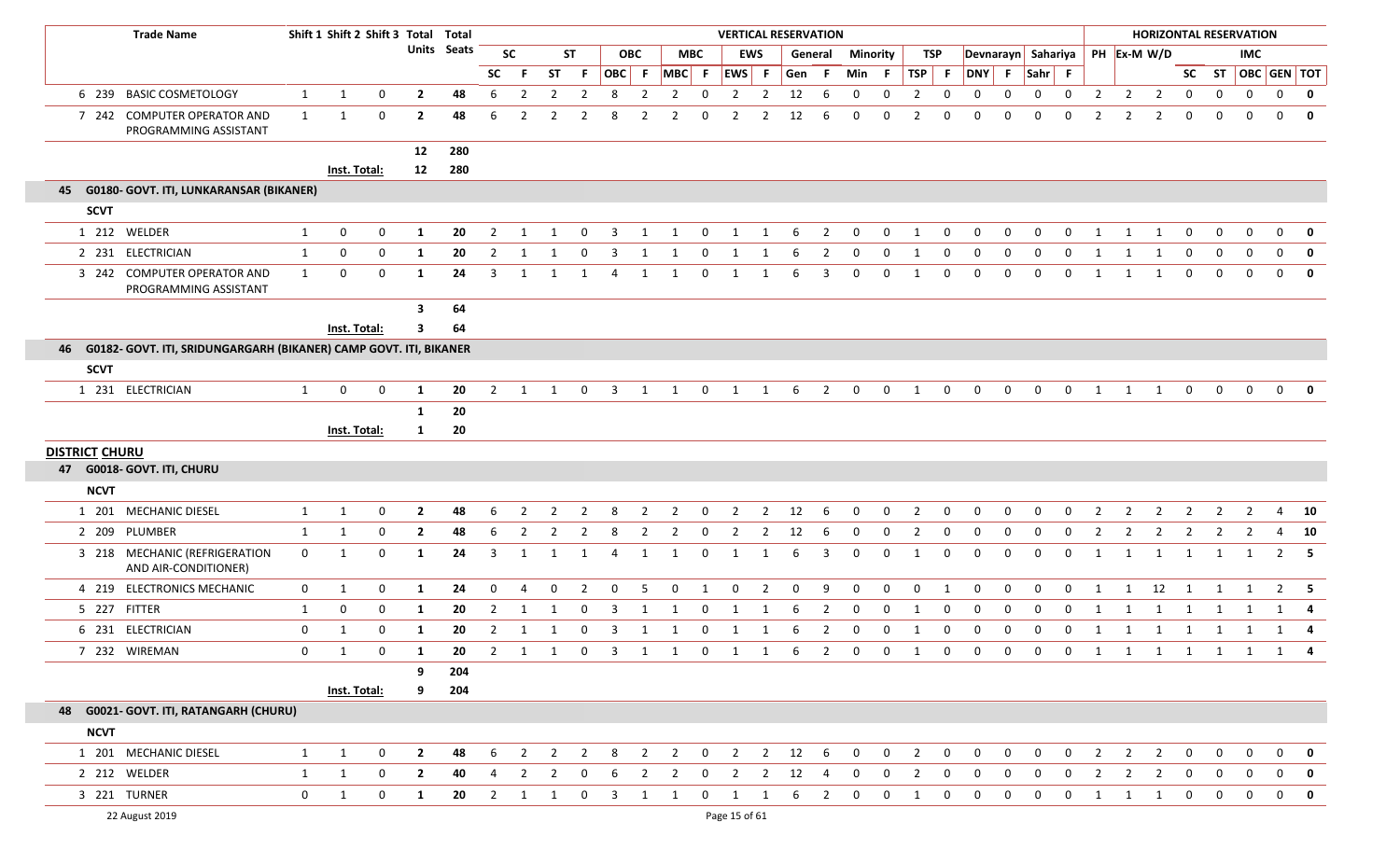|                            | <b>Trade Name</b>                                     |              | Shift 1 Shift 2 Shift 3 Total Total |              |                |             |                |                |                         |                |       |                |                         |                | <b>VERTICAL RESERVATION</b> |                |               |                |                |              |                |                  |                    |              |             |              |                |                |                |                |                | <b>HORIZONTAL RESERVATION</b> |              |              |
|----------------------------|-------------------------------------------------------|--------------|-------------------------------------|--------------|----------------|-------------|----------------|----------------|-------------------------|----------------|-------|----------------|-------------------------|----------------|-----------------------------|----------------|---------------|----------------|----------------|--------------|----------------|------------------|--------------------|--------------|-------------|--------------|----------------|----------------|----------------|----------------|----------------|-------------------------------|--------------|--------------|
|                            |                                                       |              |                                     |              |                | Units Seats |                | <b>SC</b>      |                         | <b>ST</b>      |       | <b>OBC</b>     |                         | МВС            |                             | <b>EWS</b>     |               | General        | Minority       |              | TSP            |                  | Devnarayn Sahariya |              |             |              |                |                | PH Ex-M W/D    |                |                | IMC                           |              |              |
|                            |                                                       |              |                                     |              |                |             | <b>SC</b>      | -F.            | <b>ST</b>               | -F.            | OBC F |                | $MBC$ F                 |                | EWS F                       |                | Gen F         |                | Min            | - F          | <b>TSP</b>     | $-$ F            | <b>DNY</b>         | - F          | Sahr F      |              |                |                |                | <b>SC</b>      |                | ST   OBC   GEN   TOT          |              |              |
|                            | 4 227 FITTER                                          | $\mathbf 0$  | 1                                   | 0            | 1              | 20          | $\overline{2}$ | 1              | 1                       | $\mathbf 0$    | 3     | -1             | 1                       | $\mathbf 0$    | 1                           | 1              | 6             | $\overline{2}$ | 0              | 0            | 1              | $\mathbf 0$      | $\mathbf 0$        | $\mathbf 0$  | $\mathbf 0$ | $\mathbf 0$  | $\mathbf{1}$   | 1              | 1              | $\mathbf 0$    | $\mathbf{0}$   | $\mathbf 0$                   | $\mathbf 0$  | $\bf{0}$     |
|                            | 5 231 ELECTRICIAN                                     | 0            | 1                                   | 0            | 1              | 20          | $\overline{2}$ |                |                         | 0              | 3     |                |                         | 0              |                             |                | 6             | 2              | 0              | $\mathbf 0$  | 1              | 0                | 0                  | $\Omega$     | 0           | 0            |                |                | -1             | 0              | $\mathbf 0$    | $\mathbf{0}$                  | $\mathbf{0}$ | 0            |
|                            | 6 232 WIREMAN                                         | $\mathbf 0$  | 1                                   | 0            | 1              | 20          | $\overline{2}$ | -1             | 1                       | 0              | 3     | -1             | -1                      | 0              | 1                           | 1              | 6             | $\overline{2}$ | 0              | $\mathbf 0$  | 1              | 0                | $\mathbf 0$        | $\mathbf 0$  | $\mathbf 0$ | 0            | 1              | 1              | 1              | 0              | $\mathbf 0$    | $\mathbf 0$                   | $\mathbf{0}$ | $\mathbf{0}$ |
|                            |                                                       |              |                                     |              | 8              | 168         |                |                |                         |                |       |                |                         |                |                             |                |               |                |                |              |                |                  |                    |              |             |              |                |                |                |                |                |                               |              |              |
|                            |                                                       |              | Inst. Total:                        |              | 8              | 168         |                |                |                         |                |       |                |                         |                |                             |                |               |                |                |              |                |                  |                    |              |             |              |                |                |                |                |                |                               |              |              |
|                            | 49 G0023- GOVT. ITI, SUJANGARH (CHURU)                |              |                                     |              |                |             |                |                |                         |                |       |                |                         |                |                             |                |               |                |                |              |                |                  |                    |              |             |              |                |                |                |                |                |                               |              |              |
| <b>NCVT</b>                |                                                       |              |                                     |              |                |             |                |                |                         |                |       |                |                         |                |                             |                |               |                |                |              |                |                  |                    |              |             |              |                |                |                |                |                |                               |              |              |
|                            | 1 201 MECHANIC DIESEL                                 | 1            | 1                                   | 0            | $\overline{2}$ | 48          | 6              | 2              | 2                       | -2             | 8     | 2              | 2                       | 0              | 2                           | $\overline{2}$ | 12            | -6             | $\mathbf 0$    | $\mathbf 0$  | $\overline{2}$ | $\mathbf 0$      | 0                  | 0            | 0           | 0            | $\overline{2}$ | 2              | 2              | 2              | 2              | $\overline{2}$                |              | $4\quad 10$  |
|                            | 2 218 MECHANIC (REFRIGERATION<br>AND AIR-CONDITIONER) | 1            | 1                                   | $\mathbf 0$  | $\overline{2}$ | 48          | 6              | $\overline{2}$ | $\overline{2}$          | $\overline{2}$ | 8     | $\overline{2}$ | $\overline{2}$          | 0              | $\overline{2}$              | $\overline{2}$ | 12            | -6             | 0              | $\mathbf{0}$ | $\overline{2}$ | 0                | 0                  | $\mathbf{0}$ | 0           | 0            | $\overline{2}$ | $\overline{2}$ | $\overline{2}$ | $\overline{2}$ | $\overline{2}$ | $\overline{2}$                |              | 4 10         |
|                            | 3 227 FITTER                                          | 1            | $\mathbf{1}$                        | 0            | $\overline{2}$ | 40          | $\overline{4}$ | $\overline{2}$ | $\overline{2}$          | $\mathbf 0$    | 6     | $\overline{2}$ | $\overline{2}$          | $\mathbf{0}$   | $\overline{2}$              | $\overline{2}$ | 12            | 4              | 0              | $\mathbf 0$  | $\overline{2}$ | $\mathbf{0}$     | $\mathbf 0$        | $\mathbf 0$  | $\mathbf 0$ | $\mathbf 0$  | $\overline{2}$ | $\overline{2}$ | $\overline{2}$ | $\overline{2}$ | $\overline{2}$ | $\overline{2}$                |              | $2 \times 8$ |
|                            | 4 231 ELECTRICIAN                                     | 0            | 1                                   | 0            | 1              | 20          | $\overline{2}$ | -1             |                         | 0              | 3     |                | -1                      | 0              |                             |                | 6             | 2              | $\mathbf 0$    | 0            | 1              | 0                | 0                  | 0            | 0           | 0            |                |                | 1              | 1              | $\mathbf{1}$   | 1                             |              | $1 \quad 4$  |
|                            | 5 232 WIREMAN                                         | $\mathbf 0$  | $\mathbf{1}$                        | 0            | 1              | 20          | $\overline{2}$ | $\mathbf{1}$   | 1                       | 0              | 3     | -1             | -1                      | 0              | $\mathbf{1}$                | 1              | 6             | $\overline{2}$ | 0              | 0            | $\mathbf{1}$   | $\boldsymbol{0}$ | 0                  | $\mathbf 0$  | 0           | $\mathbf 0$  | -1             | -1             | -1             | 1              | 1              | 1                             |              | $1 \quad 4$  |
|                            | 6 242 COMPUTER OPERATOR AND<br>PROGRAMMING ASSISTANT  | $\mathbf{1}$ | 1                                   | $\mathbf 0$  | $\overline{2}$ | 48          | 6              | $\overline{2}$ | 2                       | $\overline{2}$ | 8     | $\overline{2}$ | 2                       | 0              | $\overline{2}$              | 2              | 12            | 6              | 0              | $\mathbf 0$  | $\overline{2}$ | 0                | 0                  | 0            | $\mathbf 0$ | 0            | $\overline{2}$ | $\overline{2}$ | $\overline{2}$ | $\overline{2}$ | 2              | 2                             |              | 4 10         |
|                            |                                                       |              |                                     |              | 10             | 224         |                |                |                         |                |       |                |                         |                |                             |                |               |                |                |              |                |                  |                    |              |             |              |                |                |                |                |                |                               |              |              |
|                            |                                                       |              | Inst. Total:                        |              | 10             | 224         |                |                |                         |                |       |                |                         |                |                             |                |               |                |                |              |                |                  |                    |              |             |              |                |                |                |                |                |                               |              |              |
| <b>DISTRICT GANGANAGAR</b> |                                                       |              |                                     |              |                |             |                |                |                         |                |       |                |                         |                |                             |                |               |                |                |              |                |                  |                    |              |             |              |                |                |                |                |                |                               |              |              |
|                            | 50 G0016- GOVT. ITI, ANUPGARH (SRI GANGANAGAR)        |              |                                     |              |                |             |                |                |                         |                |       |                |                         |                |                             |                |               |                |                |              |                |                  |                    |              |             |              |                |                |                |                |                |                               |              |              |
| <b>NCVT</b>                |                                                       |              |                                     |              |                |             |                |                |                         |                |       |                |                         |                |                             |                |               |                |                |              |                |                  |                    |              |             |              |                |                |                |                |                |                               |              |              |
|                            | 1 201 MECHANIC DIESEL                                 | 1            | $\mathbf{1}$                        | $\mathbf 0$  | $\overline{2}$ | 48          | 6              | $\overline{2}$ | $\overline{2}$          | 2              | 8     | $\overline{2}$ | $\overline{2}$          | $\mathbf{0}$   | $\overline{2}$              | $\overline{2}$ | 12            | - 6            | $\mathbf 0$    | $\mathbf 0$  | $\overline{2}$ | $\mathbf 0$      | 0                  | $\mathbf 0$  | 0           | $\mathbf 0$  | $\overline{2}$ | $\overline{2}$ | $\overline{2}$ | $\overline{2}$ | $\overline{2}$ | $\overline{2}$                |              | $4\quad 10$  |
|                            | 2 202 MECHANIC (TRACTOR)                              | 1            | 1                                   | 0            | $\overline{2}$ | 40          | -4             | -2             | 2                       | - 0            | 6     | -2             | 2                       | 0              | 2                           | 2              | 12            | -4             | $\mathbf 0$    | $\mathbf{0}$ | 2              | $\mathbf 0$      | 0                  | $\mathbf 0$  | 0           | 0            | -2             | 2              | -2             | 2              | 2              | 2                             | $2^{\circ}$  | - 8          |
|                            | 3 212 WELDER                                          | 1            | 1                                   | 0            | $\overline{2}$ | 40          |                | 2              | $\overline{2}$          | 0              | 6     | $\overline{2}$ | $\overline{2}$          | 0              | 2                           | $\overline{2}$ | 12            | 4              | $\mathbf 0$    | $\mathbf{0}$ | $\overline{2}$ | $\mathbf 0$      | 0                  | 0            | 0           | 0            | $\overline{2}$ | 2              | -2             | $\overline{2}$ | 2              | 2                             |              | $2 \times 8$ |
|                            | 4 218 MECHANIC (REFRIGERATION<br>AND AIR-CONDITIONER) | 1            | 0                                   | $\mathbf 0$  | 1              | 24          | 3              | 1              | -1                      | 1              | Δ     | -1             | -1                      | $\mathbf{0}$   | 1                           | 1              | 6             | 3              | 0              | $\mathbf{0}$ | 1              | 0                | $\mathbf 0$        | $\mathbf 0$  | $\mathbf 0$ | $\Omega$     | 1              | 1              | -1             | -1             | -1             | 1                             |              | $2 \quad 5$  |
|                            | 5 227 FITTER                                          | $\mathbf 0$  | 1                                   | 0            | 1              | 20          | $\overline{2}$ | -1             |                         | 0              | 3     | -1             | -1                      | 0              | 1                           | -1             | 6             | 2              | 0              | 0            | 1              | $\mathbf 0$      | $\mathbf 0$        | 0            | $\mathbf 0$ | $\Omega$     |                |                | -1             | 1              | -1             | 1                             | 1            | - 4          |
|                            | 6 231 ELECTRICIAN                                     | 0            | 1                                   | 0            | 1              | 20          | $\overline{2}$ | 1              | -1                      | 0              | 3     | -1             | -1                      | 0              | 1                           | 1              | 6             | $\overline{2}$ | 0              | $\mathbf 0$  | 1              | 0                | 0                  | 0            | 0           | 0            |                |                |                |                |                | 1                             | $\mathbf{1}$ | 4            |
|                            | 7 248 DRESS MAKING                                    | 1            | 1                                   | $\mathbf 0$  | $\overline{2}$ | 40          | 4              | $\overline{2}$ | 2                       | 0              | 6     | 2              | 2                       | 0              | 2                           | 2              | 12            | 4              | $\mathbf 0$    | 0            | $\overline{2}$ | 0                | 0                  | 0            | 0           | 0            | $\overline{2}$ | 2              | $\overline{2}$ | $\overline{2}$ | 2              | 2                             | $2^{\circ}$  | -8           |
|                            |                                                       |              |                                     |              | 11             | 232         |                |                |                         |                |       |                |                         |                |                             |                |               |                |                |              |                |                  |                    |              |             |              |                |                |                |                |                |                               |              |              |
|                            |                                                       |              | Inst. Total:                        |              | 11             | 232         |                |                |                         |                |       |                |                         |                |                             |                |               |                |                |              |                |                  |                    |              |             |              |                |                |                |                |                |                               |              |              |
|                            | 51 G0022- GOVT. ITI, SRI GANGANAGAR                   |              |                                     |              |                |             |                |                |                         |                |       |                |                         |                |                             |                |               |                |                |              |                |                  |                    |              |             |              |                |                |                |                |                |                               |              |              |
| <b>NCVT</b>                |                                                       |              |                                     |              |                |             |                |                |                         |                |       |                |                         |                |                             |                |               |                |                |              |                |                  |                    |              |             |              |                |                |                |                |                |                               |              |              |
|                            | 1 201 MECHANIC DIESEL                                 | $\mathbf{1}$ | 1                                   | $\mathbf 0$  | $\overline{2}$ | 48          | 6              | $\overline{2}$ | $\overline{\mathbf{2}}$ | $\overline{2}$ | 8     | $\overline{2}$ | $\overline{\mathbf{2}}$ | $\overline{0}$ | $\overline{2}$              |                | $2 \t 12$     | 6              | $\overline{0}$ | $\mathbf{0}$ | $\overline{2}$ | $\mathbf 0$      | $\mathbf{0}$       | $\mathbf{0}$ | $\mathbf 0$ | $\mathbf{0}$ | $\overline{2}$ | $\overline{2}$ | $\overline{2}$ | $\mathbf 0$    | $\mathbf 0$    | $\mathbf 0$                   | $\mathbf{0}$ | $\mathbf 0$  |
|                            | 2 202 MECHANIC (TRACTOR)                              | 1            | 1                                   | $\mathbf 0$  | $\overline{2}$ | 40          | 4              | 2              | $\overline{2}$          | $\mathbf 0$    | 6     | 2              | $\overline{2}$          | $\overline{0}$ | 2                           | $\overline{2}$ | 12            | - 4            | $\bf{0}$       | 0            | 2              | $\mathbf 0$      | 0                  | $\mathbf 0$  | 0           | 0            | 2              | 2              | 2              | 0              | 0              | $\mathbf 0$                   |              | $0 \quad 0$  |
|                            | 3 209 PLUMBER                                         | 1            | 1                                   | $\mathbf{0}$ | $\overline{2}$ | 48          | 6              | $\overline{2}$ | $\overline{2}$          | $\overline{2}$ | 8     | $\overline{2}$ | $\overline{\mathbf{2}}$ | $\mathbf{0}$   | 2                           |                | $2 \qquad 12$ | - 6            | 0              | $\Omega$     | 2              | $\mathbf 0$      | 0                  | $\Omega$     | 0           | 0            | 2              | $\overline{2}$ | 2              | 0              | $\mathbf 0$    | 0                             |              | $0 \quad 0$  |
|                            |                                                       |              |                                     |              |                |             |                |                |                         |                |       |                |                         |                |                             |                |               |                |                |              |                |                  |                    |              |             |              |                |                |                |                |                |                               |              |              |

E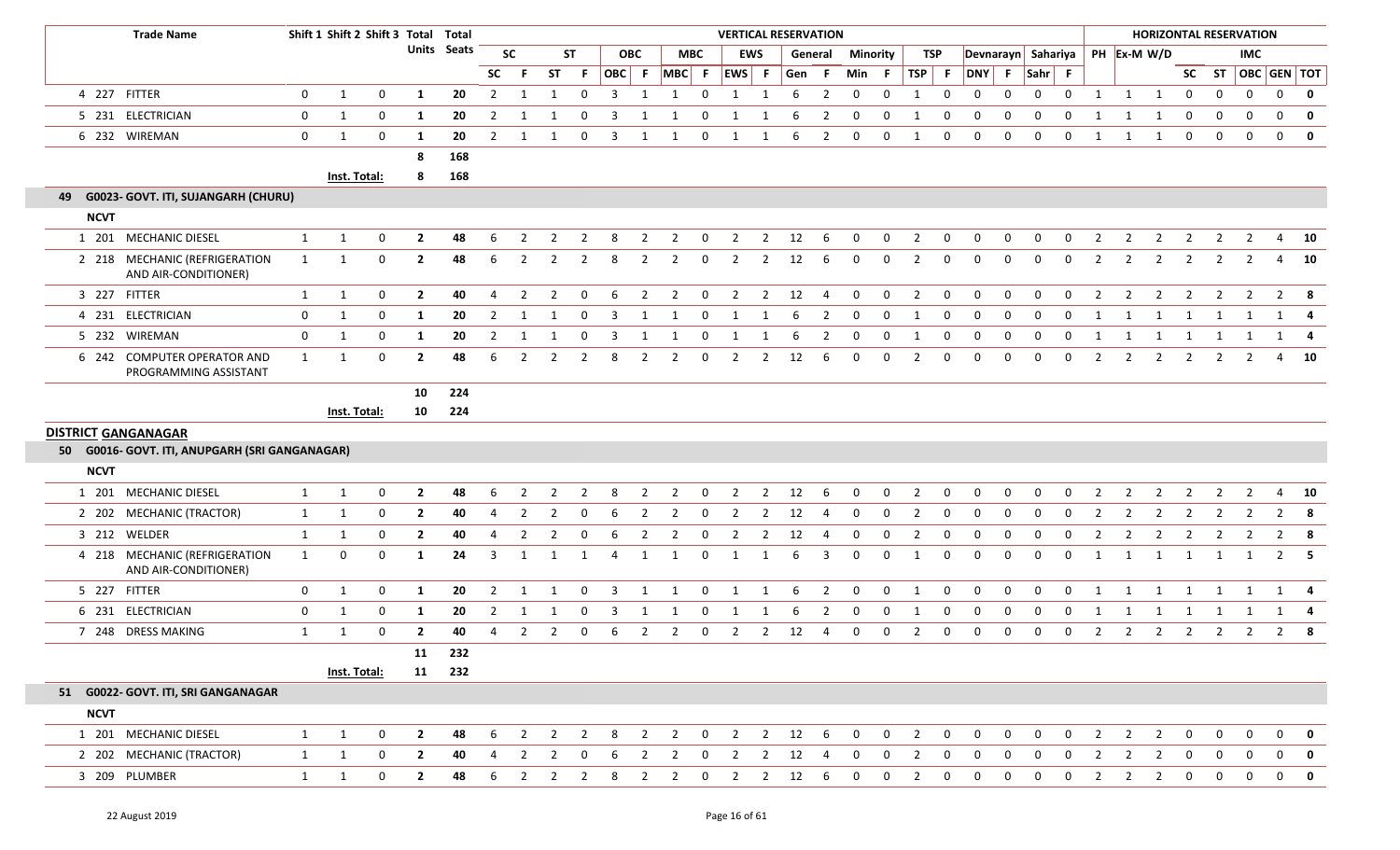|             | <b>Trade Name</b>                                         |              |              | Shift 1 Shift 2 Shift 3 Total Total |                |             |                |                |                |                |                |                |                |                |                |                | <b>VERTICAL RESERVATION</b> |                         |                 |             |                |             |              |              |              |                |                |                |                                |                | <b>HORIZONTAL RESERVATION</b> |              |                          |                         |
|-------------|-----------------------------------------------------------|--------------|--------------|-------------------------------------|----------------|-------------|----------------|----------------|----------------|----------------|----------------|----------------|----------------|----------------|----------------|----------------|-----------------------------|-------------------------|-----------------|-------------|----------------|-------------|--------------|--------------|--------------|----------------|----------------|----------------|--------------------------------|----------------|-------------------------------|--------------|--------------------------|-------------------------|
|             |                                                           |              |              |                                     |                | Units Seats |                | <b>SC</b>      |                | <b>ST</b>      |                | <b>OBC</b>     |                | <b>MBC</b>     |                | <b>EWS</b>     |                             | General                 | <b>Minority</b> |             |                | TSP         |              |              |              |                |                |                | Devnarayn Sahariya PH Ex-M W/D |                |                               | <b>IMC</b>   |                          |                         |
|             |                                                           |              |              |                                     |                |             | <b>SC</b>      | -F.            | <b>ST</b>      | F.             |                | OBC F          | $MBC$ F        |                | EWS F          |                | Gen                         | -F.                     | Min F           |             | $TSP$ F        |             | DNY F Sahr F |              |              |                |                |                |                                |                | SC ST                         |              |                          | OBC GEN TOT             |
|             | 4 212 WELDER                                              | 1            | $\mathbf{1}$ | 0                                   | $\mathbf{2}$   | 40          | $\overline{4}$ | $\overline{2}$ | 2              | $\mathbf 0$    | 6              | $\overline{2}$ | $\overline{2}$ | $\overline{0}$ | $\overline{2}$ | $\overline{2}$ | 12                          | $\overline{4}$          | $\mathbf{0}$    | $\mathbf 0$ | $\overline{2}$ | $\mathbf 0$ | $\mathbf{0}$ | $\mathbf 0$  | $\mathbf 0$  | $\mathbf 0$    | $\overline{2}$ | $\overline{2}$ | $\overline{2}$                 | $\mathbf{0}$   | $\mathbf 0$                   | $\mathbf 0$  | $\mathbf 0$              | $\mathbf{0}$            |
|             | 5 217 DRAUGHTSMAN (CIVIL)                                 | $\mathbf{1}$ | 0            | 0                                   | -1             | 24          | 3              | -1             |                |                | 4              | 1              | -1             | 0              |                | -1             | 6                           | 3                       | $\mathbf 0$     | $\Omega$    |                | $\Omega$    | $\Omega$     | 0            | 0            | 0              |                |                |                                | 0              | $\mathbf 0$                   | 0            | 0                        | 0                       |
|             | 6 218 MECHANIC (REFRIGERATION<br>AND AIR-CONDITIONER)     | $\mathbf{0}$ | 1            | $\mathbf 0$                         | 1              | 24          | 3              | 1              | 1              | 1              | 4              | 1              | 1              | $\overline{0}$ | 1              | 1              | 6                           | $\overline{3}$          | $\mathbf 0$     | $\mathbf 0$ | $\mathbf{1}$   | $\mathbf 0$ | $\mathbf{0}$ | $\mathbf 0$  | $\mathbf 0$  | $\mathbf 0$    | 1              | 1              | 1                              | $\mathbf 0$    | $\mathbf 0$                   | $\Omega$     | $\mathbf 0$              | 0                       |
|             | 7 219 ELECTRONICS MECHANIC                                | $\mathbf{0}$ | 1            | 0                                   | 1              | 24          | $\overline{3}$ | 1              | 1              | 1              | $\overline{4}$ | 1              | 1              | $\mathbf 0$    | $\mathbf{1}$   | 1              | 6                           | $\overline{\mathbf{3}}$ | $\mathbf 0$     | $\mathbf 0$ | 1              | $\mathbf 0$ | 0            | $\mathbf 0$  | $\mathbf 0$  | $\mathbf 0$    | 1              | 1              | 1                              | $\mathbf 0$    | $\mathbf 0$                   | $\mathbf 0$  | $\mathbf 0$              | $\mathbf 0$             |
|             | 8 221 TURNER                                              | $\mathbf 0$  | 1            | 0                                   | 1              | 20          | 2              | -1             | 1              | 0              | -3             | 1              | 1              | 0              | 1              | 1              | 6                           | $\overline{2}$          | $\mathbf 0$     | $\mathbf 0$ | 1              | $\mathbf 0$ | 0            | $\mathbf 0$  | $\Omega$     | 0              | -1             |                | -1                             | $\mathbf 0$    | 0                             | 0            | $\mathbf 0$              | $\mathbf 0$             |
|             | 9 227 FITTER                                              | 0            | 1            | 0                                   | -1             | 20          | $\overline{2}$ | 1              | 1              | $\mathbf 0$    | 3              | 1              | 1              | 0              | 1              | 1              | 6                           | $\overline{2}$          | $\mathbf{0}$    | 0           | 1              | $\mathbf 0$ | 0            | 0            | 0            | $\mathbf{0}$   | -1             | 1              | 1                              | 0              | $\mathbf 0$                   | $\mathbf 0$  | $\mathbf 0$              | $\mathbf 0$             |
|             | 10 231 ELECTRICIAN                                        | $\mathbf 0$  | 1            | 0                                   | 1              | 20          | 2              | -1             |                | 0              | -3             | 1              | 1              | 0              | 1              | 1              | 6                           | $\overline{2}$          | $\mathbf 0$     | $\mathbf 0$ | 1              | 0           | 0            | 0            | 0            | 0              | -1             |                | -1                             | 0              | $\mathbf 0$                   | $\mathbf{0}$ | $\mathbf 0$              | 0                       |
|             | 11 232 WIREMAN                                            | 1            | 0            | $\mathbf 0$                         | 1              | 20          | 2              | 1              |                | 0              | 3              | 1              | 1              | $\mathbf 0$    | 1              | -1             | 6                           | $\overline{2}$          | $\mathbf 0$     | $\mathbf 0$ | 1              | $\mathbf 0$ | $\mathbf 0$  | $\mathbf 0$  | $\mathbf 0$  | 0              | $\mathbf{1}$   |                |                                | $\Omega$       | 0                             | $\mathbf 0$  | $\mathbf 0$              | $\mathbf 0$             |
|             | 12 242 COMPUTER OPERATOR AND<br>PROGRAMMING ASSISTANT     | 1            | 0            | $\mathbf 0$                         | 1              | 24          | 3              | 1              | 1              | 1              | 4              | 1              | 1              | $\mathbf 0$    | 1              | 1              | 6                           | 3                       | $\mathbf 0$     | $\Omega$    | 1              | $\mathbf 0$ | $\mathbf 0$  | $\mathbf 0$  | $\Omega$     | $\mathbf 0$    | $\mathbf{1}$   | -1             | 1                              | 0              | 0                             | $\mathbf 0$  | $\mathbf 0$              | $\mathbf 0$             |
|             | 13 242 COMPUTER OPERATOR AND<br>PROGRAMMING ASSISTANT     | $\mathbf 0$  | 1            | $\mathbf 0$                         | $\mathbf{1}$   | 24          | $\mathbf 0$    | $\overline{4}$ | $\mathbf 0$    | $\overline{2}$ | $\mathbf 0$    | 5              | $\mathbf 0$    | 1              | $\mathbf{0}$   | $\overline{2}$ | $\mathbf{0}$                | 9                       | $\mathbf{0}$    | $\mathbf 0$ | $\mathbf 0$    | 1           | $\mathbf 0$  | $\mathbf 0$  | $\mathbf{0}$ | $\mathbf 0$    | 1              | 1              | 12                             | $\mathbf 0$    | $\mathbf 0$                   | $\mathbf{0}$ | $\mathbf{0}$             | $\mathbf{0}$            |
|             | 14 247 SEWING TECHNOLOGY                                  | $\mathbf{1}$ | 1            | 0                                   | $\overline{2}$ | 40          | 4              | $\overline{2}$ | $\overline{2}$ | $\mathbf{0}$   | 6              | $\overline{2}$ | $\overline{2}$ | $\mathbf{0}$   | $\overline{2}$ | $\overline{2}$ | 12                          | $\overline{4}$          | $\mathbf 0$     | $\mathbf 0$ | $\overline{2}$ | $\mathbf 0$ | $\mathbf 0$  | $\mathbf 0$  | $\mathbf 0$  | $\mathbf 0$    | $\overline{2}$ | $\overline{2}$ | $\overline{2}$                 | $\mathbf{0}$   | $\mathbf 0$                   | $\mathbf 0$  | $\overline{0}$           | $\overline{\mathbf{0}}$ |
|             | 15 260 STENOGRAPHER &<br>SECRETARIAL ASSISTANT<br>(HINDI) | 1            | 1            | $\Omega$                            | $\mathbf{2}$   | 48          | 6              | 2              | 2              | 2              | 8              | $\overline{2}$ | 2              | $\mathbf 0$    | $\overline{2}$ | $\overline{2}$ | 12                          | -6                      | $\Omega$        | $\Omega$    | 2              | $\mathbf 0$ |              | $\Omega$     | $\Omega$     | 0              | $\overline{2}$ | $\overline{2}$ | $\overline{2}$                 | $\mathbf 0$    | $\Omega$                      | $\Omega$     | $\Omega$                 | $\mathbf{0}$            |
|             |                                                           |              |              |                                     | 21             | 464         |                |                |                |                |                |                |                |                |                |                |                             |                         |                 |             |                |             |              |              |              |                |                |                |                                |                |                               |              |                          |                         |
|             |                                                           |              | Inst. Total: |                                     | 21             | 464         |                |                |                |                |                |                |                |                |                |                |                             |                         |                 |             |                |             |              |              |              |                |                |                |                                |                |                               |              |                          |                         |
|             | 52 G0024- GOVT. ITI, SURATGARH (SRI GANGANAGAR)           |              |              |                                     |                |             |                |                |                |                |                |                |                |                |                |                |                             |                         |                 |             |                |             |              |              |              |                |                |                |                                |                |                               |              |                          |                         |
| <b>NCVT</b> |                                                           |              |              |                                     |                |             |                |                |                |                |                |                |                |                |                |                |                             |                         |                 |             |                |             |              |              |              |                |                |                |                                |                |                               |              |                          |                         |
|             | 1 202 MECHANIC (TRACTOR)                                  | 1            | -1           | 0                                   | $\mathbf{2}$   | 40          | 4              |                |                |                |                |                |                | $\Omega$       |                | - 2            | 12                          |                         |                 |             |                | $\Omega$    | n            | $\Omega$     |              |                |                |                |                                |                |                               |              | $\overline{\phantom{a}}$ |                         |
|             | 2 212 WELDER                                              | 1            |              | $\Omega$                            |                | 40          |                |                |                |                |                |                |                |                |                |                |                             |                         |                 |             |                |             |              |              |              |                |                |                |                                |                |                               |              |                          | 8                       |
|             | 3 239 BASIC COSMETOLOGY                                   | 1            |              | $\Omega$                            | $\mathbf{2}$   | 48          | 6              |                |                |                |                |                |                | $\Omega$       |                |                | 12                          |                         |                 |             |                | $\Omega$    | n            | $\Omega$     | <sup>0</sup> | $\Omega$       |                |                |                                |                |                               |              |                          | 10                      |
|             | 4 242 COMPUTER OPERATOR AND<br>PROGRAMMING ASSISTANT      | 1            |              | $\mathbf 0$                         | $\mathbf{2}$   | 48          | 6              | 2              |                | $\overline{2}$ | 8              | $\overline{2}$ |                | 0              | 2              | 2              | 12                          | -6                      | 0               | $\Omega$    |                | 0           | $\Omega$     | 0            | $\Omega$     | 0              |                |                | $\overline{2}$                 | $\overline{2}$ | $\overline{2}$                |              | 4                        | 10                      |
|             |                                                           |              |              |                                     | 8              | 176         |                |                |                |                |                |                |                |                |                |                |                             |                         |                 |             |                |             |              |              |              |                |                |                |                                |                |                               |              |                          |                         |
|             |                                                           |              | Inst. Total: |                                     | 8              | 176         |                |                |                |                |                |                |                |                |                |                |                             |                         |                 |             |                |             |              |              |              |                |                |                |                                |                |                               |              |                          |                         |
|             | 53 G0112- GOVT. ITI, KARANPUR (SRI GANGANAGAR)            |              |              |                                     |                |             |                |                |                |                |                |                |                |                |                |                |                             |                         |                 |             |                |             |              |              |              |                |                |                |                                |                |                               |              |                          |                         |
| <b>NCVT</b> |                                                           |              |              |                                     |                |             |                |                |                |                |                |                |                |                |                |                |                             |                         |                 |             |                |             |              |              |              |                |                |                |                                |                |                               |              |                          |                         |
|             | 1 201 MECHANIC DIESEL                                     | 1            | 1            | $\mathbf 0$                         | $\mathbf{2}$   | 48          | 6              | $\overline{2}$ | $\overline{2}$ | 2              | - 8            | 2              | $\overline{2}$ | $\mathbf 0$    | $\overline{2}$ | 2              | 12                          | 6                       | $\mathbf{0}$    | $\mathbf 0$ | 2              | $\mathbf 0$ | $\mathbf{0}$ | $\mathbf{0}$ | $\mathbf{0}$ | $\mathbf 0$    | 2              | $\overline{2}$ | 2                              | 2              | 2                             | 2            |                          | 4 10                    |
|             | 2 231 ELECTRICIAN                                         | 1            | 0            | 0                                   | -1             | 20          | 2              |                |                |                |                |                |                |                |                |                |                             |                         | 0               | 0           |                | 0           | 0            | 0            | 0            | 0              |                |                |                                |                |                               |              |                          |                         |
|             | 3 242 COMPUTER OPERATOR AND<br>PROGRAMMING ASSISTANT      | 1            | 1            | 0                                   | $\mathbf{2}$   | 48          | 6              | $\overline{2}$ | $\overline{2}$ | 2              | 8              | 2              | $\overline{2}$ | 0              | $\overline{2}$ | 2              | 12                          | 6                       | $\mathbf{0}$    | $\mathbf 0$ | $\overline{2}$ | 0           | $\mathbf{0}$ | 0            | $\mathbf{0}$ | $\overline{0}$ | $\overline{2}$ | $\overline{2}$ | $\overline{2}$                 | $\overline{2}$ | $\overline{2}$                | 2            |                          | 4 10                    |
|             |                                                           |              |              |                                     | 5.             | 116         |                |                |                |                |                |                |                |                |                |                |                             |                         |                 |             |                |             |              |              |              |                |                |                |                                |                |                               |              |                          |                         |
|             |                                                           |              | Inst. Total: |                                     |                | 5 116       |                |                |                |                |                |                |                |                |                |                |                             |                         |                 |             |                |             |              |              |              |                |                |                |                                |                |                               |              |                          |                         |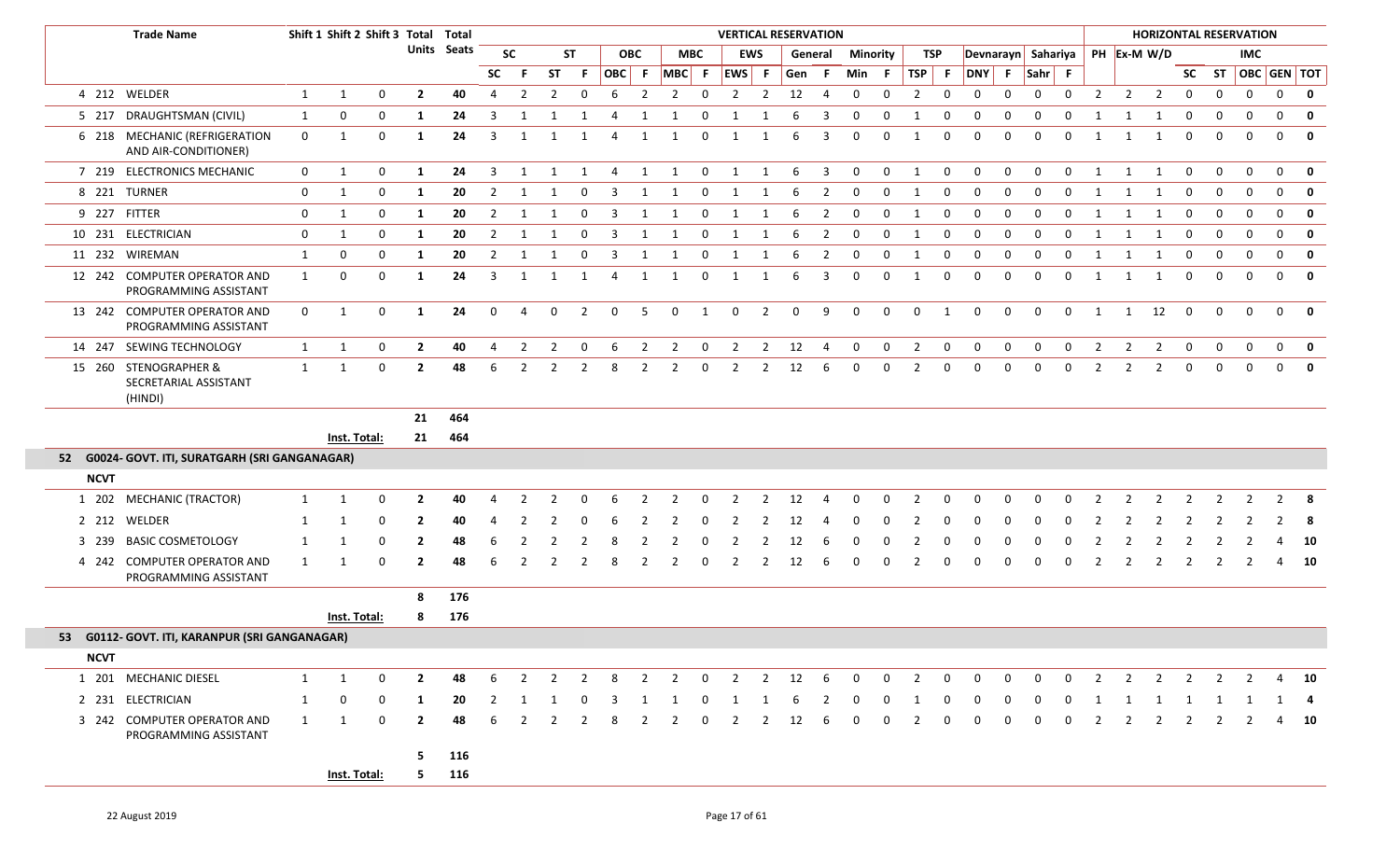| <b>Trade Name</b>                                     |                  |                  | Shift 1 Shift 2 Shift 3 Total Total |                |             |                |                |                |                |                         |                |                   |                |                |                | <b>VERTICAL RESERVATION</b> |                         |              |                |                |              |                    |             |              |                |                |                                  |                | <b>HORIZONTAL RESERVATION</b> |              |                |                   |
|-------------------------------------------------------|------------------|------------------|-------------------------------------|----------------|-------------|----------------|----------------|----------------|----------------|-------------------------|----------------|-------------------|----------------|----------------|----------------|-----------------------------|-------------------------|--------------|----------------|----------------|--------------|--------------------|-------------|--------------|----------------|----------------|----------------------------------|----------------|-------------------------------|--------------|----------------|-------------------|
|                                                       |                  |                  |                                     |                | Units Seats |                | SC             |                | <b>ST</b>      |                         | <b>OBC</b>     |                   | <b>MBC</b>     |                | <b>EWS</b>     |                             | General                 | Minority     |                | TSP            |              |                    |             |              |                |                | Devnarayn Sahariya   PH Ex-M W/D |                |                               | <b>IMC</b>   |                |                   |
|                                                       |                  |                  |                                     |                |             | <b>SC</b>      | F.             |                | ST F           |                         |                | OBC F MBC F EWS F |                |                |                | Gen F                       |                         | Min F        |                |                |              | TSP F DNY F Sahr F |             |              |                |                |                                  |                |                               |              |                | SC ST OBC GEN TOT |
| 54 G0136- GOVT. ITI, PADAMPUR (GANGANAGAR)            |                  |                  |                                     |                |             |                |                |                |                |                         |                |                   |                |                |                |                             |                         |              |                |                |              |                    |             |              |                |                |                                  |                |                               |              |                |                   |
| <b>NCVT</b>                                           |                  |                  |                                     |                |             |                |                |                |                |                         |                |                   |                |                |                |                             |                         |              |                |                |              |                    |             |              |                |                |                                  |                |                               |              |                |                   |
| 1 201 MECHANIC DIESEL                                 | 1                | 1                | 0                                   | $\overline{2}$ | 48          | 6              | $\overline{2}$ | 2              | 2              | 8                       | 2              | $\overline{2}$    | $\mathbf 0$    | $\overline{2}$ | 2              | 12                          | 6                       | $\mathbf{0}$ | 0              | 2              | $\mathbf 0$  | $\mathbf{0}$       | 0           | $\mathbf{0}$ | 0              | 2              | 2<br>$\overline{2}$              | 0              | 0                             | $\mathbf{0}$ | $\mathbf 0$    | $\mathbf 0$       |
| 2 212 WELDER                                          | 1                | 1                | 0                                   | $\mathbf{2}$   | 40          | 4              | 2              | 2              | 0              | 6                       | $\overline{2}$ | $\overline{2}$    | $\mathbf 0$    | $\overline{2}$ | $\overline{2}$ | 12                          | 4                       | 0            | $\mathbf 0$    | 2              | 0            | 0                  | 0           | 0            | 0              |                | 2<br>2                           | 0              | 0                             | 0            | $\mathbf 0$    | 0                 |
| 3 221 TURNER                                          | 1                | 1                | 0                                   | $\overline{2}$ | 40          | 4              | $\overline{2}$ | 2              | 0              | 6                       | $\overline{2}$ | $\overline{2}$    | $\overline{0}$ | $\overline{2}$ | $\overline{2}$ | 12                          | -4                      | $\mathbf 0$  | 0              | 2              | $\mathbf 0$  | 0                  | 0           | 0            | 0              | 2              | $\overline{2}$<br>$\overline{2}$ | $\mathbf 0$    | $\mathbf 0$                   | $\mathbf 0$  | $\mathbf 0$    | $\mathbf 0$       |
| 4 227 FITTER                                          | 1                | 0                | 0                                   | -1             | 20          | 2              | -1             |                |                | 3                       |                |                   | 0              |                |                | 6                           | 2                       | $\Omega$     | $\Omega$       | 1              | 0            | 0                  | 0           | $\Omega$     | $\Omega$       |                |                                  | 0              | 0                             | $\mathbf 0$  | $\mathbf 0$    | $\mathbf 0$       |
| 5 231 ELECTRICIAN                                     | 1                | 0                | 0                                   | 1              | 20          | $\overline{2}$ | -1             |                |                | 3                       |                | 1                 | $\Omega$       | 1              | -1             | 6                           | $\overline{2}$          | $\mathbf 0$  | 0              | 1              | $\mathbf 0$  | $\Omega$           | $\mathbf 0$ | 0            | 0              | -1             | -1                               | $\Omega$       | 0                             | $\mathbf{0}$ | $\mathbf 0$    | $\mathbf 0$       |
| 6 239 BASIC COSMETOLOGY                               | $\mathbf{1}$     | 1                | 0                                   | $\overline{2}$ | 48          | 6              | 2              |                |                | -8                      | -2             | 2                 | 0              | 2              | 2              | 12                          | 6                       | $\Omega$     | 0              | 2              | 0            | 0                  | 0           | 0            | 0              |                | 2<br>2                           | 0              | 0                             | 0            | $\mathbf 0$    | $\mathbf 0$       |
| 7 242 COMPUTER OPERATOR AND<br>PROGRAMMING ASSISTANT  | 1                | 1                | 0                                   | $\mathbf{2}$   | 48          | 6              | 2              | 2              | 2              | 8                       | 2              | 2                 | 0              | 2              | 2              | 12                          | 6                       | $\Omega$     | $\Omega$       | 2              | 0            | $\Omega$           | 0           | $\Omega$     | 0              | 2              | 2<br>2                           | 0              | $\mathbf 0$                   | $\mathbf{0}$ | $\mathbf 0$    | $\mathbf 0$       |
| 8 248 DRESS MAKING                                    | $\mathbf{1}$     | 1                | $\mathbf 0$                         | $\overline{2}$ | 40          | 4              | $\overline{2}$ | 2              | 0              | -6                      | $\overline{2}$ | $\overline{2}$    | $\mathbf 0$    | $\overline{2}$ | $\overline{2}$ | 12                          | -4                      | $\mathbf{0}$ | $\mathbf{0}$   | 2              | $\mathbf{0}$ | $\mathbf{0}$       | $\mathbf 0$ | $\mathbf{0}$ | $\mathbf{0}$   | $\overline{2}$ | 2<br>2                           | $\mathbf{0}$   | $\mathbf 0$                   | $\Omega$     | $\mathbf{0}$   | $\mathbf{0}$      |
|                                                       |                  |                  |                                     | 14             | 304         |                |                |                |                |                         |                |                   |                |                |                |                             |                         |              |                |                |              |                    |             |              |                |                |                                  |                |                               |              |                |                   |
|                                                       |                  | Inst. Total:     |                                     | 14             | 304         |                |                |                |                |                         |                |                   |                |                |                |                             |                         |              |                |                |              |                    |             |              |                |                |                                  |                |                               |              |                |                   |
| 55 G0228- GOVT. ITI, JAIL GANGANAGAR                  |                  |                  |                                     |                |             |                |                |                |                |                         |                |                   |                |                |                |                             |                         |              |                |                |              |                    |             |              |                |                |                                  |                |                               |              |                |                   |
| <b>SCVT</b>                                           |                  |                  |                                     |                |             |                |                |                |                |                         |                |                   |                |                |                |                             |                         |              |                |                |              |                    |             |              |                |                |                                  |                |                               |              |                |                   |
| 1 206 CARPENTER                                       | 1                | $\mathbf 0$      | 0                                   | 1              | 24          | 3              |                |                |                |                         |                |                   | 0              | 1              |                | 6                           | 3                       |              | $\Omega$       |                | $\Omega$     |                    | $\Omega$    | $\Omega$     | $\Omega$       |                |                                  | 0              |                               | $\Omega$     | $\mathbf 0$    |                   |
| 2 231 ELECTRICIAN                                     | $\mathbf{1}$     | 0                | $\mathbf 0$                         | 1              | 20          | $\overline{2}$ | 1              | 1              | 0              | -3                      | 1              | 1                 | 0              | 1              | 1              | 6                           | $\overline{2}$          | $\mathbf 0$  | $\mathbf{0}$   | 1              | $\mathbf 0$  | $\mathbf 0$        | $\mathbf 0$ | $\mathbf 0$  | 0              | -1             | 1<br>-1                          | 0              | $\mathbf 0$                   | $\mathbf{0}$ | $\mathbf 0$    | $\mathbf 0$       |
|                                                       |                  |                  |                                     | $\overline{2}$ | 44          |                |                |                |                |                         |                |                   |                |                |                |                             |                         |              |                |                |              |                    |             |              |                |                |                                  |                |                               |              |                |                   |
|                                                       |                  | Inst. Total:     |                                     | $\mathbf{2}$   | 44          |                |                |                |                |                         |                |                   |                |                |                |                             |                         |              |                |                |              |                    |             |              |                |                |                                  |                |                               |              |                |                   |
| <b>DISTRICT HANUMANGARH</b>                           |                  |                  |                                     |                |             |                |                |                |                |                         |                |                   |                |                |                |                             |                         |              |                |                |              |                    |             |              |                |                |                                  |                |                               |              |                |                   |
| 56 G0019- GOVT. ITI, HANUMANGARH                      |                  |                  |                                     |                |             |                |                |                |                |                         |                |                   |                |                |                |                             |                         |              |                |                |              |                    |             |              |                |                |                                  |                |                               |              |                |                   |
| <b>NCVT</b>                                           |                  |                  |                                     |                |             |                |                |                |                |                         |                |                   |                |                |                |                             |                         |              |                |                |              |                    |             |              |                |                |                                  |                |                               |              |                |                   |
| 1 201 MECHANIC DIESEL                                 | 1                | 1                | 0                                   | $\mathbf{2}$   | 48          | 6              | 2              | 2              |                | 8                       | -2             | $\overline{2}$    | 0              | 2              | 2              | 12                          | 6                       | $\Omega$     | $\Omega$       | 2              | 0            |                    | $\Omega$    | $\Omega$     | 0              |                | 2<br>2                           | 2              |                               | 2            | 4              | 10                |
| 2 202 MECHANIC (TRACTOR)                              | 1                | 1                | $\mathbf 0$                         | $\mathbf{2}$   | 40          | 4              | 2              | 2              | $\Omega$       | 6                       | 2              | 2                 | 0              | 2              | 2              | 12                          | 4                       | $\mathbf 0$  | 0              | 2              | 0            | 0                  | 0           | 0            | 0              | 2              | 2<br>2                           | 2              | $\overline{2}$                | 2            | $\overline{2}$ | 8                 |
| 3 209 PLUMBER                                         | $\mathbf{1}$     | 1                | $\mathbf 0$                         | $\mathbf{2}$   | 48          | 6              | 2              | 2              | 2              | 8                       | -2             | $\overline{2}$    | 0              | $\overline{2}$ | 2              | 12                          | 6                       | 0            | 0              | 2              | 0            | 0                  | 0           | $\Omega$     | 0              |                | 2<br>2                           | 2              | 2                             | 2            | 4              | 10                |
| 4 212 WELDER                                          | 1                | 1                | 0                                   | $\overline{2}$ | 40          | 4              | $\overline{2}$ | 2              | 0              | 6                       | $\overline{2}$ | 2                 | $\mathbf 0$    | $\overline{2}$ | $\overline{2}$ | 12                          | 4                       | 0            | 0              | $\overline{2}$ | $\mathbf 0$  | $\mathbf 0$        | $\mathbf 0$ | 0            | 0              | 2              | 2<br>2                           | 2              | -2                            |              | $\overline{2}$ | 8                 |
| 5 218 MECHANIC (REFRIGERATION<br>AND AIR-CONDITIONER) | $\mathbf 0$      | 1                | 0                                   | 1              | 24          | 3              | 1              |                | -1             | 4                       | 1              | -1                | 0              | 1              | -1             | 6                           | 3                       | $\mathbf 0$  | 0              | 1              | $\mathbf 0$  | $\Omega$           | 0           | 0            | 0              | -1             | 1<br>-1                          | 1              | 1                             | 1            | 2              | -5                |
| 6 221 TURNER                                          | $\mathbf 0$      | 1                | 0                                   | 1              | 20          | $\overline{2}$ | $\mathbf{1}$   | $\mathbf{1}$   |                | $0 \quad 3$             |                | 1 1               | $\overline{0}$ | $\overline{1}$ | 1              | 6                           | $\overline{2}$          | $\mathbf 0$  | $\mathbf 0$    | 1              | 0            | 0                  | 0           | 0            | $\mathbf{0}$   | 1              | 1 1                              |                | 1 1 1                         |              |                | 1 4               |
| 7 227 FITTER                                          | $\boldsymbol{0}$ | 1                | 0                                   | 1              | 20          | $\overline{2}$ | 1              | 1              | $\mathbf{0}$   | $\overline{\mathbf{3}}$ | $\overline{1}$ | 1                 | $\mathbf 0$    | $\overline{1}$ | 1              | 6                           | $\overline{2}$          | $\mathbf{0}$ | $\mathbf{0}$   | 1              | 0            | $\mathbf{0}$       | $\mathbf 0$ | $\mathbf 0$  | $\mathbf{0}$   | $\mathbf{1}$   | 1<br>$\mathbf{1}$                | 1              | $\overline{1}$                | 1            | 1              |                   |
| 8 231 ELECTRICIAN                                     | $\mathbf{0}$     | 1                | 0                                   | -1             | 20          |                | $2 \quad 1$    |                |                |                         |                | 1 0 3 1 1         | $\overline{0}$ | $\overline{1}$ | $\overline{1}$ | $6\qquad2$                  |                         | $\mathbf{0}$ | $\overline{0}$ | 1              | $\mathbf 0$  | $\mathbf 0$        | $\mathbf 0$ | $\mathbf 0$  | $\overline{0}$ | $\mathbf{1}$   | 1 1 1 1 1                        |                |                               |              |                | 1 4               |
| 9 239 BASIC COSMETOLOGY                               | 1                | $\boldsymbol{0}$ | 0                                   | -1             | 24          | 3              | 1              | 1              | 1              | -4                      | 1              | 1                 | $\mathbf{0}$   | $\overline{1}$ | 1              | 6                           | $\overline{\mathbf{3}}$ | $\mathbf 0$  | $\mathbf 0$    | 1              | $\mathbf 0$  | $\mathbf 0$        | $\mathbf 0$ | $\mathbf{0}$ | $\mathbf 0$    | 1              | 1<br>1                           | $\overline{1}$ | $\overline{1}$                | 1            |                | $2 \quad 5$       |
| 10 239 BASIC COSMETOLOGY                              | $\mathbf{0}$     | 1                | 0                                   | 1              | 24          | $\mathbf{0}$   | 4              | $\mathbf{0}$   | $\overline{2}$ | $\overline{0}$          | -5             | 0                 | 1              | $\mathbf{0}$   | $\overline{2}$ | 0                           | 9                       | $\Omega$     | 0              | 0              | 1            | $\mathbf{0}$       | 0           | 0            | $\mathbf 0$    | 1              | 1 12 1 1 1                       |                |                               |              |                | 2 5               |
| 11 242 COMPUTER OPERATOR AND<br>PROGRAMMING ASSISTANT | $\mathbf{1}$     | 1                | 0                                   | $\mathbf{2}$   | 48          | 6              | 2              | $\overline{2}$ | 2              | 8                       | 2              | $\overline{2}$    | $\mathbf 0$    | $\overline{2}$ | $\overline{2}$ | 12                          | 6                       | 0            | $\mathbf 0$    | 2              | 0            | $\Omega$           | 0           | $\Omega$     | $\mathbf 0$    | 2              | $\overline{2}$<br>2              | 2              | $\overline{2}$                | 2            |                | 4 10              |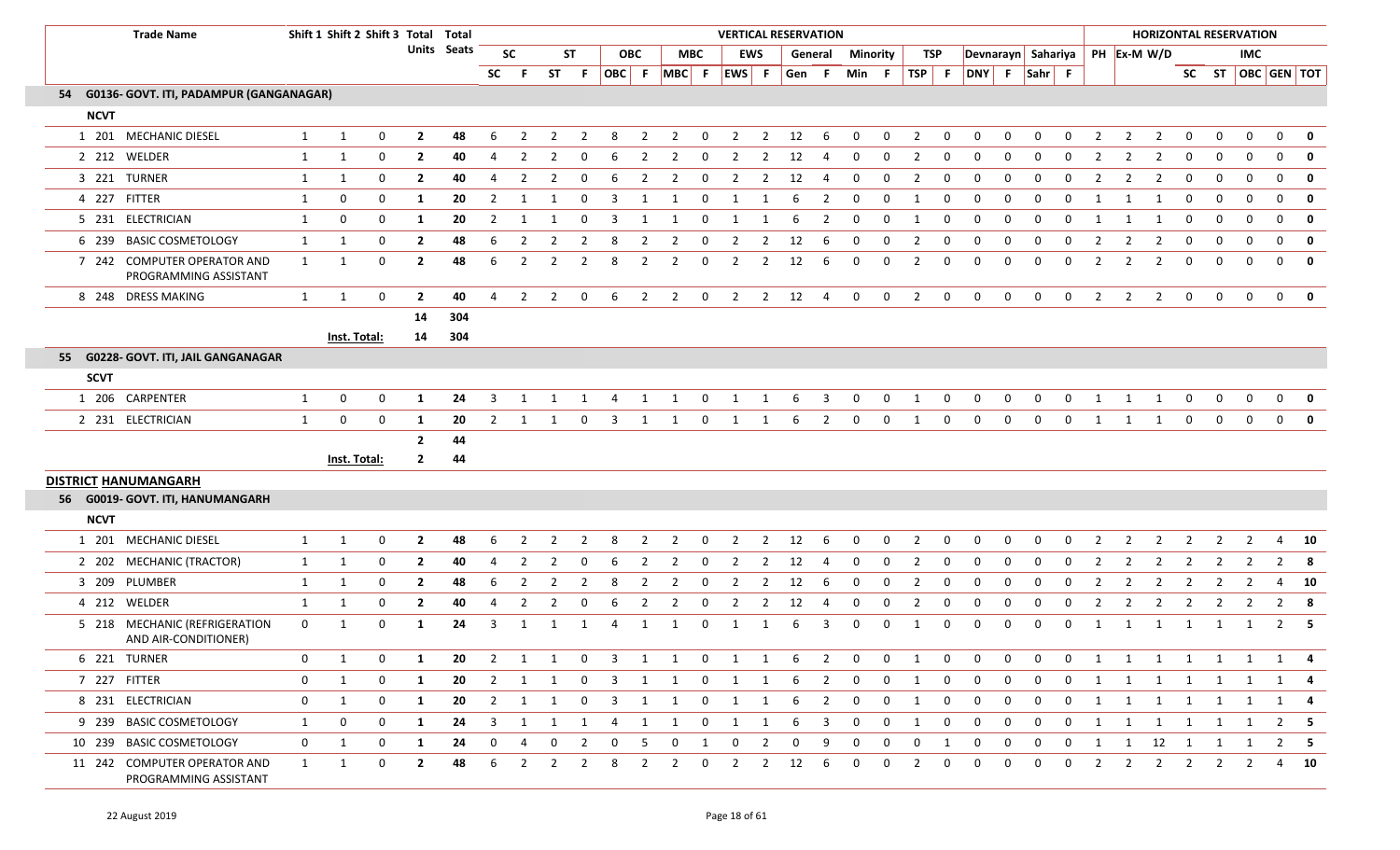|                       | <b>Trade Name</b>                                                             |                  | Shift 1 Shift 2 Shift 3 Total Total |              |                |                    |                |                         |                |                         |                         |                |                     |                         |                         |                | <b>VERTICAL RESERVATION</b> |                         |                         |                |                |                         |                    |                |                |                |                |                     |                |                |                | <b>HORIZONTAL RESERVATION</b> |                         |                         |
|-----------------------|-------------------------------------------------------------------------------|------------------|-------------------------------------|--------------|----------------|--------------------|----------------|-------------------------|----------------|-------------------------|-------------------------|----------------|---------------------|-------------------------|-------------------------|----------------|-----------------------------|-------------------------|-------------------------|----------------|----------------|-------------------------|--------------------|----------------|----------------|----------------|----------------|---------------------|----------------|----------------|----------------|-------------------------------|-------------------------|-------------------------|
|                       |                                                                               |                  |                                     |              |                | <b>Units Seats</b> |                | <b>SC</b>               |                | <b>ST</b>               |                         | <b>OBC</b>     |                     | <b>MBC</b>              |                         | <b>EWS</b>     | General                     |                         | Minority                |                | TSP            |                         | Devnarayn Sahariya |                |                |                |                |                     | PH Ex-M W/D    |                |                | <b>IMC</b>                    |                         |                         |
|                       |                                                                               |                  |                                     |              |                |                    | SC             |                         | <b>ST</b>      | - F                     | OBC F                   |                | MBC F               |                         | EWS F                   |                | Gen                         | - F                     | Min                     | - F            | <b>TSP</b>     | - F                     | DNY F              |                | Sahr F         |                |                |                     |                |                |                |                               | SC ST   OBC   GEN   TOT |                         |
| 12 264                | <b>COMPUTER HARDWARE &amp;</b><br><b>NETWORK MAINTENANCE</b>                  | $\mathbf{1}$     | $\overline{1}$                      | $\mathbf{0}$ | $\overline{2}$ | 48                 | 6              | $\overline{2}$          | 2              | $\overline{2}$          | 8                       | $\overline{2}$ | $\overline{2}$      | $\mathbf 0$             | $\overline{2}$          | $\overline{2}$ | 12                          | 6                       | $\mathbf 0$             | $\Omega$       | $\overline{2}$ | $\mathbf 0$             | $\Omega$           | $\Omega$       | $\mathbf 0$    | 0              | $\overline{2}$ | $\overline{2}$      | $\overline{2}$ | $\overline{2}$ | $\overline{2}$ | $\overline{2}$                | $\overline{4}$          | 10                      |
|                       |                                                                               |                  |                                     |              | 18             | 404                |                |                         |                |                         |                         |                |                     |                         |                         |                |                             |                         |                         |                |                |                         |                    |                |                |                |                |                     |                |                |                |                               |                         |                         |
|                       |                                                                               |                  | Inst. Total:                        |              | 18             | 404                |                |                         |                |                         |                         |                |                     |                         |                         |                |                             |                         |                         |                |                |                         |                    |                |                |                |                |                     |                |                |                |                               |                         |                         |
| 57                    | G0140- GOVT. ITI, SANGARIYA (HANUMANGARH)                                     |                  |                                     |              |                |                    |                |                         |                |                         |                         |                |                     |                         |                         |                |                             |                         |                         |                |                |                         |                    |                |                |                |                |                     |                |                |                |                               |                         |                         |
| <b>NCVT</b>           |                                                                               |                  |                                     |              |                |                    |                |                         |                |                         |                         |                |                     |                         |                         |                |                             |                         |                         |                |                |                         |                    |                |                |                |                |                     |                |                |                |                               |                         |                         |
|                       | 1 212 WELDER                                                                  | $\mathbf{1}$     | $\mathbf{1}$                        | $\mathbf{0}$ | $\overline{2}$ | 40                 | $\overline{4}$ | $\overline{2}$          | $\overline{2}$ | $\overline{0}$          | 6                       | $\overline{2}$ | $\overline{2}$      | $\overline{0}$          | $\overline{2}$          |                | $2 \t 12$                   | $\overline{4}$          | $\mathbf 0$             | $\overline{0}$ | $\overline{2}$ | $\mathbf{0}$            | $\mathbf 0$        | $\mathbf 0$    | $\mathbf{0}$   | $\mathbf 0$    | $\overline{2}$ | $\overline{2}$      | $\overline{2}$ | $\mathbf 0$    | $\mathbf{0}$   | $\mathbf 0$                   | $\mathbf 0$             | 0                       |
|                       | 2 218 MECHANIC (REFRIGERATION<br>AND AIR-CONDITIONER)                         | $\mathbf{0}$     | $\mathbf{1}$                        | 0            | 1              | 24                 | 3              |                         |                |                         |                         | 1              | 1                   | 0                       | 1                       |                | -6                          | 3                       | $\Omega$                | $\mathbf 0$    | 1              | 0                       | $\Omega$           | $\Omega$       | 0              | $\Omega$       | 1              | -1                  | 1              | 0              | $\Omega$       | $\mathbf{0}$                  | $\mathbf{0}$            | 0                       |
|                       | 3 220 INFORMATION<br>COMMUNICATION<br><b>TECHNOLOGY SYSTEM</b><br>MAINTENANCE | 1                | $\mathbf{1}$                        | 0            | $\overline{2}$ | 48                 | 6              | 2                       | $\overline{2}$ | 2                       | 8                       | 2              | $\overline{2}$      | $\mathbf 0$             | $\overline{2}$          | $\overline{2}$ | 12                          | - 6                     | $\mathbf{0}$            | $\mathbf{0}$   | 2              | $\mathbf{0}$            | $\Omega$           | $\Omega$       | $\mathbf{0}$   | $\mathbf{0}$   | 2              | $\overline{2}$      | $\overline{2}$ | 0              | 0              | $\mathbf{0}$                  | $\mathbf{0}$            | 0                       |
|                       | 4 227 FITTER                                                                  | 0                | 1                                   | $\mathbf{0}$ | 1              | 20                 | 2              | 1                       |                | $\mathbf 0$             | 3                       | 1              | 1                   | $\mathbf 0$             | 1                       | 1              | 6                           | $\overline{2}$          | $\mathbf{0}$            | $\mathbf 0$    | 1              | $\mathbf{0}$            | $\Omega$           | $\Omega$       | 0              | 0              | 1              | 1                   | 1              | $\overline{0}$ | 0              | $\mathbf{0}$                  | $\mathbf{0}$            | 0                       |
| 5 239                 | <b>BASIC COSMETOLOGY</b>                                                      | $\mathbf{1}$     | 1                                   | $\mathbf{0}$ | $\overline{2}$ | 48                 | 6              | 2                       |                | 2                       | 8                       | 2              | 2                   | 0                       | 2                       | 2              | 12                          | 6                       | $\Omega$                | 0              | $\overline{2}$ | 0                       | $\Omega$           |                | $\Omega$       | 0              | 2              |                     | 2              | 0              | 0              |                               | $\mathbf{0}$            | $\mathbf{0}$            |
|                       | 6 242 COMPUTER OPERATOR AND<br>PROGRAMMING ASSISTANT                          | 1                | 1                                   | 0            | $\overline{2}$ | 48                 | 6              | $\overline{2}$          | 2              | 2                       | 8                       | $\overline{2}$ | $\overline{2}$      | 0                       | $\overline{2}$          | $\overline{2}$ | 12                          | 6                       | 0                       | $\mathbf 0$    | $\overline{2}$ | $\Omega$                | $\Omega$           | $\Omega$       | 0              | $\Omega$       | $\overline{2}$ | 2                   | $\overline{2}$ | $\mathbf{0}$   | 0              | $\Omega$                      | $\mathbf{0}$            | $\mathbf 0$             |
|                       |                                                                               |                  |                                     |              | 10             | 228                |                |                         |                |                         |                         |                |                     |                         |                         |                |                             |                         |                         |                |                |                         |                    |                |                |                |                |                     |                |                |                |                               |                         |                         |
|                       |                                                                               |                  | Inst. Total:                        |              | 10             | 228                |                |                         |                |                         |                         |                |                     |                         |                         |                |                             |                         |                         |                |                |                         |                    |                |                |                |                |                     |                |                |                |                               |                         |                         |
| <b>ZONE JAIPUR</b>    |                                                                               |                  |                                     |              |                |                    |                |                         |                |                         |                         |                |                     |                         |                         |                |                             |                         |                         |                |                |                         |                    |                |                |                |                |                     |                |                |                |                               |                         |                         |
| <b>DISTRICT ALWAR</b> |                                                                               |                  |                                     |              |                |                    |                |                         |                |                         |                         |                |                     |                         |                         |                |                             |                         |                         |                |                |                         |                    |                |                |                |                |                     |                |                |                |                               |                         |                         |
|                       | 58 G0025- GOVT. ITI, ALWAR                                                    |                  |                                     |              |                |                    |                |                         |                |                         |                         |                |                     |                         |                         |                |                             |                         |                         |                |                |                         |                    |                |                |                |                |                     |                |                |                |                               |                         |                         |
| <b>NCVT</b>           |                                                                               |                  |                                     |              |                |                    |                |                         |                |                         |                         |                |                     |                         |                         |                |                             |                         |                         |                |                |                         |                    |                |                |                |                |                     |                |                |                |                               |                         |                         |
|                       | 1 206 CARPENTER                                                               | $\mathbf{1}$     | $\mathbf{1}$                        | 0            | $\overline{2}$ | 48                 | 6              | 2                       |                | $\mathcal{P}$           | 8                       | 2              | 2                   | 0                       | 2                       | $\overline{2}$ | 12                          | -6                      | 0                       | $\mathbf 0$    | 2              | 0                       | $\Omega$           | $\Omega$       | 0              | 0              | 2              | 2                   | 2              | 0              | 0              | $\mathbf{0}$                  | $\mathbf{0}$            | 0                       |
|                       | 2 209 PLUMBER                                                                 | $\mathbf{1}$     | $\mathbf{1}$                        | 0            | $\overline{2}$ | 48                 | 6              | $\overline{2}$          | 2              | $\overline{2}$          | 8                       | 2              | $\overline{2}$      | 0                       | $\overline{2}$          | $\overline{2}$ | 12                          | -6                      | $\mathbf 0$             | 0              | $\overline{2}$ | $\mathbf 0$             | 0                  | 0              | 0              | 0              | 2              | 2                   | $\overline{2}$ | $\mathbf 0$    | 0              | 0                             | $\mathbf{0}$            | $\mathbf 0$             |
|                       | 3 212 WELDER                                                                  | $\mathbf{1}$     | $\mathbf{1}$                        | 0            | $\overline{2}$ | 40                 | 4              | $\overline{2}$          |                | 0                       | 6                       | $\overline{2}$ | 2                   | 0                       | $\overline{2}$          | $\overline{2}$ | 12                          | 4                       | $\mathbf 0$             | $\mathbf 0$    | 2              | $\mathbf 0$             | $\Omega$           | $\Omega$       | $\Omega$       | $\Omega$       | $\mathcal{P}$  | $\mathcal{P}$       | $\overline{2}$ | $\mathbf{0}$   | <sup>0</sup>   | $\Omega$                      | 0                       | $\mathbf 0$             |
|                       | 4 214 FOUNDRYMAN                                                              | 1                | $\mathbf{0}$                        | 0            | $\mathbf{1}$   | 20                 | 2              | 1                       |                | $\mathbf 0$             | 3                       | 1              | -1                  | $\mathbf 0$             | $\mathbf{1}$            | 1              | -6                          | $\overline{2}$          | $\mathbf 0$             | $\mathbf 0$    | 1              | $\mathbf 0$             | $\Omega$           | $\Omega$       | 0              | $\mathbf{0}$   | 1              | -1                  | -1             | 0              | $\mathbf{0}$   | $\mathbf 0$                   | 0                       | $\mathbf 0$             |
|                       | 5 215 MECHANIC (MOTOR VEHICLE)                                                | 1                | $\mathbf 0$                         | $\mathbf{0}$ | 1              | 24                 | 3              |                         |                |                         |                         |                | -1                  | $\Omega$                |                         |                |                             | 3                       | $\Omega$                | $\Omega$       |                | $\Omega$                | $\Omega$           |                | $\Omega$       | n              | -1             |                     | - 1            | $\mathbf 0$    | <sup>0</sup>   | $\Omega$                      | $\mathbf{0}$            | 0                       |
|                       | 6 219 ELECTRONICS MECHANIC                                                    | 1                | $\mathbf 0$                         | 0            | 1              | 24                 | 3              | 1                       | 1              | $\overline{1}$          | 4                       | 1              | 1                   | $\mathbf{0}$            | 1                       | 1              | 6                           | 3                       | $\mathbf 0$             | $\mathbf 0$    | 1              | $\mathbf 0$             | 0                  | $\mathbf 0$    | $\mathbf 0$    | 0              | 1              | 1                   | $\overline{1}$ | 0              | 0              | $\mathbf 0$                   | $\mathbf 0$             | 0                       |
|                       | 7 221 TURNER                                                                  | 0                | $\mathbf{1}$                        | 0            | 1              | 20                 | 2              | 1                       | 1              | $\mathbf 0$             | 3                       | 1              | 1                   | $\overline{0}$          | 1                       | 1              | 6                           | 2                       | $\mathbf 0$             | 0              | 1              | 0                       | 0                  | 0              | $\Omega$       | 0              | 1              | -1                  | -1             | 0              | 0              | $\Omega$                      | $\mathbf{0}$            | 0                       |
|                       | 8 222 MACHINIST                                                               | 0                | 1                                   | $\mathbf 0$  | 1              | 20                 | $\overline{2}$ | $\overline{1}$          | 1              | $\overline{0}$          |                         |                | 3 1 1 0 1           |                         |                         | 1              | 6                           | $\overline{2}$          | $\mathbf 0$             | $\mathbf 0$    | 1              | $\mathbf{0}$            | $\Omega$           | 0              | 0              | $\mathbf{0}$   | 1              | $1 \quad 1$         |                | $\mathbf 0$    | $\mathbf{0}$   | $\mathbf 0$                   | $\mathbf{0}$            | $\mathbf 0$             |
|                       | 9 227 FITTER                                                                  | $\boldsymbol{0}$ | 1                                   | 0            | 1              | 20                 | $\overline{2}$ | $\mathbf{1}$            | $\mathbf{1}$   | $\overline{\mathbf{0}}$ | $\overline{\mathbf{3}}$ |                | 1 1                 | $\overline{\mathbf{0}}$ | $\overline{\mathbf{1}}$ | 1              | 6                           | $\overline{2}$          | $\mathbf{0}$            | $\mathbf{0}$   | 1              | $\mathbf 0$             | 0                  | $\mathbf{0}$   | 0              | 0              | 1              | $\mathbf{1}$        | $\overline{1}$ | $\overline{0}$ | $\mathbf{0}$   | $\mathbf{0}$                  | $\mathbf{0}$            | $\mathbf 0$             |
|                       | 10 229 TOOL & DIE MAKER (PRESS<br>TOOLS, JIGS & FIXTURES)                     | 1                | $\mathbf{0}$                        | $\mathbf{0}$ | 1              | 24                 | $\overline{3}$ | 1                       |                | 1 1                     | 4                       | $\mathbf{1}$   | $\mathbf{1}$        | $\overline{0}$          | $\overline{1}$          | 1              | 6                           | $\overline{\mathbf{3}}$ | $\mathbf 0$             | $\mathbf 0$    | 1              | $\mathbf 0$             | $\mathbf 0$        | $\mathbf{0}$   | $\mathbf 0$    | $\mathbf{0}$   | $\mathbf{1}$   | 1 1                 |                | $\mathbf 0$    | $\mathbf{0}$   | $\mathbf{0}$                  | $\mathbf{0}$            | $\mathbf{0}$            |
|                       | 11 231 ELECTRICIAN                                                            | 0                | 1                                   | $\mathbf 0$  | 1              | 20                 | $\overline{2}$ | $\overline{\mathbf{1}}$ | $1 \quad 0$    |                         | $\overline{\mathbf{3}}$ |                | $1 \quad 1 \quad 0$ |                         | $1 \quad 1 \quad 6$     |                |                             | $\overline{\mathbf{2}}$ | $\overline{0}$          | $\overline{0}$ | $\overline{1}$ | $\overline{\mathbf{0}}$ | $\mathbf 0$        | $\overline{0}$ | $\overline{0}$ | $\overline{0}$ | 1              | 1 1                 |                | $\overline{0}$ | $\mathbf 0$    | $\overline{0}$                | $\mathbf{0}$            | 0                       |
|                       | 12 232 WIREMAN                                                                | 0                | $\mathbf{1}$                        | 0            | 1              | 20                 |                |                         | 2 1 1 0        |                         | $\overline{\mathbf{3}}$ |                | 1 1 0 1 1 6         |                         |                         |                |                             | $\overline{\mathbf{2}}$ | $\overline{\mathbf{0}}$ | $\mathbf{0}$   | $\overline{1}$ | $\mathbf{0}$            | $\mathbf 0$        | $\mathbf{0}$   | $\mathbf{0}$   | $\mathbf{0}$   |                | $1 \quad 1 \quad 1$ |                | $\mathbf{0}$   | $\mathbf{0}$   | $\mathbf 0$                   | $\mathbf{0}$            | $\overline{\mathbf{0}}$ |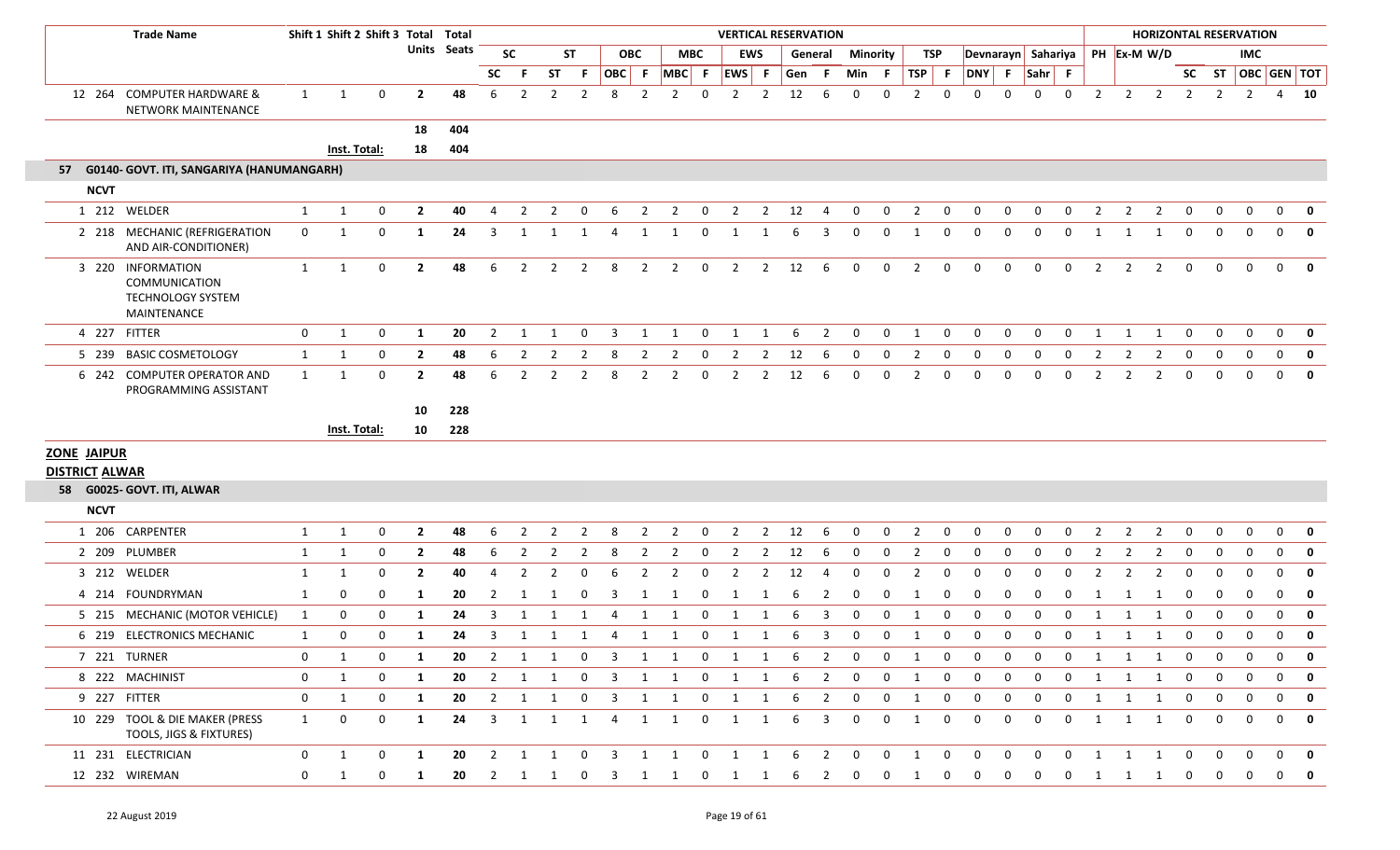|             | <b>Trade Name</b>                                           |              | Shift 1 Shift 2 Shift 3 Total Total |              |                |             |                |                |                |                |                         |                |                |                |                |                |                | <b>VERTICAL RESERVATION</b> |                |                 |                |                |              |              |              |                |                |                | <b>HORIZONTAL RESERVATION</b>  |                         |                         |                |                |                         |
|-------------|-------------------------------------------------------------|--------------|-------------------------------------|--------------|----------------|-------------|----------------|----------------|----------------|----------------|-------------------------|----------------|----------------|----------------|----------------|----------------|----------------|-----------------------------|----------------|-----------------|----------------|----------------|--------------|--------------|--------------|----------------|----------------|----------------|--------------------------------|-------------------------|-------------------------|----------------|----------------|-------------------------|
|             |                                                             |              |                                     |              |                | Units Seats |                | <b>SC</b>      |                | <b>ST</b>      |                         | <b>OBC</b>     |                | <b>MBC</b>     |                | <b>EWS</b>     |                | General                     |                | <b>Minority</b> |                | TSP            |              |              |              |                |                |                | Devnarayn Sahariya PH Ex-M W/D |                         |                         | <b>IMC</b>     |                |                         |
|             |                                                             |              |                                     |              |                |             | SC             | -F.            | <b>ST</b>      | -F.            |                         | OBC F          | $MBC$ F        |                | EWS F          |                | Gen            | -F                          | Min            | - F             | $TSP$ F        |                | DNY F Sahr F |              |              |                |                |                |                                | <b>SC</b>               | <b>ST</b>               |                |                | OBC GEN TOT             |
|             | 13 242 COMPUTER OPERATOR AND<br>PROGRAMMING ASSISTANT       | 1            | 1                                   | 0            | $\mathbf{2}$   | 48          | 6              | $\overline{2}$ | 2              | $\overline{2}$ | 8                       | $\overline{2}$ | 2              | $\Omega$       | $\overline{2}$ | $\overline{2}$ | 12             | 6                           | $\Omega$       | $\Omega$        | 2              | $\Omega$       | $\Omega$     | $\Omega$     | $\Omega$     | $\overline{0}$ | $\overline{2}$ | $\overline{2}$ | $\overline{2}$                 | $\mathbf 0$             | $\mathbf 0$             | $\mathbf{0}$   | $\overline{0}$ | $\overline{\mathbf{0}}$ |
|             | 14 259 STENOGRAPHER &<br>SECRETARIAL ASSISTANT<br>(ENGLISH) | $\mathbf{1}$ | 1                                   | $\mathbf 0$  | $\overline{2}$ | 48          | 6              | $\overline{2}$ | $\overline{2}$ | $\overline{2}$ | 8                       | $\overline{2}$ | $\overline{2}$ | $\mathbf 0$    | $\overline{2}$ | $\overline{2}$ | 12             | 6                           | $\mathbf 0$    | $\mathbf 0$     | $\overline{2}$ | $\mathbf 0$    | $\mathbf 0$  | $\mathbf 0$  | $\mathbf 0$  | $\mathbf 0$    | 2              | $\overline{2}$ | $\overline{2}$                 | $\mathbf 0$             | $\mathbf 0$             | $\mathbf 0$    | $\mathbf{0}$   | $\mathbf{0}$            |
|             | 15 260 STENOGRAPHER &<br>SECRETARIAL ASSISTANT<br>(HINDI)   | 1            | 1                                   | $\mathbf 0$  | $\mathbf{2}$   | 48          | 6              | $\overline{2}$ | $\overline{2}$ | $\overline{2}$ | 8                       | $\overline{2}$ | $\overline{2}$ | $\mathbf 0$    | $\overline{2}$ | $\overline{2}$ | 12             | 6                           | $\mathbf 0$    | $\mathbf 0$     | $\overline{2}$ | $\mathbf 0$    | $\mathbf 0$  | $\mathbf 0$  | $\mathbf{0}$ | $\mathbf 0$    | 2              | $\overline{2}$ | $\overline{2}$                 | $\mathbf 0$             | $\mathbf{0}$            | $\Omega$       | $\mathbf{0}$   | $\mathbf{0}$            |
| <b>SCVT</b> |                                                             |              |                                     |              | 21             | 472         |                |                |                |                |                         |                |                |                |                |                |                |                             |                |                 |                |                |              |              |              |                |                |                |                                |                         |                         |                |                |                         |
|             | 1 214 FOUNDRYMAN                                            | $\mathbf{0}$ | $\mathbf{1}$                        | $\mathbf 0$  | 1              | 20          | $\overline{2}$ | 1              | $\mathbf{1}$   | $\overline{0}$ | $\overline{\mathbf{3}}$ |                | $1 \quad 1$    | $\overline{0}$ |                | $1 \quad 1$    |                | $6\qquad2$                  | $\overline{0}$ | $\overline{0}$  | $\mathbf{1}$   | $\mathbf 0$    | $\mathbf 0$  | $\mathbf 0$  | $\mathbf 0$  | $\overline{0}$ | $\mathbf{1}$   | $1 \quad 1$    |                                | $\overline{0}$          | $\overline{0}$          | $\overline{0}$ |                | $0$ 0                   |
|             |                                                             |              |                                     |              | $\mathbf{1}$   | 20          |                |                |                |                |                         |                |                |                |                |                |                |                             |                |                 |                |                |              |              |              |                |                |                |                                |                         |                         |                |                |                         |
|             |                                                             |              | Inst. Total:                        |              | 22             | 492         |                |                |                |                |                         |                |                |                |                |                |                |                             |                |                 |                |                |              |              |              |                |                |                |                                |                         |                         |                |                |                         |
|             | 59 G0029- GOVT. ITI, BHIWADI (ALWAR)                        |              |                                     |              |                |             |                |                |                |                |                         |                |                |                |                |                |                |                             |                |                 |                |                |              |              |              |                |                |                |                                |                         |                         |                |                |                         |
| <b>NCVT</b> |                                                             |              |                                     |              |                |             |                |                |                |                |                         |                |                |                |                |                |                |                             |                |                 |                |                |              |              |              |                |                |                |                                |                         |                         |                |                |                         |
|             | 1 212 WELDER                                                | $\mathbf{1}$ | 1                                   | 0            | $\overline{2}$ | 40          | 4              | 2              | $\mathcal{P}$  | $\Omega$       | 6                       | 2              | $\overline{2}$ | 0              | 2              | 2              | 12             | 4                           | 0              | 0               | 2              | 0              | 0            | 0            | $\Omega$     | 0              | 2              | 2              | 2                              | 2                       | 2                       | 2              | $\overline{2}$ | -8                      |
|             | 2 215 MECHANIC (MOTOR VEHICLE)                              | $\mathbf 0$  | -1                                  | 0            | -1             | 24          | 3              | -1             |                |                | 4                       | 1              |                | 0              | 1              | -1             | 6              | 3                           | $\Omega$       | $\mathbf 0$     | -1             | 0              | $\Omega$     | $\Omega$     |              | $\Omega$       |                |                |                                |                         |                         |                | 2              | -5                      |
|             | 3 219 ELECTRONICS MECHANIC                                  | 0            | 1                                   | $\Omega$     | -1             | 24          | 3              |                |                |                |                         |                |                | $\Omega$       |                |                | 6              | -3                          |                |                 |                | $\Omega$       | <sup>0</sup> | $\Omega$     |              |                |                |                |                                |                         |                         |                | 2              | - 5                     |
|             | 4 231 ELECTRICIAN                                           | $\mathbf 0$  | 1                                   | $\mathbf 0$  | 1              | 20          | 2              | 1              | 1              | $\mathbf{0}$   | $\overline{\mathbf{3}}$ | 1              | 1              | $\overline{0}$ | $\mathbf{1}$   | 1              | 6              | $\overline{2}$              | $\mathbf{0}$   | $\mathbf 0$     | 1              | $\mathbf 0$    | $\mathbf{0}$ | $\mathbf{0}$ | $\mathbf{0}$ | $\overline{0}$ | 1              | 1              |                                |                         | 1 1 1 1                 |                |                | $1 \quad 4$             |
|             |                                                             |              |                                     |              | 5              | 108         |                |                |                |                |                         |                |                |                |                |                |                |                             |                |                 |                |                |              |              |              |                |                |                |                                |                         |                         |                |                |                         |
|             |                                                             |              | Inst. Total:                        |              | 5              | 108         |                |                |                |                |                         |                |                |                |                |                |                |                             |                |                 |                |                |              |              |              |                |                |                |                                |                         |                         |                |                |                         |
|             | 60 G0041- GOVT. WOMEN ITI, ALWAR                            |              |                                     |              |                |             |                |                |                |                |                         |                |                |                |                |                |                |                             |                |                 |                |                |              |              |              |                |                |                |                                |                         |                         |                |                |                         |
| <b>NCVT</b> |                                                             |              |                                     |              |                |             |                |                |                |                |                         |                |                |                |                |                |                |                             |                |                 |                |                |              |              |              |                |                |                |                                |                         |                         |                |                |                         |
|             | 1 208 INTERIOR DECORATION AND<br>DESIGNING                  | $\mathbf{1}$ | 1                                   | $\mathbf 0$  | $\overline{2}$ | 48          | $\mathbf 0$    | 8              | 0              | $\overline{4}$ | $\mathbf 0$             | 10             | $\mathbf 0$    | $\overline{2}$ | $\mathbf{0}$   | $\overline{4}$ | $\mathbf 0$    | 18                          | $\mathbf 0$    | $\mathbf 0$     | $\mathbf 0$    | $\overline{2}$ | 0            | 0            | $\mathbf 0$  | $\mathbf{0}$   | $\overline{2}$ | $2^{\circ}$    | 24                             | $\overline{\mathbf{2}}$ | $\overline{2}$          | $\overline{2}$ |                | 4 10                    |
|             | 2 239 BASIC COSMETOLOGY                                     | $\mathbf{1}$ | 1                                   | $\Omega$     | $\overline{2}$ | 48          | $\Omega$       |                |                |                | $\Omega$                | 10             | $\Omega$       | 2              | $\Omega$       |                | $\Omega$       | 18                          | $\Omega$       |                 | $\Omega$       | 2              | $\Omega$     | $\Omega$     | $\Omega$     |                |                | $\mathcal{P}$  | 24                             | 2                       | 2                       |                |                | 10                      |
|             | 3 242 COMPUTER OPERATOR AND<br>PROGRAMMING ASSISTANT        | 1            |                                     | $\Omega$     | $\mathbf{2}$   | 48          | 0              | 8              |                | ⊿              | 0                       | 10             | 0              | 2              | $\mathbf 0$    | -4             | 0              | 18                          | $\Omega$       |                 |                | 2              | $\Omega$     | $\Omega$     | $\Omega$     | $\mathbf{0}$   | 2              | $\overline{2}$ | 24                             | $\overline{2}$          | $\overline{2}$          | 2              | 4              | 10                      |
|             | 4 246 FASHION DESIGN &<br><b>TECHNOLOGY</b>                 | 1            | 1                                   | $\Omega$     | $\overline{2}$ | 40          | 0              | 6              | 0              | 2              | 0                       | 8              | $\Omega$       | 2              | 0              | 4              | $\Omega$       | 16                          | $\mathbf 0$    | 0               | $\mathbf{0}$   | 2              | $\mathbf{0}$ | 0            | $\mathbf{0}$ | 0              | $\overline{2}$ | $\overline{2}$ | 20                             | $\overline{2}$          | $\overline{2}$          | $\overline{2}$ |                | $2 \quad 8$             |
|             | 5 248 DRESS MAKING                                          | 1            | 1                                   | $\mathbf 0$  | $\mathbf{2}$   | 40          | $\overline{0}$ | 6              | $\mathbf{0}$   | 2              | $\mathbf{0}$            | 8              | $\Omega$       | $\overline{2}$ | $\mathbf{0}$   | $\overline{4}$ | $\overline{0}$ | 16                          | $\mathbf{0}$   | $\mathbf 0$     | $\mathbf{0}$   | $\overline{2}$ | $\mathbf{0}$ | $\mathbf{0}$ | $\mathbf{0}$ | $\mathbf{0}$   | $\overline{2}$ | $\overline{2}$ | 20                             | $\overline{2}$          | $\overline{\mathbf{2}}$ | $\overline{2}$ |                | $2 \times 8$            |
|             | 6 254 FRONT OFFICE ASSISTANT                                | 1            | 1                                   | 0            | $\mathbf{2}$   | 48          | $\mathbf{0}$   | 8              | 0              | -4             | $\mathbf 0$             | 10             | $\mathbf 0$    | $\overline{2}$ | $\mathbf 0$    | -4             | $\mathbf{0}$   | 18                          | $\mathbf{0}$   | 0               | $\mathbf{0}$   | $\overline{2}$ | $\mathbf 0$  | $\mathbf 0$  | $\mathbf 0$  | $\mathbf 0$    | $\overline{2}$ |                | 2 24                           | $\overline{\mathbf{2}}$ | $\overline{2}$          | $\overline{2}$ | 4              | <b>10</b>               |
|             | 7 259 STENOGRAPHER &<br>SECRETARIAL ASSISTANT<br>(ENGLISH)  | 1            | 1                                   | $\mathbf 0$  | $\mathbf{2}$   | 48          | $\overline{0}$ | 8              | $\Omega$       | -4             | $\mathbf{0}$            | 10             | $\mathbf{0}$   | $\overline{2}$ | $\overline{0}$ | -4             | $\mathbf{0}$   | 18                          | $\mathbf{0}$   | $\mathbf 0$     | $\mathbf{0}$   | 2              | $\mathbf{0}$ | $\mathbf{0}$ | $\Omega$     | 0              | 2              | 2              | 24                             | 2                       | 2                       | -2             | $\overline{4}$ | 10                      |
|             |                                                             |              |                                     |              | 14             | 320         |                |                |                |                |                         |                |                |                |                |                |                |                             |                |                 |                |                |              |              |              |                |                |                |                                |                         |                         |                |                |                         |
|             |                                                             |              |                                     | Inst. Total: | 14 320         |             |                |                |                |                |                         |                |                |                |                |                |                |                             |                |                 |                |                |              |              |              |                |                |                |                                |                         |                         |                |                |                         |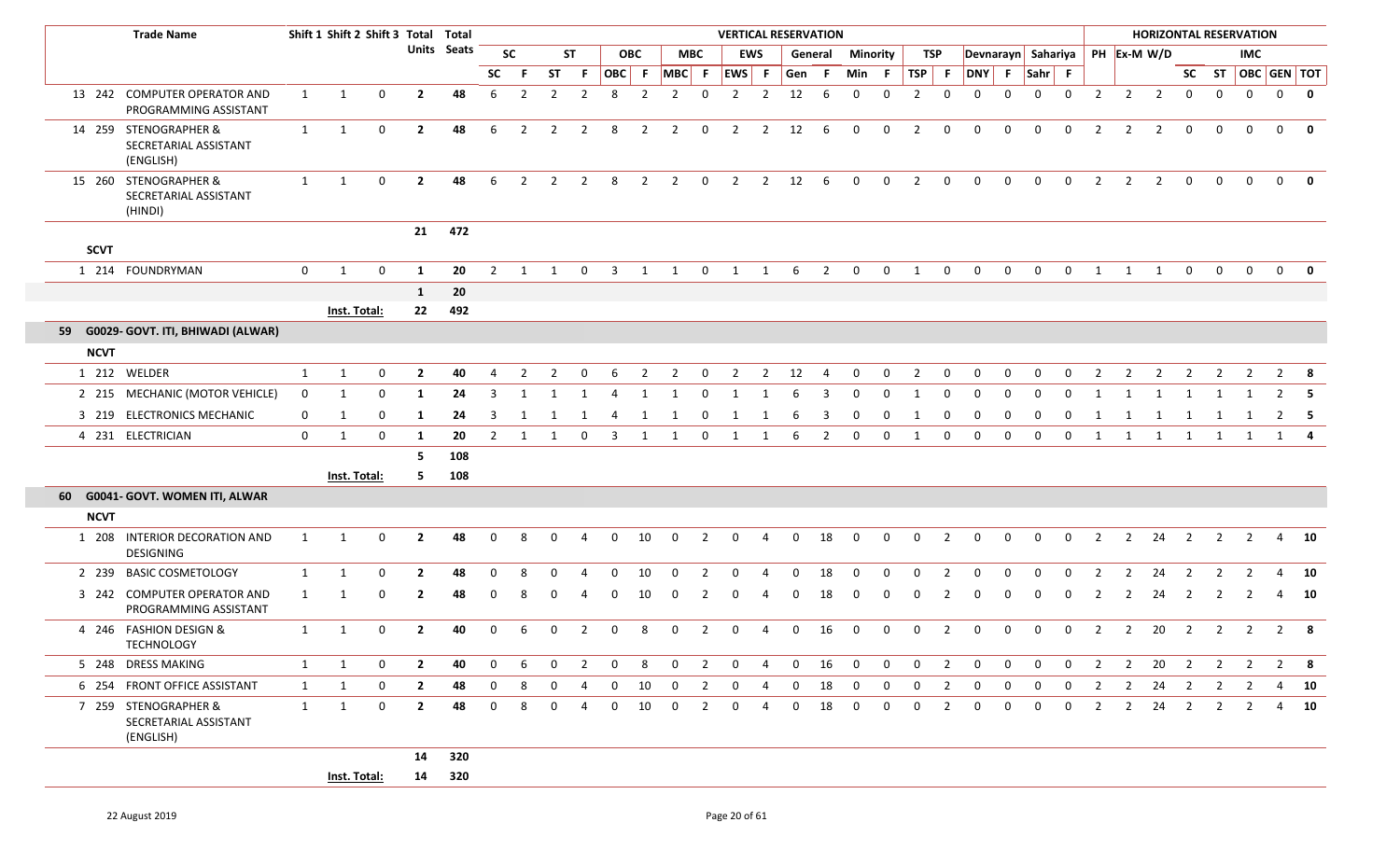|             | <b>Trade Name</b>                                    |                | Shift 1 Shift 2 Shift 3 Total Total |              |                |                    |                |                |                |                |                         |                |                |              |                |                | <b>VERTICAL RESERVATION</b> |                |              |              |                |             |                    |                |              |              |                                |                |                |                |                | <b>HORIZONTAL RESERVATION</b> |                           |                         |
|-------------|------------------------------------------------------|----------------|-------------------------------------|--------------|----------------|--------------------|----------------|----------------|----------------|----------------|-------------------------|----------------|----------------|--------------|----------------|----------------|-----------------------------|----------------|--------------|--------------|----------------|-------------|--------------------|----------------|--------------|--------------|--------------------------------|----------------|----------------|----------------|----------------|-------------------------------|---------------------------|-------------------------|
|             |                                                      |                |                                     |              |                | <b>Units</b> Seats |                | <b>SC</b>      |                | <b>ST</b>      |                         | <b>OBC</b>     |                | <b>MBC</b>   |                | <b>EWS</b>     |                             | General        | Minority     |              |                | TSP         |                    |                |              |              | Devnarayn Sahariya PH Ex-M W/D |                |                |                |                | <b>IMC</b>                    |                           |                         |
|             |                                                      |                |                                     |              |                |                    | SC F           |                |                | ST F           |                         |                | OBC F MBC F    |              | EWS F          |                | Gen F                       |                | Min F        |              |                |             | TSP F DNY F Sahr F |                |              |              |                                |                |                |                |                |                               | SC ST $\vert$ OBC GEN TOT |                         |
|             | 61 G0043- GOVT. ITI, NEEMRANA (ALWAR)                |                |                                     |              |                |                    |                |                |                |                |                         |                |                |              |                |                |                             |                |              |              |                |             |                    |                |              |              |                                |                |                |                |                |                               |                           |                         |
| <b>NCVT</b> |                                                      |                |                                     |              |                |                    |                |                |                |                |                         |                |                |              |                |                |                             |                |              |              |                |             |                    |                |              |              |                                |                |                |                |                |                               |                           |                         |
|             | 1 212 WELDER                                         | 1              | 1                                   | $\mathbf 0$  | $\overline{2}$ | 40                 | 4              | $\overline{2}$ | $\overline{2}$ | 0              | - 6                     | $\overline{2}$ | $\overline{2}$ | $\mathbf{0}$ | $\overline{2}$ | $\overline{2}$ | 12                          | 4              | $\mathbf{0}$ | $\bf{0}$     | $\overline{2}$ | $\mathbf 0$ | $\mathbf{0}$       | $\mathbf{0}$   | $\mathbf{0}$ | $\mathbf{0}$ | 2                              | $\overline{2}$ | $\overline{2}$ | $\overline{0}$ | $\mathbf{0}$   | $\mathbf{0}$                  | $\mathbf 0$               | $\mathbf{0}$            |
|             | 2 227 FITTER                                         | 1              | 0                                   | $\mathbf 0$  | 1              | 20                 | $\Omega$       | 3              | 0              | -1             | $\mathbf{0}$            | -4             | $\mathbf{0}$   | 1            | $\mathbf 0$    | $\overline{2}$ | $\mathbf{0}$                | 8              | $\mathbf{0}$ | 0            | $\mathbf{0}$   | 1           | $\mathbf 0$        | $\mathbf{0}$   | $\mathbf{0}$ | $\mathbf{0}$ | 1                              | 1              | 10             | $\mathbf 0$    | $\mathbf 0$    | $\mathbf{0}$                  | $\mathbf 0$               | $\overline{\mathbf{0}}$ |
|             |                                                      |                |                                     |              | 3              | 60                 |                |                |                |                |                         |                |                |              |                |                |                             |                |              |              |                |             |                    |                |              |              |                                |                |                |                |                |                               |                           |                         |
|             |                                                      |                | <b>Inst. Total:</b>                 |              | $\mathbf{3}$   | 60                 |                |                |                |                |                         |                |                |              |                |                |                             |                |              |              |                |             |                    |                |              |              |                                |                |                |                |                |                               |                           |                         |
|             | 62 G0045- GOVT. ITI, RAJGARH (ALWAR)                 |                |                                     |              |                |                    |                |                |                |                |                         |                |                |              |                |                |                             |                |              |              |                |             |                    |                |              |              |                                |                |                |                |                |                               |                           |                         |
| <b>NCVT</b> |                                                      |                |                                     |              |                |                    |                |                |                |                |                         |                |                |              |                |                |                             |                |              |              |                |             |                    |                |              |              |                                |                |                |                |                |                               |                           |                         |
|             | 1 212 WELDER                                         | 1              | $\mathbf{1}$                        | $\mathbf 0$  | $\overline{2}$ | 40                 | 4              | 2              | 2              | 0              | 6                       | $\overline{2}$ | $\overline{2}$ | 0            | $\overline{2}$ | $\overline{2}$ | 12                          | $\overline{4}$ | $\Omega$     | $\Omega$     | $\overline{2}$ | 0           | $\Omega$           | 0              | 0            | $\Omega$     | $\overline{2}$                 | 2              | 2              | 2              | 2              | 2                             | 2                         | - 8                     |
|             | 2 215 MECHANIC (MOTOR VEHICLE)                       | $\overline{0}$ | 1                                   | $\mathbf 0$  | $\mathbf{1}$   | 24                 | 3              | 1              | 1              | 1              | 4                       | 1              | 1              | $\mathbf 0$  | 1              | 1              | 6                           | 3              | $\mathbf{0}$ | 0            | 1              | 0           | $\mathbf 0$        | $\mathbf 0$    | $\mathbf{0}$ | $\mathbf{0}$ | 1                              | 1              | 1              | 1              | 1              | 1                             | $2 \quad 5$               |                         |
|             | 3 219 ELECTRONICS MECHANIC                           | $\mathbf{0}$   | 1                                   | $\mathbf 0$  | 1              | 24                 | 3              | 1              | 1              | 1              | 4                       | 1              | 1              | $\mathbf 0$  | 1              | $\mathbf{1}$   | 6                           | 3              | 0            | $\mathbf 0$  |                | 0           | 0                  | 0              | 0            | 0            | 1                              | 1              | 1              | 1              | 1              | 1                             |                           | $2 \quad 5$             |
|             |                                                      |                |                                     |              | 4              | 88                 |                |                |                |                |                         |                |                |              |                |                |                             |                |              |              |                |             |                    |                |              |              |                                |                |                |                |                |                               |                           |                         |
|             |                                                      |                | Inst. Total:                        |              | $\overline{a}$ | 88                 |                |                |                |                |                         |                |                |              |                |                |                             |                |              |              |                |             |                    |                |              |              |                                |                |                |                |                |                               |                           |                         |
|             | 63 G0049- GOVT. ITI, THANAGAZI (ALWAR)               |                |                                     |              |                |                    |                |                |                |                |                         |                |                |              |                |                |                             |                |              |              |                |             |                    |                |              |              |                                |                |                |                |                |                               |                           |                         |
| <b>NCVT</b> |                                                      |                |                                     |              |                |                    |                |                |                |                |                         |                |                |              |                |                |                             |                |              |              |                |             |                    |                |              |              |                                |                |                |                |                |                               |                           |                         |
|             | 1 212 WELDER                                         | $\mathbf{1}$   | 1                                   | $\mathbf 0$  | $\mathbf{2}$   | 40                 | 4              | $\overline{2}$ | 2              | 0              | 6                       | 2              | $\overline{2}$ | $\mathbf 0$  | $\overline{2}$ | $\overline{2}$ | 12                          | $\overline{4}$ | $\mathbf{0}$ | $\mathbf{0}$ | 2              | 0           | $\Omega$           | 0              | 0            | $\Omega$     | $\overline{2}$                 | 2              | $\overline{2}$ | $\overline{2}$ | 2              | 2                             |                           | $2 \times 8$            |
|             | 2 227 FITTER                                         | 1              | 1                                   | $\mathbf 0$  | $\overline{2}$ | 40                 | 4              | 2              | 2              | $\Omega$       | 6                       | 2              | 2              | 0            | $\overline{2}$ | $\overline{2}$ | 12                          | 4              | 0            | 0            | $\overline{2}$ | 0           | 0                  | 0              | 0            | 0            | -2                             | 2              | $\overline{2}$ | 2              | 2              | 2                             | 2                         | 8                       |
|             | 3 242 COMPUTER OPERATOR AND<br>PROGRAMMING ASSISTANT | $\mathbf{1}$   | 1                                   | $\mathbf 0$  | $\mathbf{2}$   | 48                 | 6              | 2              | $\overline{2}$ | $\overline{2}$ | 8                       | 2              | $\overline{2}$ | $\mathbf 0$  | $\overline{2}$ | $\overline{2}$ | 12                          | -6             | $\mathbf{0}$ | $\mathbf{0}$ | 2              | 0           | 0                  | 0              | 0            | $\mathbf{0}$ | $\overline{2}$                 | $\overline{2}$ | $\overline{2}$ | $\overline{2}$ | $\overline{2}$ | 2                             | 4                         | 10                      |
|             |                                                      |                |                                     |              | 6              | 128                |                |                |                |                |                         |                |                |              |                |                |                             |                |              |              |                |             |                    |                |              |              |                                |                |                |                |                |                               |                           |                         |
|             |                                                      |                | <b>Inst. Total:</b>                 |              | 6              | 128                |                |                |                |                |                         |                |                |              |                |                |                             |                |              |              |                |             |                    |                |              |              |                                |                |                |                |                |                               |                           |                         |
|             | 64 G0126- GOVT. ITI, RENI (ALWAR)                    |                |                                     |              |                |                    |                |                |                |                |                         |                |                |              |                |                |                             |                |              |              |                |             |                    |                |              |              |                                |                |                |                |                |                               |                           |                         |
| <b>NCVT</b> |                                                      |                |                                     |              |                |                    |                |                |                |                |                         |                |                |              |                |                |                             |                |              |              |                |             |                    |                |              |              |                                |                |                |                |                |                               |                           |                         |
|             | 1 201 MECHANIC DIESEL                                | 1              | 1                                   | $\mathbf 0$  | $\mathbf{2}$   | 48                 | 6              | $\overline{2}$ | 2              | $\overline{2}$ | 8                       | $\overline{2}$ | $\overline{2}$ | $\mathbf 0$  | $\overline{2}$ | $\overline{2}$ | 12                          | 6              | $\mathbf{0}$ | $\mathbf{0}$ | $\overline{2}$ | $\mathbf 0$ | $\mathbf{0}$       | 0              | $\mathbf{0}$ | $\mathbf 0$  | 2                              | $\overline{2}$ | $\overline{2}$ | $\overline{2}$ | $\overline{2}$ | 2                             | 4                         | 10                      |
|             | 2 219 ELECTRONICS MECHANIC                           | 1              | $\mathbf 0$                         | $\mathbf{0}$ | 1              | 24                 | 3              | 1              | 1              | -1             | 4                       | 1              | 1              | 0            | 1              | 1              | 6                           | 3              | 0            | 0            | 1              | 0           | 0                  | $\mathbf{0}$   | $\Omega$     | $\Omega$     | -1                             |                | 1              | 1              | 1              | 1                             | 2                         | - 5                     |
|             | 3 227 FITTER                                         | $\mathbf 0$    | 1                                   | $\mathbf 0$  | 1              | 20                 | $\overline{2}$ | 1              | 1              | 0              | $\overline{\mathbf{3}}$ | 1              | 1              | $\mathbf 0$  | 1              | 1              | 6                           | $\overline{2}$ | 0            | 0            | 1              | 0           | $\mathbf 0$        | 0              | 0            | $\mathbf{0}$ | -1                             | -1             | -1             | 1              | 1              | 1                             | 1 4                       |                         |
|             | 4 231 ELECTRICIAN                                    | $\mathbf 0$    | -1                                  | $\mathbf{0}$ | 1              | 20                 | 2              | -1             |                | 0              | 3                       |                |                | $\Omega$     |                |                | 6                           | 2              | 0            | $\Omega$     |                | 0           | 0                  | $\mathbf 0$    | 0            | 0            | -1                             |                | 1              | 1              | -1             |                               |                           |                         |
|             |                                                      |                |                                     |              | 5              | 112                |                |                |                |                |                         |                |                |              |                |                |                             |                |              |              |                |             |                    |                |              |              |                                |                |                |                |                |                               |                           |                         |
|             |                                                      |                | Inst. Total:                        |              | 5              | 112                |                |                |                |                |                         |                |                |              |                |                |                             |                |              |              |                |             |                    |                |              |              |                                |                |                |                |                |                               |                           |                         |
|             | 65 G0129- GOVT. ITI, BANSUR (ALWAR)                  |                |                                     |              |                |                    |                |                |                |                |                         |                |                |              |                |                |                             |                |              |              |                |             |                    |                |              |              |                                |                |                |                |                |                               |                           |                         |
| <b>NCVT</b> |                                                      |                |                                     |              |                |                    |                |                |                |                |                         |                |                |              |                |                |                             |                |              |              |                |             |                    |                |              |              |                                |                |                |                |                |                               |                           |                         |
|             | 1 212 WELDER                                         | $\mathbf{1}$   | 1                                   | $\bf{0}$     | $\overline{2}$ | 40                 | $\mathbf 0$    | $\mathbf 0$    | 0              | $\mathbf 0$    | 0                       | $\Omega$       | 0              | $\mathbf 0$  | $\mathbf 0$    | $\mathbf 0$    | 0                           | $\mathbf 0$    | $\Omega$     | $\mathbf{0}$ | $\mathbf 0$    | 0           | 28                 | 12             | $\mathbf 0$  | $\mathbf 0$  | $\overline{2}$                 | $\overline{2}$ | $\overline{2}$ | $\mathbf 0$    | $\mathbf 0$    | $\mathbf{0}$                  | $\mathbf{0}$              | $\mathbf 0$             |
|             | 2 219 ELECTRONICS MECHANIC                           | $\mathbf 0$    | 1                                   | $\mathbf 0$  | $\mathbf{1}$   | 24                 | 0              | $\mathbf 0$    | 0              | 0              | 0                       | 0              | 0              | 0            | 0              | 0              | 0                           | $\Omega$       | $\Omega$     | $\Omega$     | 0              | 0           | 17                 | $\overline{7}$ | 0            | 0            | 1                              | $\mathbf{1}$   | $\mathbf{1}$   | 0              | $\mathbf 0$    | 0                             | $\mathbf 0$               | $\mathbf{0}$            |
|             | 3 227 FITTER                                         | $\mathbf 0$    | 1                                   | $\mathbf 0$  | 1              | 20                 | 0              | $\mathbf 0$    | 0              | 0              | 0                       | 0              | 0              | 0            | 0              | 0              | 0                           | $\mathbf 0$    | $\mathbf 0$  | 0            | 0              | 0           | 14                 | 6              | 0            | 0            | $\mathbf{1}$                   | 1              | $\mathbf{1}$   | 0              | $\mathbf 0$    | $\mathbf{0}$                  | 0                         | $\mathbf 0$             |
|             | 4 231 ELECTRICIAN                                    | $\mathbf 0$    | 1                                   | $\mathbf 0$  | $\mathbf{1}$   | 20                 | $\mathbf 0$    | $\mathbf 0$    | 0              | $\mathbf 0$    | $\mathbf 0$             | $\mathbf{0}$   | 0              | $\mathbf 0$  | $\mathbf 0$    | 0              | 0                           | 0              | 0            | 0            | 0              | 0           | 14                 | 6              | $\mathbf 0$  | $\mathbf 0$  | 1                              | $\mathbf{1}$   | $\mathbf{1}$   | $\mathbf 0$    | $\mathbf 0$    | $\mathbf 0$                   | $\mathbf 0$               | $\mathbf{0}$            |
|             | 22 August 2019                                       |                |                                     |              |                |                    |                |                |                |                |                         |                |                |              | Page 21 of 61  |                |                             |                |              |              |                |             |                    |                |              |              |                                |                |                |                |                |                               |                           |                         |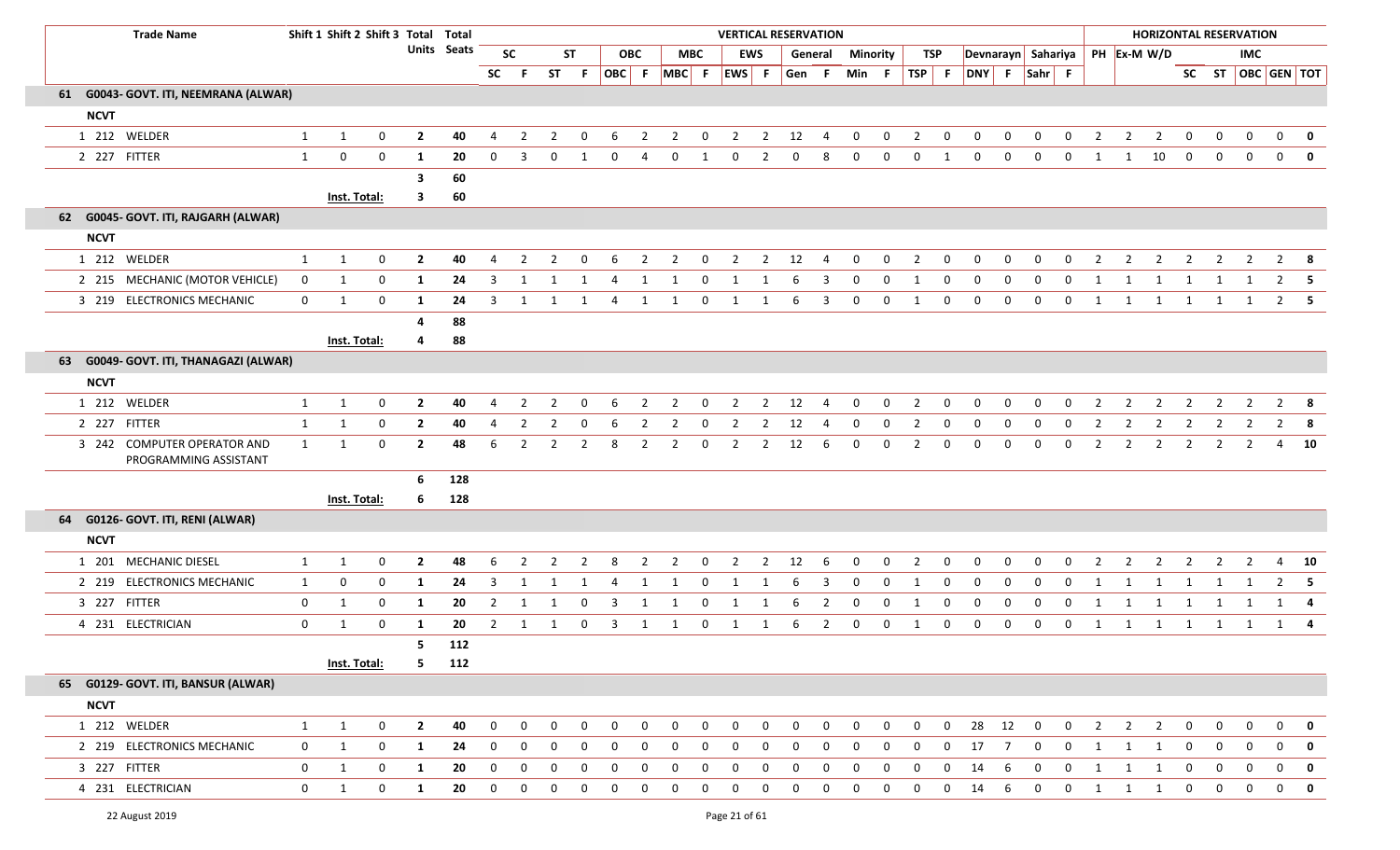|             | <b>Trade Name</b>                                                          |              |              | Shift 1 Shift 2 Shift 3 Total Total |                |                    |                |                |                |              |                         |                     |                               |                         | <b>VERTICAL RESERVATION</b> |                |              |                |                 |              |                |              |              |              |              |              |    |                |                                  |                | <b>HORIZONTAL RESERVATION</b> |              |              |              |                         |
|-------------|----------------------------------------------------------------------------|--------------|--------------|-------------------------------------|----------------|--------------------|----------------|----------------|----------------|--------------|-------------------------|---------------------|-------------------------------|-------------------------|-----------------------------|----------------|--------------|----------------|-----------------|--------------|----------------|--------------|--------------|--------------|--------------|--------------|----|----------------|----------------------------------|----------------|-------------------------------|--------------|--------------|--------------|-------------------------|
|             |                                                                            |              |              |                                     |                | <b>Units Seats</b> |                | <b>SC</b>      |                | ST           |                         | <b>OBC</b>          |                               | <b>MBC</b>              |                             | <b>EWS</b>     |              | General        | <b>Minority</b> |              |                | TSP          |              |              |              |              |    |                | Devnarayn Sahariya   PH Ex-M W/D |                |                               |              | IMC          |              |                         |
|             |                                                                            |              |              |                                     |                |                    | <b>SC</b>      |                | <b>ST</b>      | -F.          |                         |                     | $ OBC $ F $ MBC $ F $ EWS $ F |                         |                             |                | Gen          | .F             | Min F           |              | $TSP$ F        |              | DNY F Sahr F |              |              |              |    |                |                                  |                |                               |              |              |              | SC ST   OBC   GEN   TOT |
|             |                                                                            |              |              |                                     | 5              | 104                |                |                |                |              |                         |                     |                               |                         |                             |                |              |                |                 |              |                |              |              |              |              |              |    |                |                                  |                |                               |              |              |              |                         |
|             |                                                                            |              | Inst. Total: |                                     | 5              | 104                |                |                |                |              |                         |                     |                               |                         |                             |                |              |                |                 |              |                |              |              |              |              |              |    |                |                                  |                |                               |              |              |              |                         |
|             | 66 G0155- GOVT. ITI, KISHANGARH BAS (ALWAR) CAMP GOVT. ITI, TIJARA (ALWAR) |              |              |                                     |                |                    |                |                |                |              |                         |                     |                               |                         |                             |                |              |                |                 |              |                |              |              |              |              |              |    |                |                                  |                |                               |              |              |              |                         |
| <b>SCVT</b> |                                                                            |              |              |                                     |                |                    |                |                |                |              |                         |                     |                               |                         |                             |                |              |                |                 |              |                |              |              |              |              |              |    |                |                                  |                |                               |              |              |              |                         |
|             | 1 212 WELDER                                                               | 1            | 1            | 0                                   | $\overline{2}$ | 40                 | 4              | $\overline{2}$ | $\overline{2}$ | 0            | 6                       | $\overline{2}$      | $\overline{2}$                | $\mathbf{0}$            | $\overline{2}$              | $\overline{2}$ | 12           | $\overline{4}$ | $\mathbf 0$     | $\mathbf 0$  | $\overline{2}$ | $\mathbf 0$  | 0            | 0            | $\mathbf{0}$ | $\mathbf 0$  |    | $\overline{2}$ | $\overline{2}$                   | $\overline{2}$ | 0                             | 0            | 0            | $\mathbf{0}$ | $\mathbf 0$             |
|             | 2 231 ELECTRICIAN                                                          | $\mathbf 0$  | 1            | $\mathbf 0$                         | 1              | 20                 | 2              | 1              | 1              | 0            | $\overline{3}$          | 1                   | 1                             | 0                       | 1                           | 1              | 6            | 2              | $\mathbf 0$     | $\mathbf 0$  | 1              | $\mathbf{0}$ | $\mathbf 0$  | $\mathbf{0}$ | $\Omega$     | 0            | -1 |                | 1                                | -1             | $\mathbf 0$                   | $\mathbf 0$  | $\mathbf 0$  | $\mathbf{0}$ | 0                       |
|             | 3 242 COMPUTER OPERATOR AND<br>PROGRAMMING ASSISTANT                       | $\mathbf{1}$ | $\mathbf{0}$ | 0                                   | 1              | 24                 | 3              | 1              | 1              | 1            | 4                       | 1                   | 1                             | $\mathbf{0}$            | 1                           | 1              | 6            | 3              | $\Omega$        | $\mathbf 0$  | 1              | $\mathbf{0}$ | $\Omega$     | $\Omega$     | $\Omega$     | $\Omega$     |    | 1              | $\mathbf{1}$                     | 1              | $\mathbf{0}$                  | $\Omega$     | $\Omega$     |              | $0 \quad 0$             |
|             |                                                                            |              |              |                                     | 4              | 84                 |                |                |                |              |                         |                     |                               |                         |                             |                |              |                |                 |              |                |              |              |              |              |              |    |                |                                  |                |                               |              |              |              |                         |
|             |                                                                            |              | Inst. Total: |                                     | Δ              | 84                 |                |                |                |              |                         |                     |                               |                         |                             |                |              |                |                 |              |                |              |              |              |              |              |    |                |                                  |                |                               |              |              |              |                         |
| 67          | G0156- GOVT. ITI, LACHHMANGARH (ALWAR) CAMP GOVT. ITI, RENI (ALWAR)        |              |              |                                     |                |                    |                |                |                |              |                         |                     |                               |                         |                             |                |              |                |                 |              |                |              |              |              |              |              |    |                |                                  |                |                               |              |              |              |                         |
| <b>SCVT</b> |                                                                            |              |              |                                     |                |                    |                |                |                |              |                         |                     |                               |                         |                             |                |              |                |                 |              |                |              |              |              |              |              |    |                |                                  |                |                               |              |              |              |                         |
|             | 1 212 WELDER                                                               | 1            | $\mathbf 0$  | $\mathbf 0$                         | 1              | 20                 | 2              | -1             | 1              | 0            | 3                       | 1                   | 1                             | $\mathbf{0}$            | 1                           | 1              | 6            | $\overline{2}$ | $\mathbf 0$     | $\mathbf 0$  | 1              | $\mathbf{0}$ | $\mathbf 0$  | 0            | $\Omega$     | 0            |    | 1              | 1                                | 1              | $\mathbf 0$                   | 0            | $\mathbf{0}$ | $\mathbf{0}$ | 0                       |
|             | 2 231 ELECTRICIAN                                                          | 0            | 1            | $\mathbf 0$                         | 1              | 20                 | 2              | -1             |                | 0            | 3                       | 1                   | 1                             | 0                       | 1                           | 1              | 6            | 2              | 0               | 0            | 1              | 0            | $\mathbf{0}$ | 0            | $\mathbf{0}$ | 0            | -1 |                | -1                               | 1              | 0                             | $\mathbf 0$  | $\mathbf 0$  | $\mathbf{0}$ | $\mathbf 0$             |
|             | 3 242 COMPUTER OPERATOR AND<br>PROGRAMMING ASSISTANT                       | $\mathbf{1}$ | 0            | $\mathbf 0$                         | 1              | 24                 | 3              | 1              | $\mathbf{1}$   | 1            | 4                       | 1                   | 1                             | 0                       | 1                           | 1              | 6            | 3              | $\mathbf 0$     | $\mathbf{0}$ | 1              | $\mathbf{0}$ | $\mathbf{0}$ | $\Omega$     | $\Omega$     | $\mathbf 0$  |    | 1              | 1                                | $\mathbf{1}$   | $\mathbf{0}$                  | $\mathbf{0}$ | $\Omega$     | $\mathbf{0}$ | $\mathbf 0$             |
|             |                                                                            |              |              |                                     | $\mathbf{3}$   | 64                 |                |                |                |              |                         |                     |                               |                         |                             |                |              |                |                 |              |                |              |              |              |              |              |    |                |                                  |                |                               |              |              |              |                         |
|             |                                                                            |              | Inst. Total: |                                     | 3              | 64                 |                |                |                |              |                         |                     |                               |                         |                             |                |              |                |                 |              |                |              |              |              |              |              |    |                |                                  |                |                               |              |              |              |                         |
|             | 68 G0157- GOVT. ITI, SUHETA (ALWAR) CAMP GOVT. ITI, NEEMRANA (ALWAR)       |              |              |                                     |                |                    |                |                |                |              |                         |                     |                               |                         |                             |                |              |                |                 |              |                |              |              |              |              |              |    |                |                                  |                |                               |              |              |              |                         |
| <b>SCVT</b> |                                                                            |              |              |                                     |                |                    |                |                |                |              |                         |                     |                               |                         |                             |                |              |                |                 |              |                |              |              |              |              |              |    |                |                                  |                |                               |              |              |              |                         |
|             | 1 212 WELDER                                                               | 1            | $\mathbf 0$  | 0                                   | 1              | 20                 | $\overline{2}$ | 1              | -1             | 0            | $\overline{3}$          | 1                   | 1                             | $\mathbf{0}$            | 1                           | 1              | 6            | $\overline{2}$ | $\mathbf 0$     | 0            | 1              | 0            | 0            | $\mathbf{0}$ | $\mathbf{0}$ | $\mathbf{0}$ |    | 1              | 1                                | 1              | $\mathbf 0$                   | 0            | 0            | $\mathbf{0}$ | 0                       |
|             | 2 242 COMPUTER OPERATOR AND<br>PROGRAMMING ASSISTANT                       | $\mathbf{1}$ | $\mathbf 0$  | $\mathbf 0$                         | -1             | 24                 | 3              |                |                |              |                         | -1                  |                               | $\Omega$                |                             | -1             | 6            | 3              | $\Omega$        | $\Omega$     |                | $\Omega$     | $\Omega$     | $\Omega$     | $\Omega$     | $\Omega$     | -1 |                | 1                                | -1             | $\mathbf{0}$                  | $\mathbf 0$  | $\Omega$     | $\Omega$     | 0                       |
|             |                                                                            |              |              |                                     | $\overline{2}$ | 44                 |                |                |                |              |                         |                     |                               |                         |                             |                |              |                |                 |              |                |              |              |              |              |              |    |                |                                  |                |                               |              |              |              |                         |
|             |                                                                            |              | Inst. Total: |                                     | $\mathbf{2}$   | 44                 |                |                |                |              |                         |                     |                               |                         |                             |                |              |                |                 |              |                |              |              |              |              |              |    |                |                                  |                |                               |              |              |              |                         |
|             | 69 G0158- GOVT. ITI, TIJARA (ALWAR)                                        |              |              |                                     |                |                    |                |                |                |              |                         |                     |                               |                         |                             |                |              |                |                 |              |                |              |              |              |              |              |    |                |                                  |                |                               |              |              |              |                         |
| <b>SCVT</b> |                                                                            |              |              |                                     |                |                    |                |                |                |              |                         |                     |                               |                         |                             |                |              |                |                 |              |                |              |              |              |              |              |    |                |                                  |                |                               |              |              |              |                         |
|             | 1 203 MECHANIC AUTO ELECTRICAL<br>AND ELECTRONICS                          | - 1          | $\mathbf{0}$ | 0                                   | -1             | 20                 | 2              | -1             | -1             | 0            | 3                       | 1                   | -1                            | 0                       | 1                           | 1              | -6           | 2              | 0               | $\Omega$     |                | $\Omega$     |              | $\Omega$     | $\Omega$     | $\Omega$     |    | 1              | 1                                | -1             | 0                             |              | $\Omega$     | 0            | 0                       |
|             | 2 212 WELDER                                                               | $\mathbf{1}$ | 1            | 0                                   | $\overline{2}$ | 40                 | 4              | $\overline{2}$ | $\overline{2}$ | $\mathbf 0$  | 6                       | $\overline{2}$      | $\overline{2}$                | $\overline{\mathbf{0}}$ | $\overline{2}$              | $\overline{2}$ | $12 \quad 4$ |                | $\overline{0}$  | $\mathbf 0$  | $\overline{2}$ | $\mathbf 0$  | $\mathbf 0$  | $\Omega$     | $\mathbf{0}$ | 0            |    | 2              | $\overline{2}$                   | $\overline{2}$ | $\mathbf 0$                   | $\mathbf 0$  | $\Omega$     | $\mathbf{0}$ | 0                       |
|             | 3 221 TURNER                                                               | $\mathbf{1}$ | $\mathbf 0$  | $\mathbf 0$                         | $\mathbf{1}$   | 20                 |                | $2 \quad 1$    | 1              | $\mathbf 0$  |                         | $3 \quad 1 \quad 1$ |                               | $\overline{0}$          | $1 \quad 1$                 |                |              | $6\qquad2$     | $\overline{0}$  | $\mathbf{0}$ | 1              | $\mathbf 0$  | $\mathbf 0$  | $\mathbf 0$  | $\mathbf 0$  | $\mathbf 0$  |    |                | $1 \quad 1 \quad 1$              |                | $\overline{0}$                | $\mathbf 0$  | $\mathbf{0}$ |              | $0$ 0                   |
|             | 4 227 FITTER                                                               | $\mathbf{1}$ | $\mathbf 0$  | $\mathbf 0$                         | 1              | 20                 | $\overline{2}$ | 1              | 1              | $\mathbf{0}$ | $\overline{\mathbf{3}}$ | 1                   | 1                             | $\mathbf{0}$            | $\mathbf{1}$                | 1              | 6            | $\overline{2}$ | 0               | 0            | 1              | $\mathbf{0}$ | $\mathbf 0$  | 0            | $\mathbf{0}$ | 0            |    | 1              | 1                                | 1              | $\mathbf 0$                   | $\mathbf 0$  | $\mathbf 0$  | 0            | 0                       |
|             | 5 231 ELECTRICIAN                                                          | $\mathbf{0}$ | 1            | 0                                   | 1              | 20                 | $\overline{2}$ | 1              | 1              | 0            | $\overline{3}$          | 1                   | 1                             | $\mathbf 0$             | $\mathbf{1}$                | 1              | 6            | $\overline{2}$ | $\mathbf 0$     | 0            | 1              | 0            | 0            | 0            | $\mathbf{0}$ | 0            |    | 1              | 1                                | 1              | $\mathbf{0}$                  | $\mathbf 0$  | $\mathbf{0}$ |              | $0 \quad 0$             |
|             | 6 242 COMPUTER OPERATOR AND<br>PROGRAMMING ASSISTANT                       | $\mathbf{1}$ | $\bf{0}$     | $\mathbf 0$                         | 1              | 24                 | 3              |                |                | 1            | 4                       | 1                   | 1                             | $\mathbf 0$             | 1                           | 1              | 6            | $\overline{3}$ | $\mathbf 0$     | $\mathbf 0$  | 1              | $\mathbf 0$  | $\mathbf 0$  | 0            | $\mathbf{0}$ | $\mathbf 0$  |    | 1              | 1                                | 1              | $\mathbf 0$                   | $\mathbf{0}$ | $\Omega$     | $\Omega$     | 0                       |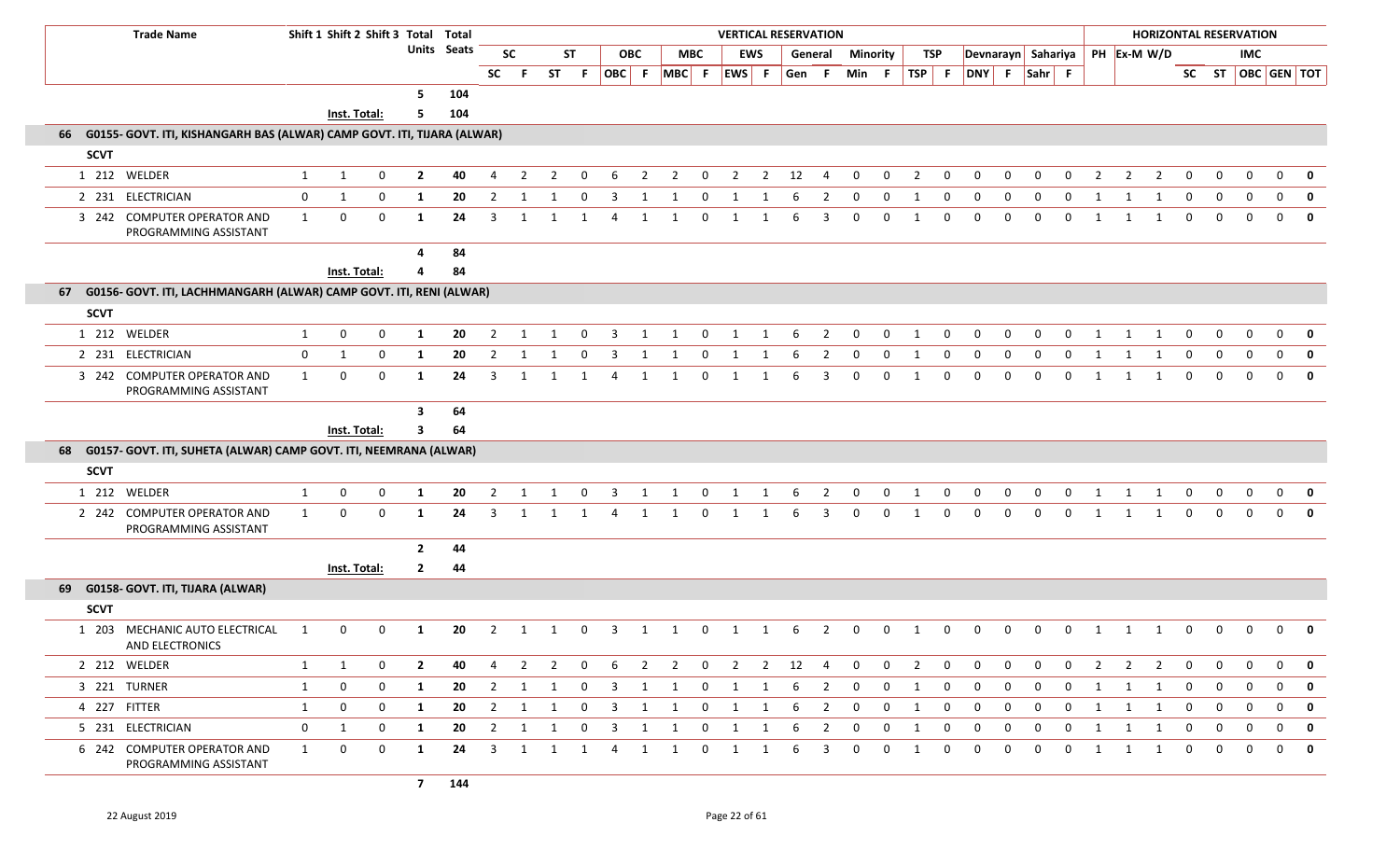|                       | <b>Trade Name</b>                                    |                | Shift 1 Shift 2 Shift 3 Total Total |             |                |                    |                |                |                |                |                         |                |                         |                |                |                | <b>VERTICAL RESERVATION</b> |                |                 |              |                                |                  |                                |              |                         |                |                |                |                        |                  |                | <b>HORIZONTAL RESERVATION</b> |                   |                         |
|-----------------------|------------------------------------------------------|----------------|-------------------------------------|-------------|----------------|--------------------|----------------|----------------|----------------|----------------|-------------------------|----------------|-------------------------|----------------|----------------|----------------|-----------------------------|----------------|-----------------|--------------|--------------------------------|------------------|--------------------------------|--------------|-------------------------|----------------|----------------|----------------|------------------------|------------------|----------------|-------------------------------|-------------------|-------------------------|
|                       |                                                      |                |                                     |             |                | <b>Units</b> Seats |                | <b>SC</b>      |                | <b>ST</b>      |                         | <b>OBC</b>     |                         | <b>MBC</b>     |                | <b>EWS</b>     | General                     |                | <b>Minority</b> |              | <b>TSP</b>                     |                  | Devnarayn Sahariya PH Ex-M W/D |              |                         |                |                |                |                        |                  |                | <b>IMC</b>                    |                   |                         |
|                       |                                                      |                |                                     |             |                |                    | <b>SC</b>      | -F.            | <b>ST</b>      | - F            | OBC F                   |                | MBC F                   |                | EWS F          |                | Gen F                       |                | Min F           |              | <b>TSP</b>                     | F                | DNY F                          |              | Sahr F                  |                |                |                |                        |                  |                |                               | SC ST OBC GEN TOT |                         |
|                       |                                                      |                | Inst. Total:                        |             |                | 7 144              |                |                |                |                |                         |                |                         |                |                |                |                             |                |                 |              |                                |                  |                                |              |                         |                |                |                |                        |                  |                |                               |                   |                         |
|                       | 70 G0220- GOVT. ITI, RAMGARH (ALWAR)                 |                |                                     |             |                |                    |                |                |                |                |                         |                |                         |                |                |                |                             |                |                 |              |                                |                  |                                |              |                         |                |                |                |                        |                  |                |                               |                   |                         |
| <b>NCVT</b>           |                                                      |                |                                     |             |                |                    |                |                |                |                |                         |                |                         |                |                |                |                             |                |                 |              |                                |                  |                                |              |                         |                |                |                |                        |                  |                |                               |                   |                         |
|                       | 1 212 WELDER                                         | 1              | 1                                   | 0           | $\overline{2}$ | 40                 | 4              | 2              | $\overline{2}$ | 0              | 6                       | $\overline{2}$ | $\overline{2}$          | $\mathbf{0}$   | $\overline{2}$ | $\overline{2}$ | 12                          | 4              | $\mathbf 0$     | $\mathbf 0$  | $\overline{2}$                 | $\mathbf 0$      | $\mathbf 0$                    | $\mathbf 0$  | $\mathbf 0$             | $\mathbf 0$    | $\overline{2}$ | $\overline{2}$ | $\overline{2}$         | $\mathbf{0}$     | $\mathbf 0$    | $\mathbf 0$                   | $\mathbf 0$       | $\mathbf 0$             |
|                       | 2 221 TURNER                                         | 1              | 0                                   | $\mathbf 0$ | 1              | 20                 | $\overline{2}$ | 1              | $\mathbf{1}$   | $\overline{0}$ | $\overline{\mathbf{3}}$ | 1              | $\mathbf 1$             | $\overline{0}$ | 1              | 1              | 6                           | $\overline{2}$ | $\mathbf 0$     | $\mathbf 0$  | 1                              | $\mathbf{0}$     | $\mathbf 0$                    | $\mathbf{0}$ | $\mathbf 0$             | $\mathbf{0}$   | 1              | $\mathbf{1}$   | 1                      | $\boldsymbol{0}$ | $\mathbf 0$    | $\boldsymbol{0}$              | $\mathbf 0$       | $\mathbf 0$             |
|                       | 3 227 FITTER                                         | 1              | 0                                   | $\mathbf 0$ | $\mathbf{1}$   | 20                 | 2              |                | 1              | $\mathbf 0$    | 3                       |                | 1                       | 0              | 1              |                | 6                           | $\overline{2}$ | $\mathbf 0$     | $\Omega$     | 1                              | $\mathbf 0$      | $\mathbf 0$                    | $\mathbf 0$  | $\mathbf 0$             | $\mathbf 0$    | 1              | 1              | 1                      | $\mathbf 0$      | $\mathbf 0$    | $\mathbf 0$                   | $\mathbf 0$       | $\mathbf 0$             |
|                       | 4 231 ELECTRICIAN                                    | 1              | $\mathbf 0$                         | $\mathbf 0$ | $\mathbf{1}$   | 20                 | 2              | 1              | 1              | $\mathbf 0$    | $\overline{3}$          | 1              | $\overline{1}$          | $\mathbf{0}$   | 1              | 1              | 6                           | $\overline{2}$ | $\mathbf 0$     | $\mathbf{0}$ | $\overline{1}$                 | $\mathbf 0$      | $\mathbf 0$                    | $\mathbf 0$  | $\mathbf 0$             | $\mathbf 0$    | 1              | $\mathbf{1}$   | 1                      | $\mathbf 0$      | $\mathbf 0$    | $\mathbf 0$                   | $\overline{0}$    | $\overline{\mathbf{0}}$ |
|                       |                                                      |                |                                     |             | 5              | 100                |                |                |                |                |                         |                |                         |                |                |                |                             |                |                 |              |                                |                  |                                |              |                         |                |                |                |                        |                  |                |                               |                   |                         |
|                       |                                                      |                | Inst. Total:                        |             | 5              | 100                |                |                |                |                |                         |                |                         |                |                |                |                             |                |                 |              |                                |                  |                                |              |                         |                |                |                |                        |                  |                |                               |                   |                         |
|                       | 71 G0226- GOVT. ITI, JAIL ALWAR                      |                |                                     |             |                |                    |                |                |                |                |                         |                |                         |                |                |                |                             |                |                 |              |                                |                  |                                |              |                         |                |                |                |                        |                  |                |                               |                   |                         |
| <b>SCVT</b>           |                                                      |                |                                     |             |                |                    |                |                |                |                |                         |                |                         |                |                |                |                             |                |                 |              |                                |                  |                                |              |                         |                |                |                |                        |                  |                |                               |                   |                         |
|                       | 1 206 CARPENTER                                      | 1              | $\mathbf 0$                         | $\mathbf 0$ | $\mathbf{1}$   | 24                 | 3              | 1              | 1              | 1              | 4                       | 1              | $\overline{1}$          | $\overline{0}$ | $\mathbf{1}$   | $\mathbf{1}$   | 6                           | 3              | $\mathbf 0$     | $\mathbf{0}$ | 1                              | $\mathbf{0}$     | $\mathbf 0$                    | $\mathbf{0}$ | $\mathbf 0$             | $\mathbf{0}$   | 1              | 1              | 1                      | $\boldsymbol{0}$ | $\mathbf 0$    | $\mathbf{0}$                  | $\overline{0}$    | $\overline{\mathbf{0}}$ |
|                       | 2 211 MASON (BUILDING<br>CONSTRUCTOR)                | 1              | 0                                   | 0           | $\mathbf{1}$   | 24                 | 3              | 1              | 1              | 1              | 4                       | 1              | $\mathbf{1}$            | $\mathbf{0}$   | 1              | 1              | 6                           | 3              | 0               | $\mathbf{0}$ | 1                              | 0                | $\mathbf 0$                    | $\mathbf 0$  | $\mathbf 0$             | $\mathbf 0$    | 1              | 1              | 1                      | $\mathbf 0$      | $\mathbf 0$    | $\mathbf 0$                   | $\mathbf{0}$      | $\mathbf 0$             |
|                       |                                                      |                |                                     |             | $\overline{2}$ | 48                 |                |                |                |                |                         |                |                         |                |                |                |                             |                |                 |              |                                |                  |                                |              |                         |                |                |                |                        |                  |                |                               |                   |                         |
|                       |                                                      |                | Inst. Total:                        |             | $\mathbf{2}$   | 48                 |                |                |                |                |                         |                |                         |                |                |                |                             |                |                 |              |                                |                  |                                |              |                         |                |                |                |                        |                  |                |                               |                   |                         |
| <b>DISTRICT DAUSA</b> |                                                      |                |                                     |             |                |                    |                |                |                |                |                         |                |                         |                |                |                |                             |                |                 |              |                                |                  |                                |              |                         |                |                |                |                        |                  |                |                               |                   |                         |
|                       | 72 G0032- GOVT. ITI, DAUSA                           |                |                                     |             |                |                    |                |                |                |                |                         |                |                         |                |                |                |                             |                |                 |              |                                |                  |                                |              |                         |                |                |                |                        |                  |                |                               |                   |                         |
| <b>NCVT</b>           |                                                      |                |                                     |             |                |                    |                |                |                |                |                         |                |                         |                |                |                |                             |                |                 |              |                                |                  |                                |              |                         |                |                |                |                        |                  |                |                               |                   |                         |
|                       | 1 201 MECHANIC DIESEL                                | 1              | 1                                   | $\mathbf 0$ | $\overline{2}$ | 48                 | 6              | $\overline{2}$ | $\overline{2}$ | $\overline{2}$ | 8                       | $\overline{2}$ | $\overline{2}$          | $\overline{0}$ | $\overline{2}$ | $\overline{2}$ | 12                          | 6              | $\mathbf 0$     | $\mathbf 0$  | $\overline{2}$                 | $\mathbf 0$      | $\mathbf 0$                    | $\mathbf 0$  | $\mathbf 0$             | $\mathbf{0}$   | $\overline{2}$ | $\overline{2}$ | $\overline{2}$         | $\overline{2}$   | $\overline{2}$ | $\overline{2}$                | 4                 | 10                      |
| 2 209                 | PLUMBER                                              | 1              | 1                                   | $\mathbf 0$ | $\overline{2}$ | 48                 | 6              | 2              | $\overline{2}$ | 2              | 8                       | 2              | 2                       | 0              | $\overline{2}$ | 2              | 12                          | -6             | $\mathbf 0$     | $\mathbf{0}$ | $\overline{2}$                 | $\mathbf 0$      | $\mathbf 0$                    | $\mathbf 0$  | 0                       | $\mathbf 0$    | $\overline{2}$ | $\overline{2}$ | $\overline{2}$         | $\overline{2}$   | $\overline{2}$ | $\overline{2}$                | 4                 | 10                      |
|                       | 3 231 ELECTRICIAN                                    | $\overline{2}$ | 0                                   | $\mathbf 0$ | $\overline{2}$ | 40                 | 4              | $\overline{2}$ | $\overline{2}$ | $\mathbf 0$    | 6                       | $\overline{2}$ | $\overline{2}$          | $\mathbf 0$    | $\overline{2}$ | $\overline{2}$ | 12                          | 4              | $\mathbf 0$     | 0            | $\overline{2}$                 | $\boldsymbol{0}$ | $\mathbf 0$                    | 0            | $\mathbf 0$             | 0              | $\overline{2}$ | $\overline{2}$ | $\overline{2}$         | $\overline{2}$   | $\overline{2}$ | $\overline{2}$                | $2 \times 8$      |                         |
|                       | 4 242 COMPUTER OPERATOR AND<br>PROGRAMMING ASSISTANT | 1              | $\mathbf 0$                         | $\mathbf 0$ | 1              | 24                 | 3              |                | 1              | $\mathbf{1}$   | 4                       | $\mathbf{1}$   | 1                       | $\mathbf 0$    | 1              |                | 6                           | 3              | $\mathbf 0$     | $\mathbf 0$  | 1                              | $\mathbf 0$      | $\mathbf 0$                    | $\mathbf 0$  | $\mathbf 0$             | $\mathbf 0$    | $\mathbf{1}$   | 1              | 1                      | 1                | 1              | 1                             | $\overline{2}$    | - 5                     |
|                       | 5 242 COMPUTER OPERATOR AND<br>PROGRAMMING ASSISTANT | 0              | 1                                   | 0           | $\mathbf{1}$   | 24                 | $\mathbf 0$    | 4              | $\mathbf 0$    | $\overline{2}$ | 0                       | 5              | $\mathbf 0$             | 1              | $\mathbf 0$    | $\overline{2}$ | $\mathbf 0$                 | 9              | $\mathbf 0$     | $\mathbf 0$  | $\mathbf 0$                    | 1                | $\mathbf 0$                    | $\mathbf 0$  | $\mathbf 0$             | $\mathbf 0$    | 1              |                | $1 \qquad 12 \qquad 1$ |                  | 1              | 1                             | $2 \quad 5$       |                         |
|                       |                                                      |                |                                     |             | 8              | 184                |                |                |                |                |                         |                |                         |                |                |                |                             |                |                 |              |                                |                  |                                |              |                         |                |                |                |                        |                  |                |                               |                   |                         |
|                       |                                                      |                | Inst. Total:                        |             | 8              | 184                |                |                |                |                |                         |                |                         |                |                |                |                             |                |                 |              |                                |                  |                                |              |                         |                |                |                |                        |                  |                |                               |                   |                         |
|                       | 73 G0146- GOVT. ITI, BASWA (DAUSA)                   |                |                                     |             |                |                    |                |                |                |                |                         |                |                         |                |                |                |                             |                |                 |              |                                |                  |                                |              |                         |                |                |                |                        |                  |                |                               |                   |                         |
| <b>NCVT</b>           |                                                      |                |                                     |             |                |                    |                |                |                |                |                         |                |                         |                |                |                |                             |                |                 |              |                                |                  |                                |              |                         |                |                |                |                        |                  |                |                               |                   |                         |
|                       | 1 231 ELECTRICIAN                                    | 1              | $\mathbf 0$                         | $\mathbf 0$ | $\mathbf{1}$   | 20                 |                |                |                |                |                         |                | 2 1 1 0 3 1 1 0 1 1 6 2 |                |                |                |                             |                | $\overline{0}$  |              | $0 \qquad 1 \qquad 0$          |                  | $\overline{0}$                 | $\mathbf{0}$ | $\overline{\mathbf{0}}$ | $\overline{0}$ | 1 1            |                | $\overline{1}$         | $\mathbf{0}$     | $\overline{0}$ | $\overline{0}$                | $\mathbf{0}$      | 0                       |
|                       |                                                      |                |                                     |             | $\mathbf{1}$   | 20                 |                |                |                |                |                         |                |                         |                |                |                |                             |                |                 |              |                                |                  |                                |              |                         |                |                |                |                        |                  |                |                               |                   |                         |
| <b>SCVT</b>           |                                                      |                |                                     |             |                |                    |                |                |                |                |                         |                |                         |                |                |                |                             |                |                 |              |                                |                  |                                |              |                         |                |                |                |                        |                  |                |                               |                   |                         |
|                       | 1 201 MECHANIC DIESEL                                | $\overline{0}$ | $\mathbf{1}$                        | $\mathbf 0$ | $\mathbf{1}$   | 24                 |                |                |                |                |                         |                | 3 1 1 1 4 1 1 0 1 1 6 3 |                |                |                |                             |                | $\overline{0}$  |              | $0 \qquad 1 \qquad 0 \qquad 0$ |                  |                                |              |                         | 0 0 0 1 1 1 0  |                |                |                        |                  | $\mathbf 0$    | $\mathbf{0}$                  |                   | $0$ 0                   |
|                       | 2 227 FITTER                                         | 1              | $\overline{0}$                      | $\mathbf 0$ | $\mathbf{1}$   | 20                 |                | 2 1 1          |                | $\mathbf{0}$   | 3                       |                | 1                       | $\overline{0}$ | 1              | 1              | 6                           | 2              | $\overline{0}$  | $\mathbf{0}$ | 1                              | $\mathbf 0$      | $\mathbf 0$                    | $\mathbf{0}$ | $\mathbf{0}$            | $\mathbf 0$    | $\mathbf{1}$   | 1              | 1                      | $\mathbf{0}$     | $\mathbf{0}$   | $\mathbf{0}$                  | $\mathbf{0}$      | $\mathbf 0$             |
|                       |                                                      |                |                                     |             | $2^{\circ}$    | 44                 |                |                |                |                |                         |                |                         |                |                |                |                             |                |                 |              |                                |                  |                                |              |                         |                |                |                |                        |                  |                |                               |                   |                         |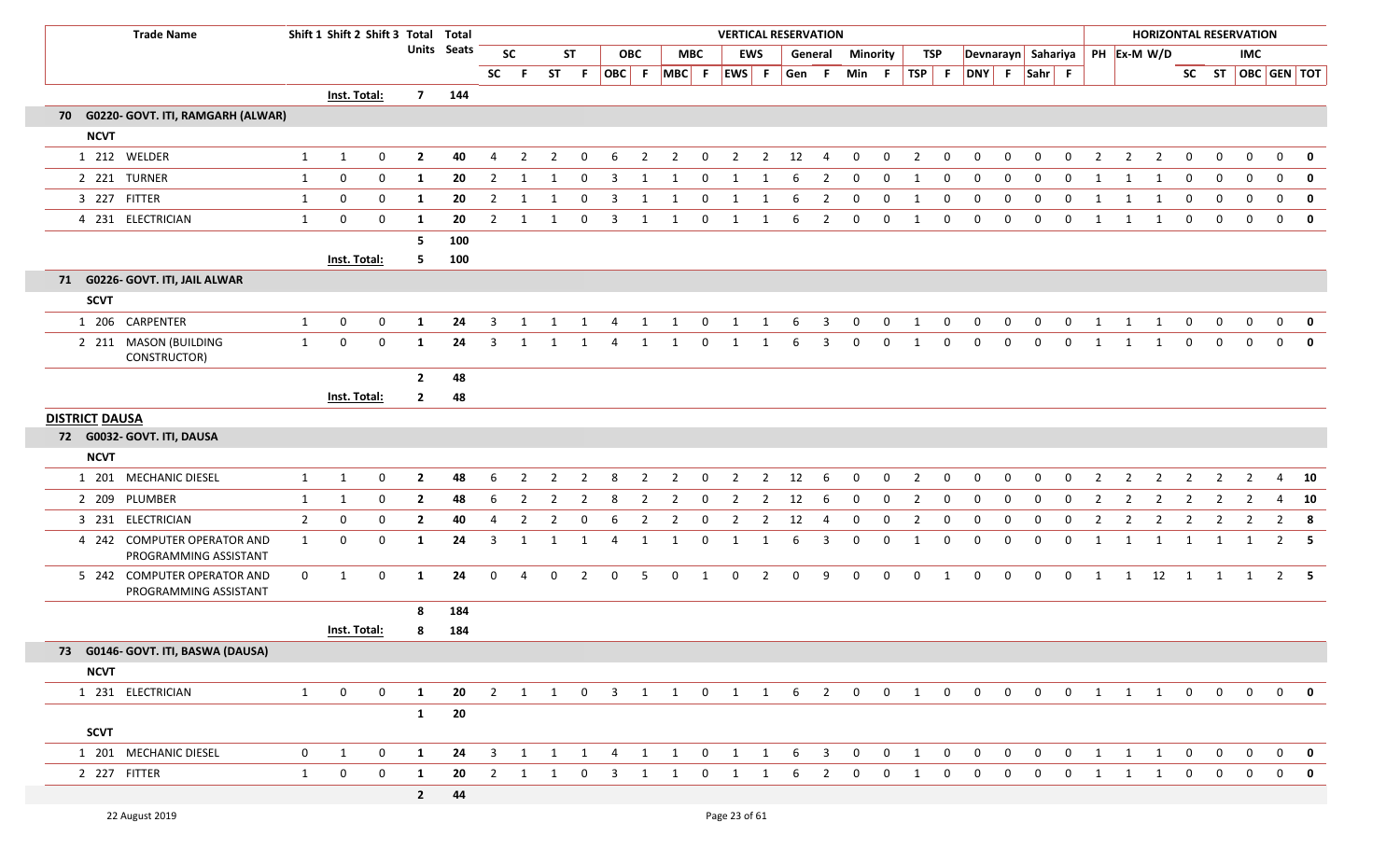| <b>Trade Name</b>                                        |              |                     | Shift 1 Shift 2 Shift 3 Total Total |                         |             |                |                |                |                |                         |                |                |                         | <b>VERTICAL RESERVATION</b> |                |       |                |                |              |                |                         |                                  |             |              |                |                |                |                |                         |                | <b>HORIZONTAL RESERVATION</b> |                |              |
|----------------------------------------------------------|--------------|---------------------|-------------------------------------|-------------------------|-------------|----------------|----------------|----------------|----------------|-------------------------|----------------|----------------|-------------------------|-----------------------------|----------------|-------|----------------|----------------|--------------|----------------|-------------------------|----------------------------------|-------------|--------------|----------------|----------------|----------------|----------------|-------------------------|----------------|-------------------------------|----------------|--------------|
|                                                          |              |                     |                                     |                         | Units Seats |                | <b>SC</b>      |                | <b>ST</b>      |                         | <b>OBC</b>     |                | <b>MBC</b>              |                             | EWS            |       | General        | Minority       |              | TSP            |                         | Devnarayn Sahariya   PH Ex-M W/D |             |              |                |                |                |                |                         |                | IMC                           |                |              |
|                                                          |              |                     |                                     |                         |             | <b>SC</b>      |                | <b>ST</b>      | - F            |                         |                |                |                         | OBC F MBC F EWS F           |                | Gen F |                | Min F          |              |                |                         | TSP F DNY F Sahr F               |             |              |                |                |                |                |                         |                | SC ST OBC GEN TOT             |                |              |
|                                                          |              | Inst. Total:        |                                     | $\overline{\mathbf{3}}$ | 64          |                |                |                |                |                         |                |                |                         |                             |                |       |                |                |              |                |                         |                                  |             |              |                |                |                |                |                         |                |                               |                |              |
| 74 G0147- GOVT. ITI, SIKRAI (DAUSA)                      |              |                     |                                     |                         |             |                |                |                |                |                         |                |                |                         |                             |                |       |                |                |              |                |                         |                                  |             |              |                |                |                |                |                         |                |                               |                |              |
| <b>NCVT</b>                                              |              |                     |                                     |                         |             |                |                |                |                |                         |                |                |                         |                             |                |       |                |                |              |                |                         |                                  |             |              |                |                |                |                |                         |                |                               |                |              |
| 1 231 ELECTRICIAN                                        | $\mathbf{1}$ | $\mathbf{0}$        | 0                                   | 1                       | 20          | $\overline{2}$ | 1              | 1              | $\mathbf 0$    | $\overline{\mathbf{3}}$ | 1              | 1              | $\mathbf 0$             | 1                           | 1              | 6     | $\overline{2}$ | $\mathbf 0$    | 0            | 1              | $\mathbf 0$             | $\mathbf 0$                      | $\mathbf 0$ | $\mathbf 0$  | $\mathbf{0}$   | 1              | 1              | 1              | $\mathbf{0}$            | $\mathbf{0}$   | $\mathbf 0$                   | $\mathbf{0}$   |              |
|                                                          |              |                     |                                     | $\mathbf{1}$            | 20          |                |                |                |                |                         |                |                |                         |                             |                |       |                |                |              |                |                         |                                  |             |              |                |                |                |                |                         |                |                               |                |              |
| <b>SCVT</b>                                              |              |                     |                                     |                         |             |                |                |                |                |                         |                |                |                         |                             |                |       |                |                |              |                |                         |                                  |             |              |                |                |                |                |                         |                |                               |                |              |
| 1 201 MECHANIC DIESEL                                    | 1            | 1                   | 0                                   | $\overline{2}$          | 48          | 6              | $\overline{2}$ | 2              | $\overline{2}$ | - 8                     | $\overline{2}$ | $\overline{2}$ | $\mathbf 0$             | $\overline{2}$              | $\overline{2}$ | 12    | 6              | $\mathbf{0}$   | $\mathbf 0$  | $\overline{2}$ | $\mathbf 0$             | $\mathbf 0$                      | $\mathbf 0$ | $\mathbf{0}$ | $\mathbf 0$    | $\overline{2}$ | $\overline{2}$ | $\overline{2}$ | $\overline{0}$          | $\mathbf{0}$   | $\mathbf{0}$                  | $\overline{0}$ | 0            |
| 2 227 FITTER                                             | $\mathbf{1}$ | $\mathbf 0$         | $\mathbf 0$                         | 1                       | 20          | 2              |                |                |                | 3                       | 1              |                | $\Omega$                |                             |                | 6     | 2              | $\Omega$       | $\mathbf 0$  | $\mathbf{1}$   | $\mathbf 0$             | $\Omega$                         | $\Omega$    | $\Omega$     | 0              | - 1            | -1             | -1             | $\mathbf{0}$            | $\mathbf{0}$   | $\mathbf{0}$                  | $\mathbf 0$    | $\mathbf{0}$ |
|                                                          |              |                     |                                     | $\mathbf{3}$            | 68          |                |                |                |                |                         |                |                |                         |                             |                |       |                |                |              |                |                         |                                  |             |              |                |                |                |                |                         |                |                               |                |              |
|                                                          |              | Inst. Total:        |                                     | 4                       | 88          |                |                |                |                |                         |                |                |                         |                             |                |       |                |                |              |                |                         |                                  |             |              |                |                |                |                |                         |                |                               |                |              |
| <b>DISTRICT JAIPUR</b>                                   |              |                     |                                     |                         |             |                |                |                |                |                         |                |                |                         |                             |                |       |                |                |              |                |                         |                                  |             |              |                |                |                |                |                         |                |                               |                |              |
| 75 G0026- GOVT. ITI, AMER (JAIPUR)                       |              |                     |                                     |                         |             |                |                |                |                |                         |                |                |                         |                             |                |       |                |                |              |                |                         |                                  |             |              |                |                |                |                |                         |                |                               |                |              |
| <b>NCVT</b>                                              |              |                     |                                     |                         |             |                |                |                |                |                         |                |                |                         |                             |                |       |                |                |              |                |                         |                                  |             |              |                |                |                |                |                         |                |                               |                |              |
| 1 212 WELDER                                             | $\mathbf{1}$ | $\mathbf{1}$        | 0                                   | $\overline{2}$          | 40          | $\overline{4}$ | $\overline{2}$ | $\overline{2}$ | $\mathbf{0}$   | 6                       | $\overline{2}$ | $\overline{2}$ | $\overline{0}$          | $\overline{2}$              | $2^{\circ}$    | 12    | $\overline{4}$ | $\mathbf 0$    | $\mathbf 0$  | $\overline{2}$ | $\overline{0}$          | $\mathbf 0$                      | $\mathbf 0$ | $\mathbf 0$  | $\mathbf 0$    | $\overline{2}$ | $\overline{2}$ | $\overline{2}$ | $\overline{2}$          | $\overline{2}$ | $\overline{2}$                |                | $2 \times 8$ |
| 2 218 MECHANIC (REFRIGERATION<br>AND AIR-CONDITIONER)    | $\mathbf{1}$ | $\mathbf 0$         | $\mathbf 0$                         | 1                       | 24          | 3              | -1             |                |                | 4                       | 1              | 1              | 0                       | 1                           | -1             | 6     | 3              | $\Omega$       | $\mathbf 0$  | 1              | 0                       | 0                                | 0           | $\mathbf 0$  | $\mathbf 0$    | -1             | -1             | 1              | 1                       | 1              | 1                             | 2              | -5           |
| 3 231 ELECTRICIAN                                        | $\mathbf 0$  | $\overline{2}$      | 0                                   | $\overline{2}$          | 40          | 4              | 2              | $\overline{2}$ | 0              | -6                      | $\overline{2}$ | $\overline{2}$ | $\mathbf 0$             | $\overline{2}$              | 2              | 12    | $\overline{4}$ | $\mathbf 0$    | $\mathbf 0$  | $\overline{2}$ | $\mathbf 0$             | 0                                | $\mathbf 0$ | $\Omega$     | 0              | 2              | 2              | 2              | $\overline{2}$          | $\overline{2}$ | $\overline{2}$                |                | $2 \times 8$ |
| 4 241 ARCHITECTURAL<br>DRAUGHTSMAN                       | $\mathbf{1}$ | 1                   | $\mathbf 0$                         | $\mathbf{2}$            | 48          | 6              | $\overline{2}$ | 2              | 2              | 8                       | $\overline{2}$ | $\overline{2}$ | $\overline{0}$          | $\overline{2}$              | $\overline{2}$ | 12    | 6              | 0              | 0            | $\overline{2}$ | $\mathbf 0$             | 0                                | $\mathbf 0$ | $\mathbf 0$  | $\mathbf 0$    | $\overline{2}$ | $\overline{2}$ | $\overline{2}$ | $\overline{2}$          | $\overline{2}$ | $\overline{2}$                |                | 4 10         |
| 5 242 COMPUTER OPERATOR AND<br>PROGRAMMING ASSISTANT     | 1            | 1                   | $\mathbf 0$                         | $\overline{2}$          | 48          | 6              | $\overline{2}$ | 2              | $\overline{2}$ | 8                       | $\overline{2}$ | $\overline{2}$ | $\mathbf 0$             | $\overline{2}$              | $\overline{2}$ | 12    | -6             | $\Omega$       | $\Omega$     | $\overline{2}$ | $\Omega$                | $\Omega$                         | $\Omega$    | $\Omega$     | $\Omega$       | $\overline{2}$ | 2              | $\overline{2}$ | $\overline{2}$          | $\overline{2}$ | $\overline{2}$                |                | 4 10         |
|                                                          |              |                     |                                     | 9                       | 200         |                |                |                |                |                         |                |                |                         |                             |                |       |                |                |              |                |                         |                                  |             |              |                |                |                |                |                         |                |                               |                |              |
|                                                          |              | <b>Inst. Total:</b> |                                     | 9                       | 200         |                |                |                |                |                         |                |                |                         |                             |                |       |                |                |              |                |                         |                                  |             |              |                |                |                |                |                         |                |                               |                |              |
| 76 G0034- GOVT. ITI, DUDU (JAIPUR)                       |              |                     |                                     |                         |             |                |                |                |                |                         |                |                |                         |                             |                |       |                |                |              |                |                         |                                  |             |              |                |                |                |                |                         |                |                               |                |              |
| <b>NCVT</b>                                              |              |                     |                                     |                         |             |                |                |                |                |                         |                |                |                         |                             |                |       |                |                |              |                |                         |                                  |             |              |                |                |                |                |                         |                |                               |                |              |
| 1 212 WELDER                                             | 1            | 1                   | 0                                   | $\overline{2}$          | 40          | 4              | $\overline{2}$ | 2              | $\Omega$       | 6                       | $\overline{2}$ | $\overline{2}$ | 0                       | 2                           | $\overline{2}$ | 12    |                | $\Omega$       | $\mathbf 0$  | 2              | 0                       | $\Omega$                         | 0           | $\Omega$     | 0              | 2              | 2              | -2             | 2                       | -2             | 2                             | 2              | - 8          |
| 2 219 ELECTRONICS MECHANIC                               | $\mathbf{1}$ | 1                   | 0                                   | $\overline{2}$          | 48          | 6              | $\overline{2}$ | 2              | 2              | -8                      | $\overline{2}$ | $\overline{2}$ | $\overline{0}$          | $\overline{2}$              | $\overline{2}$ | 12    | 6              | $\Omega$       | $\mathbf{0}$ | 2              | 0                       | 0                                | 0           | $\mathbf{0}$ | $\mathbf{0}$   | 2              | 2              | -2             | 2                       | $\overline{2}$ | $\overline{2}$                | $\overline{4}$ | 10           |
| 3 231 ELECTRICIAN                                        | $\mathbf{1}$ | 1                   | $\mathbf 0$                         | $\mathbf{2}$            | 40          | 4              | 2              | 2              | 0              | 6                       | -2             | 2              | $\mathbf{0}$            | 2                           | 2              | 12    |                | 0              | 0            | 2              | 0                       | 0                                | 0           | $\Omega$     | 0              | 2              | $\overline{2}$ | $\overline{2}$ | 2                       | $\overline{2}$ | $\overline{2}$                | $\overline{2}$ | - 8          |
| 4 242 COMPUTER OPERATOR AND<br>PROGRAMMING ASSISTANT     | $\mathbf{1}$ | $\mathbf{1}$        | 0                                   | $\overline{2}$          | 48          | 6              | $\overline{2}$ | $\overline{2}$ | $\overline{2}$ | 8                       | $\overline{2}$ | $\overline{2}$ | $\overline{\mathbf{0}}$ | $\overline{2}$              | $\overline{2}$ | 12    | 6              | $\mathbf{0}$   | $\mathbf 0$  | $\overline{2}$ | $\mathbf 0$             | $\mathbf 0$                      | $\mathbf 0$ | $\mathbf 0$  | $\mathbf 0$    | $\overline{2}$ | $\overline{2}$ | $\overline{2}$ | $\overline{2}$          | $\overline{2}$ | $\overline{2}$                |                | 4 10         |
| 5 260 STENOGRAPHER &<br>SECRETARIAL ASSISTANT<br>(HINDI) | $\mathbf{1}$ | $\mathbf{1}$        | $\mathbf{0}$                        | $\mathbf{2}$            | 48          | 6              | $\overline{2}$ |                | $2 \quad 2$    | 8 <sup>8</sup>          | $\overline{2}$ | $\overline{2}$ | $\overline{0}$          | $\overline{2}$              | $\overline{2}$ | 12    | 6              | $\overline{0}$ | $\mathbf{0}$ | $\overline{2}$ | $\overline{\mathbf{0}}$ | $\mathbf{0}$                     | $\mathbf 0$ | $\mathbf{0}$ | $\overline{0}$ | $\overline{2}$ | $\overline{2}$ | $\overline{2}$ | $\overline{\mathbf{2}}$ | $\overline{2}$ | $\overline{2}$                |                | 4 10         |
|                                                          |              |                     |                                     | 10                      | 224         |                |                |                |                |                         |                |                |                         |                             |                |       |                |                |              |                |                         |                                  |             |              |                |                |                |                |                         |                |                               |                |              |
|                                                          |              | Inst. Total:        |                                     | 10                      | 224         |                |                |                |                |                         |                |                |                         |                             |                |       |                |                |              |                |                         |                                  |             |              |                |                |                |                |                         |                |                               |                |              |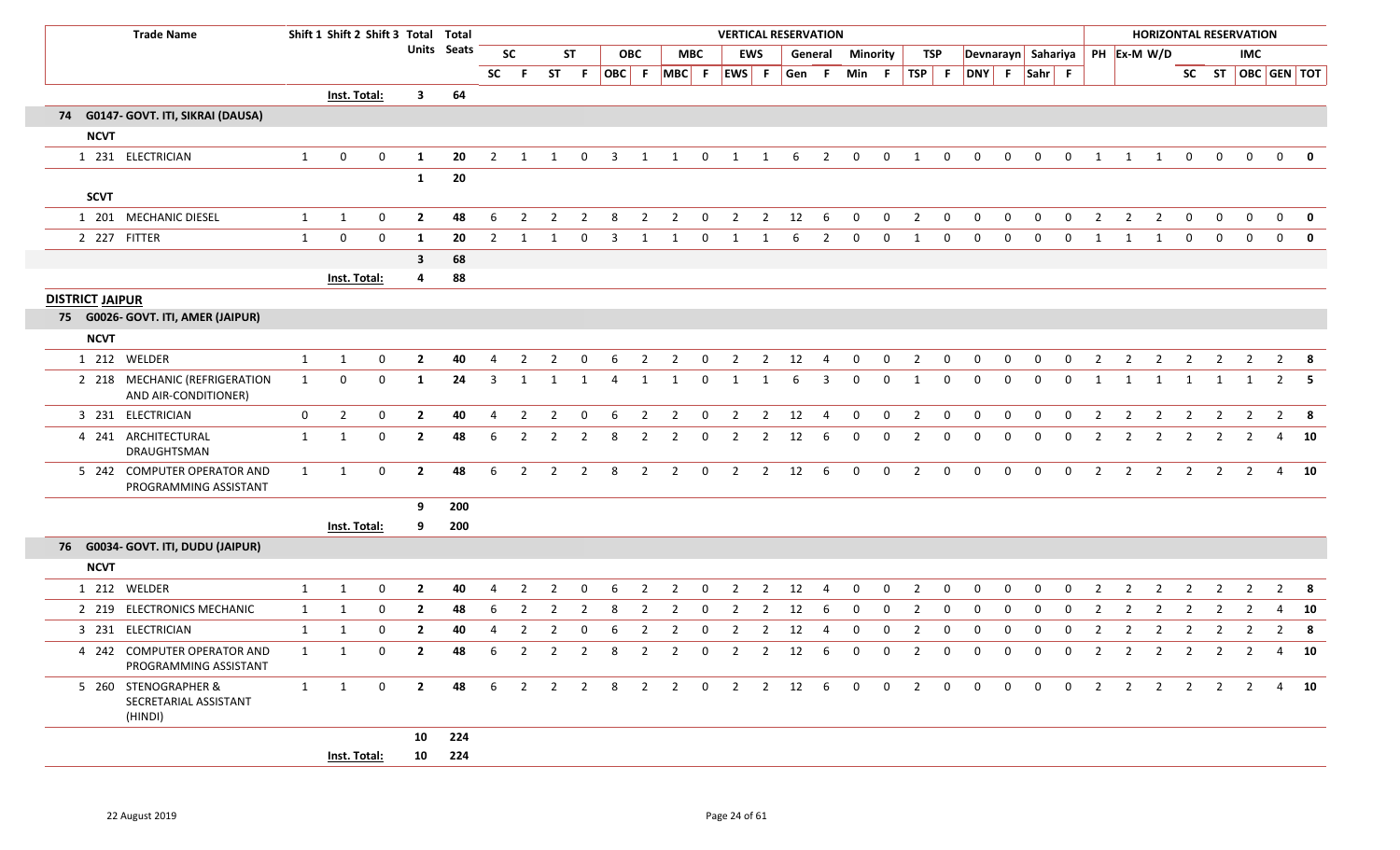| <b>Trade Name</b>                                                              |                | Shift 1 Shift 2 Shift 3 Total Total |              |              |                    |                |                |   |                |                         |              |                                                                                |                |                |                | <b>VERTICAL RESERVATION</b> |                         |                         |              |                                         |                         |                         |                |                |                |                |   | <b>HORIZONTAL RESERVATION</b>  |                |                |                |                                |                         |
|--------------------------------------------------------------------------------|----------------|-------------------------------------|--------------|--------------|--------------------|----------------|----------------|---|----------------|-------------------------|--------------|--------------------------------------------------------------------------------|----------------|----------------|----------------|-----------------------------|-------------------------|-------------------------|--------------|-----------------------------------------|-------------------------|-------------------------|----------------|----------------|----------------|----------------|---|--------------------------------|----------------|----------------|----------------|--------------------------------|-------------------------|
|                                                                                |                |                                     |              |              | <b>Units</b> Seats |                | <b>SC</b>      |   | <b>ST</b>      |                         | <b>OBC</b>   |                                                                                | <b>MBC</b>     |                | <b>EWS</b>     |                             |                         | <b>General Minority</b> |              |                                         | TSP                     |                         |                |                |                |                |   | Devnarayn Sahariya PH Ex-M W/D |                |                | <b>IMC</b>     |                                |                         |
|                                                                                |                |                                     |              |              |                    | <b>SC</b>      | -F.            |   | ST F           |                         |              | OBC   F   MBC   F   EWS   F   Gen   F   Min   F   TSP   F   DNY   F   Sahr   F |                |                |                |                             |                         |                         |              |                                         |                         |                         |                |                |                |                |   |                                |                |                |                | SC ST $\overline{OBC}$ GEN TOT |                         |
| 77 G0036- GOVT. ITI, JAIL JAIPUR                                               |                |                                     |              |              |                    |                |                |   |                |                         |              |                                                                                |                |                |                |                             |                         |                         |              |                                         |                         |                         |                |                |                |                |   |                                |                |                |                |                                |                         |
| <b>NCVT</b>                                                                    |                |                                     |              |              |                    |                |                |   |                |                         |              |                                                                                |                |                |                |                             |                         |                         |              |                                         |                         |                         |                |                |                |                |   |                                |                |                |                |                                |                         |
| 1 206 CARPENTER                                                                | 1              | 0                                   | 0            | 1            | 24                 | 3              |                |   | -1             | 4                       | 1            | 1                                                                              | $\Omega$       | 1              | 1              | -6                          | 3                       | $\mathbf{0}$            | 0            | 1                                       | 0                       | $\mathbf{0}$            | $\mathbf{0}$   | $\Omega$       | $\Omega$       |                |   | 1                              | $\mathbf 0$    | $\mathbf{0}$   | $\mathbf{0}$   | 0                              | $\mathbf{0}$            |
| 2 227 FITTER                                                                   | 1              | 0                                   | 0            | 1            | 20                 | $\overline{2}$ |                |   | 0              | 3                       | 1            | 1                                                                              | 0              | 1              | 1              | 6                           | 2                       | 0                       | 0            | 1                                       | 0                       | $\mathbf 0$             | 0              | 0              | 0              |                |   | 1                              | 0              | 0              | 0              | 0                              | $\mathbf 0$             |
| 3 232 WIREMAN                                                                  | $\mathbf{1}$   | 0                                   | 0            | 1            | 20                 | $\overline{2}$ | -1             |   | $\Omega$       | 3                       | -1           | 1                                                                              | 0              | 1              | 1              | 6                           | $\overline{2}$          | 0                       | 0            | 1                                       | 0                       | $\mathbf 0$             | $\mathbf 0$    | $\mathbf{0}$   | 0              |                |   | 1                              | 0              | $\mathbf 0$    | 0              | $\mathbf 0$                    | $\mathbf 0$             |
| 4 247 SEWING TECHNOLOGY                                                        | 1              | 0                                   | 0            | 1            | 20                 | $\overline{2}$ | 1              |   | $\Omega$       | 3                       | 1            | 1                                                                              | 0              | 1              | 1              | 6                           | $\overline{2}$          | 0                       | 0            | 1                                       | 0                       | $\mathbf 0$             | 0              | $\mathbf{0}$   | 0              | -1             |   | 1                              | $\mathbf 0$    | $\mathbf 0$    | $\mathbf{0}$   | 0                              | $\mathbf 0$             |
|                                                                                |                |                                     |              | 4            | 84                 |                |                |   |                |                         |              |                                                                                |                |                |                |                             |                         |                         |              |                                         |                         |                         |                |                |                |                |   |                                |                |                |                |                                |                         |
| <b>SCVT</b>                                                                    |                |                                     |              |              |                    |                |                |   |                |                         |              |                                                                                |                |                |                |                             |                         |                         |              |                                         |                         |                         |                |                |                |                |   |                                |                |                |                |                                |                         |
| 1 231 ELECTRICIAN                                                              | 1              | 0                                   | $\bf{0}$     | 1            | 20                 | $\overline{2}$ | 1              | 1 | $\overline{0}$ | $\overline{\mathbf{3}}$ |              | 1 1                                                                            |                | 0 1 1 6 2      |                |                             |                         | $\overline{\mathbf{0}}$ | $0\qquad 1$  |                                         | $\overline{0}$          | $\overline{0}$          | $\mathbf{0}$   | $\overline{0}$ |                | $0 \quad 1$    |   | $1 \quad 1$                    | $\mathbf{0}$   | $\mathbf{0}$   | $\overline{0}$ | $\overline{0}$                 | $\overline{\mathbf{0}}$ |
| 2 242 COMPUTER OPERATOR AND<br>PROGRAMMING ASSISTANT                           | 1              | 0                                   | 0            | 1            | 24                 | 3              |                |   |                |                         | 1            |                                                                                | 0              |                |                |                             | 3                       | 0                       | 0            | -1                                      | $\mathbf{0}$            | $\mathbf{0}$            | $\mathbf{0}$   | $\Omega$       | 0              |                |   | 1                              | $\mathbf 0$    | 0              | $\Omega$       | $\Omega$                       |                         |
|                                                                                |                |                                     |              | $\mathbf{2}$ | 44                 |                |                |   |                |                         |              |                                                                                |                |                |                |                             |                         |                         |              |                                         |                         |                         |                |                |                |                |   |                                |                |                |                |                                |                         |
|                                                                                |                | Inst. Total:                        |              | 6            | 128                |                |                |   |                |                         |              |                                                                                |                |                |                |                             |                         |                         |              |                                         |                         |                         |                |                |                |                |   |                                |                |                |                |                                |                         |
| 78 G0037- GOVT. ITI, JAIPUR                                                    |                |                                     |              |              |                    |                |                |   |                |                         |              |                                                                                |                |                |                |                             |                         |                         |              |                                         |                         |                         |                |                |                |                |   |                                |                |                |                |                                |                         |
| <b>NCVT</b>                                                                    |                |                                     |              |              |                    |                |                |   |                |                         |              |                                                                                |                |                |                |                             |                         |                         |              |                                         |                         |                         |                |                |                |                |   |                                |                |                |                |                                |                         |
| 1 022 PLASTIC PROCESSING<br><b>OPERATOR</b>                                    | 1              | 1                                   | $\mathbf{0}$ | $\mathbf{2}$ | 40                 | 4              | $\overline{2}$ |   | $\Omega$       | 6                       | 2            | $\overline{2}$                                                                 | $\mathbf 0$    | $\overline{2}$ | $\overline{2}$ | 12                          | 4                       | $\mathbf{0}$            | $\mathbf 0$  | $\overline{2}$                          | $\mathbf{0}$            | $\mathbf{0}$            | 0              | $\mathbf{0}$   | $\mathbf{0}$   | $\overline{2}$ | 2 | $\overline{2}$                 | $\mathbf{0}$   | $\mathbf 0$    | $\Omega$       | $\Omega$                       |                         |
| 2 202 MECHANIC (TRACTOR)                                                       | $\mathbf{1}$   | 1                                   | 0            | $\mathbf{2}$ | 40                 | 4              | 2              | 2 | $\Omega$       | 6                       | 2            | $\overline{2}$                                                                 | $\mathbf 0$    | $\overline{2}$ | $\overline{2}$ | 12                          | 4                       | 0                       | 0            | $\overline{2}$                          | 0                       | $\mathbf 0$             | 0              | 0              | 0              |                | 2 | 2                              | 0              | 0              | 0              | $\mathbf{0}$                   | $\mathbf 0$             |
| 3 206 CARPENTER                                                                | 1              | 1                                   | 0            | $\mathbf{2}$ | 48                 | 6              | -2             | 2 | -2             | 8                       | 2            | $\overline{2}$                                                                 | 0              | 2              | 2              | 12                          | 6                       | 0                       | 0            | 2                                       | 0                       | 0                       | 0              | 0              | 0              |                | 2 | 2                              | 0              | 0              | 0              | 0                              | $\mathbf 0$             |
| 4 207 SURVEYOR                                                                 | 1              | 1                                   | 0            | $\mathbf{2}$ | 48                 | 6              | 2              | 2 | 2              | 8                       | 2            | $\overline{2}$                                                                 | $\mathbf 0$    | $\overline{2}$ | $\overline{2}$ | 12                          | -6                      | 0                       | 0            | $\overline{2}$                          | $\mathbf{0}$            | 0                       | 0              | 0              | 0              | -2             | 2 | 2                              | 0              | $\mathbf 0$    | $\mathbf{0}$   | 0                              | $\mathbf 0$             |
| 5 209 PLUMBER                                                                  | 1              | 1                                   | 0            | $\mathbf{2}$ | 48                 | 6              | 2              | 2 | 2              | 8                       | 2            | $\overline{2}$                                                                 | 0              | $\overline{2}$ | 2              | 12                          | 6                       | 0                       | 0            | $\overline{2}$                          | 0                       | 0                       | $\mathbf{0}$   | $\Omega$       | 0              |                |   | 2                              | 0              | $\mathbf 0$    | $\mathbf{0}$   | $\mathbf 0$                    | $\mathbf 0$             |
| 6 212 WELDER                                                                   | 1              | 1                                   | 0            | $\mathbf{2}$ | 40                 | 4              | 2              |   |                | 6                       |              | 2                                                                              | $\Omega$       | 2              | 2              | 12                          | 4                       | 0                       | 0            | 2                                       | 0                       | 0                       | 0              | <sup>0</sup>   | 0              |                |   | 2                              | $\Omega$       | 0              | $\Omega$       | 0                              | $\mathbf 0$             |
| 7 215 MECHANIC (MOTOR VEHICLE)                                                 | $\mathbf{0}$   | 1                                   | 0            | 1            | 24                 | 3              | -1             |   | -1             | 4                       | 1            | 1                                                                              | 0              | 1              | 1              | 6                           | 3                       | 0                       | 0            | 1                                       | 0                       | 0                       | 0              | $\Omega$       | $\Omega$       |                |   | -1                             | $\Omega$       | 0              | $\mathbf{0}$   | $\mathbf 0$                    | $\mathbf 0$             |
| 8 217 DRAUGHTSMAN (CIVIL)                                                      | $\mathbf{0}$   | 1                                   | 0            | 1            | 24                 | 3              | -1             |   | -1             | 4                       | 1            | 1                                                                              | 0              | 1              | 1              | 6                           | 3                       | 0                       | 0            | 1                                       | 0                       | 0                       | 0              | 0              | $\Omega$       |                |   | 1                              | 0              | $\mathbf 0$    | 0              | 0                              | $\mathbf 0$             |
| 9 218 MECHANIC (REFRIGERATION<br>AND AIR-CONDITIONER)                          | $\mathbf{1}$   | $\mathbf 0$                         | 0            | 1            | 24                 | 3              | 1              |   | -1             |                         | 1            | 1                                                                              | -0             | 1              |                |                             | 3                       | 0                       | 0            | -1                                      | 0                       | 0                       | 0              | <sup>0</sup>   | 0              |                |   | 1                              | $\Omega$       | 0              | $\Omega$       | 0                              | $\mathbf 0$             |
| 10 220 INFORMATION<br><b>COMMUNICATION</b><br>TECHNOLOGY SYSTEM<br>MAINTENANCE | 1              | $\mathbf 0$                         | $\mathbf{0}$ | -1           | 24                 | 3              | 1              | 1 | 1              | 4                       | 1            | 1                                                                              | $\mathbf 0$    | 1              | 1              | -6                          | 3                       | $\mathbf{0}$            | $\mathbf{0}$ | 1                                       | $\mathbf{0}$            | $\mathbf{0}$            | $\mathbf{0}$   | $\mathbf{0}$   | $\mathbf{0}$   | -1             |   | 1                              | $\Omega$       | $\Omega$       | $\Omega$       | $\Omega$                       | $\mathbf{0}$            |
| 11 221 TURNER                                                                  | $\overline{0}$ | 1                                   | $\mathbf 0$  | $\mathbf{1}$ | 20                 |                |                |   |                |                         |              | 2 1 1 0 3 1 1 0 1 1 6 2 0 0 1 0 0                                              |                |                |                |                             |                         |                         |              |                                         |                         |                         | $\overline{0}$ |                |                |                |   | 0 0 1 1 1 0 0                  |                |                | $\overline{0}$ |                                | $0$ 0                   |
| 12 222 MACHINIST                                                               | $\mathbf{0}$   | 1                                   | $\mathbf{0}$ | $\mathbf{1}$ | 20                 |                |                |   |                |                         |              | 2 1 1 0 3 1 1 0 1 1 6 2 0                                                      |                |                |                |                             |                         |                         |              | $0\qquad 1\qquad 0$                     |                         | $\overline{\mathbf{0}}$ | $\overline{0}$ |                |                |                |   | 0 0 1 1 1 0 0                  |                |                | $\mathbf{0}$   |                                | $0$ 0                   |
| 13 224 DRAUGHTSMAN<br>(MECHANICAL)                                             | $\overline{0}$ | 1                                   | $\mathbf 0$  | $\mathbf{1}$ | 24                 |                | 3 1            |   | 1 1            | 4                       | $\mathbf{1}$ | $\overline{1}$                                                                 | $\mathbf{0}$   | $\overline{1}$ | $\mathbf{1}$   | 6                           | $\overline{\mathbf{3}}$ | $\overline{0}$          | $\mathbf 0$  | 1                                       | $\overline{\mathbf{0}}$ | $\overline{0}$          | $\mathbf 0$    | $\mathbf{0}$   | $\overline{0}$ | 1              | 1 | $\overline{1}$                 | $\overline{0}$ | $\overline{0}$ | $\overline{0}$ |                                | $0$ 0                   |
| 14 227 FITTER                                                                  | $\mathbf{0}$   | 1                                   | $\mathbf 0$  | 1            | 20                 |                | 2 1            | 1 | $\overline{0}$ | $\overline{\mathbf{3}}$ |              | 1 1                                                                            | $\overline{0}$ | $\overline{1}$ | $\overline{1}$ | 6                           | $\overline{\mathbf{2}}$ | $\overline{0}$          | $\mathbf{0}$ | 1                                       | $\overline{0}$          | $\overline{0}$          | $\mathbf 0$    | $\overline{0}$ | $\overline{0}$ | 1              | 1 | $\overline{\mathbf{1}}$        | $\mathbf{0}$   | $\mathbf{0}$   | $\Omega$       | $\mathbf{0}$                   | 0                       |
| 15 231 ELECTRICIAN                                                             | $\mathbf{0}$   | 1                                   | $\mathbf{0}$ | 1            |                    |                |                |   |                |                         |              | 20 2 1 1 0 3 1 1 0 1 1 6 2 0                                                   |                |                |                |                             |                         |                         |              | $\begin{matrix} 0 & 1 & 0 \end{matrix}$ |                         | $\overline{0}$          | $\overline{0}$ |                |                |                |   | 0 0 1 1 1 0                    |                | $\overline{0}$ | $\mathbf{0}$   |                                | $0$ 0                   |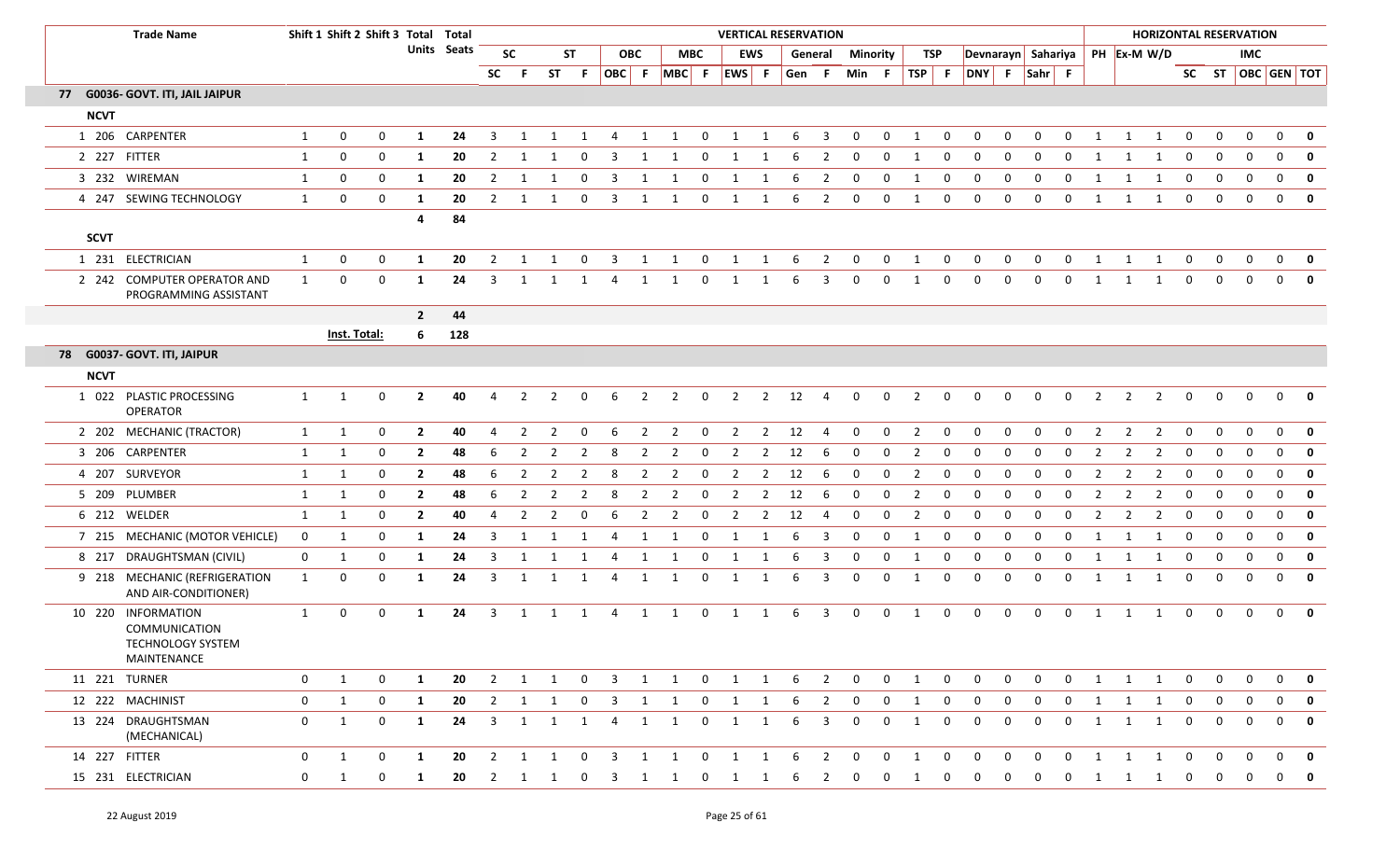|             | <b>Trade Name</b>                                           |                |                | Shift 1 Shift 2 Shift 3 Total Total |                |             |                |                |                |                |             |                          |                         |                | <b>VERTICAL RESERVATION</b>     |                |              |                |                 |                |                          |                |                    |              |                |              |                |                | <b>HORIZONTAL RESERVATION</b> |                |                |                |                         |              |
|-------------|-------------------------------------------------------------|----------------|----------------|-------------------------------------|----------------|-------------|----------------|----------------|----------------|----------------|-------------|--------------------------|-------------------------|----------------|---------------------------------|----------------|--------------|----------------|-----------------|----------------|--------------------------|----------------|--------------------|--------------|----------------|--------------|----------------|----------------|-------------------------------|----------------|----------------|----------------|-------------------------|--------------|
|             |                                                             |                |                |                                     |                | Units Seats |                | <b>SC</b>      |                | <b>ST</b>      |             | <b>OBC</b>               |                         | <b>MBC</b>     | <b>EWS</b>                      |                |              | General        | <b>Minority</b> |                | <b>TSP</b>               |                | Devnarayn Sahariya |              |                |              |                |                | PH Ex-M W/D                   |                |                | <b>IMC</b>     |                         |              |
|             |                                                             |                |                |                                     |                |             | <b>SC</b>      | - F            | <b>ST</b>      | - F            | OBC F       |                          | MBC F                   |                | EWS F                           |                | Gen F        |                | Min F           |                | TSP                      | $\mathsf{F}$   | DNY F              |              | $Sahr$ F       |              |                |                |                               |                |                |                | SC ST   OBC   GEN   TOT |              |
|             | 16 232 WIREMAN                                              | $\mathbf 0$    | 1              | $\mathbf 0$                         | 1              | 20          | $\overline{2}$ | 1              | 1              | $\mathbf 0$    | 3           | $\overline{1}$           | 1                       | $\mathbf 0$    | 1                               | $\mathbf{1}$   | 6            | $\overline{2}$ | 0               | $\mathbf 0$    | 1                        | $\mathbf 0$    | $\mathbf 0$        | $\mathbf 0$  | $\mathbf 0$    | $\mathbf 0$  | 1              | $\mathbf{1}$   | $\mathbf{1}$                  | $\overline{0}$ | $\mathbf{0}$   | $\mathbf 0$    | $\mathbf{0}$            | $\mathbf{0}$ |
|             | 17 242 COMPUTER OPERATOR AND<br>PROGRAMMING ASSISTANT       | $\overline{2}$ | $\overline{2}$ | $\Omega$                            | 4              | 96          | 12             |                |                |                | 16          |                          |                         |                | $\Delta$                        |                | 24           | 12             | 0               | $\Omega$       | $\overline{a}$           | $\Omega$       | $\Omega$           | $\Omega$     | $\Omega$       |              |                |                | $\Delta$                      | $\Omega$       | $\Omega$       | $\Omega$       | $\Omega$                | $\mathbf 0$  |
|             | 18 247 SEWING TECHNOLOGY                                    | 1              | 1              | $\mathbf{0}$                        | $\mathbf{2}$   | 40          | 4              | 2              | $\overline{2}$ | $\mathbf 0$    | 6           | $\overline{2}$           | 2                       | $\mathbf{0}$   | 2                               | $\overline{2}$ | 12           | 4              | 0               | $\mathbf 0$    | $\overline{2}$           | $\mathbf{0}$   | $\mathbf{0}$       | 0            | $\mathbf 0$    | $\mathbf 0$  | $\overline{2}$ | $\overline{2}$ | 2                             | $\mathbf{0}$   | $\mathbf{0}$   | $\Omega$       | $\Omega$                | $\mathbf 0$  |
|             | 19 259 STENOGRAPHER &<br>SECRETARIAL ASSISTANT<br>(ENGLISH) | $\mathbf{1}$   | 1              | $\mathbf{0}$                        | $\overline{2}$ | 48          | 6              | 2              | 2              | 2              | 8           | $\overline{2}$           | 2                       | 0              | $\overline{2}$                  | 2              | 12           | -6             | 0               | $\mathbf 0$    | $\overline{2}$           | 0              | 0                  | 0            | $\Omega$       | 0            | 2              | 2              | $\overline{2}$                | $\mathbf{0}$   | $\mathbf{0}$   | $\mathbf{0}$   | $\Omega$                | $\mathbf 0$  |
|             | 20 260 STENOGRAPHER &<br>SECRETARIAL ASSISTANT<br>(HINDI)   | $\mathbf{1}$   | 1              | $\mathbf{0}$                        | $\overline{2}$ | 48          | 6              | $\overline{2}$ | $\overline{2}$ | $\overline{2}$ | 8           |                          | $2 \quad 2$             |                | 0 2 2 12 6                      |                |              |                | $\overline{0}$  | $\overline{0}$ | $\overline{\mathbf{2}}$  | $\overline{0}$ | $\mathbf 0$        | $\mathbf{0}$ | $\mathbf{0}$   | $\mathbf{0}$ | $\overline{2}$ | $\overline{2}$ | $\overline{2}$                | $\mathbf 0$    | $\mathbf{0}$   | $\Omega$       | $\Omega$                | - 0          |
|             | 21 264 COMPUTER HARDWARE &<br>NETWORK MAINTENANCE           | 1              | 1              | $\Omega$                            | $\overline{2}$ | 48          | 6              | 2              | 2              | $\overline{2}$ | 8           | $\overline{2}$           | $\overline{2}$          | $\mathbf 0$    | 2                               | $\overline{2}$ | 12           | -6             | $\mathbf 0$     | $\mathbf 0$    | $\overline{2}$           | $\Omega$       | $\Omega$           | $\Omega$     | $\Omega$       | $\Omega$     | $\overline{2}$ | 2              | 2                             | $\Omega$       | $\Omega$       | $\Omega$       | $\Omega$                | $\mathbf{0}$ |
|             | 22 277 INFORMATION TECHNOLOGY                               | $\mathbf 0$    | 1              | $\mathbf{0}$                        | 1              | 24          | 3              | $\mathbf{1}$   | 1              | $\mathbf 1$    | 4           | 1                        | 1                       | $\mathbf 0$    | 1                               | 1              | 6            | 3              | 0               | $\mathbf 0$    | 1                        | $\mathbf{0}$   | $\overline{0}$     | $\mathbf 0$  | $\mathbf 0$    | $\mathbf 0$  | 1              | 1              | 1                             | $\mathbf{0}$   | $\mathbf 0$    | $\Omega$       | $\mathbf{0}$            | $\mathbf{0}$ |
| <b>SCVT</b> |                                                             |                |                |                                     | 35             | 788         |                |                |                |                |             |                          |                         |                |                                 |                |              |                |                 |                |                          |                |                    |              |                |              |                |                |                               |                |                |                |                         |              |
|             | 1 802 BOOK BINDER                                           | $\mathbf{1}$   | 1              | $\mathbf{0}$                        | $\overline{2}$ | 40          | 4              | 2              | $\overline{2}$ | $\Omega$       | 6           | $\overline{\phantom{a}}$ | $\overline{\mathbf{2}}$ |                | $0 \qquad 2 \qquad 2 \qquad 12$ |                |              | $\overline{4}$ | $\mathbf 0$     | $\mathbf{0}$   | $\overline{\phantom{a}}$ | $\mathbf{0}$   | $\mathbf{0}$       | $\Omega$     | $\Omega$       | $\mathbf 0$  | $\overline{2}$ | 2              | $\overline{2}$                | $\mathbf 0$    | $\mathbf{0}$   | $\Omega$       | $\mathbf{0}$            |              |
|             |                                                             |                |                |                                     | $\overline{2}$ | 40          |                |                |                |                |             |                          |                         |                |                                 |                |              |                |                 |                |                          |                |                    |              |                |              |                |                |                               |                |                |                |                         |              |
|             |                                                             |                | Inst. Total:   |                                     | 37             | 828         |                |                |                |                |             |                          |                         |                |                                 |                |              |                |                 |                |                          |                |                    |              |                |              |                |                |                               |                |                |                |                         |              |
|             | 79 G0040- GOVT. ITI, KOTPUTALI (JAIPUR)                     |                |                |                                     |                |             |                |                |                |                |             |                          |                         |                |                                 |                |              |                |                 |                |                          |                |                    |              |                |              |                |                |                               |                |                |                |                         |              |
| <b>NCVT</b> |                                                             |                |                |                                     |                |             |                |                |                |                |             |                          |                         |                |                                 |                |              |                |                 |                |                          |                |                    |              |                |              |                |                |                               |                |                |                |                         |              |
|             | 1 201 MECHANIC DIESEL                                       | $\mathbf{1}$   | 1              | $\mathbf{0}$                        | $\overline{2}$ | 48          | 6              | 2              | 2              | -2             | 8           | $\overline{2}$           | 2                       | 0              | 2                               | 2              | 12           | -6             | 0               | $\mathbf 0$    | $\overline{2}$           | 0              | $\Omega$           | 0            | $\Omega$       | $\Omega$     |                | 2              |                               |                |                | 2              |                         | 4 10         |
|             | 2 227 FITTER                                                | 0              | 1              | 0                                   | 1              | 20          | 2              |                |                | $\Omega$       | 3           |                          |                         |                |                                 |                | 6            |                | 0               |                |                          |                | 0                  | $\Omega$     | $\Omega$       | $\Omega$     |                |                |                               |                |                |                | 1                       |              |
|             | 3 231 ELECTRICIAN                                           | 1              | 1              | 0                                   | $\overline{2}$ | 40          | 4              | $\overline{2}$ | 2              | 0              | 6           | $\overline{2}$           | $\overline{2}$          | 0              | 2                               | $\overline{2}$ | 12           | 4              | 0               | $\mathbf 0$    | $\overline{2}$           | 0              | 0                  | $\mathbf 0$  | $\mathbf 0$    | $\mathbf 0$  | $\overline{2}$ | $\overline{2}$ | $\overline{2}$                | $\overline{2}$ | 2              | 2              |                         | $2 \times 8$ |
|             |                                                             |                |                |                                     | 5              | 108         |                |                |                |                |             |                          |                         |                |                                 |                |              |                |                 |                |                          |                |                    |              |                |              |                |                |                               |                |                |                |                         |              |
|             |                                                             |                | Inst. Total:   |                                     | 5.             | 108         |                |                |                |                |             |                          |                         |                |                                 |                |              |                |                 |                |                          |                |                    |              |                |              |                |                |                               |                |                |                |                         |              |
|             | 80 G0042- GOVT. WOMEN ITI, JAIPUR                           |                |                |                                     |                |             |                |                |                |                |             |                          |                         |                |                                 |                |              |                |                 |                |                          |                |                    |              |                |              |                |                |                               |                |                |                |                         |              |
| <b>NCVT</b> |                                                             |                |                |                                     |                |             |                |                |                |                |             |                          |                         |                |                                 |                |              |                |                 |                |                          |                |                    |              |                |              |                |                |                               |                |                |                |                         |              |
|             | 1 208 INTERIOR DECORATION AND<br>DESIGNING                  |                |                |                                     | -2             | 48          |                |                |                |                |             | 10                       | <sup>0</sup>            |                |                                 |                | <sup>0</sup> | 18             | 0               |                |                          |                | - 0                |              | $\Omega$       |              |                |                | 24                            |                |                |                |                         | 10           |
|             | 2 219 ELECTRONICS MECHANIC                                  | 0              |                | 0                                   | 1              | 24          | $\mathbf 0$    | 4              | 0              | $\overline{2}$ | 0           | -5                       | 0                       | 1              | 0                               |                | $\mathbf 0$  | 9              | $\mathbf{0}$    | $\mathbf 0$    | $\mathbf 0$              |                | $\mathbf 0$        | $\mathbf 0$  | $\mathbf{0}$   | $\mathbf 0$  |                |                | 12                            | 1              | -1             |                | $\mathbf{2}$            | - 5          |
|             | 3 239 BASIC COSMETOLOGY                                     | 1              | 1              | $\mathbf{0}$                        | $\overline{2}$ | 48          | 0              | 8              | 0              | 4              | $\mathbf 0$ | 10                       | 0                       | 2              | $\mathbf 0$                     | 4              | $\mathbf 0$  | 18             | $\mathbf 0$     | 0              | $\mathbf 0$              | $\overline{2}$ | $\mathbf 0$        | $\mathbf 0$  | $\mathbf 0$    | 0            | 2              | $\overline{2}$ | 24                            | $\overline{2}$ | 2              | $\overline{2}$ |                         | 4 10         |
|             | 4 242 COMPUTER OPERATOR AND<br>PROGRAMMING ASSISTANT        | 1              | 1              | $\mathbf{0}$                        | $\overline{2}$ | 48          | $\Omega$       | 8              | 0              | 4              | 0           | 10                       | $\mathbf 0$             | $\overline{2}$ | $\mathbf 0$                     | 4              | $\mathbf 0$  | 18             | $\mathbf 0$     | $\mathbf{0}$   | $\Omega$                 | $\overline{2}$ | $\mathbf 0$        | $\mathbf 0$  | $\mathbf 0$    | $\mathbf 0$  | $\overline{2}$ | $\overline{2}$ | 24                            | $\overline{2}$ | 2              | 2              |                         | 4 10         |
|             | 5 245 FRUIT AND VEGETABLE<br><b>PROCESSOR</b>               | 1              | 1              | $\overline{0}$                      | $\overline{2}$ | 48          | $\Omega$       | 8              | $\mathbf{0}$   | $\overline{4}$ | $\mathbf 0$ | 10                       | $\mathbf 0$             | $\overline{2}$ | $\mathbf 0$                     | $\overline{4}$ | $\mathbf 0$  | 18             | $\mathbf 0$     | $\overline{0}$ | $\mathbf 0$              | $\overline{2}$ | $\mathbf{0}$       | $\mathbf{0}$ | $\overline{0}$ | $\mathbf{0}$ | $\overline{2}$ |                | $2 \qquad 24 \qquad 2$        |                | $\overline{2}$ | $\overline{2}$ |                         | 4 10         |
|             | 6 246 FASHION DESIGN &<br><b>TECHNOLOGY</b>                 | $\mathbf{1}$   | 1              | $\overline{0}$                      | $\overline{2}$ | 40          | $\Omega$       | 6              | $\Omega$       | 2              | $\Omega$    | 8                        | $\overline{0}$          | 2              | $\Omega$                        | 4              | $\mathbf 0$  | 16             | $\overline{0}$  | $\Omega$       | $\Omega$                 | $\overline{2}$ |                    | $\Omega$     | $\Omega$       | $\Omega$     |                |                | 2 2 20 2 2 2 2 8              |                |                |                |                         |              |

I

I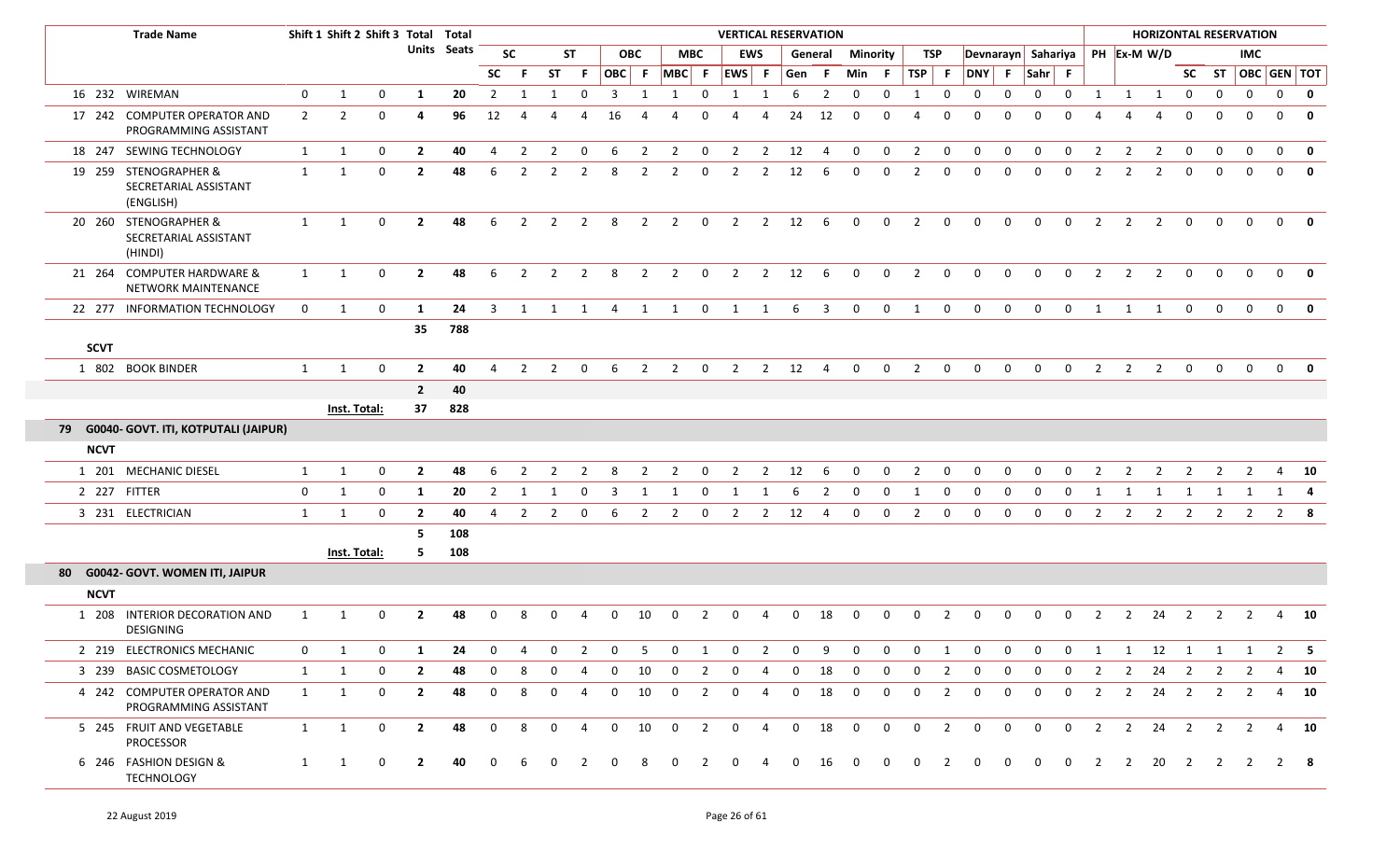|             | <b>Trade Name</b>                                        |              | Shift 1 Shift 2 Shift 3 Total Total |              |                |                    |             |                |                |                |             |                |                         |                | <b>VERTICAL RESERVATION</b> |                |             |                |                 |              |                |                |             |                |                                |              |                |                |                |                |                | <b>HORIZONTAL RESERVATION</b> |   |              |
|-------------|----------------------------------------------------------|--------------|-------------------------------------|--------------|----------------|--------------------|-------------|----------------|----------------|----------------|-------------|----------------|-------------------------|----------------|-----------------------------|----------------|-------------|----------------|-----------------|--------------|----------------|----------------|-------------|----------------|--------------------------------|--------------|----------------|----------------|----------------|----------------|----------------|-------------------------------|---|--------------|
|             |                                                          |              |                                     |              |                | <b>Units</b> Seats |             | <b>SC</b>      |                | <b>ST</b>      |             | <b>OBC</b>     |                         | MBC            |                             | <b>EWS</b>     |             | General        | <b>Minority</b> |              | TSP            |                |             |                | Devnarayn Sahariya PH Ex-M W/D |              |                |                |                |                |                | IMC                           |   |              |
|             |                                                          |              |                                     |              |                |                    | <b>SC</b>   | -F             | <b>ST</b>      | F.             | OBC F       |                | MBC F                   |                | $ EWS $ F                   |                | Gen F       |                | Min F           |              | TSP            | $-$ F          | DNY F       |                | Sahr F                         |              |                |                |                |                |                | SC ST OBC GEN TOT             |   |              |
|             | 7 248 DRESS MAKING                                       | 1            | $\mathbf{1}$                        | $\mathbf 0$  | $\overline{2}$ | 40                 | $\mathbf 0$ | 6              | $\mathbf 0$    | $\overline{2}$ | $\mathbf 0$ | 8              | $\mathbf 0$             | $\overline{2}$ | $\mathbf 0$                 | 4              | $\mathbf 0$ | 16             | $\mathbf 0$     | $\mathbf 0$  | $\mathbf 0$    | $\overline{2}$ | $\mathbf 0$ | $\mathbf 0$    | $\mathbf 0$                    | $\mathbf 0$  | $\overline{2}$ | $\overline{2}$ | 20             | $\overline{2}$ | $\overline{2}$ | $\overline{2}$                |   | $2 \times 8$ |
|             | 8 258 SECRETARIAL PRACTICE<br>(ENGLISH)                  | 1            | -1                                  | $\mathbf 0$  | $\overline{2}$ | 48                 | 0           | 8              | $\Omega$       |                | $\Omega$    | 10             | $\mathbf 0$             | $\mathcal{P}$  | $\Omega$                    |                | $\Omega$    | 18             | $\mathbf 0$     | $\Omega$     | $\Omega$       | 2              | $\Omega$    | $\Omega$       | 0                              | $\Omega$     | -2             | $\overline{2}$ | 24             | $\overline{2}$ | 2              | 2                             | 4 | 10           |
|             | 9 260 STENOGRAPHER &<br>SECRETARIAL ASSISTANT<br>(HINDI) | 1            | $\mathbf{1}$                        | $\mathbf{0}$ | $\overline{2}$ | 48                 | $\mathbf 0$ | 8              | $\mathbf 0$    | 4              | $\mathbf 0$ | 10             | $\mathbf 0$             | $\overline{2}$ | $\mathbf 0$                 | 4              | $\mathbf 0$ | 18             | $\mathbf 0$     | $\mathbf 0$  | $\mathbf 0$    | $\overline{2}$ | $\mathbf 0$ | $\mathbf 0$    | $\mathbf 0$                    | $\mathbf 0$  | 2              | $\overline{2}$ | 24             | $\overline{2}$ | $\overline{2}$ | $\overline{2}$                |   | 4 10         |
| <b>SCVT</b> |                                                          |              |                                     |              | 17             | 392                |             |                |                |                |             |                |                         |                |                             |                |             |                |                 |              |                |                |             |                |                                |              |                |                |                |                |                |                               |   |              |
|             | 1 801 COMMERCIAL ART                                     | 1            | $\mathbf{1}$                        | 0            | $\overline{2}$ | 40                 | $\Omega$    | 6              | $\Omega$       | $\mathcal{P}$  | $\Omega$    | 8              | $\Omega$                | 2              | $\mathbf 0$                 | $\overline{4}$ | $\mathbf 0$ | 16             | $\mathbf 0$     | $\mathbf 0$  | $\mathbf 0$    | $\overline{2}$ | $\mathbf 0$ | $\mathbf{0}$   | $\mathbf 0$                    | $\mathbf 0$  | $\overline{2}$ | $\overline{2}$ | 20             | $\overline{2}$ | $\overline{2}$ | $\overline{2}$                |   | $2 \times 8$ |
|             |                                                          |              |                                     |              | $\overline{2}$ | 40                 |             |                |                |                |             |                |                         |                |                             |                |             |                |                 |              |                |                |             |                |                                |              |                |                |                |                |                |                               |   |              |
|             |                                                          |              | Inst. Total:                        |              | 19             | 432                |             |                |                |                |             |                |                         |                |                             |                |             |                |                 |              |                |                |             |                |                                |              |                |                |                |                |                |                               |   |              |
|             | 81 G0046- GOVT. ITI, SAMBHAR (JAIPUR)                    |              |                                     |              |                |                    |             |                |                |                |             |                |                         |                |                             |                |             |                |                 |              |                |                |             |                |                                |              |                |                |                |                |                |                               |   |              |
| <b>NCVT</b> |                                                          |              |                                     |              |                |                    |             |                |                |                |             |                |                         |                |                             |                |             |                |                 |              |                |                |             |                |                                |              |                |                |                |                |                |                               |   |              |
| 1 201       | <b>MECHANIC DIESEL</b>                                   | -1           | - 1                                 | 0            | 2              | 48                 |             |                |                |                |             |                |                         |                |                             |                | 12          |                |                 |              |                |                |             |                |                                |              |                |                |                |                |                |                               |   | - 10         |
| 2 209       | PLUMBER                                                  | 1            | -1                                  | 0            | $\mathbf{2}$   | 48                 | 6           |                |                |                | 8           |                |                         |                | 2                           |                | 12          |                |                 |              |                |                |             |                |                                |              |                |                |                |                |                |                               |   | - 10         |
|             | 3 242 COMPUTER OPERATOR AND<br>PROGRAMMING ASSISTANT     | 1            | -1                                  | 0            | $\overline{2}$ | 48                 |             |                |                |                | 8           | $\mathcal{P}$  | 2                       | $\Omega$       |                             |                | 12          | 6              | $\Omega$        | <sup>0</sup> | 2              | O              |             |                |                                |              |                |                |                | 2              | 2              | 2                             | 4 | 10           |
|             |                                                          |              |                                     |              | 6              | 144                |             |                |                |                |             |                |                         |                |                             |                |             |                |                 |              |                |                |             |                |                                |              |                |                |                |                |                |                               |   |              |
|             |                                                          |              | Inst. Total:                        |              | 6              | 144                |             |                |                |                |             |                |                         |                |                             |                |             |                |                 |              |                |                |             |                |                                |              |                |                |                |                |                |                               |   |              |
|             | 82 G0047- GOVT. ITI, SHAHPURA (JAIPUR)                   |              |                                     |              |                |                    |             |                |                |                |             |                |                         |                |                             |                |             |                |                 |              |                |                |             |                |                                |              |                |                |                |                |                |                               |   |              |
| <b>NCVT</b> |                                                          |              |                                     |              |                |                    |             |                |                |                |             |                |                         |                |                             |                |             |                |                 |              |                |                |             |                |                                |              |                |                |                |                |                |                               |   |              |
|             | 1 212 WELDER                                             | 1            | -1                                  | 0            | 2              | 40                 | Д           |                |                |                |             |                | $\mathcal{P}$           |                |                             |                | 12          |                |                 |              |                |                |             |                |                                |              |                |                |                |                |                |                               |   | -8           |
| 2 2 1 7     | DRAUGHTSMAN (CIVIL)                                      | 1            | 0                                   | 0            | 1              | 24                 | 3           | -1             | -1             | -1             | 4           | -1             | -1                      | 0              |                             |                |             |                | 0               | 0            | 1              | 0              | 0           | 0              | 0                              | 0            |                |                | -1             | -1             | - 1            |                               |   | $2 \quad 5$  |
|             | 3 227 FITTER                                             | 0            | -1                                  | 0            | 1              | 20                 | 2           | -1             | -1             | $\Omega$       |             |                |                         |                |                             |                | 6           | 2              | 0               | 0            | -1             | 0              |             |                |                                | 0            |                |                |                |                |                |                               |   | - 4          |
| 4 232       | WIREMAN                                                  | $\mathbf 0$  | 1                                   | 0            | 1              | 20                 | 2           | - 1            | 1              | 0              | 3           | 1              | -1                      | 0              | 1                           |                | -6          | 2              | 0               | 0            | 1              | 0              | 0           | 0              | $\Omega$                       | 0            | -1             | $\mathbf{1}$   | -1             | -1             | 1              | 1                             |   | 1 4          |
|             | 5 260 STENOGRAPHER &<br>SECRETARIAL ASSISTANT<br>(HINDI) | 1            | -1                                  | 0            | $\mathbf{2}$   | 48                 | 6           |                | $\mathcal{P}$  |                | 8           | $\mathcal{P}$  | 2                       | $\Omega$       | $\mathcal{P}$               | $\mathcal{P}$  | 12          | 6              | $\Omega$        | $\Omega$     | $\mathcal{P}$  | $\Omega$       | $\Omega$    | <sup>0</sup>   | O                              | 0            | 2              | $\mathcal{P}$  | 2              | 2              | 2              | 2                             | 4 | 10           |
|             |                                                          |              |                                     |              | 7 <sub>1</sub> | 152                |             |                |                |                |             |                |                         |                |                             |                |             |                |                 |              |                |                |             |                |                                |              |                |                |                |                |                |                               |   |              |
| <b>SCVT</b> |                                                          |              |                                     |              |                |                    |             |                |                |                |             |                |                         |                |                             |                |             |                |                 |              |                |                |             |                |                                |              |                |                |                |                |                |                               |   |              |
|             | 1 201 MECHANIC DIESEL                                    | 1            | $\mathbf{1}$                        | 0            | $\mathbf{2}$   | 48                 | 6           | $\overline{2}$ | $\overline{2}$ | 2              | 8           | $\overline{2}$ | $\overline{2}$          | $\mathbf{0}$   | $\overline{2}$              | $\overline{2}$ | 12          | 6              | $\mathbf 0$     | $\mathbf 0$  | $\overline{2}$ | 0              | 0           | 0              | 0                              | $\mathbf 0$  | 2              | $\overline{2}$ | $\overline{2}$ | $\overline{2}$ | $\overline{2}$ | $\overline{2}$                |   | 4 10         |
|             | 2 218 MECHANIC (REFRIGERATION<br>AND AIR-CONDITIONER)    | 1            | 1                                   | $\mathbf 0$  | $\overline{2}$ | 48                 | 6           | $\overline{2}$ | $\overline{2}$ | $\overline{2}$ | 8           | $\overline{2}$ | $\overline{2}$          | $\mathbf{0}$   | $\overline{2}$              | $\overline{2}$ | 12          | 6              | $\mathbf 0$     | $\mathbf 0$  | $\overline{2}$ | 0              | $\mathbf 0$ | $\mathbf{0}$   | $\mathbf{0}$                   | $\mathbf 0$  | $\overline{2}$ | $\overline{2}$ | $\overline{2}$ | $\overline{2}$ | $\overline{2}$ | $\overline{2}$                |   | 4 10         |
|             | 3 231 ELECTRICIAN                                        | $\mathbf{1}$ | 1                                   | $\mathbf{0}$ | $\overline{2}$ | 40                 | 4           | $\overline{2}$ | $\overline{2}$ | $\mathbf 0$    | 6           | $\overline{2}$ | $\overline{\mathbf{2}}$ | $\overline{0}$ | $\overline{2}$              |                | $2 \t12$    | $\overline{4}$ | $\mathbf 0$     | $\mathbf{0}$ | $\overline{2}$ | $\mathbf{0}$   | $\mathbf 0$ | $\mathbf 0$    | $\mathbf 0$                    | $\mathbf{0}$ | $\overline{2}$ | $\overline{2}$ | $\overline{2}$ | $\overline{2}$ | $\overline{2}$ | $\overline{2}$                |   | $2 \times 8$ |
|             | 4 242 COMPUTER OPERATOR AND<br>PROGRAMMING ASSISTANT     | $\mathbf{1}$ | 1                                   | $\mathbf 0$  | $\mathbf{2}$   | 48                 | 6           | $\overline{2}$ | $\overline{2}$ | $\overline{2}$ | 8           | $\overline{2}$ | $\overline{2}$          | $\mathbf 0$    | $\overline{2}$              | $\overline{2}$ | 12          | 6              | $\mathbf 0$     | $\mathbf 0$  | $\overline{2}$ | $\mathbf{0}$   | $\mathbf 0$ | $\overline{0}$ | $\mathbf 0$                    | $\mathbf 0$  | $\overline{2}$ | $\overline{2}$ | $\overline{2}$ | $\overline{2}$ | $\overline{2}$ | $\overline{2}$                |   | 4 10         |
|             |                                                          |              |                                     |              | 8              | 184                |             |                |                |                |             |                |                         |                |                             |                |             |                |                 |              |                |                |             |                |                                |              |                |                |                |                |                |                               |   |              |

п

F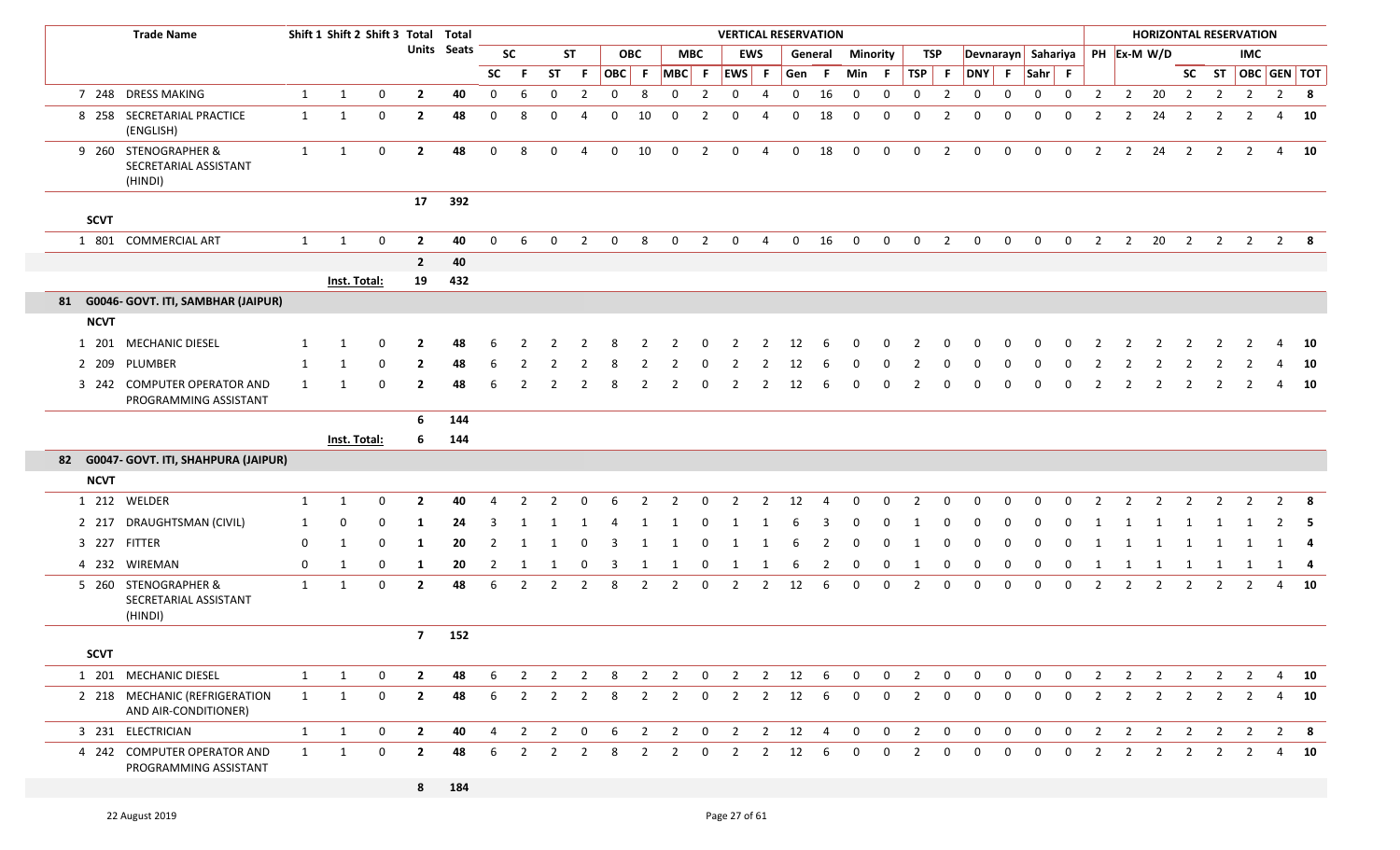| <b>Trade Name</b>                                        |              | Shift 1 Shift 2 Shift 3 Total Total |                  |                |                    |                |                |                |                |                         |                |                |              |                |                | <b>VERTICAL RESERVATION</b> |                          |                 |              |                |              |                |              |                |                |                         |                                |                | <b>HORIZONTAL RESERVATION</b> |                |                |                         |              |
|----------------------------------------------------------|--------------|-------------------------------------|------------------|----------------|--------------------|----------------|----------------|----------------|----------------|-------------------------|----------------|----------------|--------------|----------------|----------------|-----------------------------|--------------------------|-----------------|--------------|----------------|--------------|----------------|--------------|----------------|----------------|-------------------------|--------------------------------|----------------|-------------------------------|----------------|----------------|-------------------------|--------------|
|                                                          |              |                                     |                  |                | <b>Units</b> Seats |                | <b>SC</b>      |                | ST             |                         | <b>OBC</b>     |                | <b>MBC</b>   |                | <b>EWS</b>     |                             | General                  | <b>Minority</b> |              |                | TSP          |                |              |                |                |                         | Devnarayn Sahariya PH Ex-M W/D |                |                               |                | <b>IMC</b>     |                         |              |
|                                                          |              |                                     |                  |                |                    | <b>SC</b>      | - F            | ST             | -F.            | OBC F                   |                | $MBC$ F        |              | EWS F          |                | Gen F                       |                          | Min F           |              | TSP F          |              | DNY F Sahr F   |              |                |                |                         |                                |                |                               |                |                | SC ST   OBC   GEN   TOT |              |
|                                                          |              | Inst. Total:                        |                  | 15             | 336                |                |                |                |                |                         |                |                |              |                |                |                             |                          |                 |              |                |              |                |              |                |                |                         |                                |                |                               |                |                |                         |              |
| <b>G0050- GOVT. ITI, PRODUCTION CENTRE, JAIPUR</b><br>83 |              |                                     |                  |                |                    |                |                |                |                |                         |                |                |              |                |                |                             |                          |                 |              |                |              |                |              |                |                |                         |                                |                |                               |                |                |                         |              |
| <b>NCVT</b>                                              |              |                                     |                  |                |                    |                |                |                |                |                         |                |                |              |                |                |                             |                          |                 |              |                |              |                |              |                |                |                         |                                |                |                               |                |                |                         |              |
| 1 109 FOOTWEAR MAKER                                     | $\mathbf{1}$ | 1                                   | $\mathbf 0$      | $\overline{2}$ | 40                 | $\overline{4}$ | 2              | 2              | $\Omega$       | 6                       | 2              | $\overline{2}$ | $\Omega$     | 2              | 2              | 12                          | Δ                        | $\Omega$        | $\Omega$     | $\overline{2}$ | 0            | 0              | $\Omega$     | $\Omega$       | $\Omega$       | $\overline{2}$          | $\overline{2}$                 | $\overline{2}$ | $\mathbf{0}$                  | $\mathbf{0}$   | $\Omega$       | $\Omega$                | $\mathbf{0}$ |
| 2 116 LEATHER GOODS MAKER                                | 1            | 1                                   | $\mathbf 0$      | $\overline{2}$ | 40                 | 4              | $\overline{2}$ | $\overline{2}$ | $\mathbf 0$    | 6                       | $\overline{2}$ | $\overline{2}$ | $\mathbf 0$  | $\overline{2}$ | $\overline{2}$ | 12                          | 4                        | 0               | $\mathbf{0}$ | $\overline{2}$ | $\mathbf 0$  | $\mathbf 0$    | $\mathbf 0$  | $\mathbf{0}$   | $\mathbf 0$    | $\overline{2}$          | $\overline{2}$                 | $\overline{2}$ | $\mathbf{0}$                  | $\mathbf 0$    | $\mathbf 0$    | $\mathbf 0$             | $\mathbf{0}$ |
|                                                          |              |                                     |                  | 4              | 80                 |                |                |                |                |                         |                |                |              |                |                |                             |                          |                 |              |                |              |                |              |                |                |                         |                                |                |                               |                |                |                         |              |
|                                                          |              | Inst. Total:                        |                  | 4              | 80                 |                |                |                |                |                         |                |                |              |                |                |                             |                          |                 |              |                |              |                |              |                |                |                         |                                |                |                               |                |                |                         |              |
| 84 G0122- GOVT. ITI, PHAGI (JAIPUR)                      |              |                                     |                  |                |                    |                |                |                |                |                         |                |                |              |                |                |                             |                          |                 |              |                |              |                |              |                |                |                         |                                |                |                               |                |                |                         |              |
| <b>NCVT</b>                                              |              |                                     |                  |                |                    |                |                |                |                |                         |                |                |              |                |                |                             |                          |                 |              |                |              |                |              |                |                |                         |                                |                |                               |                |                |                         |              |
| 1 212 WELDER                                             | $\mathbf{1}$ | $\mathbf{1}$                        | $\boldsymbol{0}$ | $\overline{2}$ | 40                 | $\overline{4}$ | $\overline{2}$ | $\overline{2}$ | $\mathbf 0$    | 6                       | $\overline{2}$ | $\overline{2}$ | $\mathbf 0$  | $\overline{2}$ | $\overline{2}$ | 12                          | $\overline{4}$           | $\mathbf 0$     | 0            | $\overline{2}$ | 0            | $\mathbf 0$    | 0            | 0              | $\mathbf 0$    | $\overline{2}$          | $\overline{2}$                 | $\overline{2}$ | $\overline{2}$                | $\overline{2}$ | $\overline{2}$ | $2^{\circ}$             | - 8          |
| 2 218 MECHANIC (REFRIGERATION<br>AND AIR-CONDITIONER)    | 1            | 1                                   | 0                | $\mathbf{2}$   | 48                 | 6              | $\overline{2}$ | $\overline{2}$ | $\overline{2}$ | 8                       | 2              | $\overline{2}$ | $\Omega$     | 2              | $\overline{2}$ | 12                          | 6                        | $\Omega$        | 0            | 2              | 0            | $\mathbf{0}$   | 0            | 0              | 0              | $\overline{2}$          | $\overline{2}$                 | $\overline{2}$ | $\overline{2}$                | $\overline{2}$ | 2              | 4                       | 10           |
| 3 219 ELECTRONICS MECHANIC                               | $\mathbf{0}$ | 1                                   | $\mathbf 0$      | 1              | 24                 | $\overline{3}$ | $\mathbf{1}$   | 1              | $\overline{1}$ | $\overline{4}$          | 1              | 1              | $\mathbf 0$  | $\overline{1}$ | 1              | 6                           | $\overline{\mathbf{3}}$  | $\mathbf{0}$    | $\mathbf{0}$ | 1              | $\mathbf 0$  | $\mathbf{0}$   | $\mathbf{0}$ | $\mathbf 0$    | $\mathbf 0$    | 1                       | 1                              | 1              | $\overline{1}$                | 1              | 1              |                         | $2 \quad 5$  |
| 4 227 FITTER                                             | $\mathbf 0$  | 1                                   | $\mathbf 0$      | 1              | 20                 | $\overline{2}$ | -1             | -1             | $\Omega$       | 3                       | $\mathbf 1$    |                | $\Omega$     | 1              | -1             | 6                           | $\overline{2}$           | $\mathbf 0$     | $\mathbf 0$  | $\overline{1}$ | $\mathbf 0$  | $\mathbf 0$    | 0            | $\Omega$       | $\Omega$       | $\overline{\mathbf{1}}$ |                                | 1              | 1                             |                |                | 1                       | 4            |
| 5 231 ELECTRICIAN                                        | $\mathbf{1}$ | 1                                   | $\mathbf 0$      | $\overline{2}$ | 40                 | $\overline{4}$ | $\overline{2}$ | $\overline{2}$ | $\mathbf 0$    | 6                       | $\overline{2}$ | $\overline{2}$ | $\mathbf 0$  | $\overline{2}$ | $\overline{2}$ | 12                          | $\overline{4}$           | $\mathbf{0}$    | $\mathbf{0}$ | $\overline{2}$ | $\mathbf 0$  | $\mathbf 0$    | 0            | $\mathbf{0}$   | $\mathbf 0$    | $\overline{2}$          | $\overline{2}$                 | $\overline{2}$ | $\overline{2}$                | $\overline{2}$ | 2              | $\overline{2}$          | 8            |
| 6 242 COMPUTER OPERATOR AND<br>PROGRAMMING ASSISTANT     | $\mathbf{1}$ | 1                                   | 0                | $\mathbf{2}$   | 48                 | 6              | $\overline{2}$ | $\mathcal{P}$  | $\overline{2}$ | 8                       | 2              | 2              | $\Omega$     | 2              | 2              | 12                          | 6                        | $\Omega$        | $\Omega$     | 2              | $\Omega$     | $\Omega$       | $\Omega$     | $\Omega$       | $\Omega$       | $\overline{2}$          | 2                              | $\overline{2}$ | 2                             | 2              | 2              | 4                       | 10           |
|                                                          |              |                                     |                  | 10             | 220                |                |                |                |                |                         |                |                |              |                |                |                             |                          |                 |              |                |              |                |              |                |                |                         |                                |                |                               |                |                |                         |              |
|                                                          |              | Inst. Total:                        |                  | 10             | 220                |                |                |                |                |                         |                |                |              |                |                |                             |                          |                 |              |                |              |                |              |                |                |                         |                                |                |                               |                |                |                         |              |
| 85 G0123- GOVT. ITI, SANGANER (JAIPUR)                   |              |                                     |                  |                |                    |                |                |                |                |                         |                |                |              |                |                |                             |                          |                 |              |                |              |                |              |                |                |                         |                                |                |                               |                |                |                         |              |
| <b>NCVT</b>                                              |              |                                     |                  |                |                    |                |                |                |                |                         |                |                |              |                |                |                             |                          |                 |              |                |              |                |              |                |                |                         |                                |                |                               |                |                |                         |              |
| 1 212 WELDER                                             | $\mathbf{1}$ | $\mathbf{1}$                        | $\mathbf 0$      | $\overline{2}$ | 40                 | 4              | $\overline{2}$ | $\mathcal{P}$  | $\Omega$       | 6                       | 2              | $\overline{2}$ | $\Omega$     | 2              | $\overline{2}$ | 12                          |                          | $\Omega$        | $\Omega$     | $\overline{2}$ | 0            | $\mathbf 0$    | 0            | 0              | $\Omega$       | $\overline{2}$          | 2                              | $\overline{2}$ | $\overline{2}$                | 2              | 2              | $\overline{2}$          | -8           |
| 2 242 COMPUTER OPERATOR AND<br>PROGRAMMING ASSISTANT     | 1            | $\mathbf 1$                         | $\mathbf 0$      | $\mathbf{2}$   | 48                 | 6              | 2              | $\mathcal{P}$  | $\overline{2}$ | 8                       | $\overline{2}$ | $\overline{2}$ | $\Omega$     | $\overline{2}$ | $\overline{2}$ | 12                          | 6                        | $\Omega$        | $\Omega$     | $\overline{2}$ | $\mathbf 0$  | $\mathbf{0}$   | 0            | $\Omega$       | $\Omega$       | $\overline{2}$          | 2                              | $\overline{2}$ | $\overline{2}$                | $\overline{2}$ | 2              | 4                       | 10           |
|                                                          |              |                                     |                  | 4              | 88                 |                |                |                |                |                         |                |                |              |                |                |                             |                          |                 |              |                |              |                |              |                |                |                         |                                |                |                               |                |                |                         |              |
|                                                          |              | Inst. Total:                        |                  | 4              | 88                 |                |                |                |                |                         |                |                |              |                |                |                             |                          |                 |              |                |              |                |              |                |                |                         |                                |                |                               |                |                |                         |              |
| 86 G0124- GOVT. ITI, CHOMU (JAIPUR)                      |              |                                     |                  |                |                    |                |                |                |                |                         |                |                |              |                |                |                             |                          |                 |              |                |              |                |              |                |                |                         |                                |                |                               |                |                |                         |              |
| <b>NCVT</b>                                              |              |                                     |                  |                |                    |                |                |                |                |                         |                |                |              |                |                |                             |                          |                 |              |                |              |                |              |                |                |                         |                                |                |                               |                |                |                         |              |
| 1 201 MECHANIC DIESEL                                    | 1            |                                     | $\mathbf 0$      | $\overline{2}$ | 48                 | 6              |                |                |                | 8                       | $\overline{2}$ |                | $\mathbf 0$  |                | $\overline{2}$ | 12                          | 6                        | $\mathbf 0$     | $\mathbf 0$  | $\overline{2}$ | $\mathbf 0$  | $\mathbf 0$    | 0            | $\mathbf{0}$   | 0              | $\overline{2}$          |                                |                |                               |                |                | 4                       | 10           |
| 2 212 WELDER                                             | $\mathbf{1}$ | 1                                   | 0                | $\mathbf{2}$   | 40                 | 4              | 2              | 2              | $\mathbf 0$    | 6                       | 2              | $\overline{2}$ | $\mathbf{0}$ | 2              | $\overline{2}$ | 12                          | 4                        | $\mathbf{0}$    | $\mathbf{0}$ | $\overline{2}$ | $\mathbf{0}$ | $\mathbf{0}$   | $\mathbf{0}$ | 0              | $\mathbf{0}$   | $\overline{2}$          | 2                              | 2              | $\overline{2}$                | 2              | 2              | $2^{\circ}$             | - 8          |
| 3 227 FITTER                                             | $\mathbf 0$  | 1                                   | 0                | 1              | 20                 |                | 2 1 1          |                | $\mathbf 0$    | $\overline{\mathbf{3}}$ | $\overline{1}$ | 1              | $\mathbf{0}$ | 1              | 1              | 6                           | $\overline{\phantom{0}}$ | $\mathbf{0}$    | $\mathbf{0}$ | 1              | $\mathbf 0$  | $\overline{0}$ | $\mathbf{0}$ | $\mathbf{0}$   | $\overline{0}$ |                         | 1 1 1 1 1 1 1                  |                |                               |                |                | 1 4                     |              |
| 4 231 ELECTRICIAN                                        | $\mathbf 0$  | 1                                   | 0                | 1              | 20                 | $\overline{2}$ | $\overline{1}$ | 1              | $\mathbf 0$    | $\overline{\mathbf{3}}$ | 1              | 1              | $\mathbf 0$  | $\mathbf{1}$   | 1              | 6                           | $\overline{2}$           | $\mathbf 0$     | 0            | 1              | $\mathbf 0$  | $\overline{0}$ | 0            | $\mathbf{0}$   | $\mathbf 0$    | 1                       | 1                              | $\overline{1}$ | $\overline{1}$                | 1              | 1              |                         | 1 4          |
| 5 232 WIREMAN                                            | $\mathbf 0$  | 1                                   | 0                | 1              | 20                 |                | 2 1 1          |                | $\mathbf{0}$   | $\overline{\mathbf{3}}$ | $\overline{1}$ | 1              | $\mathbf{0}$ | $\overline{1}$ | 1              | 6                           | $\overline{\phantom{a}}$ | $\overline{0}$  | $\mathbf 0$  | 1              | $\mathbf 0$  | $\overline{0}$ | $\mathbf 0$  | $\overline{0}$ |                |                         | 0 1 1 1 1 1 1                  |                |                               |                |                |                         | $1 \quad 4$  |
| 6 242 COMPUTER OPERATOR AND<br>PROGRAMMING ASSISTANT     | 1            | 1                                   | 0                | $\overline{2}$ | 48                 | 6              | $\overline{2}$ | 2              | $\overline{2}$ | 8                       | $\overline{2}$ | $\overline{2}$ | $\mathbf 0$  | 2              | $\overline{2}$ | 12                          | -6                       | $\mathbf 0$     | $\mathbf{0}$ | $\overline{2}$ | $\mathbf 0$  | $\mathbf 0$    | $\mathbf{0}$ | $\mathbf{0}$   | $\mathbf{0}$   | $\overline{2}$          | 2                              | $\overline{2}$ | 2                             | 2              | $\overline{2}$ | 4                       | 10           |
|                                                          |              |                                     |                  | 9              | 196                |                |                |                |                |                         |                |                |              |                |                |                             |                          |                 |              |                |              |                |              |                |                |                         |                                |                |                               |                |                |                         |              |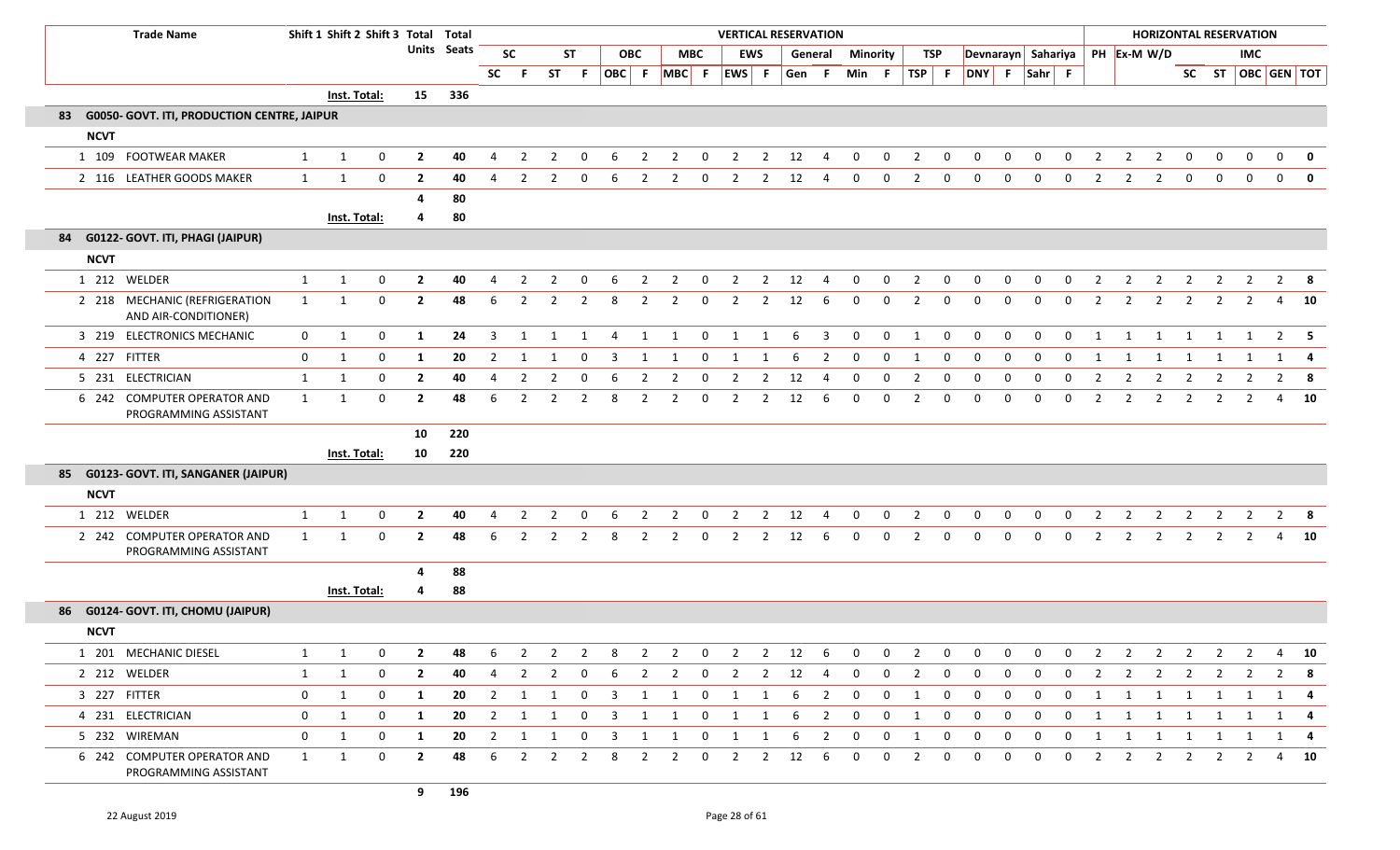| <b>Trade Name</b>                                     |              | Shift 1 Shift 2 Shift 3 Total Total |              |                         |                    |                         |                     |                |                |                         |                |                |                |                |                | <b>VERTICAL RESERVATION</b> |                         |                |              |                |                |                    |                |                |                |                |                |                         |                |             | <b>HORIZONTAL RESERVATION</b> |              |              |
|-------------------------------------------------------|--------------|-------------------------------------|--------------|-------------------------|--------------------|-------------------------|---------------------|----------------|----------------|-------------------------|----------------|----------------|----------------|----------------|----------------|-----------------------------|-------------------------|----------------|--------------|----------------|----------------|--------------------|----------------|----------------|----------------|----------------|----------------|-------------------------|----------------|-------------|-------------------------------|--------------|--------------|
|                                                       |              |                                     |              |                         | <b>Units</b> Seats |                         | <b>SC</b>           |                | <b>ST</b>      |                         | <b>OBC</b>     |                | <b>MBC</b>     |                | <b>EWS</b>     | General                     |                         | Minority       |              | TSP            |                | Devnarayn Sahariya |                |                |                |                |                | PH Ex-M W/D             |                |             | <b>IMC</b>                    |              |              |
|                                                       |              |                                     |              |                         |                    | <b>SC</b>               | -F.                 |                |                | ST F OBC F              |                | MBC F          |                | EWS F          |                | Gen                         | - F                     | Min            | - F          | $TSP$ F        |                | DNY F              |                | Sahr F         |                |                |                |                         |                |             | SC ST OBC GEN TOT             |              |              |
|                                                       |              | Inst. Total:                        |              | 9                       | 196                |                         |                     |                |                |                         |                |                |                |                |                |                             |                         |                |              |                |                |                    |                |                |                |                |                |                         |                |             |                               |              |              |
| G0135- GOVT. ITI, KHO NAGORIAN (JAIPUR)<br>87         |              |                                     |              |                         |                    |                         |                     |                |                |                         |                |                |                |                |                |                             |                         |                |              |                |                |                    |                |                |                |                |                |                         |                |             |                               |              |              |
| <b>NCVT</b>                                           |              |                                     |              |                         |                    |                         |                     |                |                |                         |                |                |                |                |                |                             |                         |                |              |                |                |                    |                |                |                |                |                |                         |                |             |                               |              |              |
| 1 201 MECHANIC DIESEL                                 | $\mathbf{1}$ | $\mathbf{1}$                        | 0            | $\overline{2}$          | 48                 | 6                       | 2                   | 2              | -2             | 8                       | 2              | 2              | 0              | 2              | $\overline{2}$ | 12                          | 6                       | $\Omega$       | $\Omega$     | $\overline{2}$ | 0              | 0                  | 0              | 0              | 0              | 2              | 2              | $\overline{2}$          | 0              | 0           | $\mathbf 0$                   | 0            | $\mathbf{0}$ |
| 2 212 WELDER                                          | 1            | $\mathbf{1}$                        | $\mathbf 0$  | $\overline{2}$          | 40                 | $\overline{4}$          | $\overline{2}$      | $\overline{2}$ | $\mathbf 0$    | 6                       | $\overline{2}$ | $\overline{2}$ | 0              | $\overline{2}$ | $\overline{2}$ | 12                          | 4                       | $\mathbf 0$    | $\mathbf 0$  | $\overline{2}$ | $\mathbf{0}$   | $\mathbf 0$        | $\mathbf 0$    | $\mathbf 0$    | $\mathbf 0$    | $\overline{2}$ | $\overline{2}$ | $\overline{2}$          | $\mathbf 0$    | $\mathbf 0$ | $\mathbf 0$                   | $\mathbf 0$  | $\mathbf 0$  |
| 3 218 MECHANIC (REFRIGERATION<br>AND AIR-CONDITIONER) | 1            | 0                                   | 0            | -1                      | 24                 | 3                       | 1                   |                | -1             | 4                       |                |                | 0              | 1              |                | -6                          | 3                       | $\Omega$       | $\Omega$     | 1              | $\mathbf 0$    | 0                  | $\Omega$       | $\mathbf 0$    | $\Omega$       |                |                | -1                      | $\mathbf 0$    | $\mathbf 0$ | $\mathbf{0}$                  | $\mathbf{0}$ | 0            |
| 4 219 ELECTRONICS MECHANIC                            | $\mathbf{1}$ | 0                                   | 0            | 1                       | 24                 | 3                       | 1                   | 1              | 1              | 4                       | $\mathbf{1}$   | $\overline{1}$ | $\overline{0}$ | 1              | 1              | - 6                         | $\overline{\mathbf{3}}$ | $\mathbf{0}$   | $\mathbf{0}$ | 1              | $\mathbf{0}$   | $\Omega$           | $\Omega$       | $\mathbf{0}$   | $\Omega$       | 1              | 1              | 1                       | $\mathbf 0$    | 0           | $\mathbf{0}$                  | $\mathbf{0}$ | 0            |
| 5 221 TURNER                                          | 1            | 0                                   | $\mathbf 0$  | -1                      | 20                 | $\overline{2}$          | 1                   |                | - 0            | 3                       | 1              | 1              | 0              | 1              | 1              | 6                           | 2                       | 0              | 0            | 1              | $\Omega$       | 0                  | $\Omega$       | $\Omega$       | $\Omega$       | 1              |                | 1                       | 0              | 0           | $\Omega$                      | 0            | $\mathbf 0$  |
| 6 227 FITTER                                          | 1            | 0                                   | 0            | -1                      | 20                 | $\overline{2}$          | -1                  | 1              | $\mathbf{0}$   | 3                       | 1              | 1              | $\mathbf 0$    | 1              | 1              | -6                          | $\overline{2}$          | $\mathbf 0$    | $\mathbf 0$  | 1              | $\mathbf 0$    | 0                  | $\mathbf{0}$   | $\mathbf{0}$   | $\mathbf{0}$   | 1              | 1              | 1                       | $\mathbf 0$    | 0           | $\mathbf 0$                   | $\mathbf{0}$ | 0            |
| 7 231 ELECTRICIAN                                     | 1            | 0                                   | 0            | -1                      | 20                 | $\overline{2}$          | 1                   |                | 0              | 3                       |                |                | 0              | 1              | 1              | 6                           | 2                       | 0              | 0            | 1              | 0              | 0                  | $\Omega$       | 0              | 0              |                |                | 1                       | 0              | 0           | $\mathbf{0}$                  | $\mathbf{0}$ | $\mathbf 0$  |
| 8 242 COMPUTER OPERATOR AND<br>PROGRAMMING ASSISTANT  | 1            | $\mathbf{1}$                        | $\mathbf 0$  | $\overline{2}$          | 48                 | 6                       | $\overline{2}$      | 2              | 2              | 8                       | 2              | 2              | 0              | $\overline{2}$ | $\overline{2}$ | 12                          | 6                       | 0              | 0            | $\overline{2}$ | $\mathbf{0}$   | $\Omega$           | $\Omega$       | $\Omega$       | $\Omega$       | 2              | 2              | 2                       | $\mathbf{0}$   | $\mathbf 0$ | $\Omega$                      | $\mathbf{0}$ | 0            |
|                                                       |              |                                     |              | 11                      | 244                |                         |                     |                |                |                         |                |                |                |                |                |                             |                         |                |              |                |                |                    |                |                |                |                |                |                         |                |             |                               |              |              |
|                                                       |              | Inst. Total:                        |              | 11                      | 244                |                         |                     |                |                |                         |                |                |                |                |                |                             |                         |                |              |                |                |                    |                |                |                |                |                |                         |                |             |                               |              |              |
| 88 G0225- RI CENTRE, JAIPUR                           |              |                                     |              |                         |                    |                         |                     |                |                |                         |                |                |                |                |                |                             |                         |                |              |                |                |                    |                |                |                |                |                |                         |                |             |                               |              |              |
| <b>SCVT</b>                                           |              |                                     |              |                         |                    |                         |                     |                |                |                         |                |                |                |                |                |                             |                         |                |              |                |                |                    |                |                |                |                |                |                         |                |             |                               |              |              |
| 1 253 FOOD PRODUCTION<br>(GENERAL)                    | 1            | 1                                   | $\mathbf{0}$ | $\overline{2}$          | 48                 | 6                       | $\overline{2}$      | 2              | $\overline{2}$ | 8                       | 2              | 2              | $\mathbf 0$    | $\overline{2}$ | $\overline{2}$ | 12                          | - 6                     | $\mathbf{0}$   | $\mathbf{0}$ | $\overline{2}$ | $\mathbf 0$    | $\mathbf{0}$       | $\mathbf{0}$   | $\mathbf{0}$   | $\mathbf{0}$   | 2              | $\overline{2}$ | $\overline{2}$          | $\mathbf{0}$   | $\mathbf 0$ | $\Omega$                      | $\mathbf 0$  | 0            |
| 2 254 FRONT OFFICE ASSISTANT                          | 1            | 1                                   | $\mathbf 0$  | $\overline{2}$          | 48                 | 6                       | $\overline{2}$      | $\overline{2}$ | $\overline{2}$ | 8                       | $\overline{2}$ | $\overline{2}$ | $\overline{0}$ | $\overline{2}$ |                | $2 \t 12$                   | 6                       | $\mathbf 0$    | $\mathbf 0$  | $\overline{2}$ | $\overline{0}$ | $\mathbf 0$        | $\mathbf 0$    | $\mathbf 0$    | $\mathbf 0$    | $\overline{2}$ | $\overline{2}$ | $\overline{\mathbf{2}}$ | $\mathbf 0$    | $\mathbf 0$ | $\overline{0}$                | $\mathbf 0$  | $\mathbf{0}$ |
|                                                       |              |                                     |              | 4                       | 96                 |                         |                     |                |                |                         |                |                |                |                |                |                             |                         |                |              |                |                |                    |                |                |                |                |                |                         |                |             |                               |              |              |
|                                                       |              | Inst. Total:                        |              |                         | 96                 |                         |                     |                |                |                         |                |                |                |                |                |                             |                         |                |              |                |                |                    |                |                |                |                |                |                         |                |             |                               |              |              |
| <b>DISTRICT JHUNJHUNUN</b>                            |              |                                     |              |                         |                    |                         |                     |                |                |                         |                |                |                |                |                |                             |                         |                |              |                |                |                    |                |                |                |                |                |                         |                |             |                               |              |              |
| 89 G0030- GOVT. ITI, BINJUSAR (JHUNJHUNUN)            |              |                                     |              |                         |                    |                         |                     |                |                |                         |                |                |                |                |                |                             |                         |                |              |                |                |                    |                |                |                |                |                |                         |                |             |                               |              |              |
| <b>NCVT</b>                                           |              |                                     |              |                         |                    |                         |                     |                |                |                         |                |                |                |                |                |                             |                         |                |              |                |                |                    |                |                |                |                |                |                         |                |             |                               |              |              |
| 1 231 ELECTRICIAN                                     | 0            | $\mathbf{1}$                        | 0            | -1                      | 20                 | $\overline{2}$          |                     |                | $\Omega$       |                         |                |                | $\Omega$       |                |                | -6                          |                         |                | 0            |                | 0              | 0                  | 0              | 0              | $\Omega$       |                |                |                         |                |             |                               |              |              |
| 2 242 COMPUTER OPERATOR AND<br>PROGRAMMING ASSISTANT  | $\mathbf{1}$ | 1                                   | 0            | $\overline{2}$          | 48                 | 6                       | 2                   | 2              | $\overline{2}$ | 8                       | $\overline{2}$ | $\overline{2}$ | $\mathbf{0}$   | 2              | $\overline{2}$ | 12                          | 6                       | $\mathbf{0}$   | 0            | $\overline{2}$ | $\mathbf 0$    | 0                  | $\mathbf{0}$   | 0              | $\mathbf{0}$   | $\overline{2}$ | 2              | 2                       | 2              | 2           |                               | 4            | 10           |
|                                                       |              |                                     |              | $\overline{\mathbf{3}}$ | 68                 |                         |                     |                |                |                         |                |                |                |                |                |                             |                         |                |              |                |                |                    |                |                |                |                |                |                         |                |             |                               |              |              |
|                                                       |              | Inst. Total:                        |              | 3                       | 68                 |                         |                     |                |                |                         |                |                |                |                |                |                             |                         |                |              |                |                |                    |                |                |                |                |                |                         |                |             |                               |              |              |
| 90 G0031- GOVT. ITI, CHIRAWA (JHUNJHUNUN)             |              |                                     |              |                         |                    |                         |                     |                |                |                         |                |                |                |                |                |                             |                         |                |              |                |                |                    |                |                |                |                |                |                         |                |             |                               |              |              |
| <b>NCVT</b>                                           |              |                                     |              |                         |                    |                         |                     |                |                |                         |                |                |                |                |                |                             |                         |                |              |                |                |                    |                |                |                |                |                |                         |                |             |                               |              |              |
| 1 201 MECHANIC DIESEL                                 | $\mathbf{1}$ | 1                                   | $\mathbf 0$  | $\overline{2}$          | 48                 | 6                       | $\overline{2}$      |                | $2 \t2$        |                         |                |                |                |                |                | 8 2 2 0 2 2 12 6            |                         | $\overline{0}$ |              | $0\qquad 2$    | $\overline{0}$ | $\overline{0}$     | $\overline{0}$ | $\mathbf{0}$   | $\overline{0}$ |                |                |                         |                |             | 2 2 2 2 2 2                   |              | 4 10         |
| 2 218 MECHANIC (REFRIGERATION<br>AND AIR-CONDITIONER) | $\mathbf{0}$ | 1                                   | $\mathbf 0$  | 1                       | 24                 | $\overline{\mathbf{3}}$ | $\mathbf{1}$        | 1              | 1              | $\overline{4}$          | 1              | 1              | $\mathbf 0$    | 1              | 1              | 6                           | $\overline{3}$          | $\mathbf 0$    | $\mathbf{0}$ | 1              | $\mathbf 0$    | $\mathbf{0}$       | $\overline{0}$ | $\overline{0}$ | $\mathbf{0}$   | 1              | $\mathbf{1}$   | $\mathbf{1}$            | $\overline{1}$ | 1           | 1                             |              | 2 5          |
| 3 227 FITTER                                          | $\mathbf{0}$ | 1                                   | 0            | 1                       | 20                 | $\overline{\mathbf{c}}$ | $1 \quad 1 \quad 0$ |                |                | $\overline{\mathbf{3}}$ |                |                |                | 1 1 0 1        |                | 1 6 2                       |                         | $\overline{0}$ |              | $0\qquad 1$    | $\overline{0}$ | $\overline{0}$     |                | $0\qquad 0$    |                |                |                |                         |                |             | 0 1 1 1 1 1 1 1 4             |              |              |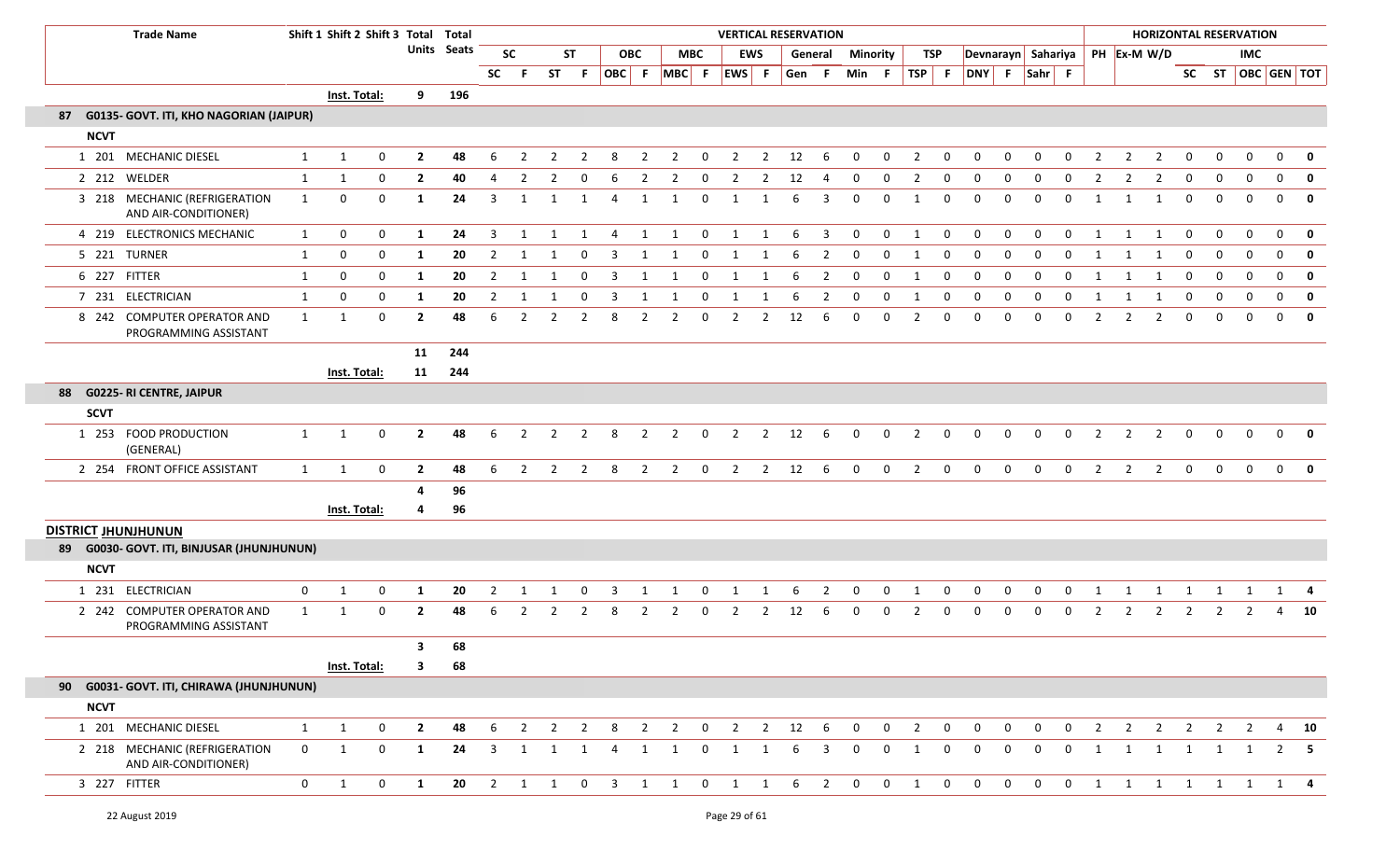|              | <b>Trade Name</b>                                        |              |                | Shift 1 Shift 2 Shift 3 Total Total |                |                    |                |                |                |                |   |                |                |              | <b>VERTICAL RESERVATION</b> |                |     |                |              |                 |                |              |              |              |                                |              |                |                |                        |                |                | <b>HORIZONTAL RESERVATION</b> |                         |                         |
|--------------|----------------------------------------------------------|--------------|----------------|-------------------------------------|----------------|--------------------|----------------|----------------|----------------|----------------|---|----------------|----------------|--------------|-----------------------------|----------------|-----|----------------|--------------|-----------------|----------------|--------------|--------------|--------------|--------------------------------|--------------|----------------|----------------|------------------------|----------------|----------------|-------------------------------|-------------------------|-------------------------|
|              |                                                          |              |                |                                     |                | <b>Units Seats</b> |                | <b>SC</b>      |                | <b>ST</b>      |   | <b>OBC</b>     |                | <b>MBC</b>   |                             | <b>EWS</b>     |     | General        |              | <b>Minority</b> |                | TSP          |              |              | Devnarayn Sahariya PH Ex-M W/D |              |                |                |                        |                |                | <b>IMC</b>                    |                         |                         |
|              |                                                          |              |                |                                     |                |                    | <b>SC</b>      | - F            | ST             | -F.            |   | OBC F          | MBC F EWS F    |              |                             |                | Gen | -F.            | Min          | - F             | TSP F          |              | DNY F        |              | $Sahr$ F                       |              |                |                |                        |                |                |                               | SC ST   OBC   GEN   TOT |                         |
|              | 4 231 ELECTRICIAN                                        | $\mathbf 0$  | $\overline{2}$ | 0                                   | $\overline{2}$ | 40                 | 4              | $\overline{2}$ | $\overline{2}$ | $\mathbf 0$    | 6 | $\overline{2}$ | $\overline{2}$ | 0            | $\overline{2}$              | $\overline{2}$ | 12  | 4              | $\mathbf 0$  | 0               | $\overline{2}$ | 0            | 0            | 0            | 0                              | 0            | $\overline{2}$ | $\overline{2}$ | $\overline{2}$         | $\overline{2}$ | $\overline{2}$ | $\overline{2}$                | $\overline{2}$          | $\overline{\mathbf{8}}$ |
|              | 5 242 COMPUTER OPERATOR AND<br>PROGRAMMING ASSISTANT     | $\mathbf{1}$ | 1              | 0                                   | $\mathbf{2}$   | 48                 | 6              | $\overline{2}$ | $\overline{2}$ | $\overline{2}$ | 8 | $\overline{2}$ | 2              | $\Omega$     | 2                           | $\overline{2}$ | 12  | 6              | $\Omega$     | $\Omega$        | 2              | 0            | 0            | $\Omega$     | $\Omega$                       | $\Omega$     | $\overline{2}$ | 2              | $\overline{2}$         | $\overline{2}$ | 2              |                               | 4                       | 10                      |
|              |                                                          |              |                |                                     | 8              | 180                |                |                |                |                |   |                |                |              |                             |                |     |                |              |                 |                |              |              |              |                                |              |                |                |                        |                |                |                               |                         |                         |
|              |                                                          |              | Inst. Total:   |                                     | 8              | 180                |                |                |                |                |   |                |                |              |                             |                |     |                |              |                 |                |              |              |              |                                |              |                |                |                        |                |                |                               |                         |                         |
|              | 91 G0039- GOVT. ITI, KHETRI (JHUNJHUNUN)                 |              |                |                                     |                |                    |                |                |                |                |   |                |                |              |                             |                |     |                |              |                 |                |              |              |              |                                |              |                |                |                        |                |                |                               |                         |                         |
| <b>NCVT</b>  |                                                          |              |                |                                     |                |                    |                |                |                |                |   |                |                |              |                             |                |     |                |              |                 |                |              |              |              |                                |              |                |                |                        |                |                |                               |                         |                         |
|              | 1 201 MECHANIC DIESEL                                    | $\mathbf{1}$ | 1              | 0                                   | $\overline{2}$ | 48                 | 6              | $\overline{2}$ | $\overline{2}$ | $\overline{2}$ | 8 | 2              | $\overline{2}$ | 0            | 2                           | $\overline{2}$ | 12  | 6              | 0            | 0               | $\overline{2}$ | 0            | 0            | $\Omega$     | $\Omega$                       | $\Omega$     | $\overline{2}$ | 2              | $\overline{2}$         | $\overline{2}$ | $\overline{2}$ | $\overline{2}$                | 4                       | 10                      |
|              | 2 212 WELDER                                             | $\mathbf{1}$ | 1              | 0                                   | $\overline{2}$ | 40                 | 4              | $\overline{2}$ | 2              | 0              | 6 | $\overline{2}$ | $\overline{2}$ | 0            | 2                           | $\overline{2}$ | 12  |                | $\Omega$     | 0               | $\overline{2}$ | 0            | 0            | 0            | $\Omega$                       | $\Omega$     | $\overline{2}$ | 2              | $\overline{2}$         | $\overline{2}$ | $\overline{2}$ |                               | 2                       | - 8                     |
|              | 3 221 TURNER                                             | $\mathbf 0$  | $\overline{2}$ | $\boldsymbol{0}$                    | $\overline{2}$ | 40                 | $\overline{4}$ | $\overline{2}$ | $\overline{2}$ | $\Omega$       | 6 | $\overline{2}$ | $\overline{2}$ | $\Omega$     | 2                           | $\overline{2}$ | 12  | 4              | $\Omega$     | $\mathbf 0$     | 2              | 0            | 0            | $\Omega$     | $\Omega$                       | $\Omega$     | $\overline{2}$ | $\overline{2}$ | $\overline{2}$         |                |                |                               | $\overline{2}$          | 8                       |
| 4 227 FITTER |                                                          | $\mathbf 0$  | $\overline{2}$ | 0                                   | $\overline{2}$ | 40                 | 4              | $\overline{2}$ | $\overline{2}$ | $\mathbf 0$    | 6 | $\overline{2}$ | $\overline{2}$ | $\mathbf 0$  | $\overline{2}$              | $\overline{2}$ | 12  | $\overline{4}$ | 0            | 0               | $\overline{2}$ | $\mathbf 0$  | $\mathbf 0$  | 0            | 0                              | 0            | $\overline{2}$ | $\overline{2}$ | $\overline{2}$         | $\overline{2}$ | $\overline{2}$ | $\overline{2}$                | $\overline{2}$          | 8                       |
|              | 5 231 ELECTRICIAN                                        | $\mathbf 0$  | $\overline{2}$ | 0                                   | $\overline{2}$ | 40                 | $\overline{4}$ | $\overline{2}$ | 2              | $\Omega$       | 6 | -2             | 2              | $\Omega$     | 2                           | 2              | 12  | 4              | $\Omega$     | 0               | 2              | 0            | 0            | 0            | 0                              | $\Omega$     | $\overline{2}$ | $\overline{2}$ | $\overline{2}$         | 2              | -2             | 2                             | $\overline{2}$          | 8                       |
|              | 6 260 STENOGRAPHER &<br>SECRETARIAL ASSISTANT<br>(HINDI) | 1            | $\mathbf{1}$   | $\mathbf 0$                         | $\mathbf{2}$   | 48                 | 6              | 2              | 2              | $\overline{2}$ | 8 | 2              | $\overline{2}$ | 0            | $\overline{2}$              | $\overline{2}$ | 12  | 6              | 0            | 0               | $\overline{2}$ | 0            | 0            | 0            | $\Omega$                       | 0            | 2              | $\overline{2}$ | $\overline{2}$         | $\overline{2}$ | $\overline{2}$ | 2                             | 4                       | 10                      |
|              |                                                          |              |                |                                     | 12             | 256                |                |                |                |                |   |                |                |              |                             |                |     |                |              |                 |                |              |              |              |                                |              |                |                |                        |                |                |                               |                         |                         |
|              |                                                          |              | Inst. Total:   |                                     | 12             | 256                |                |                |                |                |   |                |                |              |                             |                |     |                |              |                 |                |              |              |              |                                |              |                |                |                        |                |                |                               |                         |                         |
|              | 92 G0127- GOVT. ITI, JHUNJHUNUN                          |              |                |                                     |                |                    |                |                |                |                |   |                |                |              |                             |                |     |                |              |                 |                |              |              |              |                                |              |                |                |                        |                |                |                               |                         |                         |
| <b>NCVT</b>  |                                                          |              |                |                                     |                |                    |                |                |                |                |   |                |                |              |                             |                |     |                |              |                 |                |              |              |              |                                |              |                |                |                        |                |                |                               |                         |                         |
|              | 1 209 PLUMBER                                            | 1            | 1              | $\mathbf 0$                         | $\overline{2}$ | 48                 | 6              | $\overline{2}$ | 2              | 2              | 8 | 2              | $\overline{2}$ | 0            | $\overline{2}$              | $\overline{2}$ | 12  | 6              | 0            | 0               | $\overline{2}$ | 0            | $\mathbf 0$  | 0            | 0                              | $\mathbf 0$  | 2              | 2              | $\overline{2}$         | $\overline{2}$ | 2              | $\overline{2}$                | 4                       | 10                      |
|              | 2 212 WELDER                                             | $\mathbf{1}$ | 1              | 0                                   | $\mathbf{2}$   | 40                 | 4              | 2              | 2              | 0              | 6 | $\overline{2}$ | 2              | 0            | 2                           | $\overline{2}$ | 12  | 4              | 0            | 0               | 2              | 0            | $\mathbf 0$  | 0            | 0                              | 0            | -2             | 2              | 2                      | $\overline{2}$ | 2              | 2                             | $\overline{2}$          | -8                      |
| 3 227 FITTER |                                                          | 0            | 1              | $\mathbf 0$                         | 1              | 20                 | $\overline{2}$ | -1             | $\mathbf{1}$   | $\mathbf 0$    | 3 | $\mathbf 1$    |                | $\Omega$     | 1                           | -1             | 6   | 2              | $\mathbf 0$  | $\mathbf 0$     | -1             | $\mathbf 0$  | $\mathbf{0}$ | $\Omega$     | $\Omega$                       | $\mathbf 0$  | -1             |                | 1                      | 1              | -1             |                               | -1                      | 4                       |
|              | 4 231 ELECTRICIAN                                        | 0            |                | 0                                   | -1             | 20                 | 2              |                |                | $\Omega$       |   |                |                |              |                             |                |     |                |              | 0               |                | 0            | <sup>0</sup> | 0            |                                |              |                |                |                        |                |                |                               |                         | -4                      |
|              | 5 242 COMPUTER OPERATOR AND<br>PROGRAMMING ASSISTANT     | 1            | $\Omega$       | $\Omega$                            | 1              | 24                 | 3              | -1             | -1             | 1              | 4 | 1              |                | $\Omega$     | 1                           |                | 6   | 3              | 0            | $\Omega$        |                | 0            |              | 0            | $\Omega$                       | 0            | -1             | -1             | 1                      | 1              | 1              |                               | 2                       | 5                       |
|              | 6 242 COMPUTER OPERATOR AND<br>PROGRAMMING ASSISTANT     | $\mathbf 0$  | -1             | 0                                   | 1              | 24                 | 0              | 4              | 0              | $\overline{2}$ | 0 | 5              | $\mathbf 0$    | $\mathbf{1}$ | $\mathbf 0$                 | $\overline{2}$ | 0   | 9              | 0            | 0               | $\mathbf 0$    | $\mathbf{1}$ | $\mathbf{0}$ | 0            | 0                              | $\mathbf{0}$ | 1              |                | $1 \qquad 12 \qquad 1$ |                | 1              | 1                             |                         | $2 \quad 5$             |
|              |                                                          |              |                |                                     | 8              | 176                |                |                |                |                |   |                |                |              |                             |                |     |                |              |                 |                |              |              |              |                                |              |                |                |                        |                |                |                               |                         |                         |
|              |                                                          |              | Inst. Total:   |                                     | 8              | 176                |                |                |                |                |   |                |                |              |                             |                |     |                |              |                 |                |              |              |              |                                |              |                |                |                        |                |                |                               |                         |                         |
|              | 93 G0221- GOVT. ITI, NAWALGARH (JHUNJHUNU)               |              |                |                                     |                |                    |                |                |                |                |   |                |                |              |                             |                |     |                |              |                 |                |              |              |              |                                |              |                |                |                        |                |                |                               |                         |                         |
| <b>NCVT</b>  |                                                          |              |                |                                     |                |                    |                |                |                |                |   |                |                |              |                             |                |     |                |              |                 |                |              |              |              |                                |              |                |                |                        |                |                |                               |                         |                         |
|              | 1 201 MECHANIC DIESEL                                    | 1            | 1              | 0                                   | $\mathbf{2}$   | 48                 |                |                |                |                |   |                |                |              |                             |                | 12  |                |              |                 |                |              |              |              |                                |              |                |                |                        |                |                |                               |                         |                         |
| 2 227 FITTER |                                                          | 0            | 1              | 0                                   | 1              | 20                 | 2              |                |                |                |   |                |                |              |                             |                |     |                |              |                 |                |              |              |              |                                |              |                |                |                        |                |                |                               |                         | 0                       |
|              | 3 231 ELECTRICIAN                                        | $\mathbf 0$  | 1              | 0                                   | 1              | 20                 | $\overline{2}$ | -1             |                | 0              | 3 | 1              | -1             | -0           | 1                           | 1              |     | 2              | $\mathbf{0}$ | 0               | -1             | 0            | 0            | $\mathbf{0}$ | 0                              | 0            |                |                | 1                      | 0              | 0              | $\mathbf{0}$                  | 0                       | $\mathbf 0$             |
|              | 4 242 COMPUTER OPERATOR AND<br>PROGRAMMING ASSISTANT     | $\mathbf{1}$ | 1              | $\boldsymbol{0}$                    | $\mathbf{2}$   | 48                 | 6              |                |                |                | 8 | $\mathcal{P}$  | 2              | $\Omega$     | $\overline{2}$              | 2              | 12  | 6              | $\Omega$     | $\mathbf 0$     | $\mathcal{L}$  | 0            | $\Omega$     | $\Omega$     | $\Omega$                       | 0            | $\mathcal{P}$  | 2              | 2                      | 0              | 0              | $\mathbf{0}$                  | $\mathbf 0$             | $\mathbf 0$             |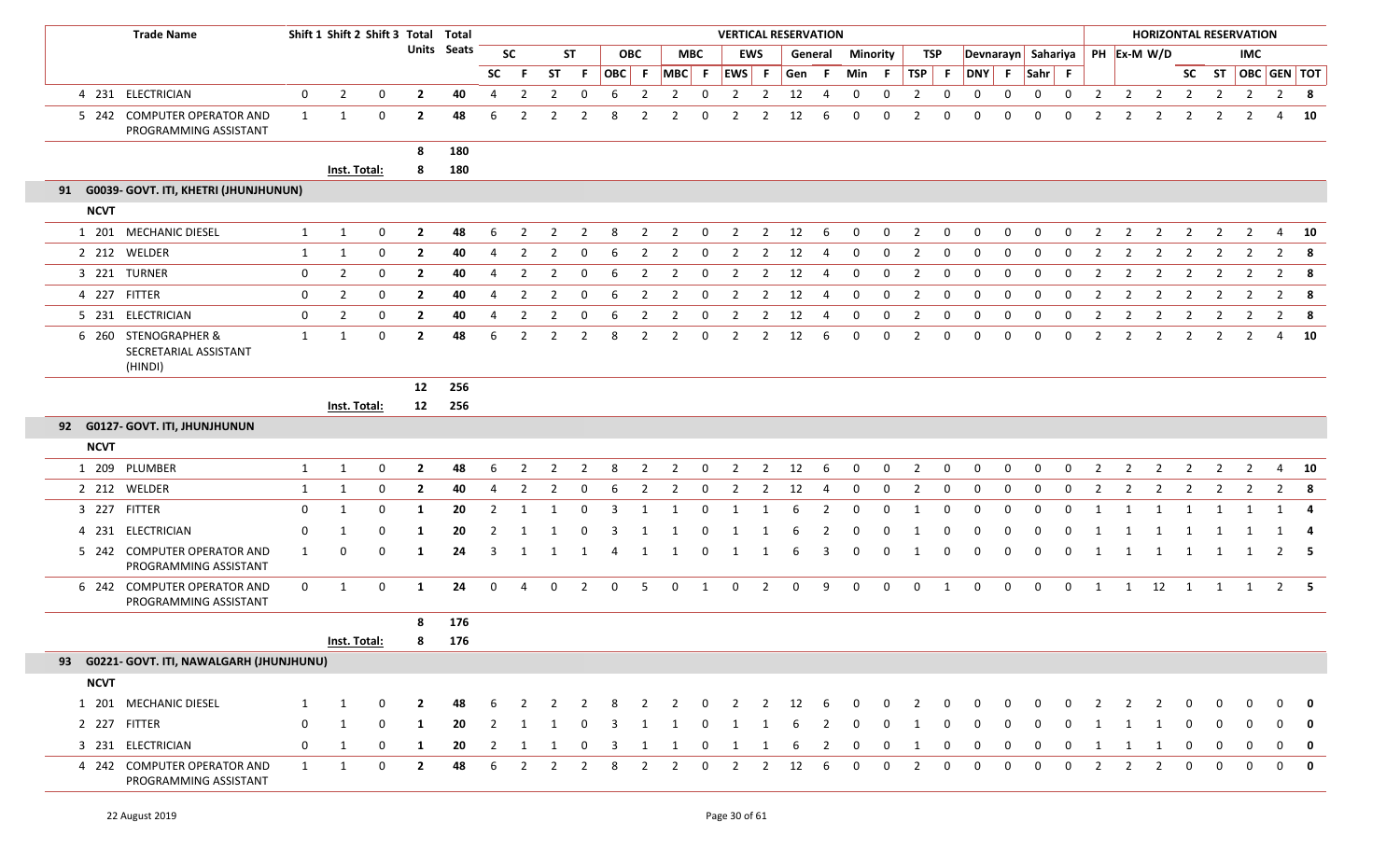| <b>Trade Name</b>                                                      |                | Shift 1 Shift 2 Shift 3 Total Total |              |                         |                    |                         |                |                |                |                |                |                                |                |                         |                | <b>VERTICAL RESERVATION</b> |                |                 |              |                |              |                                |                |                |              |                |                |                         |                         | <b>HORIZONTAL RESERVATION</b> |                |                |                   |
|------------------------------------------------------------------------|----------------|-------------------------------------|--------------|-------------------------|--------------------|-------------------------|----------------|----------------|----------------|----------------|----------------|--------------------------------|----------------|-------------------------|----------------|-----------------------------|----------------|-----------------|--------------|----------------|--------------|--------------------------------|----------------|----------------|--------------|----------------|----------------|-------------------------|-------------------------|-------------------------------|----------------|----------------|-------------------|
|                                                                        |                |                                     |              |                         | <b>Units Seats</b> |                         | <b>SC</b>      |                | <b>ST</b>      |                | <b>OBC</b>     |                                | <b>MBC</b>     |                         | <b>EWS</b>     |                             | General        | <b>Minority</b> |              |                | TSP          | Devnarayn Sahariya PH Ex-M W/D |                |                |              |                |                |                         |                         |                               | IMC            |                |                   |
|                                                                        |                |                                     |              |                         |                    | <b>SC</b>               | -F.            | <b>ST</b>      | F.             |                |                | $ OBC $ F $ MBC $ F $ EWS $ F  |                |                         |                | Gen F                       |                | Min F           |              | $TSP$ F        |              | DNY F Sahr F                   |                |                |              |                |                |                         |                         |                               |                |                | SC ST OBC GEN TOT |
|                                                                        |                |                                     |              | 6                       | 136                |                         |                |                |                |                |                |                                |                |                         |                |                             |                |                 |              |                |              |                                |                |                |              |                |                |                         |                         |                               |                |                |                   |
|                                                                        |                | Inst. Total:                        |              | -6                      | 136                |                         |                |                |                |                |                |                                |                |                         |                |                             |                |                 |              |                |              |                                |                |                |              |                |                |                         |                         |                               |                |                |                   |
| <b>DISTRICT SIKAR</b>                                                  |                |                                     |              |                         |                    |                         |                |                |                |                |                |                                |                |                         |                |                             |                |                 |              |                |              |                                |                |                |              |                |                |                         |                         |                               |                |                |                   |
| 94 G0035- GOVT. ITI, FATEHPUR (SIKAR)                                  |                |                                     |              |                         |                    |                         |                |                |                |                |                |                                |                |                         |                |                             |                |                 |              |                |              |                                |                |                |              |                |                |                         |                         |                               |                |                |                   |
| <b>NCVT</b>                                                            |                |                                     |              |                         |                    |                         |                |                |                |                |                |                                |                |                         |                |                             |                |                 |              |                |              |                                |                |                |              |                |                |                         |                         |                               |                |                |                   |
| 1 212 WELDER                                                           | 1              | 1                                   | 0            | $\overline{2}$          | 40                 | 4                       | $\overline{2}$ | $\overline{2}$ | $\mathbf 0$    | 6              | $\overline{2}$ | $\overline{2}$                 | $\mathbf 0$    | $\overline{2}$          | $\overline{2}$ | 12                          | $\overline{4}$ | $\mathbf{0}$    | $\mathbf{0}$ | $\overline{2}$ | $\mathbf 0$  | $\mathbf{0}$                   | 0              | $\mathbf{0}$   | $\mathbf{0}$ | $\overline{2}$ | $\overline{2}$ | $\overline{2}$          | $\overline{2}$          | $\overline{2}$                | $\overline{2}$ |                | $2 \times 8$      |
| 2 215 MECHANIC (MOTOR VEHICLE)                                         | $\mathbf 0$    | 1                                   | 0            | 1                       | 24                 | 3                       | -1             |                |                | 4              | 1              |                                | 0              | 1                       |                | 6                           | 3              | 0               | 0            |                | 0            | 0                              | 0              | 0              | 0            |                |                |                         | 1                       |                               |                | $\overline{2}$ |                   |
|                                                                        |                |                                     |              | $\mathbf{3}$            | 64                 |                         |                |                |                |                |                |                                |                |                         |                |                             |                |                 |              |                |              |                                |                |                |              |                |                |                         |                         |                               |                |                |                   |
| <b>SCVT</b>                                                            |                |                                     |              |                         |                    |                         |                |                |                |                |                |                                |                |                         |                |                             |                |                 |              |                |              |                                |                |                |              |                |                |                         |                         |                               |                |                |                   |
| 1 242 COMPUTER OPERATOR AND<br>PROGRAMMING ASSISTANT                   | $\mathbf{1}$   | 1                                   | 0            | $\mathbf{2}$            | 48                 | 6                       | 2              | $\overline{2}$ | $\overline{2}$ | 8              | 2              | $\overline{2}$                 | $\overline{0}$ | $\overline{2}$          | $2^{\circ}$    | 12                          | -6             | $\mathbf{0}$    | 0            | $\overline{2}$ | $\mathbf 0$  | $\mathbf{0}$                   | $\mathbf{0}$   | $\mathbf 0$    | $\mathbf 0$  | $\overline{2}$ | $\overline{2}$ | $\overline{2}$          | $\frac{1}{2}$           | $\overline{2}$                | $\overline{2}$ |                | 4 10              |
|                                                                        |                |                                     |              | $\overline{2}$          | 48                 |                         |                |                |                |                |                |                                |                |                         |                |                             |                |                 |              |                |              |                                |                |                |              |                |                |                         |                         |                               |                |                |                   |
|                                                                        |                | Inst. Total:                        |              | 5.                      | 112                |                         |                |                |                |                |                |                                |                |                         |                |                             |                |                 |              |                |              |                                |                |                |              |                |                |                         |                         |                               |                |                |                   |
| 95 G0048- GOVT. ITI, SIKAR                                             |                |                                     |              |                         |                    |                         |                |                |                |                |                |                                |                |                         |                |                             |                |                 |              |                |              |                                |                |                |              |                |                |                         |                         |                               |                |                |                   |
| <b>NCVT</b>                                                            |                |                                     |              |                         |                    |                         |                |                |                |                |                |                                |                |                         |                |                             |                |                 |              |                |              |                                |                |                |              |                |                |                         |                         |                               |                |                |                   |
| 1 209 PLUMBER                                                          | 1              | $\mathbf{1}$                        | 0            | $\overline{2}$          | 48                 | 6                       | 2              | $\overline{2}$ | $\overline{2}$ | 8              | $\overline{2}$ | $\overline{2}$                 | $\mathbf{0}$   | $\overline{2}$          | $\overline{2}$ | 12                          | -6             | $\mathbf 0$     | 0            | 2              | $\mathbf 0$  | $\mathbf{0}$                   | 0              | 0              | 0            | 2              | $\overline{2}$ | $\overline{2}$          | $\overline{2}$          | $\overline{2}$                | $\overline{2}$ | 4              | 10                |
| 2 212 WELDER                                                           | 1              | 1                                   | $\mathbf 0$  | $\overline{2}$          | 40                 | 4                       | $\overline{2}$ | 2              | $\Omega$       | -6             | 2              | $\overline{2}$                 | 0              | 2                       | $\overline{2}$ | 12                          | 4              | $\mathbf{0}$    | 0            | 2              | 0            | $\mathbf{0}$                   | $\mathbf{0}$   | $\Omega$       | 0            | -2             | 2              | 2                       | 2                       | 2                             | 2              | $\overline{2}$ | -8                |
| 3 217 DRAUGHTSMAN (CIVIL)                                              | $\mathbf{0}$   | 1                                   | $\mathbf 0$  | -1                      | 24                 | 3                       | 1              |                | 1              | 4              | 1              | -1                             | 0              | 1                       | -1             | 6                           | 3              | 0               | 0            | 1              | $\mathbf 0$  | $\Omega$                       | $\Omega$       | $\Omega$       | 0            | 1              | 1              | 1                       | 1                       | 1                             |                |                | $2 \quad 5$       |
| 4 220 INFORMATION<br>COMMUNICATION<br>TECHNOLOGY SYSTEM<br>MAINTENANCE | $\mathbf{0}$   | $\mathbf{1}$                        | $\Omega$     | -1                      | 24                 | $\Omega$                | 4              | 0              | $\overline{2}$ | $\Omega$       | -5             | $\Omega$                       | 1              | $\mathbf 0$             | $\overline{2}$ | $\Omega$                    | q              | $\Omega$        | $\mathbf 0$  | $\Omega$       | 1            | 0                              | 0              | $\Omega$       | 0            | 1              | 1              | 12                      | $\overline{1}$          | 1                             | 1              |                | $2 \quad 5$       |
| 5 221 TURNER                                                           | 0              | 1                                   | $\mathbf 0$  | 1                       | 20                 | $\overline{2}$          | 1              | 1              | $\Omega$       | 3              | 1              | 1                              | $\mathbf{0}$   | 1                       | 1              | 6                           | $\overline{2}$ | $\mathbf 0$     | $\mathbf 0$  | 1              | $\mathbf 0$  | $\mathbf 0$                    | $\mathbf 0$    | $\mathbf{0}$   | $\mathbf{0}$ | 1              | 1              | 1                       | 1                       | 1                             | 1              |                | $1 \quad 4$       |
| 6 227 FITTER                                                           | 0              | 1                                   | 0            | 1                       | 20                 | $\overline{2}$          | 1              | 1              | 0              | $\overline{3}$ | 1              | 1                              | $\mathbf 0$    | 1                       | 1              | 6                           | 2              | $\mathbf 0$     | $\mathbf 0$  | 1              | $\mathbf 0$  | $\mathbf{0}$                   | $\mathbf 0$    | $\mathbf 0$    | 0            | 1              | 1              | $\overline{\mathbf{1}}$ | $\overline{\mathbf{1}}$ | 1                             | 1              |                | 1 4               |
| 7 231 ELECTRICIAN                                                      | 1              | 1                                   | $\mathbf 0$  | $\overline{2}$          | 40                 | 4                       | -2             | 2              | $\Omega$       | 6              | 2              | 2                              | 0              | 2                       | 2              | 12                          | -4             | 0               | 0            | 2              | 0            | $\Omega$                       | 0              | $\Omega$       | 0            | 2              | 2              | 2                       | 2                       | -2                            | <sup>2</sup>   | 2              | -8                |
| 8 232 WIREMAN                                                          | 0              | 1                                   | 0            | -1                      | 20                 | 2                       |                |                |                | 3              | -1             |                                | $\Omega$       |                         |                |                             | 2              | $\Omega$        | $\Omega$     |                | 0            |                                | 0              |                | 0            |                |                | 1                       | 1                       | 1                             |                |                | 1 4               |
|                                                                        |                |                                     |              | 11                      | 236                |                         |                |                |                |                |                |                                |                |                         |                |                             |                |                 |              |                |              |                                |                |                |              |                |                |                         |                         |                               |                |                |                   |
|                                                                        |                | <b>Inst. Total:</b>                 |              | 11                      | 236                |                         |                |                |                |                |                |                                |                |                         |                |                             |                |                 |              |                |              |                                |                |                |              |                |                |                         |                         |                               |                |                |                   |
| 96 G0125- GOVT. ITI, KHOOR (SIKAR)                                     |                |                                     |              |                         |                    |                         |                |                |                |                |                |                                |                |                         |                |                             |                |                 |              |                |              |                                |                |                |              |                |                |                         |                         |                               |                |                |                   |
| <b>NCVT</b>                                                            |                |                                     |              |                         |                    |                         |                |                |                |                |                |                                |                |                         |                |                             |                |                 |              |                |              |                                |                |                |              |                |                |                         |                         |                               |                |                |                   |
| 1 212 WELDER                                                           | $\mathbf{1}$   | $\mathbf{1}$                        | $\mathbf{0}$ | $\overline{\mathbf{2}}$ | 40                 | $\overline{4}$          |                |                |                |                |                | 2 2 0 6 2 2 0 2 2 12 4 0 0 2 0 |                |                         |                |                             |                |                 |              |                |              | $\overline{0}$                 | $\overline{0}$ | $\overline{0}$ |              |                |                |                         |                         | 0 2 2 2 2 2 2                 |                |                | 2 8               |
| 2 219 ELECTRONICS MECHANIC                                             | $\mathbf{0}$   | $\mathbf{1}$                        | $\mathbf 0$  | 1                       | 24                 | $\overline{\mathbf{3}}$ | 1              | 1              | 1              | 4              | 1              | 1                              | $\mathbf{0}$   | $\overline{1}$          | 1              | 6                           | $\overline{3}$ | $\mathbf{0}$    | $\mathbf{0}$ | 1              | $\mathbf 0$  | $\mathbf 0$                    | $\mathbf 0$    | $\overline{0}$ | $\mathbf 0$  | 1              | 1              |                         | 1 1 1                   |                               | 1              | $\mathbf{2}$   |                   |
| 3 227 FITTER                                                           | $\mathbf 0$    | $\mathbf{1}$                        | 0            | 1                       | 20                 |                         | $2 \quad 1$    | $\mathbf{1}$   | $\mathbf 0$    | $\overline{3}$ | 1              | 1                              | $\mathbf{0}$   | $\overline{\mathbf{1}}$ | 1              | 6                           | $\overline{2}$ | $\overline{0}$  | $\mathbf{0}$ | 1              | $\mathbf 0$  | $\mathbf 0$                    | $\mathbf{0}$   | $\mathbf{0}$   | $\mathbf{0}$ | 1              |                |                         |                         | 1 1 1 1 1 1                   |                |                | $1 \quad 4$       |
| 4 231 ELECTRICIAN                                                      | $\overline{0}$ | $\mathbf{1}$                        | $\mathbf 0$  | <b>1</b>                | 20                 | $\overline{2}$          | 1              | 1              | $\mathbf 0$    | 3              | 1              | 1                              | $\mathbf 0$    | $\overline{1}$          | 1              | 6                           | $\overline{2}$ | $\mathbf 0$     | $\mathbf 0$  | 1              | $\mathbf 0$  | $\overline{0}$                 | $\mathbf 0$    | $\mathbf{0}$   | $\mathbf 0$  | 1              | 1              | 1                       | 1                       | 1                             |                |                |                   |
| 5 242 COMPUTER OPERATOR AND<br>PROGRAMMING ASSISTANT                   | 1              | 1                                   | 0            | $\overline{2}$          | 48                 | 6                       | $\overline{2}$ | $\overline{2}$ | $\overline{2}$ | 8              | $\overline{2}$ | $\overline{2}$                 | $\mathbf 0$    | $\overline{2}$          | $\overline{2}$ | 12                          | 6              | 0               | 0            | 2              | $\mathbf{0}$ | $\Omega$                       | $\mathbf{0}$   | $\mathbf{0}$   | $\mathbf{0}$ | $\overline{2}$ | $\overline{2}$ | $\overline{2}$          | $\overline{2}$          | $\mathbf{2}$                  | 2              |                | 4 10              |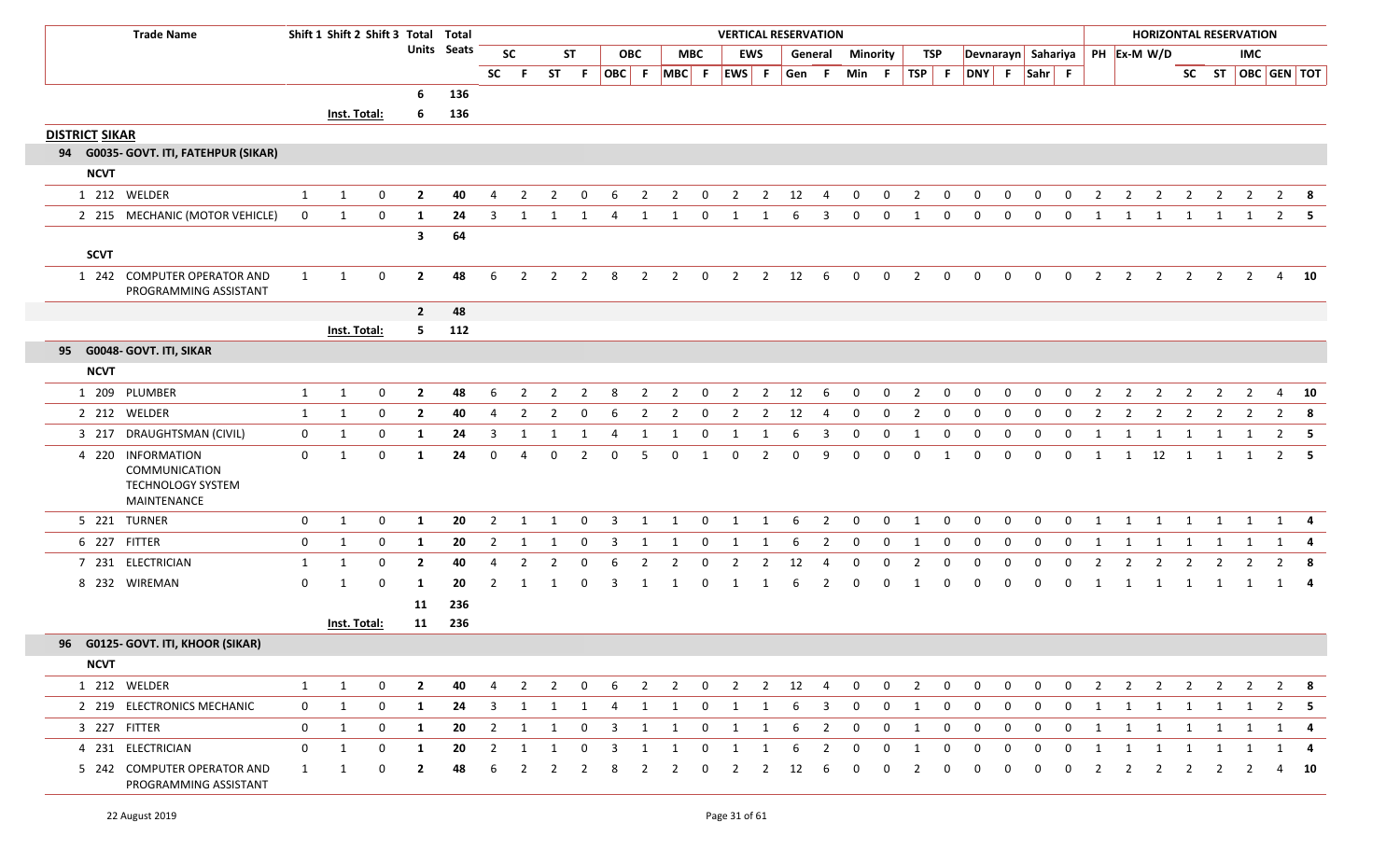| <b>Trade Name</b>                                                            |              |                              | Shift 1 Shift 2 Shift 3 Total Total |                     |             |                |                         |                |                |              |                |                 |                  |                     |                     | <b>VERTICAL RESERVATION</b> |                |                  |                  |                         |                  |                         |                |                         |                         |                |                | <b>HORIZONTAL RESERVATION</b> |                     |                |                |              |                         |
|------------------------------------------------------------------------------|--------------|------------------------------|-------------------------------------|---------------------|-------------|----------------|-------------------------|----------------|----------------|--------------|----------------|-----------------|------------------|---------------------|---------------------|-----------------------------|----------------|------------------|------------------|-------------------------|------------------|-------------------------|----------------|-------------------------|-------------------------|----------------|----------------|-------------------------------|---------------------|----------------|----------------|--------------|-------------------------|
|                                                                              |              |                              |                                     |                     | Units Seats |                | <b>SC</b>               |                | <b>ST</b>      |              | <b>OBC</b>     |                 | <b>MBC</b>       | EWS                 |                     |                             | General        | Minority         |                  | TSP                     |                  | Devnarayn Sahariya      |                |                         |                         |                |                | PH Ex-M W/D                   |                     |                | IMC            |              |                         |
|                                                                              |              |                              |                                     |                     |             | <b>SC</b>      |                         | <b>ST</b>      | F.             |              |                | OBC F MBC F     |                  | EWS F               |                     | Gen F                       |                | Min F            |                  |                         |                  | TSP F DNY F Sahr F      |                |                         |                         |                |                |                               |                     |                |                |              | SC ST   OBC   GEN   TOT |
|                                                                              |              |                              |                                     | $\overline{7}$      | 152         |                |                         |                |                |              |                |                 |                  |                     |                     |                             |                |                  |                  |                         |                  |                         |                |                         |                         |                |                |                               |                     |                |                |              |                         |
|                                                                              |              | Inst. Total:                 |                                     | 7                   | 152         |                |                         |                |                |              |                |                 |                  |                     |                     |                             |                |                  |                  |                         |                  |                         |                |                         |                         |                |                |                               |                     |                |                |              |                         |
| 97 G0212- KARMABAI GOVT. WOMEN ITI, LAXMANGARH (SIKAR) CAMP GOVT. ITI, SIKAR |              |                              |                                     |                     |             |                |                         |                |                |              |                |                 |                  |                     |                     |                             |                |                  |                  |                         |                  |                         |                |                         |                         |                |                |                               |                     |                |                |              |                         |
| <b>SCVT</b>                                                                  |              |                              |                                     |                     |             |                |                         |                |                |              |                |                 |                  |                     |                     |                             |                |                  |                  |                         |                  |                         |                |                         |                         |                |                |                               |                     |                |                |              |                         |
| 1 231 ELECTRICIAN                                                            | $\mathbf{0}$ | $\mathbf{1}$                 | 0                                   | $\mathbf{1}$        | 20          | $\mathbf{0}$   | $\overline{\mathbf{3}}$ | $\mathbf{0}$   | -1             | $\mathbf{0}$ | 4              | $\mathbf 0$     | 1                | $\mathbf 0$         | $\overline{2}$      | 0                           | 8              | $\mathbf 0$      | $\mathbf 0$      | $\mathbf{0}$            | 1                | $\mathbf 0$             | $\mathbf 0$    | $\mathbf{0}$            | $\mathbf{0}$            | 1              | 1              | 10                            | 0                   | $\mathbf 0$    | 0              | $\mathbf{0}$ | $\mathbf 0$             |
| 2 239 BASIC COSMETOLOGY                                                      | 1            | $\mathbf{1}$                 | $\mathbf 0$                         | $\overline{2}$      | 48          | $\mathbf{0}$   | 8                       | $\Omega$       | 4              | 0            | 10             | $\mathbf 0$     | $\overline{2}$   | 0                   | -4                  | $\mathbf 0$                 | 18             | $\mathbf 0$      | $\overline{0}$   | $\mathbf{0}$            | $\overline{2}$   | 0                       | 0              | $\Omega$                | $\Omega$                | 2              | 2              | 24                            | $\mathbf{0}$        | $\mathbf 0$    | $\mathbf 0$    | $\mathbf{0}$ | $\mathbf{0}$            |
|                                                                              |              |                              |                                     | 3                   | 68          |                |                         |                |                |              |                |                 |                  |                     |                     |                             |                |                  |                  |                         |                  |                         |                |                         |                         |                |                |                               |                     |                |                |              |                         |
|                                                                              |              | Inst. Total:                 |                                     | 3                   | 68          |                |                         |                |                |              |                |                 |                  |                     |                     |                             |                |                  |                  |                         |                  |                         |                |                         |                         |                |                |                               |                     |                |                |              |                         |
| 98 G0213- GOVT. ITI, SRI MADHOPUR (SIKAR) CAMP GOVT. ITI, CHOMU (JAIPUR)     |              |                              |                                     |                     |             |                |                         |                |                |              |                |                 |                  |                     |                     |                             |                |                  |                  |                         |                  |                         |                |                         |                         |                |                |                               |                     |                |                |              |                         |
| <b>SCVT</b>                                                                  |              |                              |                                     |                     |             |                |                         |                |                |              |                |                 |                  |                     |                     |                             |                |                  |                  |                         |                  |                         |                |                         |                         |                |                |                               |                     |                |                |              |                         |
| 1 227 FITTER                                                                 | $\mathbf{1}$ | 0                            | $\mathbf 0$                         | 1                   | 20          | $\overline{2}$ | -1                      |                |                |              |                |                 | $\Omega$         |                     |                     |                             | 2              | $\Omega$         | 0                |                         | $\Omega$         | $\Omega$                | $\Omega$       | $\Omega$                | $\Omega$                |                |                |                               | $\Omega$            | $\Omega$       | $\Omega$       | $\Omega$     | 0                       |
| 2 231 ELECTRICIAN                                                            | $\mathbf 0$  | $\mathbf{1}$                 | $\mathbf 0$                         | 1                   | 20          | 2              | 1                       | 1              | 0              | 3            | 1              |                 | 0                | 1                   | 1                   | 6                           | $\overline{2}$ | 0                | $\mathbf 0$      | 1                       | $\mathbf 0$      | $\mathbf 0$             | $\mathbf 0$    | $\mathbf 0$             | $\Omega$                | 1              | $\mathbf{1}$   |                               | $\mathbf 0$         | $\mathbf 0$    | $\mathbf 0$    | $\mathbf{0}$ | $\mathbf 0$             |
|                                                                              |              |                              |                                     | $\overline{2}$      | 40          |                |                         |                |                |              |                |                 |                  |                     |                     |                             |                |                  |                  |                         |                  |                         |                |                         |                         |                |                |                               |                     |                |                |              |                         |
|                                                                              |              | Inst. Total:                 |                                     | $\mathbf{2}$        | 40          |                |                         |                |                |              |                |                 |                  |                     |                     |                             |                |                  |                  |                         |                  |                         |                |                         |                         |                |                |                               |                     |                |                |              |                         |
| ZONE JODHPUR                                                                 |              |                              |                                     |                     |             |                |                         |                |                |              |                |                 |                  |                     |                     |                             |                |                  |                  |                         |                  |                         |                |                         |                         |                |                |                               |                     |                |                |              |                         |
| <b>DISTRICT BARMER</b>                                                       |              |                              |                                     |                     |             |                |                         |                |                |              |                |                 |                  |                     |                     |                             |                |                  |                  |                         |                  |                         |                |                         |                         |                |                |                               |                     |                |                |              |                         |
| 99 G0052- GOVT. ITI, BALOTRA (BARMER)                                        |              |                              |                                     |                     |             |                |                         |                |                |              |                |                 |                  |                     |                     |                             |                |                  |                  |                         |                  |                         |                |                         |                         |                |                |                               |                     |                |                |              |                         |
| <b>NCVT</b>                                                                  |              |                              |                                     |                     |             |                |                         |                |                |              |                |                 |                  |                     |                     |                             |                |                  |                  |                         |                  |                         |                |                         |                         |                |                |                               |                     |                |                |              |                         |
| 1 201 MECHANIC DIESEL                                                        | $\mathbf{1}$ | $\mathbf{1}$                 | 0                                   | $\overline{2}$      | 48          | 6              | $\overline{2}$          | $\overline{2}$ | $\overline{2}$ | 8            | $\overline{2}$ | $\overline{2}$  | $\mathbf{0}$     | $\overline{2}$      | $\overline{2}$      | 12                          | 6              | $\mathbf{0}$     | $\mathbf 0$      | $\overline{2}$          | $\mathbf 0$      | $\mathbf 0$             | 0<br>$\Omega$  | $\mathbf 0$<br>$\Omega$ | $\mathbf 0$<br>$\Omega$ | $\overline{2}$ | $\overline{2}$ | $\overline{2}$                | $\overline{2}$      | $\overline{2}$ | $\overline{2}$ |              | 4 10                    |
| 2 219 ELECTRONICS MECHANIC<br>3 221 TURNER                                   | $\mathbf{0}$ | 1                            | 0                                   | 1                   | 24<br>40    | 3<br>4         |                         | $\overline{2}$ | 0              | 6            |                |                 | 0<br>$\mathbf 0$ |                     |                     | 6                           | 3<br>4         | 0<br>$\mathbf 0$ | 0<br>$\mathbf 0$ |                         | 0<br>$\mathbf 0$ | 0<br>$\mathbf 0$        | $\mathbf 0$    | $\mathbf 0$             | $\mathbf 0$             | 2              | 2              | $\overline{2}$                |                     |                | $\overline{2}$ |              |                         |
| 4 227 FITTER                                                                 | 1<br>0       | $\mathbf{1}$<br>$\mathbf{1}$ | 0<br>0                              | $\overline{2}$<br>1 | 20          | $\overline{2}$ | $\overline{2}$<br>1     |                | 0              | 3            | 2              | $\overline{2}$  | 0                | $\overline{2}$<br>1 | $\overline{2}$<br>1 | 12<br>6                     | $\overline{2}$ | $\mathbf 0$      | $\mathbf 0$      | $\overline{2}$<br>1     | $\mathbf 0$      | $\mathbf 0$             | $\Omega$       | 0                       | 0                       | 1              | 1              | -1                            | $\overline{2}$<br>1 | 2              |                | $\mathbf{1}$ | $2 \times 8$<br>-4      |
| 5 231 ELECTRICIAN                                                            | 0            | $\mathbf{1}$                 | $\mathbf 0$                         | 1                   | 20          | $\overline{2}$ | $\mathbf{1}$            | 1              | 0              | 3            | 1              | 1               | $\mathbf 0$      | 1                   | $\mathbf{1}$        | 6                           | $\overline{2}$ | $\mathbf 0$      | $\mathbf 0$      | 1                       | $\mathbf 0$      | $\mathbf 0$             | 0              | $\mathbf{0}$            | $\mathbf 0$             | 1              | 1              | 1                             | 1                   | 1              | 1              |              | $1 \quad 4$             |
| 6 242 COMPUTER OPERATOR AND                                                  | $\mathbf{1}$ | 1                            | 0                                   | $\mathbf{2}$        | 48          | 6              | 2                       | 2              | -2             | 8            | $\overline{2}$ | $\overline{2}$  | 0                | $\overline{2}$      | $\overline{2}$      | 12                          | 6              | 0                | $\mathbf 0$      | 2                       | 0                | 0                       | $\Omega$       | $\Omega$                | $\Omega$                | 2              | 2              |                               | 2                   |                | 2              | 4            | 10                      |
| PROGRAMMING ASSISTANT                                                        |              |                              |                                     |                     |             |                |                         |                |                |              |                |                 |                  |                     |                     |                             |                |                  |                  |                         |                  |                         |                |                         |                         |                |                |                               |                     |                |                |              |                         |
| 7 247 SEWING TECHNOLOGY                                                      | 1            | $\mathbf 0$                  | 0                                   | 1                   | 20          |                | $2 \quad 1$             | $\mathbf{1}$   |                |              |                | $0 \t3 \t1 \t1$ |                  | $0 \quad 1 \quad 1$ |                     | 6                           | $\overline{2}$ | $\overline{0}$   | $\overline{0}$   | $\overline{\mathbf{1}}$ | $\mathbf 0$      | $\mathbf 0$             | $\mathbf 0$    | $\overline{0}$          | $\overline{\mathbf{0}}$ |                |                | 1 1 1 1 1 1 1 4               |                     |                |                |              |                         |
|                                                                              |              |                              |                                     | 10                  | 220         |                |                         |                |                |              |                |                 |                  |                     |                     |                             |                |                  |                  |                         |                  |                         |                |                         |                         |                |                |                               |                     |                |                |              |                         |
| <b>SCVT</b>                                                                  |              |                              |                                     |                     |             |                |                         |                |                |              |                |                 |                  |                     |                     |                             |                |                  |                  |                         |                  |                         |                |                         |                         |                |                |                               |                     |                |                |              |                         |
| 1 247 SEWING TECHNOLOGY                                                      | $\mathbf 0$  | $\mathbf{1}$                 | $\mathbf 0$                         | 1                   | 20          |                |                         |                |                |              |                | 2 1 1 0 3 1 1   |                  | $0 \quad 1 \quad 1$ |                     |                             | $6\qquad2$     | $\overline{0}$   |                  | $0\qquad 1$             | $\overline{0}$   | $\overline{\mathbf{0}}$ | $\overline{0}$ |                         |                         |                |                | 0 0 1 1 1 1 1 1 1 4           |                     |                |                |              |                         |
|                                                                              |              |                              |                                     | $\mathbf{1}$        | 20          |                |                         |                |                |              |                |                 |                  |                     |                     |                             |                |                  |                  |                         |                  |                         |                |                         |                         |                |                |                               |                     |                |                |              |                         |
|                                                                              |              | Inst. Total:                 |                                     |                     | 11 240      |                |                         |                |                |              |                |                 |                  |                     |                     |                             |                |                  |                  |                         |                  |                         |                |                         |                         |                |                |                               |                     |                |                |              |                         |
| 100 G0053- GOVT. ITI, BARMER                                                 |              |                              |                                     |                     |             |                |                         |                |                |              |                |                 |                  |                     |                     |                             |                |                  |                  |                         |                  |                         |                |                         |                         |                |                |                               |                     |                |                |              |                         |
| <b>NCVT</b>                                                                  |              |                              |                                     |                     |             |                |                         |                |                |              |                |                 |                  |                     |                     |                             |                |                  |                  |                         |                  |                         |                |                         |                         |                |                |                               |                     |                |                |              |                         |
| 1 059 PAINTER GENERAL                                                        | $\mathbf{1}$ | $\mathbf{1}$                 | $\mathbf 0$                         | $\overline{2}$      | 40          | $\overline{4}$ | 2                       | $\overline{2}$ | $\mathbf 0$    | 6            | $\overline{2}$ | $\overline{2}$  | $\mathbf 0$      | $\overline{2}$      | $\overline{2}$      | 12                          | $\overline{4}$ | $\overline{0}$   | $\overline{0}$   | 2                       | $\mathbf{0}$     | $\mathbf 0$             | $\mathbf{0}$   | $\mathbf{0}$            | $\mathbf{0}$            | $\overline{2}$ | $\overline{2}$ | $\overline{2}$                | $\mathbf 0$         | $\mathbf{0}$   | $\mathbf 0$    |              | $0$ 0                   |
| 2 201 MECHANIC DIESEL                                                        | $\mathbf{1}$ | 1                            | 0                                   | $\mathbf{2}$        | 48          | 6              | $\overline{2}$          | $\overline{2}$ | -2             | 8            | $\overline{2}$ | 2               | $\mathbf 0$      | $\overline{2}$      | $\overline{2}$      | 12                          | -6             | $\mathbf 0$      | 0                | 2                       | 0                | $\Omega$                | $\Omega$       | $\Omega$                | $\Omega$                | $\overline{2}$ | 2              | $\overline{2}$                | $\mathbf 0$         | 0              | $\Omega$       |              | $0 \quad 0$             |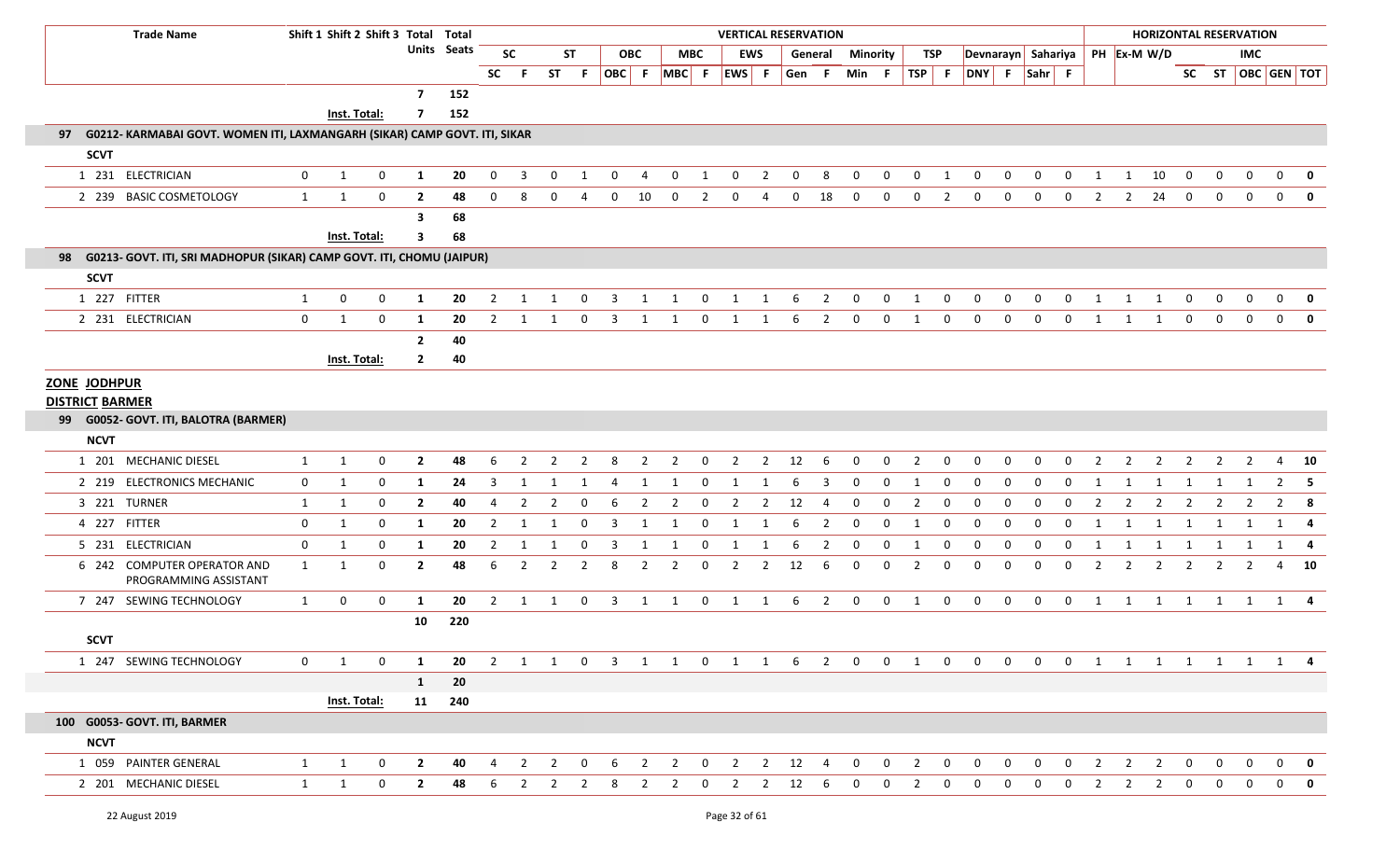|             | <b>Trade Name</b>                                    |                | Shift 1 Shift 2 Shift 3 Total Total |                |                         |             |                |                |                |                |                         |                |                          |              | <b>VERTICAL RESERVATION</b>     |                |     |                |              |                |                |             |                |                |                    |                |                |                         | <b>HORIZONTAL RESERVATION</b> |                |                |              |                         |              |
|-------------|------------------------------------------------------|----------------|-------------------------------------|----------------|-------------------------|-------------|----------------|----------------|----------------|----------------|-------------------------|----------------|--------------------------|--------------|---------------------------------|----------------|-----|----------------|--------------|----------------|----------------|-------------|----------------|----------------|--------------------|----------------|----------------|-------------------------|-------------------------------|----------------|----------------|--------------|-------------------------|--------------|
|             |                                                      |                |                                     |                |                         | Units Seats |                | <b>SC</b>      |                | <b>ST</b>      |                         | <b>OBC</b>     |                          | <b>MBC</b>   |                                 | <b>EWS</b>     |     | General        | Minority     |                | TSP            |             |                |                | Devnarayn Sahariya |                |                |                         | PH Ex-M W/D                   |                |                | <b>IMC</b>   |                         |              |
|             |                                                      |                |                                     |                |                         |             | <b>SC</b>      |                | <b>ST</b>      | F.             |                         | OBC F          | $MBC$ F                  |              | EWS F                           |                | Gen | -F.            | Min F        |                | $TSP$ F        |             |                |                | DNY F Sahr F       |                |                |                         |                               |                |                |              | SC ST   OBC   GEN   TOT |              |
|             | 3 209 PLUMBER                                        | $\mathbf{1}$   | $\mathbf{1}$                        | $\mathbf 0$    | $\overline{2}$          | 48          | 6              | $\overline{2}$ | $\overline{2}$ | $\overline{2}$ | 8                       | $\overline{2}$ | $\overline{2}$           | $\mathbf 0$  | $\overline{2}$                  | $\overline{2}$ | 12  | 6              | $\mathbf 0$  | $\mathbf 0$    | $\overline{2}$ | 0           | $\mathbf{0}$   | 0              | 0                  | 0              | $\overline{2}$ | $\overline{2}$          | $\overline{2}$                | 0              | $\mathbf 0$    | $\mathbf 0$  |                         | $0$ 0        |
|             | 4 212 WELDER                                         | $\overline{2}$ | 1                                   | 0              | 3                       | 60          | 6              | 3              | 3              | $\Omega$       | 9                       | 3              |                          | $\Omega$     | 3                               | 3              | 18  | -6             | 0            | 0              | 3              | 0           | 0              | $\mathbf 0$    | $\Omega$           | $\Omega$       |                | 3                       |                               | $\Omega$       | $\Omega$       | 0            | 0                       | $\mathbf 0$  |
|             | 5 213 SHEET METAL WORKER                             | 1              | 0                                   | 0              | 1                       | 20          | $\overline{2}$ | 1              | -1             | 0              | 3                       | -1             |                          | 0            | $\mathbf{1}$                    | 1              | 6   | $\overline{2}$ | $\Omega$     | 0              | -1             | 0           | $\Omega$       | $\Omega$       | $\Omega$           | $\Omega$       |                |                         |                               | $\Omega$       | $\Omega$       | 0            | 0                       | $\mathbf 0$  |
|             | 6 221 TURNER                                         | $\mathbf{1}$   | 1                                   | 0              | $\overline{2}$          | 40          | 4              | $\overline{2}$ | 2              | 0              | 6                       | 2              | 2                        | 0            | $\overline{2}$                  | $\overline{2}$ | 12  | 4              | 0            | 0              | $\overline{2}$ | 0           | 0              | 0              | $\Omega$           | $\Omega$       |                | 2                       |                               | $\Omega$       | $\Omega$       | 0            | $\mathbf{0}$            | 0            |
|             | 7 227 FITTER                                         | $\overline{2}$ | $\overline{2}$                      | 0              | 4                       | 80          | 8              | 4              | 4              | $\mathbf{0}$   | 12                      | -4             | 4                        | $\mathbf{0}$ | -4                              | 4              | 24  | 8              | $\mathbf 0$  | $\mathbf 0$    | 4              | $\mathbf 0$ | $\mathbf{0}$   | 0              | 0                  | $\mathbf 0$    | 4              | 4                       | 4                             | 0              | $\bf{0}$       | $\mathbf 0$  | $\mathbf{0}$            | $\mathbf{0}$ |
|             | 8 231 ELECTRICIAN                                    | 1              | $\boldsymbol{0}$                    | 0              | 1                       | 20          | 2              | -1             |                | 0              | -3                      |                |                          | $\mathbf 0$  | -1                              | -1             | 6   | 2              | 0            | 0              |                | 0           | 0              | $\mathbf 0$    | 0                  | $\Omega$       |                |                         |                               | $\Omega$       | 0              | 0            | $\mathbf{0}$            | $\mathbf{0}$ |
|             | 9 231 ELECTRICIAN                                    | $\mathbf{0}$   | 1                                   | 0              | 1                       | 20          | 0              | 3              | 0              | -1             | 0                       | -4             | $\mathbf{0}$             | 1            | $\bf{0}$                        | $\overline{2}$ | 0   | 8              | 0            | 0              | 0              | 1           | $\mathbf 0$    | $\mathbf 0$    | $\Omega$           | 0              |                |                         | 10                            | $\Omega$       | $\mathbf{0}$   | 0            | $\mathbf{0}$            | $\mathbf{0}$ |
|             | 10 232 WIREMAN                                       | 0              | 1                                   | $\mathbf 0$    | -1                      | 20          | $\overline{2}$ | -1             | 1              | 0              | 3                       | 1              | 1                        | $\mathbf{0}$ | 1                               | 1              | 6   | $\overline{2}$ | $\mathbf 0$  | $\mathbf 0$    | 1              | $\mathbf 0$ | $\mathbf 0$    | $\mathbf 0$    | $\mathbf 0$        | 0              | 1              | 1                       | 1                             | $\mathbf 0$    | $\mathbf{0}$   | $\mathbf{0}$ | $\mathbf{0}$            | $\mathbf{0}$ |
|             |                                                      |                |                                     |                | 19                      | 396         |                |                |                |                |                         |                |                          |              |                                 |                |     |                |              |                |                |             |                |                |                    |                |                |                         |                               |                |                |              |                         |              |
|             |                                                      |                | Inst. Total:                        |                | 19                      | 396         |                |                |                |                |                         |                |                          |              |                                 |                |     |                |              |                |                |             |                |                |                    |                |                |                         |                               |                |                |              |                         |              |
|             | 101 G0068- GOVT. ITI, SIWANA (BARMER)                |                |                                     |                |                         |             |                |                |                |                |                         |                |                          |              |                                 |                |     |                |              |                |                |             |                |                |                    |                |                |                         |                               |                |                |              |                         |              |
| <b>NCVT</b> |                                                      |                |                                     |                |                         |             |                |                |                |                |                         |                |                          |              |                                 |                |     |                |              |                |                |             |                |                |                    |                |                |                         |                               |                |                |              |                         |              |
|             | 1 212 WELDER                                         | $\mathbf{1}$   | 1                                   | 0              | $\mathbf{2}$            | 40          | 4              | 2              | 2              | $\mathbf{0}$   | 6                       | 2              | $\overline{2}$           | $\mathbf 0$  | $\overline{2}$                  | $\overline{2}$ | 12  | 4              | 0            | $\mathbf 0$    | $\overline{2}$ | 0           | 0              | 0              | 0                  | $\Omega$       | $\overline{2}$ | 2                       | $\mathbf{2}$                  | 2              | $\overline{2}$ | 2            |                         | $2 \times 8$ |
|             | 2 227 FITTER                                         | 0              | 1                                   | $\mathbf 0$    | 1                       | 20          | $\overline{2}$ | -1             | -1             | $\mathbf{0}$   | 3                       | -1             | 1                        | $\mathbf 0$  | 1                               | 1              | 6   | 2              | 0            | 0              | 1              | 0           | $\mathbf{0}$   | $\mathbf{0}$   | 0                  | 0              | 1              | 1                       | 1                             | 1              | 1              | 1            |                         | 1 4          |
|             | 3 231 ELECTRICIAN                                    | $\mathbf{0}$   | 1                                   | $\mathbf 0$    | 1                       | 20          | 2              | -1             |                | 0              | 3                       |                |                          | 0            | 1                               | 1              | 6   | 2              | 0            | 0              | 1              | 0           | 0              | $\mathbf{0}$   | 0                  | 0              | 1              | 1                       | $\mathbf{1}$                  | 1              | 1              | 1            |                         | 1 4          |
|             | 4 242 COMPUTER OPERATOR AND<br>PROGRAMMING ASSISTANT | 1              | 1                                   | 0              | $\mathbf{2}$            | 48          | 6              | 2              | 2              | 2              | 8                       | 2              | $\overline{2}$           | $\mathbf 0$  | $\overline{2}$                  | $\overline{2}$ | 12  | 6              | 0            | 0              | $\overline{2}$ | $\mathbf 0$ | $\mathbf 0$    | $\mathbf 0$    | 0                  | 0              | $\overline{2}$ | $\overline{2}$          | $\mathbf{2}$                  | $\overline{2}$ | $\overline{2}$ | 2            |                         | 4 10         |
|             |                                                      |                |                                     |                | 6                       | 128         |                |                |                |                |                         |                |                          |              |                                 |                |     |                |              |                |                |             |                |                |                    |                |                |                         |                               |                |                |              |                         |              |
|             |                                                      |                | Inst. Total:                        |                | 6                       | 128         |                |                |                |                |                         |                |                          |              |                                 |                |     |                |              |                |                |             |                |                |                    |                |                |                         |                               |                |                |              |                         |              |
|             | 102 G0121- GOVT. ITI, SHEO (BARMER)                  |                |                                     |                |                         |             |                |                |                |                |                         |                |                          |              |                                 |                |     |                |              |                |                |             |                |                |                    |                |                |                         |                               |                |                |              |                         |              |
| <b>NCVT</b> |                                                      |                |                                     |                |                         |             |                |                |                |                |                         |                |                          |              |                                 |                |     |                |              |                |                |             |                |                |                    |                |                |                         |                               |                |                |              |                         |              |
|             | 1 201 MECHANIC DIESEL                                | $\mathbf{1}$   | 1                                   | 0              | $\mathbf{2}$            | 48          | 6              | 2              | 2              | 2              | 8                       | 2              | $\overline{2}$           | 0            | $\overline{2}$                  | $\overline{2}$ | 12  | -6             | 0            | 0              | $\overline{2}$ | 0           | 0              | 0              | 0                  | $\Omega$       | 2              | 2                       | $\overline{2}$                | 2              | $\overline{2}$ | 2            |                         | 4 10         |
|             | 2 219 ELECTRONICS MECHANIC                           | $\mathbf{0}$   | 1                                   | 0              | 1                       | 24          | 3              | 1              | 1              | 1              | 4                       | 1              | 1                        | $\mathbf{0}$ | $\mathbf{1}$                    | $\mathbf{1}$   | 6   | 3              | $\mathbf{0}$ | $\mathbf 0$    | 1              | $\mathbf 0$ | $\mathbf{0}$   | 0              | $\mathbf{0}$       | 0              | 1              | 1                       | 1                             | 1              | 1              | 1            |                         | $2 \quad 5$  |
|             | 3 231 ELECTRICIAN                                    | $\mathbf{1}$   | 0                                   | $\mathbf 0$    | 1                       | 20          | $\overline{2}$ | -1             | -1             | $\mathbf{0}$   | 3                       | -1             | 1                        | 0            | 1                               | -1             | 6   | $\overline{2}$ | 0            | 0              | 1              | 0           | 0              | 0              | 0                  | 0              | 1              | 1                       | 1                             | 1              | 1              | 1            |                         | 1 4          |
|             | 4 232 WIREMAN                                        | $\mathbf{0}$   | 1                                   | 0              | 1                       | 20          | $\mathbf{2}$   | 1              | 1              | $\mathbf 0$    | $\overline{\mathbf{3}}$ | 1              | 1                        | $\mathbf{0}$ | 1                               | 1              | 6   | $\overline{2}$ | 0            | 0              | 1              | $\mathbf 0$ | 0              | $\mathbf 0$    | $\mathbf{0}$       | $\mathbf 0$    | $\mathbf{1}$   | 1                       |                               |                |                |              | 1 1 1 1 1 4             |              |
|             |                                                      |                |                                     |                | 5                       | 112         |                |                |                |                |                         |                |                          |              |                                 |                |     |                |              |                |                |             |                |                |                    |                |                |                         |                               |                |                |              |                         |              |
|             |                                                      |                | Inst. Total:                        |                | 5                       | 112         |                |                |                |                |                         |                |                          |              |                                 |                |     |                |              |                |                |             |                |                |                    |                |                |                         |                               |                |                |              |                         |              |
|             | 103 G0137- GOVT. ITI, RAMSAR (BARMER)                |                |                                     |                |                         |             |                |                |                |                |                         |                |                          |              |                                 |                |     |                |              |                |                |             |                |                |                    |                |                |                         |                               |                |                |              |                         |              |
| <b>NCVT</b> |                                                      |                |                                     |                |                         |             |                |                |                |                |                         |                |                          |              |                                 |                |     |                |              |                |                |             |                |                |                    |                |                |                         |                               |                |                |              |                         |              |
|             | 1 201 MECHANIC DIESEL                                | 1              | 1                                   | $\overline{0}$ | $\overline{\mathbf{2}}$ | 48          | 6              |                |                |                |                         |                | 2 2 2 8 2 2 0 2 2 12 6 0 |              |                                 |                |     |                |              | $\overline{0}$ |                | $2 \t 0$    | $\overline{0}$ | $\overline{0}$ | $\overline{0}$     | $\overline{0}$ | $\overline{2}$ | $\overline{\mathbf{c}}$ | $\overline{2}$                | $\overline{0}$ | $\overline{0}$ | $\mathbf 0$  |                         | $0 \quad 0$  |
|             | 2 219 ELECTRONICS MECHANIC                           | 1              | 1                                   | $\mathbf 0$    | $\overline{2}$          | 48          | 6              | $\overline{2}$ | 2              | 2              | 8                       | $\overline{2}$ | $\overline{2}$           | $\mathbf{0}$ | $\overline{2}$                  | $\overline{2}$ | 12  | -6             | $\mathbf 0$  | $\overline{0}$ | $\overline{2}$ | $\mathbf 0$ | $\mathbf 0$    | $\mathbf 0$    | $\mathbf{0}$       | $\Omega$       |                | 2                       | 2                             | $\mathbf 0$    | $\mathbf 0$    | $\mathbf{0}$ | $\mathbf{0}$            | - 0          |
|             | 3 227 FITTER                                         | 1              | 1                                   | 0              | $\overline{2}$          | 40          | 4              | $\overline{2}$ | $\overline{2}$ | $\overline{0}$ | 6                       | $\overline{2}$ | $\overline{2}$           |              | $0 \qquad 2 \qquad 2 \qquad 12$ |                |     | 4              | $\mathbf 0$  | 0              | $\overline{2}$ | $\mathbf 0$ | $\mathbf 0$    | $\mathbf 0$    | $\mathbf{0}$       | 0              | $\overline{2}$ | $\overline{2}$          | $\overline{2}$                | 0              | $\overline{0}$ | $\mathbf 0$  |                         | $0 \quad 0$  |
|             | 4 231 ELECTRICIAN                                    | $\mathbf{0}$   | $\mathbf{1}$                        | $\mathbf 0$    | 1                       | 20          | 2              | <sup>1</sup>   | 1              | $\mathbf{0}$   | $\overline{\mathbf{3}}$ | 1              | 1                        | $\mathbf{0}$ | $\overline{1}$                  | 1              | 6   | $\overline{2}$ | $\mathbf{0}$ | $\mathbf 0$    | 1              | $\mathbf 0$ | $\mathbf{0}$   | $\mathbf 0$    | $\mathbf 0$        | 0              | 1              | 1                       | 1                             | 0              | $\mathbf 0$    | $\mathbf 0$  |                         | $0 \quad 0$  |
|             | 5 242 COMPUTER OPERATOR AND<br>PROGRAMMING ASSISTANT | $\mathbf{1}$   | 1                                   | $\mathbf 0$    | $\overline{2}$          | 48          | 6              | $\overline{2}$ | $\overline{2}$ | $\overline{2}$ | 8                       | $\overline{2}$ | $\overline{2}$           |              | $0\qquad 2$                     | $\overline{2}$ | 12  | 6              | $\mathbf 0$  | $\mathbf 0$    | $\overline{2}$ | $\mathbf 0$ | $\mathbf 0$    | $\mathbf 0$    | $\mathbf 0$        | $\mathbf 0$    | $\overline{2}$ | $\overline{2}$          | $\overline{2}$                | 0              | $\mathbf 0$    | $\mathbf 0$  |                         | $0 \quad 0$  |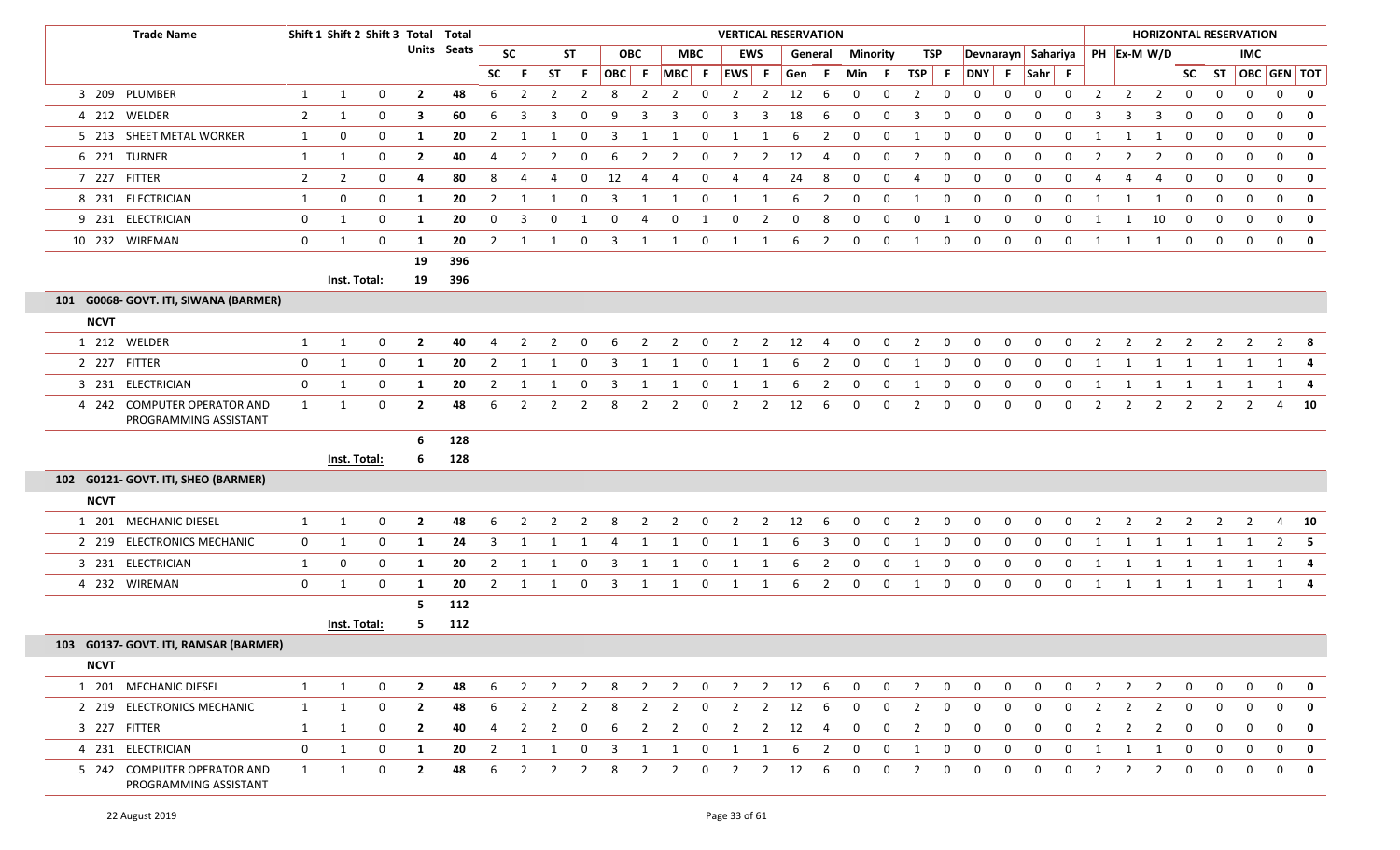|                                | <b>Trade Name</b>                                                         |              | Shift 1 Shift 2 Shift 3 Total Total |             |                |             |                |                |                |                |                |                |                |                | <b>VERTICAL RESERVATION</b> |                |       |                |                 |             |                |              |              |              |             |             |                |                |                                  |              | <b>HORIZONTAL RESERVATION</b> |              |              |              |
|--------------------------------|---------------------------------------------------------------------------|--------------|-------------------------------------|-------------|----------------|-------------|----------------|----------------|----------------|----------------|----------------|----------------|----------------|----------------|-----------------------------|----------------|-------|----------------|-----------------|-------------|----------------|--------------|--------------|--------------|-------------|-------------|----------------|----------------|----------------------------------|--------------|-------------------------------|--------------|--------------|--------------|
|                                |                                                                           |              |                                     |             |                | Units Seats |                | <b>SC</b>      |                | <b>ST</b>      |                | <b>OBC</b>     |                | <b>MBC</b>     | <b>EWS</b>                  |                |       | General        | <b>Minority</b> |             | <b>TSP</b>     |              |              |              |             |             |                |                | Devnarayn Sahariya   PH Ex-M W/D |              |                               | <b>IMC</b>   |              |              |
|                                |                                                                           |              |                                     |             |                |             | <b>SC</b>      | - F            | ST F           |                | OBC F          |                | MBC F EWS F    |                |                             |                | Gen F |                | Min F           |             | TSP F          |              | DNY F Sahr F |              |             |             |                |                |                                  |              | SC ST   OBC   GEN   TOT       |              |              |              |
|                                |                                                                           |              |                                     |             | 9              | 204         |                |                |                |                |                |                |                |                |                             |                |       |                |                 |             |                |              |              |              |             |             |                |                |                                  |              |                               |              |              |              |
| <b>SCVT</b>                    |                                                                           |              |                                     |             |                |             |                |                |                |                |                |                |                |                |                             |                |       |                |                 |             |                |              |              |              |             |             |                |                |                                  |              |                               |              |              |              |
|                                | 1 212 WELDER                                                              | 1            | 1                                   | $\mathbf 0$ | $\overline{2}$ | 40          | 4              | 2              | 2              | 0              | 6              | $\overline{2}$ | $\overline{2}$ | $\overline{0}$ | $\overline{2}$              | $\overline{2}$ | 12    | $\overline{4}$ | $\mathbf 0$     | $\mathbf 0$ | 2              | 0            | 0            | $\Omega$     | $\Omega$    | 0           | $\overline{2}$ | $\overline{2}$ | $\overline{2}$                   | $\Omega$     | $\Omega$                      | $\Omega$     | $\mathbf 0$  | 0            |
|                                | 2 215 MECHANIC (MOTOR VEHICLE)                                            | $\mathbf{1}$ | 0                                   | $\mathbf 0$ | 1              | 24          | 3              | 1              | 1              | 1              | 4              | -1             | 1              | 0              | 1                           | 1              | 6     | 3              | 0               | 0           | -1             | $\Omega$     | $\Omega$     | 0            | $\Omega$    | 0           | -1             |                | 1                                | $\Omega$     | $\Omega$                      |              | 0            | $\mathbf 0$  |
|                                | 3 218 MECHANIC (REFRIGERATION<br>AND AIR-CONDITIONER)                     | 1            | 0                                   | $\mathbf 0$ | 1              | 24          | 3              | $\mathbf{1}$   | 1              | 1              | 4              | 1              | 1              | 0              | 1                           | 1              | 6     | 3              | 0               | 0           | 1              | 0            | 0            | $\mathbf 0$  | $\mathbf 0$ | $\mathbf 0$ | 1              | 1              | 1                                | $\Omega$     | $\Omega$                      |              | $\mathbf{0}$ | $\mathbf{0}$ |
|                                |                                                                           |              |                                     |             | $\overline{4}$ | 88          |                |                |                |                |                |                |                |                |                             |                |       |                |                 |             |                |              |              |              |             |             |                |                |                                  |              |                               |              |              |              |
|                                |                                                                           |              | Inst. Total:                        |             | 13             | 292         |                |                |                |                |                |                |                |                |                             |                |       |                |                 |             |                |              |              |              |             |             |                |                |                                  |              |                               |              |              |              |
|                                | 104 G0167- GOVT. ITI, BAYTOO (BARMER) CAMP GOVT. ITI, BARMER              |              |                                     |             |                |             |                |                |                |                |                |                |                |                |                             |                |       |                |                 |             |                |              |              |              |             |             |                |                |                                  |              |                               |              |              |              |
| <b>SCVT</b>                    |                                                                           |              |                                     |             |                |             |                |                |                |                |                |                |                |                |                             |                |       |                |                 |             |                |              |              |              |             |             |                |                |                                  |              |                               |              |              |              |
|                                | 1 242 COMPUTER OPERATOR AND<br>PROGRAMMING ASSISTANT                      | 1            | 0                                   | $\mathbf 0$ | -1             | 24          | $\overline{3}$ | 1              | 1              | 1              | $\overline{4}$ | 1              | 1              | $\mathbf 0$    | 1                           | 1              | 6     | $\overline{3}$ | $\mathbf 0$     | $\mathbf 0$ | 1              | 0            | $\mathbf{0}$ | $\mathbf{0}$ | $\mathbf 0$ | $\mathbf 0$ | 1              | 1              | 1                                | $\Omega$     |                               |              |              |              |
|                                |                                                                           |              |                                     |             | 1              | 24          |                |                |                |                |                |                |                |                |                             |                |       |                |                 |             |                |              |              |              |             |             |                |                |                                  |              |                               |              |              |              |
|                                |                                                                           |              | Inst. Total:                        |             | 1              | 24          |                |                |                |                |                |                |                |                |                             |                |       |                |                 |             |                |              |              |              |             |             |                |                |                                  |              |                               |              |              |              |
|                                | 105 G0170- GOVT. ITI, GUDHA MALANI (BARMER) CAMP GOVT. ITI, SHEO (BARMER) |              |                                     |             |                |             |                |                |                |                |                |                |                |                |                             |                |       |                |                 |             |                |              |              |              |             |             |                |                |                                  |              |                               |              |              |              |
| <b>SCVT</b>                    |                                                                           |              |                                     |             |                |             |                |                |                |                |                |                |                |                |                             |                |       |                |                 |             |                |              |              |              |             |             |                |                |                                  |              |                               |              |              |              |
|                                | 1 212 WELDER                                                              | 1            | 0                                   | $\mathbf 0$ | 1              | 20          | $\overline{2}$ | -1             |                | $\mathbf 0$    | 3              | -1             | -1             | $\mathbf 0$    | 1                           | $\mathbf 1$    | 6     | $\overline{2}$ | $\mathbf 0$     | $\mathbf 0$ | -1             | $\Omega$     |              | $\Omega$     | $\Omega$    | $\Omega$    | $\mathbf 1$    |                | -1                               | $\Omega$     |                               |              | $\Omega$     | $\mathbf 0$  |
|                                | 2 231 ELECTRICIAN                                                         | 1            | 0                                   | $\mathbf 0$ | 1              | 20          | $\overline{2}$ | 1              | 1              | $\mathbf 0$    | $\overline{3}$ | 1              | 1              | $\mathbf 0$    | 1                           | 1              | 6     | $\overline{2}$ | $\mathbf 0$     | $\mathbf 0$ | 1              | 0            | $\mathbf 0$  | $\mathbf{0}$ | $\mathbf 0$ | $\mathbf 0$ | 1              | 1              | 1                                | $\mathbf 0$  | $\mathbf 0$                   | $\mathbf 0$  | $\mathbf 0$  | $\mathbf 0$  |
|                                | 3 242 COMPUTER OPERATOR AND<br>PROGRAMMING ASSISTANT                      | $\mathbf{1}$ | $\mathbf 0$                         | 0           | -1             | 24          | 3              | 1              | 1              | 1              | 4              | 1              | 1              | 0              | 1                           | 1              | 6     | 3              | $\Omega$        | 0           | -1             | 0            |              | $\Omega$     | $\Omega$    | $\Omega$    | $\mathbf{1}$   | 1              | 1                                | $\Omega$     |                               |              | $\Omega$     | $\mathbf{0}$ |
|                                |                                                                           |              |                                     |             | 3              | 64          |                |                |                |                |                |                |                |                |                             |                |       |                |                 |             |                |              |              |              |             |             |                |                |                                  |              |                               |              |              |              |
|                                |                                                                           |              | Inst. Total:                        |             | 3              | 64          |                |                |                |                |                |                |                |                |                             |                |       |                |                 |             |                |              |              |              |             |             |                |                |                                  |              |                               |              |              |              |
|                                | 106 G0171- GOVT. ITI, SINDARI (BARMER) CAMP GOVT. ITI, SIWANA (BARMER)    |              |                                     |             |                |             |                |                |                |                |                |                |                |                |                             |                |       |                |                 |             |                |              |              |              |             |             |                |                |                                  |              |                               |              |              |              |
| <b>SCVT</b>                    |                                                                           |              |                                     |             |                |             |                |                |                |                |                |                |                |                |                             |                |       |                |                 |             |                |              |              |              |             |             |                |                |                                  |              |                               |              |              |              |
|                                | 1 212 WELDER                                                              | 1            | 0                                   | 0           | 1              | 20          | 2              | -1             |                | 0              | 3              | -1             | 1              | 0              | 1                           | 1              | b     | 2              | $\Omega$        | 0           | -1             | 0            |              |              | $\Omega$    | 0           |                |                | -1                               |              |                               |              | $\Omega$     |              |
|                                | 2 242 COMPUTER OPERATOR AND<br>PROGRAMMING ASSISTANT                      | $\mathbf{1}$ | 0                                   | $\mathbf 0$ | 1              | 24          | 3              |                |                |                |                |                |                | $\Omega$       | -1                          |                |       | 3              | $\Omega$        | 0           |                | 0            |              | 0            | n           | $\Omega$    |                |                |                                  | $\Omega$     |                               |              |              | $\mathbf 0$  |
|                                |                                                                           |              |                                     |             | $\overline{2}$ | 44          |                |                |                |                |                |                |                |                |                             |                |       |                |                 |             |                |              |              |              |             |             |                |                |                                  |              |                               |              |              |              |
|                                |                                                                           |              | Inst. Total:                        |             | $\mathbf{2}$   | 44          |                |                |                |                |                |                |                |                |                             |                |       |                |                 |             |                |              |              |              |             |             |                |                |                                  |              |                               |              |              |              |
| <b>DISTRICT JAISALMER</b>      |                                                                           |              |                                     |             |                |             |                |                |                |                |                |                |                |                |                             |                |       |                |                 |             |                |              |              |              |             |             |                |                |                                  |              |                               |              |              |              |
|                                | 107 G0055- GOVT. ITI, JAISALMER                                           |              |                                     |             |                |             |                |                |                |                |                |                |                |                |                             |                |       |                |                 |             |                |              |              |              |             |             |                |                |                                  |              |                               |              |              |              |
| <b>NCVT</b>                    |                                                                           |              |                                     |             |                |             |                |                |                |                |                |                |                |                |                             |                |       |                |                 |             |                |              |              |              |             |             |                |                |                                  |              |                               |              |              |              |
|                                | 1 201 MECHANIC DIESEL                                                     | $\mathbf{1}$ | 1                                   | $\mathbf 0$ | $\overline{2}$ | 48          | 6              | $\overline{2}$ | $\overline{2}$ | $\overline{2}$ | 8              | $\overline{2}$ | $\overline{2}$ | $\overline{0}$ | $\overline{2}$              | $\overline{2}$ | 12    | - 6            | $\overline{0}$  | $\mathbf 0$ | $\overline{2}$ | $\mathbf 0$  | $\mathbf 0$  | $\mathbf 0$  | $\mathbf 0$ | $\mathbf 0$ | $\overline{2}$ | 2              | $\overline{2}$                   | $\mathbf{0}$ | $\mathbf{0}$                  | $\mathbf{0}$ | $\mathbf{0}$ | $\mathbf 0$  |
|                                | 2 209 PLUMBER                                                             | 1            | 1                                   | 0           | $\overline{2}$ | 48          | 6              | $\overline{2}$ | $\overline{2}$ | $\overline{2}$ | 8              | $\overline{2}$ | $\overline{2}$ | $\mathbf{0}$   | $\overline{2}$              | $\overline{2}$ | 12    | 6              | $\mathbf 0$     | 0           | $\overline{2}$ | $\mathbf{0}$ | $\mathbf{0}$ | 0            | $\Omega$    | $\mathbf 0$ | $\overline{2}$ | $\overline{2}$ | $\overline{2}$                   | 0            | 0                             | 0            | $\mathbf{0}$ | 0            |
|                                | 3 212 WELDER                                                              | $\mathbf{1}$ | 1                                   | $\mathbf 0$ | $\overline{2}$ | 40          | $\overline{4}$ | $\overline{2}$ | $\overline{2}$ | $\mathbf 0$    | 6              | $\overline{2}$ | $\overline{2}$ | 0              | $\overline{2}$              | $\overline{2}$ | 12    | 4              | $\mathbf 0$     | $\mathbf 0$ | 2              | 0            | $\mathbf 0$  | $\mathbf{0}$ | $\mathbf 0$ | 0           | $\overline{2}$ | $\overline{2}$ | $\overline{2}$                   | $\mathbf 0$  | $\mathbf 0$                   | $\mathbf 0$  | $\mathbf{0}$ | $\mathbf 0$  |
| 4 215 MECHANIC (MOTOR VEHICLE) |                                                                           |              |                                     |             |                | 24          |                |                |                |                |                |                |                |                |                             |                |       |                |                 |             |                |              |              |              |             |             |                |                |                                  |              |                               |              |              |              |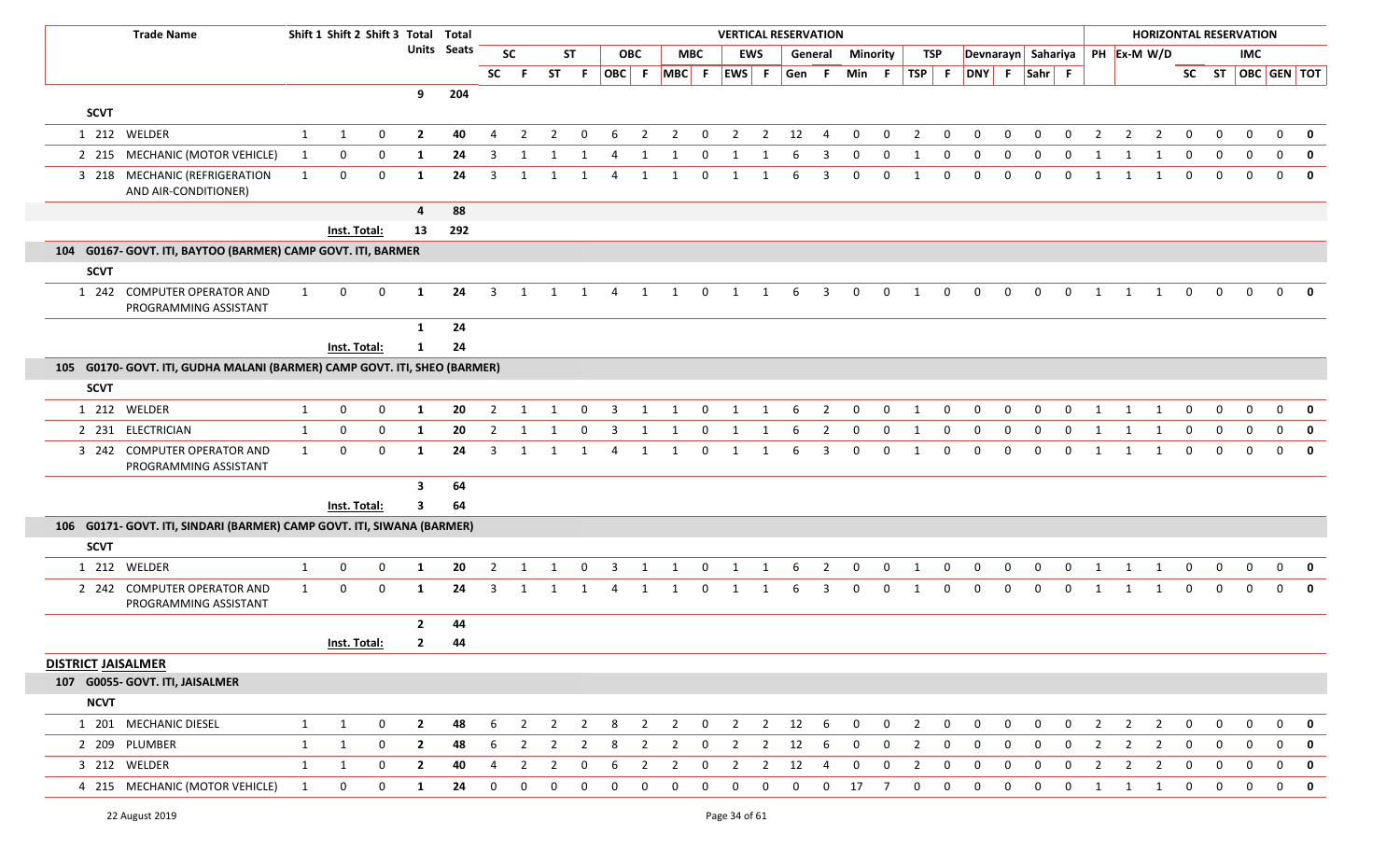| <b>Trade Name</b>                                              |              |              | Shift 1 Shift 2 Shift 3 Total Total |                |             |                         |                         |                |                         |                |                |                |                | <b>VERTICAL RESERVATION</b> |                |                |                |                 |              |                |                |                |              |                    |              |                |                     | <b>HORIZONTAL RESERVATION</b> |                |                |                         |                   |
|----------------------------------------------------------------|--------------|--------------|-------------------------------------|----------------|-------------|-------------------------|-------------------------|----------------|-------------------------|----------------|----------------|----------------|----------------|-----------------------------|----------------|----------------|----------------|-----------------|--------------|----------------|----------------|----------------|--------------|--------------------|--------------|----------------|---------------------|-------------------------------|----------------|----------------|-------------------------|-------------------|
|                                                                |              |              |                                     |                | Units Seats |                         | <b>SC</b>               |                | ST                      |                | <b>OBC</b>     |                | <b>MBC</b>     |                             | <b>EWS</b>     |                | General        | <b>Minority</b> |              | TSP            |                |                |              | Devnarayn Sahariya |              |                |                     | PH Ex-M W/D                   |                |                | IMC                     |                   |
|                                                                |              |              |                                     |                |             | <b>SC</b>               | - F                     | <b>ST</b>      | - F                     | OBC F          |                | $MBC$ F        |                | EWS F                       |                | Gen F          |                | Min F           |              | TSP F          |                |                |              | DNY F Sahr F       |              |                |                     |                               |                |                |                         | SC ST OBC GEN TOT |
| 5 218 MECHANIC (REFRIGERATION<br>AND AIR-CONDITIONER)          | 1            | $\mathbf{0}$ | $\mathbf 0$                         | 1              | 24          | $\overline{\mathbf{3}}$ | 1                       | 1              | $\overline{\mathbf{1}}$ | $\overline{4}$ | 1              | 1              | $\mathbf 0$    | 1                           | $\mathbf{1}$   | 6              | 3              | $\mathbf{0}$    | $\mathbf 0$  | 1              | $\mathbf 0$    | $\Omega$       | $\Omega$     | $\mathbf{0}$       | $\mathbf 0$  |                | $1 \quad 1 \quad 1$ |                               | $\mathbf 0$    | $\mathbf 0$    | $\overline{0}$          | $\overline{0}$    |
| 6 231 ELECTRICIAN                                              | 1            | $\mathbf{0}$ | 0                                   | 1              | 20          | $\overline{2}$          | 1                       | 1              | $\mathbf 0$             | $\overline{3}$ | 1              | $\mathbf{1}$   | $\overline{0}$ | $\overline{1}$              | 1              | - 6            | $\overline{2}$ | $\overline{0}$  | $\mathbf 0$  | 1              | $\overline{0}$ | $\mathbf{0}$   | $\mathbf 0$  | $\mathbf 0$        | $\mathbf 0$  | 1              | 1                   | 1                             | $\mathbf 0$    | $\mathbf 0$    | $\mathbf 0$             | $\mathbf{0}$      |
| 7 242 COMPUTER OPERATOR AND<br>PROGRAMMING ASSISTANT           | 1            | $\mathbf 0$  | $\mathbf 0$                         | -1             | 24          | 3                       | 1                       | 1              | 1                       | 4              | 1              | 1              | $\mathbf 0$    | 1                           |                | 6              | 3              | 0               | $\mathbf{0}$ | 1              | $\overline{0}$ | $\mathbf{0}$   | 0            | $\mathbf 0$        | 0            | 1              | 1                   | 1                             | 0              | $\mathbf 0$    | 0                       | $\mathbf{0}$      |
| 8 242 COMPUTER OPERATOR AND<br>PROGRAMMING ASSISTANT           | $\mathbf{0}$ | 1            | $\mathbf 0$                         | 1              | 24          | $\overline{0}$          | $\overline{4}$          | $\mathbf{0}$   | $\overline{2}$          | $\mathbf 0$    | 5              | $\mathbf 0$    | $\overline{1}$ | $\mathbf 0$                 | $\overline{2}$ | $\overline{0}$ | 9              | $\mathbf 0$     | $\mathbf 0$  | $\mathbf 0$    | 1              | $\mathbf 0$    | $\mathbf 0$  | $\mathbf 0$        | $\mathbf 0$  |                | 1 1 12              |                               | $\mathbf 0$    | $\mathbf 0$    | $\mathbf 0$             | $\overline{0}$    |
| 9 247 SEWING TECHNOLOGY                                        | 1            | 1            | 0                                   | $\overline{2}$ | 40          | 0                       | 6                       | $\mathbf{0}$   | $\overline{2}$          | $\mathbf{0}$   | 8              | $\mathbf 0$    | $\overline{2}$ | $\mathbf{0}$                | 4              | $\mathbf 0$    | 16             | $\mathbf 0$     | $\mathbf 0$  | $\mathbf 0$    | $\overline{2}$ | $\mathbf 0$    | $\mathbf 0$  | $\mathbf 0$        | $\mathbf 0$  | $\overline{2}$ | $\overline{2}$      | 20                            | $\mathbf 0$    | $\mathbf 0$    | $\mathbf 0$             | $\overline{0}$    |
| 10 254 FRONT OFFICE ASSISTANT                                  | 1            | 1            | 0                                   | $\mathbf{2}$   | 48          | 6                       | 2                       | 2              | $\overline{2}$          | 8              | $\overline{2}$ | $\overline{2}$ | $\mathbf 0$    | $\overline{2}$              | $\overline{2}$ | 12             | 6              | 0               | $\mathbf{0}$ | $\overline{2}$ | $\mathbf{0}$   | $\mathbf 0$    | $\mathbf 0$  | $\mathbf 0$        | 0            | $\overline{2}$ | $\overline{2}$      | $\overline{2}$                | $\mathbf 0$    | $\mathbf 0$    | $\mathbf{0}$            | $\mathbf{0}$      |
|                                                                |              |              |                                     | 15             | 340         |                         |                         |                |                         |                |                |                |                |                             |                |                |                |                 |              |                |                |                |              |                    |              |                |                     |                               |                |                |                         |                   |
|                                                                |              | Inst. Total: |                                     | 15             | 340         |                         |                         |                |                         |                |                |                |                |                             |                |                |                |                 |              |                |                |                |              |                    |              |                |                     |                               |                |                |                         |                   |
| 108 G0064- GOVT. ITI, POKRAN (JAISALMER)                       |              |              |                                     |                |             |                         |                         |                |                         |                |                |                |                |                             |                |                |                |                 |              |                |                |                |              |                    |              |                |                     |                               |                |                |                         |                   |
| <b>NCVT</b>                                                    |              |              |                                     |                |             |                         |                         |                |                         |                |                |                |                |                             |                |                |                |                 |              |                |                |                |              |                    |              |                |                     |                               |                |                |                         |                   |
| 1 212 WELDER                                                   | $\mathbf{1}$ | $\mathbf{1}$ | $\mathbf 0$                         | $\overline{2}$ | 40          | 4                       | $\overline{2}$          | $\overline{2}$ | $\mathbf{0}$            | 6              | $\overline{2}$ | $\overline{2}$ | $\overline{0}$ | $\overline{2}$              |                | 2 12           | $\overline{4}$ | $\mathbf 0$     | $\mathbf{0}$ | $\overline{2}$ | $\overline{0}$ | $\overline{0}$ | $\mathbf{0}$ | $\mathbf{0}$       | $\mathbf{0}$ | $\overline{2}$ | $\overline{2}$      | $\overline{2}$                | $\overline{2}$ | $\overline{2}$ | $\overline{\mathbf{2}}$ | $2^{\circ}$       |
| 2 218 MECHANIC (REFRIGERATION<br>AND AIR-CONDITIONER)          | $\mathbf 0$  | 1            | 0                                   | -1             | 24          | 3                       | -1                      |                |                         | 4              | 1              | 1              | 0              |                             |                | 6              | 3              | $\mathbf 0$     | $\mathbf{0}$ | 1              | $\overline{0}$ | $\mathbf{0}$   | 0            | $\mathbf{0}$       | 0            |                | 1                   | 1                             | 1              | $\overline{1}$ |                         | $\overline{2}$    |
| 3 227 FITTER                                                   | 0            | 1            | $\mathbf 0$                         | 1              | 20          | $\overline{2}$          | 1                       | -1             | 0                       | -3             | 1              | 1              | $\mathbf{0}$   | 1                           | 1              | 6              | $\overline{2}$ | 0               | $\mathbf 0$  | 1              | $\mathbf{0}$   | $\mathbf 0$    | $\mathbf 0$  | $\mathbf{0}$       | 0            | 1              | 1                   | 1                             | 1              | 1              | 1                       | 1                 |
| <b>COMPUTER OPERATOR AND</b><br>4 242<br>PROGRAMMING ASSISTANT | 1            | 1            | $\mathbf 0$                         | $\overline{2}$ | 48          | 6                       | $\overline{2}$          | 2              | $\overline{2}$          | 8              | $\overline{2}$ | $\overline{2}$ | $\mathbf 0$    | $\overline{2}$              | $\overline{2}$ | 12             | 6              | 0               | $\mathbf{0}$ | 2              | 0              | $\mathbf 0$    | $\mathbf 0$  | $\mathbf{0}$       | $\mathbf 0$  | $\overline{2}$ | $\overline{2}$      | $\overline{2}$                | $\overline{2}$ | 2              | 2                       | 4                 |
|                                                                |              |              |                                     | 6              | 132         |                         |                         |                |                         |                |                |                |                |                             |                |                |                |                 |              |                |                |                |              |                    |              |                |                     |                               |                |                |                         |                   |
|                                                                |              | Inst. Total: |                                     | -6             | 132         |                         |                         |                |                         |                |                |                |                |                             |                |                |                |                 |              |                |                |                |              |                    |              |                |                     |                               |                |                |                         |                   |
| <b>DISTRICT JALOR</b>                                          |              |              |                                     |                |             |                         |                         |                |                         |                |                |                |                |                             |                |                |                |                 |              |                |                |                |              |                    |              |                |                     |                               |                |                |                         |                   |
| 109 G0056- GOVT. ITI, JALOR                                    |              |              |                                     |                |             |                         |                         |                |                         |                |                |                |                |                             |                |                |                |                 |              |                |                |                |              |                    |              |                |                     |                               |                |                |                         |                   |
| <b>NCVT</b>                                                    |              |              |                                     |                |             |                         |                         |                |                         |                |                |                |                |                             |                |                |                |                 |              |                |                |                |              |                    |              |                |                     |                               |                |                |                         |                   |
| 1 201 MECHANIC DIESEL                                          | 1            | $\mathbf{1}$ | 0                                   | $\overline{2}$ | 48          | 6                       |                         |                |                         | -8             | $\overline{2}$ | $\overline{2}$ | $\Omega$       | $\overline{2}$              | $\overline{2}$ | 12             | 6              | $\mathbf 0$     | 0            | $\overline{2}$ | $\Omega$       | $\Omega$       | 0            | 0                  | $\Omega$     | 2              | $\overline{2}$      |                               | 2              |                |                         | $\overline{4}$    |
| 2 209 PLUMBER                                                  | 1            | $\mathbf{1}$ | $\mathbf 0$                         | $\overline{2}$ | 48          | 6                       | $\overline{2}$          | $\overline{2}$ | $\overline{2}$          | 8              | $\overline{2}$ | $\overline{2}$ | $\mathbf 0$    | $\overline{2}$              | $\overline{2}$ | 12             | -6             | $\mathbf 0$     | $\mathbf{0}$ | $\overline{2}$ | $\mathbf 0$    | $\mathbf 0$    | $\mathbf 0$  | $\mathbf 0$        | 0            | $\overline{2}$ | $\overline{2}$      | 2                             | $\overline{2}$ | $\overline{2}$ | $\overline{2}$          | -4                |
| 3 212 WELDER                                                   | 1            | 1            | 0                                   | $\overline{2}$ | 40          | 4                       | $\overline{2}$          | $\overline{2}$ | 0                       | -6             | 2              | $\overline{2}$ | 0              | 2                           | 2              | 12             | 4              | $\mathbf{0}$    | $\mathbf{0}$ | 2              | $\mathbf{0}$   | $\mathbf{0}$   | 0            | 0                  | $\Omega$     | 2              | 2                   | 2                             | 2              | 2              | 2                       | $\overline{2}$    |
| 4 227 FITTER                                                   | 0            | $\mathbf{1}$ | $\mathbf 0$                         | -1             | 20          | $\overline{2}$          | $\overline{\mathbf{1}}$ | -1             | $\mathbf{0}$            | 3              | 1              | 1              | $\mathbf 0$    | 1                           |                | 6              | $\overline{2}$ | 0               | 0            | 1              | $\mathbf 0$    | $\mathbf 0$    | $\mathbf 0$  | $\mathbf 0$        | $\Omega$     |                | 1                   | 1                             | 1              | - 1            | 1                       | 1                 |
| 5 242 COMPUTER OPERATOR AND<br>PROGRAMMING ASSISTANT           | $\mathbf{1}$ | 1            | $\mathbf 0$                         | $\overline{2}$ | 48          | $\Omega$                | 8                       | 0              | 4                       | $\mathbf 0$    | 10             | $\mathbf 0$    | $\overline{2}$ | $\mathbf 0$                 | 4              | $\mathbf 0$    | 18             | $\mathbf 0$     | $\mathbf{0}$ | $\mathbf{0}$   | $\overline{2}$ | $\mathbf{0}$   | $\mathbf 0$  | $\mathbf 0$        | $\Omega$     | 2              | $\overline{2}$      | 24                            | $\overline{2}$ | 2              | 2                       | $\overline{4}$    |
| 6 264 COMPUTER HARDWARE &<br>NETWORK MAINTENANCE               | 1            | $\mathbf 0$  | $\mathbf{0}$                        | 1              | 24          | $\overline{\mathbf{3}}$ |                         | 1 1 1          |                         | 4              |                | 1 1 0          |                |                             | 1 1            | -6             | 3              | 0               | $\mathbf{0}$ | 1              | 0              | 0              | $\Omega$     | $\mathbf{0}$       | $\mathbf 0$  |                |                     | 1 1 1 1 1 1                   |                |                |                         | $2 \quad 5$       |
| 7 264 COMPUTER HARDWARE &<br>NETWORK MAINTENANCE               | $\mathbf{0}$ | 1            | $\mathbf{0}$                        | 1              | 24          | $\overline{0}$          | 4                       | $\mathbf{0}$   | $\overline{2}$          | $\overline{0}$ | 5              | $\mathbf 0$    | 1              | $\mathbf{0}$                | $\overline{2}$ | $\overline{0}$ | 9              | $\mathbf{0}$    | $\mathbf{0}$ | $\overline{0}$ | 1              | $\mathbf{0}$   | $\mathbf{0}$ | $\mathbf{0}$       | $\mathbf{0}$ |                |                     | 1 1 12 1 1 1                  |                |                |                         | 2 5               |
|                                                                |              |              |                                     | 11             | 252         |                         |                         |                |                         |                |                |                |                |                             |                |                |                |                 |              |                |                |                |              |                    |              |                |                     |                               |                |                |                         |                   |
|                                                                |              | Inst. Total: |                                     |                | 11 252      |                         |                         |                |                         |                |                |                |                |                             |                |                |                |                 |              |                |                |                |              |                    |              |                |                     |                               |                |                |                         |                   |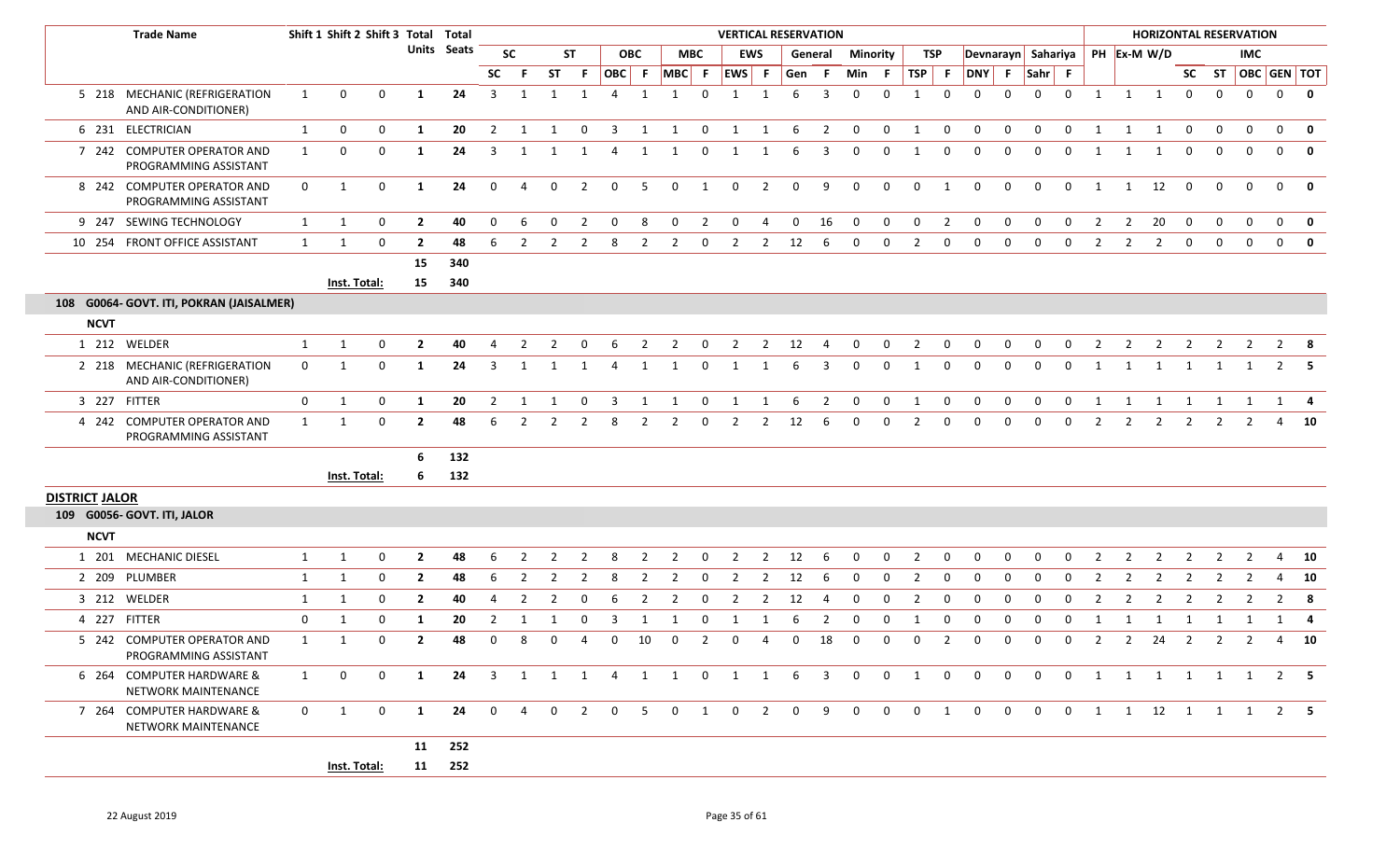| <b>Trade Name</b>                                                       |                |              |                  | Shift 1 Shift 2 Shift 3 Total Total |                    |                |                |                |                |                         |                |                   |                |                |                |          | <b>VERTICAL RESERVATION</b> |                |                |                         |              |                |                |                |                    |                |                |                |                |                | <b>HORIZONTAL RESERVATION</b> |                |              |
|-------------------------------------------------------------------------|----------------|--------------|------------------|-------------------------------------|--------------------|----------------|----------------|----------------|----------------|-------------------------|----------------|-------------------|----------------|----------------|----------------|----------|-----------------------------|----------------|----------------|-------------------------|--------------|----------------|----------------|----------------|--------------------|----------------|----------------|----------------|----------------|----------------|-------------------------------|----------------|--------------|
|                                                                         |                |              |                  |                                     | <b>Units</b> Seats |                | <b>SC</b>      |                | <b>ST</b>      |                         | <b>OBC</b>     |                   | <b>MBC</b>     |                | <b>EWS</b>     |          | General                     |                | Minority       |                         | <b>TSP</b>   |                |                |                | Devnarayn Sahariya |                | PH Ex-M W/D    |                |                |                | <b>IMC</b>                    |                |              |
|                                                                         |                |              |                  |                                     |                    | <b>SC</b>      | - F            |                | ST F           |                         |                | OBC F MBC F EWS F |                |                |                |          | Gen F                       | Min F          |                | TSP F                   |              |                |                | DNY F Sahr F   |                    |                |                |                |                |                | SC ST $\vert$ OBC GEN TOT     |                |              |
| 110 G0065- GOVT. ITI, RANIWARA (JALORE)                                 |                |              |                  |                                     |                    |                |                |                |                |                         |                |                   |                |                |                |          |                             |                |                |                         |              |                |                |                |                    |                |                |                |                |                |                               |                |              |
| <b>NCVT</b>                                                             |                |              |                  |                                     |                    |                |                |                |                |                         |                |                   |                |                |                |          |                             |                |                |                         |              |                |                |                |                    |                |                |                |                |                |                               |                |              |
| 1 227 FITTER                                                            | $\mathbf{0}$   | $\mathbf{1}$ | $\mathbf 0$      | 1                                   | 20                 | $\overline{2}$ | 1              | $\mathbf{1}$   | $\mathbf 0$    | $\overline{\mathbf{3}}$ | 1              | 1                 | $\mathbf 0$    | 1              | 1              | 6        | $\overline{\mathbf{2}}$     | $\bf{0}$       | $\bf{0}$       | 1                       | $\mathbf 0$  | $\mathbf{0}$   | $\mathbf 0$    | $\mathbf{0}$   | $\overline{0}$     | 1              | 1              | 1              | $\overline{1}$ | $\mathbf{1}$   | $\boxed{1}$                   |                | $1 \quad 4$  |
| 2 242 COMPUTER OPERATOR AND<br>PROGRAMMING ASSISTANT                    | $\mathbf{1}$   | $\mathbf{1}$ | $\mathbf 0$      | $\overline{2}$                      | 48                 | 6              | $\overline{2}$ | 2              | $\overline{2}$ | 8                       | $\overline{2}$ | $\overline{2}$    | $\mathbf 0$    | $\overline{2}$ | 2              | 12       | 6                           | $\mathbf{0}$   | $\mathbf 0$    | $\mathcal{P}$           | $\mathbf 0$  | $\Omega$       | $\Omega$       | $\Omega$       | $\mathbf 0$        | $\overline{2}$ | 2              | $\overline{2}$ | $\overline{2}$ | 2              |                               | 4              | 10           |
|                                                                         |                |              |                  | 3                                   | 68                 |                |                |                |                |                         |                |                   |                |                |                |          |                             |                |                |                         |              |                |                |                |                    |                |                |                |                |                |                               |                |              |
|                                                                         |                | Inst. Total: |                  | 3                                   | 68                 |                |                |                |                |                         |                |                   |                |                |                |          |                             |                |                |                         |              |                |                |                |                    |                |                |                |                |                |                               |                |              |
| 111 G0196- GOVT. ITI, BHINMAL (JALOR) CAMP GOVT. ITI, RANIWARA (JALORE) |                |              |                  |                                     |                    |                |                |                |                |                         |                |                   |                |                |                |          |                             |                |                |                         |              |                |                |                |                    |                |                |                |                |                |                               |                |              |
| <b>SCVT</b>                                                             |                |              |                  |                                     |                    |                |                |                |                |                         |                |                   |                |                |                |          |                             |                |                |                         |              |                |                |                |                    |                |                |                |                |                |                               |                |              |
| 1 231 ELECTRICIAN                                                       | $\mathbf{1}$   | $\mathbf 0$  | $\mathbf 0$      | 1                                   | 20                 | 2              | $\overline{1}$ | $\mathbf{1}$   | 0              | 3                       | 1              | 1                 | $\mathbf 0$    | 1              | 1              | 6        | $\overline{2}$              | $\mathbf 0$    | $\mathbf 0$    | $\overline{\mathbf{1}}$ | $\mathbf 0$  | $\mathbf 0$    | $\mathbf 0$    | $\mathbf{0}$   | $\mathbf 0$        | 1              | 1              | 1              | $\mathbf 0$    | $\mathbf 0$    | $\mathbf{0}$                  | $\mathbf{0}$   |              |
|                                                                         |                |              |                  | 1                                   | 20                 |                |                |                |                |                         |                |                   |                |                |                |          |                             |                |                |                         |              |                |                |                |                    |                |                |                |                |                |                               |                |              |
|                                                                         |                | Inst. Total: |                  | 1                                   | 20                 |                |                |                |                |                         |                |                   |                |                |                |          |                             |                |                |                         |              |                |                |                |                    |                |                |                |                |                |                               |                |              |
| 112 G0197- GOVT. ITI, CHITALWANA (JALOR) CAMP GOVT. ITI, JALOR          |                |              |                  |                                     |                    |                |                |                |                |                         |                |                   |                |                |                |          |                             |                |                |                         |              |                |                |                |                    |                |                |                |                |                |                               |                |              |
| <b>SCVT</b>                                                             |                |              |                  |                                     |                    |                |                |                |                |                         |                |                   |                |                |                |          |                             |                |                |                         |              |                |                |                |                    |                |                |                |                |                |                               |                |              |
| 1 231 ELECTRICIAN                                                       | $\mathbf{1}$   | 0            | $\mathbf 0$      | 1                                   | 20                 | $\overline{2}$ | 1              | 1              | $\mathbf 0$    | $\mathbf{3}$            | 1              | 1                 | $\mathbf 0$    | 1              | 1              | 6        | 2                           | $\mathbf 0$    | $\mathbf 0$    | 1                       | $\mathbf 0$  | $\mathbf{0}$   | $\mathbf{0}$   | $\mathbf 0$    | $\mathbf 0$        | 1              | 1              | 1              | $\mathbf 0$    | $\mathbf 0$    | $\mathbf{0}$                  | $\mathbf{0}$   |              |
|                                                                         |                |              |                  | 1                                   | 20                 |                |                |                |                |                         |                |                   |                |                |                |          |                             |                |                |                         |              |                |                |                |                    |                |                |                |                |                |                               |                |              |
|                                                                         |                | Inst. Total: |                  | $\mathbf{1}$                        | 20                 |                |                |                |                |                         |                |                   |                |                |                |          |                             |                |                |                         |              |                |                |                |                    |                |                |                |                |                |                               |                |              |
| 113 G0198- GOVT. ITI, JASWANT PURA (JALOR) CAMP GOVT. ITI, JALOR        |                |              |                  |                                     |                    |                |                |                |                |                         |                |                   |                |                |                |          |                             |                |                |                         |              |                |                |                |                    |                |                |                |                |                |                               |                |              |
| <b>SCVT</b>                                                             |                |              |                  |                                     |                    |                |                |                |                |                         |                |                   |                |                |                |          |                             |                |                |                         |              |                |                |                |                    |                |                |                |                |                |                               |                |              |
| 1 212 WELDER                                                            | $\mathbf{1}$   | $\mathbf 0$  | $\boldsymbol{0}$ | 1                                   | 20                 | $\overline{2}$ | 1              | $\mathbf{1}$   | $\mathbf 0$    | $\overline{\mathbf{3}}$ | 1              | $\mathbf{1}$      | $\overline{0}$ | $\mathbf{1}$   | $\mathbf{1}$   | - 6      | $\overline{\mathbf{2}}$     | $\bf{0}$       | $\overline{0}$ | 1                       | $\mathbf 0$  | $\overline{0}$ | $\mathbf{0}$   | $\mathbf 0$    | $\overline{0}$     | 1              | $\mathbf{1}$   | 1              | $\overline{0}$ | $\mathbf 0$    | $\mathbf 0$                   | $\overline{0}$ | $\mathbf{0}$ |
| 2 242 COMPUTER OPERATOR AND<br>PROGRAMMING ASSISTANT                    | $\mathbf{1}$   | 0            | $\mathbf 0$      | 1                                   | 24                 | 3              | -1             |                | 1              | 4                       | 1              |                   | 0              | 1              |                | 6        | 3                           | $\Omega$       | $\mathbf 0$    | - 1                     | $\mathbf 0$  | $\Omega$       | $\Omega$       | $\Omega$       | $\mathbf 0$        | 1              | 1              | 1              | $\mathbf 0$    | $\Omega$       | $\Omega$                      | $\Omega$       | $\mathbf{0}$ |
|                                                                         |                |              |                  | $\overline{2}$                      | 44                 |                |                |                |                |                         |                |                   |                |                |                |          |                             |                |                |                         |              |                |                |                |                    |                |                |                |                |                |                               |                |              |
|                                                                         |                | Inst. Total: |                  | $\overline{2}$                      | 44                 |                |                |                |                |                         |                |                   |                |                |                |          |                             |                |                |                         |              |                |                |                |                    |                |                |                |                |                |                               |                |              |
| 114 G0199- GOVT. ITI, SANCHORE (JALOR) CAMP GOVT. ITI, JALOR            |                |              |                  |                                     |                    |                |                |                |                |                         |                |                   |                |                |                |          |                             |                |                |                         |              |                |                |                |                    |                |                |                |                |                |                               |                |              |
| <b>SCVT</b>                                                             |                |              |                  |                                     |                    |                |                |                |                |                         |                |                   |                |                |                |          |                             |                |                |                         |              |                |                |                |                    |                |                |                |                |                |                               |                |              |
| 1 231 ELECTRICIAN                                                       | $\mathbf{1}$   | $\mathbf 0$  | $\mathbf 0$      | -1                                  | 20                 | 2              |                |                | 0              | 3                       | -1             |                   | 0              |                |                | -6       | 2                           | 0              | $\mathbf 0$    | - 1                     | 0            | $\mathbf{0}$   | $\Omega$       | $\Omega$       | $\Omega$           | 1              |                |                | 0              | $\Omega$       | $\Omega$                      | $\mathbf 0$    |              |
|                                                                         |                |              |                  | 1                                   | 20                 |                |                |                |                |                         |                |                   |                |                |                |          |                             |                |                |                         |              |                |                |                |                    |                |                |                |                |                |                               |                |              |
|                                                                         |                | Inst. Total: |                  | $\mathbf{1}$                        | 20                 |                |                |                |                |                         |                |                   |                |                |                |          |                             |                |                |                         |              |                |                |                |                    |                |                |                |                |                |                               |                |              |
| <b>DISTRICT JODHPUR</b>                                                 |                |              |                  |                                     |                    |                |                |                |                |                         |                |                   |                |                |                |          |                             |                |                |                         |              |                |                |                |                    |                |                |                |                |                |                               |                |              |
| 115 G0058- GOVT. ITI, JODHPUR                                           |                |              |                  |                                     |                    |                |                |                |                |                         |                |                   |                |                |                |          |                             |                |                |                         |              |                |                |                |                    |                |                |                |                |                |                               |                |              |
| <b>NCVT</b>                                                             |                |              |                  |                                     |                    |                |                |                |                |                         |                |                   |                |                |                |          |                             |                |                |                         |              |                |                |                |                    |                |                |                |                |                |                               |                |              |
| 1 022 PLASTIC PROCESSING<br>OPERATOR                                    | 1              | 1            | $\mathbf 0$      | $\overline{2}$                      | 40                 | $\overline{4}$ | $\overline{2}$ | $\overline{2}$ | $\mathbf 0$    | 6                       | $\overline{2}$ | $\overline{2}$    | $\overline{0}$ |                |                | 2 2 12 4 |                             | $\overline{0}$ | $\mathbf 0$    | $\overline{2}$          | $\mathbf{0}$ | $\mathbf{0}$   | $\overline{0}$ | $\overline{0}$ | $\overline{0}$     | $\overline{2}$ | $\overline{2}$ | $\overline{2}$ | $\overline{0}$ | $\mathbf{0}$   | $\overline{0}$                |                | $0$ 0        |
| 2 037 INSTRUMENT MECHANIC                                               | $\overline{0}$ | $\mathbf{1}$ | $\boldsymbol{0}$ | $\mathbf{1}$                        | 24                 | $\overline{3}$ | $\mathbf{1}$   | 1              | 1              | 4                       | $\mathbf{1}$   | 1                 | 0              | 1              | $\mathbf{1}$   | - 6      | $\overline{\mathbf{3}}$     | $\mathbf{0}$   | $\mathbf 0$    | 1                       | $\mathbf{0}$ | $\mathbf{0}$   | $\mathbf{0}$   | $\mathbf{0}$   | $\overline{0}$     | 1              | 1              | 1              | $\mathbf 0$    | $\overline{0}$ | $\mathbf{0}$                  |                | $0$ 0        |
| 3 201 MECHANIC DIESEL                                                   | $\mathbf{1}$   | $\mathbf{1}$ | 0                | $\mathbf{2}$                        | 48                 | 6              | $\overline{2}$ | $\overline{2}$ | 2              | 8                       | $\overline{2}$ | $\overline{2}$    | $\mathbf 0$    | $\overline{2}$ | $\overline{2}$ | 12       | 6                           | 0              | $\mathbf 0$    | $\mathbf{2}$            | $\mathbf{0}$ | 0              | 0              | 0              | $\mathbf 0$        | 2              | $\mathbf{2}$   | $\overline{2}$ | $\mathbf 0$    | 0              | $\mathbf 0$                   | $\mathbf 0$    | - 0          |
| 22 August 2019                                                          |                |              |                  |                                     |                    |                |                |                |                |                         |                |                   |                | Page 36 of 61  |                |          |                             |                |                |                         |              |                |                |                |                    |                |                |                |                |                |                               |                |              |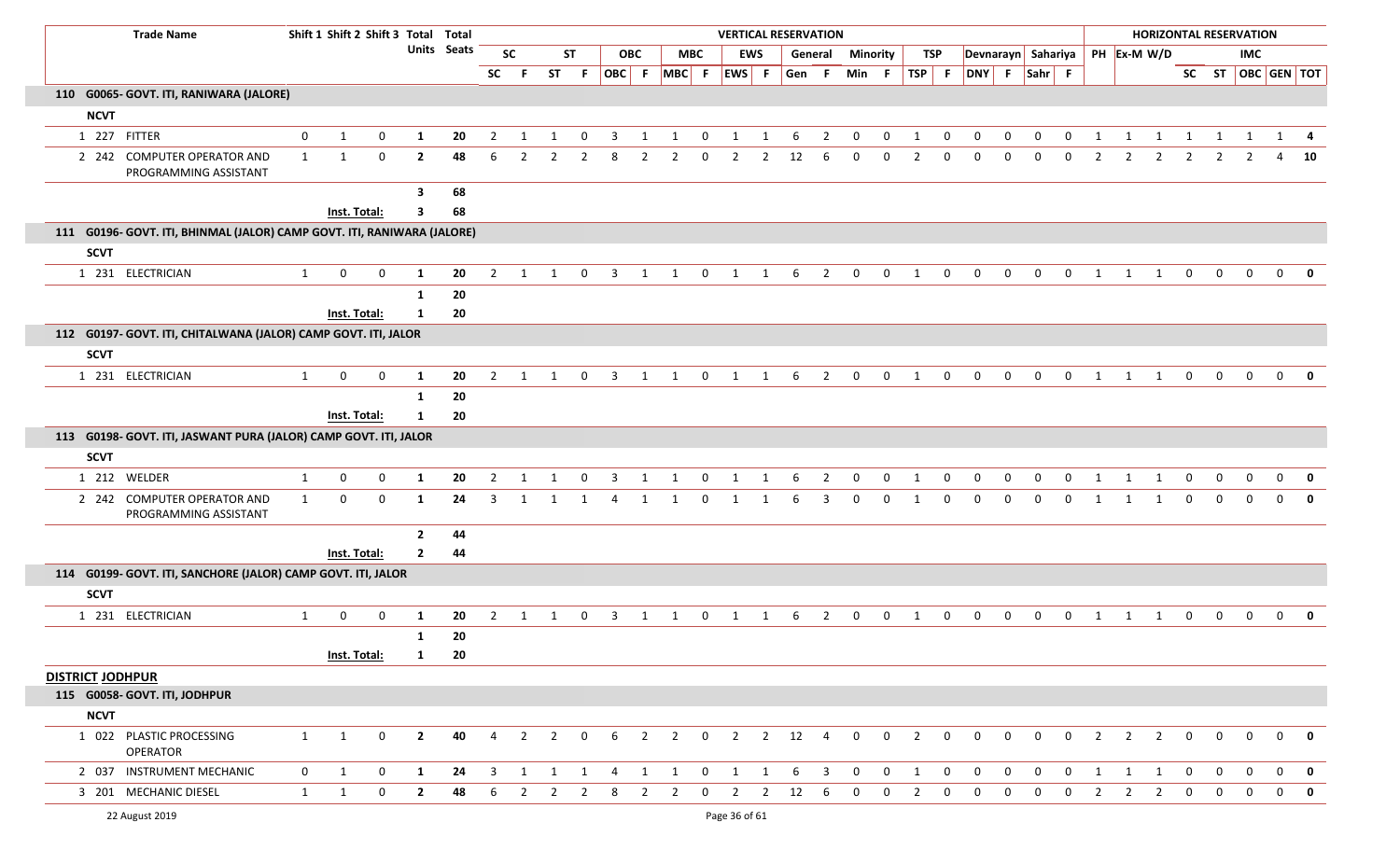|             | <b>Trade Name</b>                                                                     |                | Shift 1 Shift 2 Shift 3 Total Total |              |                |             |                |                         |                |                |                |                |                |                | <b>VERTICAL RESERVATION</b> |                |                        |                         |                 |              |                         |              |                |              |                |                |                |                | <b>HORIZONTAL RESERVATION</b>    |              |                |                   |              |                           |
|-------------|---------------------------------------------------------------------------------------|----------------|-------------------------------------|--------------|----------------|-------------|----------------|-------------------------|----------------|----------------|----------------|----------------|----------------|----------------|-----------------------------|----------------|------------------------|-------------------------|-----------------|--------------|-------------------------|--------------|----------------|--------------|----------------|----------------|----------------|----------------|----------------------------------|--------------|----------------|-------------------|--------------|---------------------------|
|             |                                                                                       |                |                                     |              |                | Units Seats |                | <b>SC</b>               |                | <b>ST</b>      | <b>OBC</b>     |                |                | <b>MBC</b>     |                             | <b>EWS</b>     |                        | General                 | <b>Minority</b> |              | TSP                     |              |                |              |                |                |                |                | Devnarayn Sahariya   PH Ex-M W/D |              |                | <b>IMC</b>        |              |                           |
|             |                                                                                       |                |                                     |              |                |             | SC.            | -F.                     | <b>ST</b>      | -F.            | OBC F          |                |                |                | MBC F EWS F                 |                | Gen F                  |                         | Min F           |              | TSP                     | - F          | DNY F          |              | $Sahr$ F       |                |                |                |                                  |              |                | SC ST OBC GEN TOT |              |                           |
|             | 4 206 CARPENTER                                                                       | 1              | 1                                   | $\mathbf 0$  | $\overline{2}$ | 48          | 6              | $\overline{2}$          | $\overline{2}$ | $\overline{2}$ | 8              | $\overline{2}$ | $\overline{2}$ | $\overline{0}$ | $\overline{2}$              | $\overline{2}$ | 12                     | 6                       | $\mathbf 0$     | $\mathbf{0}$ | $\overline{2}$          | $\mathbf 0$  | $\mathbf 0$    | 0            | $\mathbf 0$    | $\mathbf 0$    | $\overline{2}$ | $\overline{2}$ | $\overline{2}$                   | $\mathbf{0}$ | $\mathbf 0$    | $\mathbf 0$       | $\mathbf 0$  | $\mathbf 0$               |
|             | 5 209 PLUMBER                                                                         | 1              | 1                                   | $\mathbf{0}$ | $\overline{2}$ | 48          | 6              | 2                       | 2              | 2              | 8              |                | 2              | 0              | $\overline{2}$              | 2              | 12                     | -6                      | $\mathbf 0$     | 0            | $\overline{2}$          | 0            | $\Omega$       | $\Omega$     | $\Omega$       | $\Omega$       | -2             |                | 2                                | $\mathbf 0$  | $\mathbf{0}$   | $\mathbf 0$       | $\Omega$     | $\mathbf{0}$              |
|             | 6 212 WELDER                                                                          | $\overline{2}$ | 2                                   | 0            | 4              | 80          | 8              | 4                       | 4              | 0              | 12             | 4              | 4              | 0              | 4                           |                | 24                     | 8                       | $\Omega$        | $\Omega$     | 4                       | $\Omega$     | $\Omega$       | $\Omega$     | $\Omega$       | 0              |                |                |                                  | 0            | $\mathbf 0$    | $\mathbf 0$       | $\Omega$     | 0                         |
|             | 7 214 FOUNDRYMAN                                                                      | 1              | $\mathbf 0$                         | 0            | -1             | 20          | $\overline{2}$ | $\mathbf{1}$            | -1             | $\mathbf 0$    | 3              | 1              | 1              | 0              | $\mathbf{1}$                | 1              | 6                      | $\overline{2}$          | $\mathbf 0$     | $\mathbf 0$  | 1                       | $\mathbf 0$  | $\mathbf 0$    | $\mathbf 0$  | $\mathbf{0}$   | $\mathbf 0$    |                | $\mathbf{1}$   | -1                               | $\mathbf 0$  | $\overline{0}$ | $\mathbf{0}$      | $\Omega$     | $\mathbf 0$               |
|             | 8 215 MECHANIC (MOTOR VEHICLE)                                                        | 1              | $\mathbf 0$                         | 0            | 1              | 24          | 3              | 1                       | $\overline{1}$ | $\overline{1}$ | $\overline{4}$ | 1              | $\overline{1}$ | $\overline{0}$ | 1                           | 1              | 6                      | 3                       | $\mathbf 0$     | $\mathbf 0$  | 1                       | $\mathbf 0$  | $\mathbf 0$    | $\mathbf 0$  | $\mathbf 0$    | $\mathbf 0$    | 1              | 1              | 1                                | $\mathbf 0$  | $\mathbf 0$    | $\mathbf 0$       | $\mathbf{0}$ | $\mathbf 0$               |
|             | 9 218 MECHANIC (REFRIGERATION<br>AND AIR-CONDITIONER)                                 | 1              | $\mathbf 0$                         | $\mathbf{0}$ | -1             | 24          | 3              | $\overline{\mathbf{1}}$ | 1              | - 1            | 4              | 1              | 1              | $\mathbf 0$    |                             |                | 6                      | 3                       | $\mathbf 0$     | 0            | 1                       | $\mathbf{0}$ | $\mathbf 0$    | $\Omega$     | $\Omega$       | $\mathbf{0}$   |                |                | -1                               | 0            | $\mathbf{0}$   | $\Omega$          | $\Omega$     | $\mathbf 0$               |
|             | 10 220 INFORMATION<br><b>COMMUNICATION</b><br><b>TECHNOLOGY SYSTEM</b><br>MAINTENANCE | $\mathbf{0}$   | 1                                   | $\mathbf{0}$ | -1             | 24          | 3              | 1                       | $\overline{1}$ | 1              | $\overline{4}$ |                | 1 1            | $\overline{0}$ | 1 1                         |                | 6                      | $\overline{\mathbf{3}}$ | $\mathbf 0$     | $\mathbf 0$  | 1                       | $\mathbf 0$  | $\mathbf 0$    | $\mathbf 0$  | $\mathbf 0$    | $\mathbf 0$    | 1              | 1              | 1                                | $\mathbf 0$  | $\mathbf{0}$   | $\mathbf 0$       | $\mathbf{0}$ | $\mathbf 0$               |
|             | 11 221 TURNER                                                                         | $\mathbf{0}$   | 1                                   | 0            | -1             | 20          | $\overline{2}$ | -1                      |                | $\Omega$       | 3              | $\mathbf{1}$   | 1              | 0              | -1                          |                | 6                      | $\overline{2}$          | $\mathbf 0$     | 0            | $\mathbf{1}$            | $\Omega$     | $\Omega$       | $\Omega$     | $\Omega$       | 0              |                |                | -1                               | 0            | $\Omega$       | $\Omega$          | $\Omega$     | $\mathbf{0}$              |
|             | 12 222 MACHINIST                                                                      | 1              | 1                                   | 0            | $\overline{2}$ | 40          | 4              | 2                       | 2              | 0              | 6              | 2              | 2              | 0              | $\overline{2}$              | 2              | 12                     | 4                       | 0               | 0            | $\overline{2}$          | 0            | 0              | 0            | 0              | 0              | 2              | 2              |                                  | $\Omega$     | 0              | $\mathbf 0$       | $\Omega$     | $\mathbf 0$               |
|             | 13 224 DRAUGHTSMAN<br>(MECHANICAL)                                                    | 1              | 1                                   | 0            | $\overline{2}$ | 48          | 6              | 2                       | $\overline{2}$ | 2              | 8              | 2              | $\overline{2}$ | 0              | $\overline{2}$              | 2              | 12                     | 6                       | $\mathbf 0$     | 0            | $\overline{2}$          | $\mathbf 0$  | $\mathbf 0$    | $\Omega$     | $\Omega$       | 0              | 2              | 2              | 2                                | 0            | $\mathbf 0$    | $\Omega$          | $\Omega$     | $\mathbf 0$               |
|             | 14 227 FITTER                                                                         | 1              | $\overline{2}$                      | $\mathbf{0}$ | 3              | 60          | 6              | 3                       | 3              | $\mathbf 0$    | 9              | 3              | 3              | 0              | 3                           | 3              | 18                     | 6                       | $\Omega$        | $\Omega$     | 3                       | $\Omega$     | $\Omega$       | $\Omega$     | $\Omega$       | $\Omega$       | ર              |                | 3                                | $\Omega$     |                | <sup>0</sup>      | $\Omega$     | $\mathbf{0}$              |
|             | 15 231 ELECTRICIAN                                                                    | 1              | 0                                   | 0            | -1             | 20          |                |                         |                |                |                |                |                |                |                             |                |                        |                         |                 |              |                         |              |                |              |                |                |                |                |                                  |              |                |                   |              | $\mathbf 0$               |
|             | 16 232 WIREMAN                                                                        | 1              | 0                                   | 0            | -1             | 20          |                |                         |                |                | 3              |                |                |                |                             |                |                        | 2                       |                 |              |                         |              |                |              |                |                |                |                |                                  |              |                |                   |              | 0                         |
|             | 17 242 COMPUTER OPERATOR AND<br>PROGRAMMING ASSISTANT                                 | 1              | -1                                  | 0            | $\overline{2}$ | 48          | 6              | 2                       | $\overline{2}$ | 2              | 8              | 2              | $\overline{2}$ | 0              | $\overline{2}$              | 2              | 12                     | 6                       | $\mathbf{0}$    | 0            | $\overline{2}$          | 0            | $\Omega$       | $\Omega$     | $\Omega$       | $\Omega$       | 2              | $\mathcal{L}$  | 2                                | 0            | $\mathbf{0}$   | $\Omega$          | $\Omega$     | $\mathbf 0$               |
|             | 18 248 DRESS MAKING                                                                   | 1              | 1                                   | 0            | $\overline{2}$ | 40          | 4              | 2                       | $\overline{2}$ | 0              | 6              | $\overline{2}$ | $\overline{2}$ | 0              | $\overline{2}$              | $\overline{2}$ | 12                     | $\overline{4}$          | 0               | 0            | $\overline{2}$          | $\mathbf 0$  | 0              | 0            | $\mathbf 0$    | 0              | $\overline{2}$ | 2              | 2                                | $\mathbf 0$  | $\mathbf{0}$   | $\mathbf{0}$      | $\mathbf{0}$ | $\mathbf 0$               |
|             | 19 259 STENOGRAPHER &<br>SECRETARIAL ASSISTANT<br>(ENGLISH)                           | 1              | 1                                   | $\mathbf{0}$ | $\overline{2}$ | 48          | 6              | 2                       | $\overline{2}$ | 2              | 8              | 2              | $\overline{2}$ | $\mathbf 0$    | $\overline{2}$              | $\overline{2}$ | 12                     | 6                       | $\Omega$        | $\Omega$     | $\overline{2}$          | $\Omega$     | $\Omega$       | $\Omega$     | $\Omega$       | $\mathbf{0}$   | $\overline{2}$ | 2              | 2                                | 0            | $\Omega$       | $\Omega$          | $\Omega$     | $\mathbf 0$               |
|             | 20 260 STENOGRAPHER &<br>SECRETARIAL ASSISTANT<br>(HINDI)                             | 1              | 1                                   | 0            | $\mathbf{2}$   | 48          | 6              |                         | $\mathcal{L}$  |                | 8              | 2              | 2              | 0              | 2                           | 2              | 12                     | -6                      | $\Omega$        | $\Omega$     | 2                       | $\mathbf 0$  | 0              |              | - 0            |                |                |                | $\mathcal{P}$                    | 0            | $\Omega$       | $\Omega$          | $\Omega$     | $\mathbf 0$               |
|             | 21 264 COMPUTER HARDWARE &<br>NETWORK MAINTENANCE                                     | 1              | 1                                   | $\mathbf{0}$ | $\mathbf{2}$   | 48          | 6              | 2                       | 2              | $\overline{2}$ | 8              | $\overline{2}$ | $\overline{2}$ | $\overline{0}$ | $\overline{2}$              |                | $2 \qquad 12 \qquad 6$ |                         | $\mathbf 0$     | $\mathbf 0$  | $\overline{2}$          | $\mathbf{0}$ | $\overline{0}$ | $\mathbf{0}$ | $\overline{0}$ | $\overline{0}$ | $\overline{2}$ | $\overline{2}$ | $\overline{2}$                   | $\mathbf{0}$ | $\overline{0}$ | $\overline{0}$    | $\Omega$     | 0                         |
|             |                                                                                       |                |                                     |              | 37             | 820         |                |                         |                |                |                |                |                |                |                             |                |                        |                         |                 |              |                         |              |                |              |                |                |                |                |                                  |              |                |                   |              |                           |
| <b>SCVT</b> |                                                                                       |                |                                     |              |                |             |                |                         |                |                |                |                |                |                |                             |                |                        |                         |                 |              |                         |              |                |              |                |                |                |                |                                  |              |                |                   |              |                           |
|             | 1 214 FOUNDRYMAN                                                                      | $\mathbf{0}$   | 1                                   | $\Omega$     | -1             | 20          | $\mathcal{P}$  | $\overline{1}$          | $\overline{1}$ | $\Omega$       | $\overline{3}$ |                | 1 1 0          |                | 1 1                         |                | 6                      | $\overline{2}$          | $\overline{0}$  | $\Omega$     | $\overline{\mathbf{1}}$ | $\Omega$     | $\Omega$       | $\Omega$     | $\Omega$       | $\Omega$       | 1              | 1              | $\overline{1}$                   | $\Omega$     | $\Omega$       | $\overline{0}$    |              | $\mathbf{0}$ $\mathbf{0}$ |
|             |                                                                                       |                |                                     |              | 1              | 20          |                |                         |                |                |                |                |                |                |                             |                |                        |                         |                 |              |                         |              |                |              |                |                |                |                |                                  |              |                |                   |              |                           |
|             |                                                                                       |                | Inst. Total:                        |              | 38             | 840         |                |                         |                |                |                |                |                |                |                             |                |                        |                         |                 |              |                         |              |                |              |                |                |                |                |                                  |              |                |                   |              |                           |
|             | 116 G0059- GOVT. WOMEN ITI, JODHPUR                                                   |                |                                     |              |                |             |                |                         |                |                |                |                |                |                |                             |                |                        |                         |                 |              |                         |              |                |              |                |                |                |                |                                  |              |                |                   |              |                           |
| <b>NCVT</b> |                                                                                       |                |                                     |              |                |             |                |                         |                |                |                |                |                |                |                             |                |                        |                         |                 |              |                         |              |                |              |                |                |                |                |                                  |              |                |                   |              |                           |
|             | 1 208 INTERIOR DECORATION AND<br>DESIGNING                                            | 1              | 1                                   | 0            | $\overline{2}$ | 48          |                | 8                       | $\Omega$       |                | $\Omega$       | 10             | $\mathbf{0}$   | 2              | $\Omega$                    |                | $\Omega$               | 18                      | $\Omega$        | $\Omega$     | $\Omega$                | 2            | $\Omega$       | <sup>0</sup> | $\Omega$       |                |                | $\overline{2}$ | 24                               | 2            |                | 2                 |              | $4\quad 10$               |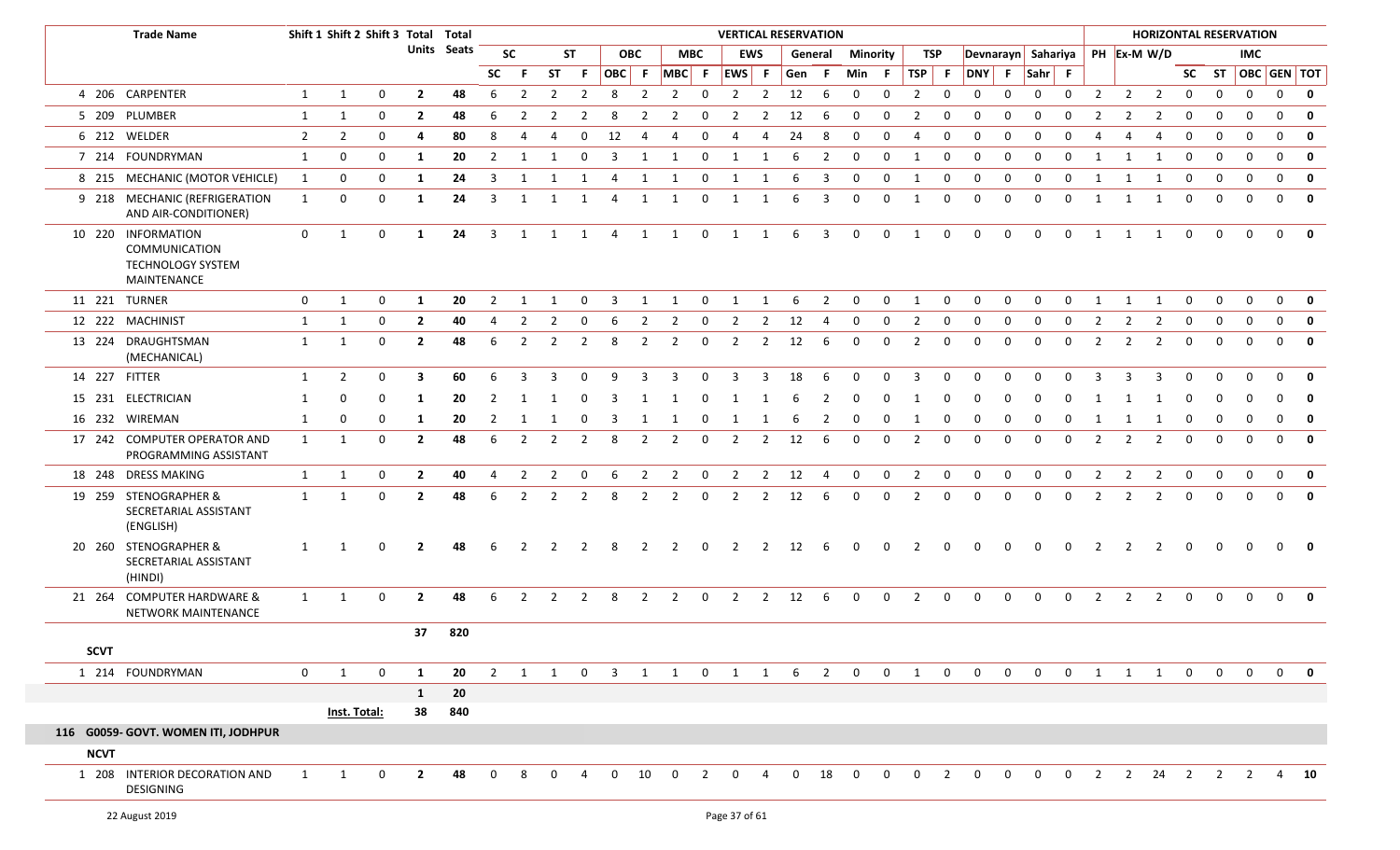|             | <b>Trade Name</b>                                        |              | Shift 1 Shift 2 Shift 3 Total Total |             |                         |                    |                |                |             |                |                |                |                |                | <b>VERTICAL RESERVATION</b> |                |              |                |              |              |                |                |                |              |              |                    |                |                | <b>HORIZONTAL RESERVATION</b>                             |                |                |                         |              |        |
|-------------|----------------------------------------------------------|--------------|-------------------------------------|-------------|-------------------------|--------------------|----------------|----------------|-------------|----------------|----------------|----------------|----------------|----------------|-----------------------------|----------------|--------------|----------------|--------------|--------------|----------------|----------------|----------------|--------------|--------------|--------------------|----------------|----------------|-----------------------------------------------------------|----------------|----------------|-------------------------|--------------|--------|
|             |                                                          |              |                                     |             |                         | <b>Units</b> Seats |                | <b>SC</b>      |             | ST             |                | <b>OBC</b>     | MBC            |                |                             | <b>EWS</b>     |              | General        | Minority     |              |                | TSP            |                |              |              | Devnarayn Sahariya |                |                | PH Ex-M W/D                                               |                |                | IMC                     |              |        |
|             |                                                          |              |                                     |             |                         |                    | <b>SC</b>      | -F             | <b>ST</b>   | F.             |                |                | OBC F MBC F    |                | EWS F                       |                | Gen          | - F            | Min F        |              | TSP F          |                |                |              |              | DNY F Sahr F       |                |                |                                                           |                |                | SC ST   OBC   GEN   TOT |              |        |
|             | 2 239 BASIC COSMETOLOGY                                  | $\mathbf{1}$ | 1                                   | $\mathbf 0$ | $\mathbf{2}$            | 48                 | $\mathbf{0}$   | 8              | 0           |                | $\mathbf{0}$   | 10             | $\mathbf{0}$   | 2              | 0                           | 4              | 0            | 18             | 0            | $\mathbf 0$  | 0              | $\overline{2}$ | $\mathbf 0$    | 0            | $\mathbf 0$  | $\mathbf 0$        | $\overline{2}$ | $\overline{2}$ | 24                                                        | $\overline{2}$ | $\overline{2}$ | $\overline{2}$          |              | 4 10   |
|             | 3 242 COMPUTER OPERATOR AND<br>PROGRAMMING ASSISTANT     | $\mathbf{1}$ | 1                                   | $\mathbf 0$ | $\mathbf{2}$            | 48                 | $\mathbf 0$    | 8              | $\Omega$    |                | $\Omega$       | 10             | $\Omega$       | $\mathcal{P}$  | 0                           | 4              | 0            | 18             | $\mathbf 0$  | $\Omega$     | $\Omega$       | -2             | 0              | 0            | $\Omega$     | $\Omega$           | 2              | $\overline{2}$ | 24                                                        | $\overline{2}$ | 2              | 2                       |              | 4 10   |
|             | 4 246 FASHION DESIGN &<br><b>TECHNOLOGY</b>              | $\mathbf{1}$ | 1                                   | $\mathbf 0$ | $\mathbf{2}$            | 40                 | 0              | 6              | $\mathbf 0$ | $\overline{2}$ | $\mathbf 0$    | 8              | 0              | $\overline{2}$ | $\mathbf 0$                 | $\overline{4}$ | $\mathbf{0}$ | 16             | $\mathbf 0$  | $\mathbf 0$  | $\mathbf 0$    | $\overline{2}$ | $\mathbf 0$    | $\mathbf 0$  | $\mathbf 0$  | $\mathbf 0$        | $\overline{2}$ | $\overline{2}$ | 20                                                        | $\overline{2}$ | $\overline{2}$ | $\overline{2}$          | $2 \times 8$ |        |
|             | 5 247 SEWING TECHNOLOGY                                  | 1            | 1                                   | 0           | $\overline{2}$          | 40                 | $\mathbf{0}$   | 6              | $\mathbf 0$ | $\overline{2}$ | $\mathbf 0$    | 8              | 0              | $\overline{2}$ | $\mathbf{0}$                | 4              | $\mathbf 0$  | 16             | $\mathbf 0$  | $\mathbf{0}$ | $\mathbf 0$    | $\overline{2}$ | $\overline{0}$ | $\mathbf 0$  | $\mathbf 0$  | $\overline{0}$     | $\overline{2}$ | $\overline{2}$ | 20                                                        | $\overline{2}$ | $\overline{2}$ | $\overline{2}$          | $2 \times 8$ |        |
|             | 6 260 STENOGRAPHER &<br>SECRETARIAL ASSISTANT<br>(HINDI) | $\mathbf{1}$ | 1                                   | $\mathbf 0$ | $\overline{2}$          | 48                 | $\mathbf 0$    | 8              | $\Omega$    |                | 0              | 10             | $\mathbf{0}$   | $\overline{2}$ | 0                           | 4              | 0            | 18             | $\mathbf{0}$ | $\mathbf{0}$ | $\Omega$       | 2              | $\mathbf{0}$   | $\mathbf{0}$ | 0            | 0                  | 2              | $\overline{2}$ | 24                                                        | 2              | $\overline{2}$ | 2                       | 4            | 10     |
|             |                                                          |              |                                     |             | 12                      | 272                |                |                |             |                |                |                |                |                |                             |                |              |                |              |              |                |                |                |              |              |                    |                |                |                                                           |                |                |                         |              |        |
|             |                                                          |              | <b>Inst. Total:</b>                 |             | 12                      | 272                |                |                |             |                |                |                |                |                |                             |                |              |                |              |              |                |                |                |              |              |                    |                |                |                                                           |                |                |                         |              |        |
|             | 117 G0062- GOVT. ITI, PHALODI (JODHPUR)                  |              |                                     |             |                         |                    |                |                |             |                |                |                |                |                |                             |                |              |                |              |              |                |                |                |              |              |                    |                |                |                                                           |                |                |                         |              |        |
| <b>NCVT</b> |                                                          |              |                                     |             |                         |                    |                |                |             |                |                |                |                |                |                             |                |              |                |              |              |                |                |                |              |              |                    |                |                |                                                           |                |                |                         |              |        |
|             | 1 201 MECHANIC DIESEL                                    | 1            | 1                                   | $\mathbf 0$ | $\mathbf{2}$            | 48                 | 6              |                | 2           |                | 8              |                | 2              | 0              | 2                           | 2              | 12           | 6              | 0            |              | 2              |                | O              |              | 0            | $\Omega$           | 2              |                | 2                                                         |                |                |                         |              | 4 10   |
|             | 2 232 WIREMAN                                            | 0            | 1                                   | 0           | 1                       | 20                 | 2              | -1             |             | 0              | 3              | -1             |                |                |                             |                | 6            |                | 0            | 0            |                |                |                |              |              |                    |                |                |                                                           |                |                |                         |              |        |
|             | 3 248 DRESS MAKING                                       | 1            | 1                                   | $\mathbf 0$ | $\mathbf{2}$            | 40                 | 4              | 2              | 2           | $\Omega$       | 6              |                | 2              | 0              | 2                           | 2              | 12           | 4              | 0            | 0            | 2              | 0              | 0              | <sup>0</sup> | 0            |                    | 2              |                | 2                                                         | 2              | 2              | 2                       | $2 \times 8$ |        |
|             |                                                          |              |                                     |             | -5                      | 108                |                |                |             |                |                |                |                |                |                             |                |              |                |              |              |                |                |                |              |              |                    |                |                |                                                           |                |                |                         |              |        |
|             |                                                          |              | <b>Inst. Total:</b>                 |             | 5.                      | 108                |                |                |             |                |                |                |                |                |                             |                |              |                |              |              |                |                |                |              |              |                    |                |                |                                                           |                |                |                         |              |        |
|             | 118 G0063- GOVT. ITI, PIPAR CITY (JODHPUR)               |              |                                     |             |                         |                    |                |                |             |                |                |                |                |                |                             |                |              |                |              |              |                |                |                |              |              |                    |                |                |                                                           |                |                |                         |              |        |
| <b>NCVT</b> |                                                          |              |                                     |             |                         |                    |                |                |             |                |                |                |                |                |                             |                |              |                |              |              |                |                |                |              |              |                    |                |                |                                                           |                |                |                         |              |        |
|             | 1 201 MECHANIC DIESEL                                    | 1            | 1                                   | $\mathbf 0$ | $\overline{2}$          | 48                 | 6              | 2              | 2           | 2              | 8              | 2              | 2              | 0              | 2                           | 2              | 12           | 6              | 0            | $\Omega$     | 2              | 0              | $\Omega$       | $\Omega$     | $\Omega$     | $\Omega$           | 2              | $\mathcal{P}$  | 2                                                         | $\mathcal{L}$  | 2              | 2                       | 4            | 10     |
|             | 2 227 FITTER                                             | 1            | 0                                   | 0           | 1                       | 20                 | $\overline{2}$ | 1              | 1           | 0              | 3              | -1             |                | 0              | - 1                         |                | 6            |                | 0            | 0            |                |                | 0              | <sup>0</sup> | <sup>0</sup> |                    |                |                |                                                           |                | 1              |                         |              | 4      |
|             | 3 231 ELECTRICIAN                                        | 1            |                                     | $\Omega$    | $\mathbf{2}$            | 40                 |                |                |             |                | 6              | 2              | $\mathcal{P}$  | $\Omega$       | 2                           | 2              | 12           | Δ              | 0            | 0            | 2              | 0              | 0              | $\Omega$     | 0            | $\Omega$           | 2              | -2             | 2                                                         | $\overline{2}$ | 2              | 2                       | $2 \times 8$ |        |
|             |                                                          |              |                                     |             | -5                      | 108                |                |                |             |                |                |                |                |                |                             |                |              |                |              |              |                |                |                |              |              |                    |                |                |                                                           |                |                |                         |              |        |
|             |                                                          |              | <b>Inst. Total:</b>                 |             | 5                       | 108                |                |                |             |                |                |                |                |                |                             |                |              |                |              |              |                |                |                |              |              |                    |                |                |                                                           |                |                |                         |              |        |
|             | 119 G0119- GOVT. ITI, BALESAR (JODHPUR)                  |              |                                     |             |                         |                    |                |                |             |                |                |                |                |                |                             |                |              |                |              |              |                |                |                |              |              |                    |                |                |                                                           |                |                |                         |              |        |
| <b>NCVT</b> |                                                          |              |                                     |             |                         |                    |                |                |             |                |                |                |                |                |                             |                |              |                |              |              |                |                |                |              |              |                    |                |                |                                                           |                |                |                         |              |        |
|             | 1 201 MECHANIC DIESEL                                    | 1            | 1                                   | $\Omega$    | $\mathbf{2}$            | 48                 | 6              | 2              | 2           | $\mathbf{2}$   | 8              | 2              | 2              | 0              | $\overline{2}$              | $\overline{2}$ | 12           | 6              | 0            | 0            | 2              | 0              | 0              | 0            | 0            | $\mathbf 0$        | $\overline{2}$ | $\overline{2}$ | $\overline{2}$                                            | $\overline{2}$ | $\overline{2}$ | 2                       |              | 4 10   |
|             | 2 206 CARPENTER                                          | $\mathbf{1}$ | $\overline{1}$                      | $\Omega$    | $\overline{\mathbf{z}}$ | 48.                |                |                |             |                |                |                |                |                |                             |                |              |                |              |              |                |                |                |              |              |                    |                |                | 6 2 2 2 8 2 2 0 2 2 12 6 0 0 2 0 0 0 0 0 2 2 2 2 2 2 4 10 |                |                |                         |              |        |
|             | 3 212 WELDER                                             | $\mathbf{1}$ | 1                                   | $\Omega$    | $\overline{2}$          | 40                 | 4              | $\overline{2}$ | 2           | 0              | 6              | $\overline{2}$ | $\overline{2}$ | $\mathbf{0}$   | $\overline{2}$              | $\overline{2}$ | 12           | 4              | 0            | 0            | $\overline{2}$ | 0              | 0              | $\Omega$     | 0            | 0                  | $\overline{2}$ | $\overline{2}$ | $\overline{2}$                                            | $\overline{2}$ | $\overline{2}$ | 2                       | $2^{\circ}$  | - 8    |
|             | 4 227 FITTER                                             | 0            | $\mathbf{1}$                        | 0           | $\mathbf{1}$            | 20                 | $\overline{2}$ | 1              | 1           | $\mathbf 0$    | $\overline{3}$ | 1              | 1              | $\mathbf 0$    | 1                           | 1              | 6            | $\overline{2}$ | 0            | $\mathbf 0$  | 1              | 0              | $\mathbf{0}$   | $\mathbf 0$  | $\mathbf 0$  | $\mathbf 0$        | 1              | 1              | 1                                                         | 1              | 1              | 1                       | 1            | -4     |
|             | 5 231 ELECTRICIAN                                        | 0            | 1                                   |             | $\mathbf{1}$            | 20                 |                |                |             |                | 3              | -1             | -1             | 0              | 1                           |                |              |                |              |              |                |                |                |              |              |                    |                |                |                                                           | 1              | -1             |                         |              |        |
|             | 6 232 WIREMAN                                            | 0            | 1                                   | 0           | 1                       | 20                 | 2              | 1              | 1           | 0              | 3              | -1             | -1             | 0              | -1                          | -1             | ь            | 2              | 0            | 0            |                |                | 0              | 0            | 0            | 0                  |                |                | -1                                                        | 1              | 1              | -1                      | 1 4          |        |
|             | 7 242 COMPUTER OPERATOR AND<br>PROGRAMMING ASSISTANT     | 1            | -1                                  | $\Omega$    | $\mathbf{2}$            | 48                 |                |                |             |                |                |                |                |                |                             |                | 12           |                | 0            |              |                |                |                |              |              |                    |                |                |                                                           | $\mathcal{P}$  | 2              |                         |              | $4$ 10 |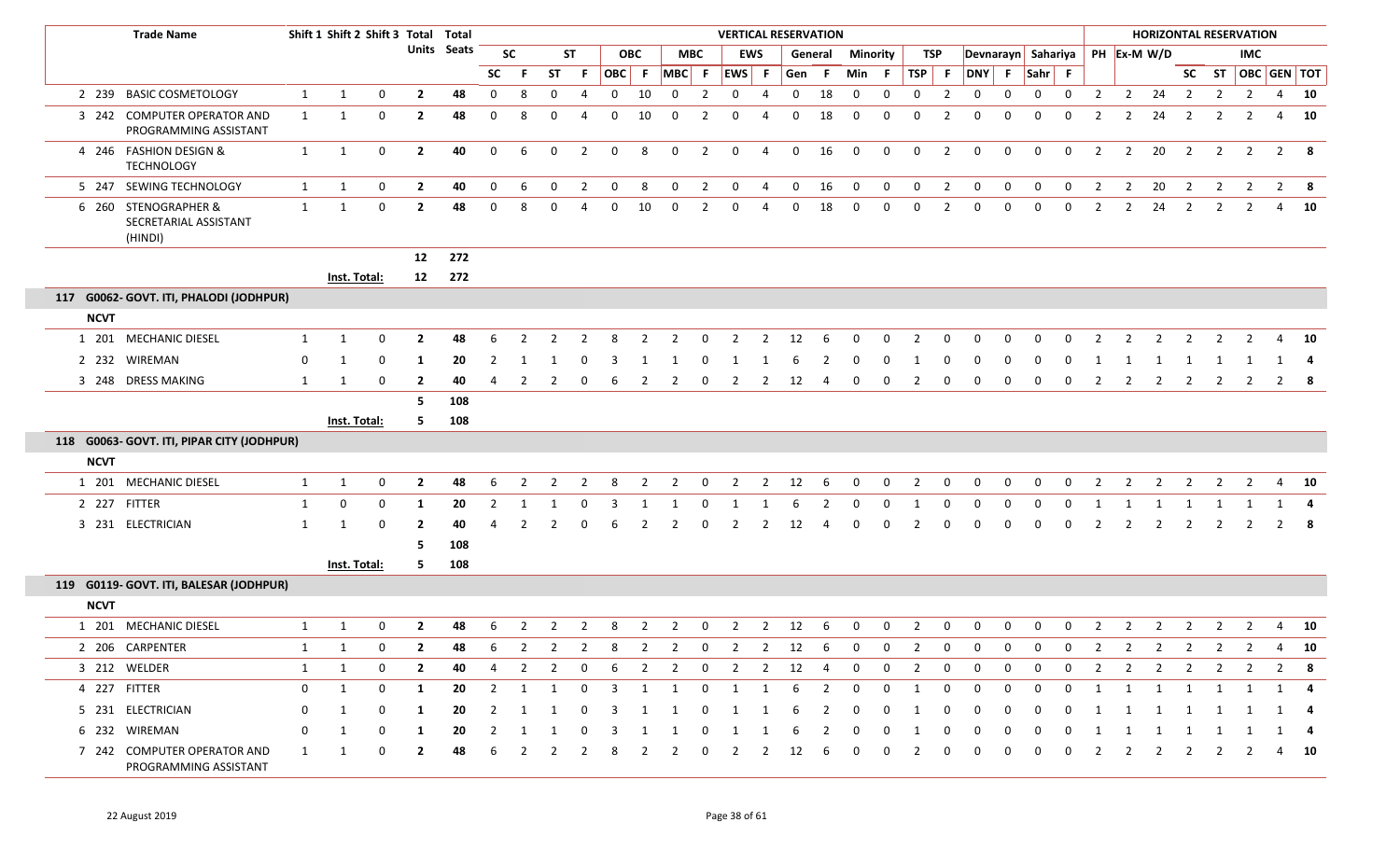| <b>Trade Name</b>                                     |              | Shift 1 Shift 2 Shift 3 Total Total |             |                |                    |                |                |                |                |                |                |                                       |                |                |                |        | <b>VERTICAL RESERVATION</b> |                |                 |                |                |                |                |             |                |                |                |                                |                | <b>HORIZONTAL RESERVATION</b> |                  |                |              |
|-------------------------------------------------------|--------------|-------------------------------------|-------------|----------------|--------------------|----------------|----------------|----------------|----------------|----------------|----------------|---------------------------------------|----------------|----------------|----------------|--------|-----------------------------|----------------|-----------------|----------------|----------------|----------------|----------------|-------------|----------------|----------------|----------------|--------------------------------|----------------|-------------------------------|------------------|----------------|--------------|
|                                                       |              |                                     |             |                | <b>Units Seats</b> |                | <b>SC</b>      |                | <b>ST</b>      |                | <b>OBC</b>     |                                       | <b>MBC</b>     |                | <b>EWS</b>     |        | General                     |                | <b>Minority</b> | TSP            |                |                |                |             |                |                |                | Devnarayn Sahariya PH Ex-M W/D |                |                               | IMC.             |                |              |
|                                                       |              |                                     |             |                |                    | <b>SC</b>      | -F             | <b>ST</b>      | - F            |                |                | $ OBC $ F $ MBC $ F $ EWS $ F         |                |                |                | Gen F  |                             | Min F          |                 | TSP F          |                | DNY F          |                | $Sahr$ F    |                |                |                |                                |                | SC ST   OBC   GEN   TOT       |                  |                |              |
| 8 252 FOOD & BEVERAGES<br>SERVICES ASSISTANT          | 1            | 1                                   | 0           | $\overline{2}$ | 40                 | $\overline{4}$ | $\overline{2}$ | $\overline{2}$ | $\mathbf 0$    | 6              | $\overline{2}$ | 2                                     | $\mathbf 0$    | $\overline{2}$ | $\overline{2}$ | 12     | $\overline{4}$              | $\mathbf 0$    | $\mathbf 0$     | 2              | $\mathbf{0}$   | $\mathbf{0}$   | $\mathbf{0}$   | $\mathbf 0$ | $\mathbf 0$    | $\overline{2}$ | $2^{\circ}$    | $\overline{\mathbf{2}}$        | $\overline{2}$ | $\overline{2}$                | $\overline{2}$   |                | $2 \times 8$ |
| 9 255 HOUSE KEEPER                                    | 1            | 1                                   | $\mathbf 0$ | $\overline{2}$ | 48                 | 6              | $\overline{2}$ | $\overline{2}$ | $\overline{2}$ | 8              | $\overline{2}$ | $\overline{2}$                        | $\overline{0}$ | $\overline{2}$ | $\overline{2}$ | 12     | 6                           | $\overline{0}$ | $\mathbf{0}$    | $\overline{2}$ | $\mathbf 0$    | $\mathbf 0$    | $\mathbf 0$    | $\mathbf 0$ | $\mathbf 0$    | $\overline{2}$ | $\overline{2}$ | $\overline{2}$                 | $\overline{2}$ | $\overline{2}$                | $\overline{2}$   |                | 4 10         |
|                                                       |              |                                     |             | 15             | 332                |                |                |                |                |                |                |                                       |                |                |                |        |                             |                |                 |                |                |                |                |             |                |                |                |                                |                |                               |                  |                |              |
|                                                       |              | Inst. Total:                        |             | 15             | 332                |                |                |                |                |                |                |                                       |                |                |                |        |                             |                |                 |                |                |                |                |             |                |                |                |                                |                |                               |                  |                |              |
| 120 G0120- GOVT. ITI, LUNI (JODHPUR)                  |              |                                     |             |                |                    |                |                |                |                |                |                |                                       |                |                |                |        |                             |                |                 |                |                |                |                |             |                |                |                |                                |                |                               |                  |                |              |
| <b>NCVT</b>                                           |              |                                     |             |                |                    |                |                |                |                |                |                |                                       |                |                |                |        |                             |                |                 |                |                |                |                |             |                |                |                |                                |                |                               |                  |                |              |
| 1 201 MECHANIC DIESEL                                 | $\mathbf{1}$ | 1                                   | $\mathbf 0$ | $\overline{2}$ | 48                 | 6              | $\mathcal{P}$  |                | 2              |                |                |                                       | $\Omega$       |                | $\overline{2}$ | 12     | 6                           | $\Omega$       | 0               | $\overline{2}$ | 0              | $\Omega$       | $\Omega$       | $\Omega$    | $\Omega$       |                |                |                                |                |                               |                  | 4              | - 10         |
| 2 215 MECHANIC (MOTOR VEHICLE)                        | $\mathbf 0$  | 1                                   | 0           | 1              | 24                 | 3              | 1              | 1              |                | 4              | -1             |                                       | $\Omega$       |                |                |        | 3                           | $\mathbf 0$    | 0               | -1             | 0              | $\mathbf 0$    | 0              | $\Omega$    | $\mathbf{0}$   | 1              |                | 1                              |                |                               |                  | $\overline{2}$ | - 5          |
| 3 218 MECHANIC (REFRIGERATION<br>AND AIR-CONDITIONER) | $\mathbf{0}$ | 1                                   | 0           | -1             | 24                 | 3              | 1              | 1              | 1              | 4              | 1              | 1                                     | $\mathbf 0$    | 1              | 1              | -6     | 3                           | $\mathbf 0$    | 0               | 1              | $\mathbf{0}$   | $\mathbf 0$    | $\mathbf 0$    | $\mathbf 0$ | $\mathbf 0$    | 1              |                | 1                              | 1              |                               |                  | 2              | - 5          |
| 4 221 TURNER                                          | $\mathbf{1}$ | 1                                   | 0           | $\mathbf{2}$   | 40                 | 4              | 2              | $\overline{2}$ | 0              | 6              | $\overline{2}$ | $\overline{2}$                        | $\overline{0}$ | $\overline{2}$ | $\overline{2}$ | 12     | $\overline{4}$              | $\overline{0}$ | $\mathbf{0}$    | $\overline{2}$ | $\mathbf 0$    | $\mathbf 0$    | $\mathbf 0$    | $\mathbf 0$ | $\mathbf 0$    | 2              | $\overline{2}$ | $\overline{2}$                 | $\overline{2}$ | $\overline{2}$                | $\overline{2}$   |                | $2 \times 8$ |
| 5 242 COMPUTER OPERATOR AND<br>PROGRAMMING ASSISTANT  | $\mathbf{1}$ | 1                                   | $\mathbf 0$ | $\mathbf{2}$   | 48                 | 6              | $\overline{2}$ | 2              | 2              | 8              | 2              | $\overline{2}$                        | 0              | $\overline{2}$ | $\overline{2}$ | 12     | 6                           | 0              | 0               | 2              | $\mathbf{0}$   | 0              | 0              | $\Omega$    | 0              | $\overline{2}$ | $\overline{2}$ | $\overline{2}$                 | $\overline{2}$ | 2                             | 2                | 4              | 10           |
| 6 253 FOOD PRODUCTION<br>(GENERAL)                    | 1            | 1                                   | $\mathbf 0$ | $\overline{2}$ | 48                 | 6              | $\overline{2}$ | $\overline{2}$ | $\overline{2}$ | 8              | $\overline{2}$ | $\overline{2}$                        | $\mathbf 0$    | $\overline{2}$ | $\overline{2}$ | 12     | 6                           | $\overline{0}$ | 0               | 2              | $\mathbf{0}$   | $\mathbf{0}$   | $\mathbf{0}$   | $\mathbf 0$ | $\mathbf{0}$   | 2              | $\overline{2}$ | $\overline{2}$                 | $\overline{2}$ | $\overline{2}$                | 2                |                | 4 10         |
| 7 255 HOUSE KEEPER                                    | $\mathbf{1}$ | $\mathbf{1}$                        | $\mathbf 0$ | $\mathbf{2}$   | 48                 | 6              | $\overline{2}$ |                | $2 \quad 2$    | 8 <sup>8</sup> | $\overline{2}$ |                                       | $2 \t 0$       |                |                | 2 2 12 | $6^{\circ}$                 | $\overline{0}$ | $\mathbf{0}$    | $\overline{2}$ | $\overline{0}$ | $\mathbf{0}$   | $\mathbf 0$    | $\mathbf 0$ | $\mathbf 0$    | $\overline{2}$ |                | $2 \quad 2$                    | $\overline{2}$ |                               | $2 \t2 \t4 \t10$ |                |              |
|                                                       |              |                                     |             | 12             | 280                |                |                |                |                |                |                |                                       |                |                |                |        |                             |                |                 |                |                |                |                |             |                |                |                |                                |                |                               |                  |                |              |
|                                                       |              | Inst. Total:                        |             | 12             | 280                |                |                |                |                |                |                |                                       |                |                |                |        |                             |                |                 |                |                |                |                |             |                |                |                |                                |                |                               |                  |                |              |
| 121 G0144- GOVT. ITI, BAP (JODHPUR)                   |              |                                     |             |                |                    |                |                |                |                |                |                |                                       |                |                |                |        |                             |                |                 |                |                |                |                |             |                |                |                |                                |                |                               |                  |                |              |
| <b>NCVT</b>                                           |              |                                     |             |                |                    |                |                |                |                |                |                |                                       |                |                |                |        |                             |                |                 |                |                |                |                |             |                |                |                |                                |                |                               |                  |                |              |
| 1 227 FITTER                                          | $\mathbf{1}$ | $\mathbf{1}$                        | $\mathbf 0$ | $\overline{2}$ | 40                 | $\overline{4}$ | $\overline{2}$ | $\overline{2}$ | $\overline{0}$ | 6              | $\overline{2}$ | $\overline{2}$                        | $\mathbf{0}$   | $\overline{2}$ | $\overline{2}$ | 12     | 4                           | $\overline{0}$ | $\mathbf{0}$    | $\overline{2}$ | $\mathbf{0}$   | $\mathbf{0}$   | $\overline{0}$ | $\mathbf 0$ | $\mathbf{0}$   | $\overline{2}$ | $\overline{2}$ | $\overline{2}$                 | $\mathbf 0$    | 0                             | $\mathbf 0$      | $\mathbf 0$    | 0            |
| 2 231 ELECTRICIAN                                     | $\mathbf{1}$ | 1                                   | $\mathbf 0$ | $\overline{2}$ | 40                 | 4              | $\overline{2}$ | 2              | 0              | 6              | $\overline{2}$ | $\overline{2}$                        | 0              | $\overline{2}$ | $\overline{2}$ | 12     | 4                           | $\mathbf 0$    | $\mathbf 0$     | $\overline{2}$ | $\mathbf 0$    | $\mathbf 0$    | $\mathbf 0$    | $\mathbf 0$ | $\mathbf 0$    | $\overline{2}$ | $\overline{2}$ | $\overline{2}$                 | $\mathbf 0$    | 0                             | $\mathbf 0$      | $\mathbf 0$    | $\mathbf{0}$ |
| <b>SCVT</b>                                           |              |                                     |             | 4              | 80                 |                |                |                |                |                |                |                                       |                |                |                |        |                             |                |                 |                |                |                |                |             |                |                |                |                                |                |                               |                  |                |              |
| 1 201 MECHANIC DIESEL                                 | $\mathbf{1}$ | 0                                   | 0           | 1              | 24                 | 3              | -1             | 1              | -1             | 4              | 1              | 1                                     | $\mathbf 0$    | 1              | 1              | 6      | 3                           | $\mathbf{0}$   | 0               | 1              | $\mathbf{0}$   | $\Omega$       | $\Omega$       | $\Omega$    | 0              | 1              | 1              | 1                              | $\Omega$       | $\Omega$                      | $\Omega$         | $\mathbf{0}$   | 0            |
| 2 212 WELDER                                          | 0            | 1                                   | 0           | 1              | 20                 | $\overline{2}$ | -1             |                | -0             | 3              | -1             | 1                                     | 0              | 1              | 1              |        | 2                           | $\mathbf 0$    | 0               | 1              | 0              | 0              | 0              | $\Omega$    | $\Omega$       | 1              | 1              | 1                              | 0              | 0                             | $\Omega$         | $\mathbf 0$    | $\mathbf 0$  |
| 3 232 WIREMAN                                         | 1            | 0                                   | 0           | 1              | 20                 | $\overline{2}$ | -1             |                | 0              | 3              | 1              | 1                                     | 0              | 1              | 1              | 6      | $\overline{2}$              | $\bf{0}$       | 0               | 1              | $\mathbf{0}$   | 0              | $\mathbf{0}$   | 0           | 0              | 1              | 1              | 1                              | $\mathbf 0$    | 0                             |                  | $\mathbf 0$    | 0            |
| 4 242 COMPUTER OPERATOR AND<br>PROGRAMMING ASSISTANT  | 1            | $\Omega$                            | $\Omega$    | $\blacksquare$ | 24                 |                |                |                |                |                |                | 3 1 1 1 4 1 1 0 1 1 6 3 0 0 1 0 0 0 0 |                |                |                |        |                             |                |                 |                |                |                |                |             |                |                |                |                                |                | 0 1 1 1 0 0                   |                  | $\cap$ $\cap$  | <u>ີ ດ</u>   |
|                                                       |              |                                     |             | $\overline{4}$ | 88                 |                |                |                |                |                |                |                                       |                |                |                |        |                             |                |                 |                |                |                |                |             |                |                |                |                                |                |                               |                  |                |              |
|                                                       |              | Inst. Total:                        |             | 8              | 168                |                |                |                |                |                |                |                                       |                |                |                |        |                             |                |                 |                |                |                |                |             |                |                |                |                                |                |                               |                  |                |              |
| 122 G0150- GOVT. ITI, JAIL JODHPUR                    |              |                                     |             |                |                    |                |                |                |                |                |                |                                       |                |                |                |        |                             |                |                 |                |                |                |                |             |                |                |                |                                |                |                               |                  |                |              |
| <b>NCVT</b>                                           |              |                                     |             |                |                    |                |                |                |                |                |                |                                       |                |                |                |        |                             |                |                 |                |                |                |                |             |                |                |                |                                |                |                               |                  |                |              |
| 1 206 CARPENTER                                       | $\mathbf{1}$ | $\overline{0}$                      | $\mathbf 0$ | $\mathbf{1}$   | 24                 |                |                |                |                |                |                | 3 1 1 1 4 1 1 0 1 1 6 3 0             |                |                |                |        |                             |                | $\mathbf{0}$    | $\overline{1}$ | $\overline{0}$ | $\overline{0}$ | $\mathbf{0}$   | $\mathbf 0$ | $\overline{0}$ |                |                |                                |                | 1 1 1 0 0 0 0 0               |                  |                |              |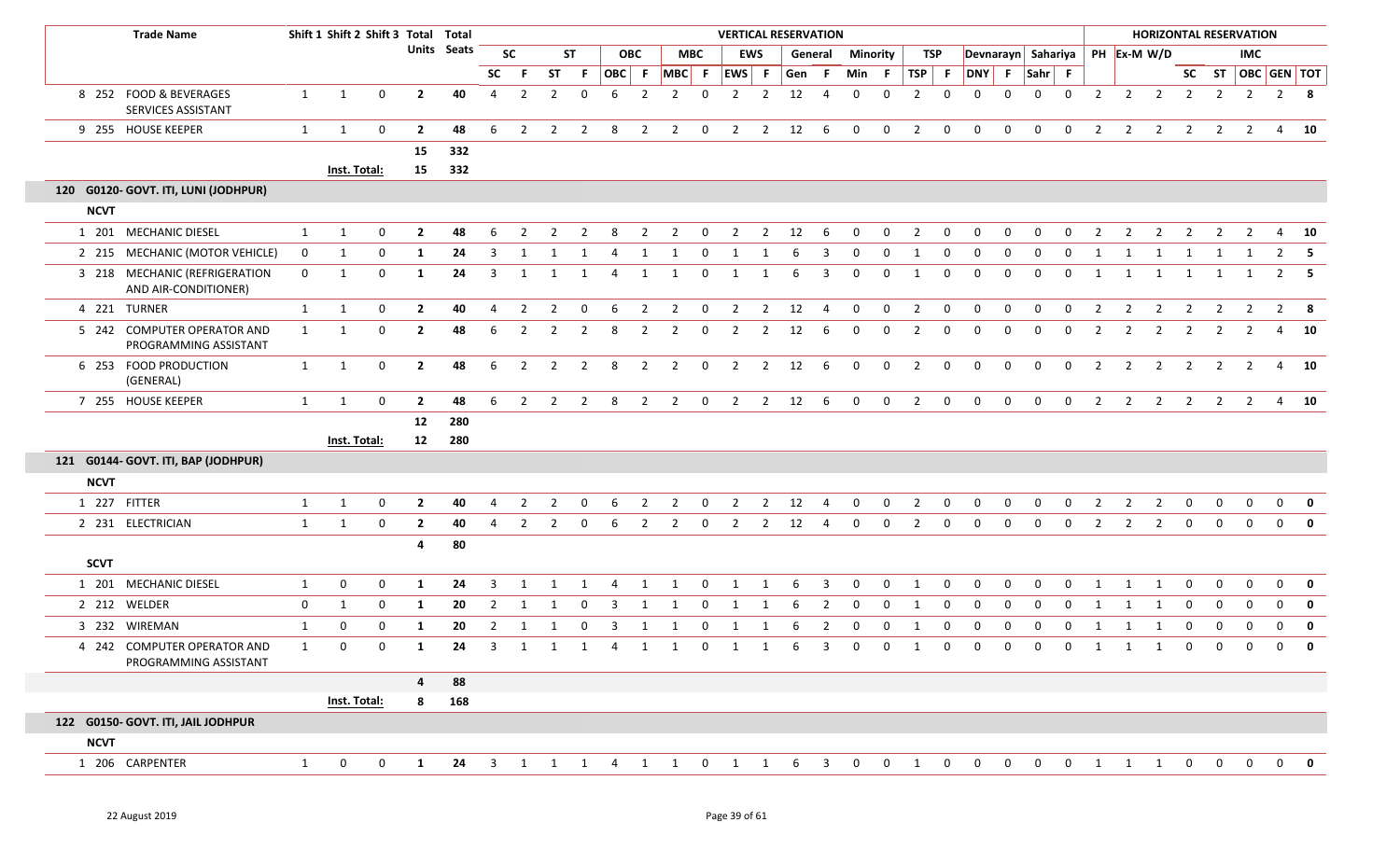|             | <b>Trade Name</b>                                                          |                | Shift 1 Shift 2 Shift 3 Total Total |             |                         |     |                |                |                |                |                |                |                |                | <b>VERTICAL RESERVATION</b> |              |           |                         |                |             |                |                  |                    |                |                |              |              |                | <b>HORIZONTAL RESERVATION</b> |                |              |                |                         |                         |
|-------------|----------------------------------------------------------------------------|----------------|-------------------------------------|-------------|-------------------------|-----|----------------|----------------|----------------|----------------|----------------|----------------|----------------|----------------|-----------------------------|--------------|-----------|-------------------------|----------------|-------------|----------------|------------------|--------------------|----------------|----------------|--------------|--------------|----------------|-------------------------------|----------------|--------------|----------------|-------------------------|-------------------------|
|             |                                                                            |                |                                     |             | <b>Units Seats</b>      |     |                | <b>SC</b>      |                | <b>ST</b>      |                | <b>OBC</b>     |                | <b>MBC</b>     |                             | <b>EWS</b>   |           | General                 | Minority       |             |                | TSP              | Devnarayn Sahariya |                |                |              |              |                | PH Ex-M W/D                   |                |              | <b>IMC</b>     |                         |                         |
|             |                                                                            |                |                                     |             |                         |     | SC             | F.             | <b>ST</b>      | F.             | OBC F          |                |                | MBC F          | EWS F                       |              | Gen       | - F                     | Min            | - F         | $TSP$ F        |                  | DNY F              |                | Sahr F         |              |              |                |                               |                |              |                | SC ST   OBC   GEN   TOT |                         |
|             | 2 242 COMPUTER OPERATOR AND<br>PROGRAMMING ASSISTANT                       | $\mathbf{1}$   | 0                                   | 0           | 1                       | 24  | $\overline{3}$ | 1              | 1              | 1              | 4              |                |                | $\mathbf 0$    | 1                           | $\mathbf{1}$ | 6         | 3                       | $\Omega$       | $\Omega$    | $\overline{1}$ | $\mathbf 0$      | $\Omega$           | $\Omega$       | $\Omega$       | $\Omega$     | 1            | 1              | $\mathbf{1}$                  | $\mathbf 0$    | 0            | $\mathbf 0$    | $\mathbf 0$             | $\mathbf 0$             |
|             |                                                                            |                |                                     |             | $\overline{2}$          | 48  |                |                |                |                |                |                |                |                |                             |              |           |                         |                |             |                |                  |                    |                |                |              |              |                |                               |                |              |                |                         |                         |
|             |                                                                            |                | Inst. Total:                        |             | $\overline{2}$          | 48  |                |                |                |                |                |                |                |                |                             |              |           |                         |                |             |                |                  |                    |                |                |              |              |                |                               |                |              |                |                         |                         |
|             | 123 G0201- GOVT. ITI, BILARA (JODHPUR)                                     |                |                                     |             |                         |     |                |                |                |                |                |                |                |                |                             |              |           |                         |                |             |                |                  |                    |                |                |              |              |                |                               |                |              |                |                         |                         |
| <b>NCVT</b> |                                                                            |                |                                     |             |                         |     |                |                |                |                |                |                |                |                |                             |              |           |                         |                |             |                |                  |                    |                |                |              |              |                |                               |                |              |                |                         |                         |
|             | 1 227 FITTER                                                               | $\mathbf 0$    | $\mathbf{1}$                        | $\mathbf 0$ | 1                       | 20  | $\overline{2}$ | 1              | 1              | $\mathbf 0$    | 3              | $\mathbf{1}$   | $\mathbf{1}$   | $\mathbf{0}$   | $\mathbf{1}$                | 1            | 6         | $\overline{2}$          | $\mathbf{0}$   | $\mathbf 0$ | 1              | $\mathbf{0}$     | $\mathbf 0$        | $\mathbf 0$    | $\mathbf 0$    | $\mathbf 0$  | 1            | $\mathbf{1}$   | 1                             | $\mathbf 0$    | $\mathbf 0$  | $\mathbf 0$    | $\mathbf 0$             | $\mathbf 0$             |
|             | 2 231 ELECTRICIAN                                                          | 0              | $\mathbf{1}$                        | $\mathbf 0$ | 1                       | 20  | $\overline{2}$ | 1              | 1              | $\mathbf 0$    | 3              | 1              | 1              | 0              | 1                           | 1            | 6         | $\overline{2}$          | $\mathbf{0}$   | 0           | 1              | 0                | 0                  | 0              | 0              | 0            | 1            |                | 1                             | $\mathbf{0}$   | $\mathbf 0$  | $\mathbf{0}$   | $\mathbf{0}$            | $\mathbf 0$             |
| <b>SCVT</b> |                                                                            |                |                                     |             | $\overline{2}$          | 40  |                |                |                |                |                |                |                |                |                             |              |           |                         |                |             |                |                  |                    |                |                |              |              |                |                               |                |              |                |                         |                         |
|             | 1 242 COMPUTER OPERATOR AND<br>PROGRAMMING ASSISTANT                       | 1              | $\mathbf 0$                         | $\mathbf 0$ | 1                       | 24  | $\overline{3}$ | 1              | 1              | $\overline{1}$ | $\overline{4}$ |                | 1 1            | $\mathbf 0$    | 1                           | $\mathbf{1}$ | - 6       | $\overline{\mathbf{3}}$ | $\mathbf 0$    | $\mathbf 0$ | $\overline{1}$ | $\mathbf 0$      | $\mathbf{0}$       | $\overline{0}$ | $\overline{0}$ | $\mathbf 0$  | $\mathbf{1}$ |                | 1 1                           | $\mathbf{0}$   | $\mathbf{0}$ | $\overline{0}$ | $\Omega$                | 0                       |
|             |                                                                            |                |                                     |             | $\mathbf{1}$            | 24  |                |                |                |                |                |                |                |                |                             |              |           |                         |                |             |                |                  |                    |                |                |              |              |                |                               |                |              |                |                         |                         |
|             |                                                                            |                | Inst. Total:                        |             | $\overline{\mathbf{3}}$ | 64  |                |                |                |                |                |                |                |                |                             |              |           |                         |                |             |                |                  |                    |                |                |              |              |                |                               |                |              |                |                         |                         |
|             | 124 G0203- GOVT. ITI, MANDOR (JODHPUR)                                     |                |                                     |             |                         |     |                |                |                |                |                |                |                |                |                             |              |           |                         |                |             |                |                  |                    |                |                |              |              |                |                               |                |              |                |                         |                         |
| <b>NCVT</b> |                                                                            |                |                                     |             |                         |     |                |                |                |                |                |                |                |                |                             |              |           |                         |                |             |                |                  |                    |                |                |              |              |                |                               |                |              |                |                         |                         |
|             | 1 201 MECHANIC DIESEL                                                      | $\mathbf{1}$   | $\mathbf{1}$                        | 0           | $\overline{2}$          | 48  | 6              | 2              | $\overline{2}$ | $\overline{2}$ | 8              | $\overline{2}$ | $\overline{2}$ | $\overline{0}$ | $\overline{2}$              |              | $2 \t 12$ | $6\overline{6}$         | $\overline{0}$ | $\mathbf 0$ | $\overline{2}$ | $\mathbf 0$      | $\mathbf{0}$       | $\mathbf{0}$   | $\mathbf 0$    | $\mathbf{0}$ | 2            | $\overline{2}$ | $\overline{2}$                | $\mathbf 0$    | $\mathbf 0$  | 0              | $\mathbf 0$             | 0                       |
|             | 2 227 FITTER                                                               | $\mathbf{1}$   | $\mathbf 0$                         | $\mathbf 0$ | -1                      | 20  | $\overline{2}$ | 1              | 1              | $\mathbf{0}$   | 3              | 1              | 1              | $\mathbf{0}$   | 1                           | 1            | -6        | 2                       | $\mathbf{0}$   | 0           | 1              | $\mathbf{0}$     | 0                  | $\mathbf{0}$   | $\Omega$       | $\Omega$     | 1            | 1              | 1                             | $\mathbf 0$    | $\mathbf 0$  | $\mathbf{0}$   | 0                       | 0                       |
|             | 3 231 ELECTRICIAN                                                          | 1              | 0                                   | $\mathbf 0$ | -1                      | 20  | $\overline{2}$ | 1              | -1             | 0              | 3              | 1              | 1              | $\mathbf 0$    | 1                           | 1            | -6        | 2                       | $\mathbf{0}$   | 0           | 1              | 0                | $\Omega$           | $\Omega$       | $\Omega$       | $\Omega$     | 1            | 1              | 1                             | $\mathbf 0$    | $\Omega$     | $\mathbf 0$    | 0                       | 0                       |
|             | 4 232 WIREMAN                                                              | 1              | $\mathbf 0$                         | $\mathbf 0$ | -1                      | 20  | 2              | 1              | 1              | $\mathbf{0}$   | 3              | 1              | 1              | $\mathbf 0$    | 1                           | 1            | -6        | $\overline{2}$          | $\mathbf 0$    | 0           | 1              | $\mathbf 0$      | $\mathbf 0$        | $\mathbf 0$    | 0              | $\mathbf{0}$ | 1            | 1              | 1                             | $\mathbf 0$    | $\mathbf{0}$ | $\mathbf{0}$   | $\mathbf{0}$            | 0                       |
|             |                                                                            |                |                                     |             | - 5                     | 108 |                |                |                |                |                |                |                |                |                             |              |           |                         |                |             |                |                  |                    |                |                |              |              |                |                               |                |              |                |                         |                         |
|             |                                                                            |                | Inst. Total:                        |             | -5                      | 108 |                |                |                |                |                |                |                |                |                             |              |           |                         |                |             |                |                  |                    |                |                |              |              |                |                               |                |              |                |                         |                         |
|             | 125 G0204- GOVT. ITI, SHERGARH (JODHPUR) CAMP GOVT. ITI, BALESAR (JODHPUR) |                |                                     |             |                         |     |                |                |                |                |                |                |                |                |                             |              |           |                         |                |             |                |                  |                    |                |                |              |              |                |                               |                |              |                |                         |                         |
| <b>SCVT</b> |                                                                            |                |                                     |             |                         |     |                |                |                |                |                |                |                |                |                             |              |           |                         |                |             |                |                  |                    |                |                |              |              |                |                               |                |              |                |                         |                         |
|             | 1 212 WELDER                                                               | 1              | 0                                   | 0           | 1                       | 20  | $\overline{2}$ | 1              | 1              | 0              | 3              | 1              | 1              | 0              | 1                           | 1            | 6         | $\overline{2}$          | 0              | 0           | 1              | $\boldsymbol{0}$ | $\mathbf 0$        | 0              | $\mathbf 0$    | 0            | 1            |                | 1                             | 0              | 0            | 0              | 0                       | $\mathbf{0}$            |
|             | 2 242 COMPUTER OPERATOR AND<br>PROGRAMMING ASSISTANT                       | $\mathbf{1}$   | $\mathbf 0$                         | $\mathbf 0$ | 1                       | 24  | $\overline{3}$ | 1              | 1              | 1              | 4              | 1              | 1              | 0              | 1                           | 1            | 6         | 3                       | $\mathbf{0}$   | $\Omega$    | 1              | 0                | $\mathbf 0$        | $\mathbf{0}$   | $\mathbf 0$    | $\mathbf{0}$ | 1            | 1              | 1                             | 0              | 0            | $\mathbf{0}$   | $\mathbf{0}$            | $\mathbf{0}$            |
|             |                                                                            |                |                                     |             | $\overline{2}$          | 44  |                |                |                |                |                |                |                |                |                             |              |           |                         |                |             |                |                  |                    |                |                |              |              |                |                               |                |              |                |                         |                         |
|             |                                                                            |                | Inst. Total:                        |             | $\overline{2}$          | 44  |                |                |                |                |                |                |                |                |                             |              |           |                         |                |             |                |                  |                    |                |                |              |              |                |                               |                |              |                |                         |                         |
|             | 126 G0222- GOVT. ITI, PRODUCTION CENTRE, JODHPUR                           |                |                                     |             |                         |     |                |                |                |                |                |                |                |                |                             |              |           |                         |                |             |                |                  |                    |                |                |              |              |                |                               |                |              |                |                         |                         |
| <b>NCVT</b> |                                                                            |                |                                     |             |                         |     |                |                |                |                |                |                |                |                |                             |              |           |                         |                |             |                |                  |                    |                |                |              |              |                |                               |                |              |                |                         |                         |
|             | 1 231 ELECTRICIAN                                                          | $\overline{0}$ | $\overline{2}$                      | $\mathbf 0$ | $\overline{2}$          | 40  | $\overline{4}$ | $\overline{2}$ |                | $2 \t 0$       |                |                |                |                | 6 2 2 0 2 2 12 4            |              |           |                         | $\overline{0}$ |             | $0\qquad 2$    | $\overline{0}$   | $\overline{0}$     |                | $0\qquad 0$    |              |              |                | $0\qquad 2\qquad 2\qquad 2$   | $\overline{0}$ |              | $0\qquad 0$    | $\mathbf 0$             | $\overline{\mathbf{0}}$ |
|             |                                                                            |                |                                     |             | $\overline{2}$          | 40  |                |                |                |                |                |                |                |                |                             |              |           |                         |                |             |                |                  |                    |                |                |              |              |                |                               |                |              |                |                         |                         |
|             |                                                                            |                | Inst. Total:                        |             | $\mathbf{2}$            | 40  |                |                |                |                |                |                |                |                |                             |              |           |                         |                |             |                |                  |                    |                |                |              |              |                |                               |                |              |                |                         |                         |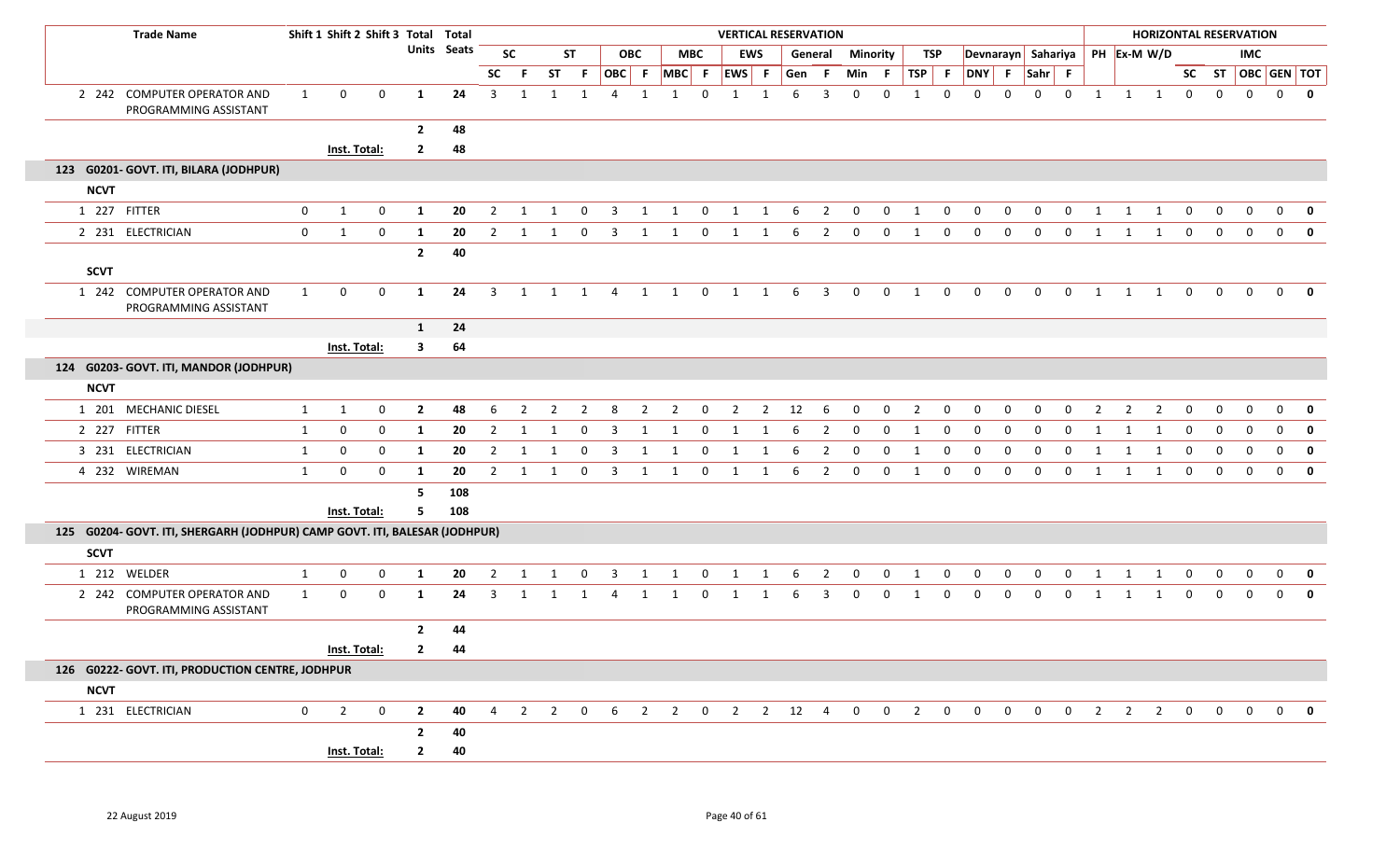| <b>Trade Name</b>                                                             |                | Shift 1 Shift 2 Shift 3 Total Total |              |                |             |                |                |                         |                         |                         |                |                         |                         |                         |                | <b>VERTICAL RESERVATION</b> |                |              |                |                         |                |                |              |                |                |                |                | <b>HORIZONTAL RESERVATION</b>  |                |                |                |                |                         |
|-------------------------------------------------------------------------------|----------------|-------------------------------------|--------------|----------------|-------------|----------------|----------------|-------------------------|-------------------------|-------------------------|----------------|-------------------------|-------------------------|-------------------------|----------------|-----------------------------|----------------|--------------|----------------|-------------------------|----------------|----------------|--------------|----------------|----------------|----------------|----------------|--------------------------------|----------------|----------------|----------------|----------------|-------------------------|
|                                                                               |                |                                     |              |                | Units Seats |                | <b>SC</b>      |                         | ST                      |                         | <b>OBC</b>     |                         | <b>MBC</b>              |                         | <b>EWS</b>     |                             | General        | Minority     |                | <b>TSP</b>              |                |                |              |                |                |                |                | Devnarayn Sahariya PH Ex-M W/D |                |                | <b>IMC</b>     |                |                         |
|                                                                               |                |                                     |              |                |             | <b>SC</b>      | -F.            | <b>ST</b>               | F.                      |                         | OBC F          | $MBC$ F                 |                         |                         | EWS F          | Gen F                       |                | Min F        |                | TSP                     | - F            | DNY F          |              | $Sahr$ F       |                |                |                |                                |                |                |                |                | SC ST   OBC   GEN   TOT |
| <b>DISTRICT PALI</b>                                                          |                |                                     |              |                |             |                |                |                         |                         |                         |                |                         |                         |                         |                |                             |                |              |                |                         |                |                |              |                |                |                |                |                                |                |                |                |                |                         |
| 127 G0054- GOVT. ITI, DESURI (PALI)                                           |                |                                     |              |                |             |                |                |                         |                         |                         |                |                         |                         |                         |                |                             |                |              |                |                         |                |                |              |                |                |                |                |                                |                |                |                |                |                         |
| <b>NCVT</b>                                                                   |                |                                     |              |                |             |                |                |                         |                         |                         |                |                         |                         |                         |                |                             |                |              |                |                         |                |                |              |                |                |                |                |                                |                |                |                |                |                         |
| 1 215 MECHANIC (MOTOR VEHICLE)                                                | $\mathbf 0$    | 1                                   | $\mathbf 0$  | 1              | 24          | 3              | $\mathbf{1}$   | 1                       | 1                       | $\overline{4}$          | 1              | 1                       | $\mathbf{0}$            | 1                       | 1              | 6                           | 3              | $\mathbf{0}$ | $\mathbf 0$    | 1                       | $\mathbf 0$    | 0              | 0            | $\mathbf 0$    | $\Omega$       | 1              | 1              | 1                              | 1              | 1              | 1              | 2              |                         |
| 2 219 ELECTRONICS MECHANIC                                                    | $\overline{0}$ | 1                                   | $\mathbf 0$  | 1              | 24          | 3              | 1              | 1                       | 1                       | 4                       | 1              | 1                       | $\overline{0}$          | 1                       | 1              | 6                           | $\overline{3}$ | $\mathbf 0$  | $\mathbf{0}$   | 1                       | $\mathbf 0$    | $\overline{0}$ | $\mathbf 0$  | $\overline{0}$ | $\overline{0}$ | 1              | 1              | $\overline{1}$                 | $\overline{1}$ | 1              | 1              | $\overline{2}$ | -5                      |
|                                                                               |                |                                     |              | $\overline{2}$ | 48          |                |                |                         |                         |                         |                |                         |                         |                         |                |                             |                |              |                |                         |                |                |              |                |                |                |                |                                |                |                |                |                |                         |
|                                                                               |                |                                     | Inst. Total: | $\overline{2}$ | 48          |                |                |                         |                         |                         |                |                         |                         |                         |                |                             |                |              |                |                         |                |                |              |                |                |                |                |                                |                |                |                |                |                         |
| 128 G0057- GOVT. ITI, JAITARAN (PALI)                                         |                |                                     |              |                |             |                |                |                         |                         |                         |                |                         |                         |                         |                |                             |                |              |                |                         |                |                |              |                |                |                |                |                                |                |                |                |                |                         |
| <b>NCVT</b>                                                                   |                |                                     |              |                |             |                |                |                         |                         |                         |                |                         |                         |                         |                |                             |                |              |                |                         |                |                |              |                |                |                |                |                                |                |                |                |                |                         |
| 1 201 MECHANIC DIESEL                                                         | 1              | 1                                   | $\mathbf 0$  | $\overline{2}$ | 48          | 6              | $\overline{2}$ | $\overline{2}$          | $\overline{2}$          | 8                       | $\overline{2}$ | $\overline{2}$          | $\mathbf 0$             | $\overline{2}$          | $\overline{2}$ | 12                          | 6              | $\mathbf 0$  | $\mathbf 0$    | $\overline{2}$          | $\mathbf 0$    | $\mathbf 0$    | $\mathbf 0$  | $\mathbf 0$    | $\mathbf{0}$   | $\overline{2}$ | $\overline{2}$ | $\overline{2}$                 | $\overline{2}$ | $\overline{2}$ | $\overline{2}$ | $\overline{4}$ | 10                      |
| 2 218 MECHANIC (REFRIGERATION<br>AND AIR-CONDITIONER)                         | 1              | $\mathbf 0$                         | $\mathbf 0$  | 1              | 24          | 3              | 1              | 1                       | 1                       | $\overline{4}$          | 1              | 1                       | $\mathbf 0$             | 1                       | 1              | 6                           | 3              | $\mathbf{0}$ | $\mathbf 0$    | 1                       | $\mathbf 0$    | $\mathbf 0$    | $\mathbf 0$  | $\mathbf 0$    | $\Omega$       | 1              | 1              | 1                              | 1              | 1              | 1              | $\overline{2}$ | 5                       |
| 3 220 INFORMATION<br>COMMUNICATION<br><b>TECHNOLOGY SYSTEM</b><br>MAINTENANCE | 1              | 1                                   | $\mathbf 0$  | $\overline{2}$ | 48          | 6              | $\overline{2}$ | $\overline{2}$          | $\overline{2}$          | 8                       | $\overline{2}$ | $\overline{2}$          | $\mathbf 0$             | $\overline{2}$          | $2^{\circ}$    | 12                          | 6              | $\mathbf 0$  | $\mathbf{0}$   | $\overline{2}$          | $\mathbf 0$    | $\Omega$       | $\mathbf 0$  | $\overline{0}$ | $\mathbf 0$    | $\overline{2}$ | $\overline{2}$ | $\overline{2}$                 | $\overline{2}$ | $\overline{2}$ | $\overline{2}$ | $\overline{4}$ | 10                      |
| 4 227 FITTER                                                                  | $\mathbf{0}$   | 1                                   | 0            | 1              | 20          | 2              | $\mathbf{1}$   | 1                       | $\mathbf{0}$            | 3                       | 1              | 1                       | $\mathbf{0}$            | 1                       | 1              | 6                           | 2              | $\Omega$     | $\Omega$       | 1                       | $\Omega$       | - 0            | 0            | $\Omega$       | $\Omega$       | 1              | 1              | 1                              | 1              | 1              | 1              | 1              |                         |
| WIREMAN<br>5 232                                                              | $\mathbf 0$    | 1                                   | 0            | 1              | 20          | 2              | 1              | -1                      | 0                       | -3                      | 1              | 1                       | 0                       | $\mathbf{1}$            |                | -6                          | 2              | 0            | 0              | 1                       | 0              | 0              | 0            | 0              | 0              | -1             | 1              | 1                              | 1              | 1              | 1              |                | 1 4                     |
| 6 242 COMPUTER OPERATOR AND<br>PROGRAMMING ASSISTANT                          | 1              | 1                                   | $\mathbf 0$  | $\overline{2}$ | 48          | -6             | $\mathbf{2}$   | 2                       | $\overline{2}$          | 8                       | $\overline{2}$ | $\overline{2}$          | 0                       | $\overline{2}$          | $\overline{2}$ | 12                          | 6              | $\mathbf 0$  | 0              | $\overline{2}$          | 0              | $\mathbf 0$    | $\Omega$     | $\Omega$       | $\Omega$       | $\overline{2}$ | $\overline{2}$ | $\overline{2}$                 | $\overline{2}$ | 2              | $\overline{2}$ | $\overline{4}$ | - 10                    |
|                                                                               |                |                                     |              | 9              | 208         |                |                |                         |                         |                         |                |                         |                         |                         |                |                             |                |              |                |                         |                |                |              |                |                |                |                |                                |                |                |                |                |                         |
|                                                                               |                |                                     | Inst. Total: | 9              | 208         |                |                |                         |                         |                         |                |                         |                         |                         |                |                             |                |              |                |                         |                |                |              |                |                |                |                |                                |                |                |                |                |                         |
| 129 G0060- GOVT. ITI, PALI                                                    |                |                                     |              |                |             |                |                |                         |                         |                         |                |                         |                         |                         |                |                             |                |              |                |                         |                |                |              |                |                |                |                |                                |                |                |                |                |                         |
| <b>NCVT</b>                                                                   |                |                                     |              |                |             |                |                |                         |                         |                         |                |                         |                         |                         |                |                             |                |              |                |                         |                |                |              |                |                |                |                |                                |                |                |                |                |                         |
| 1 201 MECHANIC DIESEL                                                         | 1              | 1                                   | $\Omega$     | $\overline{2}$ | 48          | 6              |                |                         |                         |                         |                |                         | <sup>0</sup>            |                         | $\mathcal{P}$  | 12                          | 6              | $\Omega$     |                |                         |                |                |              |                |                |                |                |                                |                |                |                | n              |                         |
| 2 209<br>PLUMBER                                                              | -1             | -1                                  | $\Omega$     | $\mathbf{2}$   | 48          | -6             |                |                         |                         |                         |                |                         |                         |                         | 2              | 12                          | 6              | - 0          |                |                         |                | - 0            |              |                |                |                |                | -2                             | $\Omega$       | - വ            |                | n              | 0                       |
| 3 212 WELDER                                                                  | 1              | 1                                   | 0            | $\mathbf{2}$   | 40          | 4              |                |                         |                         |                         |                |                         | 0                       |                         | 2              | 12                          | -4             | 0            | 0              |                         | 0              | - 0            | 0            | - 0            |                |                |                |                                | $\Omega$       | 0              | 0              | $\mathbf 0$    | $\mathbf 0$             |
| 4 218 MECHANIC (REFRIGERATION<br>AND AIR-CONDITIONER)                         | $\mathbf{0}$   | 1                                   | $\mathbf 0$  | 1              | 24          | 3              | $\mathbf{1}$   | $\overline{\mathbf{1}}$ | $\mathbf{1}$            | $\Delta$                | $\mathbf{1}$   | 1                       | $\Omega$                | 1                       | 1              | 6                           | 3              | $\mathbf{0}$ | $\Omega$       | 1                       | $\Omega$       | $\Omega$       | $\Omega$     | $\Omega$       | $\Omega$       | 1              | $\mathbf 1$    | 1                              | $\Omega$       | $\Omega$       | $\Omega$       | $\Omega$       | $\mathbf{0}$            |
| 5 219 ELECTRONICS MECHANIC                                                    | $\mathbf{0}$   | 1                                   | 0            | 1              | 24          | 3              | 1              | 1                       | 1                       | 4                       | 1              | 1                       | $\mathbf{0}$            | 1                       | 1              | 6                           | 3              | 0            | 0              | -1                      | 0              | 0              | 0            | 0              | 0              | 1              | 1              | 1                              | 0              | 0              | 0              | 0              | 0                       |
| 6 221 TURNER                                                                  | $\mathbf 0$    | 1                                   | $\mathbf{0}$ | $\mathbf{1}$   | 20          | $\overline{2}$ | $\mathbf{1}$   | 1                       | $\overline{0}$          | $\overline{3}$          |                | 1 1                     | $\overline{\mathbf{0}}$ | $\overline{\mathbf{1}}$ | 1              | 6                           | $\overline{2}$ | $\mathbf 0$  | $\mathbf{0}$   | 1                       | $\mathbf 0$    | $\mathbf 0$    | $\mathbf 0$  | 0              | $\mathbf{0}$   | 1              | $\mathbf{1}$   | 1                              | $\mathbf{0}$   | $\mathbf 0$    | $\mathbf 0$    | $\overline{0}$ | $\overline{\mathbf{0}}$ |
| 7 227 FITTER                                                                  | $\bf{0}$       | $\mathbf{1}$                        | $\mathbf{0}$ | 1              | 20          | $\overline{2}$ | 1              | $\overline{1}$          | $\overline{0}$          | $\overline{\mathbf{3}}$ | 1              | $\overline{\mathbf{1}}$ | $\overline{0}$          | $\overline{\mathbf{1}}$ | $\mathbf{1}$   | 6                           | $\overline{2}$ | $\mathbf 0$  | $\mathbf{0}$   | $\mathbf{1}$            | $\mathbf{0}$   | $\mathbf 0$    | $\mathbf 0$  | $\mathbf 0$    | $\mathbf 0$    | 1              | $\mathbf{1}$   | $\overline{\mathbf{1}}$        | $\mathbf{0}$   | $\mathbf 0$    | $\mathbf 0$    | $\mathbf 0$    | $\mathbf 0$             |
| 8 231 ELECTRICIAN                                                             | $\mathbf{0}$   | 1                                   | $\mathbf{0}$ | $\mathbf{1}$   | 20          | $\overline{2}$ |                | $1 \quad 1$             | $\overline{0}$          | $\overline{\mathbf{3}}$ |                | 1 1 0 1 1               |                         |                         |                | 6                           | $\overline{2}$ | $\mathbf{0}$ | $\overline{0}$ | $\overline{\mathbf{1}}$ | $\overline{0}$ | $\mathbf{0}$   | $\mathbf{0}$ | $\mathbf{0}$   | $\mathbf{0}$   |                |                | $1 \quad 1 \quad 1$            | $\overline{0}$ | $\mathbf 0$    | $\mathbf{0}$   | $\mathbf{0}$   | $\overline{\mathbf{0}}$ |
| 9 232 WIREMAN                                                                 | 1              | $\mathbf{0}$                        | $\mathbf{0}$ | $\mathbf{1}$   | 20          | $\overline{2}$ | $\mathbf{1}$   | 1                       | $\mathbf{0}$            | $\overline{\mathbf{3}}$ | $\mathbf{1}$   | 1                       | $\mathbf{0}$            | 1                       | 1              | 6                           | $\overline{2}$ | $\mathbf 0$  | $\mathbf{0}$   | 1                       | $\mathbf{0}$   | $\mathbf 0$    | $\mathbf 0$  | 0              | $\mathbf{0}$   | 1              | $\mathbf{1}$   | 1                              | $\bf{0}$       | $\mathbf 0$    | $\mathbf 0$    | $\mathbf 0$    | $\mathbf 0$             |
| 10 242 COMPUTER OPERATOR AND<br>PROGRAMMING ASSISTANT                         | 1              | 0                                   | 0            | 1              | 24          | 3              | $\mathbf{1}$   | $\overline{1}$          | $\overline{\mathbf{1}}$ | 4                       | 1              | $\overline{1}$          | $\mathbf{0}$            | 1                       | 1              | 6                           | 3              | 0            | 0              | 1                       | 0              | 0              | $\Omega$     | 0              | 0              | 1              | $\mathbf{1}$   | 1                              | 0              | 0              | 0              | 0              | 0                       |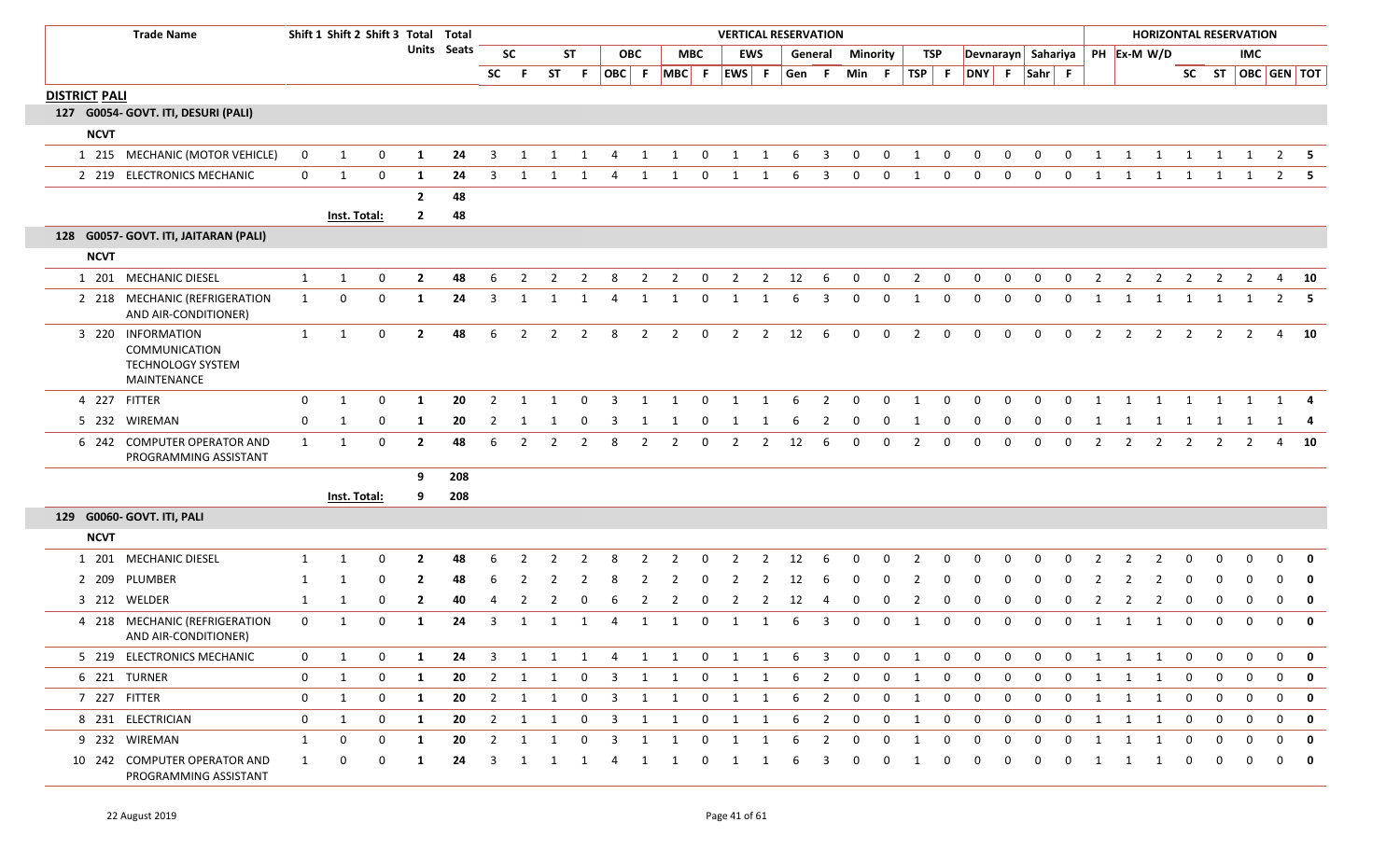| <b>Trade Name</b>                                               |              |              | Shift 1 Shift 2 Shift 3 Total Total |                |             |                |                |                |                |             |                |                |             |                |                | <b>VERTICAL RESERVATION</b> |                |                 |              |                |             |              |             |             |              |                |                | <b>HORIZONTAL RESERVATION</b>  |                |                |                                |                |                         |
|-----------------------------------------------------------------|--------------|--------------|-------------------------------------|----------------|-------------|----------------|----------------|----------------|----------------|-------------|----------------|----------------|-------------|----------------|----------------|-----------------------------|----------------|-----------------|--------------|----------------|-------------|--------------|-------------|-------------|--------------|----------------|----------------|--------------------------------|----------------|----------------|--------------------------------|----------------|-------------------------|
|                                                                 |              |              |                                     |                | Units Seats |                | <b>SC</b>      |                | <b>ST</b>      |             | <b>OBC</b>     |                | <b>MBC</b>  |                | <b>EWS</b>     |                             | General        | <b>Minority</b> |              |                | TSP         |              |             |             |              |                |                | Devnarayn Sahariya PH Ex-M W/D |                |                | <b>IMC</b>                     |                |                         |
|                                                                 |              |              |                                     |                |             | SC             |                | ST             | F.             | OBC F       |                | $MBC$ F        |             | EWS F          |                | Gen                         | .F             | Min             | - F          | $TSP$ F        |             | DNY F Sahr F |             |             |              |                |                |                                |                |                | SC ST $\overline{OBC}$ GEN TOT |                |                         |
| 11 242 COMPUTER OPERATOR AND<br>PROGRAMMING ASSISTANT           | $\mathbf 0$  | 1            | 0                                   | $\mathbf{1}$   | 24          | $\mathbf 0$    | $\overline{4}$ | 0              | $\overline{2}$ | $\mathbf 0$ | 5              | $\Omega$       |             | $\mathbf 0$    | $\overline{2}$ | $\Omega$                    | q              | $\mathbf{0}$    | $\Omega$     | 0              |             | $\mathbf 0$  | $\mathbf 0$ | $\mathbf 0$ | $\mathbf 0$  | 1              | $\mathbf{1}$   | 12                             | $\mathbf{0}$   | $\bf{0}$       | $\mathbf 0$                    | $\mathbf 0$    | $\mathbf{0}$            |
|                                                                 |              |              |                                     | 14             | 312         |                |                |                |                |             |                |                |             |                |                |                             |                |                 |              |                |             |              |             |             |              |                |                |                                |                |                |                                |                |                         |
|                                                                 |              |              | Inst. Total:                        | 14             | 312         |                |                |                |                |             |                |                |             |                |                |                             |                |                 |              |                |             |              |             |             |              |                |                |                                |                |                |                                |                |                         |
| 130 G0061- GOVT. ITI, PHALNA (PALI)                             |              |              |                                     |                |             |                |                |                |                |             |                |                |             |                |                |                             |                |                 |              |                |             |              |             |             |              |                |                |                                |                |                |                                |                |                         |
| <b>NCVT</b>                                                     |              |              |                                     |                |             |                |                |                |                |             |                |                |             |                |                |                             |                |                 |              |                |             |              |             |             |              |                |                |                                |                |                |                                |                |                         |
| 1 206 CARPENTER                                                 | 1            | $\mathbf{1}$ | 0                                   | $\overline{2}$ | 48          | 6              | $\overline{2}$ | $\overline{2}$ | $\overline{2}$ | 8           | $\overline{2}$ | $\overline{2}$ | $\mathbf 0$ | $\overline{2}$ | $\overline{2}$ | 12                          | 6              | $\mathbf 0$     | $\mathbf 0$  | $\overline{2}$ | $\mathbf 0$ | 0            | 0           | $\mathbf 0$ | $\mathbf 0$  | $\overline{2}$ | $\overline{2}$ | $\overline{2}$                 | $\overline{2}$ | $\overline{2}$ | $\overline{2}$                 | 4              | 10                      |
| 2 212 WELDER                                                    | $\mathbf{1}$ | $\mathbf{1}$ | 0                                   | $\overline{2}$ | 40          | 4              | $\overline{2}$ |                |                |             |                | 2              | $\mathbf 0$ | 2              |                | 12                          |                |                 | $\Omega$     |                | 0           | $\Omega$     | 0           | $\Omega$    | $\Omega$     |                |                | -2                             | 2              |                |                                |                |                         |
| 3 242 COMPUTER OPERATOR AND<br>PROGRAMMING ASSISTANT            | 1            | 1            | $\mathbf 0$                         | $\overline{2}$ | 48          | 6              | $\overline{2}$ | $\overline{2}$ | $\overline{2}$ | 8           | $\overline{2}$ | $\overline{2}$ | 0           | $\overline{2}$ | $\overline{2}$ | 12                          | 6              | $\Omega$        | 0            | 2              | $\mathbf 0$ | 0            | $\mathbf 0$ | 0           | 0            | 2              | 2              | $\overline{2}$                 | $\overline{2}$ | 2              | $\overline{2}$                 | 4              | 10                      |
|                                                                 |              |              |                                     | 6              | 136         |                |                |                |                |             |                |                |             |                |                |                             |                |                 |              |                |             |              |             |             |              |                |                |                                |                |                |                                |                |                         |
|                                                                 |              |              | Inst. Total:                        | 6              | 136         |                |                |                |                |             |                |                |             |                |                |                             |                |                 |              |                |             |              |             |             |              |                |                |                                |                |                |                                |                |                         |
| 131 G0069- GOVT. ITI, SOJAT CITY (PALI)                         |              |              |                                     |                |             |                |                |                |                |             |                |                |             |                |                |                             |                |                 |              |                |             |              |             |             |              |                |                |                                |                |                |                                |                |                         |
| <b>NCVT</b>                                                     |              |              |                                     |                |             |                |                |                |                |             |                |                |             |                |                |                             |                |                 |              |                |             |              |             |             |              |                |                |                                |                |                |                                |                |                         |
| 1 212 WELDER                                                    | $\mathbf{1}$ | 1            | 0                                   | $\overline{2}$ | 40          | 4              | $\overline{2}$ | $\overline{2}$ | 0              | 6           | $\overline{2}$ | $\overline{2}$ | $\mathbf 0$ | $\overline{2}$ | $\overline{2}$ | 12                          | $\overline{4}$ | $\mathbf{0}$    | 0            | 2              | 0           | 0            | 0           | $\mathbf 0$ | $\mathbf 0$  | 2              | $\overline{2}$ | $\overline{2}$                 | $\overline{2}$ | $\overline{2}$ | $\overline{2}$                 | $\overline{2}$ | 8                       |
| 2 227 FITTER                                                    | $\mathbf{1}$ | $\mathbf{1}$ | 0                                   | $\overline{2}$ | 40          | 4              | $\overline{2}$ | $\overline{2}$ |                | 6           | $\overline{2}$ | $\overline{2}$ | 0           | $\overline{2}$ | $\overline{2}$ | 12                          |                | 0               | 0            |                | 0           | 0            | $\mathbf 0$ | 0           | 0            |                | $\overline{2}$ | $\overline{2}$                 | $\overline{2}$ |                |                                |                |                         |
| 3 231 ELECTRICIAN                                               | 1            | 1            | $\mathbf 0$                         | $\overline{2}$ | 40          | $\overline{4}$ | $\overline{2}$ | $\overline{2}$ | $\mathbf 0$    | 6           | $\overline{2}$ | $\overline{2}$ | $\mathbf 0$ | $\overline{2}$ | $\overline{2}$ | 12                          | $\overline{4}$ | $\mathbf 0$     | $\mathbf 0$  | $\overline{2}$ | $\mathbf 0$ | $\mathbf 0$  | 0           | $\mathbf 0$ | $\mathbf 0$  | $\overline{2}$ | $\overline{2}$ | $\overline{2}$                 | $\overline{2}$ | $\overline{2}$ | $\overline{2}$                 |                | $2 \times 8$            |
|                                                                 |              |              |                                     | 6              | 120         |                |                |                |                |             |                |                |             |                |                |                             |                |                 |              |                |             |              |             |             |              |                |                |                                |                |                |                                |                |                         |
|                                                                 |              |              | Inst. Total:                        | 6              | 120         |                |                |                |                |             |                |                |             |                |                |                             |                |                 |              |                |             |              |             |             |              |                |                |                                |                |                |                                |                |                         |
| 132 G0207- GOVT. ITI, RANI (PALI) CAMP GOVT. ITI, PHALNA (PALI) |              |              |                                     |                |             |                |                |                |                |             |                |                |             |                |                |                             |                |                 |              |                |             |              |             |             |              |                |                |                                |                |                |                                |                |                         |
| <b>SCVT</b>                                                     |              |              |                                     |                |             |                |                |                |                |             |                |                |             |                |                |                             |                |                 |              |                |             |              |             |             |              |                |                |                                |                |                |                                |                |                         |
| 1 242 COMPUTER OPERATOR AND<br>PROGRAMMING ASSISTANT            | 1            | 0            | 0                                   | 1              | 24          | 3              | -1             |                | -1             | 4           | 1              | -1             | 0           | 1              | 1              | 6                           | 3              | $\mathbf{0}$    | $\mathbf{0}$ | 1              | $\mathbf 0$ | $\mathbf{0}$ | 0           | 0           | 0            | - 1            |                | -1                             | $\mathbf{0}$   | $\mathbf{0}$   | $\Omega$                       | $\Omega$       | $\Omega$                |
|                                                                 |              |              |                                     | 1              | 24          |                |                |                |                |             |                |                |             |                |                |                             |                |                 |              |                |             |              |             |             |              |                |                |                                |                |                |                                |                |                         |
|                                                                 |              |              | Inst. Total:                        | $\mathbf{1}$   | 24          |                |                |                |                |             |                |                |             |                |                |                             |                |                 |              |                |             |              |             |             |              |                |                |                                |                |                |                                |                |                         |
| <b>DISTRICT SIROHI</b>                                          |              |              |                                     |                |             |                |                |                |                |             |                |                |             |                |                |                             |                |                 |              |                |             |              |             |             |              |                |                |                                |                |                |                                |                |                         |
| 133 G0051- GOVT. ITI, ABU ROAD (SIROHI)                         |              |              |                                     |                |             |                |                |                |                |             |                |                |             |                |                |                             |                |                 |              |                |             |              |             |             |              |                |                |                                |                |                |                                |                |                         |
| <b>NCVT</b>                                                     |              |              |                                     |                |             |                |                |                |                |             |                |                |             |                |                |                             |                |                 |              |                |             |              |             |             |              |                |                |                                |                |                |                                |                |                         |
| 1 201 MECHANIC DIESEL                                           | 1            | 1            | 0                                   | $\mathbf{2}$   | 48          | 3              | 1              | $\mathbf{1}$   | 1              | 4           | 1              | 1              | $\mathbf 0$ | 1              | 1              | 6                           | 3              | 0               | 0            | 18             | -7          | 0            | 0           | 0           | $\mathbf 0$  | 2              | $\mathbf{2}$   | $\overline{2}$                 | $\mathbf{1}$   | 6              | $\mathbf{1}$                   | $\mathbf{Z}$   | 10                      |
| 2 212 WELDER                                                    | $\mathbf{1}$ | 1            | 0                                   | $\mathbf{2}$   | 40          | 4              | $\overline{2}$ | $\overline{2}$ | 0              | 6           | $\overline{2}$ | $\overline{2}$ | 0           | $\overline{2}$ | $\overline{2}$ | 12                          | 4              | $\mathbf{0}$    | 0            | 2              | 0           | 0            | 0           | 0           | 0            | 2              | $\overline{2}$ | $\overline{2}$                 | $\overline{2}$ | $\overline{2}$ | $\overline{2}$                 | $\overline{2}$ | $\overline{\mathbf{8}}$ |
| 3 217 DRAUGHTSMAN (CIVIL)                                       | $\mathbf{1}$ | 1            | 0                                   | $\overline{2}$ | 48          | 6              | $\overline{2}$ | 2              | $\overline{2}$ | 8           | $\overline{2}$ | $\overline{2}$ | $\mathbf 0$ | $\overline{2}$ | $\overline{2}$ | 12                          | 6              | 0               | 0            | $\overline{2}$ | 0           | 0            | 0           | 0           | 0            | 2              | $\overline{2}$ | $\overline{2}$                 | $\overline{2}$ | $\overline{2}$ | $\overline{2}$                 | 4              | 10                      |
| 4 227 FITTER                                                    | $\mathbf{0}$ | $\mathbf{1}$ | 0                                   | $\mathbf{1}$   | 20          | $\mathbf{0}$   | 0              | 0              | $\mathbf 0$    | 0           | $\mathbf 0$    | 0              | $\mathbf 0$ | $\mathbf 0$    | $\mathbf 0$    | $\mathbf 0$                 | 0              | 0               | $\mathbf 0$  | 14             | 6           | 0            | 0           | $\mathbf 0$ | $\mathbf 0$  | $\mathbf{1}$   | 1              | 1                              | 0              | $\overline{4}$ | $\mathbf 0$                    | $\mathbf 0$    | -4                      |
| 5 232 WIREMAN                                                   | $\mathbf 0$  | $\mathbf{1}$ | 0                                   | 1              | 20          | $\mathbf 0$    | $\mathbf 0$    | 0              | $\mathbf 0$    | 0           | $\mathbf 0$    | $\mathbf 0$    | $\mathbf 0$ | $\mathbf 0$    | $\mathbf 0$    | $\mathbf 0$                 | $\mathbf 0$    | 0               | 0            | 14             | 6           | 0            | $\mathbf 0$ | $\mathbf 0$ | $\mathbf 0$  | -1             | 1              | 1                              | $\mathbf 0$    | $\overline{4}$ | $\mathbf 0$                    | $\mathbf 0$    | 4                       |
| 6 242 COMPUTER OPERATOR AND<br>PROGRAMMING ASSISTANT            | $\mathbf{1}$ | $\mathbf{1}$ | 0                                   | $\overline{2}$ | 48          | 6              | $\overline{2}$ | $\overline{2}$ | $\overline{2}$ | 8           | $\overline{2}$ | $\overline{2}$ | $\mathbf 0$ | $\overline{2}$ | $\overline{2}$ | 12                          | 6              | $\mathbf 0$     | $\mathbf 0$  | $\overline{2}$ | 0           | 0            | 0           | $\mathbf 0$ | $\mathbf{0}$ | $\overline{2}$ | $\overline{2}$ | $\overline{2}$                 | $\overline{2}$ | $\overline{2}$ | $\overline{2}$                 |                | 4 10                    |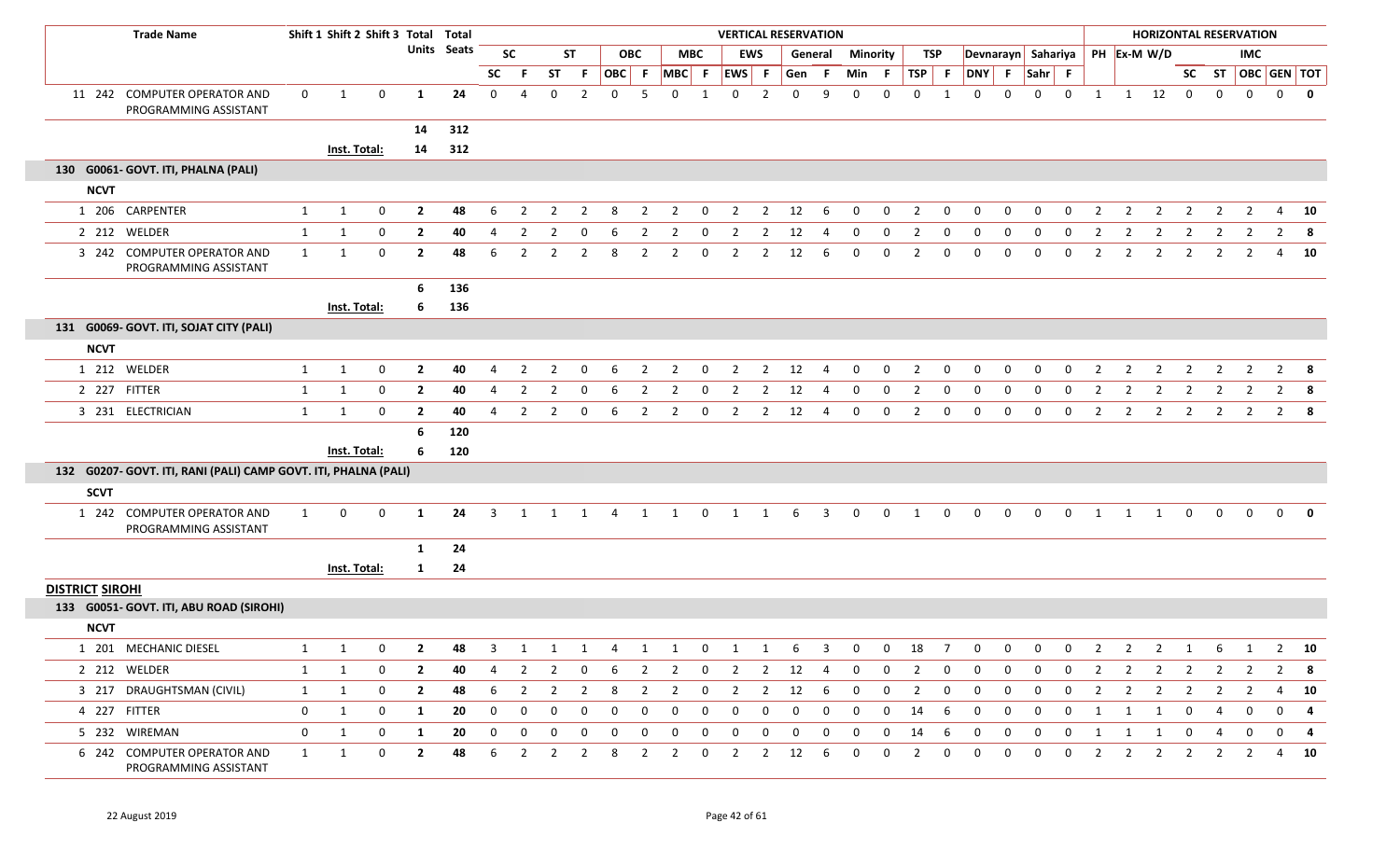| <b>Trade Name</b>                                               |              | Shift 1 Shift 2 Shift 3 Total Total |              |                |                    |                |                |                |                |                         |                |                |              |                   |                | <b>VERTICAL RESERVATION</b> |                         |                |              |                |                  |                |              |              |              |                |                |                                |                         |                | <b>HORIZONTAL RESERVATION</b> |                                |              |
|-----------------------------------------------------------------|--------------|-------------------------------------|--------------|----------------|--------------------|----------------|----------------|----------------|----------------|-------------------------|----------------|----------------|--------------|-------------------|----------------|-----------------------------|-------------------------|----------------|--------------|----------------|------------------|----------------|--------------|--------------|--------------|----------------|----------------|--------------------------------|-------------------------|----------------|-------------------------------|--------------------------------|--------------|
|                                                                 |              |                                     |              |                | <b>Units Seats</b> |                | <b>SC</b>      |                | <b>ST</b>      |                         | <b>OBC</b>     |                | <b>MBC</b>   |                   | <b>EWS</b>     |                             | General                 | Minority       |              |                | TSP              |                |              |              |              |                |                | Devnarayn Sahariya PH Ex-M W/D |                         |                | <b>IMC</b>                    |                                |              |
|                                                                 |              |                                     |              |                |                    | <b>SC</b>      | -F             | <b>ST</b>      | -F.            |                         |                |                |              | OBC F MBC F EWS F |                | Gen                         | -F.                     | Min            | - F          | TSP F          |                  | DNY F          |              | Sahr F       |              |                |                |                                |                         |                |                               | SC ST $\overline{OBC}$ GEN TOT |              |
| 7 260 STENOGRAPHER &<br>SECRETARIAL ASSISTANT<br>(HINDI)        | $\mathbf{1}$ | $\mathbf{1}$                        | $\mathbf 0$  | $\overline{2}$ | 48                 | $\overline{3}$ | 1              | $\mathbf 1$    | 1              | $\overline{4}$          | 1              | 1              | $\Omega$     | 1                 |                | 6                           | 3                       | $\mathbf{0}$   | 0            | 18             | $\overline{7}$   | $\mathbf 0$    | 0            | 0            | $\mathbf 0$  | $\overline{2}$ | $\overline{2}$ | $\overline{2}$                 | $\mathbf{1}$            | 6              | 1                             | $2 \quad 10$                   |              |
|                                                                 |              |                                     |              | 12             | 272                |                |                |                |                |                         |                |                |              |                   |                |                             |                         |                |              |                |                  |                |              |              |              |                |                |                                |                         |                |                               |                                |              |
|                                                                 |              | Inst. Total:                        |              | 12             | 272                |                |                |                |                |                         |                |                |              |                   |                |                             |                         |                |              |                |                  |                |              |              |              |                |                |                                |                         |                |                               |                                |              |
| 134 G0066- GOVT. ITI, SHIVGANJ (SIROHI)                         |              |                                     |              |                |                    |                |                |                |                |                         |                |                |              |                   |                |                             |                         |                |              |                |                  |                |              |              |              |                |                |                                |                         |                |                               |                                |              |
| <b>NCVT</b>                                                     |              |                                     |              |                |                    |                |                |                |                |                         |                |                |              |                   |                |                             |                         |                |              |                |                  |                |              |              |              |                |                |                                |                         |                |                               |                                |              |
| 1 201 MECHANIC DIESEL                                           | $\mathbf{1}$ | $\mathbf{1}$                        | $\mathbf 0$  | $\overline{2}$ | 48                 | 6              | $\overline{2}$ | $\overline{2}$ | $\overline{2}$ | 8                       | $\overline{2}$ | $\overline{2}$ | $\mathbf 0$  | $\overline{2}$    | $\overline{2}$ | 12                          | 6                       | $\overline{0}$ | 0            | $\overline{2}$ | $\overline{0}$   | $\mathbf 0$    | 0            | $\mathbf 0$  | $\mathbf{0}$ | $\overline{2}$ | $\overline{2}$ | $\overline{2}$                 | $\overline{2}$          | $\overline{2}$ | $\overline{2}$                | $\overline{4}$                 | 10           |
| 2 227 FITTER                                                    | $\mathbf 0$  | 1                                   | $\mathbf 0$  | 1              | 20                 | $\overline{2}$ | -1             | -1             | 0              | -3                      | -1             |                | 0            |                   |                | 6                           | 2                       | 0              | $\mathbf 0$  | $\mathbf{1}$   | 0                | $\mathbf 0$    | $\mathbf{0}$ | 0            | 0            | - 1            |                | 1                              |                         | -1             |                               | 1                              | 4            |
| 3 231 ELECTRICIAN                                               | $\mathbf 0$  | 1                                   | $\mathbf 0$  | 1              | 20                 | $\overline{2}$ | -1             |                | $\Omega$       | 3                       | $\mathbf 1$    |                | 0            | 1                 | -1             | 6                           | 2                       | $\mathbf 0$    | $\mathbf 0$  | -1             | 0                | $\mathbf 0$    | 0            | $\mathbf{0}$ | $\mathbf{0}$ | -1             | -1             | 1                              | 1                       | 1              |                               | 1                              | - 4          |
| 4 242 COMPUTER OPERATOR AND<br>PROGRAMMING ASSISTANT            | $\mathbf{1}$ | $\mathbf{1}$                        | $\mathbf 0$  | $\overline{2}$ | 48                 | 6              | $\overline{2}$ | $\mathcal{P}$  | $\overline{2}$ | 8                       | $\overline{2}$ | 2              | $\mathbf 0$  | $\overline{2}$    | 2              | 12                          | 6                       | $\Omega$       | $\mathbf{0}$ | 2              | $\mathbf 0$      | $\mathbf 0$    | $\Omega$     | $\Omega$     | $\mathbf{0}$ | $\overline{2}$ | $\overline{2}$ | $\overline{2}$                 | 2                       | 2              |                               | $\overline{a}$                 | 10           |
|                                                                 |              |                                     |              | 6              | 136                |                |                |                |                |                         |                |                |              |                   |                |                             |                         |                |              |                |                  |                |              |              |              |                |                |                                |                         |                |                               |                                |              |
|                                                                 |              | Inst. Total:                        |              | 6              | 136                |                |                |                |                |                         |                |                |              |                   |                |                             |                         |                |              |                |                  |                |              |              |              |                |                |                                |                         |                |                               |                                |              |
| 135 G0067- GOVT. ITI, SIROHI                                    |              |                                     |              |                |                    |                |                |                |                |                         |                |                |              |                   |                |                             |                         |                |              |                |                  |                |              |              |              |                |                |                                |                         |                |                               |                                |              |
| <b>NCVT</b>                                                     |              |                                     |              |                |                    |                |                |                |                |                         |                |                |              |                   |                |                             |                         |                |              |                |                  |                |              |              |              |                |                |                                |                         |                |                               |                                |              |
| 1 201 MECHANIC DIESEL                                           | 1            | 1                                   | $\mathbf 0$  | $\overline{2}$ | 48                 | 6              | 2              | 2              | $\overline{2}$ | 8                       | $\overline{2}$ | $\overline{2}$ | $\Omega$     | $\overline{2}$    | $\overline{2}$ | 12                          | 6                       | $\Omega$       | $\mathbf{0}$ | 2              | $\Omega$         | $\Omega$       | $\Omega$     | $\Omega$     | $\Omega$     | $\overline{2}$ | 2              | $\overline{2}$                 | 2                       | 2              | 2                             | 4                              | 10           |
| 2 209 PLUMBER                                                   | 1            | 1                                   | $\mathbf 0$  | $\overline{2}$ | 48                 | 6              | $\overline{2}$ | $\overline{2}$ | $\overline{2}$ | 8                       | $\overline{2}$ | $\overline{2}$ | $\mathbf 0$  | $\overline{2}$    | $\overline{2}$ | 12                          | -6                      | $\mathbf{0}$   | $\mathbf{0}$ | 2              | $\mathbf 0$      | $\mathbf{0}$   | $\mathbf{0}$ | $\mathbf{0}$ | $\mathbf 0$  | $\overline{2}$ | 2              | 2                              | $\overline{2}$          | $\overline{2}$ | 2                             | $\overline{4}$                 | 10           |
| 3 217 DRAUGHTSMAN (CIVIL)                                       | $\mathbf{1}$ | 1                                   | $\mathbf{0}$ | $\overline{2}$ | 48                 | 6              | 2              | 2              | $\overline{2}$ | 8                       | 2              | 2              | 0            | 2                 | 2              | 12                          | -6                      | $\Omega$       | $\mathbf 0$  | 2              | $\mathbf{0}$     | $\Omega$       | 0            | $\Omega$     | $\Omega$     | $\overline{2}$ | 2              | -2                             | 2                       | 2              | 2                             | 4                              | 10           |
| 4 219 ELECTRONICS MECHANIC                                      | $\mathbf 0$  | 1                                   | $\mathbf 0$  | 1              | 24                 | $\mathbf{0}$   | $\overline{4}$ | $\mathbf{0}$   | $\overline{2}$ | $\mathbf 0$             | -5             | $\mathbf{0}$   | 1            | $\mathbf{0}$      | $\overline{2}$ | $\mathbf 0$                 | 9                       | 0              | $\Omega$     | $\mathbf 0$    | -1               | $\mathbf 0$    | $\mathbf{0}$ | $\mathbf{0}$ | $\mathbf 0$  | -1             | 1              | 12                             | $\overline{\mathbf{1}}$ | 1              | 1                             | $\overline{2}$                 | 5            |
| 5 227 FITTER                                                    | $\mathbf 0$  | 1                                   | $\mathbf 0$  | 1              | 20                 | $\overline{2}$ | -1             | $\mathbf{1}$   | $\mathbf 0$    | 3                       | 1              | 1              | 0            | 1                 | 1              | 6                           | $\overline{2}$          | 0              | 0            | -1             | $\boldsymbol{0}$ | $\mathbf 0$    | 0            | $\mathbf{0}$ | $\mathbf 0$  | 1              | -1             | 1                              | 1                       | 1              |                               | 1                              |              |
| 6 231 ELECTRICIAN                                               | $\mathbf{1}$ | $\mathbf 0$                         | $\mathbf 0$  | 1              | 20                 | $\overline{2}$ | 1              | 1              | $\mathbf 0$    | $\overline{3}$          | 1              | 1              | $\mathbf 0$  | 1                 | 1              | 6                           | $\overline{2}$          | $\mathbf 0$    | $\mathbf{0}$ | 1              | $\mathbf 0$      | $\mathbf 0$    | $\mathbf 0$  | $\mathbf{0}$ | $\mathbf 0$  | 1              | 1              | 1                              | $\overline{1}$          | 1              | 1                             | 1 4                            |              |
|                                                                 |              |                                     |              | 9              | 208                |                |                |                |                |                         |                |                |              |                   |                |                             |                         |                |              |                |                  |                |              |              |              |                |                |                                |                         |                |                               |                                |              |
|                                                                 |              | Inst. Total:                        |              | 9              | 208                |                |                |                |                |                         |                |                |              |                   |                |                             |                         |                |              |                |                  |                |              |              |              |                |                |                                |                         |                |                               |                                |              |
| 136 G0214- GOVT. ITI, PINDWARA (SIROHI), CAMP GOVT. ITI, SIROHI |              |                                     |              |                |                    |                |                |                |                |                         |                |                |              |                   |                |                             |                         |                |              |                |                  |                |              |              |              |                |                |                                |                         |                |                               |                                |              |
| <b>SCVT</b>                                                     |              |                                     |              |                |                    |                |                |                |                |                         |                |                |              |                   |                |                             |                         |                |              |                |                  |                |              |              |              |                |                |                                |                         |                |                               |                                |              |
| 1 212 WELDER                                                    | $\mathbf{1}$ | $\mathbf 0$                         | $\mathbf 0$  | 1              | 20                 | $\overline{2}$ | 1              | $\mathbf{1}$   | $\mathbf{0}$   | $\overline{\mathbf{3}}$ | 1              | 1              | $\mathbf 0$  | $\overline{1}$    | 1              | 6                           | $\overline{\mathbf{2}}$ | $\mathbf 0$    | $\mathbf 0$  | $\overline{1}$ | $\mathbf 0$      | $\mathbf 0$    | $\mathbf 0$  | $\mathbf 0$  | $\mathbf 0$  | 1              | 1              | 1                              | $\mathbf 0$             | $\mathbf 0$    | $\mathbf 0$                   | $\mathbf 0$                    | $\mathbf{0}$ |
|                                                                 |              |                                     |              | 1              | 20                 |                |                |                |                |                         |                |                |              |                   |                |                             |                         |                |              |                |                  |                |              |              |              |                |                |                                |                         |                |                               |                                |              |
|                                                                 |              | Inst. Total:                        |              | $\mathbf{1}$   | 20                 |                |                |                |                |                         |                |                |              |                   |                |                             |                         |                |              |                |                  |                |              |              |              |                |                |                                |                         |                |                               |                                |              |
| 137 G0215- GOVT. ITI, REODAR (SIROHI)                           |              |                                     |              |                |                    |                |                |                |                |                         |                |                |              |                   |                |                             |                         |                |              |                |                  |                |              |              |              |                |                |                                |                         |                |                               |                                |              |
| <b>SCVT</b>                                                     |              |                                     |              |                |                    |                |                |                |                |                         |                |                |              |                   |                |                             |                         |                |              |                |                  |                |              |              |              |                |                |                                |                         |                |                               |                                |              |
| 1 212 WELDER                                                    | $\mathbf{1}$ | $\mathbf{0}$                        | $\mathbf 0$  | 1              | 20                 | 2              |                |                | $\Omega$       | 3                       | -1             |                | $\mathbf 0$  | 1                 | -1             | -6                          | 2                       | $\mathbf 0$    | $\mathbf{0}$ | 1              | $\mathbf 0$      | $\mathbf{0}$   | $\mathbf{0}$ | $\mathbf{0}$ | $\mathbf{0}$ | -1             | 1              | 1                              | 0                       |                |                               | <sup>0</sup>                   | 0            |
| 2 242 COMPUTER OPERATOR AND<br>PROGRAMMING ASSISTANT            | 1            | $\mathbf{0}$                        | $\mathbf 0$  | 1              | 24                 | 3              | 1              | 1              | 1              | 4                       | 1              | 1              | $\mathbf{0}$ | 1                 | 1              | -6                          | 3                       | $\mathbf{0}$   | $\mathbf 0$  | 1              | $\mathbf 0$      | $\overline{0}$ | $\mathbf 0$  | $\mathbf{0}$ | $\mathbf{0}$ | 1              | 1              | 1                              | $\mathbf 0$             | $\mathbf 0$    | $\mathbf 0$                   | $\mathbf{0}$                   | 0            |
|                                                                 |              |                                     |              | $\mathbf{2}$   | 44                 |                |                |                |                |                         |                |                |              |                   |                |                             |                         |                |              |                |                  |                |              |              |              |                |                |                                |                         |                |                               |                                |              |
|                                                                 |              | Inst. Total:                        |              | $\mathbf{2}$   | 44                 |                |                |                |                |                         |                |                |              |                   |                |                             |                         |                |              |                |                  |                |              |              |              |                |                |                                |                         |                |                               |                                |              |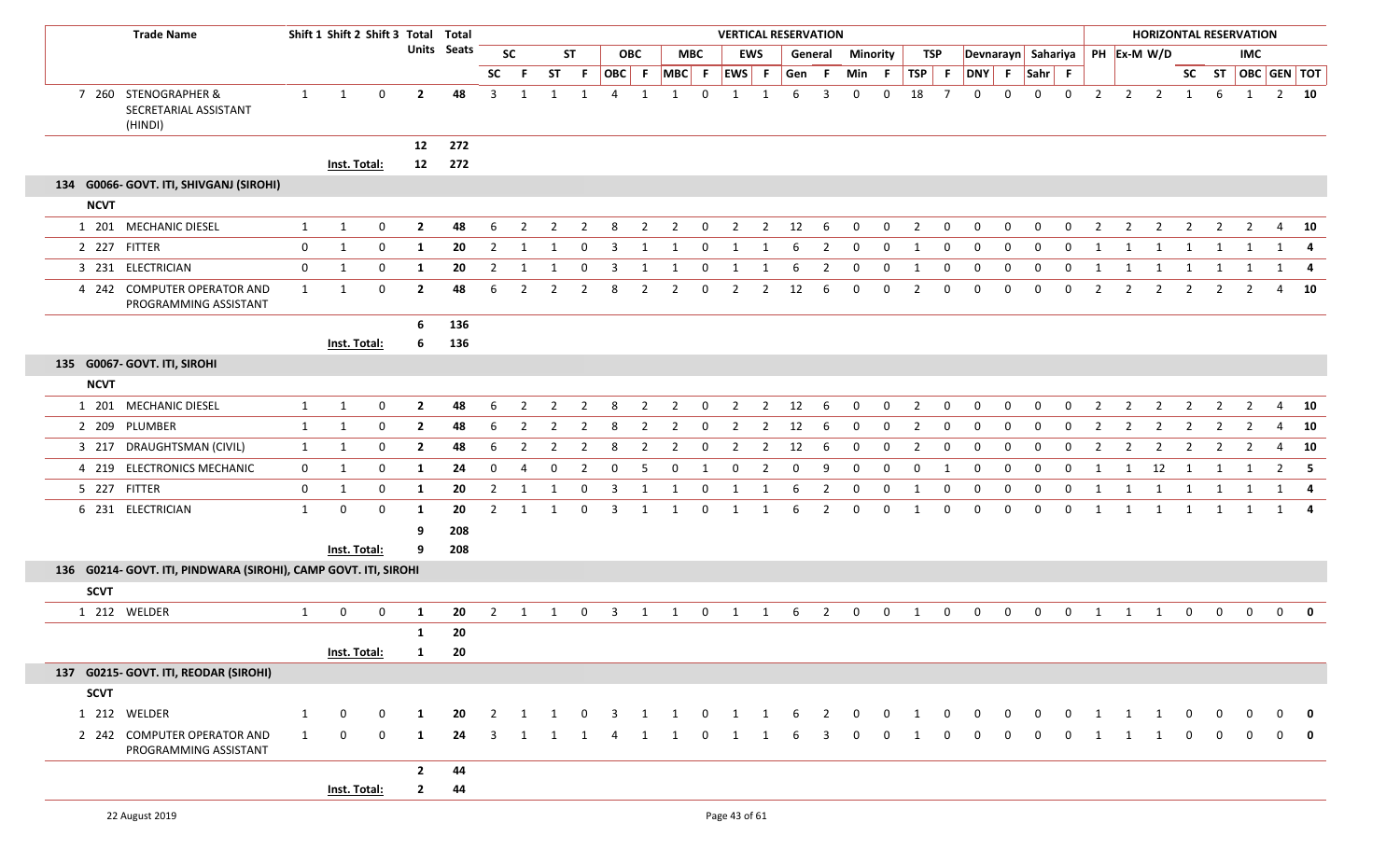| 22 August 2019 | Page 44 of 61 |
|----------------|---------------|
|                |               |

|  | Page 44 of 61 |  |  |
|--|---------------|--|--|

|             | 2 212 WELDER                                         | 1              | $\mathbf{1}$ | $\Omega$    | $\overline{2}$ | 40  | $\Delta$       | $\overline{2}$ | $\overline{2}$ | $\Omega$       | 6              | $\overline{2}$ | $\overline{2}$ | $\mathbf 0$  | $\overline{2}$ | $\overline{2}$ | 12             | 4              | $\mathbf{0}$   | $\mathbf 0$  | $\overline{2}$ | $\mathbf 0$ | $\Omega$     | $\Omega$     | $\mathbf 0$  | $\mathbf{0}$   | 2              | 2              | $\overline{2}$           | 2              | 2              | $\overline{2}$ | $\overline{2}$ | - 8          |
|-------------|------------------------------------------------------|----------------|--------------|-------------|----------------|-----|----------------|----------------|----------------|----------------|----------------|----------------|----------------|--------------|----------------|----------------|----------------|----------------|----------------|--------------|----------------|-------------|--------------|--------------|--------------|----------------|----------------|----------------|--------------------------|----------------|----------------|----------------|----------------|--------------|
|             | 3 227 FITTER                                         | $\mathbf 0$    | $\mathbf{1}$ | $\mathbf 0$ | 1              | 20  | $\overline{2}$ | 1              | $\overline{1}$ | $\Omega$       | 3              | 1              |                | 0            | -1             | -1             | -6             | 2              | $\Omega$       | $\Omega$     | -1             | $\Omega$    | $\Omega$     | $\Omega$     | $\Omega$     | <sup>0</sup>   |                |                | 1                        | -1             |                |                | 1              | -4           |
|             | 4 231 ELECTRICIAN                                    | $\mathbf 0$    | $\mathbf{1}$ | $\mathbf 0$ | 1              | 20  | $\overline{2}$ | $\mathbf 1$    | -1             | $\Omega$       | 3              | -1             | -1             | 0            | -1             | 1              | 6              | $\overline{2}$ | $\mathbf{0}$   | $\mathbf 0$  |                | $\mathbf 0$ | $\mathbf 0$  | $\Omega$     | $\mathbf 0$  | 0              | -1             |                | -1                       |                |                |                | 1              | -4           |
|             | 5 242 COMPUTER OPERATOR AND<br>PROGRAMMING ASSISTANT | 1              | 1            | $\mathbf 0$ | $\overline{2}$ | 48  | 6              | $\overline{2}$ | $\overline{2}$ | $\overline{2}$ | 8              | $\overline{2}$ | $\overline{2}$ | $\mathbf 0$  | $\overline{2}$ | $\overline{2}$ | 12             | 6              | $\Omega$       | $\Omega$     | $\overline{2}$ | $\Omega$    | $\Omega$     | $\Omega$     | $\Omega$     | $\Omega$       | $\overline{2}$ | $\overline{2}$ | $\overline{2}$           | $\overline{2}$ | $\overline{2}$ | 2              | 4              | 10           |
|             |                                                      |                |              |             | 8              | 176 |                |                |                |                |                |                |                |              |                |                |                |                |                |              |                |             |              |              |              |                |                |                |                          |                |                |                |                |              |
|             |                                                      |                | Inst. Total: |             | 8              | 176 |                |                |                |                |                |                |                |              |                |                |                |                |                |              |                |             |              |              |              |                |                |                |                          |                |                |                |                |              |
|             | 139 G0072- GOVT. ITI, ATRU (BARAN)                   |                |              |             |                |     |                |                |                |                |                |                |                |              |                |                |                |                |                |              |                |             |              |              |              |                |                |                |                          |                |                |                |                |              |
| <b>NCVT</b> |                                                      |                |              |             |                |     |                |                |                |                |                |                |                |              |                |                |                |                |                |              |                |             |              |              |              |                |                |                |                          |                |                |                |                |              |
|             | 1 201 MECHANIC DIESEL                                | $\mathbf{1}$   | 1            | $\mathbf 0$ | $\overline{2}$ | 48  | 6              | $\overline{2}$ | $\overline{2}$ | $\overline{2}$ | 8              | $\overline{2}$ | $\overline{2}$ | 0            | $\overline{2}$ | $\overline{2}$ | 12             | - 6            | $\mathbf{0}$   | $\mathbf 0$  | $\overline{2}$ | 0           | 0            | $\mathbf{0}$ | $\mathbf 0$  | $\mathbf{0}$   | $\overline{2}$ | $\overline{2}$ | $\overline{2}$           | $\overline{2}$ | $\overline{2}$ | $\overline{2}$ |                | $4\quad 10$  |
|             | 2 215 MECHANIC (MOTOR VEHICLE)                       | 1              | 1            | $\Omega$    | $\mathbf{2}$   | 48  | 6              | 2              | 2              | $\mathcal{P}$  | 8              | 2              | 2              | 0            | $\mathcal{P}$  | 2              | 12             | -6             | $\Omega$       | 0            | 2              | 0           | $\Omega$     | $\Omega$     | 0            | $\Omega$       | $\mathcal{P}$  | 2              | 2                        |                | $\mathcal{P}$  |                | 4              | - 10         |
|             | 3 227 FITTER                                         | $\mathbf{1}$   | $\mathbf 0$  | $\mathbf 0$ | 1              | 20  | $\overline{2}$ | 1              | 1              | 0              | $\overline{3}$ | 1              | 1              | 0            | 1              | 1              | 6              | $\overline{2}$ | 0              | $\mathbf 0$  | 1              | $\mathbf 0$ | $\mathbf 0$  | $\mathbf 0$  | $\mathbf{0}$ | $\mathbf{0}$   | 1              | 1              | $\overline{\mathbf{1}}$  | 1              | 1 1            |                |                | $1 \quad 4$  |
|             |                                                      |                |              |             | 5              | 116 |                |                |                |                |                |                |                |              |                |                |                |                |                |              |                |             |              |              |              |                |                |                |                          |                |                |                |                |              |
|             |                                                      |                | Inst. Total: |             | 5.             | 116 |                |                |                |                |                |                |                |              |                |                |                |                |                |              |                |             |              |              |              |                |                |                |                          |                |                |                |                |              |
|             | 140 G0074- GOVT. ITI, BARAN                          |                |              |             |                |     |                |                |                |                |                |                |                |              |                |                |                |                |                |              |                |             |              |              |              |                |                |                |                          |                |                |                |                |              |
| <b>NCVT</b> |                                                      |                |              |             |                |     |                |                |                |                |                |                |                |              |                |                |                |                |                |              |                |             |              |              |              |                |                |                |                          |                |                |                |                |              |
|             | 1 201 MECHANIC DIESEL                                | $\mathbf{1}$   | 1            | $\mathbf 0$ | $\mathbf{2}$   | 48  | 6              | 2              | $\overline{2}$ | 2              | -8             | $\overline{2}$ | $\overline{2}$ | 0            | $\overline{2}$ | $\overline{2}$ | 12             | 6              | 0              | $\mathbf{0}$ | $\overline{2}$ | 0           | 0            | 0            | $\Omega$     | $\Omega$       | 2              | 2              | 2                        | 2              | $\mathcal{P}$  | 2              | 4              | 10           |
|             | 2 209 PLUMBER                                        | $\mathbf{1}$   | $\mathbf{1}$ | 0           | $\mathbf{2}$   | 48  | 6              | $\overline{2}$ | 2              | $\overline{2}$ | -8             | $\overline{2}$ | $\overline{2}$ | 0            | $\mathbf{2}$   | $\overline{2}$ | 12             | -6             | $\mathbf{0}$   | $\mathbf 0$  | $\overline{2}$ | 0           | 0            | 0            | $\mathbf{0}$ | $\mathbf{0}$   | 2              | 2              | 2                        | $\overline{2}$ | 2              | $\overline{2}$ | 4              | 10           |
|             | 3 227 FITTER                                         | $\mathbf{1}$   | 0            | $\mathbf 0$ | 1              | 20  | 2              | 1              | -1             | 0              | -3             | 1              | -1             | 0            | 1              | 1              | -6             | 2              | 0              | 0            | 1              | 0           | 0            | 0            | $\mathbf{0}$ | $\mathbf{0}$   | - 1            | -1             | 1                        | 1              | 1              | 1              | 1              | -4           |
|             | 4 231 ELECTRICIAN                                    | $\mathbf 0$    | 1            | $\mathbf 0$ | 1              | 20  | 2              | 1              | 1              | 0              | 3              | 1              | 1              | 0            | 1              | 1              | 6              | 2              | 0              | 0            | 1              | 0           | 0            | 0            | 0            | 0              | -1             | 1              | 1                        | 1              | 1              | 1              | $1 \quad$      | -4           |
|             | 5 232 WIREMAN                                        | $\mathbf 0$    | 1            | $\mathbf 0$ | 1              | 20  | 2              | 1              | 1              | 0              | -3             | 1              | -1             | 0            | -1             | 1              | 6              | 2              | 0              | 0            | 1              | $\mathbf 0$ | 0            | 0            | 0            | 0              | -1             | -1             | 1                        | 1              | 1              | 1              | 1              | -4           |
|             | 6 242 COMPUTER OPERATOR AND<br>PROGRAMMING ASSISTANT | 1              | 1            | $\mathbf 0$ | $\mathbf{2}$   | 48  | 6              | $\overline{2}$ | $\overline{2}$ | $\overline{2}$ | 8              | $\overline{2}$ | $\overline{2}$ | $\mathbf 0$  | $2^{\circ}$    | $\overline{2}$ | 12             | 6              | $\Omega$       | $\mathbf 0$  | $\overline{2}$ | $\Omega$    | $\Omega$     | $\Omega$     | $\Omega$     | $\Omega$       | $\overline{2}$ | 2              | $\overline{2}$           | 2              | $\overline{2}$ | $\overline{2}$ | $\overline{4}$ | 10           |
|             | 7 247 SEWING TECHNOLOGY                              | $\overline{0}$ | $\mathbf{1}$ | $\mathbf 0$ | 1              | 20  | $\mathbf{0}$   | $\overline{3}$ | $\mathbf 0$    | 1              | $\mathbf 0$    | $\overline{4}$ | $\overline{0}$ | $\mathbf{1}$ | $\overline{0}$ | $\overline{2}$ | $\overline{0}$ | 8              | $\overline{0}$ | $\mathbf 0$  | $\overline{0}$ | 1           | $\mathbf{0}$ | $\mathbf 0$  | $\mathbf 0$  | $\overline{0}$ | $\overline{1}$ | $\overline{1}$ | 10                       | $\overline{1}$ | $1 \quad 1$    |                | $1 \quad 4$    |              |
|             | 8 247 SEWING TECHNOLOGY                              | 1              | 0            | $\mathbf 0$ | 1              | 20  | 2              | 1              | 1              | 0              | $\overline{3}$ | 1              | 1              | $\mathbf{0}$ | 1              | 1              | 6              | $\overline{2}$ | 0              | $\mathbf 0$  | 1              | $\mathbf 0$ | $\mathbf{0}$ | $\mathbf 0$  | $\mathbf 0$  | $\mathbf 0$    | 1              | 1              | 1                        | $\mathbf{1}$   | 1              | 1              |                | $1 \quad 4$  |
|             |                                                      |                |              |             | 11             | 244 |                |                |                |                |                |                |                |              |                |                |                |                |                |              |                |             |              |              |              |                |                |                |                          |                |                |                |                |              |
|             |                                                      |                | Inst. Total: |             | 11             | 244 |                |                |                |                |                |                |                |              |                |                |                |                |                |              |                |             |              |              |              |                |                |                |                          |                |                |                |                |              |
|             | 141 G0077- GOVT. ITI, CHHABRA (BARAN)                |                |              |             |                |     |                |                |                |                |                |                |                |              |                |                |                |                |                |              |                |             |              |              |              |                |                |                |                          |                |                |                |                |              |
| <b>NCVT</b> |                                                      |                |              |             |                |     |                |                |                |                |                |                |                |              |                |                |                |                |                |              |                |             |              |              |              |                |                |                |                          |                |                |                |                |              |
|             | 1 212 WELDER                                         | 1              | 1            | 0           | $\mathbf{2}$   | 40  | 4              | $\overline{2}$ | $\overline{2}$ | 0              | 6              | $\overline{2}$ | $\overline{2}$ | 0            |                | $2 \quad 2$    | 12             | 4              | $\mathbf{0}$   | $\mathbf 0$  | $\overline{2}$ | 0           | $\mathbf{0}$ | $\mathbf{0}$ | $\mathbf 0$  | $\overline{0}$ | 2              | $\overline{2}$ | $\overline{\phantom{a}}$ | $\overline{2}$ | $\overline{2}$ | $\overline{2}$ |                | $2 \times 8$ |
|             |                                                      |                |              |             |                |     |                |                |                |                |                |                |                |              |                |                |                |                |                |              |                |             |              |              |              |                |                |                |                          |                |                |                |                |              |

## **ZONE KOTA DISTRICT BARAN**

**NCVT**

1 201 MECHANIC

**138 G0071‐ GOVT. ITI, ANTA (BARAN)**

## **1** Shift **2** Shift **3** Total Total **Seats Units OBCTrade Name Shift 1PH Ex‐M W/D MBC EWS General Minority TSP Devnarayn Sahariya OBC F MBC F EWS F GenSC F ST F F Min F TSP F DNY F Sahr F IMC ST SC ST OBC GEN TOT SC VERTICAL RESERVATIONHORIZONTAL RESERVATION**

DIESEL 110 **2 48** 62 2 2 8 2 12 6 0 0 2 0 0 0 0 0 2 2 2 2 20 2 2 224 **10**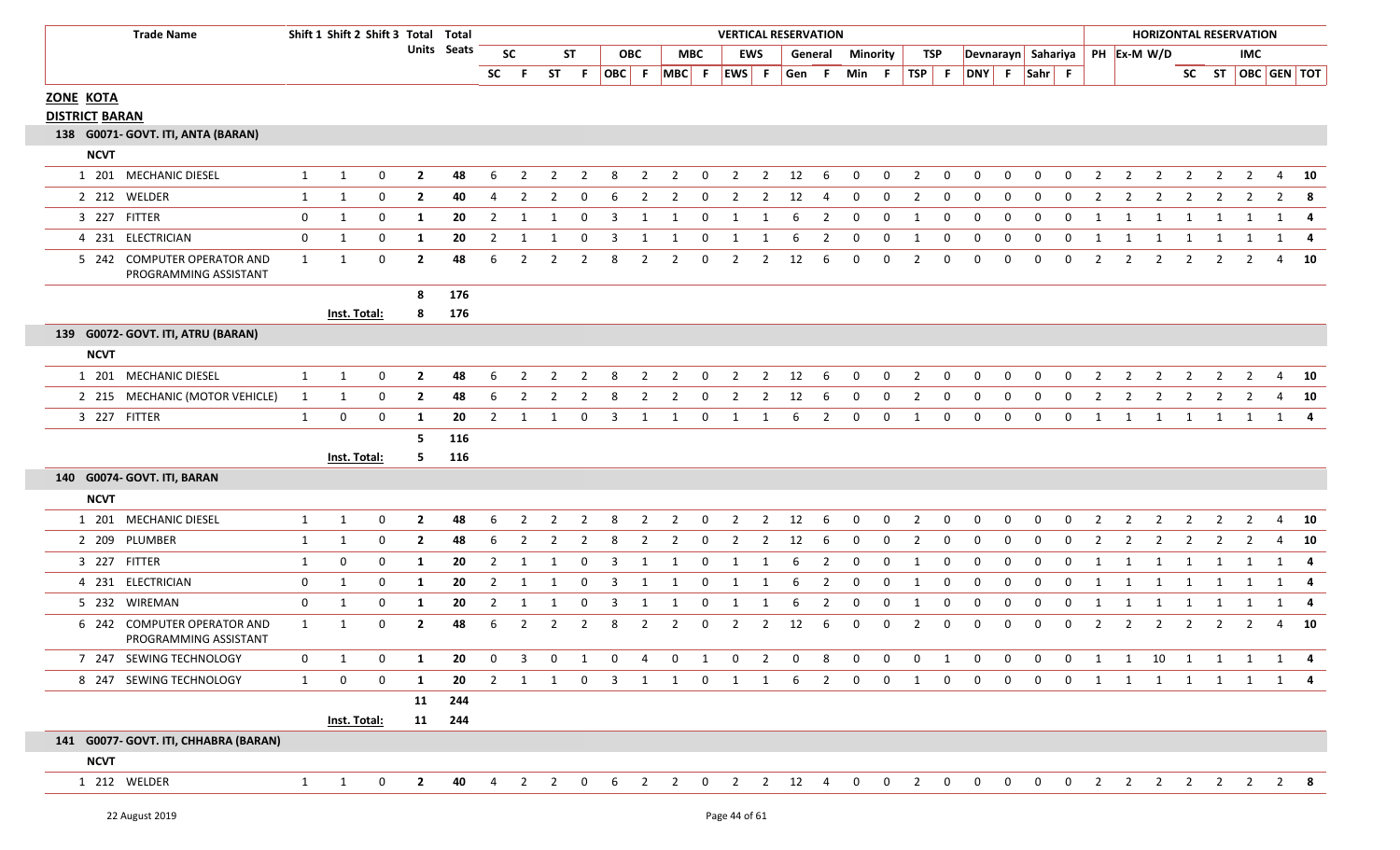| <b>Trade Name</b>                                    |              | Shift 1 Shift 2 Shift 3 Total Total |              |                |                    |                |                |                |                |                         |                |                               |             | <b>VERTICAL RESERVATION</b> |                |          |                 |              |              |                |                  |              |              |              |              |                |                | <b>HORIZONTAL RESERVATION</b>  |                |                |                |                |                                |
|------------------------------------------------------|--------------|-------------------------------------|--------------|----------------|--------------------|----------------|----------------|----------------|----------------|-------------------------|----------------|-------------------------------|-------------|-----------------------------|----------------|----------|-----------------|--------------|--------------|----------------|------------------|--------------|--------------|--------------|--------------|----------------|----------------|--------------------------------|----------------|----------------|----------------|----------------|--------------------------------|
|                                                      |              |                                     |              |                | <b>Units</b> Seats |                | <b>SC</b>      |                | <b>ST</b>      |                         | <b>OBC</b>     |                               | <b>MBC</b>  |                             | <b>EWS</b>     |          | General         |              | Minority     |                | TSP              |              |              |              |              |                |                | Devnarayn Sahariya PH Ex-M W/D |                |                | <b>IMC</b>     |                |                                |
|                                                      |              |                                     |              |                |                    | <b>SC</b>      | -F.            | <b>ST</b>      | -F.            |                         |                | $ OBC $ F $ MBC $ F $ EWS $ F |             |                             |                | Gen      | $-$ F           | Min          | - F          | TSP F          |                  | DNY F Sahr F |              |              |              |                |                |                                |                |                |                |                | SC ST $\overline{OBC}$ GEN TOT |
| 2 227 FITTER                                         | $\mathbf{0}$ | $\mathbf{1}$                        | $\mathbf{0}$ | 1              | 20                 | $\overline{2}$ | -1             | 1              | $\mathbf 0$    | 3                       | 1              | 1                             | $\mathbf 0$ | 1                           | -1             | 6        | $\overline{2}$  | $\mathbf 0$  | 0            | 1              | $\mathbf 0$      | $\mathbf 0$  | 0            | 0            | $\mathbf 0$  | 1              | 1              | 1                              | 1              | $\mathbf{1}$   | 1              |                | $1 \quad 4$                    |
|                                                      |              |                                     |              | 3              | 60                 |                |                |                |                |                         |                |                               |             |                             |                |          |                 |              |              |                |                  |              |              |              |              |                |                |                                |                |                |                |                |                                |
|                                                      |              | Inst. Total:                        |              | 3              | 60                 |                |                |                |                |                         |                |                               |             |                             |                |          |                 |              |              |                |                  |              |              |              |              |                |                |                                |                |                |                |                |                                |
| 142 G0115- GOVT. ITI, KELWARA (BARAN)                |              |                                     |              |                |                    |                |                |                |                |                         |                |                               |             |                             |                |          |                 |              |              |                |                  |              |              |              |              |                |                |                                |                |                |                |                |                                |
| <b>NCVT</b>                                          |              |                                     |              |                |                    |                |                |                |                |                         |                |                               |             |                             |                |          |                 |              |              |                |                  |              |              |              |              |                |                |                                |                |                |                |                |                                |
| 1 076 DRIVER CUM MECHANIC                            | $\mathbf{1}$ | $\mathbf{1}$                        | 0            | $\overline{2}$ | 40                 | 4              | 2              | 2              | $\Omega$       | 6                       | $\overline{2}$ | $\overline{2}$                | 0           | 2                           | 2              | 12       | 4               | 0            | 0            | $\overline{2}$ | $\mathbf{0}$     | $\mathbf{0}$ | 0            | $\Omega$     | 0            | $\overline{2}$ | 2              | 2                              | 2              | 2              | 2              | $\overline{2}$ | - 8                            |
| 2 201 MECHANIC DIESEL                                | 1            | 1                                   | 0            | $\mathbf{2}$   | 48                 | 6              | -2             | 2              | -2             | 8                       | -2             | 2                             | $\Omega$    | 2                           | 2              | 12       | 6               | 0            | 0            | 2              | 0                | 0            | 0            | <sup>0</sup> | 0            | -2             | -2             | -2                             | 2              | 2              | 2              | 4              | 10                             |
| 3 212 WELDER                                         | 1            | $\mathbf{1}$                        | 0            | $\overline{2}$ | 40                 | 4              | $\overline{2}$ | 2              | $\Omega$       | 6                       | 2              | 2                             | 0           | $\overline{2}$              | $\overline{2}$ | 12       | 4               | 0            | $\mathbf 0$  | $\overline{2}$ | 0                | $\mathbf 0$  | 0            | 0            | 0            | $\overline{2}$ | 2              | -2                             | 2              | 2              | 2              | 2              | - 8                            |
| 4 231 ELECTRICIAN                                    | $\mathbf{0}$ | $\mathbf{1}$                        | 0            | 1              | 20                 | $\overline{2}$ | 1              | -1             | - 0            | $\overline{\mathbf{3}}$ | 1              | 1                             | $\mathbf 0$ | $\mathbf{1}$                | 1              | 6        | $\overline{2}$  | $\mathbf 0$  | $\mathbf 0$  | 1              | $\overline{0}$   | $\mathbf{0}$ | $\mathbf 0$  | $\mathbf{0}$ | $\mathbf 0$  | -1             | -1             | 1                              | 1              | 1              | -1             | 1              | -4                             |
| 5 242 COMPUTER OPERATOR AND<br>PROGRAMMING ASSISTANT | $\mathbf{1}$ | 1                                   | $\mathbf 0$  | $\mathbf{2}$   | 48                 | 6              | $\overline{2}$ | 2              | $\overline{2}$ | 8                       | -2             | $\overline{2}$                | $\Omega$    | 2                           | 2              | 12       | 6               | 0            | $\mathbf 0$  | $\overline{2}$ | 0                | $\mathbf{0}$ | $\Omega$     | 0            | 0            | $\overline{2}$ | 2              | -2                             | 2              | -2             | $\mathcal{P}$  | 4              | 10                             |
|                                                      |              |                                     |              | 9              | 196                |                |                |                |                |                         |                |                               |             |                             |                |          |                 |              |              |                |                  |              |              |              |              |                |                |                                |                |                |                |                |                                |
|                                                      |              | Inst. Total:                        |              | 9              | 196                |                |                |                |                |                         |                |                               |             |                             |                |          |                 |              |              |                |                  |              |              |              |              |                |                |                                |                |                |                |                |                                |
| 143 G0138- GOVT. ITI, SHAHBAD (BARAN)                |              |                                     |              |                |                    |                |                |                |                |                         |                |                               |             |                             |                |          |                 |              |              |                |                  |              |              |              |              |                |                |                                |                |                |                |                |                                |
| <b>SCVT</b>                                          |              |                                     |              |                |                    |                |                |                |                |                         |                |                               |             |                             |                |          |                 |              |              |                |                  |              |              |              |              |                |                |                                |                |                |                |                |                                |
| 1 201 MECHANIC DIESEL                                | 1            | 1                                   | $\mathbf 0$  | $\overline{2}$ | 48                 | 0              | $\Omega$       | 0              | $\Omega$       | 0                       | 0              | 0                             | $\Omega$    | $\mathbf 0$                 | $\Omega$       | $\Omega$ | $\mathbf 0$     | $\Omega$     | $\mathbf 0$  | $\Omega$       | $\mathbf{0}$     | 0            | 0            | 34           | 14           | $\overline{2}$ | 2              | $\overline{2}$                 | $\mathbf{0}$   | $\mathbf 0$    | $\mathbf{0}$   | $\mathbf 0$    | $\mathbf 0$                    |
| 2 231 ELECTRICIAN                                    | 1            | 1                                   | 0            | $\mathbf{2}$   | 40                 | 0              | $\Omega$       | 0              | $\Omega$       | $\Omega$                | 0              | 0                             | $\Omega$    | $\Omega$                    | $\Omega$       |          | 0               | $\Omega$     | $\Omega$     | 0              | 0                | 0            | $\Omega$     | 28           | 12           | $\overline{2}$ | 2              | $\overline{2}$                 | $\mathbf 0$    | 0              | 0              | $\Omega$       | $\mathbf 0$                    |
| 3 242 COMPUTER OPERATOR AND<br>PROGRAMMING ASSISTANT | $\mathbf{1}$ | 1                                   | 0            | $\mathbf{2}$   | 48                 | $\Omega$       | O              | O              | n              | $\Omega$                | $\Omega$       | $\Omega$                      | $\Omega$    | $\Omega$                    | $\Omega$       | n        | $\Omega$        | $\Omega$     | $\Omega$     | $\Omega$       | 0                | $\Omega$     | $\Omega$     | 34           | 14           | $\overline{2}$ | 2              | $\overline{2}$                 | $\mathbf{0}$   | $\mathbf{0}$   | $\Omega$       | $\Omega$       | $\mathbf 0$                    |
|                                                      |              |                                     |              | 6              | 136                |                |                |                |                |                         |                |                               |             |                             |                |          |                 |              |              |                |                  |              |              |              |              |                |                |                                |                |                |                |                |                                |
|                                                      |              | Inst. Total:                        |              | 6              | 136                |                |                |                |                |                         |                |                               |             |                             |                |          |                 |              |              |                |                  |              |              |              |              |                |                |                                |                |                |                |                |                                |
| <b>DISTRICT BUNDI</b>                                |              |                                     |              |                |                    |                |                |                |                |                         |                |                               |             |                             |                |          |                 |              |              |                |                  |              |              |              |              |                |                |                                |                |                |                |                |                                |
| 144 G0076- GOVT. ITI, BUNDI                          |              |                                     |              |                |                    |                |                |                |                |                         |                |                               |             |                             |                |          |                 |              |              |                |                  |              |              |              |              |                |                |                                |                |                |                |                |                                |
| <b>NCVT</b>                                          |              |                                     |              |                |                    |                |                |                |                |                         |                |                               |             |                             |                |          |                 |              |              |                |                  |              |              |              |              |                |                |                                |                |                |                |                |                                |
| 1 209 PLUMBER                                        | 1            | 1                                   | 0            | $\overline{2}$ | 48                 | 6              | 2              | 2              | $\overline{2}$ | 8                       | $\overline{2}$ | $\overline{2}$                | 0           | 2                           | $\overline{2}$ | 12       | 6               | 0            | 0            | $\overline{2}$ | 0                | 0            | 0            | 0            | 0            | $\overline{2}$ | $\overline{2}$ | $\overline{2}$                 | $\overline{2}$ | $\overline{2}$ | $\overline{2}$ | 4              | 10                             |
| 2 212 WELDER                                         | $\mathbf{1}$ | 1                                   | 0            | $\overline{2}$ | 40                 | 4              | $\overline{2}$ | 2              | 0              | 6                       | $\overline{2}$ | $\overline{2}$                | 0           | $\overline{2}$              | $\overline{2}$ | 12       | 4               | 0            | 0            | $\overline{2}$ | 0                | $\mathbf 0$  | 0            | $\Omega$     | 0            | $\overline{2}$ | $\overline{2}$ | $\overline{2}$                 | $\overline{2}$ | $\overline{2}$ | $\overline{2}$ | $\overline{2}$ | 8                              |
| 3 213 SHEET METAL WORKER                             | 1            | 1                                   | 0            | $\overline{2}$ | 40                 | 4              | -2             |                | 0              | 6                       |                | $\overline{2}$                | $\Omega$    |                             | 2              | 12       |                 |              | 0            |                | 0                | 0            | 0            |              | 0            | $\overline{2}$ | 2              | $\overline{2}$                 |                |                |                | $\overline{2}$ | 8                              |
| 4 227 FITTER                                         | $\mathbf 0$  | 1                                   | $\mathbf 0$  | 1              | 20                 | $\overline{2}$ | 1              | $\mathbf{1}$   | 0              | $\mathbf{3}$            | 1              | 1                             | 0           | 1                           | 1              | 6        | $\overline{2}$  | 0            | 0            | $\mathbf{1}$   | $\boldsymbol{0}$ | 0            | 0            | 0            | 0            | $\mathbf{1}$   | $\mathbf{1}$   | $\mathbf{1}$                   | 1              | 1              | 1              | 1              | $\overline{\mathbf{4}}$        |
| 5 232 WIREMAN                                        | $\mathbf{0}$ | 1                                   | 0            | 1              | 20                 | 0              | 3              | 0              |                | $\Omega$                |                | $\mathbf 0$                   | 1           | 0                           | 2              |          | 8               |              | $\Omega$     | $\Omega$       | 1                | $\mathbf 0$  | 0            | 0            | 0            | 1              |                | 1 10 1                         |                |                | $1 \quad 1$    |                | 1 4                            |
|                                                      |              |                                     |              | 8              | 168                |                |                |                |                |                         |                |                               |             |                             |                |          |                 |              |              |                |                  |              |              |              |              |                |                |                                |                |                |                |                |                                |
|                                                      |              | Inst. Total:                        |              | 8              | 168                |                |                |                |                |                         |                |                               |             |                             |                |          |                 |              |              |                |                  |              |              |              |              |                |                |                                |                |                |                |                |                                |
| 145 G0080- GOVT. ITI, KESHORAIPATAN (BUNDI)          |              |                                     |              |                |                    |                |                |                |                |                         |                |                               |             |                             |                |          |                 |              |              |                |                  |              |              |              |              |                |                |                                |                |                |                |                |                                |
| <b>NCVT</b>                                          |              |                                     |              |                |                    |                |                |                |                |                         |                |                               |             |                             |                |          |                 |              |              |                |                  |              |              |              |              |                |                |                                |                |                |                |                |                                |
| 1 201 MECHANIC DIESEL                                | $\mathbf{1}$ | $\mathbf{1}$                        | 0            | $\mathbf{2}$   | 48                 | 6              | $\overline{2}$ | $\overline{2}$ | $\overline{2}$ | 8                       | $\overline{2}$ | $\overline{2}$                | $\mathbf 0$ | $\overline{2}$              | $\overline{2}$ | 12       | $6\overline{6}$ | $\mathbf{0}$ | $\mathbf{0}$ | $\overline{2}$ | $\mathbf 0$      | $\mathbf 0$  | 0            | 0            | $\mathbf{0}$ | $\overline{2}$ | $\overline{2}$ | $\overline{2}$                 | $\overline{2}$ | 2              | 2              | $\overline{4}$ | 10                             |
| 2 212 WELDER                                         | $\mathbf{1}$ | 1                                   | $\mathbf 0$  | $\mathbf{2}$   | 40                 | $\overline{4}$ | $\overline{2}$ | 2              | 0              | 6                       | $\overline{2}$ | $\overline{2}$                | $\mathbf 0$ | $\overline{2}$              | $\overline{2}$ | 12       | 4               | 0            | $\mathbf 0$  | $\overline{2}$ | $\mathbf 0$      | $\mathbf 0$  | $\mathbf{0}$ | 0            | $\mathbf{0}$ | $\overline{2}$ | $\overline{2}$ | $\overline{2}$                 | $\overline{2}$ | $\overline{2}$ | $\overline{2}$ |                | $2 \times 8$                   |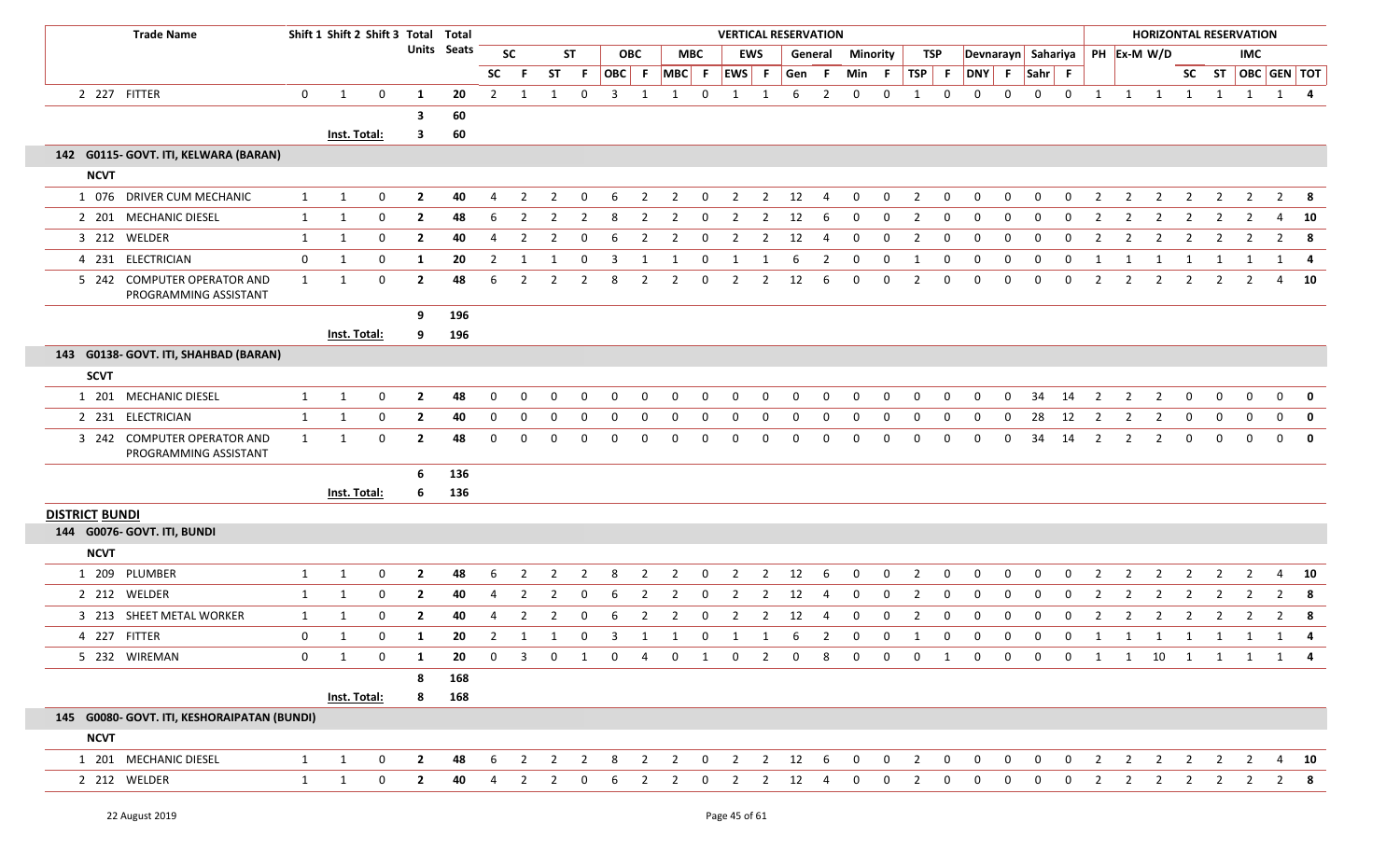|                          | <b>Trade Name</b>                                                                    |              | Shift 1 Shift 2 Shift 3 Total Total |              |                |                    |                |           |    |              |     |                |                                                |                |                         |                |      | <b>VERTICAL RESERVATION</b> |                 |              |                         |                |             |              |                    |              |                |              |                |              | <b>HORIZONTAL RESERVATION</b> |                |                                 |             |
|--------------------------|--------------------------------------------------------------------------------------|--------------|-------------------------------------|--------------|----------------|--------------------|----------------|-----------|----|--------------|-----|----------------|------------------------------------------------|----------------|-------------------------|----------------|------|-----------------------------|-----------------|--------------|-------------------------|----------------|-------------|--------------|--------------------|--------------|----------------|--------------|----------------|--------------|-------------------------------|----------------|---------------------------------|-------------|
|                          |                                                                                      |              |                                     |              |                | <b>Units Seats</b> |                | <b>SC</b> |    | <b>ST</b>    |     | <b>OBC</b>     |                                                | <b>MBC</b>     |                         | <b>EWS</b>     |      | General                     | <b>Minority</b> |              |                         | TSP            |             |              | Devnarayn Sahariya |              |                |              | PH Ex-M W/D    |              |                               | <b>IMC</b>     |                                 |             |
|                          |                                                                                      |              |                                     |              |                |                    | <b>SC</b>      | -F        |    | ST F         |     |                | OBC F MBC F EWS F                              |                |                         |                |      | Gen F                       | Min F           |              | TSP                     | F              | DNY F       |              | $Sahr$ F           |              |                |              |                |              |                               |                | SC ST   OBC   GEN   TOT         |             |
|                          | 3 227 FITTER                                                                         | 0            | 1                                   | $\mathbf{0}$ | -1             | 20                 | $\overline{2}$ | -1        | 1  | $\mathbf 0$  | 3   | 1              | 1                                              | $\mathbf{0}$   | 1                       | 1              | 6    | $\overline{2}$              | $\mathbf 0$     | 0            | 1                       | $\mathbf 0$    | 0           | 0            | 0                  | $\mathbf{0}$ | 1              | 1            | $\overline{1}$ | $\mathbf{1}$ | 1                             | $\mathbf{1}$   |                                 | 1 4         |
|                          | 4 231 ELECTRICIAN                                                                    | $\mathbf 0$  | 1                                   | $\mathbf 0$  | 1              | 20                 | $\overline{2}$ | 1         | -1 | 0            | 3   | 1              | 1                                              | 0              | -1                      | 1              | -6   | $\overline{2}$              | $\mathbf 0$     | 0            | 1                       | 0              | 0           | $\mathbf{0}$ | $\mathbf 0$        | 0            | 1              | 1            | 1              | 1            | 1                             | 1              | 1                               | -4          |
|                          | 5 242 COMPUTER OPERATOR AND<br>PROGRAMMING ASSISTANT                                 | 1            | 1                                   | 0            | $\overline{2}$ | 48                 | 6              | 2         |    | 2            | 8   |                |                                                | 0              | 2                       | 2              | 12   | -6                          | 0               | 0            | 2                       | $\Omega$       | $\Omega$    |              | 0                  |              |                |              | 2              | 2            | 2                             | 2              | 4                               | 10          |
|                          |                                                                                      |              |                                     |              | 8              | 176                |                |           |    |              |     |                |                                                |                |                         |                |      |                             |                 |              |                         |                |             |              |                    |              |                |              |                |              |                               |                |                                 |             |
|                          |                                                                                      |              | Inst. Total:                        |              | 8              | 176                |                |           |    |              |     |                |                                                |                |                         |                |      |                             |                 |              |                         |                |             |              |                    |              |                |              |                |              |                               |                |                                 |             |
|                          | 146 G0082- GOVT. ITI, LAKHERI (BUNDI)                                                |              |                                     |              |                |                    |                |           |    |              |     |                |                                                |                |                         |                |      |                             |                 |              |                         |                |             |              |                    |              |                |              |                |              |                               |                |                                 |             |
| <b>NCVT</b>              |                                                                                      |              |                                     |              |                |                    |                |           |    |              |     |                |                                                |                |                         |                |      |                             |                 |              |                         |                |             |              |                    |              |                |              |                |              |                               |                |                                 |             |
|                          | 1 201 MECHANIC DIESEL                                                                | $\mathbf{1}$ | 1                                   | 0            | $\overline{2}$ | 48                 | 6              | 2         | 2  | 2            | 8   | $\overline{2}$ | $\overline{2}$                                 | $\mathbf 0$    | 2                       | $\overline{2}$ | 12   | -6                          | 0               | 0            | $\overline{2}$          | $\mathbf 0$    | 0           | 0            | 0                  | 0            | 2              | 2            | 2              | 2            | 2                             | $\overline{2}$ | 4                               | 10          |
|                          | 2 212 WELDER                                                                         | $\mathbf{1}$ | 1                                   | 0            | $\overline{2}$ | 40                 | 4              | 2         | 2  | 0            | 6   | 2              | $\overline{2}$                                 | 0              | $\overline{2}$          | $\overline{2}$ | 12   | -4                          | 0               | 0            | $\overline{2}$          | 0              | 0           | 0            | $\mathbf{0}$       | $\mathbf{0}$ | 2              | 2            | 2              | 2            |                               |                | $\overline{2}$                  | 8           |
|                          | 3 220 INFORMATION<br><b>COMMUNICATION</b><br><b>TECHNOLOGY SYSTEM</b><br>MAINTENANCE | 1            | $\mathbf 0$                         | 0            | -1             | 24                 | 3              | 1         |    | 1            | 4   | 1              | 1                                              | $\mathbf 0$    | 1                       |                | 6    | 3                           | 0               | $\mathbf 0$  | 1                       | $\Omega$       | $\Omega$    | $\Omega$     | $\mathbf{0}$       | $\mathbf{0}$ | 1              | 1            | 1              | 1            | 1                             | 1              | $\overline{2}$                  | - 5         |
|                          | 4 227 FITTER                                                                         | $\mathbf{1}$ | $\overline{2}$                      | 0            | 3              | 60                 | 6              | 3         |    | 0            | 9   | 3              | 3                                              | 0              | 3                       | 3              | 18   | 6                           | $\mathbf 0$     | 0            | 3                       | 0              | $\Omega$    | 0            | 0                  | 0            | 3              | 3            | 3              | 3            | 3                             | -3             | 3                               | 12          |
|                          | 5 231 ELECTRICIAN                                                                    | $\mathbf 0$  | 1                                   | $\mathbf 0$  | 1              | 20                 | $\overline{2}$ | 1         |    | $\mathbf{0}$ | 3   | 1              | 1                                              | $\mathbf 0$    | 1                       |                | 6    | 2                           | $\mathbf 0$     | $\mathbf{0}$ | 1                       | $\mathbf{0}$   | 0           | $\Omega$     | $\mathbf{0}$       | $\mathbf{0}$ | 1              | 1            | -1             | 1            |                               |                |                                 |             |
|                          |                                                                                      |              |                                     |              | 9              | 192                |                |           |    |              |     |                |                                                |                |                         |                |      |                             |                 |              |                         |                |             |              |                    |              |                |              |                |              |                               |                |                                 |             |
|                          |                                                                                      |              | Inst. Total:                        |              | 9              | 192                |                |           |    |              |     |                |                                                |                |                         |                |      |                             |                 |              |                         |                |             |              |                    |              |                |              |                |              |                               |                |                                 |             |
|                          | 147 G0088- GOVT. ITI, TALERA (BUNDI)                                                 |              |                                     |              |                |                    |                |           |    |              |     |                |                                                |                |                         |                |      |                             |                 |              |                         |                |             |              |                    |              |                |              |                |              |                               |                |                                 |             |
| <b>SCVT</b>              |                                                                                      |              |                                     |              |                |                    |                |           |    |              |     |                |                                                |                |                         |                |      |                             |                 |              |                         |                |             |              |                    |              |                |              |                |              |                               |                |                                 |             |
|                          | 1 201 MECHANIC DIESEL                                                                | 1            | $\mathbf{1}$                        | $\mathbf{0}$ | $\overline{2}$ | 48                 | 6              | 2         | 2  | 2            | -8  | 2              | 2                                              | $\mathbf{0}$   | 2                       | $\overline{2}$ | 12   | -6                          | $\Omega$        | $\Omega$     | 2                       | 0              | $\Omega$    | <sup>0</sup> | $\Omega$           |              | 2              | 2            | 2              | 0            | 0                             | $\Omega$       | 0                               | 0           |
|                          | 2 227 FITTER                                                                         | 1            | $\mathbf 0$                         | 0            | 1              | 20                 | 2              | 1         |    | 0            | 3   | 1              | -1                                             | 0              | 1                       | 1              | 6    | $\overline{2}$              | -0              | $\mathbf 0$  | 1                       | $\Omega$       | $\Omega$    | $\Omega$     | $\Omega$           | $\Omega$     | 1              | -1           | -1             | $\mathbf 0$  | $\Omega$                      | $\mathbf 0$    | $\mathbf{0}$                    | $\mathbf 0$ |
|                          | 3 231 ELECTRICIAN                                                                    | $\mathbf{1}$ | $\mathbf 0$                         | 0            | 1              | 20                 | 2              | 1         |    | $\mathbf{0}$ | 3   | 1              | 1                                              | $\mathbf 0$    | 1                       | 1              | 6    | $\overline{2}$              | $\mathbf 0$     | $\mathbf 0$  | 1                       | $\mathbf 0$    | 0           | $\Omega$     | $\Omega$           | $\Omega$     | 1              | -1           | -1             | $\mathbf 0$  | $\mathbf{0}$                  | $\mathbf{0}$   | $\mathbf 0$                     | $\mathbf 0$ |
|                          |                                                                                      |              |                                     |              | 4              | 88                 |                |           |    |              |     |                |                                                |                |                         |                |      |                             |                 |              |                         |                |             |              |                    |              |                |              |                |              |                               |                |                                 |             |
|                          |                                                                                      |              | Inst. Total:                        |              | 4              | 88                 |                |           |    |              |     |                |                                                |                |                         |                |      |                             |                 |              |                         |                |             |              |                    |              |                |              |                |              |                               |                |                                 |             |
| <b>DISTRICT JHALAWAR</b> |                                                                                      |              |                                     |              |                |                    |                |           |    |              |     |                |                                                |                |                         |                |      |                             |                 |              |                         |                |             |              |                    |              |                |              |                |              |                               |                |                                 |             |
|                          | 148 G0070- GOVT. ITI, AKLERA (JHALAWAR)                                              |              |                                     |              |                |                    |                |           |    |              |     |                |                                                |                |                         |                |      |                             |                 |              |                         |                |             |              |                    |              |                |              |                |              |                               |                |                                 |             |
| <b>NCVT</b>              |                                                                                      |              |                                     |              |                |                    |                |           |    |              |     |                |                                                |                |                         |                |      |                             |                 |              |                         |                |             |              |                    |              |                |              |                |              |                               |                |                                 |             |
|                          | 1 215 MECHANIC (MOTOR VEHICLE) 1                                                     |              | $\overline{0}$                      |              | $0 \quad 1$    |                    |                |           |    |              |     |                | 24   3   1   1   4   1   1   0   1   1   6   3 |                |                         |                |      |                             |                 |              |                         |                |             |              |                    |              |                |              |                |              |                               |                | 0 0 1 0 0 0 0 0 1 1 1 1 1 1 2 5 |             |
|                          | 2 227 FITTER                                                                         | 1            | -1                                  | $\mathbf 0$  | $\overline{2}$ | 40                 |                | 4 2       |    | 2 0          | - 6 |                | 2 2 0 2 2 12 4                                 |                |                         |                |      |                             | $\overline{0}$  | $\mathbf{0}$ | $\overline{\mathbf{2}}$ | $\Omega$       | $\Omega$    | $\Omega$     | $\mathbf{0}$       | $\mathbf{0}$ | $\overline{2}$ |              |                |              |                               |                | 2 2 2 2 2 2 8                   |             |
|                          | 3 232 WIREMAN                                                                        | $\mathbf{0}$ | 1                                   | $\mathbf 0$  | 1              |                    |                |           |    |              |     |                | 20 2 1 1 0 3 1 1 0 1 1 6 2                     |                |                         |                |      |                             | $\overline{0}$  | $\mathbf{0}$ | $\overline{\mathbf{1}}$ | $\overline{0}$ | $\mathbf 0$ | $\mathbf{0}$ | $\overline{0}$     |              |                |              |                |              |                               |                | 0 1 1 1 1 1 1 1 4               |             |
|                          | 4 242 COMPUTER OPERATOR AND<br>PROGRAMMING ASSISTANT                                 | 1            | $\overline{1}$                      | $\mathbf 0$  | $\overline{2}$ | 48                 | 6              | 2         | 2  | 2            | -8  | 2              | 2                                              | $\overline{0}$ | $\overline{\mathbf{2}}$ | 2              | 12 6 |                             | $\mathbf 0$     | $\mathbf{0}$ | $\overline{2}$          | $\overline{0}$ | $\mathbf 0$ | $\mathbf 0$  | 0                  | 0            | 2              | $\mathbf{2}$ | 2              | 2            | 2                             | 2              |                                 | 4 10        |
|                          |                                                                                      |              |                                     |              | 6              | 132                |                |           |    |              |     |                |                                                |                |                         |                |      |                             |                 |              |                         |                |             |              |                    |              |                |              |                |              |                               |                |                                 |             |
|                          |                                                                                      |              | <b>Inst. Total:</b>                 |              |                | 6 132              |                |           |    |              |     |                |                                                |                |                         |                |      |                             |                 |              |                         |                |             |              |                    |              |                |              |                |              |                               |                |                                 |             |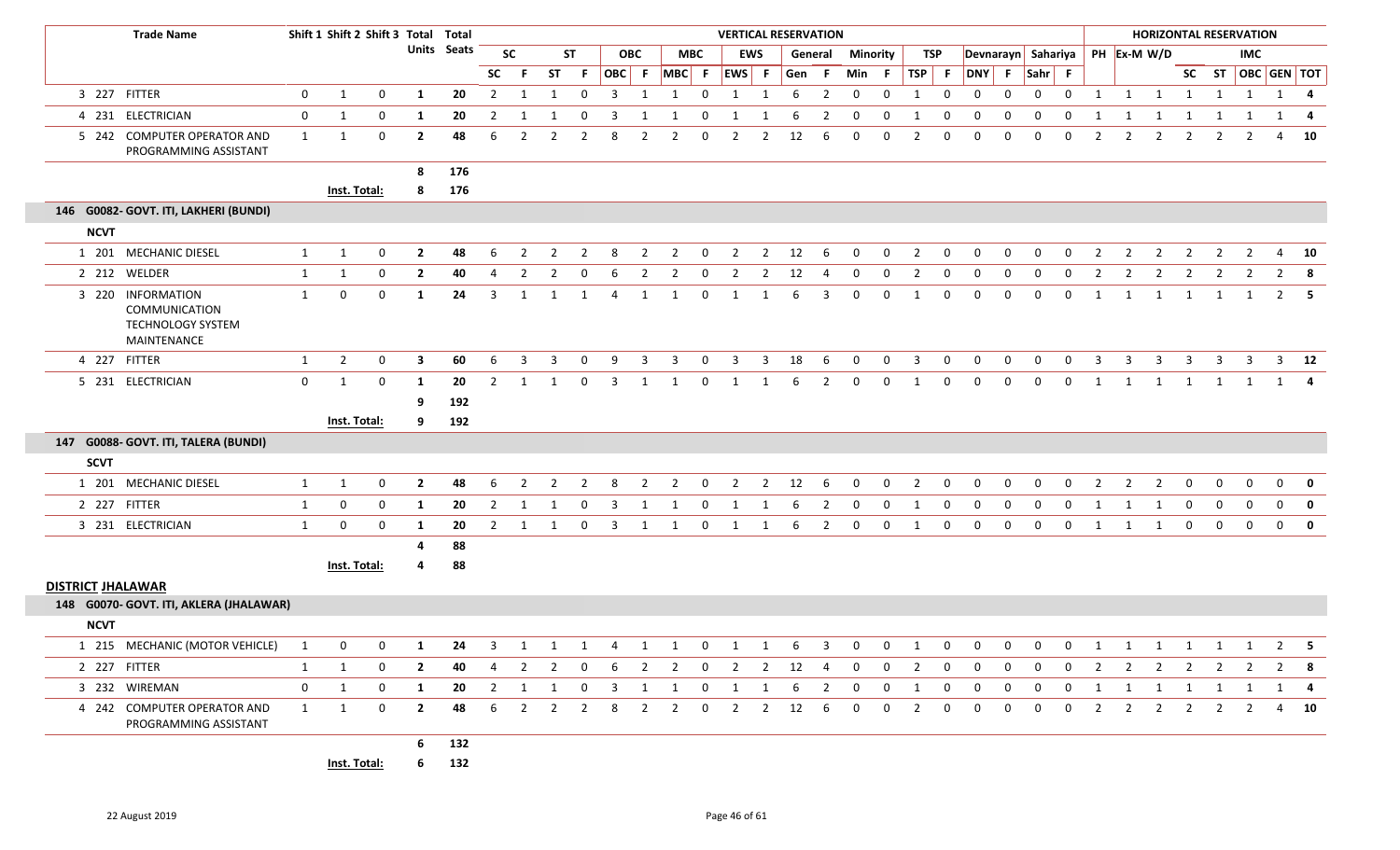| <b>Trade Name</b>                                    |                | Shift 1 Shift 2 Shift 3 Total Total |                  |                         |                    |                |                |                       |                |             |                |                               |              |                |                | <b>VERTICAL RESERVATION</b> |                |             |             |                     |             |                    |              |                     |              |                |                |                        |                       |                | <b>HORIZONTAL RESERVATION</b> |              |              |
|------------------------------------------------------|----------------|-------------------------------------|------------------|-------------------------|--------------------|----------------|----------------|-----------------------|----------------|-------------|----------------|-------------------------------|--------------|----------------|----------------|-----------------------------|----------------|-------------|-------------|---------------------|-------------|--------------------|--------------|---------------------|--------------|----------------|----------------|------------------------|-----------------------|----------------|-------------------------------|--------------|--------------|
|                                                      |                |                                     |                  |                         | <b>Units</b> Seats |                | <b>SC</b>      |                       | <b>ST</b>      |             | <b>OBC</b>     |                               | <b>MBC</b>   |                | <b>EWS</b>     |                             | General        | Minority    |             |                     | TSP         | Devnarayn Sahariya |              |                     |              |                | PH Ex-M W/D    |                        |                       |                | <b>IMC</b>                    |              |              |
|                                                      |                |                                     |                  |                         |                    | <b>SC</b>      | - F            |                       | ST F           |             |                | $ OBC $ F $ MBC $ F $ EWS $ F |              |                |                | Gen F                       |                | Min F       |             | TSP F               |             | DNY F Sahr F       |              |                     |              |                |                |                        |                       |                | SC ST OBC GEN TOT             |              |              |
| 149 G0073- GOVT. ITI, BAKANI (JHALAWAR)              |                |                                     |                  |                         |                    |                |                |                       |                |             |                |                               |              |                |                |                             |                |             |             |                     |             |                    |              |                     |              |                |                |                        |                       |                |                               |              |              |
| <b>SCVT</b>                                          |                |                                     |                  |                         |                    |                |                |                       |                |             |                |                               |              |                |                |                             |                |             |             |                     |             |                    |              |                     |              |                |                |                        |                       |                |                               |              |              |
| 1 212 WELDER                                         | $\mathbf{1}$   | 1                                   | $\mathbf 0$      | $\overline{2}$          | 40                 | $\overline{4}$ | $\overline{2}$ | $\overline{2}$        | $\mathbf 0$    | 6           | $\overline{2}$ | $\overline{2}$                | $\mathbf{0}$ | $\overline{2}$ |                | $2 \t 12$                   | $\overline{4}$ | $\mathbf 0$ | $\bf{0}$    | $\overline{2}$      | $\mathbf 0$ | $\mathbf{0}$       | $\mathbf 0$  | $\mathbf 0$         | $\mathbf{0}$ | $\overline{2}$ | $\overline{2}$ | $\overline{2}$         | $\mathbf 0$           | $\mathbf 0$    | $\overline{0}$                | $\mathbf 0$  | $\mathbf{0}$ |
| 2 227 FITTER                                         | $\mathbf 0$    | $\mathbf{1}$                        | $\mathbf 0$      | 1                       | 20                 | 2              | 1              |                       | 0              | 3           | 1              | 1                             | 0            | 1              | 1              | 6                           | $\overline{2}$ | $\mathbf 0$ | $\mathbf 0$ | $\overline{1}$      | $\mathbf 0$ | $\mathbf 0$        | 0            | $\mathbf 0$         | $\mathbf 0$  | 1              | 1              | 1                      | $\mathbf 0$           | $\mathbf 0$    | $\mathbf 0$                   | $\mathbf{0}$ | $\mathbf 0$  |
|                                                      |                |                                     |                  | 3                       | 60                 |                |                |                       |                |             |                |                               |              |                |                |                             |                |             |             |                     |             |                    |              |                     |              |                |                |                        |                       |                |                               |              |              |
|                                                      |                | Inst. Total:                        |                  | $\mathbf{3}$            | 60                 |                |                |                       |                |             |                |                               |              |                |                |                             |                |             |             |                     |             |                    |              |                     |              |                |                |                        |                       |                |                               |              |              |
| 150 G0075- GOVT. ITI, BHAWANI MANDI (JHALAWAR)       |                |                                     |                  |                         |                    |                |                |                       |                |             |                |                               |              |                |                |                             |                |             |             |                     |             |                    |              |                     |              |                |                |                        |                       |                |                               |              |              |
| <b>NCVT</b>                                          |                |                                     |                  |                         |                    |                |                |                       |                |             |                |                               |              |                |                |                             |                |             |             |                     |             |                    |              |                     |              |                |                |                        |                       |                |                               |              |              |
| 1 201 MECHANIC DIESEL                                | 1              | 1                                   | 0                | $\mathbf{2}$            | 48                 | 6              | 2              | 2                     | 2              | 8           | $\overline{2}$ | $\overline{2}$                | 0            | $\overline{2}$ | $\overline{2}$ | 12                          | -6             | $\mathbf 0$ | $\mathbf 0$ | $\overline{2}$      | $\mathbf 0$ | $\mathbf{0}$       | $\mathbf{0}$ | $\mathbf 0$         | $\mathbf 0$  | 2              | $\overline{2}$ | $\overline{2}$         | $\overline{2}$        | $\overline{2}$ | $\mathbf{2}$                  | 4            | 10           |
| 2 227 FITTER                                         | $\mathbf 0$    | 1                                   | $\mathbf 0$      | 1                       | 20                 | $\overline{2}$ | 1              | 1                     | 0              | 3           | 1              | 1                             | $\mathbf{0}$ | 1              | 1              | 6                           | $\overline{2}$ | $\mathbf 0$ | $\mathbf 0$ | 1                   | 0           | $\mathbf 0$        | $\mathbf{0}$ | 0                   | $\mathbf{0}$ | 1              | 1              | 1                      | 1                     | 1              | 1                             |              | $1 \quad 4$  |
| 3 232 WIREMAN                                        | $\mathbf{0}$   | 1                                   | 0                | -1                      | 20                 | $\overline{2}$ | -1             |                       | $\Omega$       | 3           |                |                               | $\Omega$     | 1              | -1             |                             | 2              | 0           | 0           | -1                  | 0           | 0                  | 0            | $\Omega$            | $\Omega$     | 1              | 1              | 1                      | 1                     | 1              | 1                             |              | 1 4          |
| 4 242 COMPUTER OPERATOR AND<br>PROGRAMMING ASSISTANT | $\mathbf{1}$   | $\mathbf{1}$                        | $\mathbf 0$      | $\mathbf{2}$            | 48                 | 6              | $\overline{2}$ | 2                     | 2              | 8           | $\overline{2}$ | $\overline{2}$                | 0            | $\overline{2}$ | $\overline{2}$ | 12                          | 6              | 0           | 0           | $\overline{2}$      | 0           | 0                  | $\Omega$     | 0                   | $\mathbf{0}$ | $\overline{2}$ | $\overline{2}$ | $\overline{2}$         | 2                     | 2              | 2                             | 4            | 10           |
|                                                      |                |                                     |                  | 6                       | 136                |                |                |                       |                |             |                |                               |              |                |                |                             |                |             |             |                     |             |                    |              |                     |              |                |                |                        |                       |                |                               |              |              |
|                                                      |                | Inst. Total:                        |                  | 6                       | 136                |                |                |                       |                |             |                |                               |              |                |                |                             |                |             |             |                     |             |                    |              |                     |              |                |                |                        |                       |                |                               |              |              |
| 151 G0078- GOVT. ITI, JHALAWAR                       |                |                                     |                  |                         |                    |                |                |                       |                |             |                |                               |              |                |                |                             |                |             |             |                     |             |                    |              |                     |              |                |                |                        |                       |                |                               |              |              |
| <b>NCVT</b>                                          |                |                                     |                  |                         |                    |                |                |                       |                |             |                |                               |              |                |                |                             |                |             |             |                     |             |                    |              |                     |              |                |                |                        |                       |                |                               |              |              |
| 1 209 PLUMBER                                        | 1              | 1                                   | $\mathbf 0$      | $\overline{2}$          | 48                 | 6              | $\overline{2}$ | 2                     | 2              | 8           | 2              | 2                             | $\mathbf{0}$ | $\overline{2}$ | $\overline{2}$ | 12                          | 6              | $\mathbf 0$ | 0           | $\overline{2}$      | 0           | 0                  | 0            | $\Omega$            | 0            | $\overline{2}$ | $\overline{2}$ | 2                      | $\overline{2}$        | 2              | 2                             | 4            | 10           |
| 2 212 WELDER                                         | $\mathbf{1}$   | 1                                   | 0                | $\mathbf{2}$            | 40                 | 4              | $\overline{2}$ | $\overline{2}$        | 0              | 6           | $\overline{2}$ | $\overline{2}$                | 0            | $\overline{2}$ | $\overline{2}$ | 12                          | 4              | $\mathbf 0$ | $\mathbf 0$ | 2                   | 0           | $\mathbf{0}$       | $\mathbf{0}$ | $\mathbf 0$         | 0            | 2              | $\overline{2}$ | $\overline{2}$         | $\overline{2}$        | 2              | $\mathbf{2}$                  |              | $2 \times 8$ |
| 3 219 ELECTRONICS MECHANIC                           | $\mathbf 0$    | 1                                   | 0                | 1                       | 24                 | 3              | 1              | -1                    | 1              | -4          | 1              | 1                             | $\mathbf 0$  | 1              | 1              | 6                           | 3              | $\mathbf 0$ | 0           | 1                   | 0           | $\mathbf{0}$       | 0            | $\mathbf 0$         | $\mathbf{0}$ | 1              | 1              | 1                      | 1                     | 1              | 1                             |              | $2 \quad 5$  |
| 4 227 FITTER                                         | $\mathbf{1}$   | 1                                   | 0                | $\mathbf{2}$            | 40                 | 4              | 2              | $\overline{2}$        | 0              | 6           | 2              | $\overline{2}$                | 0            | $\overline{2}$ | $\overline{2}$ | 12                          | 4              | 0           | $\mathbf 0$ | 2                   | 0           | 0                  | 0            | 0                   | 0            | $\overline{2}$ | $\overline{2}$ | $\overline{2}$         | $\overline{2}$        | 2              | $\mathbf{2}$                  |              | $2 \times 8$ |
| 5 231 ELECTRICIAN                                    | $\overline{2}$ | 1                                   | $\mathbf 0$      | $\overline{\mathbf{3}}$ | 60                 | 6              | 3              | 3                     | $\mathbf 0$    | 9           | 3              | 3                             | 0            | 3              | 3              | 18                          | 6              | 0           | $\mathbf 0$ | 3                   | 0           | 0                  | 0            | 0                   | 0            | 3              | 3              | 3                      | 3                     | 3              | 3                             |              | $3$ 12       |
| 6 242 COMPUTER OPERATOR AND<br>PROGRAMMING ASSISTANT | 1              | $\mathbf 0$                         | $\mathbf 0$      | 1                       | 24                 | 3              | 1              | -1                    | 1              | -4          | 1              | 1                             | $\mathbf{0}$ | 1              | 1              | 6                           | 3              | 0           | 0           | 1                   | 0           | 0                  | 0            | 0                   | 0            | 1              | 1              | 1                      | 1                     | 1              | 1                             |              | $2 \quad 5$  |
| 7 242 COMPUTER OPERATOR AND<br>PROGRAMMING ASSISTANT | $\mathbf{0}$   | 1                                   | $\boldsymbol{0}$ | $\mathbf{1}$            | 24                 | $\overline{0}$ | 4              | $\mathbf{0}$          | $\overline{2}$ | $\mathbf 0$ | 5              | $\mathbf 0$                   | $\mathbf{1}$ | $\mathbf 0$    | $\overline{2}$ | $\mathbf{0}$                | 9              | $\mathbf 0$ | $\mathbf 0$ | $\mathbf{0}$        | 1           | $\overline{0}$     | $\mathbf{0}$ | $\overline{0}$      | $\mathbf{0}$ | 1              |                | $1 \qquad 12 \qquad 1$ |                       |                | 1 1                           |              | $2 \quad 5$  |
|                                                      |                |                                     |                  | 12                      | 260                |                |                |                       |                |             |                |                               |              |                |                |                             |                |             |             |                     |             |                    |              |                     |              |                |                |                        |                       |                |                               |              |              |
|                                                      |                | Inst. Total:                        |                  | 12                      | 260                |                |                |                       |                |             |                |                               |              |                |                |                             |                |             |             |                     |             |                    |              |                     |              |                |                |                        |                       |                |                               |              |              |
| 152 G0084- GOVT. ITI, PIDAWA (JHALAWAR)              |                |                                     |                  |                         |                    |                |                |                       |                |             |                |                               |              |                |                |                             |                |             |             |                     |             |                    |              |                     |              |                |                |                        |                       |                |                               |              |              |
| <b>NCVT</b>                                          |                |                                     |                  |                         |                    |                |                |                       |                |             |                |                               |              |                |                |                             |                |             |             |                     |             |                    |              |                     |              |                |                |                        |                       |                |                               |              |              |
| 1 247 SEWING TECHNOLOGY                              | 1              | 1                                   | $\mathbf 0$      | $\overline{2}$          | 40                 |                |                |                       |                |             |                |                               |              |                |                |                             |                |             |             |                     |             |                    |              |                     |              |                |                |                        |                       |                |                               |              |              |
|                                                      |                |                                     |                  | $\overline{2}$          | 40                 |                |                |                       |                |             |                |                               |              |                |                |                             |                |             |             |                     |             |                    |              |                     |              |                |                |                        |                       |                |                               |              |              |
| <b>SCVT</b>                                          |                |                                     |                  |                         |                    |                |                |                       |                |             |                |                               |              |                |                |                             |                |             |             |                     |             |                    |              |                     |              |                |                |                        |                       |                |                               |              |              |
| 1 202 MECHANIC (TRACTOR)                             | $\mathbf{1}$   | $\mathbf{1}$                        | $\mathbf 0$      | $\overline{2}$          | 40                 | $\overline{4}$ |                | $2 \qquad 2 \qquad 0$ |                |             |                | 6 2 2 0 2 2 12 4 0            |              |                |                |                             |                |             |             | $0\qquad 2\qquad 0$ |             | $\overline{0}$     |              | $0\qquad 0\qquad 0$ |              | $\overline{2}$ |                |                        | $2 \qquad 2 \qquad 0$ |                | $0\quad 0\quad 0\quad 0$      |              |              |
|                                                      |                |                                     |                  | $\overline{2}$          | 40                 |                |                |                       |                |             |                |                               |              |                |                |                             |                |             |             |                     |             |                    |              |                     |              |                |                |                        |                       |                |                               |              |              |
|                                                      |                | Inst. Total:                        |                  | 4                       | 80                 |                |                |                       |                |             |                |                               |              |                |                |                             |                |             |             |                     |             |                    |              |                     |              |                |                |                        |                       |                |                               |              |              |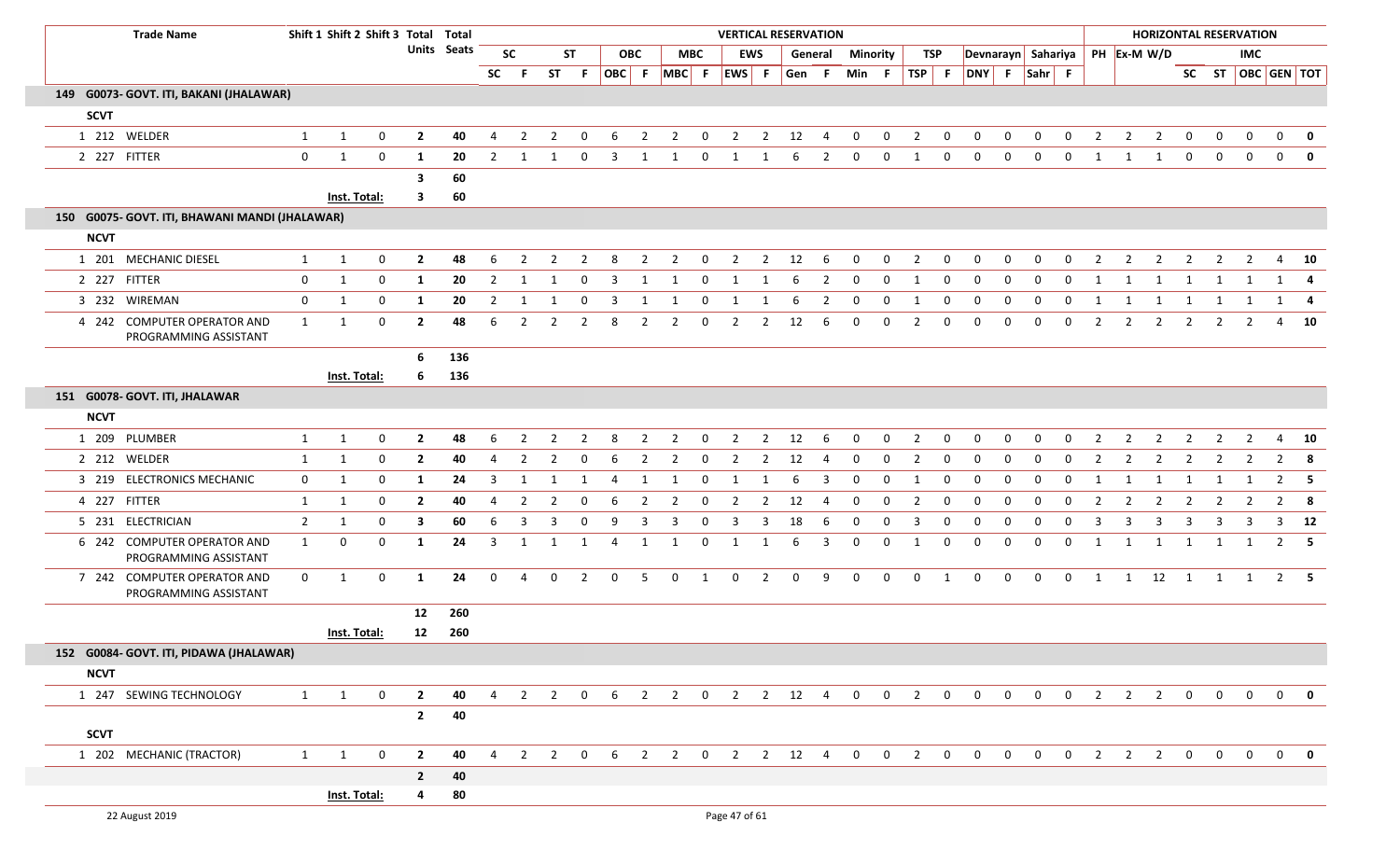|                      | <b>Trade Name</b>                                               |              |              | Shift 1 Shift 2 Shift 3 Total Total |                |             |                |                |                |                         |                         |                |                   |                         |                         |                | <b>VERTICAL RESERVATION</b> |                |              |                |                |              |                    |              |                |              |                |                |                         |                | <b>HORIZONTAL RESERVATION</b> |                |                |                         |
|----------------------|-----------------------------------------------------------------|--------------|--------------|-------------------------------------|----------------|-------------|----------------|----------------|----------------|-------------------------|-------------------------|----------------|-------------------|-------------------------|-------------------------|----------------|-----------------------------|----------------|--------------|----------------|----------------|--------------|--------------------|--------------|----------------|--------------|----------------|----------------|-------------------------|----------------|-------------------------------|----------------|----------------|-------------------------|
|                      |                                                                 |              |              |                                     |                | Units Seats |                | <b>SC</b>      |                | <b>ST</b>               |                         | <b>OBC</b>     |                   | MBC                     |                         | <b>EWS</b>     |                             | General        | Minority     |                | TSP            |              | Devnarayn Sahariya |              |                |              |                | PH Ex-M W/D    |                         |                |                               | IMC.           |                |                         |
|                      |                                                                 |              |              |                                     |                |             | <b>SC</b>      | -F.            |                | ST F                    |                         |                | OBC F MBC F EWS F |                         |                         |                | Gen F Min F                 |                |              |                | $TSP$ F        |              | DNY F Sahr F       |              |                |              |                |                |                         |                |                               |                |                | SC ST   OBC   GEN   TOT |
|                      | 153 G0116- GOVT. ITI, KHANPUR (JHALAWAR)                        |              |              |                                     |                |             |                |                |                |                         |                         |                |                   |                         |                         |                |                             |                |              |                |                |              |                    |              |                |              |                |                |                         |                |                               |                |                |                         |
| <b>NCVT</b>          |                                                                 |              |              |                                     |                |             |                |                |                |                         |                         |                |                   |                         |                         |                |                             |                |              |                |                |              |                    |              |                |              |                |                |                         |                |                               |                |                |                         |
|                      | 1 201 MECHANIC DIESEL                                           | $\mathbf{1}$ | $\mathbf{1}$ | 0                                   | $\overline{2}$ | 48          | 6              | $\overline{2}$ | $\overline{2}$ | $\overline{2}$          | 8                       | $\overline{2}$ | $\overline{2}$    | $\mathbf{0}$            | $\overline{2}$          | $\overline{2}$ | 12                          | 6              | $\mathbf 0$  | $\mathbf 0$    | $\overline{2}$ | $\mathbf{0}$ | 0                  | $\mathbf 0$  | $\mathbf 0$    | 0            | $\overline{2}$ | $\overline{2}$ | $\overline{2}$          | $\overline{2}$ | $\overline{2}$                | $\overline{2}$ | 4              | 10                      |
|                      | 2 212 WELDER                                                    | $\mathbf{1}$ | $\mathbf{1}$ | $\mathbf{0}$                        | $\overline{2}$ | 40          | 4              | $\overline{2}$ | $\mathbf{2}$   | $\mathbf{0}$            | 6                       | 2              | $\mathbf{2}$      | $\mathbf{0}$            | $\overline{2}$          | $\overline{2}$ | 12                          | 4              | $\mathbf 0$  | $\mathbf 0$    | $\overline{2}$ | $\mathbf 0$  | 0                  | $\mathbf{0}$ | $\mathbf 0$    | $\mathbf{0}$ | $\overline{2}$ | $2^{\circ}$    | $\overline{2}$          | $\overline{2}$ | $\overline{2}$                | $\overline{2}$ |                | $2 \times 8$            |
|                      |                                                                 |              |              |                                     | -4             | 88          |                |                |                |                         |                         |                |                   |                         |                         |                |                             |                |              |                |                |              |                    |              |                |              |                |                |                         |                |                               |                |                |                         |
|                      |                                                                 |              | Inst. Total: |                                     | 4              | 88          |                |                |                |                         |                         |                |                   |                         |                         |                |                             |                |              |                |                |              |                    |              |                |              |                |                |                         |                |                               |                |                |                         |
|                      | 154 G0131- GOVT. ITI, JHALRAPATAN (JHALAWAR)                    |              |              |                                     |                |             |                |                |                |                         |                         |                |                   |                         |                         |                |                             |                |              |                |                |              |                    |              |                |              |                |                |                         |                |                               |                |                |                         |
| <b>NCVT</b>          |                                                                 |              |              |                                     |                |             |                |                |                |                         |                         |                |                   |                         |                         |                |                             |                |              |                |                |              |                    |              |                |              |                |                |                         |                |                               |                |                |                         |
| 1 227 FITTER         |                                                                 | $\mathbf{1}$ | $\mathbf 0$  | $\mathbf 0$                         | <b>1</b>       | 20          | $\mathbf{0}$   | $\Omega$       | $\mathbf 0$    | $\mathbf 0$             | $\mathbf 0$             | 0              | $\mathbf 0$       | $\mathbf 0$             | $\mathbf 0$             | $\mathbf 0$    | $\mathbf 0$                 | $\mathbf 0$    | $\mathbf 0$  | $\mathbf 0$    | $\mathbf 0$    | $\mathbf 0$  | 14                 | 6            | $\mathbf 0$    | $\mathbf{0}$ | $\mathbf{1}$   | $\mathbf{1}$   | $\overline{\mathbf{1}}$ | $\bf{0}$       | $\mathbf 0$                   | $\mathbf 0$    | $\mathbf 0$    | 0                       |
|                      | 2 231 ELECTRICIAN                                               | $\mathbf{1}$ | $\mathbf 0$  | $\mathbf 0$                         | 1              | 20          | $\Omega$       | $\Omega$       | $\Omega$       | $\mathbf{0}$            | $\Omega$                | 0              | $\Omega$          | $\mathbf{0}$            | $\mathbf 0$             | $\mathbf{0}$   | $\mathbf 0$                 | $\mathbf 0$    | 0            | $\mathbf 0$    | 0              | $\mathbf{0}$ | 14                 | -6           | $\mathbf 0$    | $\mathbf{0}$ | 1              | 1              | 1                       | $\mathbf 0$    | $\mathbf 0$                   | $\mathbf 0$    | $\overline{0}$ | $\mathbf 0$             |
|                      |                                                                 |              |              |                                     | $\overline{2}$ | 40          |                |                |                |                         |                         |                |                   |                         |                         |                |                             |                |              |                |                |              |                    |              |                |              |                |                |                         |                |                               |                |                |                         |
| <b>SCVT</b>          |                                                                 |              |              |                                     |                |             |                |                |                |                         |                         |                |                   |                         |                         |                |                             |                |              |                |                |              |                    |              |                |              |                |                |                         |                |                               |                |                |                         |
|                      | 1 201 MECHANIC DIESEL                                           | $\mathbf{1}$ | $\mathbf{1}$ | 0                                   | $\overline{2}$ | 48          | $\mathbf{0}$   | $\Omega$       | 0              | 0                       | 0                       | 0              | $\mathbf 0$       | $\mathbf 0$             | 0                       | 0              | 0                           | 0              | 0            | $\mathbf 0$    | $\mathbf 0$    | $\mathbf{0}$ | 34                 | 14           | $\mathbf 0$    | 0            | $\overline{2}$ | $\overline{2}$ | $\overline{2}$          | $\mathbf 0$    | $\mathbf{0}$                  | $\mathbf 0$    | $\mathbf 0$    | 0                       |
|                      | 2 212 WELDER                                                    | $\mathbf{1}$ | 1            | $\mathbf 0$                         | $\overline{2}$ | 40          | $\mathbf{0}$   | $\Omega$       | $\Omega$       | $\mathbf 0$             | $\mathbf 0$             | 0              | $\Omega$          | $\mathbf 0$             | $\mathbf{0}$            | 0              | $\mathbf 0$                 | $\mathbf 0$    | $\mathbf{0}$ | $\mathbf 0$    | $\mathbf 0$    | $\mathbf{0}$ | 28                 | 12           | $\mathbf{0}$   | $\mathbf{0}$ | 2              | $\mathbf{2}$   | $\overline{2}$          | $\mathbf{0}$   | $\mathbf{0}$                  | $\mathbf{0}$   | $\mathbf 0$    | $\mathbf 0$             |
|                      |                                                                 |              |              |                                     | $\overline{4}$ | 88          |                |                |                |                         |                         |                |                   |                         |                         |                |                             |                |              |                |                |              |                    |              |                |              |                |                |                         |                |                               |                |                |                         |
|                      |                                                                 |              | Inst. Total: |                                     | 6              | 128         |                |                |                |                         |                         |                |                   |                         |                         |                |                             |                |              |                |                |              |                    |              |                |              |                |                |                         |                |                               |                |                |                         |
| <b>DISTRICT KOTA</b> | 155 G0081- GOVT. ITI, KOTA                                      |              |              |                                     |                |             |                |                |                |                         |                         |                |                   |                         |                         |                |                             |                |              |                |                |              |                    |              |                |              |                |                |                         |                |                               |                |                |                         |
| <b>NCVT</b>          |                                                                 |              |              |                                     |                |             |                |                |                |                         |                         |                |                   |                         |                         |                |                             |                |              |                |                |              |                    |              |                |              |                |                |                         |                |                               |                |                |                         |
|                      | 1 037 INSTRUMENT MECHANIC                                       | $\mathbf 0$  | $\mathbf{1}$ | 0                                   | 1              | 24          | 3              | 1              | 1              | 1                       | 4                       | 1              | 1                 | $\mathbf{0}$            | 1                       | 1              | 6                           | 3              | $\mathbf 0$  | 0              | 1              | $\mathbf 0$  | 0                  | 0            | 0              | 0            | 1              | -1             | -1                      | 0              | 0                             | $\mathbf 0$    | 0              | 0                       |
|                      | 2 201 MECHANIC DIESEL                                           | $\mathbf{1}$ | 1            | 0                                   | $\overline{2}$ | 48          | 6              | 2              | 2              | 2                       | 8                       | 2              | $\overline{2}$    | 0                       | $\overline{2}$          | $\overline{2}$ | 12                          | 6              | 0            | 0              | $\overline{2}$ | 0            | 0                  | 0            | 0              | 0            | 2              | 2              | $\overline{2}$          | 0              | 0                             | 0              | $\mathbf{0}$   | $\mathbf 0$             |
|                      | 3 209 PLUMBER                                                   | $\mathbf{1}$ | 1            | 0                                   | $\overline{2}$ | 48          | 6              | $\overline{2}$ | $\mathbf{2}$   | $\overline{2}$          | 8                       | $\overline{2}$ | $\overline{2}$    | $\mathbf{0}$            | $\overline{2}$          | $\overline{2}$ | 12                          | -6             | $\mathbf 0$  | $\mathbf 0$    | 2              | 0            | 0                  | 0            | 0              | 0            | 2              | $\mathbf{2}$   | $\overline{2}$          | 0              | 0                             | $\mathbf 0$    | $\mathbf{0}$   | $\mathbf 0$             |
|                      | 4 212 WELDER                                                    | $\mathbf{1}$ | 1            | $\mathbf{0}$                        | $\overline{2}$ | 40          | 4              | $\overline{2}$ | $\overline{2}$ | $\mathbf{0}$            | 6                       | $\overline{2}$ | $\overline{2}$    | $\mathbf{0}$            | $\overline{2}$          | $\overline{2}$ | 12                          | 4              | $\mathbf 0$  | $\mathbf 0$    | 2              | 0            | 0                  | 0            | $\mathbf{0}$   | $\mathbf{0}$ | $\overline{2}$ | 2              | $\overline{2}$          | $\mathbf 0$    | $\mathbf{0}$                  | $\mathbf 0$    | $\mathbf 0$    | $\mathbf 0$             |
|                      | 5 215 MECHANIC (MOTOR VEHICLE)                                  | 0            | 1            | 0                                   | 1              | 24          | 3              | 1              |                | 1                       | 4                       | 1              | 1                 | $\mathbf 0$             | 1                       | 1              | -6                          | 3              | 0            | $\mathbf 0$    | 1              | $\Omega$     | $\Omega$           | <sup>0</sup> | 0              | $\Omega$     | 1              | 1              | 1                       | $\mathbf 0$    | 0                             | $\Omega$       | $\mathbf 0$    | 0                       |
|                      | 6 219 ELECTRONICS MECHANIC                                      | $\mathbf 0$  | 1            | 0                                   | 1              | 24          | 3              | 1              | 1              | 1                       | 4                       | 1              | 1                 | $\mathbf{0}$            | 1                       | 1              | 6                           | 3              | 0            | 0              | 1              | $\mathbf 0$  | $\mathbf 0$        | 0            | 0              | 0            | 1              | 1              | 1                       | 0              | 0                             | 0              | $\mathbf 0$    | $\mathbf 0$             |
|                      | 7 220 INFORMATION                                               | 1            | $\mathbf 0$  | 0                                   | 1              | 24          | 3              | 1              | 1              | 1                       | 4                       | 1              | 1                 | $\mathbf 0$             | 1                       | 1              | 6                           | 3              | 0            | $\mathbf 0$    | 1              | $\mathbf{0}$ | $\Omega$           | $\Omega$     | $\mathbf{0}$   | $\mathbf{0}$ | 1              | 1              | 1                       | $\mathbf 0$    | $\mathbf{0}$                  | $\mathbf{0}$   | $\mathbf 0$    | 0                       |
|                      | <b>COMMUNICATION</b><br><b>TECHNOLOGY SYSTEM</b><br>MAINTENANCE |              |              |                                     |                |             |                |                |                |                         |                         |                |                   |                         |                         |                |                             |                |              |                |                |              |                    |              |                |              |                |                |                         |                |                               |                |                |                         |
|                      | 8 221 TURNER                                                    | 0            | 1            | $\mathbf 0$                         | 1              | 20          | $\overline{2}$ | 1              | $\mathbf{1}$   | $\overline{0}$          | $\overline{\mathbf{3}}$ | $\mathbf{1}$   | $\overline{1}$    | $\overline{\mathbf{0}}$ | $\overline{\mathbf{1}}$ | 1              | 6                           | $\overline{2}$ | $\mathbf{0}$ | $\mathbf{0}$   | 1              | $\mathbf 0$  | $\mathbf{0}$       | $\mathbf{0}$ | $\mathbf 0$    | $\mathbf 0$  | 1              | $\mathbf{1}$   | $\overline{1}$          | $\mathbf 0$    | 0                             | $\mathbf 0$    | $\overline{0}$ | 0                       |
|                      | 9 222 MACHINIST                                                 | 0            | 1            | $\mathbf{0}$                        | 1              | 20          | $\overline{2}$ | $\overline{1}$ | 1              | $\overline{0}$          | $\overline{\mathbf{3}}$ | 1              | $\overline{1}$    | $\overline{0}$          | $\overline{1}$          | 1              | 6                           | $\overline{2}$ | $\mathbf{0}$ | $\mathbf 0$    | 1              | $\mathbf{0}$ | 0                  | 0            | $\mathbf 0$    | $\mathbf 0$  | 1              | $\mathbf{1}$   | $\overline{1}$          | $\mathbf{0}$   | $\mathbf{0}$                  | $\bf{0}$       | $\mathbf{0}$   | $\mathbf{0}$            |
|                      | 10 224 DRAUGHTSMAN<br>(MECHANICAL)                              | $\mathbf{0}$ | 1            | $\mathbf 0$                         | 1              | 24          | $\overline{3}$ | 1              | 1              | $\overline{\mathbf{1}}$ | 4                       | 1              | 1                 | $\mathbf 0$             | 1                       | 1              | 6                           | $\overline{3}$ | $\mathbf 0$  | $\mathbf 0$    | 1              | $\mathbf 0$  | $\mathbf 0$        | $\mathbf 0$  | $\mathbf 0$    | 0            | 1              | 1              | $\mathbf{1}$            | $\mathbf 0$    | $\mathbf{0}$                  | $\mathbf{0}$   | $\mathbf{0}$   | 0                       |
|                      | 11 231 ELECTRICIAN                                              | $\mathbf{1}$ | $\mathbf 0$  | $\mathbf{0}$                        | 1              | 20          | $\overline{2}$ | $\mathbf{1}$   | $\mathbf{1}$   | $\overline{\mathbf{0}}$ | $\overline{\mathbf{3}}$ |                | 1 1               | $\overline{0}$          | $\mathbf{1}$            | 1              | 6                           | $\overline{2}$ | $\mathbf{0}$ | $\overline{0}$ | $\overline{1}$ | $\mathbf{0}$ | $\mathbf 0$        | $\mathbf{0}$ | $\overline{0}$ | $\mathbf{0}$ | 1              | $\mathbf{1}$   | $\overline{\mathbf{1}}$ | $\mathbf{0}$   | $\mathbf{0}$                  | $\mathbf 0$    | $\overline{0}$ | 0                       |
|                      | 12 232 WIREMAN                                                  | 0            | -1           | $\mathbf{0}$                        | 1              | 20          | $\overline{2}$ | $\mathbf{1}$   | 1              | $\mathbf 0$             | 3                       | 1              | 1                 | $\mathbf{0}$            | 1                       | 1              | 6                           | $\overline{2}$ | $\mathbf 0$  | $\mathbf 0$    | 1              | $\mathbf 0$  | $\mathbf 0$        | $\mathbf 0$  | $\overline{0}$ | $\mathbf 0$  | 1              | 1              | 1                       | $\mathbf{0}$   | $\mathbf 0$                   | $\mathbf{0}$   |                | $0$ 0                   |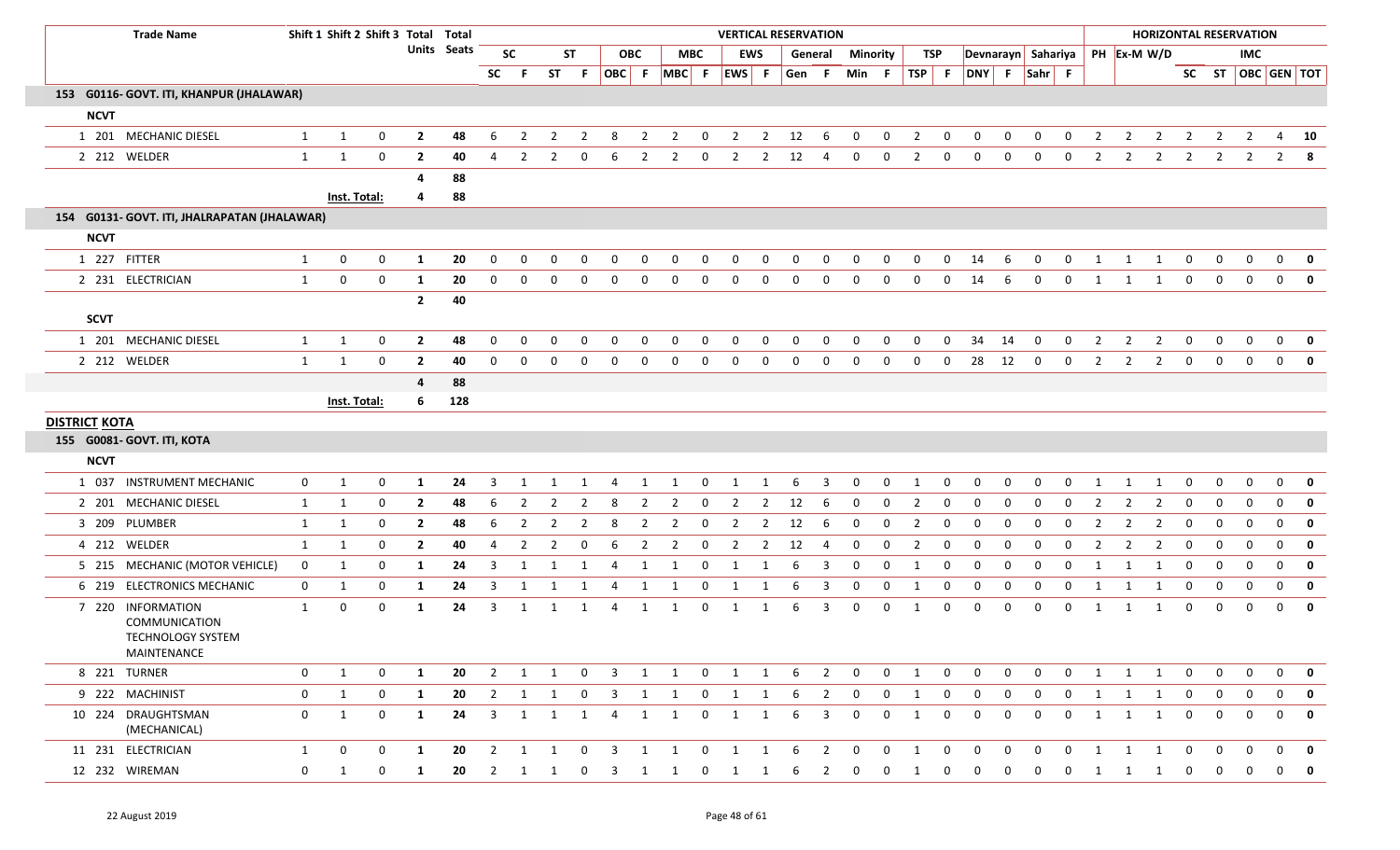|             | <b>Trade Name</b>                                                                    |              | Shift 1 Shift 2 Shift 3 Total Total |              |                |             |                |                |                |                          |                |                |                |                         | <b>VERTICAL RESERVATION</b> |                |              |                |                 |                         |                |                |              |             |              |              |                         |                                  | <b>HORIZONTAL RESERVATION</b> |                |                |              |                         |              |
|-------------|--------------------------------------------------------------------------------------|--------------|-------------------------------------|--------------|----------------|-------------|----------------|----------------|----------------|--------------------------|----------------|----------------|----------------|-------------------------|-----------------------------|----------------|--------------|----------------|-----------------|-------------------------|----------------|----------------|--------------|-------------|--------------|--------------|-------------------------|----------------------------------|-------------------------------|----------------|----------------|--------------|-------------------------|--------------|
|             |                                                                                      |              |                                     |              |                | Units Seats |                | <b>SC</b>      |                | <b>ST</b>                |                | <b>OBC</b>     |                | <b>MBC</b>              |                             | <b>EWS</b>     |              | General        | <b>Minority</b> |                         | TSP            |                |              |             |              |              |                         | Devnarayn Sahariya   PH Ex-M W/D |                               |                |                | <b>IMC</b>   |                         |              |
|             |                                                                                      |              |                                     |              |                |             | <b>SC</b>      | -F             | <b>ST</b>      | -F.                      |                |                |                |                         | OBC F MBC F EWS F           |                | Gen          | -F.            | Min F           |                         | $TSP$ F        |                | DNY F Sahr F |             |              |              |                         |                                  |                               |                |                |              | SC ST   OBC   GEN   TOT |              |
|             | 13 242 COMPUTER OPERATOR AND<br>PROGRAMMING ASSISTANT                                | 1            | 1                                   | 0            | $\mathbf{2}$   | 48          | 6              | $\overline{2}$ | $\overline{2}$ | $\overline{2}$           | 8              | $\overline{2}$ | $\overline{2}$ | $\overline{0}$          | $\overline{2}$              | $\overline{2}$ | 12           | 6              | $\mathbf{0}$    | $\mathbf{0}$            | $\overline{2}$ | $\mathbf 0$    | $\mathbf{0}$ | 0           | $\mathbf{0}$ | $\mathbf 0$  | $\overline{2}$          | $\overline{2}$                   | $\overline{2}$                | $\mathbf{0}$   | $\mathbf 0$    | $\mathbf{0}$ | $0$ 0                   |              |
|             | 14 259 STENOGRAPHER &<br>SECRETARIAL ASSISTANT<br>(ENGLISH)                          | 1            | $\mathbf{1}$                        | $\mathbf 0$  | $\overline{2}$ | 48          | 6              | $\overline{2}$ | $\overline{2}$ | $\overline{2}$           | 8              | $\overline{2}$ | $\overline{2}$ | $\mathbf 0$             | $\overline{2}$              | $\overline{2}$ | 12           | 6              | $\mathbf{0}$    | $\mathbf{0}$            | 2              | $\mathbf 0$    | 0            | 0           | $\mathbf 0$  | $\mathbf 0$  | $\overline{2}$          | $\overline{2}$                   | $\overline{2}$                | $\mathbf{0}$   | $\mathbf 0$    | $\mathbf{0}$ | $\mathbf{0}$            | 0            |
|             |                                                                                      |              |                                     |              | 19             | 432         |                |                |                |                          |                |                |                |                         |                             |                |              |                |                 |                         |                |                |              |             |              |              |                         |                                  |                               |                |                |              |                         |              |
|             |                                                                                      |              | Inst. Total:                        |              | 19             | 432         |                |                |                |                          |                |                |                |                         |                             |                |              |                |                 |                         |                |                |              |             |              |              |                         |                                  |                               |                |                |              |                         |              |
|             | 156 G0083- GOVT. WOMEN ITI, KOTA                                                     |              |                                     |              |                |             |                |                |                |                          |                |                |                |                         |                             |                |              |                |                 |                         |                |                |              |             |              |              |                         |                                  |                               |                |                |              |                         |              |
| <b>NCVT</b> |                                                                                      |              |                                     |              |                |             |                |                |                |                          |                |                |                |                         |                             |                |              |                |                 |                         |                |                |              |             |              |              |                         |                                  |                               |                |                |              |                         |              |
|             | 1 219 ELECTRONICS MECHANIC                                                           | $\mathbf{0}$ | 1                                   | 0            | 1              | 24          | 0              | Д              | 0              | 2                        | 0              | -5             | $\Omega$       | 1                       | $\mathbf{0}$                | $\overline{2}$ | 0            | 9              | 0               | $\mathbf 0$             | 0              | 1              | $\mathbf 0$  | 0           | $\Omega$     | 0            | 1                       | 1                                | 12                            | $\overline{0}$ | 0              | 0            | $0 \quad 0$             |              |
|             | 2 220 INFORMATION<br><b>COMMUNICATION</b><br><b>TECHNOLOGY SYSTEM</b><br>MAINTENANCE | $\mathbf 0$  | 1                                   | $\mathbf{0}$ | -1             | 24          | $\mathbf{0}$   | 4              | $\Omega$       | 2                        | 0              | -5             | $\Omega$       | 1                       | $\mathbf{0}$                | 2              | 0            | 9              | $\Omega$        | $\mathbf 0$             | $\Omega$       | 1              | $\mathbf 0$  | 0           | $\Omega$     | $\mathbf{0}$ | 1                       | 1                                | 12                            | $\overline{0}$ | $\mathbf{0}$   | $\mathbf{0}$ | $\mathbf{0}$            | 0            |
|             | 3 231 ELECTRICIAN                                                                    | $\mathbf 0$  | 1                                   | $\mathbf 0$  | -1             | 20          | $\mathbf 0$    | $\overline{3}$ | 0              | 1                        | $\mathbf 0$    | $\overline{4}$ | $\mathbf 0$    | 1                       | $\mathbf 0$                 | $\overline{2}$ | $\mathbf{0}$ | 8              | $\mathbf 0$     | $\mathbf 0$             | $\mathbf 0$    | 1              | $\mathbf 0$  | $\mathbf 0$ | 0            | $\mathbf 0$  | 1                       | 1                                | 10                            | $\mathbf 0$    | $\mathbf 0$    | $\mathbf 0$  | $\mathbf{0}$            | $\mathbf{0}$ |
|             | 4 239 BASIC COSMETOLOGY                                                              | 1            | 1                                   | 0            | $\mathbf{2}$   | 48          | 0              | -8             |                |                          | 0              | 10             | $\Omega$       | 2                       | 0                           | 4              | 0            | 18             | $\Omega$        | $\Omega$                |                | 2              | 0            | 0           |              | $\Omega$     |                         | 2                                | 24                            | 0              | 0              | 0            | 0                       | 0            |
|             | 5 242 COMPUTER OPERATOR AND<br>PROGRAMMING ASSISTANT                                 | 1            | 1                                   | 0            | $\mathbf{2}$   | 48          | $\mathbf{0}$   | 8              | $\Omega$       | 4                        | 0              | 10             | $\mathbf 0$    | 2                       | 0                           | 4              | 0            | 18             | $\mathbf 0$     | 0                       | $\mathbf 0$    | $\overline{2}$ | 0            | 0           | $\Omega$     | 0            | 2                       | $\overline{2}$                   | 24                            | $\mathbf 0$    | 0              | 0            | $\mathbf{0}$            | $\mathbf 0$  |
|             | 6 245 FRUIT AND VEGETABLE<br>PROCESSOR                                               | 1            | 1                                   | 0            | $\overline{2}$ | 48          | $\mathbf 0$    | 8              | $\Omega$       |                          | $\mathbf 0$    | 10             | $\Omega$       | $\overline{2}$          | $\mathbf 0$                 | $\overline{4}$ | $\mathbf 0$  | 18             | $\Omega$        | $\Omega$                | $\Omega$       | $\overline{2}$ | $\Omega$     | $\Omega$    | $\Omega$     | $\Omega$     | $\mathcal{P}$           | 2                                | 24                            | $\mathbf 0$    | $\Omega$       | $\Omega$     | $\mathbf{0}$            | $\mathbf 0$  |
|             | 7 247 SEWING TECHNOLOGY                                                              | 1            | 1                                   | 0            | $\overline{2}$ | 40          | $\mathbf 0$    | -6             | $\Omega$       | $\overline{2}$           | 0              | 8              | $\mathbf{0}$   | $\overline{2}$          | 0                           | 4              | $\mathbf{0}$ | 16             | $\mathbf 0$     | $\mathbf 0$             | $\mathbf{0}$   | $\overline{2}$ | 0            | 0           | 0            | 0            | 2                       | $\overline{2}$                   | 20                            | $\mathbf 0$    | $\mathbf 0$    | 0            | $0$ 0                   |              |
|             | 8 249 SURFACE ORNAMENTATION<br>TECHNIQUES (EMBROIDERY)                               | 1            | $\mathbf{1}$                        | 0            | $\mathbf{2}$   | 40          | $\mathbf 0$    | -6             | 0              | 2                        | 0              | 8              | $\mathbf 0$    | $\overline{2}$          | $\mathbf{0}$                | 4              | 0            | 16             | $\mathbf{0}$    | $\mathbf 0$             | $\mathbf{0}$   | $\overline{2}$ | 0            | 0           | 0            | 0            | 2                       | $\overline{2}$                   | 20                            | $\mathbf 0$    | $\mathbf 0$    | $\mathbf{0}$ | 0                       | $\mathbf 0$  |
|             | 9 260 STENOGRAPHER &<br>SECRETARIAL ASSISTANT<br>(HINDI)                             | 1            | 1                                   | 0            | $\mathbf{2}$   | 48          | $\mathbf 0$    | 8              | $\Omega$       | $\boldsymbol{\varDelta}$ | $\mathbf{0}$   | 10             | $\mathbf 0$    | $\overline{2}$          | $\mathbf{0}$                | 4              | $\mathbf{0}$ | 18             | $\mathbf{0}$    | $\mathbf{0}$            | $\mathbf{0}$   | 2              | $\mathbf{0}$ | $\Omega$    | $\Omega$     | $\Omega$     | $\mathcal{P}$           | $\overline{2}$                   | 24                            | $\mathbf 0$    | $\Omega$       | $\Omega$     | $\mathbf{0}$            | $\mathbf{0}$ |
|             |                                                                                      |              |                                     |              | 15             | 340         |                |                |                |                          |                |                |                |                         |                             |                |              |                |                 |                         |                |                |              |             |              |              |                         |                                  |                               |                |                |              |                         |              |
|             |                                                                                      |              | Inst. Total:                        |              | 15             | 340         |                |                |                |                          |                |                |                |                         |                             |                |              |                |                 |                         |                |                |              |             |              |              |                         |                                  |                               |                |                |              |                         |              |
|             | 157 G0085- GOVT. ITI, SANGOD (KOTA)                                                  |              |                                     |              |                |             |                |                |                |                          |                |                |                |                         |                             |                |              |                |                 |                         |                |                |              |             |              |              |                         |                                  |                               |                |                |              |                         |              |
| <b>NCVT</b> |                                                                                      |              |                                     |              |                |             |                |                |                |                          |                |                |                |                         |                             |                |              |                |                 |                         |                |                |              |             |              |              |                         |                                  |                               |                |                |              |                         |              |
|             | 1 201 MECHANIC DIESEL                                                                |              | $1 \quad 1 \quad 0$                 |              |                |             |                |                |                |                          |                |                |                |                         |                             |                |              |                |                 |                         |                |                |              |             |              |              |                         |                                  |                               |                |                |              |                         |              |
|             | 2 212 WELDER                                                                         | 1            | 1                                   | 0            | $\mathbf{2}$   | 40          | 4              | $\overline{2}$ | $\overline{2}$ | $\mathbf 0$              | 6              | $\overline{2}$ | $\overline{2}$ | $\overline{\mathbf{0}}$ |                             |                | 2 2 12 4     |                | $\overline{0}$  | $\overline{\mathbf{0}}$ | $\mathbf{2}$   | $\mathbf 0$    | 0            | 0           | $\mathbf{0}$ | $\mathbf 0$  | $\mathbf{2}$            | $\overline{2}$                   |                               |                | 2 2 2 2        |              | 2 8                     |              |
|             | 3 227 FITTER                                                                         | $\mathbf 0$  | 1                                   | $\mathbf 0$  | 1              | 20          | $\overline{2}$ | 1              | 1              | $\overline{0}$           | $\overline{3}$ | $\mathbf{1}$   | 1              | $\mathbf 0$             | $\overline{1}$              | 1              | 6            | $\overline{2}$ | $\mathbf{0}$    | $\overline{0}$          | 1              | $\mathbf 0$    | $\mathbf{0}$ | 0           | $\Omega$     | $\mathbf{0}$ | $\overline{\mathbf{1}}$ |                                  | 1 1 1 1                       |                |                | $\mathbf{1}$ | 1 4                     |              |
|             | 4 231 ELECTRICIAN                                                                    | 1            | 1                                   | $\Omega$     | $\mathbf{2}$   | 40          |                | -2             |                |                          | 6              |                |                | - 0                     | 2                           | 2              | 12           | 4              |                 |                         |                | 0              |              |             |              |              |                         | 2                                | $\overline{2}$                | $\overline{2}$ | $\overline{2}$ | 2            | 2 8                     |              |
|             | 5 242 COMPUTER OPERATOR AND<br>PROGRAMMING ASSISTANT                                 | 1            | 1                                   | 0            | $\mathbf{2}$   | 48          | 6              | -2             | 2              | -2                       | 8              | $\mathcal{L}$  | $\mathcal{L}$  | 0                       | 2                           | 2              | 12           | 6              |                 |                         | 2              | 0              |              | 0           |              | 0            | 2                       | 2                                | 2                             | 2              | 2              | -2           | 4 10                    |              |
|             |                                                                                      |              |                                     |              | 9              | 196         |                |                |                |                          |                |                |                |                         |                             |                |              |                |                 |                         |                |                |              |             |              |              |                         |                                  |                               |                |                |              |                         |              |
|             |                                                                                      |              | Inst. Total:                        |              | 9              | 196         |                |                |                |                          |                |                |                |                         |                             |                |              |                |                 |                         |                |                |              |             |              |              |                         |                                  |                               |                |                |              |                         |              |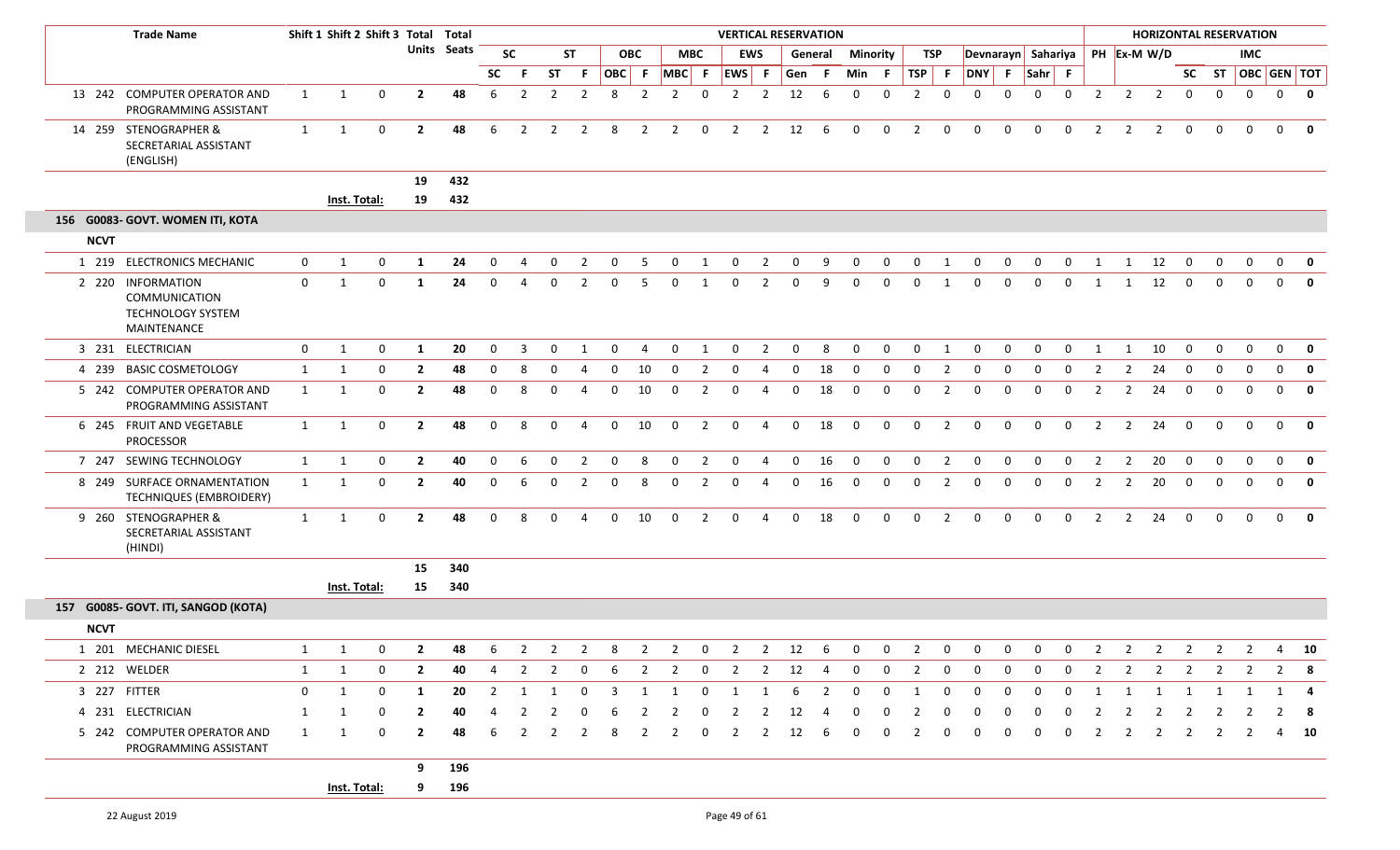|             | <b>Trade Name</b>                                    |              |                | Shift 1 Shift 2 Shift 3 Total Total |                |             |                |                |                |                |                         |                |                |                |                |                | <b>VERTICAL RESERVATION</b> |                         |                 |                |                |              |              |             |             |              |                |                | <b>HORIZONTAL RESERVATION</b>  |                |                |                   |                |              |
|-------------|------------------------------------------------------|--------------|----------------|-------------------------------------|----------------|-------------|----------------|----------------|----------------|----------------|-------------------------|----------------|----------------|----------------|----------------|----------------|-----------------------------|-------------------------|-----------------|----------------|----------------|--------------|--------------|-------------|-------------|--------------|----------------|----------------|--------------------------------|----------------|----------------|-------------------|----------------|--------------|
|             |                                                      |              |                |                                     |                | Units Seats |                | <b>SC</b>      |                | <b>ST</b>      |                         | <b>OBC</b>     |                | <b>MBC</b>     |                | <b>EWS</b>     |                             | General                 | <b>Minority</b> |                |                | TSP          |              |             |             |              |                |                | Devnarayn Sahariya PH Ex-M W/D |                |                | <b>IMC</b>        |                |              |
|             |                                                      |              |                |                                     |                |             | <b>SC</b>      | - F            |                | ST F           |                         | OBC F          | $MBC$ F        |                | EWS F          |                | Gen                         | -F                      | Min F           |                | $TSP$ F        |              | DNY F Sahr F |             |             |              |                |                |                                |                |                | SC ST OBC GEN TOT |                |              |
|             | 158 G0087- GOVT. ITI, SULTANPUR (KOTA)               |              |                |                                     |                |             |                |                |                |                |                         |                |                |                |                |                |                             |                         |                 |                |                |              |              |             |             |              |                |                |                                |                |                |                   |                |              |
| <b>NCVT</b> |                                                      |              |                |                                     |                |             |                |                |                |                |                         |                |                |                |                |                |                             |                         |                 |                |                |              |              |             |             |              |                |                |                                |                |                |                   |                |              |
|             | 1 212 WELDER                                         | 1            | 1              | $\mathbf 0$                         | $\overline{2}$ | 40          | 4              | 2              | 2              | 0              | -6                      | $\overline{2}$ | $\overline{2}$ | $\overline{0}$ | $\overline{2}$ | $\overline{2}$ | 12                          | $\overline{4}$          | $\Omega$        | $\Omega$       | 2              | $\mathbf{0}$ | $\Omega$     | $\Omega$    | $\Omega$    | $\Omega$     | 2              | 2              | 2                              | $\overline{2}$ | $\overline{2}$ | $\overline{2}$    |                | $2 \times 8$ |
|             | 2 227 FITTER                                         | $\mathbf{1}$ | 1              | $\mathbf 0$                         | $\mathbf{2}$   | 40          | 4              | - 2            | 2              |                | -6                      | 2              | 2              | 0              | 2              | 2              | 12                          |                         | 0               | $\Omega$       | 2              | 0            | $\Omega$     | $\Omega$    | $\Omega$    | 0            | 2              | 2              | -2                             | 2              | 2              | 2                 |                | $2 \times 8$ |
|             | 3 231 ELECTRICIAN                                    | 1            | 1              | 0                                   | $\overline{2}$ | 40          | 4              | 2              | $\overline{2}$ | 0              | 6                       | $\overline{2}$ | $\overline{2}$ | $\mathbf 0$    | $\overline{2}$ | $\overline{2}$ | 12                          | $\overline{4}$          | $\mathbf{0}$    | 0              | $\overline{2}$ | $\mathbf 0$  | 0            | 0           | 0           | $\mathbf{0}$ | 2              | 2              | $\overline{2}$                 | 2              | $\overline{2}$ | $\overline{2}$    |                | $2 \times 8$ |
|             | 4 232 WIREMAN                                        | $\mathbf 0$  | 1              | 0                                   | 1              | 20          | 2              | -1             |                | 0              | -3                      | 1              | -1             | 0              | 1              | -1             | 6                           | 2                       | 0               | 0              | -1             | 0            | 0            | 0           | 0           | $\mathbf 0$  | - 1            | -1             | -1                             | 1              | -1             |                   | 1              | 4            |
|             | 5 242 COMPUTER OPERATOR AND<br>PROGRAMMING ASSISTANT | 1            | 1              | $\mathbf{0}$                        | $\mathbf{2}$   | 48          | 6              | $\mathcal{P}$  | $\mathcal{P}$  | $\overline{2}$ | 8                       | $\overline{2}$ | $\overline{2}$ | $\Omega$       | $\overline{2}$ | $\overline{2}$ | 12                          | -6                      | $\Omega$        | $\Omega$       | 2              | $\mathbf{0}$ | $\Omega$     | $\Omega$    | $\Omega$    | $\Omega$     | $\mathcal{P}$  | $\mathcal{P}$  | $\overline{2}$                 | $\overline{2}$ | 2              | 2                 | 4              | 10           |
|             |                                                      |              |                |                                     | 9              | 188         |                |                |                |                |                         |                |                |                |                |                |                             |                         |                 |                |                |              |              |             |             |              |                |                |                                |                |                |                   |                |              |
|             |                                                      |              | Inst. Total:   |                                     | 9              | 188         |                |                |                |                |                         |                |                |                |                |                |                             |                         |                 |                |                |              |              |             |             |              |                |                |                                |                |                |                   |                |              |
|             | 159 G0113- GOVT. ITI, BTC, KOTA                      |              |                |                                     |                |             |                |                |                |                |                         |                |                |                |                |                |                             |                         |                 |                |                |              |              |             |             |              |                |                |                                |                |                |                   |                |              |
| <b>NCVT</b> |                                                      |              |                |                                     |                |             |                |                |                |                |                         |                |                |                |                |                |                             |                         |                 |                |                |              |              |             |             |              |                |                |                                |                |                |                   |                |              |
|             | 1 030 ATTENDANT OPERATOR<br>(CHEMICAL PLANT)         | 1            | $\mathbf 0$    | $\mathbf 0$                         | 1              | 24          | 3              | 1              |                | 1 1            | $\overline{4}$          | 1              | 1              | $\mathbf 0$    | $\overline{1}$ | 1              | 6                           | $\overline{3}$          | $\mathbf 0$     | 0              | 1              | $\mathbf 0$  | $\mathbf{0}$ | 0           | 0           | 0            | 1              | 1              | 1                              | $\mathbf 0$    | $\mathbf{0}$   | $\Omega$          | $\mathbf 0$    | 0            |
|             | 2 038 INSTRUMENT MECHANIC<br>(CHEMICAL PLANT)        | $\mathbf{1}$ | $\mathbf 0$    | $\mathbf 0$                         | 1              | 20          | $\overline{2}$ | 1              | 1              | $\mathbf{0}$   | $\overline{\mathbf{3}}$ | 1              | 1              | $\mathbf 0$    | $\overline{1}$ | $\mathbf{1}$   | 6                           | $\overline{\mathbf{2}}$ | $\overline{0}$  | $\overline{0}$ | $\mathbf{1}$   | $\mathbf 0$  | $\mathbf 0$  | $\mathbf 0$ | $\mathbf 0$ | $\mathbf{0}$ | 1              | 1              | 1                              | $\mathbf 0$    | $\mathbf 0$    | $\mathbf 0$       | $\mathbf{0}$   | $\mathbf{0}$ |
|             | 3 040 LABORATORY ASSISTANT<br>(CHEMICAL PLANT)       | $\mathbf{1}$ | $\mathbf 0$    | $\Omega$                            | 1              | 20          | 2              | 1              | 1              | $\mathbf 0$    | $\overline{3}$          | 1              | 1              | $\mathbf 0$    | $\overline{1}$ | 1              | 6                           | $\overline{2}$          | $\mathbf{0}$    | $\Omega$       | 1              | $\mathbf 0$  | $\Omega$     | $\Omega$    | $\Omega$    | $\mathbf 0$  | 1              | 1              | 1                              | $\Omega$       | $\Omega$       | $\Omega$          | $\Omega$       | $\mathbf{0}$ |
|             | 4 212 WELDER                                         | $\mathbf{1}$ | $\mathbf{1}$   | 0                                   | $\overline{2}$ | 40          | $\overline{4}$ | $\overline{2}$ | $\overline{2}$ | 0              | 6                       | $\overline{2}$ | $\overline{2}$ | $\mathbf 0$    | $\overline{2}$ | $\overline{2}$ | 12                          | $\overline{4}$          | 0               | 0              | $\overline{2}$ | $\mathbf 0$  | $\mathbf 0$  | $\mathbf 0$ | $\mathbf 0$ | $\mathbf 0$  |                | 2              | $\overline{2}$                 | 0              | 0              | 0                 | $\mathbf 0$    | $\mathbf{0}$ |
|             | 5 242 COMPUTER OPERATOR AND<br>PROGRAMMING ASSISTANT | 1            | 1              | $\mathbf 0$                         | $\overline{2}$ | 48          | 6              | $\overline{2}$ | $\overline{2}$ | $\overline{2}$ | 8                       | $\overline{2}$ | $\overline{2}$ | $\mathbf 0$    | $\overline{2}$ | $\overline{2}$ | 12                          | 6                       | 0               | $\mathbf 0$    | 2              | $\mathbf 0$  | $\mathbf 0$  | $\mathbf 0$ | $\mathbf 0$ | $\mathbf 0$  | $\overline{2}$ | $\overline{2}$ | $\overline{2}$                 | $\mathbf 0$    | $\mathbf 0$    | $\mathbf 0$       | $\mathbf{0}$   | 0            |
|             |                                                      |              |                |                                     | $\overline{7}$ | 152         |                |                |                |                |                         |                |                |                |                |                |                             |                         |                 |                |                |              |              |             |             |              |                |                |                                |                |                |                   |                |              |
| <b>SCVT</b> |                                                      |              |                |                                     |                |             |                |                |                |                |                         |                |                |                |                |                |                             |                         |                 |                |                |              |              |             |             |              |                |                |                                |                |                |                   |                |              |
|             | 1 022 PLASTIC PROCESSING<br><b>OPERATOR</b>          | $\mathbf{1}$ | 1              | $\mathbf 0$                         | $\overline{2}$ | 40          | 4              | $\overline{2}$ | $\overline{2}$ | $\mathbf 0$    | 6                       | $\overline{2}$ | $\overline{2}$ | $\mathbf 0$    | $\overline{2}$ | $2^{\circ}$    | 12                          | $\overline{4}$          | $\mathbf 0$     | $\mathbf 0$    | $\overline{2}$ | $\mathbf 0$  | $\mathbf 0$  | $\mathbf 0$ | $\mathbf 0$ | $\mathbf 0$  | $\overline{2}$ | $\overline{2}$ | $\overline{2}$                 | $\mathbf 0$    | $\mathbf 0$    | $\mathbf{0}$      | $\overline{0}$ | $\mathbf{0}$ |
|             | 2 202 MECHANIC (TRACTOR)                             | $\mathbf{1}$ | 1              | $\mathbf 0$                         | $\overline{2}$ | 40          | 4              | 2              | 2              | $\overline{0}$ | -6                      | $\overline{2}$ | $\overline{2}$ | $\mathbf 0$    | $\overline{2}$ | $\overline{2}$ | 12                          | $\overline{4}$          | $\mathbf{0}$    | $\mathbf 0$    | $\overline{2}$ | $\mathbf 0$  | $\mathbf{0}$ | $\mathbf 0$ | $\mathbf 0$ | $\mathbf 0$  | 2              | $\overline{2}$ | 2                              | $\mathbf{0}$   | $\mathbf 0$    | $\mathbf{0}$      | $\overline{0}$ | $\mathbf{0}$ |
|             |                                                      |              |                |                                     | 4              | 80          |                |                |                |                |                         |                |                |                |                |                |                             |                         |                 |                |                |              |              |             |             |              |                |                |                                |                |                |                   |                |              |
|             |                                                      |              | Inst. Total:   |                                     | 11             | 232         |                |                |                |                |                         |                |                |                |                |                |                             |                         |                 |                |                |              |              |             |             |              |                |                |                                |                |                |                   |                |              |
|             | 160 G0114- GOVT. ITI, KHAIRABAD (KOTA)               |              |                |                                     |                |             |                |                |                |                |                         |                |                |                |                |                |                             |                         |                 |                |                |              |              |             |             |              |                |                |                                |                |                |                   |                |              |
| <b>NCVT</b> |                                                      |              |                |                                     |                |             |                |                |                |                |                         |                |                |                |                |                |                             |                         |                 |                |                |              |              |             |             |              |                |                |                                |                |                |                   |                |              |
|             | 1 201 MECHANIC DIESEL                                | 1            | 1              | $\mathbf 0$                         | $\overline{2}$ | 48          | 6              | 2              | $\overline{2}$ | $\overline{2}$ | 8                       | $\overline{2}$ | $\overline{2}$ | $\mathbf{0}$   | $\overline{2}$ | 2              | 12                          | 6                       | $\mathbf{0}$    | $\mathbf{0}$   | 2              | $\mathbf 0$  | $\mathbf{0}$ | 0           | 0           | 0            | 2              | $\overline{2}$ | $\overline{2}$                 | $\overline{2}$ | 2              | $\overline{2}$    | 4              | 10           |
|             | 2 212 WELDER                                         | 1            | 1              | $\mathbf 0$                         | $\mathbf{2}$   | 40          | 4              | $\overline{2}$ | $\overline{2}$ | 0              | 6                       | $\overline{2}$ | 2              | 0              | $\overline{2}$ | $\overline{2}$ | 12                          | 4                       | 0               | $\mathbf 0$    | 2              | 0            | 0            | 0           | 0           | 0            | 2              | 2              | $\overline{2}$                 | $\overline{2}$ | $\overline{2}$ | $\overline{2}$    | $\overline{2}$ | 8            |
|             | 3 219 ELECTRONICS MECHANIC                           | $\mathbf{0}$ | 1              | 0                                   | 1              | 24          | 3              | -1             |                | -1             | 4                       | 1              | 1              | 0              | 1              | 1              | 6                           | 3                       | 0               | $\mathbf 0$    | 1              | 0            | 0            | 0           | 0           | 0            | -1             | 1              | 1                              | 1              | -1             | 1                 | 2              | -5           |
|             | 4 227 FITTER                                         | $\mathbf{0}$ | 1              | 0                                   | 1              | 20          | $\overline{2}$ | 1              | 1              | $\mathbf{0}$   | $\overline{3}$          | 1              | 1              | $\mathbf 0$    | 1              | $\mathbf{1}$   | 6                           | $\overline{2}$          | $\mathbf{0}$    | 0              | 1              | $\mathbf 0$  | 0            | 0           | 0           | 0            | $\mathbf{1}$   | 1              | 1                              | 1              | 1              | 1                 |                | $1 \quad 4$  |
|             | 5 231 ELECTRICIAN                                    | 1            | $\overline{2}$ | 0                                   | 3              | 60          | 6              | 3              | 3              | 0              | 9                       | 3              | 3              | 0              | 3              | 3              | 18                          | 6                       | $\mathbf 0$     | $\mathbf 0$    | 3              | 0            | 0            | 0           | 0           | 0            | 3              | 3              | 3                              | 3              | -3             | 3                 | 3              | 12           |
|             | 6 242 COMPUTER OPERATOR AND<br>PROGRAMMING ASSISTANT | 1            | 1              | 0                                   | $\mathbf{2}$   | 48          | 6              | $\overline{2}$ | 2              | $\overline{2}$ | 8                       | $\overline{2}$ | $\overline{2}$ | 0              | $\overline{2}$ | $\overline{2}$ | 12                          | 6                       | $\mathbf 0$     | $\mathbf 0$    | $\overline{2}$ | 0            | 0            | 0           | 0           | 0            | 2              | $\overline{2}$ | $\overline{2}$                 | $\overline{2}$ | $\overline{2}$ | 2                 | 4              | 10           |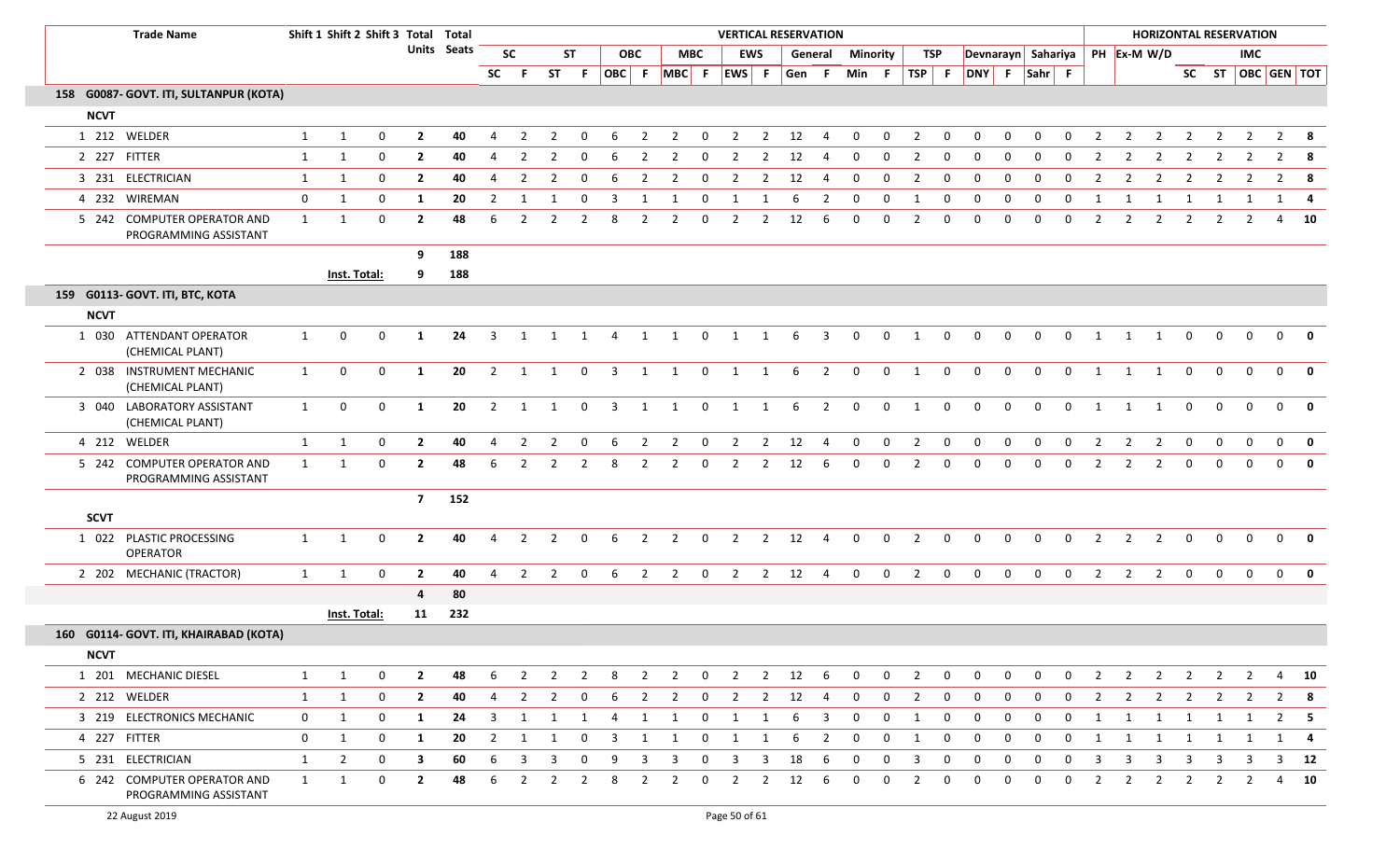| <b>Trade Name</b>                                     |                | Shift 1 Shift 2 Shift 3 Total Total |             |                |                    |                |                |                |                |                         |                |                   |              | <b>VERTICAL RESERVATION</b> |                |              |                |              |              |                |                |                |              |                    |              |                |                |                |                |                  | <b>HORIZONTAL RESERVATION</b> |                |              |
|-------------------------------------------------------|----------------|-------------------------------------|-------------|----------------|--------------------|----------------|----------------|----------------|----------------|-------------------------|----------------|-------------------|--------------|-----------------------------|----------------|--------------|----------------|--------------|--------------|----------------|----------------|----------------|--------------|--------------------|--------------|----------------|----------------|----------------|----------------|------------------|-------------------------------|----------------|--------------|
|                                                       |                |                                     |             |                | <b>Units</b> Seats |                | <b>SC</b>      |                | <b>ST</b>      |                         | <b>OBC</b>     |                   | <b>MBC</b>   |                             | EWS            |              | General        | Minority     |              |                | TSP            |                |              | Devnarayn Sahariya |              |                | PH Ex-M W/D    |                |                |                  | IMC                           |                |              |
|                                                       |                |                                     |             |                |                    | SC             | .F.            |                | ST F           |                         |                | OBC F MBC F EWS F |              |                             |                | Gen F        |                | Min F        |              | $TSP$ F        |                |                |              | DNY F Sahr F       |              |                |                |                |                |                  | SC ST   OBC   GEN   TOT       |                |              |
|                                                       |                |                                     |             | 11             | 240                |                |                |                |                |                         |                |                   |              |                             |                |              |                |              |              |                |                |                |              |                    |              |                |                |                |                |                  |                               |                |              |
|                                                       |                | Inst. Total:                        |             | 11             | 240                |                |                |                |                |                         |                |                   |              |                             |                |              |                |              |              |                |                |                |              |                    |              |                |                |                |                |                  |                               |                |              |
| 161 G0205- GOVT. ITI, ITAWA (KOTA)                    |                |                                     |             |                |                    |                |                |                |                |                         |                |                   |              |                             |                |              |                |              |              |                |                |                |              |                    |              |                |                |                |                |                  |                               |                |              |
| <b>SCVT</b>                                           |                |                                     |             |                |                    |                |                |                |                |                         |                |                   |              |                             |                |              |                |              |              |                |                |                |              |                    |              |                |                |                |                |                  |                               |                |              |
| 1 212 WELDER                                          | $\mathbf{1}$   | $\mathbf{0}$                        | $\mathbf 0$ | 1              | 20                 | $\overline{2}$ | 1              | 1              | $\mathbf 0$    | $\overline{3}$          | 1              | 1                 | $\mathbf{0}$ | 1                           | 1              | 6            | $\overline{2}$ | $\mathbf 0$  | $\mathbf 0$  | 1              | $\mathbf{0}$   | $\mathbf{0}$   | 0            | $\mathbf{0}$       | $\mathbf{0}$ | $\mathbf{1}$   | 1              | 1              | $\mathbf{0}$   | $\boldsymbol{0}$ | $\mathbf 0$                   | $\mathbf{0}$   | $\mathbf{0}$ |
| 2 242 COMPUTER OPERATOR AND<br>PROGRAMMING ASSISTANT  | $\mathbf{1}$   | 1                                   | $\mathbf 0$ | $\overline{2}$ | 48                 | 6              | 2              |                | $\overline{2}$ | 8                       |                |                   | 0            | 2                           | $\overline{2}$ | 12           | 6              |              | $\Omega$     |                | $\Omega$       |                |              |                    | $\Omega$     |                |                |                | $\mathbf 0$    |                  |                               | $\Omega$       |              |
|                                                       |                |                                     |             | 3              | 68                 |                |                |                |                |                         |                |                   |              |                             |                |              |                |              |              |                |                |                |              |                    |              |                |                |                |                |                  |                               |                |              |
|                                                       |                | <b>Inst. Total:</b>                 |             | $\mathbf{3}$   | 68                 |                |                |                |                |                         |                |                   |              |                             |                |              |                |              |              |                |                |                |              |                    |              |                |                |                |                |                  |                               |                |              |
| 162 G0223- GOVT. ITI, PRODUCTION CENTRE, KOTA         |                |                                     |             |                |                    |                |                |                |                |                         |                |                   |              |                             |                |              |                |              |              |                |                |                |              |                    |              |                |                |                |                |                  |                               |                |              |
| <b>SCVT</b>                                           |                |                                     |             |                |                    |                |                |                |                |                         |                |                   |              |                             |                |              |                |              |              |                |                |                |              |                    |              |                |                |                |                |                  |                               |                |              |
| 1 231 ELECTRICIAN                                     | $\mathbf{1}$   | $\mathbf{0}$                        | $\mathbf 0$ | 1              | 20                 | $\overline{2}$ | 1              | 1              | $\mathbf 0$    | 3                       | 1              | 1                 | $\mathbf 0$  | 1                           | 1              | 6            | 2              | $\mathbf 0$  | 0            | 1              | $\mathbf 0$    | $\mathbf 0$    | 0            | 0                  | 0            | 1              | 1              | 1              | $\mathbf 0$    | $\mathbf 0$      | $\mathbf{0}$                  | $\mathbf 0$    |              |
|                                                       |                |                                     |             | 1              | 20                 |                |                |                |                |                         |                |                   |              |                             |                |              |                |              |              |                |                |                |              |                    |              |                |                |                |                |                  |                               |                |              |
|                                                       |                | <b>Inst. Total:</b>                 |             | 1              | 20                 |                |                |                |                |                         |                |                   |              |                             |                |              |                |              |              |                |                |                |              |                    |              |                |                |                |                |                  |                               |                |              |
| <b>ZONE UDAIPUR</b>                                   |                |                                     |             |                |                    |                |                |                |                |                         |                |                   |              |                             |                |              |                |              |              |                |                |                |              |                    |              |                |                |                |                |                  |                               |                |              |
| <b>DISTRICT BANSWARA</b>                              |                |                                     |             |                |                    |                |                |                |                |                         |                |                   |              |                             |                |              |                |              |              |                |                |                |              |                    |              |                |                |                |                |                  |                               |                |              |
| 163 G0091- GOVT. ITI, BAGIDORA (BANSWARA)             |                |                                     |             |                |                    |                |                |                |                |                         |                |                   |              |                             |                |              |                |              |              |                |                |                |              |                    |              |                |                |                |                |                  |                               |                |              |
| <b>NCVT</b>                                           |                |                                     |             |                |                    |                |                |                |                |                         |                |                   |              |                             |                |              |                |              |              |                |                |                |              |                    |              |                |                |                |                |                  |                               |                |              |
| 1 201 MECHANIC DIESEL                                 | $\mathbf{1}$   | $\mathbf{1}$                        | $\mathbf 0$ | $\overline{2}$ | 48                 | 4              | $\overline{2}$ | $\overline{2}$ |                | 5                       | $\overline{2}$ | $\overline{2}$    | $\mathbf 0$  | $\overline{2}$              |                | 8            | 4              | $\Omega$     | $\mathbf 0$  | 11             | 4              | 0              | $\Omega$     | 0                  | 0            | $\overline{2}$ | $\overline{2}$ | $\overline{2}$ |                |                  |                               | 2              | - 5          |
| 2 212 WELDER                                          | 1              | $\mathbf{1}$                        | $\mathbf 0$ | $\overline{2}$ | 40                 | 4              | $\overline{2}$ | $\overline{2}$ | $\mathbf 0$    | 6                       | $\overline{2}$ | $\overline{2}$    | $\mathbf 0$  | 2                           | $\overline{2}$ | 12           | $\overline{4}$ | $\mathbf 0$  | 0            | $\overline{2}$ | $\mathbf 0$    | $\mathbf 0$    | $\mathbf{0}$ | 0                  | $\mathbf{0}$ | $\overline{2}$ | 2              | $\overline{2}$ | $\overline{2}$ | $\overline{2}$   | $\overline{2}$                | $\overline{2}$ | - 8          |
| 3 218 MECHANIC (REFRIGERATION<br>AND AIR-CONDITIONER) | $\mathbf 0$    | 1                                   | 0           | $\mathbf{1}$   | 24                 | 3              | 1              |                | 1              | 4                       | 1              | 1                 | 0            | 1                           | -1             |              | 3              | $\Omega$     | 0            | -1             | 0              | $\mathbf{0}$   | $\Omega$     | 0                  | $\Omega$     |                |                | -1             |                |                  |                               | $\overline{2}$ | - 5          |
| 4 219 ELECTRONICS MECHANIC                            | $\overline{0}$ | 1                                   | 0           | 1              | 24                 | 3              | 1              | 1              | -1             | 4                       | 1              | 1                 | $\mathbf{0}$ | 1                           | 1              | -6           | $\overline{3}$ | $\mathbf 0$  | $\Omega$     | 1              | $\mathbf{0}$   | $\Omega$       | $\Omega$     | 0                  | $\mathbf{0}$ | -1             | 1              | 1              | 1              | 1                | 1                             |                | $2 \quad 5$  |
| 5 227 FITTER                                          | $\mathbf{1}$   | $\mathbf 0$                         | 0           | 1              | 20                 | -1             | $\mathbf{0}$   | 1              | -0             |                         | 1              | 1                 | 0            | 1                           | 0              |              | -1             | 0            | 0            | 8              | 4              | 0              | 0            | 0                  | $\mathbf 0$  | -1             | -1             | 1              | $\mathbf 0$    | 0                | $\Omega$                      | 0              | 0            |
| 6 232 WIREMAN                                         | 1              | 1                                   | 0           | $\overline{2}$ | 40                 | 3              | 1              | 2              | $\mathbf{0}$   | -4                      | $\overline{2}$ | $\overline{2}$    | $\mathbf 0$  | $\overline{2}$              | 1              | 7            | 3              | $\mathbf 0$  | $\mathbf{0}$ | 9              | 4              | $\mathbf 0$    | 0            | 0                  | $\mathbf{0}$ | $\overline{2}$ | $\overline{2}$ | $\overline{2}$ | 1              | 1                | 1                             | 1              | - 4          |
| 7 242 COMPUTER OPERATOR AND<br>PROGRAMMING ASSISTANT  | $\mathbf{1}$   | 1                                   | $\mathbf 0$ | $\overline{2}$ | 48                 | 6              | 2              | 2              | -2             | 8                       | 2              | $\overline{2}$    | 0            | 2                           | 2              | 12           | -6             | 0            | 0            | 2              | 0              | 0              | $\Omega$     | $\Omega$           | $\mathbf 0$  | 2              | 2              | 2              | 2              | 2                | 2                             | 4              | 10           |
|                                                       |                |                                     |             | 11             | 244                |                |                |                |                |                         |                |                   |              |                             |                |              |                |              |              |                |                |                |              |                    |              |                |                |                |                |                  |                               |                |              |
|                                                       |                | <b>Inst. Total:</b>                 |             |                | 11 244             |                |                |                |                |                         |                |                   |              |                             |                |              |                |              |              |                |                |                |              |                    |              |                |                |                |                |                  |                               |                |              |
| 164 G0092- GOVT. ITI, BANSWARA                        |                |                                     |             |                |                    |                |                |                |                |                         |                |                   |              |                             |                |              |                |              |              |                |                |                |              |                    |              |                |                |                |                |                  |                               |                |              |
| <b>NCVT</b>                                           |                |                                     |             |                |                    |                |                |                |                |                         |                |                   |              |                             |                |              |                |              |              |                |                |                |              |                    |              |                |                |                |                |                  |                               |                |              |
| 1 076 DRIVER CUM MECHANIC                             | 1              | $\mathbf{1}$                        | $\mathbf 0$ | $\overline{2}$ | 40                 | $\overline{2}$ | 1              | $\mathbf{1}$   | $\mathbf{0}$   | $\overline{\mathbf{3}}$ | 1              | $\mathbf{1}$      | $\mathbf 0$  | $\overline{1}$              | $\mathbf{1}$   | 6            | $\overline{2}$ | $\mathbf{0}$ | $\mathbf 0$  | 15             | - 6            | $\overline{0}$ | $\mathbf 0$  | $\mathbf{0}$       | $\mathbf{0}$ | $\overline{2}$ | $\overline{2}$ | $\overline{2}$ | $\overline{1}$ | 5                | 1                             |                | 1 8          |
| 2 201 MECHANIC DIESEL                                 | 1              | $\mathbf{1}$                        | 0           | $\overline{2}$ | 48                 | 6              | $\overline{2}$ | $\overline{2}$ | $\overline{2}$ | 8                       | $\overline{2}$ | $\overline{2}$    | $\mathbf 0$  | $\overline{2}$              | $\overline{2}$ | 12           | - 6            | $\mathbf 0$  | 0            | $\overline{2}$ | $\mathbf{0}$   | $\mathbf 0$    | $\mathbf{0}$ | $\mathbf 0$        | $\mathbf 0$  | $\overline{2}$ | $\overline{2}$ | $\overline{2}$ | $\overline{2}$ | $\overline{2}$   | $\overline{2}$                | 4              | 10           |
| 3 209 PLUMBER                                         | 1              | $\mathbf{1}$                        | $\mathbf 0$ | $\overline{2}$ | 48                 | 6              | $\overline{2}$ | $\overline{2}$ | $\overline{2}$ | 8                       | $\overline{2}$ | $\overline{2}$    | $\mathbf 0$  | $\overline{2}$              | $\overline{2}$ | 12           | -6             | $\mathbf 0$  | $\mathbf 0$  | $\overline{2}$ | $\mathbf 0$    | $\overline{0}$ | 0            | $\mathbf{0}$       | $\mathbf 0$  | $\overline{2}$ | $\overline{2}$ | $\overline{2}$ | $\overline{2}$ | $\overline{2}$   | $\overline{2}$                | 4              | 10           |
| 4 212 WELDER                                          | 1              | 1                                   | $\mathbf 0$ | $\mathbf{2}$   | 40                 | $\overline{2}$ | 1              | 1              | 0              | $\overline{\mathbf{3}}$ | 1              | 1                 | 0            | 1                           | 1              | 6            | $\overline{2}$ | 0            | $\mathbf{0}$ | 15             | - 6            | $\mathbf 0$    | $\mathbf{0}$ | 0                  | $\mathbf 0$  | $\overline{2}$ | $\overline{2}$ | $\overline{2}$ | $\overline{1}$ | -5               | 1                             | 1              | 8            |
| 5 215 MECHANIC (MOTOR VEHICLE)                        | $\mathbf 0$    | 1                                   | $\mathbf 0$ | $\mathbf{1}$   | 24                 | 0              | $\mathbf 0$    | 0              | 0              | $\mathbf 0$             | 0              | 0                 | 0            | $\mathbf{0}$                | $\mathbf 0$    | $\mathbf{0}$ | $\mathbf 0$    | $\mathbf 0$  | $\mathbf{0}$ | 17             | $\overline{7}$ | $\overline{0}$ | 0            | $\mathbf{0}$       | $\mathbf 0$  | 1              | 1              | 1              | $\overline{0}$ | -5               | $\mathbf 0$                   | $\mathbf 0$    | - 5          |
| 22 August 2019                                        |                |                                     |             |                |                    |                |                |                |                |                         |                |                   |              | Page 51 of 61               |                |              |                |              |              |                |                |                |              |                    |              |                |                |                |                |                  |                               |                |              |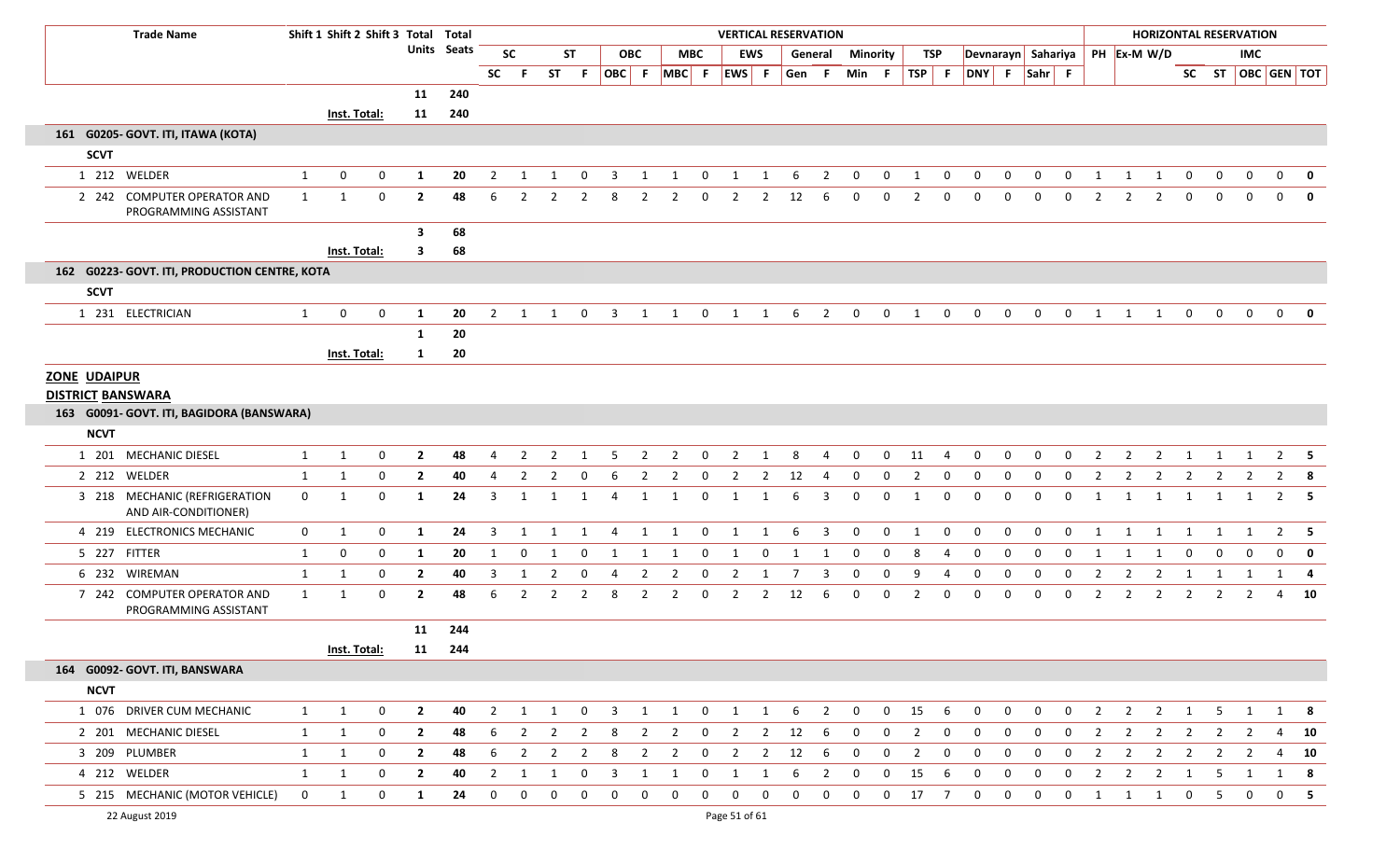|               | <b>Trade Name</b>                                                             |              | Shift 1 Shift 2 Shift 3 Total Total |                  |              |                    |                |                |              |                |                         |              |             |                | <b>VERTICAL RESERVATION</b> |                |              |                         |                 |                                     |              |                |                               |              |              |                |                |                | <b>HORIZONTAL RESERVATION</b>  |                |                                     |              |                                     |                         |
|---------------|-------------------------------------------------------------------------------|--------------|-------------------------------------|------------------|--------------|--------------------|----------------|----------------|--------------|----------------|-------------------------|--------------|-------------|----------------|-----------------------------|----------------|--------------|-------------------------|-----------------|-------------------------------------|--------------|----------------|-------------------------------|--------------|--------------|----------------|----------------|----------------|--------------------------------|----------------|-------------------------------------|--------------|-------------------------------------|-------------------------|
|               |                                                                               |              |                                     |                  |              | <b>Units</b> Seats |                | <b>SC</b>      |              | <b>ST</b>      |                         | <b>OBC</b>   | <b>MBC</b>  |                |                             | <b>EWS</b>     |              | General                 | <b>Minority</b> |                                     |              | TSP            |                               |              |              |                |                |                | Devnarayn Sahariya PH Ex-M W/D |                |                                     | <b>IMC</b>   |                                     |                         |
|               |                                                                               |              |                                     |                  |              |                    | <b>SC</b>      | - F            | ST.          | -F             | OBC F                   |              | $MBC$ F     |                | $ EWS $ F                   |                | Gen F        |                         | Min F           |                                     | TSP F        |                | DNY F                         |              | Sahr F       |                |                |                |                                |                | SC ST                               | OBC GEN TOT  |                                     |                         |
|               | 6 217 DRAUGHTSMAN (CIVIL)                                                     | $\mathbf 0$  | 1                                   | 0                | 1            | 24                 | 3              | -1             |              | 1              | 4                       | 1            | 1           | $\mathbf 0$    | 1                           | 1              | -6           | 3                       | $\mathbf 0$     | 0                                   | 1            | $\mathbf 0$    | 0                             | 0            | 0            | $\mathbf 0$    | 1              | 1              | 1                              | 1              | 1                                   | 1            |                                     | $2 \quad 5$             |
|               | 7 218 MECHANIC (REFRIGERATION<br>AND AIR-CONDITIONER)                         | $\mathbf{1}$ | $\mathbf 0$                         | 0                | 1            | 24                 | 3              |                |              |                |                         |              |             | $\Omega$       |                             |                |              | 3                       | $\mathbf{0}$    | $\Omega$                            | $\mathbf{1}$ | $\mathbf{0}$   | $\mathbf 0$                   | $\Omega$     | $\Omega$     | 0              |                |                |                                |                |                                     |              | 2                                   | - 5                     |
|               | 8 219 ELECTRONICS MECHANIC                                                    | $\mathbf{0}$ | $\mathbf{1}$                        | 0                | 1            | 24                 | $\Omega$       | 0              | 0            | $\Omega$       | 0                       | 0            | 0           | 0              | $\mathbf 0$                 | $\mathbf 0$    | $\mathbf 0$  | 0                       | 0               | 0                                   | 17           | $\overline{7}$ | $\mathbf 0$                   | $\mathbf{0}$ | $\mathbf{0}$ | 0              | 1              | 1              | 1                              | $\mathbf 0$    | -5                                  | $\mathbf{0}$ | $\mathbf 0$                         | - 5                     |
|               | 9 220 INFORMATION<br>COMMUNICATION<br><b>TECHNOLOGY SYSTEM</b><br>MAINTENANCE | $\mathbf 0$  | 1                                   | 0                | 1            | 24                 | 3              | 1              | 1            | $\mathbf{1}$   | 4                       | 1            | 1           | $\mathbf 0$    | 1                           | 1              | 6            | 3                       | $\mathbf{0}$    | 0                                   | 1            | $\mathbf 0$    | $\mathbf 0$                   | 0            | 0            | $\mathbf{0}$   | 1              | 1              | 1                              | 1              | 1                                   | 1            |                                     | $2 \quad 5$             |
| 10 227 FITTER |                                                                               | $\mathbf{0}$ | 1                                   | $\boldsymbol{0}$ | 1            | 20                 | $\mathbf{0}$   | $\mathbf{0}$   | $\mathbf{0}$ | $\mathbf 0$    | $\mathbf 0$             | $\mathbf 0$  | $\mathbf 0$ | $\mathbf 0$    | $\mathbf{0}$                | $\mathbf{0}$   | $\mathbf{0}$ | $\mathbf 0$             | $\mathbf 0$     | 0                                   | 14           | 6              | $\mathbf 0$                   | $\mathbf 0$  | $\mathbf 0$  | $\mathbf 0$    | $\overline{1}$ | 1              | 1                              | $\mathbf{0}$   | $\overline{4}$                      | $\mathbf 0$  | $\mathbf 0$                         | - 4                     |
|               | 11 231 ELECTRICIAN                                                            | $\mathbf{1}$ | 0                                   | $\mathbf 0$      | 1            | 20                 | 0              | 0              | 0            | $\Omega$       | 0                       | $\mathbf 0$  | 0           | 0              | $\mathbf 0$                 | $\Omega$       | $\Omega$     | 0                       | 0               | 0                                   | 14           | 6              | $\mathbf 0$                   | 0            | $\mathbf{0}$ | 0              |                |                |                                | $\Omega$       | 4                                   | $\mathbf 0$  | $\mathbf 0$                         | 4                       |
|               | 12 232 WIREMAN                                                                | $\mathbf 0$  | 1                                   | $\mathbf 0$      | 1            | 20                 | $\overline{2}$ | 1              | 1            | $\mathbf 0$    | $\overline{\mathbf{3}}$ | 1            | 1           | $\mathbf 0$    | 1                           | 1              | 6            | $\overline{2}$          | $\mathbf 0$     | $\mathbf 0$                         | 1            | $\mathbf{0}$   | $\mathbf{0}$                  | $\mathbf 0$  | $\mathbf 0$  | $\overline{0}$ | $\overline{1}$ | $\overline{1}$ | $\overline{\mathbf{1}}$        | $\overline{1}$ | $\mathbf{1}$                        | 1            |                                     | $1 \quad 4$             |
|               | 13 242 COMPUTER OPERATOR AND<br>PROGRAMMING ASSISTANT                         | 1            | 1                                   | 0                | $\mathbf{2}$ | 48                 | 6              | $\overline{2}$ | 2            | $\overline{2}$ | 8                       | 2            | 2           | 0              | 2                           | $\overline{2}$ | 12           | 6                       | 0               | $\mathbf 0$                         | 2            | 0              | $\mathbf{0}$                  | 0            | $\mathbf{0}$ | $\mathbf{0}$   | $\overline{2}$ | 2              | $\overline{2}$                 | 2              | 2                                   |              | 4                                   | 10                      |
|               | 14 247 SEWING TECHNOLOGY                                                      | 1            | 1                                   | 0                | $\mathbf{2}$ | 40                 | 2              | 1              | 1            | $\mathbf 0$    | $\overline{3}$          | 1            | 1           | $\mathbf 0$    | 1                           | 1              | -6           | $\overline{2}$          | $\mathbf 0$     | $\mathbf 0$                         | 15           | - 6            | $\mathbf{0}$                  | $\mathbf{0}$ | $\mathbf{0}$ | $\overline{0}$ | $\overline{2}$ | $\overline{2}$ | 2                              | 1              | -5                                  | 1            | 1 8                                 |                         |
|               | 15 260 STENOGRAPHER &<br>SECRETARIAL ASSISTANT<br>(HINDI)                     | $\mathbf{1}$ | 1                                   | 0                | $\mathbf{2}$ | 48                 | 3              | 1              |              | -1             | 4                       | 1            | 1           | 0              | 1                           | 1              | 6            | 3                       | 0               | $\mathbf{0}$                        | 18           | $\overline{7}$ | $\mathbf 0$                   | 0            | 0            | $\mathbf{0}$   | 2              | $\overline{2}$ | $\overline{2}$                 | 1              | 6                                   | 1            |                                     | $2 \t 10$               |
|               |                                                                               |              |                                     |                  | 22           | 492                |                |                |              |                |                         |              |             |                |                             |                |              |                         |                 |                                     |              |                |                               |              |              |                |                |                |                                |                |                                     |              |                                     |                         |
|               |                                                                               |              | Inst. Total:                        |                  | 22           | 492                |                |                |              |                |                         |              |             |                |                             |                |              |                         |                 |                                     |              |                |                               |              |              |                |                |                |                                |                |                                     |              |                                     |                         |
|               | 165 G0161- GOVT. WOMEN ITI, BANSWARA CAMP GOVT. ITI, BANSWARA                 |              |                                     |                  |              |                    |                |                |              |                |                         |              |             |                |                             |                |              |                         |                 |                                     |              |                |                               |              |              |                |                |                |                                |                |                                     |              |                                     |                         |
| <b>SCVT</b>   |                                                                               |              |                                     |                  |              |                    |                |                |              |                |                         |              |             |                |                             |                |              |                         |                 |                                     |              |                |                               |              |              |                |                |                |                                |                |                                     |              |                                     |                         |
|               | 1 242 COMPUTER OPERATOR AND<br>PROGRAMMING ASSISTANT                          | $\mathbf{1}$ | 0                                   | $\mathbf 0$      | 1            | 24                 | $\mathbf{0}$   | $\overline{4}$ | $\mathbf{0}$ | $\overline{2}$ | 0                       | .5           | $\mathbf 0$ | 1              | $\mathbf{0}$                | $\overline{2}$ | $\mathbf 0$  | 9                       | $\mathbf{0}$    | 0                                   | $\mathbf 0$  | 1              | $\mathbf 0$                   | $\mathbf 0$  | $\mathbf{0}$ | $\mathbf 0$    | 1              | 1              | 12                             | $\mathbf 0$    | $\mathbf 0$                         | $\Omega$     | $\mathbf{0}$                        | $\overline{\mathbf{0}}$ |
|               |                                                                               |              |                                     |                  | 1            | 24                 |                |                |              |                |                         |              |             |                |                             |                |              |                         |                 |                                     |              |                |                               |              |              |                |                |                |                                |                |                                     |              |                                     |                         |
|               |                                                                               |              | Inst. Total:                        |                  | 1            | 24                 |                |                |              |                |                         |              |             |                |                             |                |              |                         |                 |                                     |              |                |                               |              |              |                |                |                |                                |                |                                     |              |                                     |                         |
|               | 166 G0164- GOVT. ITI, KUSHALGARH (BANSWARA)                                   |              |                                     |                  |              |                    |                |                |              |                |                         |              |             |                |                             |                |              |                         |                 |                                     |              |                |                               |              |              |                |                |                |                                |                |                                     |              |                                     |                         |
| <b>SCVT</b>   |                                                                               |              |                                     |                  |              |                    |                |                |              |                |                         |              |             |                |                             |                |              |                         |                 |                                     |              |                |                               |              |              |                |                |                |                                |                |                                     |              |                                     |                         |
|               | 1 212 WELDER                                                                  | 1            | 0                                   | 0                | 1            | 20                 | 2              |                |              | 0              | 3                       | 1            | -1          | 0              | 1                           | 1              | 6            | 2                       | 0               | 0                                   | 1            | 0              | 0                             | 0            | $\Omega$     | $\Omega$       |                |                | 1                              | 0              | 0                                   | 0            | $\mathbf 0$                         | $\mathbf{0}$            |
|               | 2 231 ELECTRICIAN                                                             | 1            | 0                                   | 0                | 1            | 20                 | $\overline{2}$ | -1             |              | 0              | 3                       | 1            | 1           | 0              | 1                           | 1              | -6           | $\overline{2}$          | 0               | 0                                   | 1            | 0              | 0                             | 0            | 0            | $\Omega$       |                |                |                                | 0              | 0                                   | $\Omega$     | $\mathbf 0$                         | $\mathbf 0$             |
|               | 3 242 COMPUTER OPERATOR AND<br>PROGRAMMING ASSISTANT                          | -1           | $\Omega$                            | $\Omega$         | $\mathbf{1}$ | 24                 |                |                |              |                | 3 1 1 1 4 1 1           |              |             |                | 0 1 1 6 3                   |                |              |                         | $\Omega$        | $\begin{matrix} 0 & 1 \end{matrix}$ |              |                | $\overline{0}$ $\overline{0}$ |              | 0 0 0 1 1 1  |                |                |                |                                |                | $\begin{matrix} 0 & 0 \end{matrix}$ |              | $\begin{matrix} 0 & 0 \end{matrix}$ |                         |
|               |                                                                               |              |                                     |                  | $\mathbf{3}$ | 64                 |                |                |              |                |                         |              |             |                |                             |                |              |                         |                 |                                     |              |                |                               |              |              |                |                |                |                                |                |                                     |              |                                     |                         |
|               |                                                                               |              | Inst. Total:                        |                  | 3            | 64                 |                |                |              |                |                         |              |             |                |                             |                |              |                         |                 |                                     |              |                |                               |              |              |                |                |                |                                |                |                                     |              |                                     |                         |
|               | 167 G0165- GOVT. ITI, SAJJANGARH (BANSWARA)                                   |              |                                     |                  |              |                    |                |                |              |                |                         |              |             |                |                             |                |              |                         |                 |                                     |              |                |                               |              |              |                |                |                |                                |                |                                     |              |                                     |                         |
| <b>SCVT</b>   |                                                                               |              |                                     |                  |              |                    |                |                |              |                |                         |              |             |                |                             |                |              |                         |                 |                                     |              |                |                               |              |              |                |                |                |                                |                |                                     |              |                                     |                         |
|               | 1 212 WELDER                                                                  | $\mathbf{1}$ | $\mathbf 0$                         | 0                | 1            | 20                 | $\overline{2}$ | 1              | 1            | $\mathbf 0$    | $\overline{3}$          | $\mathbf{1}$ | 1           | $\overline{0}$ | $\overline{\mathbf{1}}$     | $\mathbf{1}$   | 6            | $\overline{\mathbf{2}}$ | $\mathbf{0}$    | $\mathbf{0}$                        | 1            | $\mathbf 0$    | $\mathbf{0}$                  | $\mathbf{0}$ | $\mathbf 0$  | $\mathbf 0$    | 1              | 1              | 1                              | $\mathbf 0$    | $\mathbf 0$                         | $\mathbf{0}$ |                                     | $0$ 0                   |
|               | 2 231 ELECTRICIAN                                                             | $\mathbf{1}$ | 0                                   | $\mathbf 0$      | 1            | 20                 | $\overline{2}$ | -1             |              | 0              | 3                       | 1            | 1           | 0              | 1                           |                | 6            | 2                       | 0               | 0                                   | 1            | $\mathbf 0$    | $\mathbf 0$                   | $\mathbf{0}$ | $\Omega$     | 0              |                |                | 1                              | 0              | $\mathbf 0$                         | $\mathbf 0$  | $\mathbf 0$                         |                         |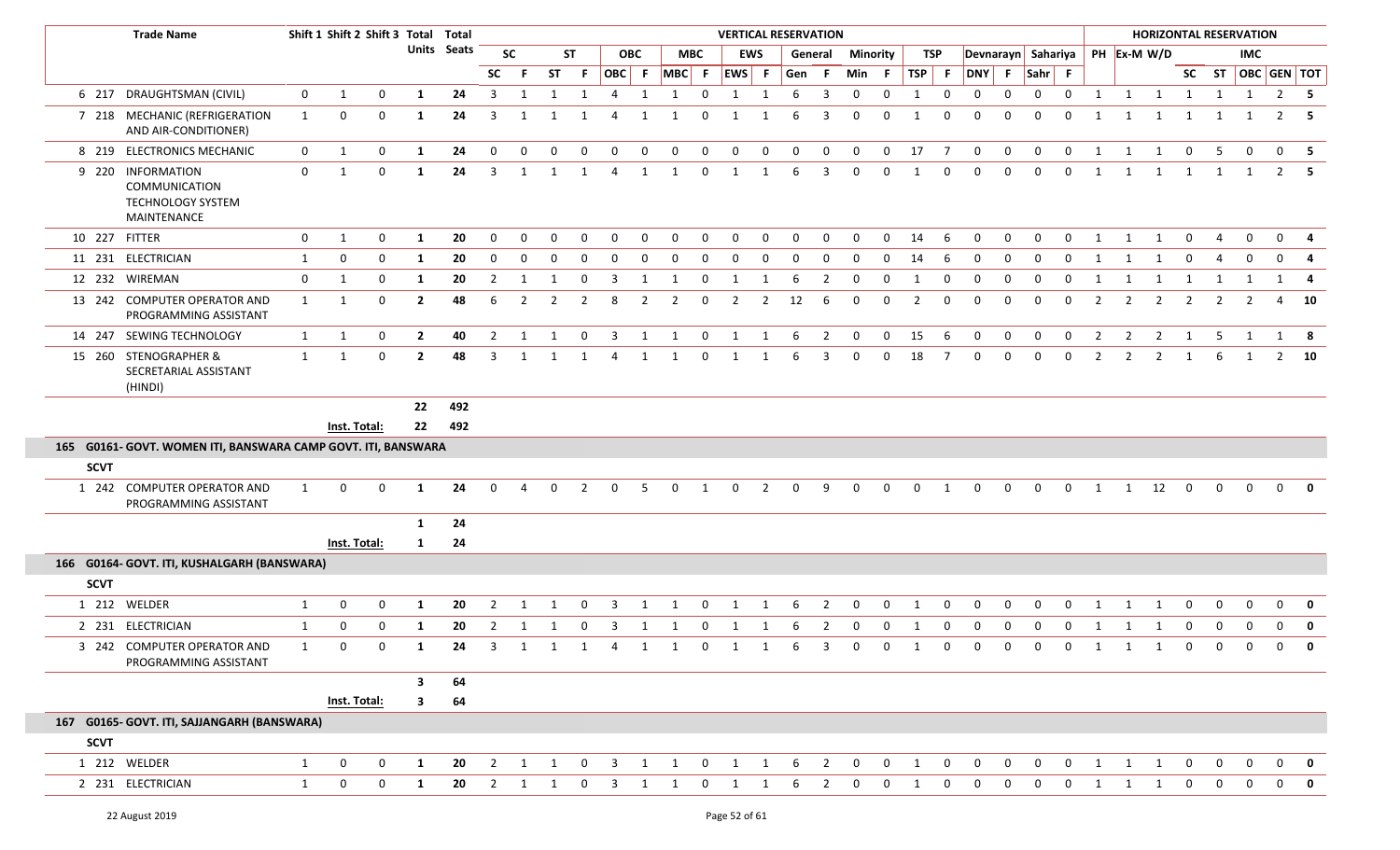|             | <b>Trade Name</b>                                     |              | Shift 1 Shift 2 Shift 3 Total Total |                  |                         |                    |                |                |                |                |                         |                |                          |                |                |                | <b>VERTICAL RESERVATION</b> |                |                 |                |                |                |                    |                |                |                |                |                |                |                         |                | <b>HORIZONTAL RESERVATION</b> |                |                   |
|-------------|-------------------------------------------------------|--------------|-------------------------------------|------------------|-------------------------|--------------------|----------------|----------------|----------------|----------------|-------------------------|----------------|--------------------------|----------------|----------------|----------------|-----------------------------|----------------|-----------------|----------------|----------------|----------------|--------------------|----------------|----------------|----------------|----------------|----------------|----------------|-------------------------|----------------|-------------------------------|----------------|-------------------|
|             |                                                       |              |                                     |                  |                         | <b>Units Seats</b> |                | <b>SC</b>      |                | ST             |                         | <b>OBC</b>     |                          | <b>MBC</b>     | <b>EWS</b>     |                |                             | General        | <b>Minority</b> |                |                | TSP            | Devnarayn Sahariya |                |                |                |                |                | PH Ex-M W/D    |                         |                | IMC.                          |                |                   |
|             |                                                       |              |                                     |                  |                         |                    | SC             | - F            |                | ST F           |                         |                | OBC F MBC F              |                | EWS F          |                | Gen F                       |                | Min F           |                | TSP F          |                | DNY F Sahr F       |                |                |                |                |                |                |                         |                |                               |                | SC ST OBC GEN TOT |
|             |                                                       |              |                                     |                  | $\overline{2}$          | 40                 |                |                |                |                |                         |                |                          |                |                |                |                             |                |                 |                |                |                |                    |                |                |                |                |                |                |                         |                |                               |                |                   |
|             |                                                       |              | Inst. Total:                        |                  | $\mathbf{2}$            | 40                 |                |                |                |                |                         |                |                          |                |                |                |                             |                |                 |                |                |                |                    |                |                |                |                |                |                |                         |                |                               |                |                   |
|             | <b>DISTRICT CHITTAURGARH</b>                          |              |                                     |                  |                         |                    |                |                |                |                |                         |                |                          |                |                |                |                             |                |                 |                |                |                |                    |                |                |                |                |                |                |                         |                |                               |                |                   |
|             | 168 G0093- GOVT. ITI, BARI SADRI (CHITTORGARH)        |              |                                     |                  |                         |                    |                |                |                |                |                         |                |                          |                |                |                |                             |                |                 |                |                |                |                    |                |                |                |                |                |                |                         |                |                               |                |                   |
| <b>NCVT</b> |                                                       |              |                                     |                  |                         |                    |                |                |                |                |                         |                |                          |                |                |                |                             |                |                 |                |                |                |                    |                |                |                |                |                |                |                         |                |                               |                |                   |
|             | 1 201 MECHANIC DIESEL                                 | $\mathbf{1}$ | $\mathbf{1}$                        | $\mathbf 0$      | $\overline{2}$          | 48                 | 6              | $\overline{2}$ | $\overline{2}$ | $\overline{2}$ | 8                       | $\overline{2}$ | $\overline{2}$           | $\mathbf 0$    | $\overline{2}$ |                | $2 \t 12$                   | - 6            | $\mathbf{0}$    | $\mathbf{0}$   | $\overline{2}$ | $\overline{0}$ | $\mathbf 0$        | $\mathbf{0}$   | $\mathbf{0}$   | $\mathbf{0}$   | $\overline{2}$ | $\overline{2}$ | $\overline{2}$ | $\overline{2}$          | $\overline{2}$ | $\overline{2}$                |                | 4 10              |
|             | 2 212 WELDER                                          | $\mathbf{1}$ | 1                                   | 0                | $\mathbf{2}$            | 40                 | 4              | 2              | 2              | 0              | 6                       | 2              | 2                        | $\mathbf 0$    | 2              | 2              | 12                          | 4              | 0               | $\mathbf 0$    | 2              | 0              | $\mathbf 0$        | 0              | 0              | $\mathbf 0$    | 2              | $\overline{2}$ | 2              | 2                       | 2              | 2                             | $\overline{2}$ | -8                |
|             | 3 219 ELECTRONICS MECHANIC                            | $\mathbf 0$  | 1                                   | 0                | 1                       | 24                 | 3              | 1              | -1             | 1              | $\overline{4}$          | 1              |                          | 0              | 1              |                | 6                           | 3              | 0               | 0              | -1             | 0              | 0                  | 0              | 0              | $\mathbf{0}$   | 1              | 1              | 1              | 1                       | 1              |                               |                | $2 \quad 5$       |
|             | 4 227 FITTER                                          | 0            | 1                                   | $\mathbf 0$      | 1                       | 20                 | $\overline{2}$ | 1              |                | $\mathbf 0$    | 3                       | 1              |                          | 0              |                |                | 6                           | $\overline{2}$ | $\mathbf 0$     | $\mathbf 0$    | -1             | $\mathbf 0$    | $\mathbf 0$        | 0              | $\mathbf 0$    | $\mathbf 0$    | 1              | 1              | 1              |                         |                |                               |                |                   |
|             | 5 231 ELECTRICIAN                                     | $\mathbf 0$  | 1                                   | $\mathbf 0$      | 1                       | 20                 | $\overline{2}$ | 1              | 1              | $\mathbf 0$    | $\overline{\mathbf{3}}$ | 1              | 1                        | $\mathbf 0$    | 1              | 1              | 6                           | $\overline{2}$ | $\mathbf 0$     | $\mathbf 0$    | 1              | $\mathbf{0}$   | $\mathbf{0}$       | $\mathbf 0$    | $\mathbf 0$    | $\mathbf 0$    | 1              | 1              | $\overline{1}$ | $\overline{1}$          | 1              | 1                             |                | $1 \quad 4$       |
|             | 6 242 COMPUTER OPERATOR AND<br>PROGRAMMING ASSISTANT  | 1            | 1                                   | 0                | $\overline{2}$          | 48                 | 6              | $\overline{2}$ | 2              | 2              | 8                       | 2              | 2                        | 0              | 2              | 2              | 12                          | 6              | $\Omega$        | $\mathbf 0$    | 2              | 0              | 0                  | $\Omega$       | $\Omega$       | $\mathbf{0}$   | $\overline{2}$ | $\overline{2}$ | $\overline{2}$ | 2                       | 2              |                               | 4              | - 10              |
|             |                                                       |              |                                     |                  | 9                       | 200                |                |                |                |                |                         |                |                          |                |                |                |                             |                |                 |                |                |                |                    |                |                |                |                |                |                |                         |                |                               |                |                   |
|             |                                                       |              | Inst. Total:                        |                  | 9                       | 200                |                |                |                |                |                         |                |                          |                |                |                |                             |                |                 |                |                |                |                    |                |                |                |                |                |                |                         |                |                               |                |                   |
|             | 169 G0094- GOVT. ITI, CHITTORGARH                     |              |                                     |                  |                         |                    |                |                |                |                |                         |                |                          |                |                |                |                             |                |                 |                |                |                |                    |                |                |                |                |                |                |                         |                |                               |                |                   |
| <b>NCVT</b> |                                                       |              |                                     |                  |                         |                    |                |                |                |                |                         |                |                          |                |                |                |                             |                |                 |                |                |                |                    |                |                |                |                |                |                |                         |                |                               |                |                   |
|             | 1 201 MECHANIC DIESEL                                 | 1            | 1                                   | 0                | $\mathbf{2}$            | 48                 | 6              | $\overline{2}$ | 2              | $\mathcal{P}$  | 8                       | 2              | 2                        | $\Omega$       | 2              | 2              | 12                          | 6              | $\Omega$        | $\mathbf 0$    | 2              | $\mathbf{0}$   | 0                  | $\Omega$       | $\Omega$       | $\Omega$       | 2              | 2              | 2              |                         | 2              |                               | 4              | 10                |
|             | 2 209 PLUMBER                                         | 1            | 1                                   | 0                | $\mathbf{2}$            | 48                 | 6              | 2              | 2              | $\overline{2}$ | 8                       | $\overline{2}$ | 2                        | $\mathbf{0}$   | $\overline{2}$ | $\overline{2}$ | 12                          | 6              | 0               | 0              | 2              | 0              | 0                  | 0              | $\Omega$       | 0              | $\overline{2}$ | $\overline{2}$ | $\overline{2}$ | 2                       | $\overline{2}$ | 2                             | 4              | <b>10</b>         |
|             | 3 212 WELDER                                          | 1            | 1                                   | 0                | $\mathbf{2}$            | 40                 | 4              | $\overline{2}$ | $\overline{2}$ | 0              | 6                       | $\overline{2}$ | 2                        | 0              | 2              | $\overline{2}$ | 12                          | $\overline{4}$ | 0               | 0              | 2              | 0              | 0                  | 0              | 0              | 0              | 2              | $\overline{2}$ | $\overline{2}$ | $\overline{2}$          | 2              |                               | $\overline{2}$ | - 8               |
|             | 4 218 MECHANIC (REFRIGERATION<br>AND AIR-CONDITIONER) | $\mathbf{1}$ | 0                                   | 0                | 1                       | 24                 | 3              | 1              | 1              | 1              | $\overline{4}$          | 1              | 1                        | $\mathbf 0$    | 1              | 1              | 6                           | $\overline{3}$ | $\mathbf 0$     | $\mathbf 0$    | -1             | $\mathbf 0$    | 0                  | $\mathbf{0}$   | $\mathbf 0$    | $\mathbf 0$    | 1              | $\mathbf{1}$   | 1              | 1                       | 1              | 1                             |                | $2 \quad 5$       |
|             | 5 227 FITTER                                          | 1            | 1                                   | 0                | $\overline{2}$          | 40                 | 4              | $\overline{2}$ | $\overline{2}$ | $\mathbf 0$    | 6                       | $\overline{2}$ | $\overline{2}$           | $\mathbf 0$    | $\overline{2}$ | $\overline{2}$ | 12                          | 4              | $\mathbf 0$     | $\mathbf 0$    | $\overline{2}$ | $\mathbf 0$    | $\mathbf 0$        | $\mathbf 0$    | $\mathbf 0$    | $\mathbf 0$    | 2              | $\overline{2}$ | $\overline{2}$ | $\overline{2}$          | $\overline{2}$ | $\overline{2}$                |                | $2 \times 8$      |
|             | 6 231 ELECTRICIAN                                     | 1            | 1                                   | 0                | $\mathbf{2}$            | 40                 | -4             | 2              | 2              | 0              | 6                       | 2              | $\overline{2}$           | $\mathbf 0$    | 2              | 2              | 12                          | 4              | 0               | 0              | 2              | 0              | 0                  | 0              | $\Omega$       | $\Omega$       | 2              | 2              | 2              | 2                       | 2              | $\mathbf{2}$                  |                | $2 \times 8$      |
|             | 7 232 WIREMAN                                         | 0            | 1                                   | 0                | 1                       | 20                 | $\overline{2}$ | 1              | -1             | 0              | 3                       | 1              | 1                        | 0              | 1              | 1              | 6                           | 2              | $\mathbf 0$     | 0              | 1              | 0              | $\mathbf 0$        | 0              | 0              | 0              | 1              | 1              | 1              | 1                       | 1              | 1                             |                | 1 4               |
|             | 8 242 COMPUTER OPERATOR AND<br>PROGRAMMING ASSISTANT  | 1            | 0                                   | 0                | $\mathbf{1}$            | 24                 | 3              | 1              | 1              | 1              | 4                       | 1              | 1                        | $\mathbf 0$    | 1              | 1              | 6                           | $\overline{3}$ | 0               | 0              | 1              | 0              | $\mathbf{0}$       | $\overline{0}$ | $\mathbf 0$    | 0              | 1              | 1              | 1              | $\overline{1}$          | 1              | 1                             |                | $2 \quad 5$       |
|             | 9 242 COMPUTER OPERATOR AND<br>PROGRAMMING ASSISTANT  | $\mathbf 0$  | 1                                   | $\mathbf 0$      | 1                       | 24                 | $\mathbf{0}$   | 4              | $\mathbf{0}$   | $\overline{2}$ | $\mathbf 0$             | -5             | $\mathbf 0$              | $\overline{1}$ | $\mathbf 0$    | $\overline{2}$ | $\mathbf 0$                 | 9              | $\mathbf 0$     | $\mathbf 0$    | $\mathbf 0$    | $\mathbf{1}$   | $\mathbf{0}$       | $\mathbf 0$    | $\mathbf 0$    | $\overline{0}$ |                |                |                |                         |                | 1 1 12 1 1 1 2 5              |                |                   |
|             |                                                       |              |                                     |                  | 14                      | 308                |                |                |                |                |                         |                |                          |                |                |                |                             |                |                 |                |                |                |                    |                |                |                |                |                |                |                         |                |                               |                |                   |
|             |                                                       |              | Inst. Total:                        |                  |                         | 14 308             |                |                |                |                |                         |                |                          |                |                |                |                             |                |                 |                |                |                |                    |                |                |                |                |                |                |                         |                |                               |                |                   |
|             | 170 G0097- GOVT. ITI, KAPASAN (CHITTORGARH)           |              |                                     |                  |                         |                    |                |                |                |                |                         |                |                          |                |                |                |                             |                |                 |                |                |                |                    |                |                |                |                |                |                |                         |                |                               |                |                   |
| <b>NCVT</b> |                                                       |              |                                     |                  |                         |                    |                |                |                |                |                         |                |                          |                |                |                |                             |                |                 |                |                |                |                    |                |                |                |                |                |                |                         |                |                               |                |                   |
|             | 1 201 MECHANIC DIESEL                                 | $\mathbf{1}$ | 1                                   | $\mathbf 0$      | $\overline{\mathbf{2}}$ | 48                 |                |                |                |                |                         |                | 6 2 2 2 8 2 2 0 2 2 12 6 |                |                |                |                             |                | $\overline{0}$  | $\overline{0}$ | $\overline{2}$ | $\overline{0}$ | $\mathbf{0}$       | $\mathbf 0$    | $\overline{0}$ | $\mathbf{0}$   | $\overline{2}$ |                | 2 2 2 2 2      |                         |                |                               |                | 4 10              |
|             | 2 209 PLUMBER                                         | $\mathbf{1}$ | 1                                   | $\mathbf 0$      | $\overline{2}$          | 48                 | 6              | $\overline{2}$ | $\overline{2}$ | $\overline{2}$ | 8                       | $\overline{2}$ | $\overline{2}$           | $\mathbf{0}$   | $\overline{2}$ | $\overline{2}$ | 12                          | 6              | 0               | $\overline{0}$ | $\overline{2}$ | $\overline{0}$ | $\mathbf{0}$       | $\mathbf{0}$   | $\mathbf{0}$   | $\mathbf{0}$   | $\overline{2}$ | $\overline{2}$ | $\overline{2}$ | $\overline{\mathbf{2}}$ | 2              | 2                             |                | 4 10              |
|             | 3 212 WELDER                                          | 1            | 1                                   | $\boldsymbol{0}$ | $\overline{\mathbf{2}}$ | 40                 | $\overline{4}$ | $\overline{2}$ | $\overline{2}$ | $\mathbf{0}$   | 6                       | $2^{\circ}$    | $\overline{2}$           | $\overline{0}$ | $\overline{2}$ |                | $2 \qquad 12 \qquad 4$      |                | $\mathbf{0}$    | $\mathbf 0$    | $\overline{2}$ | $\mathbf 0$    | $\mathbf{0}$       | $\overline{0}$ | $\overline{0}$ | $\mathbf{0}$   | $\overline{2}$ |                | 2 2 2 2 2      |                         |                |                               |                | $2 \quad 8$       |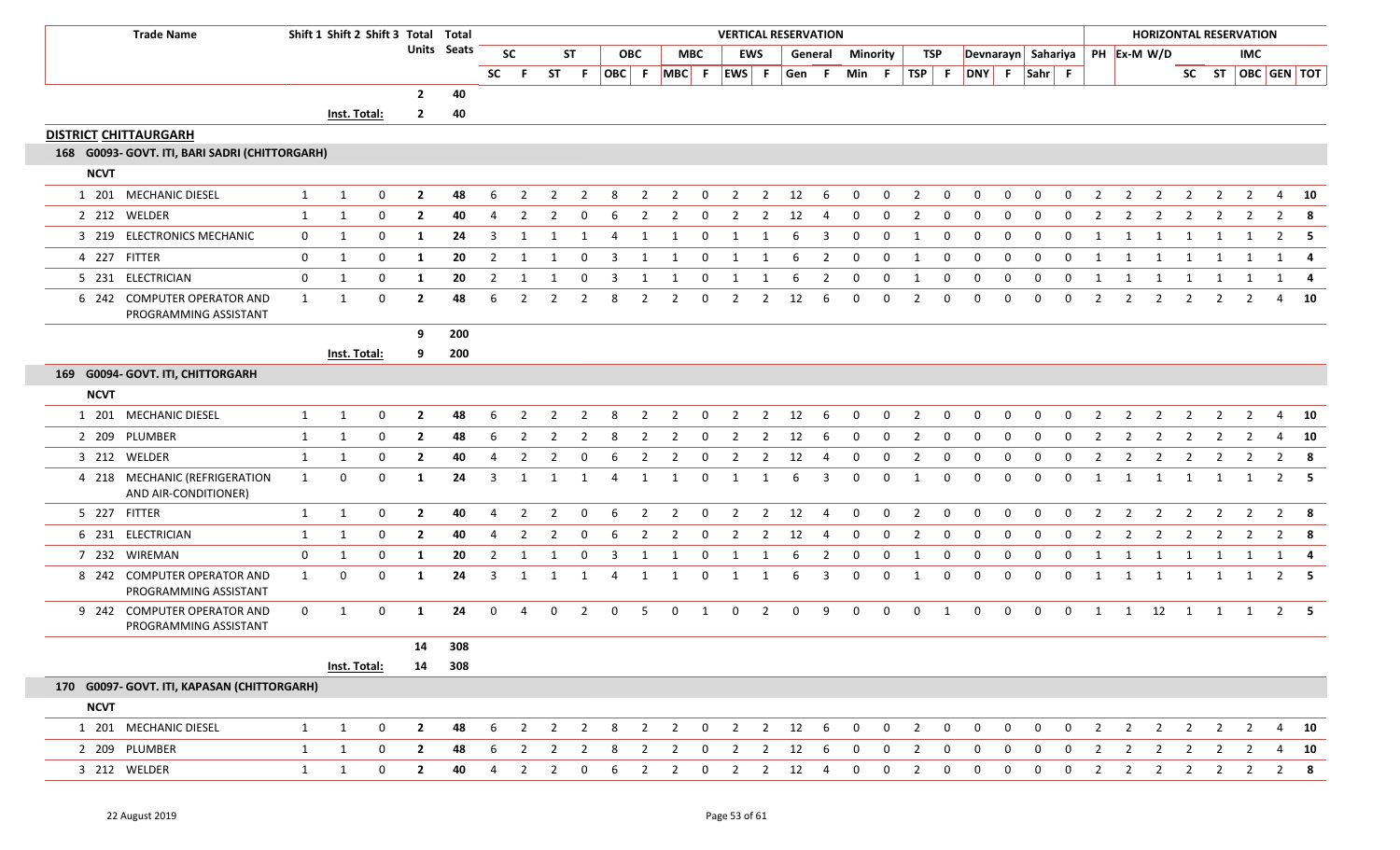|             | <b>Trade Name</b>                                                                     |              | Shift 1 Shift 2 Shift 3 Total Total |              |                |             |                |                |                |                |                         |                |                |                | <b>VERTICAL RESERVATION</b> |                |     |                         |                |              |              |              |                |             |              |              |                |                |                                | <b>HORIZONTAL RESERVATION</b> |                |                |              |                         |
|-------------|---------------------------------------------------------------------------------------|--------------|-------------------------------------|--------------|----------------|-------------|----------------|----------------|----------------|----------------|-------------------------|----------------|----------------|----------------|-----------------------------|----------------|-----|-------------------------|----------------|--------------|--------------|--------------|----------------|-------------|--------------|--------------|----------------|----------------|--------------------------------|-------------------------------|----------------|----------------|--------------|-------------------------|
|             |                                                                                       |              |                                     |              |                | Units Seats |                | <b>SC</b>      |                | <b>ST</b>      |                         | <b>OBC</b>     |                | <b>MBC</b>     |                             | <b>EWS</b>     |     | General                 |                | Minority     |              | TSP          |                |             |              |              |                |                | Devnarayn Sahariya PH Ex-M W/D |                               |                | IMC            |              |                         |
|             |                                                                                       |              |                                     |              |                |             | <b>SC</b>      | -F             | ST .           | -F             | OBC F                   |                |                |                | MBC F EWS F                 |                | Gen | - F                     | Min F          |              | TSP F        |              | DNY F Sahr F   |             |              |              |                |                |                                |                               |                |                |              | SC ST   OBC   GEN   TOT |
|             | 4 218 MECHANIC (REFRIGERATION<br>AND AIR-CONDITIONER)                                 | $\mathbf{0}$ | 1                                   | $\mathbf 0$  | -1             | 24          | 3              | 1              | 1              | 1              | $\overline{4}$          | 1              | $\mathbf{1}$   | $\Omega$       | 1                           | $\mathbf{1}$   | 6   | 3                       | $\Omega$       | $\Omega$     | $\mathbf{1}$ | $\mathbf{0}$ | $\Omega$       | $\Omega$    | $\Omega$     | $\mathbf{0}$ | 1              |                | 1 1 1                          |                               |                | 1 1            |              | $2 \quad 5$             |
|             | 5 227 FITTER                                                                          | $\mathbf{0}$ | 1                                   | $\mathbf 0$  | 1              | 20          | $\overline{2}$ | 1              | 1              | $\mathbf 0$    | $\overline{3}$          | 1              | 1              | $\mathbf 0$    | $\overline{1}$              | 1              | 6   | $\overline{\mathbf{2}}$ | $\mathbf 0$    | $\mathbf 0$  | 1            | $\mathbf{0}$ | $\mathbf 0$    | $\mathbf 0$ | $\mathbf 0$  | $\mathbf 0$  | 1              | 1              | 1                              | $\mathbf{1}$                  | 1              | $\overline{1}$ |              | 1 4                     |
|             | 6 231 ELECTRICIAN                                                                     | $\mathbf{0}$ | 1                                   | $\mathbf 0$  | 1              | 20          | 2              | -1             | 1              | 0              | 3                       | 1              | 1              | 0              | 1                           | 1              | 6   | 2                       | $\mathbf 0$    | $\mathbf 0$  | 1            | 0            | $\mathbf 0$    | 0           | 0            | 0            | 1              | 1              | 1                              | $\overline{\mathbf{1}}$       |                | 1 1            |              | 1 4                     |
|             |                                                                                       |              |                                     |              | 9              | 200         |                |                |                |                |                         |                |                |                |                             |                |     |                         |                |              |              |              |                |             |              |              |                |                |                                |                               |                |                |              |                         |
|             |                                                                                       |              | Inst. Total:                        |              | 9              | 200         |                |                |                |                |                         |                |                |                |                             |                |     |                         |                |              |              |              |                |             |              |              |                |                |                                |                               |                |                |              |                         |
|             | 171 G0104- GOVT. ITI, RAWATBHATA (CHITTORGARH)                                        |              |                                     |              |                |             |                |                |                |                |                         |                |                |                |                             |                |     |                         |                |              |              |              |                |             |              |              |                |                |                                |                               |                |                |              |                         |
| <b>NCVT</b> |                                                                                       |              |                                     |              |                |             |                |                |                |                |                         |                |                |                |                             |                |     |                         |                |              |              |              |                |             |              |              |                |                |                                |                               |                |                |              |                         |
|             | 1 212 WELDER                                                                          | 1            | 1                                   | $\mathbf 0$  | $\overline{2}$ | 40          | $\overline{4}$ | $\overline{2}$ | 2              | $\Omega$       | -6                      | 2              | $\overline{2}$ | $\mathbf{0}$   | $\overline{2}$              | $\overline{2}$ | 12  | 4                       | $\mathbf{0}$   | $\mathbf 0$  | 2            | $\mathbf 0$  | 0              | 0           | 0            | $\mathbf{0}$ | $\overline{2}$ | $\overline{2}$ | 2                              | $\overline{2}$                | $\overline{2}$ | $\overline{2}$ |              | $2 \times 8$            |
|             | 2 227 FITTER                                                                          | 0            | 1                                   | $\mathbf 0$  | 1              | 20          | 2              | 1              | 1              | 0              | 3                       | 1              | 1              | 0              | 1                           | 1              | 6   | 2                       | 0              | 0            | 1            | 0            | 0              | $\mathbf 0$ | $\mathbf{0}$ | $\mathbf{0}$ | 1              | 1              | $\mathbf{1}$                   | $\overline{1}$                | $\mathbf{1}$   | 1              |              | 1 4                     |
|             |                                                                                       |              |                                     |              | -3             | 60          |                |                |                |                |                         |                |                |                |                             |                |     |                         |                |              |              |              |                |             |              |              |                |                |                                |                               |                |                |              |                         |
|             |                                                                                       |              | Inst. Total:                        |              | 3              | 60          |                |                |                |                |                         |                |                |                |                             |                |     |                         |                |              |              |              |                |             |              |              |                |                |                                |                               |                |                |              |                         |
|             | 172 G0118- GOVT. ITI, BEGUN (CHITTORGARH)                                             |              |                                     |              |                |             |                |                |                |                |                         |                |                |                |                             |                |     |                         |                |              |              |              |                |             |              |              |                |                |                                |                               |                |                |              |                         |
| <b>NCVT</b> |                                                                                       |              |                                     |              |                |             |                |                |                |                |                         |                |                |                |                             |                |     |                         |                |              |              |              |                |             |              |              |                |                |                                |                               |                |                |              |                         |
|             | 1 218 MECHANIC (REFRIGERATION<br>AND AIR-CONDITIONER)                                 | 1            | 1                                   | 0            | $\overline{2}$ | 48          | 6              | $\overline{2}$ | $\overline{2}$ | 2              | 8                       | $\overline{2}$ | $\overline{2}$ | $\mathbf 0$    | $\overline{2}$              | $\overline{2}$ | 12  | 6                       | $\mathbf 0$    | $\mathbf 0$  | 2            | $\mathbf 0$  | $\mathbf 0$    | 0           | $\mathbf{0}$ | 0            | $\overline{2}$ | $\overline{2}$ | $\overline{2}$                 | $\overline{2}$                | $\overline{2}$ | $\overline{2}$ |              | 4 10                    |
|             | 2 227 FITTER                                                                          | 1            | $\mathbf 0$                         | $\mathbf 0$  | 1              | 20          | $\overline{2}$ | 1              | 1              | $\mathbf 0$    | $\overline{\mathbf{3}}$ | 1              | 1              | $\mathbf 0$    | $\overline{1}$              | 1              | 6   | $\overline{\mathbf{c}}$ | $\overline{0}$ | $\mathbf 0$  | 1            | $\mathbf 0$  | $\overline{0}$ | $\mathbf 0$ | 0            | $\mathbf 0$  | 1              | 1              | $\overline{1}$                 | 1                             | 1              | 1              |              | 1 4                     |
|             | 3 231 ELECTRICIAN                                                                     | $\mathbf{0}$ | 1                                   | 0            | -1             | 20          | 2              | - 1            |                | 0              | 3                       |                |                | 0              |                             |                |     | 2                       |                | $\Omega$     |              | $\Omega$     | 0              | 0           | 0            | $\Omega$     | -1             | -1             | -1                             | -1                            | -1             |                | 1            |                         |
|             | 4 242 COMPUTER OPERATOR AND<br>PROGRAMMING ASSISTANT                                  | 1            | 1                                   | $\mathbf 0$  | $\overline{2}$ | 48          | 6              | $\overline{2}$ | 2              | $\overline{2}$ | 8                       | 2              | $\overline{2}$ | 0              | $\overline{2}$              | $\overline{2}$ | 12  | 6                       | $\Omega$       | $\mathbf 0$  | 2            | $\mathbf{0}$ | $\mathbf{0}$   | 0           | $\Omega$     | 0            | 2              | $\overline{2}$ | $\overline{2}$                 | $\overline{2}$                | $\overline{2}$ | $\overline{2}$ |              | 4 10                    |
|             |                                                                                       |              |                                     |              | 6              | 136         |                |                |                |                |                         |                |                |                |                             |                |     |                         |                |              |              |              |                |             |              |              |                |                |                                |                               |                |                |              |                         |
|             |                                                                                       |              | Inst. Total:                        |              | 6              | 136         |                |                |                |                |                         |                |                |                |                             |                |     |                         |                |              |              |              |                |             |              |              |                |                |                                |                               |                |                |              |                         |
|             | 173 G0139- GOVT. ITI, BHADESAR (CHITTAURGARH)                                         |              |                                     |              |                |             |                |                |                |                |                         |                |                |                |                             |                |     |                         |                |              |              |              |                |             |              |              |                |                |                                |                               |                |                |              |                         |
| <b>NCVT</b> |                                                                                       |              |                                     |              |                |             |                |                |                |                |                         |                |                |                |                             |                |     |                         |                |              |              |              |                |             |              |              |                |                |                                |                               |                |                |              |                         |
|             | 1 201 MECHANIC DIESEL                                                                 | 1            | 1                                   | 0            | $\overline{2}$ | 48          | 6              | $\overline{2}$ | 2              | -2             | 8                       | 2              | $\overline{2}$ | $\Omega$       | $\overline{2}$              | $\overline{2}$ | 12  | -6                      | $\Omega$       | $\mathbf{0}$ | 2            | $\mathbf{0}$ | $\Omega$       | 0           | $\Omega$     | $\Omega$     | 2              | 2              | 2                              | $\mathbf 0$                   | $\mathbf 0$    | $\mathbf 0$    |              | $0$ 0                   |
|             | 2 212 WELDER                                                                          | 1            | 1                                   | 0            | $\overline{2}$ | 40          | 4              | $\overline{2}$ | 2              | 0              | 6                       | 2              | 2              | 0              | 2                           | $\overline{2}$ | 12  | 4                       | $\mathbf 0$    | 0            | 2            | 0            | 0              | 0           | $\Omega$     | 0            | 2              | 2              | 2                              | 0                             | $\mathbf 0$    | $\mathbf{0}$   | $\mathbf{0}$ | $\mathbf 0$             |
|             | 3 227 FITTER                                                                          | 1            | 0                                   | $\mathbf 0$  | -1             | 20          | $\overline{2}$ | 1              | 1              | 0              | 3                       | 1              | 1              | $\overline{0}$ | 1                           | 1              | 6   | $\overline{2}$          | $\mathbf 0$    | $\mathbf 0$  | 1            | $\mathbf 0$  | $\mathbf{0}$   | $\mathbf 0$ | $\Omega$     | $\mathbf{0}$ | 1              | 1              | -1                             | $\mathbf{0}$                  | $\mathbf 0$    | $\mathbf 0$    |              | $0 \quad 0$             |
|             | 4 231 ELECTRICIAN                                                                     | $\mathbf{1}$ | 0                                   | $\mathbf{0}$ | -1             | 20          | 2              | -1             | 1              | 0              | 3                       | -1             |                | 0              |                             | 1              | 6   | 2                       | 0              | 0            |              | 0            | 0              | 0           | $\Omega$     | $\Omega$     | -1             | $\mathbf{1}$   | -1                             | 0                             | $\mathbf{0}$   | 0              | $\mathbf{0}$ | $\mathbf 0$             |
|             |                                                                                       |              |                                     |              | 6              | 128         |                |                |                |                |                         |                |                |                |                             |                |     |                         |                |              |              |              |                |             |              |              |                |                |                                |                               |                |                |              |                         |
|             |                                                                                       |              | Inst. Total:                        |              |                | 128         |                |                |                |                |                         |                |                |                |                             |                |     |                         |                |              |              |              |                |             |              |              |                |                |                                |                               |                |                |              |                         |
|             | 174 G0183- GOVT. ITI, DOONGLA (CHITTAURGARH) CAMP GOVT. ITI, BARI SADRI (CHITTORGARH) |              |                                     |              |                |             |                |                |                |                |                         |                |                |                |                             |                |     |                         |                |              |              |              |                |             |              |              |                |                |                                |                               |                |                |              |                         |
| <b>SCVT</b> |                                                                                       |              |                                     |              |                |             |                |                |                |                |                         |                |                |                |                             |                |     |                         |                |              |              |              |                |             |              |              |                |                |                                |                               |                |                |              |                         |
|             | 1 212 WELDER                                                                          | 1            | $\mathbf 0$                         | $\mathbf 0$  | 1              | 20          | $\overline{2}$ | 1              | 1              | $\mathbf 0$    | $\overline{3}$          | 1              | 1              | $\mathbf 0$    | 1                           | 1              | 6   | $\overline{2}$          | $\mathbf 0$    | 0            | 1            | 0            | $\mathbf{0}$   | 0           | $\mathbf{0}$ | 0            | 1              | 1              | $\mathbf{1}$                   | $\mathbf{0}$                  | $\mathbf{0}$   | 0              | $\mathbf{0}$ | $\mathbf 0$             |
|             | 2 231 ELECTRICIAN                                                                     | $\mathbf 0$  | 1                                   | $\mathbf{0}$ | $\mathbf{1}$   | 20          | $\overline{2}$ | 1              | 1              | $\mathbf 0$    | $\overline{3}$          | 1              | 1              | $\mathbf 0$    | 1                           | 1              | 6   | $\overline{2}$          | $\mathbf 0$    | $\mathbf 0$  | 1            | $\mathbf 0$  | $\mathbf 0$    | $\mathbf 0$ | 0            | 0            | 1              | $\mathbf{1}$   | 1                              | $\mathbf{0}$                  | $\mathbf{0}$   | $\mathbf 0$    | 0            | $\mathbf{0}$            |
|             | 3 242 COMPUTER OPERATOR AND<br>PROGRAMMING ASSISTANT                                  | 1            | $\mathbf 0$                         | $\mathbf 0$  | 1              | 24          | 3              | 1              | 1              | 1              | 4                       | 1              | 1              | 0              | $\mathbf{1}$                | 1              | 6   | 3                       | 0              | 0            | 1            | 0            | 0              | 0           | $\Omega$     | 0            | 1              | 1              | 1                              | 0                             | 0              | 0              | $\Omega$     | $\mathbf 0$             |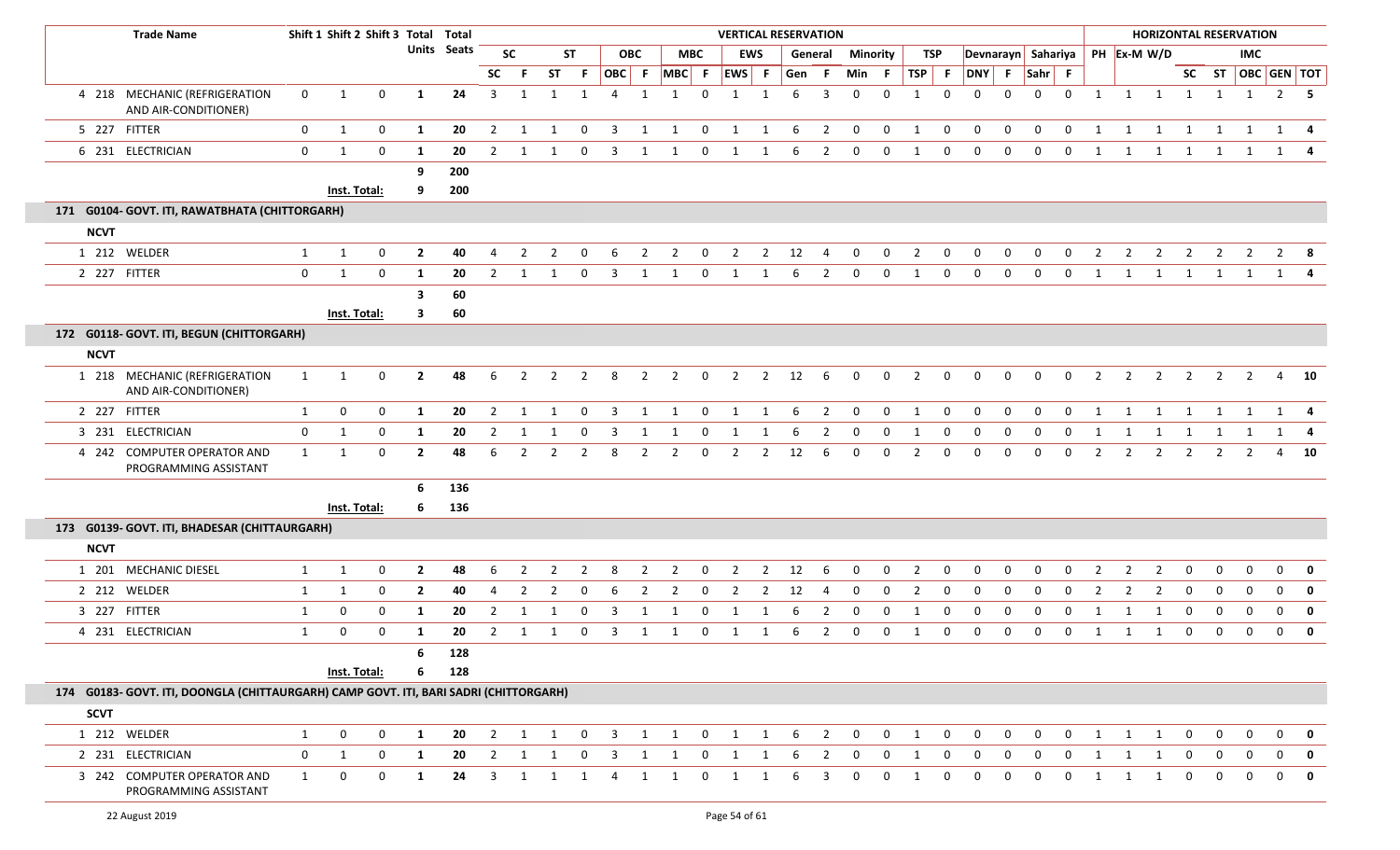| <b>Trade Name</b>                                                                           |              | Shift 1 Shift 2 Shift 3 Total Total |             |                         |             |                |                |                |                |                |                |                |                         | <b>VERTICAL RESERVATION</b> |                |          |                         |                  |               |                |                |              |              |              |                    |                |                | <b>HORIZONTAL RESERVATION</b> |                |                |                                           |                |                         |
|---------------------------------------------------------------------------------------------|--------------|-------------------------------------|-------------|-------------------------|-------------|----------------|----------------|----------------|----------------|----------------|----------------|----------------|-------------------------|-----------------------------|----------------|----------|-------------------------|------------------|---------------|----------------|----------------|--------------|--------------|--------------|--------------------|----------------|----------------|-------------------------------|----------------|----------------|-------------------------------------------|----------------|-------------------------|
|                                                                                             |              |                                     |             |                         | Units Seats |                | <b>SC</b>      |                | <b>ST</b>      |                | <b>OBC</b>     |                | <b>MBC</b>              | <b>EWS</b>                  |                |          |                         | General Minority |               | TSP            |                |              |              |              | Devnarayn Sahariya |                |                | PH Ex-M W/D                   |                |                | IMC.                                      |                |                         |
|                                                                                             |              |                                     |             |                         |             | <b>SC</b>      | - F            |                |                |                |                |                |                         | ST F OBC F MBC F EWS F      |                | Gen F    |                         |                  | Min $F$ TSP F |                |                | DNY F Sahr F |              |              |                    |                |                |                               |                |                | SC ST $\vert$ OBC GEN $\vert$ TOT $\vert$ |                |                         |
|                                                                                             |              |                                     |             | $\overline{\mathbf{3}}$ | 64          |                |                |                |                |                |                |                |                         |                             |                |          |                         |                  |               |                |                |              |              |              |                    |                |                |                               |                |                |                                           |                |                         |
|                                                                                             |              | Inst. Total:                        |             | $\overline{\mathbf{3}}$ | 64          |                |                |                |                |                |                |                |                         |                             |                |          |                         |                  |               |                |                |              |              |              |                    |                |                |                               |                |                |                                           |                |                         |
| 175 G0184- GOVT. ITI, GANGRAR (CHITTAURGARH) CAMP GOVT. ITI, CHITTORGARH                    |              |                                     |             |                         |             |                |                |                |                |                |                |                |                         |                             |                |          |                         |                  |               |                |                |              |              |              |                    |                |                |                               |                |                |                                           |                |                         |
| <b>SCVT</b>                                                                                 |              |                                     |             |                         |             |                |                |                |                |                |                |                |                         |                             |                |          |                         |                  |               |                |                |              |              |              |                    |                |                |                               |                |                |                                           |                |                         |
| 1 231 ELECTRICIAN                                                                           | $\mathbf{0}$ | 1                                   | $\mathbf 0$ | <b>1</b>                | 20          | $\overline{2}$ | 1              | 1              | $\mathbf 0$    | $\overline{3}$ | 1              | $\overline{1}$ | $\mathbf 0$             | $\overline{\mathbf{1}}$     | $\mathbf{1}$   | 6        | $\overline{2}$          | $\mathbf 0$      | $\mathbf 0$   | 1              | $\mathbf 0$    | $\mathbf{0}$ | $\mathbf{0}$ | $\mathbf 0$  | $\overline{0}$     | 1              | 1              | $\overline{1}$                | $\mathbf 0$    | $\mathbf 0$    | $\overline{0}$                            | $\mathbf 0$    | $\mathbf{0}$            |
|                                                                                             |              |                                     |             | 1                       | 20          |                |                |                |                |                |                |                |                         |                             |                |          |                         |                  |               |                |                |              |              |              |                    |                |                |                               |                |                |                                           |                |                         |
|                                                                                             |              | Inst. Total:                        |             | $\mathbf{1}$            | 20          |                |                |                |                |                |                |                |                         |                             |                |          |                         |                  |               |                |                |              |              |              |                    |                |                |                               |                |                |                                           |                |                         |
| <b>DISTRICT DUNGARPUR</b>                                                                   |              |                                     |             |                         |             |                |                |                |                |                |                |                |                         |                             |                |          |                         |                  |               |                |                |              |              |              |                    |                |                |                               |                |                |                                           |                |                         |
| 176 G0096- GOVT. ITI, DUNGARPUR                                                             |              |                                     |             |                         |             |                |                |                |                |                |                |                |                         |                             |                |          |                         |                  |               |                |                |              |              |              |                    |                |                |                               |                |                |                                           |                |                         |
| <b>NCVT</b>                                                                                 |              |                                     |             |                         |             |                |                |                |                |                |                |                |                         |                             |                |          |                         |                  |               |                |                |              |              |              |                    |                |                |                               |                |                |                                           |                |                         |
| 1 076 DRIVER CUM MECHANIC                                                                   | 1            | $\mathbf{1}$                        | $\mathbf 0$ | $\overline{2}$          | 40          | $\overline{2}$ | 1              | 1              | $\mathbf 0$    | $\overline{3}$ | 1              | $\overline{1}$ | $\mathbf 0$             | $\mathbf{1}$                | 1              | - 6      | $\overline{2}$          | $\mathbf 0$      | $\mathbf 0$   | 15             | -6             | 0            | $\mathbf{0}$ | $\mathbf{0}$ | $\mathbf 0$        | $\overline{2}$ | $\overline{2}$ | $\overline{2}$                | 1              | -5             | 1                                         |                | 1 8                     |
| 2 201 MECHANIC DIESEL                                                                       | 1            | $\mathbf{1}$                        | $\mathbf 0$ | $\overline{2}$          | 48          | $\overline{3}$ | 1              | 1              | 1              | $\overline{4}$ | $\overline{1}$ | 1              | $\mathbf 0$             | 1                           | 1              | 6        | $\overline{3}$          | $\Omega$         | $\mathbf 0$   | 18             | $\overline{7}$ | $\mathbf 0$  | 0            | $\mathbf 0$  | $\overline{0}$     | $\overline{2}$ | $\overline{2}$ | $\overline{2}$                | $\overline{1}$ | 6              | 1                                         |                | $2 \quad 10$            |
| 3 209 PLUMBER                                                                               | $\mathbf{1}$ | 1                                   | $\mathbf 0$ | $\overline{2}$          | 48          | $\overline{3}$ | 1              | 1              | 1              | $\overline{4}$ | 1              | 1              | $\mathbf 0$             | 1                           | 1              | 6        | 3                       | $\mathbf 0$      | $\mathbf 0$   | 18             | $\overline{7}$ | $\mathbf 0$  | 0            | $\Omega$     | $\mathbf{0}$       | $\overline{2}$ | $\overline{2}$ | $\overline{2}$                | 1              | 6              | 1                                         |                | $2 \t10$                |
| 4 212 WELDER                                                                                | 1            | 1                                   | $\mathbf 0$ | $\overline{2}$          | 40          | $\overline{2}$ | $\mathbf{1}$   | -1             | $\Omega$       | 3              | 1              | 1              | $\Omega$                | 1                           | 1              | 6        | $\overline{2}$          | $\mathbf 0$      | $\mathbf 0$   | 15             | 6              | $\mathbf 0$  | $\Omega$     | $\Omega$     | $\mathbf 0$        | $\overline{2}$ | $\overline{2}$ | $\overline{2}$                | 1              | -5             | 1                                         | 1              | 8                       |
| 5 215 MECHANIC (MOTOR VEHICLE)                                                              | 1            | 0                                   | 0           | 1                       | 24          | 3              | 1              | $\mathbf{1}$   | 1              | $\overline{4}$ | 1              | 1              | $\Omega$                | 1                           | 1              | 6        | 3                       | $\mathbf{0}$     | $\mathbf{0}$  | 1              | 0              | $\mathbf{0}$ | $\mathbf{0}$ | $\mathbf{0}$ | $\mathbf{0}$       | 1              | 1              | 1                             | 1              | 1              | 1                                         |                | $2 \quad 5$             |
| 6 221 TURNER                                                                                | 0            | $\mathbf{1}$                        | $\mathbf 0$ | 1                       | 20          | $\overline{2}$ | -1             |                | $\Omega$       | 3              | -1             |                | $\Omega$                | 1                           | -1             | 6        | $\overline{2}$          | $\mathbf 0$      | $\mathbf 0$   | -1             | 0              | $\mathbf 0$  | $\Omega$     | $\Omega$     | $\mathbf 0$        | 1              | -1             | 1                             | -1             | 1              |                                           |                | -4                      |
| 7 227 FITTER                                                                                | 1            | 0                                   | 0           | 1                       | 20          | $\overline{2}$ | 1              | -1             | $\Omega$       | 3              | 1              | 1              | 0                       | 1                           | 1              | 6        | 2                       | 0                | 0             | 1              | 0              | 0            | 0            | 0            | $\mathbf 0$        | 1              | 1              | 1                             | $\overline{1}$ | 1              | 1                                         | 1              | $\overline{\mathbf{4}}$ |
| 8 231 ELECTRICIAN                                                                           | 1            | 0                                   | $\mathbf 0$ | 1                       | 20          | $\mathbf{0}$   | $\mathbf 0$    | $\mathbf 0$    | $\Omega$       | $\mathbf 0$    | $\mathbf 0$    | $\mathbf 0$    | $\Omega$                | $\mathbf 0$                 | 0              | $\Omega$ | $\Omega$                | $\Omega$         | $\mathbf 0$   | 14             | 6              | $\mathbf 0$  | $\mathbf 0$  | $\mathbf 0$  | $\mathbf 0$        | 1              | 1              | 1                             | $\overline{0}$ | 4              | $\Omega$                                  | $\Omega$       | $\overline{\mathbf{4}}$ |
| 9 232 WIREMAN                                                                               | 1            | 0                                   | $\mathbf 0$ | 1                       | 20          | $\overline{2}$ | 1              | 1              | $\Omega$       | 3              | 1              | 1              | $\mathbf 0$             | $\mathbf{1}$                | 1              | 6        | $\overline{2}$          | $\mathbf 0$      | 0             | $\mathbf{1}$   | 0              | 0            | 0            | $\mathbf 0$  | $\mathbf 0$        | $\mathbf{1}$   | 1              | 1                             | 1              | 1              | 1                                         | 1              | - 4                     |
| 10 242 COMPUTER OPERATOR AND<br>PROGRAMMING ASSISTANT                                       | 1            | $\mathbf{1}$                        | $\mathbf 0$ | $\mathbf{2}$            | 48          | 6              | $\overline{2}$ | $\overline{2}$ | $\overline{2}$ | 8              | $\overline{2}$ | $\overline{2}$ | $\Omega$                | $\overline{2}$              | $\overline{2}$ | 12       | 6                       | 0                | 0             | $\overline{2}$ | $\mathbf 0$    | 0            | $\Omega$     | $\mathbf 0$  | $\mathbf 0$        | $\overline{2}$ | $\overline{2}$ | $\overline{2}$                | $\overline{2}$ | $\overline{2}$ | $\overline{2}$                            | $\overline{a}$ | 10                      |
| 11 247 SEWING TECHNOLOGY                                                                    | $\mathbf 0$  | 1                                   | 0           | $\mathbf{1}$            | 20          | $\overline{0}$ | $\overline{3}$ | $\mathbf 0$    | 1              | $\mathbf 0$    | 4              | $\mathbf 0$    | $\overline{\mathbf{1}}$ | $\mathbf 0$                 | $\overline{2}$ | 0        | 8                       | $\mathbf 0$      | $\mathbf 0$   | $\mathbf 0$    | $\mathbf{1}$   | $\mathbf 0$  | $\mathbf{0}$ | $\mathbf 0$  | $\mathbf 0$        | 1              | 1              | 10 1                          |                | $\mathbf{1}$   | $\mathbf{1}$                              |                | 1 4                     |
| 12 247 SEWING TECHNOLOGY                                                                    | 1            | 0                                   | $\mathbf 0$ | 1                       | 20          | $\overline{0}$ | $\mathbf 0$    | 0              | $\Omega$       | $\mathbf{0}$   | $\mathbf 0$    | $\mathbf 0$    | $\mathbf 0$             | $\mathbf 0$                 | 0              | $\Omega$ | $\mathbf 0$             | $\mathbf{0}$     | $\mathbf{0}$  | 14             | 6              | 0            | $\mathbf 0$  | $\mathbf{0}$ | $\mathbf{0}$       | $\mathbf{1}$   | $\mathbf{1}$   | $\mathbf{1}$                  | $\mathbf 0$    | $\overline{4}$ | $\Omega$                                  | $\Omega$       | $\overline{4}$          |
| 13 260 STENOGRAPHER &<br>SECRETARIAL ASSISTANT<br>(HINDI)                                   | 1            | 1                                   | $\mathbf 0$ | $\overline{2}$          | 48          | $\overline{3}$ | 1              | 1              | 1              | $\overline{4}$ | 1              | 1              | $\mathbf 0$             | 1                           | 1              | 6        | 3                       | $\mathbf 0$      | $\mathbf 0$   | 18             | $\overline{7}$ | $\mathbf 0$  | 0            | $\mathbf 0$  | $\mathbf 0$        | $\overline{2}$ | $\overline{2}$ | $\overline{2}$                | 1              | 6              | 1                                         | $2^{\circ}$    | 10                      |
|                                                                                             |              |                                     |             | 19                      | 416         |                |                |                |                |                |                |                |                         |                             |                |          |                         |                  |               |                |                |              |              |              |                    |                |                |                               |                |                |                                           |                |                         |
| <b>SCVT</b>                                                                                 |              |                                     |             |                         |             |                |                |                |                |                |                |                |                         |                             |                |          |                         |                  |               |                |                |              |              |              |                    |                |                |                               |                |                |                                           |                |                         |
| 1 220 INFORMATION<br><b>COMMUNICATION</b><br><b>TECHNOLOGY SYSTEM</b><br><b>MAINTENANCE</b> | $\mathbf{1}$ | $\Omega$                            | $\mathbf 0$ | 1                       | 24          | $\overline{3}$ | 1              | 1              | 1              | 4              | 1              | 1              | $\mathbf 0$             | 1                           | 1              | 6        | $\overline{\mathbf{3}}$ | $\mathbf 0$      | $\mathbf 0$   | 1              | $\mathbf 0$    | $\Omega$     | $\Omega$     | $\mathbf 0$  | $\mathbf 0$        | 1              | 1              | 1                             | $\overline{1}$ | $\mathbf{1}$   | 1                                         |                | $2 \quad 5$             |
|                                                                                             |              |                                     |             | $\mathbf{1}$            | 24          |                |                |                |                |                |                |                |                         |                             |                |          |                         |                  |               |                |                |              |              |              |                    |                |                |                               |                |                |                                           |                |                         |
|                                                                                             |              | Inst. Total:                        |             | 20                      | 440         |                |                |                |                |                |                |                |                         |                             |                |          |                         |                  |               |                |                |              |              |              |                    |                |                |                               |                |                |                                           |                |                         |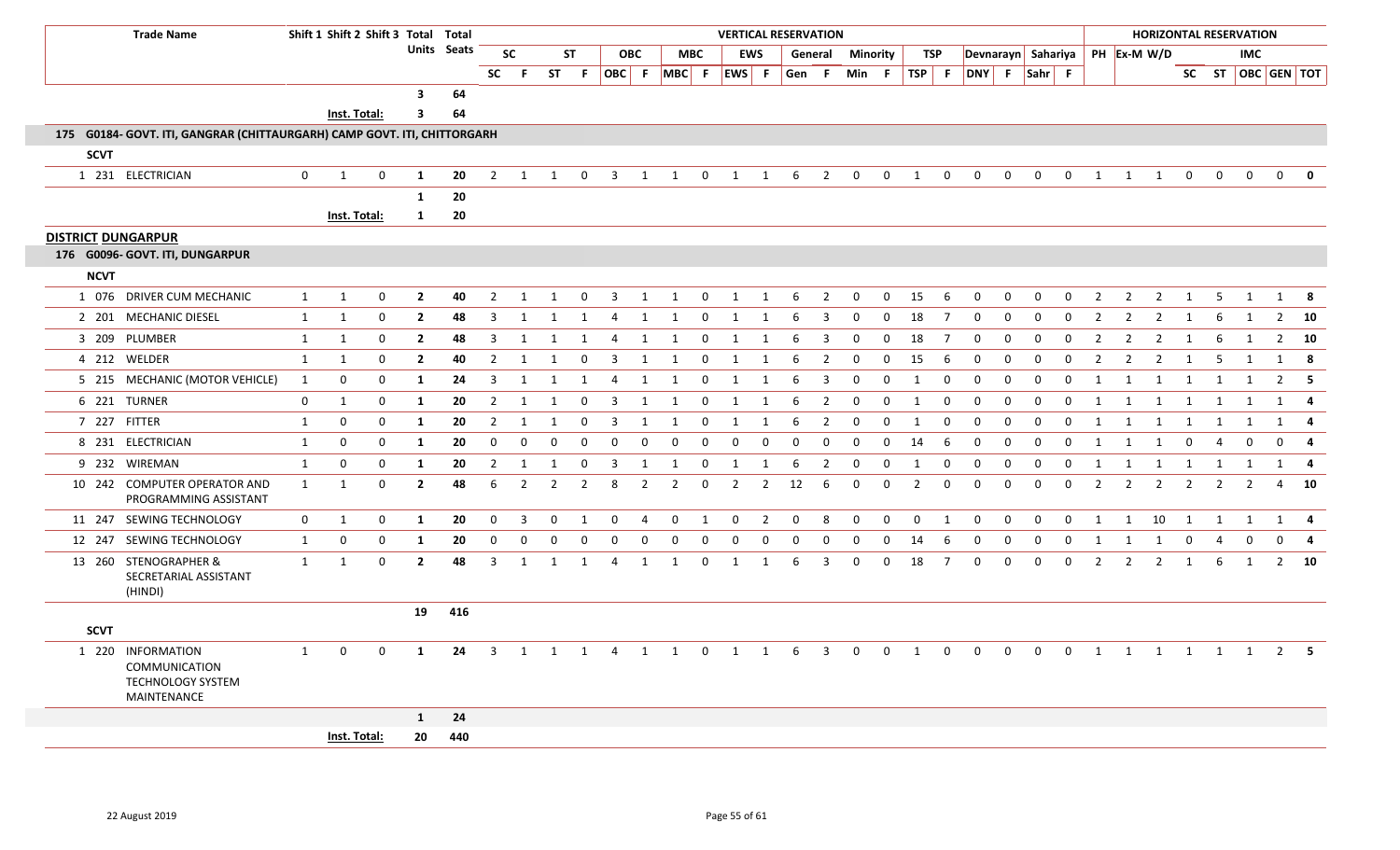| <b>Trade Name</b>                                    |              |              | Shift 1 Shift 2 Shift 3 Total Total |                |                    |                |                |                       |                |                         |                |                |                | <b>VERTICAL RESERVATION</b> |                |       |                         |                |              |                |                |                    |              |              |              |                |                |                         |                |                | <b>HORIZONTAL RESERVATION</b> |                   |               |
|------------------------------------------------------|--------------|--------------|-------------------------------------|----------------|--------------------|----------------|----------------|-----------------------|----------------|-------------------------|----------------|----------------|----------------|-----------------------------|----------------|-------|-------------------------|----------------|--------------|----------------|----------------|--------------------|--------------|--------------|--------------|----------------|----------------|-------------------------|----------------|----------------|-------------------------------|-------------------|---------------|
|                                                      |              |              |                                     |                | <b>Units</b> Seats |                | <b>SC</b>      |                       | <b>ST</b>      |                         | <b>OBC</b>     |                | <b>MBC</b>     |                             | <b>EWS</b>     |       | General                 | Minority       |              | TSP            |                | Devnarayn Sahariya |              |              |              |                |                | PH Ex-M W/D             |                |                | <b>IMC</b>                    |                   |               |
|                                                      |              |              |                                     |                |                    | <b>SC</b>      | -F.            | <b>ST</b>             | F.             |                         |                |                |                | OBC F MBC F EWS F           |                | Gen F |                         | Min F          |              | TSP F          |                | DNY F Sahr F       |              |              |              |                |                |                         |                |                |                               | SC ST OBC GEN TOT |               |
| 177 G0105- GOVT. ITI, SAGWARA (DUNGARPUR)            |              |              |                                     |                |                    |                |                |                       |                |                         |                |                |                |                             |                |       |                         |                |              |                |                |                    |              |              |              |                |                |                         |                |                |                               |                   |               |
| <b>NCVT</b>                                          |              |              |                                     |                |                    |                |                |                       |                |                         |                |                |                |                             |                |       |                         |                |              |                |                |                    |              |              |              |                |                |                         |                |                |                               |                   |               |
| 1 212 WELDER                                         | $\mathbf{1}$ | 1            | $\mathbf 0$                         | $\overline{2}$ | 40                 | $\overline{4}$ | $\overline{2}$ | $\overline{2}$        | $\mathbf 0$    | 6                       | 2              | $\overline{2}$ | 0              | $\overline{2}$              | $\overline{2}$ | 12    | $\overline{4}$          | $\mathbf 0$    | $\mathbf 0$  | $\overline{2}$ | $\mathbf 0$    | $\Omega$           | $\Omega$     | $\Omega$     | $\mathbf 0$  | $\overline{2}$ | $\overline{2}$ | $\overline{2}$          | 2              | $\overline{2}$ | $\overline{2}$                | $\overline{2}$    | - 8           |
| 2 227 FITTER                                         | $\mathbf 0$  | 1            | 0                                   | 1              | 20                 | $\overline{2}$ |                |                       | $\Omega$       | 3                       | 1              |                | $\Omega$       | 1                           |                |       | 2                       | $\mathbf 0$    | 0            | -1             | 0              | $\Omega$           | 0            | $\Omega$     | $\Omega$     | 1              | 1              | -1                      | -1             | 1              |                               |                   | - 4           |
| 3 247 SEWING TECHNOLOGY                              | $\mathbf{1}$ | 1            | 0                                   | $\overline{2}$ | 40                 | $\Delta$       | $\overline{2}$ | $\mathcal{P}$         | $\Omega$       | 6                       | $\overline{2}$ | $\overline{2}$ | $\Omega$       | $\overline{2}$              | $\overline{2}$ | 12    | $\overline{4}$          | $\mathbf 0$    | $\mathbf 0$  | 2              | $\mathbf 0$    | $\mathbf 0$        | 0            | $\mathbf 0$  | $\mathbf 0$  | $\overline{2}$ | 2              | $\overline{2}$          | $\overline{2}$ | $\overline{2}$ | $\overline{2}$                | $2^{\circ}$       | - 8           |
|                                                      |              |              |                                     | -5             | 100                |                |                |                       |                |                         |                |                |                |                             |                |       |                         |                |              |                |                |                    |              |              |              |                |                |                         |                |                |                               |                   |               |
|                                                      |              | Inst. Total: |                                     | -5.            | 100                |                |                |                       |                |                         |                |                |                |                             |                |       |                         |                |              |                |                |                    |              |              |              |                |                |                         |                |                |                               |                   |               |
| <b>DISTRICT PRATAPGARH</b>                           |              |              |                                     |                |                    |                |                |                       |                |                         |                |                |                |                             |                |       |                         |                |              |                |                |                    |              |              |              |                |                |                         |                |                |                               |                   |               |
| 178 G0090- GOVT. ITI, ARNODE (PRATAPGARH)            |              |              |                                     |                |                    |                |                |                       |                |                         |                |                |                |                             |                |       |                         |                |              |                |                |                    |              |              |              |                |                |                         |                |                |                               |                   |               |
| <b>NCVT</b>                                          |              |              |                                     |                |                    |                |                |                       |                |                         |                |                |                |                             |                |       |                         |                |              |                |                |                    |              |              |              |                |                |                         |                |                |                               |                   |               |
| 1 201 MECHANIC DIESEL                                | 1            | $\mathbf{1}$ | $\mathbf 0$                         | $\overline{2}$ | 48                 | 6              | $\overline{2}$ | $\overline{2}$        | $\overline{2}$ | 8                       | $\overline{2}$ | $\overline{2}$ | $\mathbf 0$    | $\overline{2}$              | $\overline{2}$ | 12    | 6                       | $\mathbf 0$    | $\mathbf 0$  | $\overline{2}$ | $\mathbf 0$    | $\mathbf 0$        | 0            | $\mathbf 0$  | $\mathbf 0$  | $\overline{2}$ | $\overline{2}$ | $\overline{2}$          | $\overline{2}$ | $\overline{2}$ | $\overline{2}$                | $\overline{4}$    | 10            |
| 2 212 WELDER                                         | $\mathbf{1}$ | 1            | 0                                   | $\overline{2}$ | 40                 | $\overline{4}$ | $\overline{2}$ | 2                     | $\Omega$       | 6                       | -2             | 2              | $\Omega$       | 2                           | 2              | 12    | 4                       | $\mathbf 0$    | $\mathbf 0$  | 2              | 0              | 0                  | $\Omega$     | $\Omega$     | $\Omega$     | 2              | 2              | 2                       | 2              | 2              | 2                             | $\overline{2}$    | - 8           |
| 3 219 ELECTRONICS MECHANIC                           | $\mathbf{1}$ | 0            | 0                                   | 1              | 24                 | 3              | -1             |                       |                | 4                       | -1             | -1             | $\Omega$       | 1                           | 1              | 6     | 3                       | $\mathbf 0$    | 0            | -1             | 0              | $\Omega$           | $\Omega$     | 0            | $\mathbf 0$  | 1              | 1              | 1                       | -1             | -1             |                               | $\overline{2}$    | - 5           |
| 4 231 ELECTRICIAN                                    | $\mathbf{1}$ | 1            | 0                                   | $\overline{2}$ | 40                 | 4              | $\overline{2}$ | 2                     | 0              | 6                       | $\overline{2}$ | 2              | 0              | $\overline{2}$              | $\overline{2}$ | 12    | 4                       | 0              | 0            | 2              | 0              | 0                  | 0            | 0            | 0            | $\overline{2}$ | $\overline{2}$ | $\overline{2}$          | $\overline{2}$ | 2              | $\mathbf{2}$                  | $\overline{2}$    | - 8           |
| 5 242 COMPUTER OPERATOR AND<br>PROGRAMMING ASSISTANT | $\mathbf{1}$ | 1            | $\mathbf 0$                         | $\overline{2}$ | 48                 | 6              | $\overline{2}$ | 2                     | $\overline{2}$ | 8                       | $\overline{2}$ | 2              | 0              | $\overline{2}$              | $\overline{2}$ | 12    | 6                       | $\mathbf{0}$   | 0            | 2              | 0              | 0                  | $\Omega$     | $\mathbf 0$  | $\mathbf{0}$ | $\overline{2}$ | $\overline{2}$ | $\overline{2}$          | 2              | $\overline{2}$ | $\overline{2}$                | 4                 | <b>10</b>     |
|                                                      |              |              |                                     | 9              | 200                |                |                |                       |                |                         |                |                |                |                             |                |       |                         |                |              |                |                |                    |              |              |              |                |                |                         |                |                |                               |                   |               |
|                                                      |              | Inst. Total: |                                     | 9              | 200                |                |                |                       |                |                         |                |                |                |                             |                |       |                         |                |              |                |                |                    |              |              |              |                |                |                         |                |                |                               |                   |               |
| 179 G0095- GOVT. ITI, DHARIYAWAD (PRATAPGARH)        |              |              |                                     |                |                    |                |                |                       |                |                         |                |                |                |                             |                |       |                         |                |              |                |                |                    |              |              |              |                |                |                         |                |                |                               |                   |               |
| <b>NCVT</b>                                          |              |              |                                     |                |                    |                |                |                       |                |                         |                |                |                |                             |                |       |                         |                |              |                |                |                    |              |              |              |                |                |                         |                |                |                               |                   |               |
| 1 201 MECHANIC DIESEL                                | 1            | $\mathbf{1}$ | $\boldsymbol{0}$                    | $\overline{2}$ | 48                 | 6              | $\overline{2}$ | $\overline{2}$        | $\overline{2}$ | 8                       | $\overline{2}$ | $\overline{2}$ | $\mathbf 0$    | $\overline{2}$              | $\overline{2}$ | 12    | 6                       | $\mathbf 0$    | $\mathbf 0$  | $\overline{2}$ | $\mathbf{0}$   | $\mathbf 0$        | 0            | $\mathbf 0$  | $\mathbf 0$  | $\overline{2}$ | $\overline{2}$ | $\overline{2}$          | $\overline{2}$ | $\overline{2}$ | $\overline{2}$                | 4                 | 10            |
| 2 212 WELDER                                         | 1            | 1            | 0                                   | $\overline{2}$ | 40                 | 4              | $\overline{2}$ | $\overline{2}$        | $\Omega$       |                         |                |                | $\Omega$       | 2                           | 2              | 12    | 4                       | $\mathbf 0$    | $\mathbf 0$  | $\overline{2}$ | 0              | $\Omega$           | $\Omega$     | 0            | $\Omega$     | $\overline{2}$ | $\overline{2}$ | $\overline{2}$          | 2              | $\overline{2}$ | $\overline{2}$                | $\overline{2}$    | - 8           |
| 3 227 FITTER                                         | $\mathbf{1}$ | 0            | 0                                   | 1              | 20                 | $\overline{2}$ | 1              |                       | $\Omega$       | 3                       | -1             |                | $\Omega$       | 1                           |                | 6     | $\overline{2}$          | $\mathbf 0$    | 0            | $\mathbf{1}$   | 0              | 0                  | $\Omega$     | 0            | $\mathbf 0$  | 1              | 1              | 1                       | 1              | 1              |                               | 1                 | - 4           |
| 4 231 ELECTRICIAN                                    | 1            | 0            | 0                                   | 1              | 20                 | $\overline{2}$ |                |                       | 0              | 3                       | -1             |                | $\Omega$       | 1                           | 1              | 6     | $\overline{2}$          | 0              | 0            | $\mathbf{1}$   | 0              | 0                  | $\Omega$     | 0            | $\Omega$     | $\mathbf{1}$   |                | -1                      |                |                |                               | 1                 | -4            |
| 5 232 WIREMAN                                        | 1            | 0            | 0                                   | 1              | 20                 | $\overline{2}$ | $\mathbf{1}$   | 1                     | 0              | 3                       | 1              | 1              | 0              | 1                           | 1              | 6     | $\overline{2}$          | 0              | $\mathbf 0$  | -1             | 0              | 0                  | 0            | $\mathbf 0$  | $\mathbf{0}$ | 1              | 1              | 1                       | 1              | 1              | 1                             |                   | $1 \quad 4$   |
| 6 247 SEWING TECHNOLOGY                              | $\mathbf{1}$ | 0            | 0                                   | 1              | 20                 | $\overline{2}$ | 1              | 1                     | 0              | $\overline{3}$          | 1              | 1              | 0              | 1                           | 1              | 6     | $\overline{2}$          | $\mathbf 0$    | $\mathbf 0$  | 1              | $\mathbf{0}$   | $\mathbf 0$        | 0            | $\mathbf 0$  | $\mathbf{0}$ | 1              | $\mathbf{1}$   | $\overline{\mathbf{1}}$ | $\overline{1}$ | 1              | 1                             |                   | 1 4           |
|                                                      |              |              |                                     | 8              | 168                |                |                |                       |                |                         |                |                |                |                             |                |       |                         |                |              |                |                |                    |              |              |              |                |                |                         |                |                |                               |                   |               |
| <b>SCVT</b>                                          |              |              |                                     |                |                    |                |                |                       |                |                         |                |                |                |                             |                |       |                         |                |              |                |                |                    |              |              |              |                |                |                         |                |                |                               |                   |               |
| 1 247 SEWING TECHNOLOGY                              | 0            | 1            | 0                                   | $\mathbf{1}$   | 20                 |                |                | $2 \qquad 1 \qquad 1$ | $\mathbf 0$    | $\overline{\mathbf{3}}$ |                | 1 1            | $\mathbf 0$    | $1 \quad 1$                 |                | 6     | $\overline{2}$          | $\mathbf{0}$   | $\mathbf{0}$ | 1              | $\mathbf 0$    | $\mathbf{0}$       | $\mathbf{0}$ | $\mathbf{0}$ | $\mathbf 0$  | $\mathbf{1}$   | 1              |                         |                |                |                               | 1 1 1 1 1 4       |               |
|                                                      |              |              |                                     | $\mathbf{1}$   | ${\bf 20}$         |                |                |                       |                |                         |                |                |                |                             |                |       |                         |                |              |                |                |                    |              |              |              |                |                |                         |                |                |                               |                   |               |
|                                                      |              | Inst. Total: |                                     | 9              | 188                |                |                |                       |                |                         |                |                |                |                             |                |       |                         |                |              |                |                |                    |              |              |              |                |                |                         |                |                |                               |                   |               |
| 180 G0103- GOVT. ITI, PRATAPGARH                     |              |              |                                     |                |                    |                |                |                       |                |                         |                |                |                |                             |                |       |                         |                |              |                |                |                    |              |              |              |                |                |                         |                |                |                               |                   |               |
| <b>NCVT</b>                                          |              |              |                                     |                |                    |                |                |                       |                |                         |                |                |                |                             |                |       |                         |                |              |                |                |                    |              |              |              |                |                |                         |                |                |                               |                   |               |
| 1 201 MECHANIC DIESEL                                | $\mathbf{1}$ | $\mathbf{1}$ | 0                                   | $\overline{2}$ | 48                 | $\overline{3}$ | 1              | 1                     | 1              | $\overline{4}$          | 1              | 1              | $\overline{0}$ | $\overline{1}$              | $\overline{1}$ | 6     | $\overline{\mathbf{3}}$ | $\overline{0}$ |              | $0$ 18         | $\overline{7}$ | $\overline{0}$     | $\mathbf{0}$ | $\mathbf 0$  | $\mathbf{0}$ | $\overline{2}$ | $\overline{2}$ | $\overline{2}$          | 1              | 6              | $\overline{1}$                |                   | $2 \qquad 10$ |
| 2 209 PLUMBER                                        | $\mathbf{1}$ | $\mathbf{1}$ | $\boldsymbol{0}$                    | $\overline{2}$ | 48                 | 6              | $\overline{2}$ | $\overline{2}$        | $\overline{2}$ | 8                       | $\overline{2}$ | $\overline{2}$ | $\mathbf 0$    | $\overline{2}$              | $\overline{2}$ | 12    | 6                       | $\mathbf 0$    | $\mathbf 0$  | $\overline{2}$ | $\mathbf{0}$   | 0                  | 0            | $\mathbf{0}$ | $\mathbf{0}$ | $\overline{2}$ | $\overline{2}$ | $\overline{2}$          | $\overline{2}$ | $\overline{2}$ | $\overline{2}$                |                   | $4\quad 10$   |
| 22 August 2019                                       |              |              |                                     |                |                    |                |                |                       |                |                         |                |                |                | Page 56 of 61               |                |       |                         |                |              |                |                |                    |              |              |              |                |                |                         |                |                |                               |                   |               |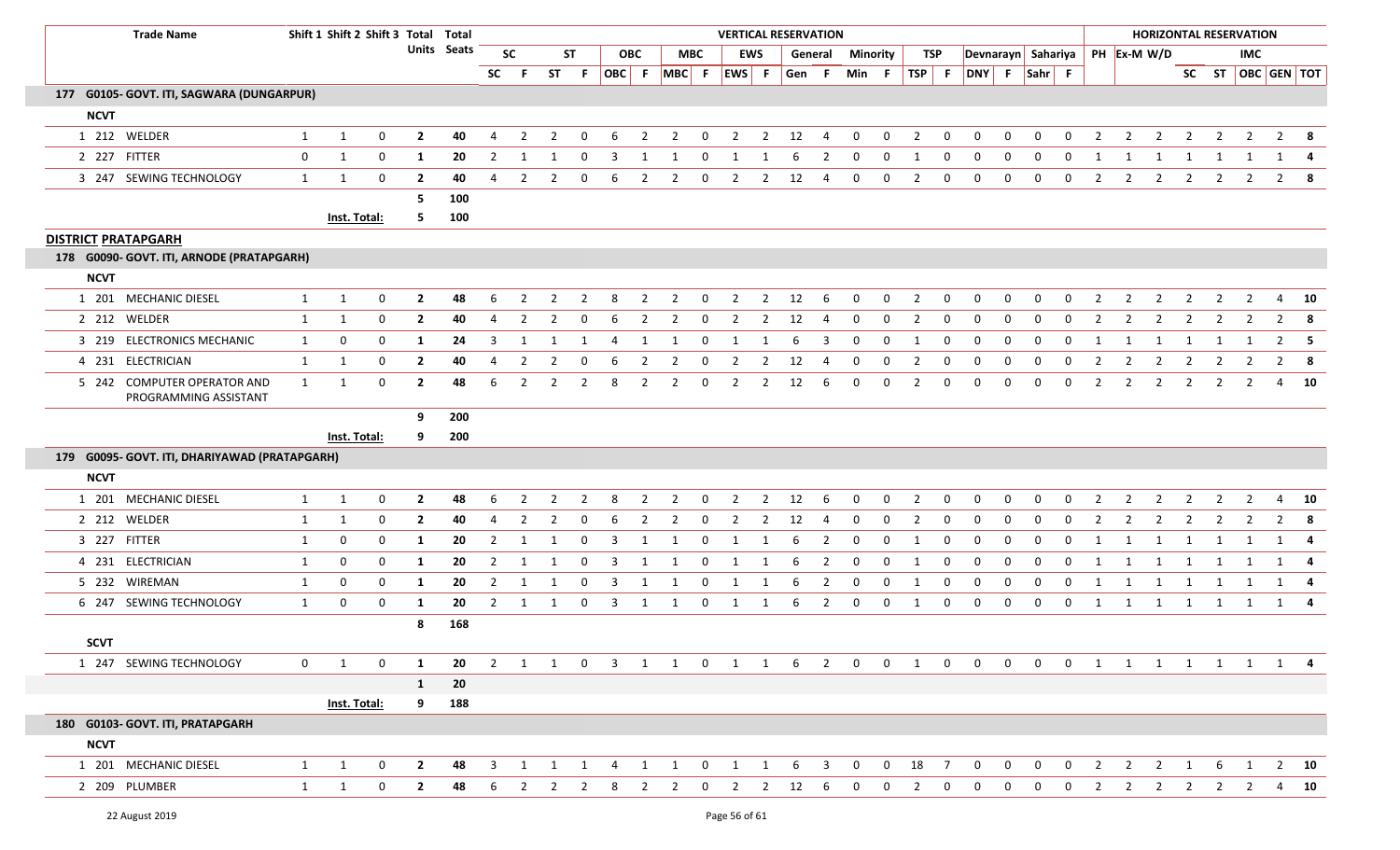| <b>Trade Name</b>                                         |              | Shift 1 Shift 2 Shift 3 Total Total |              |                |                    |                |                |                         |                |                         |                         |                         |                | <b>VERTICAL RESERVATION</b> |                |             |                         |                 |              |                |                |                    |              |                |              |                |                | <b>HORIZONTAL RESERVATION</b> |                |                |                |                         |                |
|-----------------------------------------------------------|--------------|-------------------------------------|--------------|----------------|--------------------|----------------|----------------|-------------------------|----------------|-------------------------|-------------------------|-------------------------|----------------|-----------------------------|----------------|-------------|-------------------------|-----------------|--------------|----------------|----------------|--------------------|--------------|----------------|--------------|----------------|----------------|-------------------------------|----------------|----------------|----------------|-------------------------|----------------|
|                                                           |              |                                     |              |                | <b>Units</b> Seats |                | <b>SC</b>      |                         | ST             |                         | <b>OBC</b>              |                         | <b>MBC</b>     |                             | <b>EWS</b>     |             | General                 | <b>Minority</b> |              | TSP            |                | Devnarayn Sahariya |              |                |              |                |                | PH Ex-M W/D                   |                |                | <b>IMC</b>     |                         |                |
|                                                           |              |                                     |              |                |                    | <b>SC</b>      | -F             | <b>ST</b>               | -F             | OBC F                   |                         | $MBC$ F                 |                | EWS F                       |                | Gen         | -F.                     | Min F           |              | $TSP$ F        |                | DNY F Sahr F       |              |                |              |                |                |                               |                |                |                | SC ST   OBC   GEN   TOT |                |
| 3 212 WELDER                                              | $\mathbf{1}$ | 1                                   | 0            | $\mathbf{2}$   | 40                 | $\overline{2}$ | -1             | 1                       | $\mathbf{0}$   | $\overline{\mathbf{3}}$ | -1                      | 1                       | $\overline{0}$ | 1                           | 1              | 6           | $\overline{2}$          | $\mathbf{0}$    | $\mathbf 0$  | 15             | -6             | 0                  | 0            | $\mathbf{0}$   | $\mathbf 0$  | $\overline{2}$ | $\overline{2}$ | $\overline{2}$                | $\mathbf{1}$   | - 5            | 1              | 1 8                     |                |
| 4 215 MECHANIC (MOTOR VEHICLE)                            | $\mathbf 0$  | 1                                   | 0            | 1              | 24                 | 3              | -1             |                         |                | 4                       | 1                       | 1                       | 0              | 1                           | 1              | 6           | 3                       | 0               | $\Omega$     | -1             | $\mathbf 0$    | $\mathbf 0$        | 0            | $\mathbf{0}$   | $\Omega$     | 1              | 1              | 1                             | -1             | -1             | 1              | 2                       | - 5            |
| 5 219 ELECTRONICS MECHANIC                                | 1            | 0                                   | 0            | 1              | 24                 | 0              | <sup>0</sup>   |                         |                | 0                       | $\Omega$                | 0                       | $\Omega$       | $\Omega$                    | $\Omega$       | 0           | $\Omega$                | $\Omega$        | $\Omega$     | 17             | 7              | $\Omega$           | $\Omega$     | 0              | $\Omega$     | 1              | -1             | -1                            | $\mathbf 0$    | -5             | $\Omega$       |                         | 0 <sub>5</sub> |
| 6 227 FITTER                                              | 0            | 1                                   | 0            | 1              | 20                 | 2              | -1             | 1                       | 0              | -3                      | 1                       | -1                      | 0              | 1                           | 1              | 6           | 2                       | 0               | $\Omega$     | -1             | $\Omega$       | $\Omega$           | 0            | 0              | 0            | -1             | 1              | -1                            | -1             | -1             | 1              |                         | 1 4            |
| 7 232 WIREMAN                                             | 0            | 1                                   | 0            | 1              | 20                 | $\overline{2}$ | 1              | 1                       | $\mathbf 0$    | $\overline{\mathbf{3}}$ | 1                       | 1                       | $\overline{0}$ | 1                           | 1              | 6           | $\overline{2}$          | $\mathbf 0$     | $\mathbf 0$  | 1              | 0              | $\mathbf 0$        | 0            | $\mathbf{0}$   | 0            | 1              | 1              | 1                             | 1              | 1              | 1              | 1                       | -4             |
| 8 247 SEWING TECHNOLOGY                                   | 1            | 1                                   | 0            | $\overline{2}$ | 40                 | $\overline{2}$ | -1             | 1                       | $\mathbf{0}$   | -3                      | 1                       | 1                       | 0              | 1                           | 1              | 6           | 2                       | 0               | $\mathbf 0$  | 15             | 6              | 0                  | 0            | $\mathbf{0}$   | 0            | $\overline{2}$ | 2              | $\overline{2}$                | -1             | - 5            | -1             | 1                       | - 8            |
| 9 260 STENOGRAPHER &<br>SECRETARIAL ASSISTANT<br>(HINDI)  | $\mathbf{1}$ | 0                                   | $\mathbf 0$  | 1              | 24                 | $\Omega$       | $\Omega$       | 0                       | $\Omega$       | $\Omega$                | $\Omega$                | $\Omega$                | $\Omega$       | $\Omega$                    | $\mathbf 0$    | $\Omega$    | $\Omega$                | $\Omega$        | $\Omega$     | 17             | $\overline{7}$ | $\mathbf{0}$       | $\mathbf{0}$ | $\Omega$       | 0            | 1              | 1              | 1                             | $\mathbf 0$    | -5             | $\Omega$       |                         | 0 <sub>5</sub> |
| 10 260 STENOGRAPHER &<br>SECRETARIAL ASSISTANT<br>(HINDI) | $\mathbf 0$  | $\mathbf{1}$                        | $\mathbf 0$  | <sup>1</sup>   | 24                 | $\mathbf{0}$   | $\overline{4}$ | 0                       | $\overline{2}$ | $\mathbf 0$             | -5                      | $\mathbf 0$             | 1              | $\mathbf{0}$                | $\overline{2}$ | $\mathbf 0$ | 9                       | $\overline{0}$  | $\mathbf 0$  | $\mathbf 0$    | $\mathbf{1}$   | $\mathbf 0$        | $\mathbf 0$  | $\mathbf 0$    | $\mathbf 0$  | 1              |                | $1 \qquad 12 \qquad 1$        |                |                | $1 \quad 1$    |                         | $2 \quad 5$    |
|                                                           |              |                                     |              | 14             | 312                |                |                |                         |                |                         |                         |                         |                |                             |                |             |                         |                 |              |                |                |                    |              |                |              |                |                |                               |                |                |                |                         |                |
|                                                           |              | Inst. Total:                        |              | 14             | 312                |                |                |                         |                |                         |                         |                         |                |                             |                |             |                         |                 |              |                |                |                    |              |                |              |                |                |                               |                |                |                |                         |                |
| <b>DISTRICT RAJSAMAND</b>                                 |              |                                     |              |                |                    |                |                |                         |                |                         |                         |                         |                |                             |                |             |                         |                 |              |                |                |                    |              |                |              |                |                |                               |                |                |                |                         |                |
| 181 G0089- GOVT. ITI, AMET (RAJSAMAND)                    |              |                                     |              |                |                    |                |                |                         |                |                         |                         |                         |                |                             |                |             |                         |                 |              |                |                |                    |              |                |              |                |                |                               |                |                |                |                         |                |
| <b>NCVT</b>                                               |              |                                     |              |                |                    |                |                |                         |                |                         |                         |                         |                |                             |                |             |                         |                 |              |                |                |                    |              |                |              |                |                |                               |                |                |                |                         |                |
| 1 201 MECHANIC DIESEL                                     | 1            | 1                                   | 0            | $\mathbf{2}$   | 48                 | 6              |                |                         |                | 8                       |                         |                         | 0              | $\overline{2}$              | 2              | 12          | 6                       | 0               |              |                |                |                    |              |                |              |                |                |                               |                |                |                | 4                       | - 10           |
| 2 212 WELDER                                              | $\mathbf{1}$ | 1                                   | $\mathbf 0$  | $\overline{2}$ | 40                 | $\overline{4}$ | $\overline{2}$ | 2                       | 0              | 6                       | $\overline{2}$          | $\overline{2}$          | 0              | $\overline{2}$              | $\overline{2}$ | 12          | 4                       | 0               | $\Omega$     |                | $\Omega$       | $\Omega$           | 0            | $\Omega$       | 0            |                |                |                               | 2              |                |                |                         |                |
| 3 227 FITTER                                              | 0            | $\mathbf{1}$                        | 0            | 1              | 20                 | $\overline{2}$ | 1              | 1                       | $\mathbf 0$    | $\overline{3}$          | 1                       | 1                       | $\mathbf 0$    | 1                           | $\mathbf{1}$   | 6           | $\overline{2}$          | $\mathbf 0$     | $\mathbf 0$  | 1              | $\mathbf 0$    | $\mathbf 0$        | $\mathbf 0$  | 0              | 0            | 1              | 1              | 1                             | $\overline{1}$ | 1              | 1              | 1 4                     |                |
| 4 231 ELECTRICIAN                                         | $\mathbf 0$  | 1                                   | 0            | -1             | 20                 | 2              |                |                         | 0              | -3                      | -1                      |                         | 0              |                             |                | 6           | 2                       | $\Omega$        | $\Omega$     |                | $\Omega$       | $\Omega$           | 0            | 0              | 0            |                |                | -1                            | -1             |                |                | 1                       | -4             |
| 5 242 COMPUTER OPERATOR AND<br>PROGRAMMING ASSISTANT      | $\mathbf{1}$ | 1                                   | 0            | $\mathbf{2}$   | 48                 | 6              | $\overline{2}$ | $\overline{2}$          | $\overline{2}$ | 8                       | $\overline{2}$          | $\overline{2}$          | 0              | $\overline{2}$              | $\overline{2}$ | 12          | 6                       | 0               | 0            | $\overline{2}$ | 0              | 0                  | 0            | 0              | 0            | $\overline{2}$ | $\overline{2}$ | 2                             | $\overline{2}$ | 2              | $\overline{2}$ |                         | $4\quad 10$    |
| 6 247 SEWING TECHNOLOGY                                   | 1            | 1                                   | 0            | $\mathbf{2}$   | 40                 | $\overline{4}$ | $\overline{2}$ | $\overline{2}$          | $\mathbf 0$    | 6                       | $\overline{2}$          | $\overline{2}$          | $\mathbf 0$    | $\overline{2}$              | $2^{\circ}$    | 12          | $\overline{4}$          | $\mathbf 0$     | $\mathbf 0$  | $\overline{2}$ | $\mathbf 0$    | $\mathbf 0$        | $\mathbf 0$  | $\mathbf 0$    | $\mathbf 0$  | 2              | $\overline{2}$ | $2^{\circ}$                   | $\overline{2}$ | $\overline{2}$ | $\overline{2}$ | $2 \times 8$            |                |
|                                                           |              |                                     |              | 10             | 216                |                |                |                         |                |                         |                         |                         |                |                             |                |             |                         |                 |              |                |                |                    |              |                |              |                |                |                               |                |                |                |                         |                |
|                                                           |              | Inst. Total:                        |              | 10             | 216                |                |                |                         |                |                         |                         |                         |                |                             |                |             |                         |                 |              |                |                |                    |              |                |              |                |                |                               |                |                |                |                         |                |
| 182 G0102- GOVT. ITI, NATHDWARA (RAJSAMAND)               |              |                                     |              |                |                    |                |                |                         |                |                         |                         |                         |                |                             |                |             |                         |                 |              |                |                |                    |              |                |              |                |                |                               |                |                |                |                         |                |
| <b>NCVT</b>                                               |              |                                     |              |                |                    |                |                |                         |                |                         |                         |                         |                |                             |                |             |                         |                 |              |                |                |                    |              |                |              |                |                |                               |                |                |                |                         |                |
| 1 212 WELDER                                              | 1            | 1                                   | $\mathbf{0}$ | $\mathbf{2}$   | 40                 | 4              | $\overline{2}$ | $\overline{2}$          | 0              | 6                       | 2                       | $\overline{2}$          | $\mathbf 0$    | $\overline{2}$              | $\overline{2}$ | 12          | $\overline{4}$          | $\mathbf{0}$    | $\Omega$     | 2              | $\mathbf{0}$   | $\mathbf 0$        | $\mathbf 0$  | $\mathbf{0}$   | 0            | 2              | $\overline{2}$ | $\overline{2}$                | 2              | $\overline{2}$ | $\overline{2}$ |                         | $2 \times 8$   |
| 2 219 ELECTRONICS MECHANIC                                | $\mathbf{0}$ | 1                                   | 0            | 1              | 24                 | 3              | 1              |                         |                | $1 \quad 1 \quad 4$     |                         |                         |                | 1 1 0 1 1                   |                | 6           | $\overline{\mathbf{3}}$ | $\mathbf{0}$    | $\mathbf 0$  | 1              | 0              | $\mathbf 0$        | 0            | 0              | 0            | 1              |                | 1 1 1 1 1                     |                |                |                | $2 \quad 5$             |                |
| 3 227 FITTER                                              | $\mathbf{0}$ | $\mathbf{1}$                        | 0            | 1              | 20                 | $\overline{2}$ | 1              | 1                       | $\mathbf{0}$   | $\overline{\mathbf{3}}$ | 1                       | 1                       | $\mathbf 0$    | 1                           | 1              | 6           | $\overline{2}$          | $\mathbf{0}$    | $\mathbf 0$  | 1              | $\mathbf 0$    | $\mathbf{0}$       | $\mathbf 0$  | 0              | 0            | 1              | 1              | 1                             | 1              | 1              | 1              | 1                       | -4             |
| 4 231 ELECTRICIAN                                         | $\mathbf 0$  | 1                                   | $\mathbf 0$  | <b>1</b>       | 20                 |                | $2 \quad 1$    | $\overline{\mathbf{1}}$ |                | $0 \quad 3$             | $\overline{\mathbf{1}}$ | $\overline{\mathbf{1}}$ | $\overline{0}$ | $1 \quad 1$                 |                | 6           | $\frac{1}{2}$           | $\mathbf{0}$    | $\mathbf 0$  | 1              | $\mathbf 0$    | $\mathbf{0}$       | $\mathbf{0}$ | $\overline{0}$ | $\mathbf{0}$ | $\mathbf{1}$   |                | 1 1 1 1 1                     |                |                |                |                         | 1 4            |
| 5 242 COMPUTER OPERATOR AND<br>PROGRAMMING ASSISTANT      | $\mathbf{1}$ | $\mathbf{1}$                        | $\mathbf 0$  | $\overline{2}$ | 48                 | 6              | 2              | $\overline{2}$          | 2              | 8                       | $\overline{2}$          | $\overline{2}$          | 0              | $\overline{2}$              | $\overline{2}$ | 12          | 6                       | $\mathbf{0}$    | $\mathbf{0}$ | $\overline{2}$ | $\mathbf{0}$   | $\mathbf{0}$       | $\mathbf{0}$ | $\mathbf{0}$   | 0            | 2              | 2              | 2                             | 2              | 2              | 2              |                         | 4 10           |
|                                                           |              |                                     |              | 7 <sup>7</sup> | 152                |                |                |                         |                |                         |                         |                         |                |                             |                |             |                         |                 |              |                |                |                    |              |                |              |                |                |                               |                |                |                |                         |                |
|                                                           |              | Inst. Total:                        |              | 7 152          |                    |                |                |                         |                |                         |                         |                         |                |                             |                |             |                         |                 |              |                |                |                    |              |                |              |                |                |                               |                |                |                |                         |                |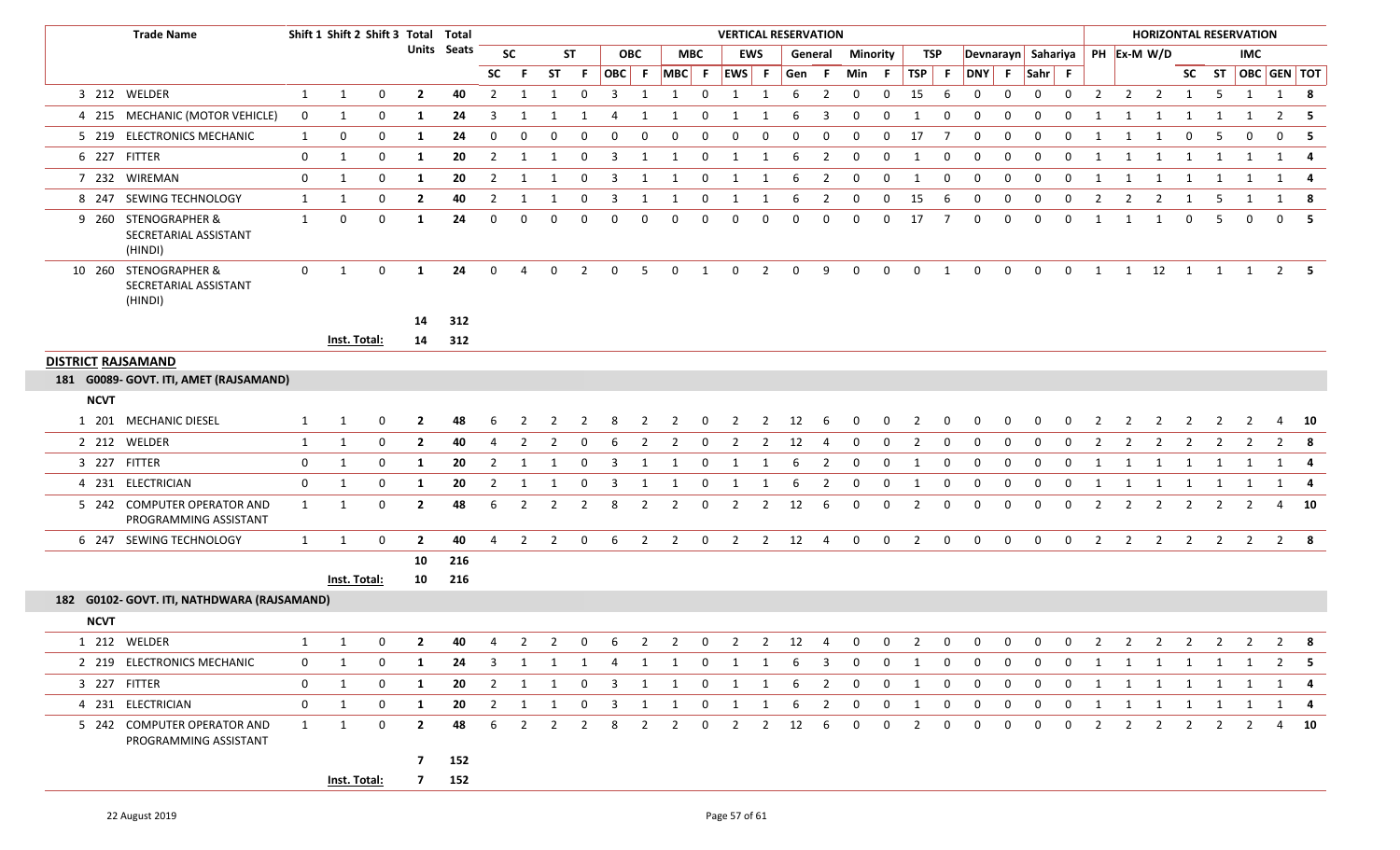|                         | <b>Trade Name</b>                                     |              | Shift 1 Shift 2 Shift 3 Total Total |             |                |                    |                |                |                |                |                         |                |                |                |                         |                | <b>VERTICAL RESERVATION</b> |                         |              |             |                |                  |              |             |             |              |                |                | <b>HORIZONTAL RESERVATION</b>  |                |                |                |                         |              |
|-------------------------|-------------------------------------------------------|--------------|-------------------------------------|-------------|----------------|--------------------|----------------|----------------|----------------|----------------|-------------------------|----------------|----------------|----------------|-------------------------|----------------|-----------------------------|-------------------------|--------------|-------------|----------------|------------------|--------------|-------------|-------------|--------------|----------------|----------------|--------------------------------|----------------|----------------|----------------|-------------------------|--------------|
|                         |                                                       |              |                                     |             |                | <b>Units</b> Seats |                | <b>SC</b>      |                | <b>ST</b>      |                         | <b>OBC</b>     | <b>MBC</b>     |                |                         | <b>EWS</b>     |                             | General                 | Minority     |             | <b>TSP</b>     |                  |              |             |             |              |                |                | Devnarayn Sahariya PH Ex-M W/D |                |                | IMC            |                         |              |
|                         |                                                       |              |                                     |             |                |                    | SC             | F.             | <b>ST</b>      | -F             |                         |                | OBC F MBC F    |                | EWS F                   |                | Gen F                       |                         | Min F        |             | $TSP$ F        |                  | DNY F Sahr F |             |             |              |                |                |                                |                |                |                | SC ST   OBC   GEN   TOT |              |
|                         | 183 G0117- GOVT. ITI, RAJSAMAND                       |              |                                     |             |                |                    |                |                |                |                |                         |                |                |                |                         |                |                             |                         |              |             |                |                  |              |             |             |              |                |                |                                |                |                |                |                         |              |
| <b>NCVT</b>             |                                                       |              |                                     |             |                |                    |                |                |                |                |                         |                |                |                |                         |                |                             |                         |              |             |                |                  |              |             |             |              |                |                |                                |                |                |                |                         |              |
|                         | 1 027 STONE MINING MACHINE<br><b>OPERATOR</b>         | 1            | 1                                   | $\mathbf 0$ | $\overline{2}$ | 48                 | 6              | $\overline{2}$ | $\overline{2}$ | $\overline{2}$ | 8                       | $\overline{2}$ | $\overline{2}$ | $\mathbf{0}$   | $\overline{2}$          | $\overline{2}$ | 12                          | 6                       | $\mathbf 0$  | $\mathbf 0$ | $\overline{2}$ | $\mathbf 0$      | $\mathbf 0$  | $\mathbf 0$ | $\mathbf 0$ | $\mathbf 0$  | $\overline{2}$ | $\overline{2}$ | $\overline{2}$                 | $\overline{2}$ | $\overline{2}$ | $\overline{2}$ |                         | 4 10         |
|                         | 2 201 MECHANIC DIESEL                                 | 1            | 1                                   | $\mathbf 0$ | $\overline{2}$ | 48                 | 6              | $\overline{2}$ | $\overline{2}$ | $\overline{2}$ | 8                       | $\overline{2}$ | $\overline{2}$ | $\overline{0}$ | $\overline{2}$          | $\overline{2}$ | 12                          | 6                       | $\mathbf{0}$ | $\mathbf 0$ | $\overline{2}$ | $\mathbf 0$      | $\mathbf 0$  | $\mathbf 0$ | $\mathbf 0$ | $\mathbf 0$  | 2              | $\overline{2}$ | $\overline{2}$                 | 2              | $\overline{2}$ | 2              |                         | 4 10         |
|                         | 3 209 PLUMBER                                         | 1            | 1                                   | $\mathbf 0$ | $\overline{2}$ | 48                 | 6              | 2              | 2              | $\overline{2}$ | 8                       | 2              | $\overline{2}$ | $\mathbf 0$    | $\overline{2}$          | $\overline{2}$ | 12                          | 6                       | 0            | $\mathbf 0$ | $\overline{2}$ | $\mathbf{0}$     | $\mathbf 0$  | 0           | $\Omega$    | 0            | 2              | $\overline{2}$ | $\overline{2}$                 | $\overline{2}$ | $\overline{2}$ | $\overline{2}$ |                         | 4 10         |
|                         | 4 212 WELDER                                          | 1            | $\mathbf{1}$                        | $\mathbf 0$ | $\overline{2}$ | 40                 | 4              | 2              | 2              | $\mathbf 0$    | 6                       | 2              | $\overline{2}$ | 0              | $\overline{2}$          | $\overline{2}$ | 12                          | 4                       | 0            | 0           | $\overline{2}$ | 0                | $\mathbf 0$  | 0           | 0           | 0            | 2              | 2              | $\overline{2}$                 | $\overline{2}$ | $\overline{2}$ | 2              |                         | $2 \times 8$ |
|                         | 5 218 MECHANIC (REFRIGERATION<br>AND AIR-CONDITIONER) | $\mathbf 0$  | 1                                   | $\mathbf 0$ | 1              | 24                 | 3              | 1              | 1              | 1              | 4                       | 1              | 1              | 0              | 1                       | 1              | 6                           | 3                       | $\mathbf{0}$ | $\Omega$    | $\mathbf{1}$   | $\mathbf 0$      | $\mathbf 0$  | $\mathbf 0$ | $\Omega$    | 0            | 1              | 1              | 1                              | 1              | 1              | 1              |                         | $2 \quad 5$  |
|                         | 6 227 FITTER                                          | $\mathbf{0}$ | $\mathbf{1}$                        | $\mathbf 0$ | 1              | 20                 | $\overline{2}$ | 1              | 1              | $\mathbf 0$    | $\overline{\mathbf{3}}$ | 1              | 1              | $\mathbf 0$    | $\overline{\mathbf{1}}$ | 1              | 6                           | $\overline{\mathbf{2}}$ | $\mathbf 0$  | $\mathbf 0$ | 1              | $\mathbf 0$      | $\mathbf 0$  | $\mathbf 0$ | $\mathbf 0$ | $\mathbf 0$  | $\overline{1}$ | $\overline{1}$ | $\overline{1}$                 | $\overline{1}$ | 1              | 1              | $1 \quad 4$             |              |
|                         | 7 231 ELECTRICIAN                                     | $\mathbf 0$  | $\mathbf{1}$                        | $\mathbf 0$ | 1              | 20                 | 2              | $\mathbf{1}$   |                | 0              | 3                       |                |                | 0              | 1                       | 1              | 6                           | $\overline{2}$          | 0            | $\Omega$    |                | 0                | 0            | $\mathbf 0$ | 0           | $\mathbf 0$  | $\mathbf{1}$   | 1              | -1                             | 1              |                |                |                         |              |
|                         | 8 242 COMPUTER OPERATOR AND<br>PROGRAMMING ASSISTANT  | 1            | $\mathbf 0$                         | $\mathbf 0$ | 1              | 24                 | 3              | 1              | 1              | 1              | $\overline{4}$          | 1              | 1              | $\mathbf 0$    | $\mathbf{1}$            | 1              | 6                           | 3                       | $\mathbf{0}$ | $\mathbf 0$ | 1              | $\boldsymbol{0}$ | $\mathbf 0$  | $\mathbf 0$ | $\mathbf 0$ | $\mathbf 0$  | 1              | 1              | 1                              | $\overline{1}$ | $\mathbf{1}$   | 1              |                         | $2 \quad 5$  |
|                         | 9 242 COMPUTER OPERATOR AND<br>PROGRAMMING ASSISTANT  | $\mathbf{0}$ | 1                                   | $\mathbf 0$ | 1              | 24                 | $\mathbf{0}$   | 4              | 0              | $\overline{2}$ | $\mathbf 0$             | 5              | $\mathbf{0}$   | 1              | $\mathbf 0$             | $\overline{2}$ | $\mathbf 0$                 | 9                       | $\mathbf 0$  | $\mathbf 0$ | $\mathbf 0$    | $\overline{1}$   | $\mathbf 0$  | $\mathbf 0$ | $\mathbf 0$ | $\mathbf{0}$ | $\mathbf{1}$   |                | 1 12 1                         |                |                | 1 1            |                         | $2 \quad 5$  |
|                         |                                                       |              |                                     |             | 13             | 296                |                |                |                |                |                         |                |                |                |                         |                |                             |                         |              |             |                |                  |              |             |             |              |                |                |                                |                |                |                |                         |              |
|                         |                                                       |              | Inst. Total:                        |             | 13             | 296                |                |                |                |                |                         |                |                |                |                         |                |                             |                         |              |             |                |                  |              |             |             |              |                |                |                                |                |                |                |                         |              |
| <b>DISTRICT UDAIPUR</b> |                                                       |              |                                     |             |                |                    |                |                |                |                |                         |                |                |                |                         |                |                             |                         |              |             |                |                  |              |             |             |              |                |                |                                |                |                |                |                         |              |
|                         | 184 G0098- GOVT. ITI, KHAIRWARA (UDAIPUR)             |              |                                     |             |                |                    |                |                |                |                |                         |                |                |                |                         |                |                             |                         |              |             |                |                  |              |             |             |              |                |                |                                |                |                |                |                         |              |
| <b>NCVT</b>             |                                                       |              |                                     |             |                |                    |                |                |                |                |                         |                |                |                |                         |                |                             |                         |              |             |                |                  |              |             |             |              |                |                |                                |                |                |                |                         |              |
|                         | 1 201 MECHANIC DIESEL                                 | $\mathbf{1}$ | 1                                   | $\mathbf 0$ | $\overline{2}$ | 48                 | 4              | $\overline{2}$ | 2              |                | 5                       | 2              | 2              | 0              | 2                       | 1              | 8                           | 4                       | $\mathbf 0$  | $\mathbf 0$ | 11             | 4                | 0            | 0           | 0           | 0            |                | 2              | 2                              |                |                |                | $\overline{2}$          | -5           |
|                         | 2 212 WELDER                                          | $\mathbf{1}$ | $\mathbf{1}$                        | $\mathbf 0$ | $\overline{2}$ | 40                 | 4              | $\overline{2}$ | $\overline{2}$ | 0              | 6                       | $\overline{2}$ | $\overline{2}$ | 0              | $\overline{2}$          | $\overline{2}$ | 12                          | 4                       | 0            | $\mathbf 0$ | $\overline{2}$ | $\mathbf 0$      | 0            | 0           | 0           | 0            | $\overline{2}$ | $\overline{2}$ | 2                              | 2              | $\overline{2}$ | 2              |                         | $2 \times 8$ |
|                         | 3 231 ELECTRICIAN                                     | $\mathbf 0$  | $\mathbf{1}$                        | $\mathbf 0$ | 1              | 20                 | 2              |                |                |                |                         |                |                | $\overline{0}$ |                         |                |                             |                         | 0            | $\Omega$    |                | 0                | 0            | $\mathbf 0$ | $\Omega$    | 0            | $\lceil$       |                |                                |                |                |                |                         |              |
|                         | 4 242 COMPUTER OPERATOR AND<br>PROGRAMMING ASSISTANT  | $\mathbf{1}$ | 1                                   | $\mathbf 0$ | $\mathbf{2}$   | 48                 | 6              | $\overline{2}$ | $\overline{2}$ | $\overline{2}$ | 8                       | $\overline{2}$ | $\overline{2}$ | $\mathbf 0$    | $\overline{2}$          | $\overline{2}$ | 12                          | 6                       | 0            | $\mathbf 0$ | 2              | $\mathbf 0$      | $\mathbf 0$  | $\mathbf 0$ | $\mathbf 0$ | $\mathbf 0$  | $\overline{2}$ | 2              | $\overline{2}$                 | $\overline{2}$ | $\overline{2}$ | $\overline{2}$ |                         | 4 10         |
|                         |                                                       |              |                                     |             | $\overline{7}$ | 156                |                |                |                |                |                         |                |                |                |                         |                |                             |                         |              |             |                |                  |              |             |             |              |                |                |                                |                |                |                |                         |              |
|                         |                                                       |              | <b>Inst. Total:</b>                 |             | 7              | 156                |                |                |                |                |                         |                |                |                |                         |                |                             |                         |              |             |                |                  |              |             |             |              |                |                |                                |                |                |                |                         |              |
|                         | 185 G0099- GOVT. ITI, KOTRA (UDAIPUR)                 |              |                                     |             |                |                    |                |                |                |                |                         |                |                |                |                         |                |                             |                         |              |             |                |                  |              |             |             |              |                |                |                                |                |                |                |                         |              |
| <b>NCVT</b>             |                                                       |              |                                     |             |                |                    |                |                |                |                |                         |                |                |                |                         |                |                             |                         |              |             |                |                  |              |             |             |              |                |                |                                |                |                |                |                         |              |
|                         | 1 076 DRIVER CUM MECHANIC                             | 1            | 1                                   | $\mathbf 0$ | $\mathbf{2}$   | 40                 | 3              | 1              | $\overline{2}$ | $\mathbf{0}$   | $\overline{4}$          | $\overline{2}$ | $\overline{2}$ | $\overline{0}$ | $2 \quad 1$             |                | $\overline{7}$              | $\overline{3}$          | $\mathbf 0$  | $\mathbf 0$ | 9              | 4                | 0            | 0           | 0           | 0            | $\overline{2}$ | $\overline{2}$ |                                | $2 \quad 1$    | $\overline{1}$ | 1              |                         | $1 \quad 4$  |
|                         | 2 201 MECHANIC DIESEL                                 | $\mathbf{1}$ | 1                                   | 0           | $\overline{2}$ | 48                 | 4              | $\overline{2}$ | $\overline{2}$ | 1              | 5                       | $\overline{2}$ | $\overline{2}$ | $\mathbf{0}$   | $\overline{2}$          | 1              | 8                           | 4                       | $\mathbf{0}$ | $\mathbf 0$ | 11             | $\overline{4}$   | 0            | 0           | 0           | 0            | $\mathbf{2}$   | $\overline{2}$ | $\overline{2}$                 | $\overline{1}$ | 1              |                | $2^{\circ}$             | -5           |
|                         | 3 227 FITTER                                          | $\mathbf{1}$ | $\boldsymbol{0}$                    | 0           | 1              | 20                 | 1              | $\mathbf{0}$   | 1              |                | $0 \quad 1 \quad 1$     |                | $\overline{1}$ | $\overline{0}$ | $\overline{1}$          | $\mathbf{0}$   | $\overline{1}$              | $\overline{\mathbf{1}}$ | $\mathbf{0}$ | $\mathbf 0$ | 8              | $\overline{4}$   | $\mathbf{0}$ | $\mathbf 0$ | 0           | $\mathbf 0$  | 1              | $\overline{1}$ | $\mathbf{1}$                   | $\overline{0}$ | $\mathbf{0}$   | $\mathbf 0$    |                         | $0$ 0        |
|                         | 4 231 ELECTRICIAN                                     | $\mathbf{0}$ | $\mathbf{1}$                        | 0           | 1              | 20                 | $\overline{2}$ | 1              | 1              | $\mathbf{0}$   | $\overline{3}$          | 1              | 1              | $\mathbf{0}$   | $\mathbf{1}$            | 1              | 6                           | $\overline{2}$          | $\mathbf 0$  | 0           | 1              | $\mathbf 0$      | $\mathbf 0$  | $\mathbf 0$ | 0           | $\mathbf 0$  | 1              | 1              | 1                              | 1              | 1              | 1              | 1                       | -4           |
|                         | 5 232 WIREMAN                                         | 1            | 0                                   | $\mathbf 0$ | 1              | 20                 | 1              | $\mathbf 0$    | 1              | $\mathbf{0}$   | $\mathbf{1}$            | $\mathbf{1}$   | 1              | 0              | 1                       | $\mathbf 0$    | 1                           | 1                       | 0            | 0           | 8              | 4                | $\mathbf 0$  | 0           | 0           | 0            | 1              | $\mathbf{1}$   | $\mathbf{1}$                   | $\mathbf 0$    | $\mathbf{0}$   | 0              |                         | $0 \quad 0$  |
|                         | 6 242 COMPUTER OPERATOR AND<br>PROGRAMMING ASSISTANT  | 1            | 1                                   | 0           | $\overline{2}$ | 48                 | 6              | 2              | 2              | 2              | 8                       | 2              | $\overline{2}$ | $\mathbf{0}$   | $\overline{2}$          | $\overline{2}$ | 12                          | 6                       | $\mathbf{0}$ | $\Omega$    | 2              | $\mathbf{0}$     | $\mathbf{0}$ | 0           | 0           | 0            | 2              | 2              | 2                              | 2              | $\overline{2}$ | $\overline{2}$ |                         | 4 10         |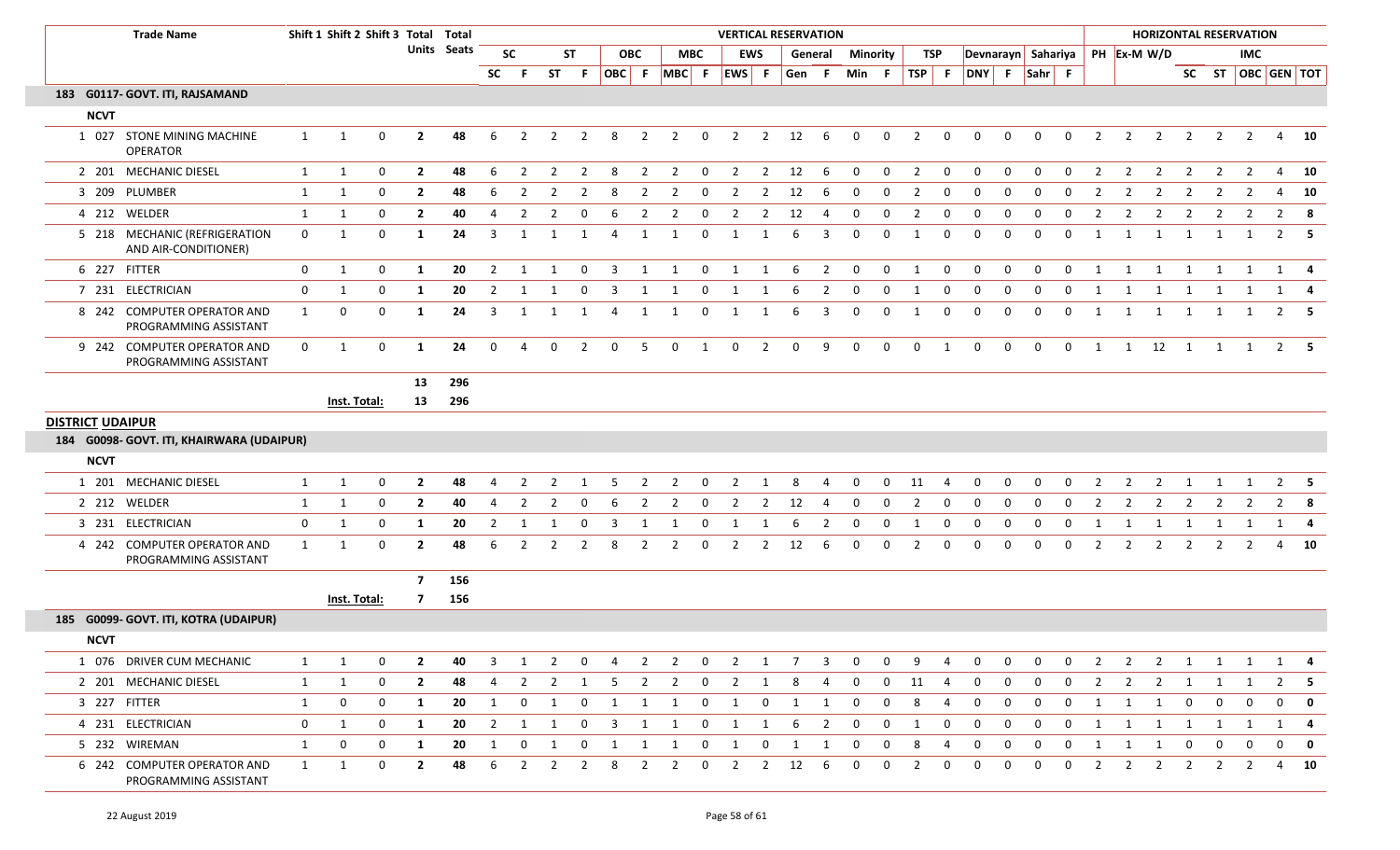| <b>Trade Name</b>       |                                                          | Shift 1 Shift 2 Shift 3 Total Total |              |                    |                         |           | <b>VERTICAL RESERVATION</b> |                |                |                |              |                         |                |                |                |                |                |                 |              |                  |                |                    |              |                |             |                | <b>HORIZONTAL RESERVATION</b><br><b>IMC</b><br>SC ST   OBC   GEN   TOT |                         |                         |                         |                |                |                |             |  |
|-------------------------|----------------------------------------------------------|-------------------------------------|--------------|--------------------|-------------------------|-----------|-----------------------------|----------------|----------------|----------------|--------------|-------------------------|----------------|----------------|----------------|----------------|----------------|-----------------|--------------|------------------|----------------|--------------------|--------------|----------------|-------------|----------------|------------------------------------------------------------------------|-------------------------|-------------------------|-------------------------|----------------|----------------|----------------|-------------|--|
|                         |                                                          |                                     |              | <b>Units</b> Seats |                         | <b>SC</b> |                             | <b>ST</b>      |                | <b>OBC</b>     |              |                         | <b>MBC</b>     | <b>EWS</b>     |                | General        |                | <b>Minority</b> |              | TSP              |                | Devnarayn Sahariya |              |                |             |                | PH Ex-M W/D                                                            |                         |                         |                         |                |                |                |             |  |
|                         |                                                          |                                     |              |                    |                         |           | SC.                         | - F            | <b>ST</b>      | - F            | OBC F        |                         | $MBC$ F        |                | EWS F          |                | Gen            | -F              | Min          | -F.              | TSP F          |                    | DNY F Sahr F |                |             |                |                                                                        |                         |                         |                         |                |                |                |             |  |
|                         |                                                          |                                     |              |                    | 9                       | 196       |                             |                |                |                |              |                         |                |                |                |                |                |                 |              |                  |                |                    |              |                |             |                |                                                                        |                         |                         |                         |                |                |                |             |  |
|                         |                                                          |                                     | Inst. Total: |                    | 9                       | 196       |                             |                |                |                |              |                         |                |                |                |                |                |                 |              |                  |                |                    |              |                |             |                |                                                                        |                         |                         |                         |                |                |                |             |  |
|                         | 186 G0100- GOVT. WOMEN ITI, UDAIPUR                      |                                     |              |                    |                         |           |                             |                |                |                |              |                         |                |                |                |                |                |                 |              |                  |                |                    |              |                |             |                |                                                                        |                         |                         |                         |                |                |                |             |  |
| <b>NCVT</b>             |                                                          |                                     |              |                    |                         |           |                             |                |                |                |              |                         |                |                |                |                |                |                 |              |                  |                |                    |              |                |             |                |                                                                        |                         |                         |                         |                |                |                |             |  |
| DESIGNING               | 1 208 INTERIOR DECORATION AND                            | 1                                   | $\mathbf 1$  | $\Omega$           | $\overline{2}$          | 48        | $\Omega$                    | 8              | $\Omega$       | 4              | 0            | 10                      | $\mathbf{0}$   | 2              | $\Omega$       | 4              | $\mathbf 0$    | 18              | $\Omega$     | $\mathbf 0$      | $\mathbf{0}$   | $\overline{2}$     | 0            | $\mathbf 0$    | $\mathbf 0$ | $\mathbf 0$    | $\overline{2}$                                                         | $\overline{2}$          | 24                      | $\overline{2}$          | $\overline{2}$ | $\overline{2}$ | 4              | - 10        |  |
|                         | 2 219 ELECTRONICS MECHANIC                               | $\mathbf 0$                         | $\mathbf{1}$ | $\mathbf 0$        | 1                       | 24        | $\mathbf 0$                 | 4              | $\mathbf{0}$   | $\overline{2}$ | $\mathbf{0}$ | 5                       | $\overline{0}$ | $\overline{1}$ | $\overline{0}$ | $\overline{2}$ | $\overline{0}$ | 9               | $\mathbf{0}$ | $\boldsymbol{0}$ | $\overline{0}$ | 1                  | $\mathbf{0}$ | $\mathbf 0$    | $\mathbf 0$ | $\mathbf{0}$   | $\mathbf{1}$                                                           | $\overline{\mathbf{1}}$ | 12                      | $\overline{1}$          |                | $1 \quad 1$    | $2 \quad 5$    |             |  |
| 3 220 INFORMATION       | <b>COMMUNICATION</b><br>TECHNOLOGY SYSTEM<br>MAINTENANCE | 1                                   | 1            | $\Omega$           | $\overline{2}$          | 48        | $\Omega$                    | 8              |                |                | $\Omega$     | 10                      | $\Omega$       | 2              | $\Omega$       | $\Delta$       | $\Omega$       | 18              | $\Omega$     | $\mathbf 0$      | $\Omega$       | 2                  | $\Omega$     | 0              | 0           | $\mathbf 0$    | $\overline{2}$                                                         | $\overline{2}$          | 24                      | $\overline{2}$          | 2              | 2              | 4              | 10          |  |
| 4 239 BASIC COSMETOLOGY |                                                          | 1                                   | 1            | 0                  | $\overline{2}$          | 48        | $\mathbf 0$                 | 8              | $\Omega$       | 4              | 0            | 10                      | $\mathbf 0$    | $\overline{2}$ | $\mathbf 0$    | 4              | $\mathbf 0$    | 18              | $\mathbf 0$  | $\mathbf 0$      | $\mathbf 0$    | $\overline{2}$     | $\mathbf 0$  | $\mathbf 0$    | $\mathbf 0$ | $\mathbf 0$    | $\overline{2}$                                                         | $\overline{2}$          | 24                      | $\overline{2}$          | $\overline{2}$ | $\overline{2}$ | $\overline{4}$ | 10          |  |
|                         | 5 242 COMPUTER OPERATOR AND<br>PROGRAMMING ASSISTANT     | $\mathbf{1}$                        | 1            | $\mathbf{0}$       | $\overline{2}$          | 48        | $\Omega$                    | 8              | 0              | 4              | 0            | 10                      | 0              | 2              | 0              | 4              | $\mathbf 0$    | 18              | $\Omega$     | $\mathbf 0$      | $\mathbf{0}$   | $\overline{2}$     | 0            | 0              | 0           | 0              | $\overline{2}$                                                         | $\overline{2}$          | 24                      | $\overline{2}$          | $\overline{2}$ | $\overline{2}$ | 4              | 10          |  |
| 6 246 FASHION DESIGN &  | <b>TECHNOLOGY</b>                                        | $\mathbf{1}$                        | 1            | $\mathbf 0$        | $\mathbf{2}$            | 40        | $\mathbf 0$                 | 6              | $\mathbf 0$    | $\overline{2}$ | $\mathbf 0$  | 8                       | $\mathbf 0$    | $\overline{2}$ | $\mathbf 0$    | $\overline{4}$ | $\mathbf 0$    | 16              | $\mathbf 0$  | $\mathbf 0$      | $\mathbf 0$    | $\overline{2}$     | $\mathbf 0$  | $\overline{0}$ | $\mathbf 0$ | $\mathbf 0$    | $\overline{2}$                                                         | $\overline{2}$          | 20                      | $\overline{2}$          | $\overline{2}$ | $\overline{2}$ | $2 \times 8$   |             |  |
|                         | 7 247 SEWING TECHNOLOGY                                  | $\mathbf{1}$                        | $\mathbf{1}$ | $\mathbf 0$        | $\mathbf{2}$            | 40        | $\Omega$                    | 3              | $\Omega$       | $\mathbf{1}$   | $\Omega$     | $\overline{a}$          | $\Omega$       | $\overline{1}$ | $\Omega$       | $\overline{2}$ | $\mathbf{0}$   | 8               | $\mathbf 0$  | $\mathbf 0$      | $\mathbf{0}$   | 21                 | $\mathbf 0$  | $\overline{0}$ | $\mathbf 0$ | $\overline{0}$ | $\overline{2}$                                                         | $\overline{2}$          | 12                      | $\overline{1}$          | 5              | 1              | 1 8            |             |  |
|                         |                                                          |                                     |              |                    | 13                      | 296       |                             |                |                |                |              |                         |                |                |                |                |                |                 |              |                  |                |                    |              |                |             |                |                                                                        |                         |                         |                         |                |                |                |             |  |
|                         |                                                          |                                     | Inst. Total: |                    | 13                      | 296       |                             |                |                |                |              |                         |                |                |                |                |                |                 |              |                  |                |                    |              |                |             |                |                                                                        |                         |                         |                         |                |                |                |             |  |
|                         | 187 G0101- GOVT. ITI, MAVLI (UDAIPUR)                    |                                     |              |                    |                         |           |                             |                |                |                |              |                         |                |                |                |                |                |                 |              |                  |                |                    |              |                |             |                |                                                                        |                         |                         |                         |                |                |                |             |  |
| <b>NCVT</b>             |                                                          |                                     |              |                    |                         |           |                             |                |                |                |              |                         |                |                |                |                |                |                 |              |                  |                |                    |              |                |             |                |                                                                        |                         |                         |                         |                |                |                |             |  |
| 1 201 MECHANIC DIESEL   |                                                          | $\mathbf{1}$                        | 1            | 0                  | $\overline{2}$          | 48        | 6                           | $\overline{2}$ | 2              | 2              | 8            | 2                       | $\overline{2}$ | 0              | $\overline{2}$ | $\overline{2}$ | 12             | 6               | $\Omega$     | $\mathbf 0$      | 2              | 0                  | 0            | $\mathbf 0$    | $\mathbf 0$ | 0              | $\overline{2}$                                                         | $\overline{2}$          | $\overline{2}$          | 2                       | $\overline{2}$ | $\overline{2}$ | $\overline{4}$ | 10          |  |
| 2 212 WELDER            |                                                          | $\mathbf{1}$                        | 1            | 0                  | $\overline{2}$          | 40        | 4                           | $\overline{2}$ | $\overline{2}$ | 0              | 6            | $\overline{2}$          | $\overline{2}$ | 0              | $\overline{2}$ | $\overline{2}$ | 12             | 4               | $\mathbf 0$  | $\mathbf 0$      | $\overline{2}$ | $\mathbf 0$        | $\mathbf 0$  | $\mathbf 0$    | $\mathbf 0$ | $\mathbf 0$    | $\overline{2}$                                                         | $\overline{2}$          | $\overline{2}$          | $\overline{2}$          | $\overline{2}$ | $\overline{2}$ | $\overline{2}$ | - 8         |  |
| 3 232 WIREMAN           |                                                          | 0                                   | 1            | $\Omega$           | 1                       | 20        |                             | 1              | 1              | $\Omega$       |              | -1                      | 1              | 0              |                |                | 6              | 2               | $\Omega$     | 0                | 1              | 0                  | 0            | 0              | $\Omega$    | 0              | 1                                                                      |                         |                         |                         |                | -1             | 1              | -4          |  |
|                         | 4 242 COMPUTER OPERATOR AND<br>PROGRAMMING ASSISTANT     | $\mathbf{1}$                        | 1            | $\mathbf 0$        | $\mathbf{2}$            | 48        | 6                           | $\overline{2}$ | 2              | $\overline{2}$ | 8            | $\overline{2}$          | $\overline{2}$ | $\mathbf 0$    | $\overline{2}$ | $\overline{2}$ | 12             | 6               | $\Omega$     | $\mathbf 0$      | $\overline{2}$ | $\mathbf 0$        | $\Omega$     | $\mathbf 0$    | $\mathbf 0$ | $\mathbf 0$    | $\overline{2}$                                                         | $\overline{2}$          | $\overline{2}$          | $\overline{2}$          | $\overline{2}$ | $\overline{2}$ | 4              | 10          |  |
|                         |                                                          |                                     |              |                    | $\overline{\mathbf{z}}$ | 156       |                             |                |                |                |              |                         |                |                |                |                |                |                 |              |                  |                |                    |              |                |             |                |                                                                        |                         |                         |                         |                |                |                |             |  |
|                         |                                                          |                                     | Inst. Total: |                    | $\overline{7}$          | 156       |                             |                |                |                |              |                         |                |                |                |                |                |                 |              |                  |                |                    |              |                |             |                |                                                                        |                         |                         |                         |                |                |                |             |  |
|                         | 188 G0106- GOVT. ITI, SALUMBER (UDAIPUR)                 |                                     |              |                    |                         |           |                             |                |                |                |              |                         |                |                |                |                |                |                 |              |                  |                |                    |              |                |             |                |                                                                        |                         |                         |                         |                |                |                |             |  |
| <b>NCVT</b>             |                                                          |                                     |              |                    |                         |           |                             |                |                |                |              |                         |                |                |                |                |                |                 |              |                  |                |                    |              |                |             |                |                                                                        |                         |                         |                         |                |                |                |             |  |
| 1 201 MECHANIC DIESEL   |                                                          | 1                                   | $\mathbf{1}$ | $\mathbf 0$        | $\overline{2}$          | 48        | 4                           | 2              | $\overline{2}$ | 1              | 5            | $\overline{\mathbf{2}}$ | $\overline{2}$ | $\overline{0}$ | $\overline{2}$ | $\overline{1}$ | 8              | $\overline{4}$  | $\mathbf 0$  | $\mathbf 0$      | 11             | 4                  | $\mathbf 0$  | $\mathbf 0$    | $\mathbf 0$ | $\mathbf 0$    | $\overline{2}$                                                         | $\overline{2}$          | $\overline{\mathbf{2}}$ | $\overline{\mathbf{1}}$ | $\overline{1}$ | 1              |                | $2 \quad 5$ |  |
| 2 206 CARPENTER         |                                                          | $\mathbf{1}$                        | $\mathbf{1}$ | 0                  | $\mathbf{2}$            | 48        | 4                           | $\overline{2}$ | $\overline{2}$ | 1              | -5           | $\overline{2}$          | $\overline{2}$ | $\bf{0}$       | $\mathbf{2}$   | 1              | 8              | 4               | $\mathbf{0}$ | $\mathbf{0}$     | 11             | 4                  | 0            | 0              | 0           | 0              | $\overline{2}$                                                         | $\overline{2}$          | $\overline{2}$          | 1                       | 1              | $\mathbf{1}$   |                | $2 \quad 5$ |  |
| 3 212 WELDER            |                                                          | $\mathbf{1}$                        | $\mathbf{1}$ | 0                  | $\mathbf{2}$            | 40        | 3                           | 1              | $\overline{2}$ | 0              | 4            | $\overline{2}$          | $\overline{2}$ | $\mathbf 0$    | $\overline{2}$ | 1              | 7              | 3               | $\mathbf 0$  | $\mathbf 0$      | 9              | 4                  | 0            | 0              | 0           | 0              | $\overline{2}$                                                         | $\overline{2}$          | $\overline{2}$          | 1                       | 1              | 1              | 1              | -4          |  |
| 4 227 FITTER            |                                                          | $\mathbf 0$                         | 1            | 0                  | 1                       | 20        | $\overline{2}$              | 1              | 1              | 0              | 3            | 1                       | 1              | $\mathbf 0$    | 1              | 1              | 6              | $\overline{2}$  | 0            | 0                | 1              | 0                  | 0            | 0              | 0           | 0              | 1                                                                      | 1                       | 1                       | 1                       | 1              | 1              | 1              | -4          |  |
|                         | 5 242 COMPUTER OPERATOR AND<br>PROGRAMMING ASSISTANT     | $\mathbf{1}$                        | $\mathbf{1}$ | $\mathbf 0$        | $\overline{2}$          | 48        | 6                           | $\overline{2}$ | $\overline{2}$ | $\overline{2}$ | 8            | $\overline{2}$          | $\overline{2}$ | $\mathbf 0$    | $\overline{2}$ | $\overline{2}$ | 12             | 6               | $\mathbf{0}$ | $\mathbf 0$      | $\overline{2}$ | $\mathbf 0$        | $\mathbf 0$  | $\mathbf 0$    | $\mathbf 0$ | $\mathbf 0$    | $\overline{2}$                                                         | $\overline{2}$          | $\overline{2}$          | $\overline{2}$          | $\overline{2}$ | $\overline{2}$ | 4              | 10          |  |

I

I.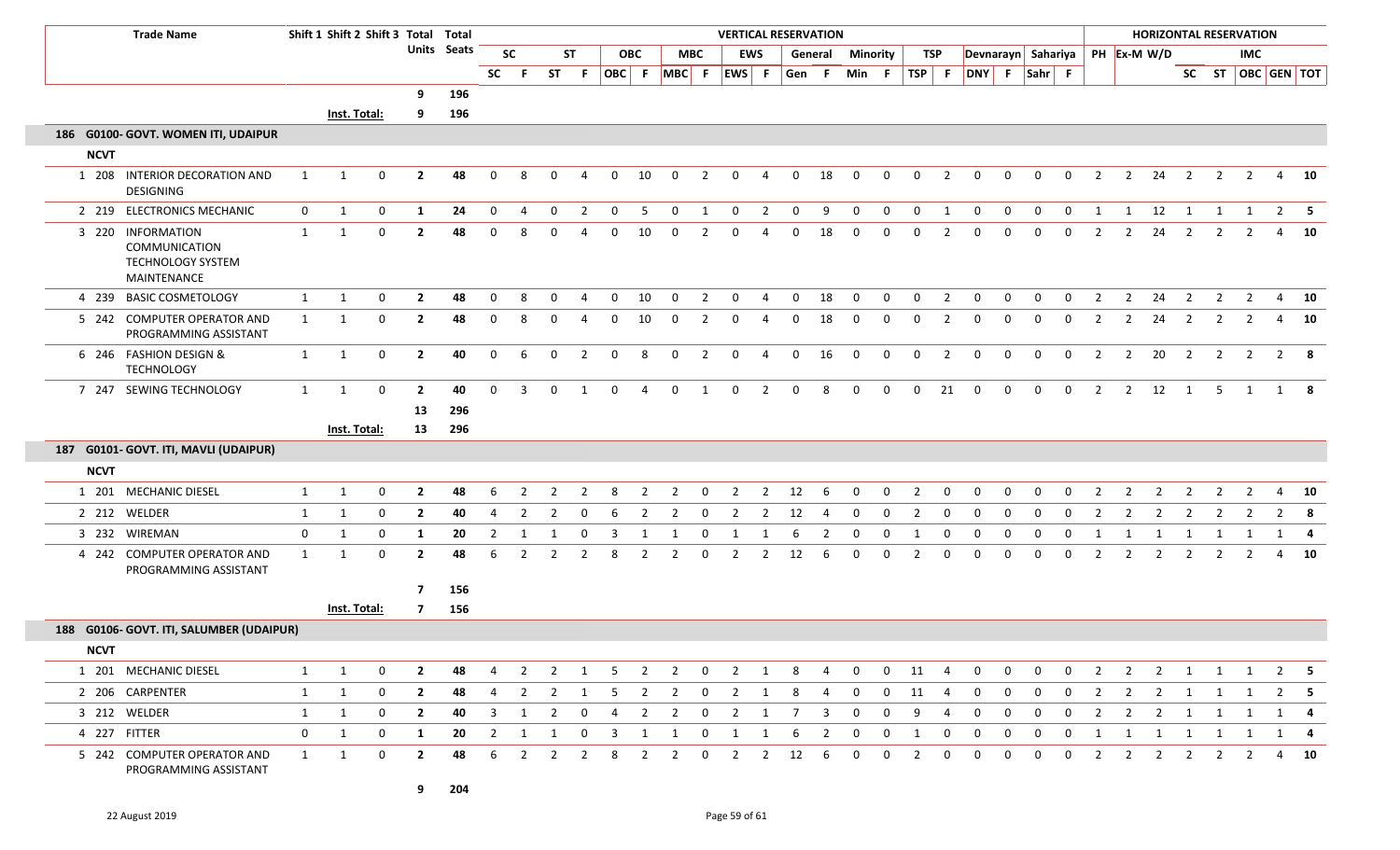| <b>Trade Name</b><br>189 G0107- GOVT. ITI, UDAIPUR                                                                                                                                                                                                                                                                                                                                                                                                                                                                                                                                                                                                                     |                                              | Shift 1 Shift 2 Shift 3 Total Total |                |                  |                |             |                |                | <b>VERTICAL RESERVATION</b><br><b>HORIZONTAL RESERVATION</b> |                |                |                |                   |                |                |                |              |                         |                |              |                |                |                    |              |              |             |                |                |                |                |              |              |                   |                         |
|------------------------------------------------------------------------------------------------------------------------------------------------------------------------------------------------------------------------------------------------------------------------------------------------------------------------------------------------------------------------------------------------------------------------------------------------------------------------------------------------------------------------------------------------------------------------------------------------------------------------------------------------------------------------|----------------------------------------------|-------------------------------------|----------------|------------------|----------------|-------------|----------------|----------------|--------------------------------------------------------------|----------------|----------------|----------------|-------------------|----------------|----------------|----------------|--------------|-------------------------|----------------|--------------|----------------|----------------|--------------------|--------------|--------------|-------------|----------------|----------------|----------------|----------------|--------------|--------------|-------------------|-------------------------|
|                                                                                                                                                                                                                                                                                                                                                                                                                                                                                                                                                                                                                                                                        |                                              |                                     |                |                  |                | Units Seats |                | <b>SC</b>      |                                                              | <b>ST</b>      |                | <b>OBC</b>     | <b>MBC</b>        |                |                | EWS            |              | General                 | Minority       |              | TSP            |                | Devnarayn Sahariya |              |              |             |                |                | PH Ex-M W/D    |                |              | IMC          |                   |                         |
|                                                                                                                                                                                                                                                                                                                                                                                                                                                                                                                                                                                                                                                                        |                                              |                                     |                |                  |                |             | <b>SC</b>      | - F            |                                                              | ST F           |                |                | OBC F MBC F EWS F |                |                |                | Gen F        |                         | Min F          |              | TSP F          |                | DNY F Sahr F       |              |              |             |                |                |                |                |              |              | SC ST OBC GEN TOT |                         |
| <b>NCVT</b><br>1 076 DRIVER CUM MECHANIC<br>2 201 MECHANIC DIESEL<br>3 206 CARPENTER<br>4 209 PLUMBER<br>5 212 WELDER<br>6 215 MECHANIC (MOTOR VEHICLE)<br>7 217 DRAUGHTSMAN (CIVIL)<br>8 218 MECHANIC (REFRIGERATION<br>AND AIR-CONDITIONER)<br>9 219 ELECTRONICS MECHANIC<br>10 221 TURNER<br>11 222 MACHINIST<br>12 227 FITTER<br>13 231 ELECTRICIAN<br>14 232 WIREMAN<br>15 242 COMPUTER OPERATOR AND<br>16 259 STENOGRAPHER &<br>SECRETARIAL ASSISTANT<br>(ENGLISH)<br>17 260 STENOGRAPHER &<br>SECRETARIAL ASSISTANT<br>(HINDI)<br>18 267 MECHANIC AUTO BODY<br>PAINTING<br>19 277 INFORMATION TECHNOLOGY<br>190 G0148- GOVT. ITI (CETT), UDAIPUR<br><b>NCVT</b> |                                              |                                     | Inst. Total:   |                  | 9              | 204         |                |                |                                                              |                |                |                |                   |                |                |                |              |                         |                |              |                |                |                    |              |              |             |                |                |                |                |              |              |                   |                         |
|                                                                                                                                                                                                                                                                                                                                                                                                                                                                                                                                                                                                                                                                        |                                              |                                     |                |                  |                |             |                |                |                                                              |                |                |                |                   |                |                |                |              |                         |                |              |                |                |                    |              |              |             |                |                |                |                |              |              |                   |                         |
|                                                                                                                                                                                                                                                                                                                                                                                                                                                                                                                                                                                                                                                                        |                                              |                                     |                |                  |                |             |                |                |                                                              |                |                |                |                   |                |                |                |              |                         |                |              |                |                |                    |              |              |             |                |                |                |                |              |              |                   |                         |
|                                                                                                                                                                                                                                                                                                                                                                                                                                                                                                                                                                                                                                                                        |                                              | 1                                   | 1              | 0                | $\overline{2}$ | 40          | 2              | -1             | 1                                                            | 0              | 3              | 1              | 1                 | 0              | 1              | 1              | 6            | $\overline{2}$          | $\mathbf{0}$   | $\Omega$     | 15             | 6              | $\mathbf 0$        | $\mathbf 0$  | 0            | 0           | $\overline{2}$ | $\overline{2}$ | $\overline{2}$ | 0              | $\mathbf{0}$ | $\mathbf 0$  | $\mathbf{0}$      | 0                       |
|                                                                                                                                                                                                                                                                                                                                                                                                                                                                                                                                                                                                                                                                        |                                              | $\overline{2}$                      | $\overline{2}$ | 0                | 4              | 96          | 9              | 3              | 3                                                            | 3              | 12             | 3              | 3                 | 0              | 3              | 3              | 18           | q                       | $\Omega$       | $\Omega$     | 20             | -7             | $\Omega$           | 0            |              | $\Omega$    |                |                |                | $\mathbf 0$    | $\Omega$     | $\Omega$     | $\mathbf{0}$      | $\mathbf 0$             |
|                                                                                                                                                                                                                                                                                                                                                                                                                                                                                                                                                                                                                                                                        |                                              | $\mathbf{1}$                        | 1              | 0                | $\mathbf{2}$   | 48          | 6              | 2              | $\overline{2}$                                               | $\overline{2}$ | 8              | 2              | 2                 | $\overline{0}$ | $\overline{2}$ | $\overline{2}$ | 12           | 6                       | $\mathbf{0}$   | 0            | $\overline{2}$ | $\mathbf{0}$   | $\mathbf 0$        | 0            | 0            | 0           | 2              | 2              | 2              | 0              | 0            | 0            | 0                 | $\mathbf 0$             |
|                                                                                                                                                                                                                                                                                                                                                                                                                                                                                                                                                                                                                                                                        |                                              | $\mathbf{1}$                        | 1              | 0                | $\mathbf{2}$   | 48          | 3              |                |                                                              |                | 4              |                |                   | 0              |                |                | 6            | 3                       | $\Omega$       | $\Omega$     | 18             | -7             | $\Omega$           | 0            |              | $\Omega$    |                |                | 2              | 0              | 0            | 0            | $\Omega$          | $\mathbf 0$             |
|                                                                                                                                                                                                                                                                                                                                                                                                                                                                                                                                                                                                                                                                        |                                              | 1                                   | 1              | 0                | $\overline{2}$ | 40          |                | $\overline{2}$ | 2                                                            | $\Omega$       | 6              | $\overline{2}$ | 2                 | 0              | $\overline{2}$ | $\overline{2}$ | 12           | 4                       | $\Omega$       | $\Omega$     | $\overline{2}$ | $\Omega$       | $\Omega$           | 0            | $\Omega$     | $\Omega$    |                | 2              | 2              | $\mathbf 0$    | $\mathbf{0}$ | $\mathbf{0}$ | $\mathbf{0}$      | $\mathbf 0$             |
|                                                                                                                                                                                                                                                                                                                                                                                                                                                                                                                                                                                                                                                                        |                                              | 1                                   | 0              | 0                | 1              | 24          | $\Omega$       | $\Omega$       |                                                              | $\Omega$       | 0              | $\Omega$       | $\Omega$          | $\mathbf 0$    | $\mathbf 0$    | 0              | 0            | $\mathbf 0$             | 0              | $\Omega$     | 17             | 7              | $\mathbf{0}$       | 0            | $\Omega$     | 0           |                |                | $\mathbf{1}$   | 0              | $\mathbf 0$  | $\Omega$     | $\mathbf{0}$      | $\mathbf 0$             |
|                                                                                                                                                                                                                                                                                                                                                                                                                                                                                                                                                                                                                                                                        |                                              | $\mathbf{1}$                        | 0              | 0                | 1              | 24          | 3              | 1              | 1                                                            | 1              | -4             | 1              | 1                 | $\mathbf 0$    | 1              | 1              | 6            | 3                       | $\mathbf 0$    | $\mathbf 0$  | 1              | $\mathbf 0$    | $\mathbf 0$        | 0            | $\mathbf{0}$ | $\mathbf 0$ | 1              | 1              | 1              | 0              | $\mathbf 0$  | 0            | $\mathbf{0}$      | $\mathbf 0$             |
|                                                                                                                                                                                                                                                                                                                                                                                                                                                                                                                                                                                                                                                                        |                                              | $\mathbf{0}$                        | 1              | 0                | -1             | 24          | 3              | 1              | 1                                                            | -1             | 4              | 1              | 1                 | 0              | 1              | 1              | 6            | 3                       | $\mathbf{0}$   | $\Omega$     | 1              | 0              | $\mathbf{0}$       | 0            | $\Omega$     | 0           | 1              | 1              | 1              | $\mathbf 0$    | $\mathbf 0$  | $\Omega$     | $\Omega$          | $\mathbf 0$             |
|                                                                                                                                                                                                                                                                                                                                                                                                                                                                                                                                                                                                                                                                        |                                              | 1                                   | 1              | 0                | $\overline{2}$ | 48          | $\overline{3}$ | 1              | 1                                                            | 1              | 4              | 1              | 1                 | $\mathbf 0$    | $\mathbf{1}$   | 1              | 6            | -3                      | $\overline{0}$ | $\Omega$     | 18             | $\overline{7}$ | $\mathbf{0}$       | $\Omega$     | $\Omega$     | $\Omega$    | 2              | 2              | $\overline{2}$ | $\mathbf{0}$   | $\mathbf 0$  | $\mathbf{0}$ | $0$ 0             |                         |
|                                                                                                                                                                                                                                                                                                                                                                                                                                                                                                                                                                                                                                                                        |                                              | 1                                   | 0              | $\mathbf 0$      | -1             | 20          | 2              | -1             |                                                              | 0              | 3              | -1             |                   | 0              | -1             | -1             | 6            | 2                       | $\Omega$       | $\Omega$     |                | $\mathbf 0$    | $\Omega$           | 0            | $\Omega$     | $\Omega$    | -1             | 1              | - 1            | $\mathbf{0}$   | $\mathbf 0$  | $\Omega$     | $\mathbf{0}$      | $\mathbf 0$             |
|                                                                                                                                                                                                                                                                                                                                                                                                                                                                                                                                                                                                                                                                        |                                              | 1                                   | 0              | 0                | 1              | 20          | $\mathbf{0}$   | $\mathbf{0}$   | $\mathbf{0}$                                                 | $\mathbf{0}$   | $\mathbf{0}$   | 0              | 0                 | $\overline{0}$ | $\mathbf 0$    | $\mathbf 0$    | $\mathbf{0}$ | $\mathbf 0$             | $\Omega$       | $\Omega$     | 14             | 6              | 0                  | $\mathbf 0$  | $\mathbf{0}$ | 0           | 1              | 1              | 1              | $\overline{0}$ | $\mathbf 0$  | $\mathbf 0$  | $0$ 0             |                         |
|                                                                                                                                                                                                                                                                                                                                                                                                                                                                                                                                                                                                                                                                        |                                              | 1                                   | 0              | $\mathbf 0$      | -1             | 20          | $\Omega$       | $\mathbf 0$    | $\Omega$                                                     | - 0            | 0              | 0              | $\Omega$          | 0              | 0              | $\mathbf{0}$   | $\Omega$     | $\Omega$                | $\Omega$       | $\Omega$     | 14             | -6             | 0                  | 0            | $\Omega$     | $\Omega$    |                |                | -1             | 0              | $\mathbf 0$  | 0            | $\mathbf{0}$      | 0                       |
|                                                                                                                                                                                                                                                                                                                                                                                                                                                                                                                                                                                                                                                                        |                                              | 1                                   | $\overline{2}$ | $\mathbf 0$      | 3              | 60          | 6              | -3             | 3                                                            | $\Omega$       | -9             | -3             | 3                 | 0              | 3              | -3             | 18           | 6                       | $\Omega$       | $\Omega$     | 3              | $\Omega$       | $\Omega$           | $\Omega$     |              | $\Omega$    | 3              | 3              | 3              | $\mathbf{0}$   | $\mathbf 0$  | $\Omega$     | $\mathbf{0}$      | $\overline{\mathbf{0}}$ |
|                                                                                                                                                                                                                                                                                                                                                                                                                                                                                                                                                                                                                                                                        |                                              | 1                                   | 0              | $\mathbf 0$      | -1             | 20          | 2              | -1             |                                                              | 0              | -3             | -1             |                   | 0              | $\mathbf{1}$   | -1             | 6            | $\overline{2}$          | $\mathbf 0$    | $\Omega$     |                | $\mathbf 0$    | $\Omega$           | 0            | $\Omega$     | $\Omega$    | -1             | -1             | -1             | 0              | $\mathbf 0$  | $\mathbf 0$  | $\mathbf{0}$      | $\mathbf 0$             |
|                                                                                                                                                                                                                                                                                                                                                                                                                                                                                                                                                                                                                                                                        | PROGRAMMING ASSISTANT                        | $\overline{2}$                      | $\overline{2}$ | $\mathbf 0$      | 4              | 96          | 9              | $\overline{3}$ | 3                                                            | $\overline{3}$ | 12             | $\overline{3}$ | 3                 | $\mathbf 0$    | 3              | $\overline{3}$ | 18           | 9                       | $\mathbf{0}$   | $\Omega$     | 20             | $\overline{7}$ | $\mathbf 0$        | $\mathbf 0$  | $\Omega$     | $\mathbf 0$ | 4              | 4              | 4              | 0              | $\mathbf 0$  | $\Omega$     | $0 \quad 0$       |                         |
|                                                                                                                                                                                                                                                                                                                                                                                                                                                                                                                                                                                                                                                                        |                                              | $\mathbf{1}$                        | $\mathbf{1}$   | $\mathbf 0$      | $\overline{2}$ | 48          | $\overline{3}$ | 1              | 1                                                            | $\overline{1}$ | $\overline{4}$ | 1              | $\mathbf{1}$      | $\mathbf 0$    | $\mathbf{1}$   | $\mathbf{1}$   | 6            | $\overline{\mathbf{3}}$ | $\mathbf 0$    | $\mathbf 0$  | 18             | $\overline{7}$ | $\mathbf 0$        | $\mathbf 0$  | $\mathbf 0$  | $\mathbf 0$ | $\overline{2}$ | $\overline{2}$ | $\overline{2}$ | $\mathbf 0$    | $\mathbf 0$  | $\mathbf 0$  | 0                 | 0                       |
|                                                                                                                                                                                                                                                                                                                                                                                                                                                                                                                                                                                                                                                                        |                                              | 1                                   | 1              | $\mathbf{0}$     | $\mathbf{2}$   | 48          | $\overline{3}$ | 1              | 1                                                            | 1              | $\overline{4}$ | 1              | 1                 | $\mathbf 0$    | $\overline{1}$ | $\mathbf{1}$   | 6            | $\overline{\mathbf{3}}$ | $\mathbf 0$    | $\mathbf 0$  | 18             | $\overline{7}$ | $\mathbf 0$        | $\mathbf 0$  | $\mathbf{0}$ | $\mathbf 0$ | $\overline{2}$ | 2              | $\overline{2}$ | $\mathbf 0$    | $\mathbf 0$  | $\Omega$     | $\mathbf{0}$      | 0                       |
|                                                                                                                                                                                                                                                                                                                                                                                                                                                                                                                                                                                                                                                                        |                                              | 1                                   | 1              | 0                | $\mathbf{2}$   | 40          | -4             | $\overline{2}$ | 2                                                            | $\mathbf 0$    | -6             | $\overline{2}$ | $\overline{2}$    | $\mathbf 0$    | $\overline{2}$ | $\overline{2}$ | 12           | 4                       | $\mathbf{0}$   | $\mathbf 0$  | $\overline{2}$ | $\mathbf 0$    | $\mathbf{0}$       | $\mathbf{0}$ | $\mathbf{0}$ | 0           | 2              | $\overline{2}$ | $\overline{2}$ | $\mathbf{0}$   | $\mathbf 0$  | $\Omega$     | $\mathbf{0}$      | 0                       |
|                                                                                                                                                                                                                                                                                                                                                                                                                                                                                                                                                                                                                                                                        |                                              | 1                                   | -1             | $\mathbf 0$      | $\mathbf{2}$   | 48          | 6              | $\overline{2}$ | $\overline{2}$                                               | $\overline{2}$ | 8              | $\overline{2}$ | $\overline{2}$    | $\mathbf 0$    | $\overline{2}$ | $\overline{2}$ | 12           | 6                       | $\mathbf{0}$   | $\Omega$     | $\overline{2}$ | $\mathbf 0$    | $\Omega$           | $\mathbf 0$  | 0            | 0           | 2              | 2              | $\overline{2}$ | $\overline{0}$ | $\Omega$     | $\Omega$     | $\mathbf{0}$      | 0                       |
|                                                                                                                                                                                                                                                                                                                                                                                                                                                                                                                                                                                                                                                                        |                                              |                                     |                |                  | 36             | 812         |                |                |                                                              |                |                |                |                   |                |                |                |              |                         |                |              |                |                |                    |              |              |             |                |                |                |                |              |              |                   |                         |
|                                                                                                                                                                                                                                                                                                                                                                                                                                                                                                                                                                                                                                                                        |                                              |                                     | Inst. Total:   |                  | 36             | 812         |                |                |                                                              |                |                |                |                   |                |                |                |              |                         |                |              |                |                |                    |              |              |             |                |                |                |                |              |              |                   |                         |
|                                                                                                                                                                                                                                                                                                                                                                                                                                                                                                                                                                                                                                                                        |                                              |                                     |                |                  |                |             |                |                |                                                              |                |                |                |                   |                |                |                |              |                         |                |              |                |                |                    |              |              |             |                |                |                |                |              |              |                   |                         |
|                                                                                                                                                                                                                                                                                                                                                                                                                                                                                                                                                                                                                                                                        |                                              |                                     |                |                  |                |             |                |                |                                                              |                |                |                |                   |                |                |                |              |                         |                |              |                |                |                    |              |              |             |                |                |                |                |              |              |                   |                         |
|                                                                                                                                                                                                                                                                                                                                                                                                                                                                                                                                                                                                                                                                        | 1 252 FOOD & BEVERAGES<br>SERVICES ASSISTANT | $2^{\circ}$                         | $\overline{2}$ | $\boldsymbol{0}$ | 4              | 80          | 8              | 4              | 4                                                            | $\mathbf 0$    | 12             | 4              | 4                 | $\overline{0}$ | 4              | $\overline{4}$ | 24           | 8                       | $\mathbf{0}$   | $\mathbf{0}$ | 4              | $\mathbf 0$    | $\overline{0}$     | $\mathbf{0}$ | $\mathbf{0}$ | $\mathbf 0$ | 4              | 4              | 4              | $\overline{0}$ | $\mathbf{0}$ | $\mathbf{0}$ | $0$ 0             |                         |
|                                                                                                                                                                                                                                                                                                                                                                                                                                                                                                                                                                                                                                                                        | 2 253 FOOD PRODUCTION<br>(GENERAL)           | $2^{\circ}$                         | $\overline{2}$ | $\mathbf{0}$     | 4              | 96          | 12             | -4             |                                                              | 4              | 16             |                | 4                 | $\mathbf 0$    | 4              | 4              | 24 12        |                         | $\mathbf{0}$   |              |                | $\mathbf 0$    | $\mathbf 0$        | 0            |              | 0           |                |                | 4              | $\mathbf 0$    | 0            | 0            | $0 \quad 0$       |                         |